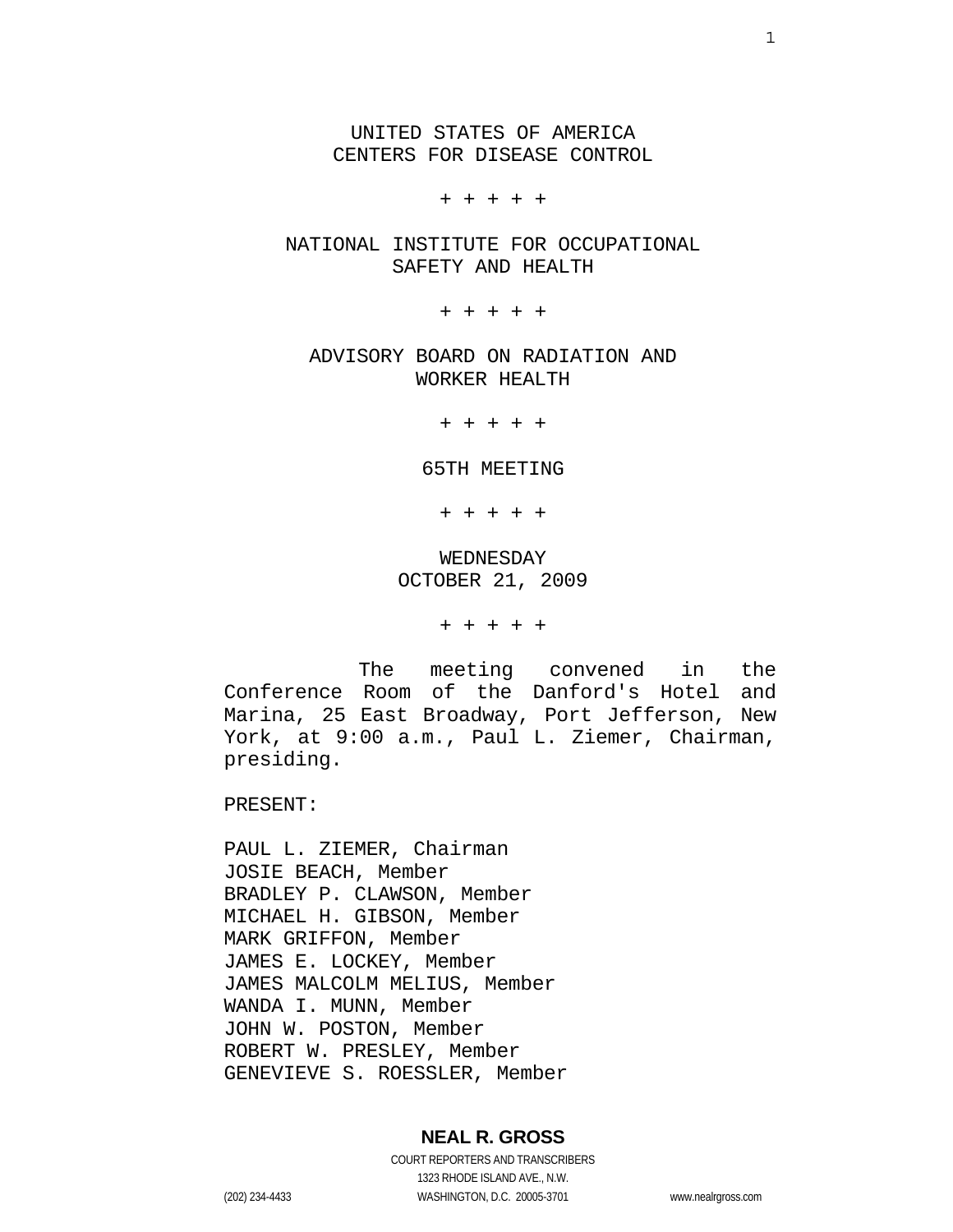PRESENT (CONTINUED):

PHILLIP SCHOFIELD, Member THEODORE M. KATZ, Designated Federal Official

REGISTERED AND/OR PUBLIC COMMENT PARTICIPANTS:

ADAMS, NANCY, NIOSH Contractor AL-NABULSI, ISAF, DOE AQUINO, LITA, NIOSH BONSIGNORE, ANTOINETTE, Petitioner BRADFORD, SHANNON, NIOSH BREYER, LAURIE, NIOSH BROEHM, JASON, CDC CIVILETTO, SAM, Petitioner CRAWFORD, CHRIS, NIOSH CUMMING, SARA, Petitioner DECKER, RICHARD, Petitioner ELLIOTT, LARRY, NIOSH FITZGERALD, JOHN, SC&A GLOVER, SAM, NIOSH HINNEFELD, STUART, NIOSH HOWELL, EMILY, HHS HUGHES, LARA, NIOSH KESTEN, DOROTHY, Petitioner KOTSCH, JEFF, DOL MAURO, JOHN, SC&A McFEE, MATTHEW, ORAU McGOLERICK, ROBERT, HHS McINTOSH, CHRIS (name not legible) NELSON, CHARLES, NIOSH NETON, JIM, NIOSH PRESLEY, LOUISE S. RAINAGE, BOB, Claimant RUTHERFORD, LaVON, NIOSH SARMADAK, LORETTA, Petitioner STEFKO, LINDA, Petitioner WARREN, BOB, Petitioner WOJCIK, MARGARET, Petitioner

## **NEAL R. GROSS**

COURT REPORTERS AND TRANSCRIBERS 1323 RHODE ISLAND AVE., N.W. (202) 234-4433 WASHINGTON, D.C. 20005-3701 www.nealrgross.com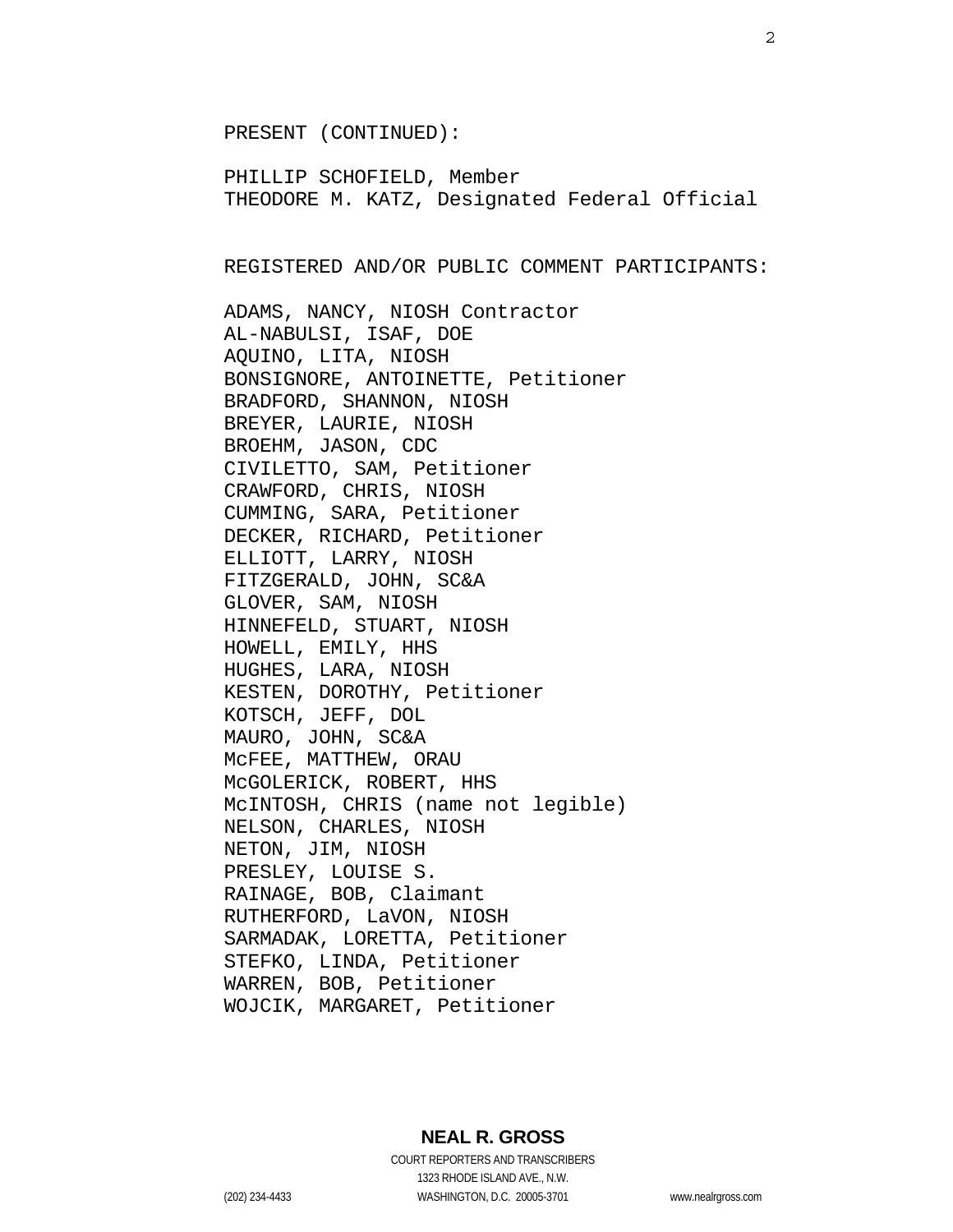TABLE OF CONTENTS

| AGENDA ITEM                                                                                            | <b>PAGE</b> |
|--------------------------------------------------------------------------------------------------------|-------------|
| Welcome                                                                                                | 4           |
| Oak Ridge Hospital SEC Petition<br>Dr. James Lockey, Member, Petitioner(s)                             | 6           |
| Bliss & Laughlin Steel Facility<br>SEC Petition<br>Dr. Samuel Glover, NIOSH, Petitioner(s)             | 40          |
| Piqua Organic Moderated Reactor<br>SEC Petition<br>Mr. Charles Nelson, NIOSH, Petitioner(s)            | 96          |
| Metals and Controls Corp.<br>SEC Petition (83.14)<br>Dr. James Neton, NIOSH, Petitioner(s)             | 170         |
| Electro Metallurgical Co.<br>SEC Petition<br>Mr. Chris Crawford, NIOSH, Petitioner(s)                  | 210         |
| University of Rochester Atomic<br>Energy Project SEC Petition<br>Dr. Lara Hughes, NIOSH, Petitioner(s) | 240         |
| SEC Petition Status Update<br>Mr. Lavon Rutherford, NIOSH                                              | 281         |
| Public Comment                                                                                         | 295         |

Adjourn

**NEAL R. GROSS** COURT REPORTERS AND TRANSCRIBERS 1323 RHODE ISLAND AVE., N.W. (202) 234-4433 WASHINGTON, D.C. 20005-3701 www.nealrgross.com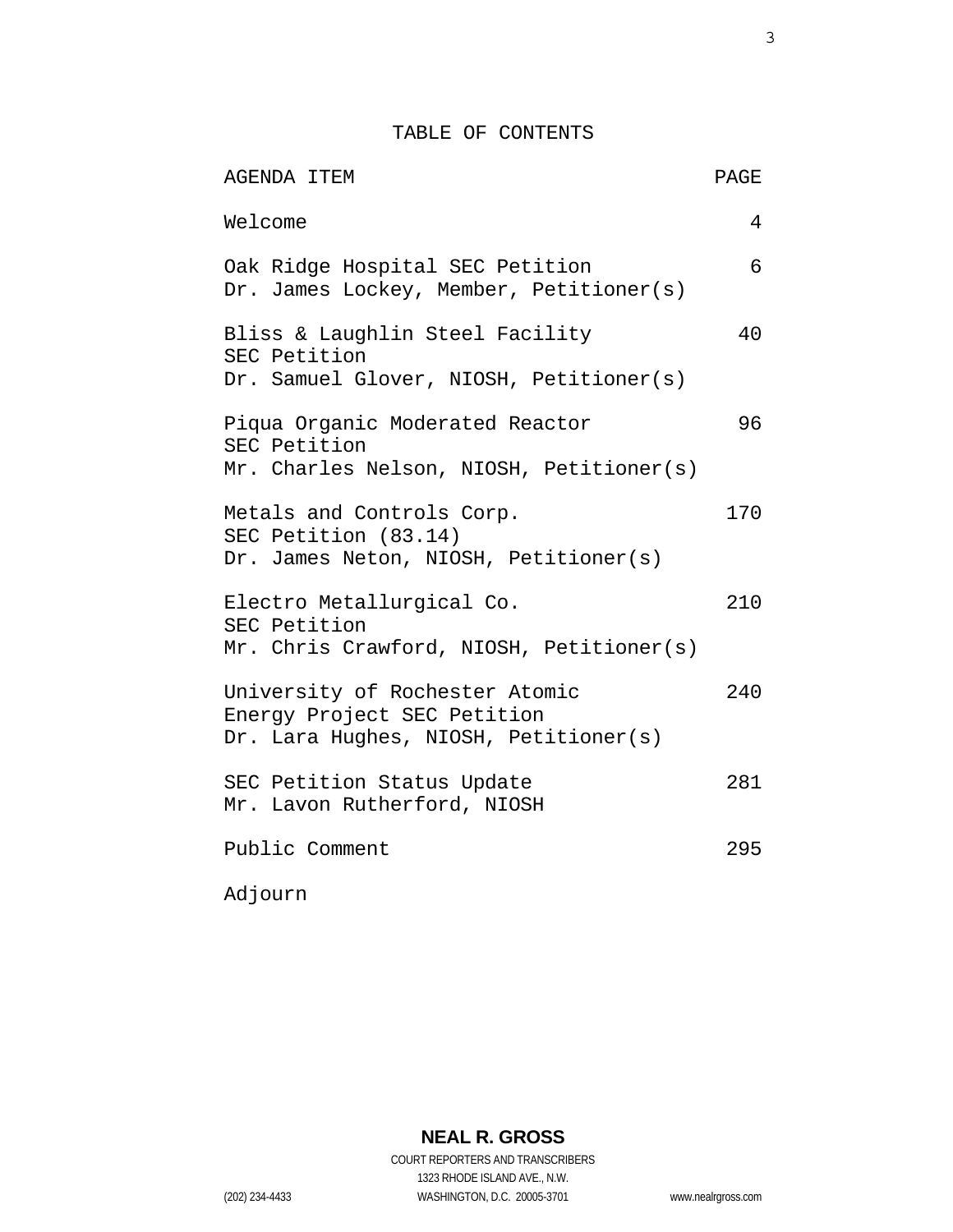1 2 3 4 5 6 7 8 9 10 11 12 13 14 15 16 17 18 19 20 21 22 P R O C E E D I N G S 9:10 a.m. CHAIRMAN ZIEMER: Good morning, everyone. We are going to begin our second day of deliberations for the Advisory Board on Radiation and Worker Health meeting here in Port Jefferson, New York. I will begin with my usual reminder to sign the attendance ledger that is in the foyer, if you haven't already done so, so that we have a record of your attendance with us today. Also a reminder that there are documents and agendas on the back table that relate to the items on today's agenda as well. We have a number of SEC petitions that we will be dealing with throughout the day today. To the extent possible, we want these to be time certain in order to accommodate some of the petitioners who may be with us by phone. So we will do our best to stick to the schedule as it is given in the agenda.

**NEAL R. GROSS**

COURT REPORTERS AND TRANSCRIBERS 1323 RHODE ISLAND AVE., N.W. (202) 234-4433 WASHINGTON, D.C. 20005-3701 www.nealrgross.com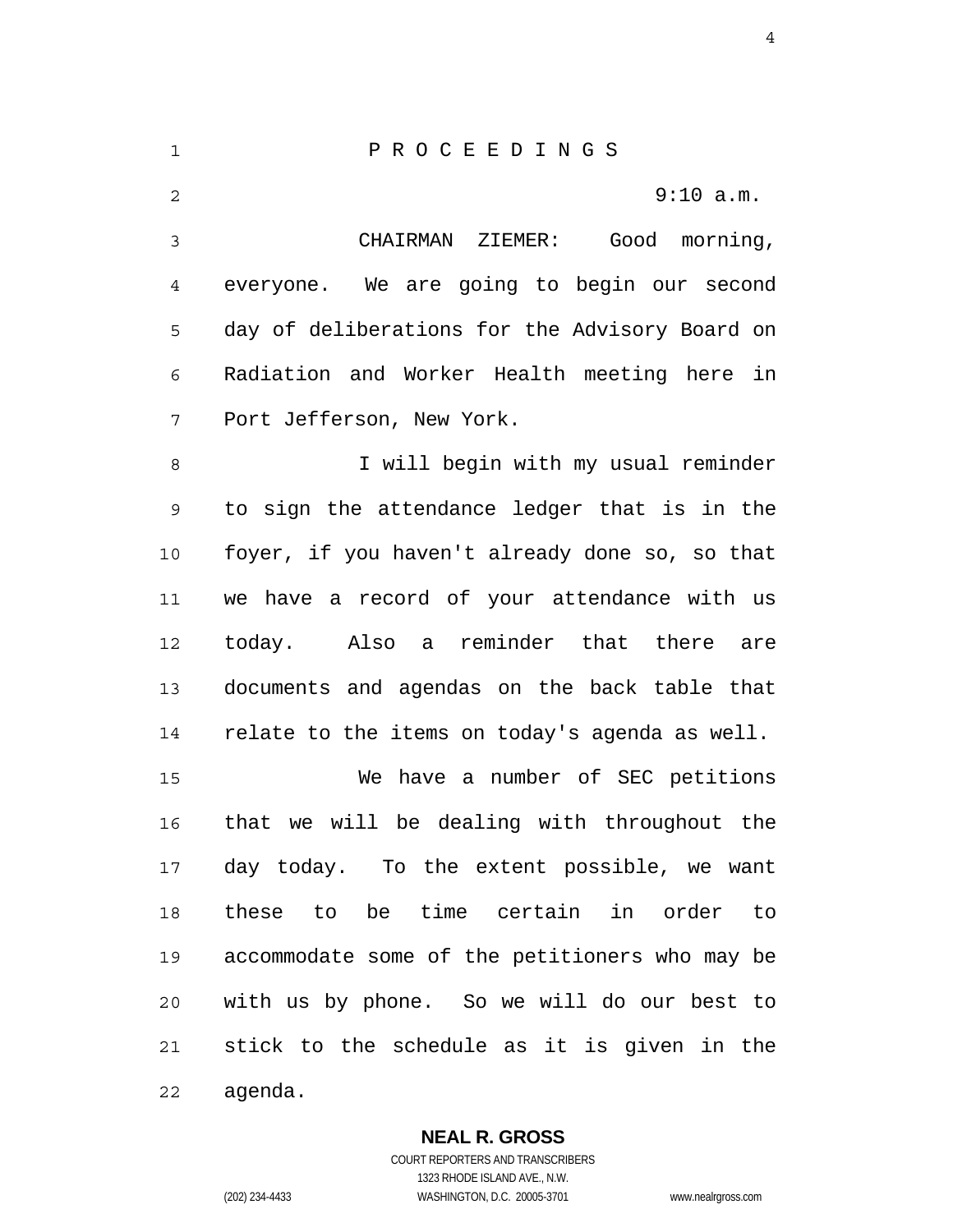1 2 3 Mr. Katz, our Designated Federal Official, again is with us, and, Ted, we will ask you if you have any preliminary comments.

4 5 6 7 8 9 10 11 MR. KATZ: No comments, just guidance for the people on the phone to mute your phones, please, except when you are addressing the Board. Use \*6 if you don't have a mute button, \*6 again to take it off mute and, if you leave the phone, just hang up and dial back in. Please don't use your hold. That's it. Thank you.

12 13 14 15 16 17 18 19 20 CHAIRMAN ZIEMER: Thank you very much. We are going to begin today with the Oak Ridge Hospital SEC Petition. Board members, I will remind you that we did have the presentation on this petition at our last meeting, and I believe Dr. Hughes presented that, and I think Dr. Hughes is here today. Yes, she is. So she is available to answer questions as well.

21 22 We have already had the presentation on the petition, and at our last

> **NEAL R. GROSS** COURT REPORTERS AND TRANSCRIBERS 1323 RHODE ISLAND AVE., N.W. (202) 234-4433 WASHINGTON, D.C. 20005-3701 www.nealrgross.com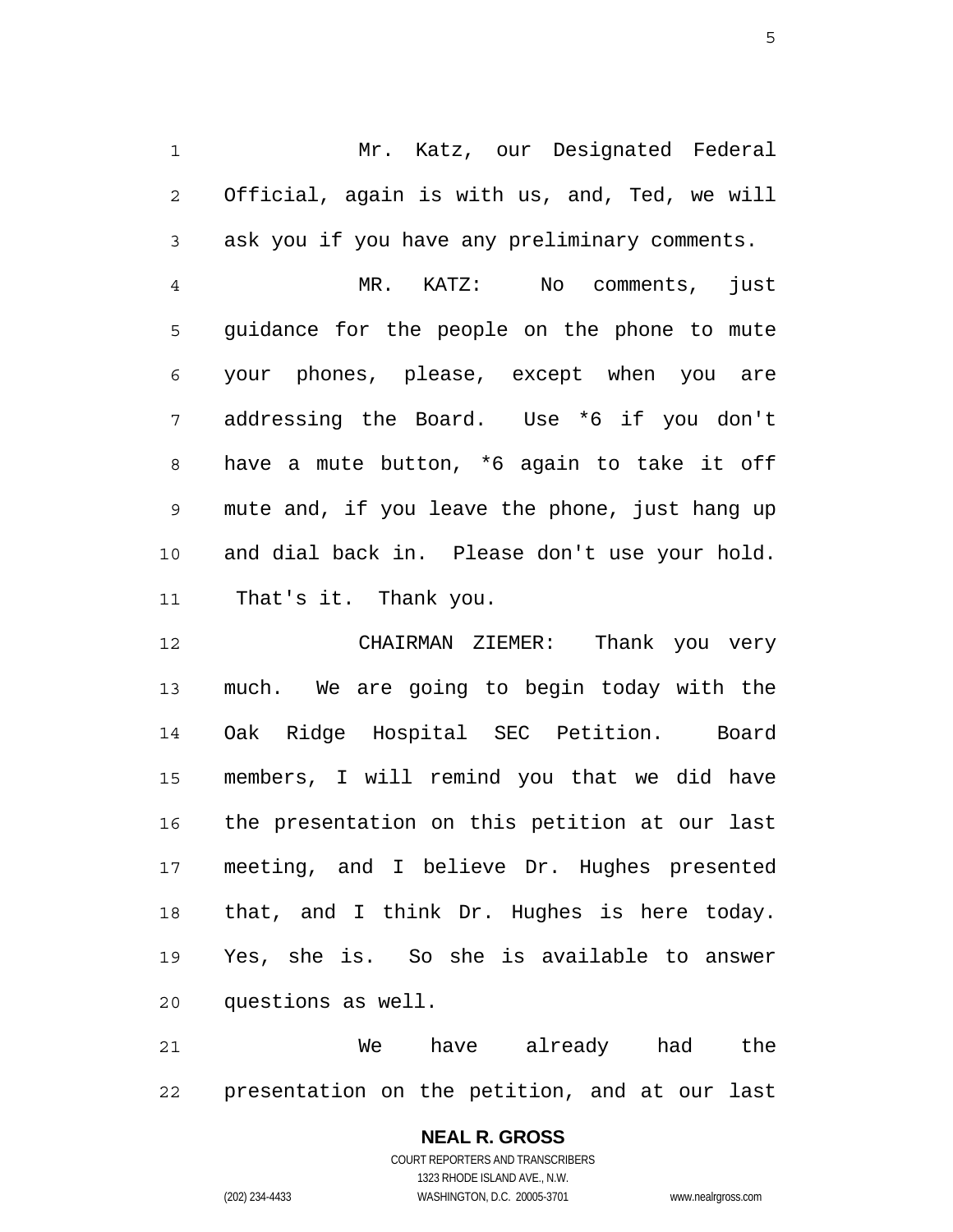1 2 3 4 5 meeting the Board had raised some questions dealing largely with the accessibility of the hospital facilities to individuals who would not otherwise be thought of as radiation workers.

6 7 8 9 10 11 12 13 14 So we did set up a Work Group chaired by Dr. Lockey to examine that issue and any others that they thought were appropriate. So Dr. Lockey, the Work Group Chair, is going to relate to us what the Work Group found and what their recommendation is. We will also have an opportunity to hear from the petitioner by phone and an opportunity for questions before we take further action.

15 So, Dr. Lockey.

16 17 MEMBER LOCKEY: I think I will do this from here. Is that all right?

18 CHAIRMAN ZIEMER: That's fine.

19 20 21 22 MEMBER LOCKEY: I want to thank members of the Work Group. We met in person on October 7th and then had a conference call on October 12th, and I also want to thank

> **NEAL R. GROSS** COURT REPORTERS AND TRANSCRIBERS 1323 RHODE ISLAND AVE., N.W.

(202) 234-4433 WASHINGTON, D.C. 20005-3701 www.nealrgross.com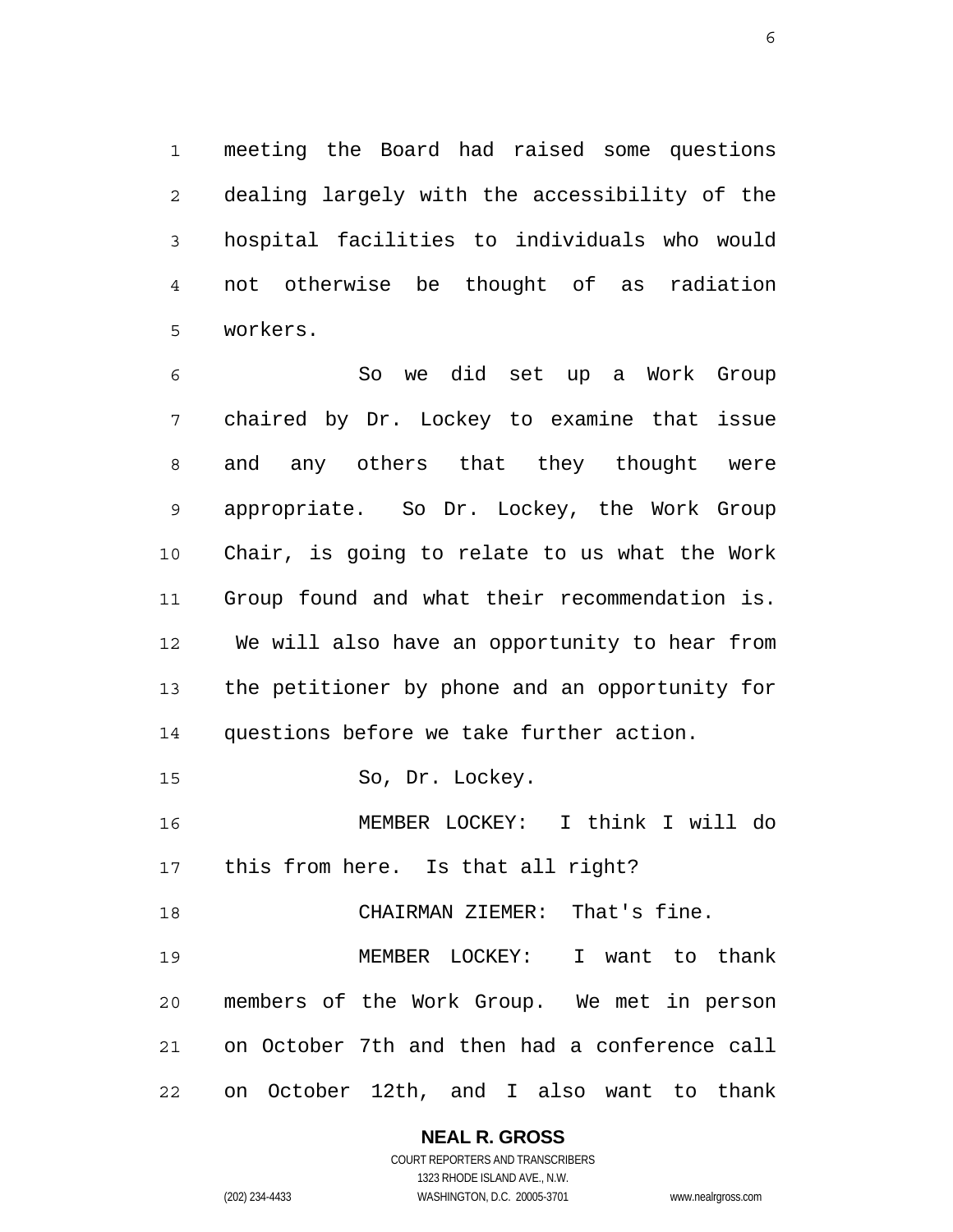1 2 Lara. She did a great job on this, and it was very helpful in both these sessions.

3 4 5 6 The Work Group did a lot of the work on our own. We contacted people and did a lot of research ourselves. So I think we can bring this to a close, hopefully, today.

7 8 9 10 11 12 The original petition -- this is just for everybody so we are on the same playing field. The original petitioner -- the cohort was defined as all employees from [identifying information redacted], 1958 to [identifying information redacted] of 1959.

13 14 15 16 17 This was expanded. NIOSH expanded the class definition to include all employees who worked in any location at Oak Ridge Hospital from May 15, 1950, to December 31, 1959.

18 19 20 21 22 A little bit of history. There was an SEC granted for the Oak Ridge Institute for Nuclear Studies known as ORINS Cancer Research Hospital, and that was granted for those who were employed from May 15, 1950, to December

## **NEAL R. GROSS**

COURT REPORTERS AND TRANSCRIBERS 1323 RHODE ISLAND AVE., N.W. (202) 234-4433 WASHINGTON, D.C. 20005-3701 www.nealrgross.com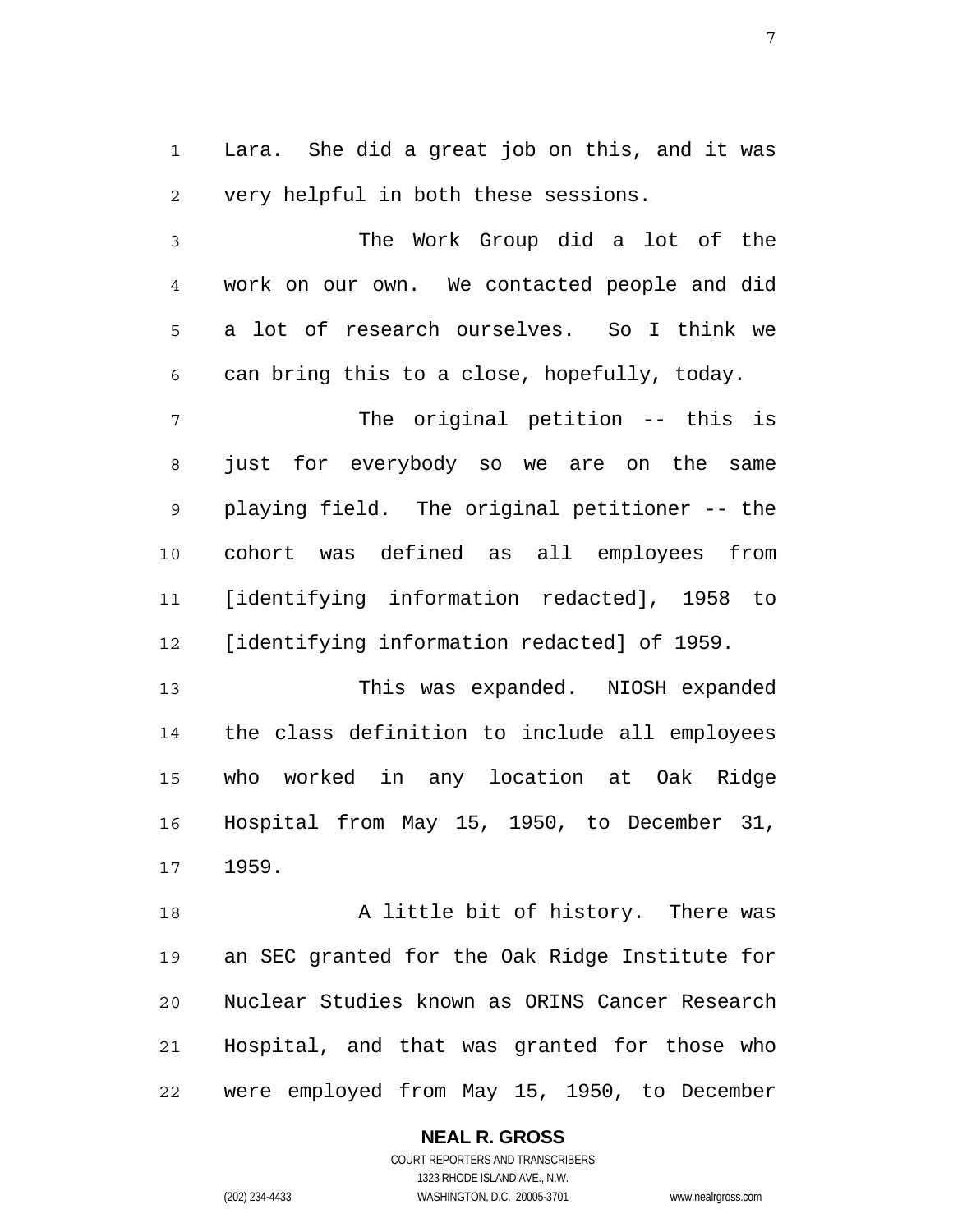1 2 3 4 5 31, 1963, and that is important because the ORINS Cancer Research Hospital was closely affiliated with Oak Ridge Hospital, both from an employment perspective and also a physical perspective.

6 7 8 9 10 11 12 13 14 So Oak Ridge Hospital. It was closely affiliated with ORINS Cancer Research Hospital. This latter facility was very unique in that it really was a pioneer in research in the areas of radioisotope treatment for various types of cancer. So it is really a pioneering institute that was affiliated with Oak Ridge Hospital in their early years.

15 16 17 18 19 20 21 22 Additional information that we - we actually reviewed quite a bit of additional information, but I think the pertinent points were these. The article that was published by Dr. Brucer entitled Radioisotopes Hazards and Protection in a Hospital -- this was in JAMA - - in 1951, and it was a very interesting read. We pulled the article, distributed

### **NEAL R. GROSS**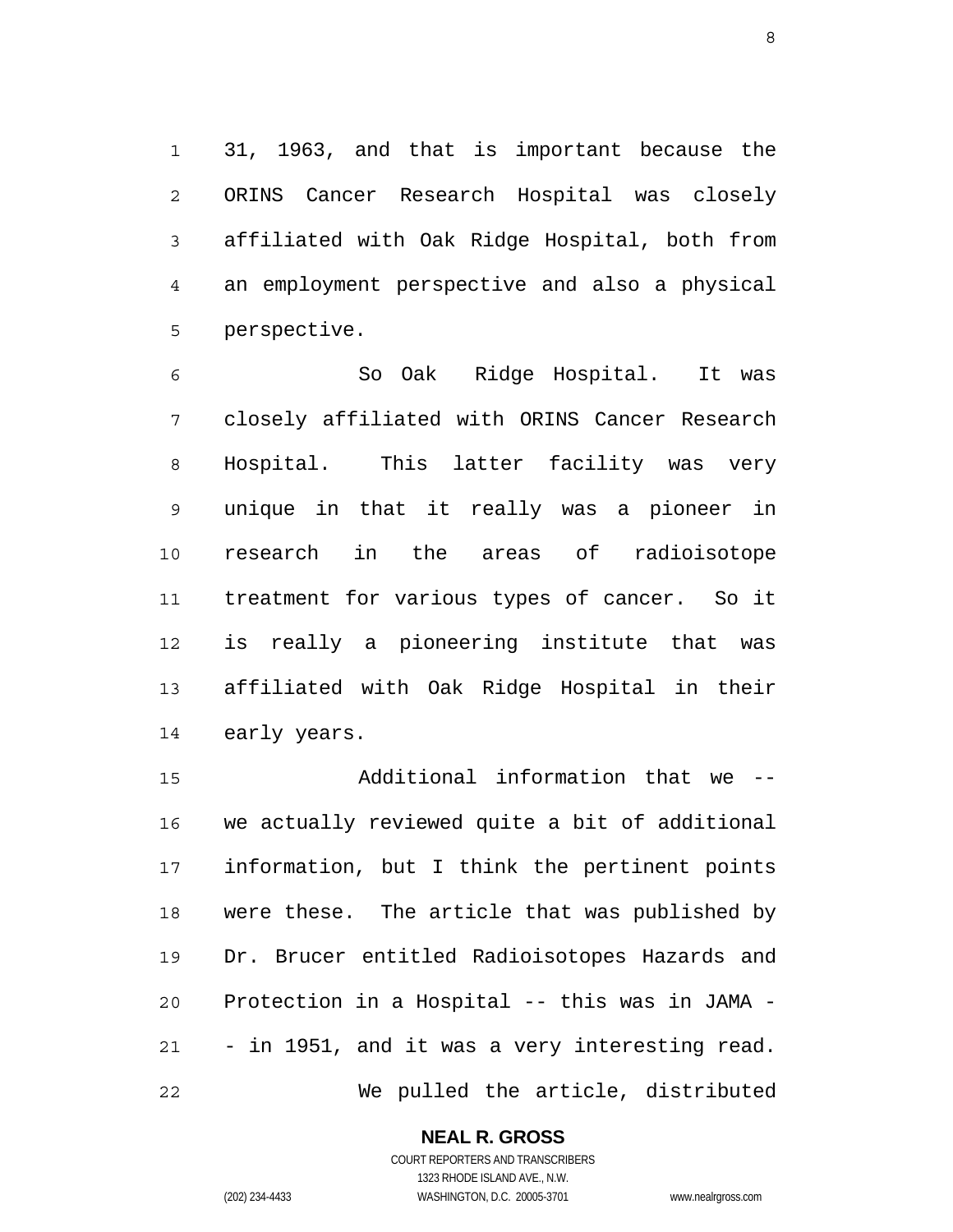1 2 3 4 5 6 it. Everybody reviewed the article, and it really indicated that Dr. Brucer was really on the forefront of looking at how to protect personnel in regard to radioisotope use in a hospital setting, quite a pioneer in the area, and the paper was an excellent paper.

7 8 9 10 11 I think John pulled a section from a textbook called Chronology of Nuclear Medicine, again partly authored by Dr. Brucer. It sort of added to that history of what was going on during that time frame.

12 13 14 15 16 17 18 19 20 21 22 Additional contacts were made with various individuals, and, in particular, Roger Cloutier actually participated in a conference call with us on our second meeting at length, and we all had the opportunity to ask him various questions about his experiences, particularly with ORINS or the Cancer Research Hospital, and what he knew or did not know about the Oak Ridge Hospital and possible interaction both from a physical perspective as well as a staffing perspective between the

### **NEAL R. GROSS**

COURT REPORTERS AND TRANSCRIBERS 1323 RHODE ISLAND AVE., N.W. (202) 234-4433 WASHINGTON, D.C. 20005-3701 www.nealrgross.com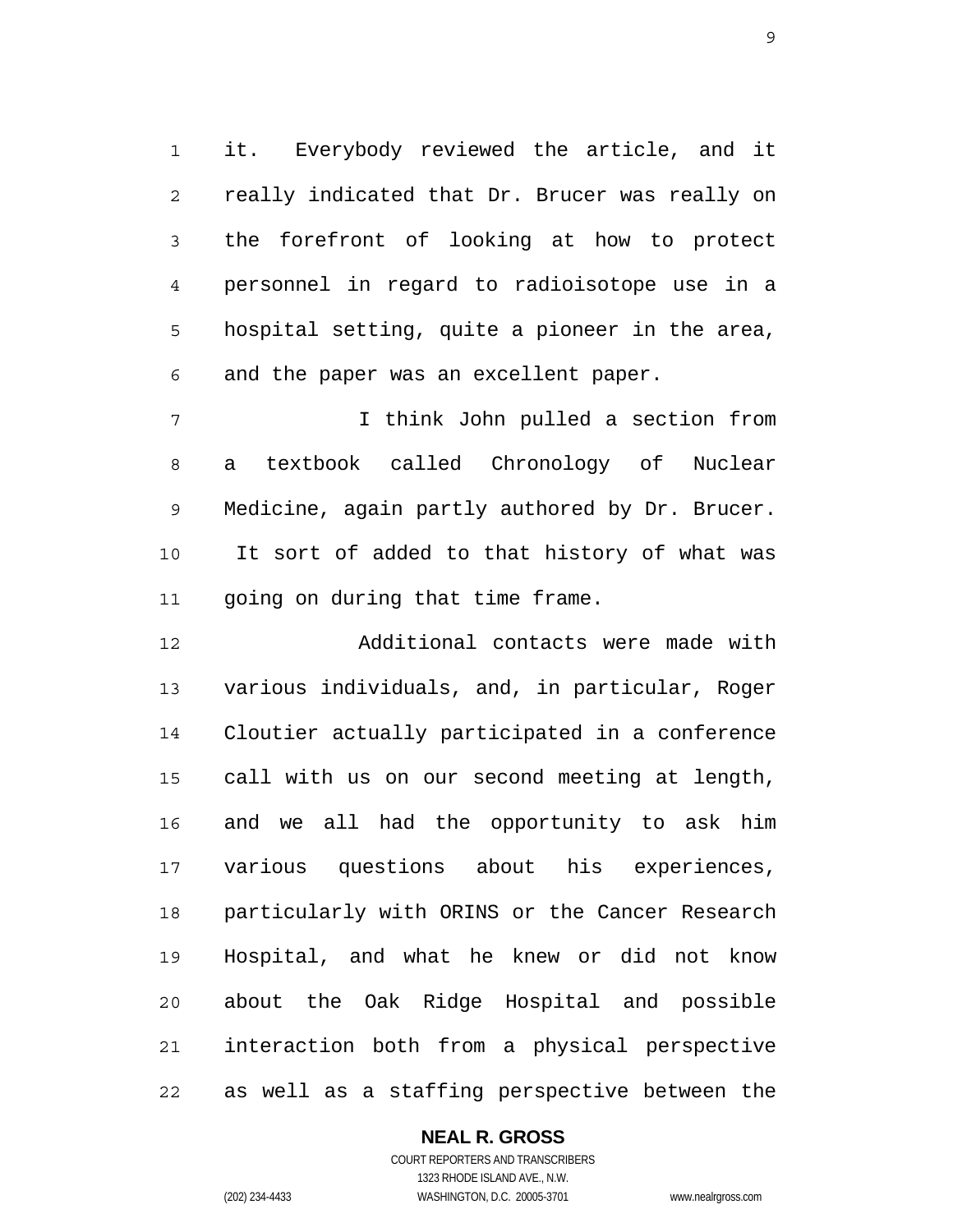1 two facilities.

2 3 4 5 6 7 8 9 10 11 12 13 14 15 16 17 18 19 20 21 22 Bob, I think, looked up this for us, and if you look at this -- I don't know if there is a pointer here or not; is there a pointer? This is Oak Ridge Hospital, and those who are in the know, correct me if I am wrong here. CHAIRMAN ZIEMER: You may need to stay on the mic, Jim. MEMBER LOCKEY: This is Oak Ridge Hospital right here, and this is the E Wing, which is the original wing involved with the Cancer Research Center, and this was later the D Wing which also became part of it. Apparently, there is a - initially, a connection between these two facilities was just a walkway, which was later covered. Then you can see there is a connection here, which is a walkway which has been covered. So this was originally the original research center, and they expanded to

**NEAL R. GROSS**

COURT REPORTERS AND TRANSCRIBERS 1323 RHODE ISLAND AVE., N.W. (202) 234-4433 WASHINGTON, D.C. 20005-3701 www.nealrgross.com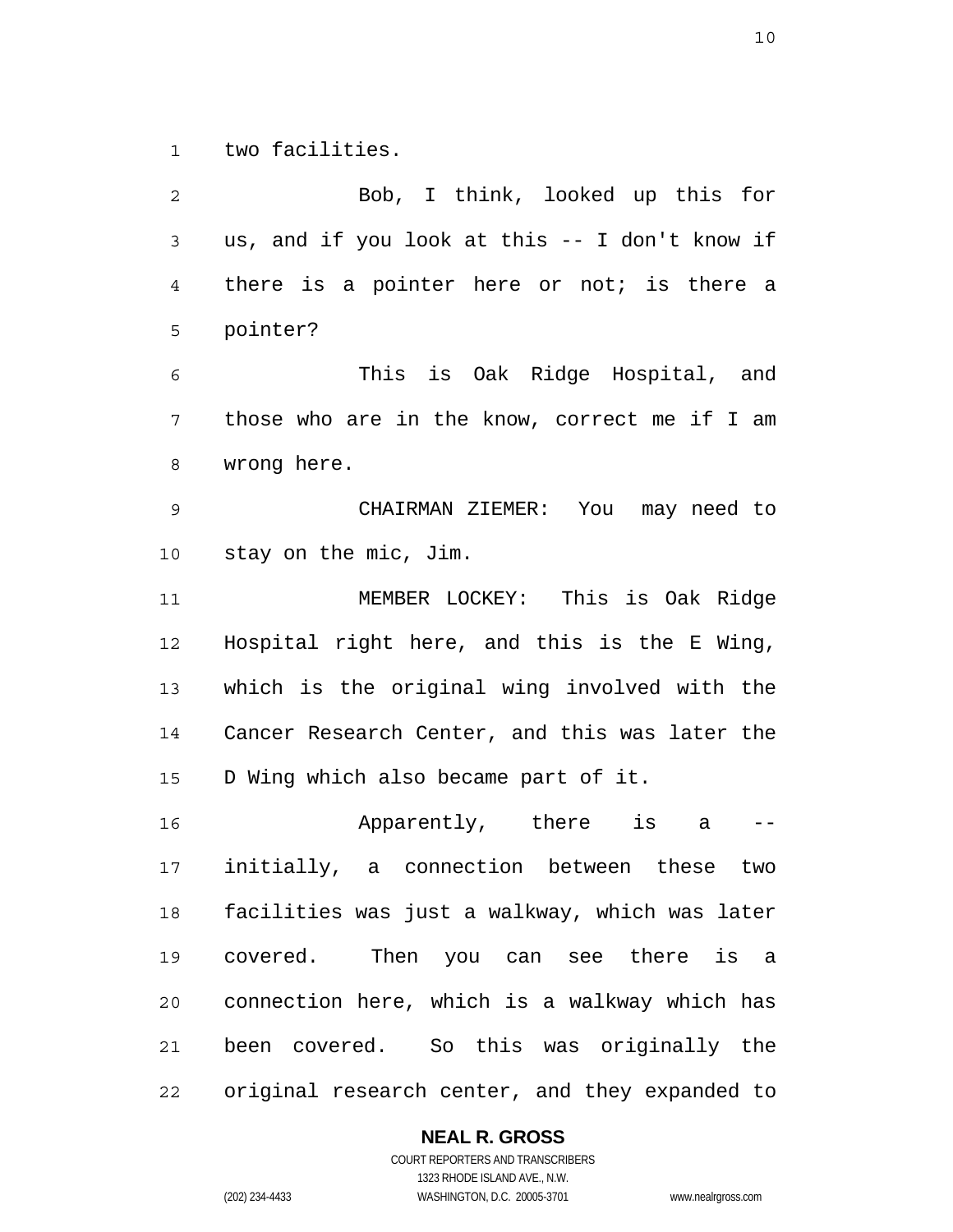1 2 the D Wing. This was E. This was the D Wing, and this is the main hospital.

3 4 I think I got that right. Where is Bob?

5 MEMBER PRESLEY: You are correct.

6 7 8 9 10 11 12 13 14 15 16 17 18 19 20 MEMBER LOCKEY: So what we learned was there was really considerable attention that was given to radiation safety based on ORINS activity. So it wasn't as if they weren't paying attention to what was going on in relationship to radioisotopes. But there was a definite opportunity for cross-staffing between the Oak Ridge Hospital and ORINS, and this cross-staffing existed for positions sometimes if they had to respond to emergency situations in the research center, sometimes positions would cross-cover. Same with nursing personnel, same with morgue and pathology personnel, operating personnel at least into 1955.

21 22 All the surgery took place at Oak Ridge Hospital for ORINS patients, at least,

> **NEAL R. GROSS** COURT REPORTERS AND TRANSCRIBERS 1323 RHODE ISLAND AVE., N.W. (202) 234-4433 WASHINGTON, D.C. 20005-3701 www.nealrgross.com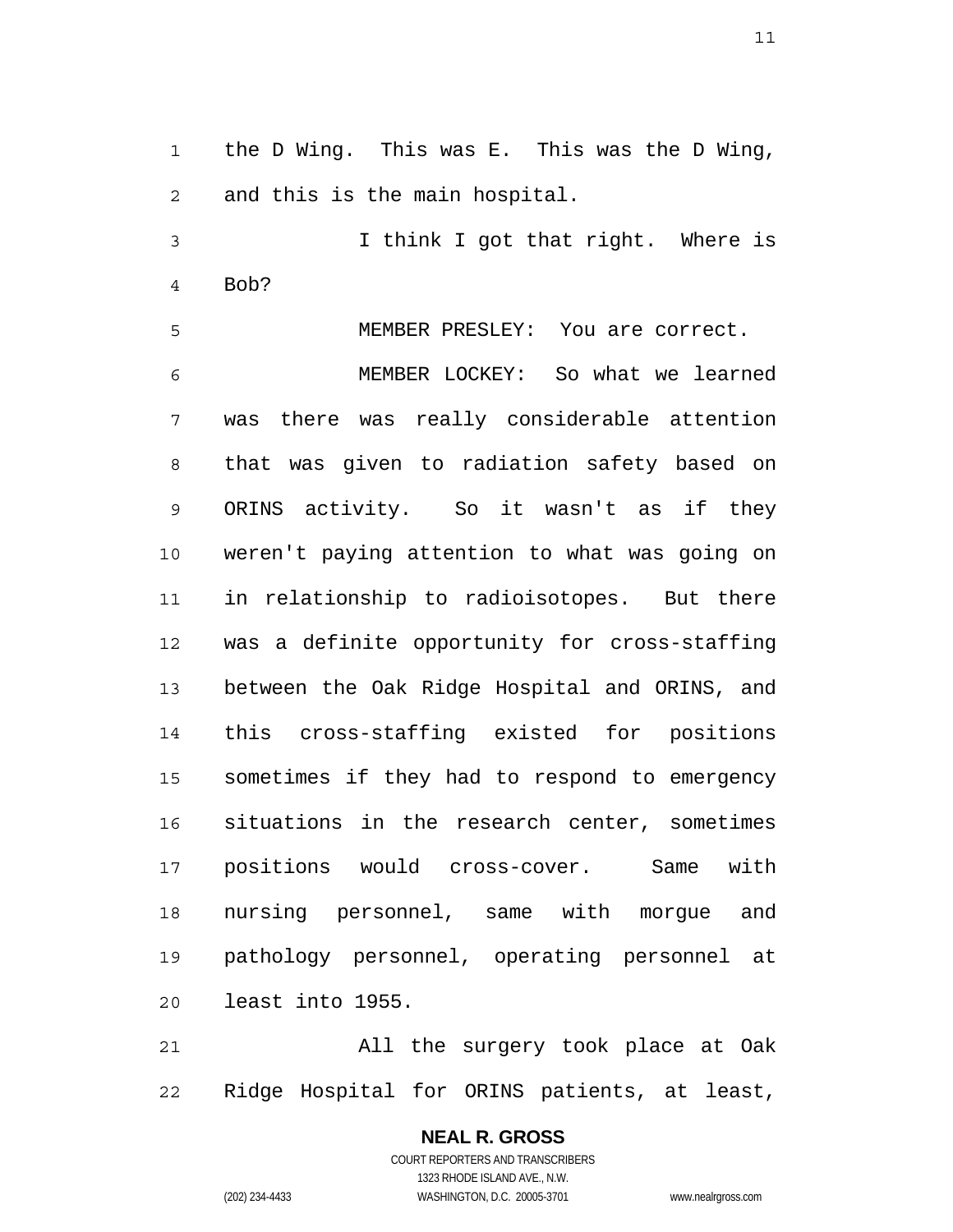1 2 3 4 5 I think, until 1955, and then also diagnostic and therapeutic radiology. It wasn't clear when ORINS got their own diagnostic radiology facility, but initially the X-rays were taken in Oak Ridge Hospital.

6 7 8 9 10 11 12 13 14 So there was cross-staffing and cross-patient flow between the two facilities, and we don't know how much. We don't know who went back and forth. It is impossible. The data does not exist for us to identify who only worked in Oak Ridge Hospital or in ORINS or if they only worked in Oak Ridge Hospital and never had an exposure to an ORINS patient. We just don't know that.

15 16 17 18 19 20 21 22 So because of the lack of internal and external dosimetry records for Oak Ridge Hospital personnel and the potential for cross-staffing and cross-patient care activity with ORINS, the Working Group concurred with NIOSH that it was not feasible to do dose reconstruction. We really could not set an upper limit.

#### **NEAL R. GROSS**

COURT REPORTERS AND TRANSCRIBERS 1323 RHODE ISLAND AVE., N.W. (202) 234-4433 WASHINGTON, D.C. 20005-3701 www.nealrgross.com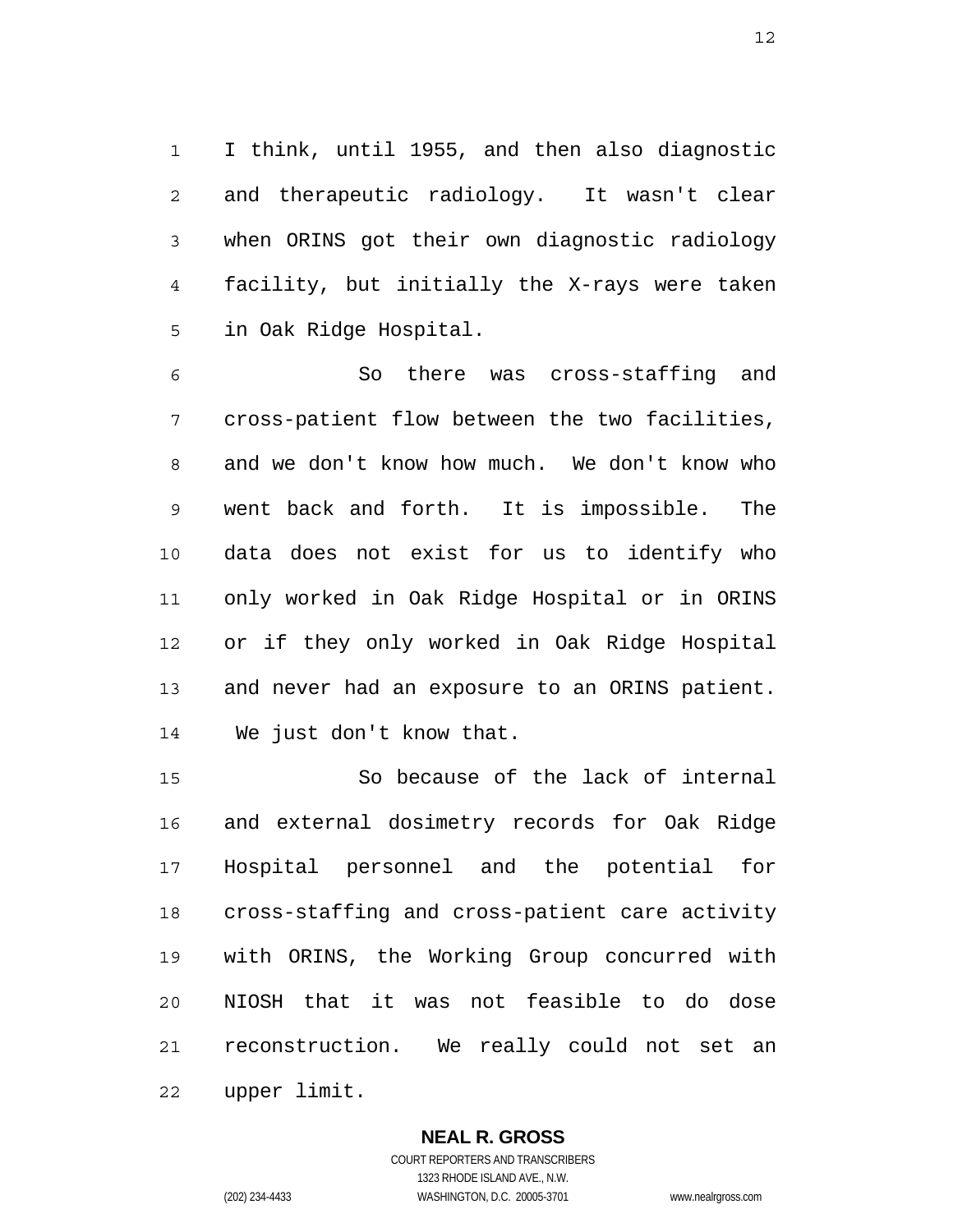1 2 3 4 5 6 So if you can't set an upper limit, you can't do dose reconstruction. We don't necessarily think that there was a health threat, but because we could not set an upper limit, we went back and agreed with NIOSH's position here.

7 8 9 10 11 Therefore, this class of employees should be considered by the Board for recommendation for addition to the special exposure cohort, and that was a unanimous vote by us.

12 13 14 15 16 17 18 19 20 21 22 We did revise the proposed class, and we revised it as follows. We said that all employees of the Department of Energy, its predecessor agencies, and contractors and subcontractors who worked at any location of the Oak Ridge Hospital, Oak Ridge, Tennessee, from May 15, 1950 through the 31st of '59 for a number of work days aggregating at least 250 work days occurring either solely under this employment or in combination with work days within the parameters established for one or

### **NEAL R. GROSS**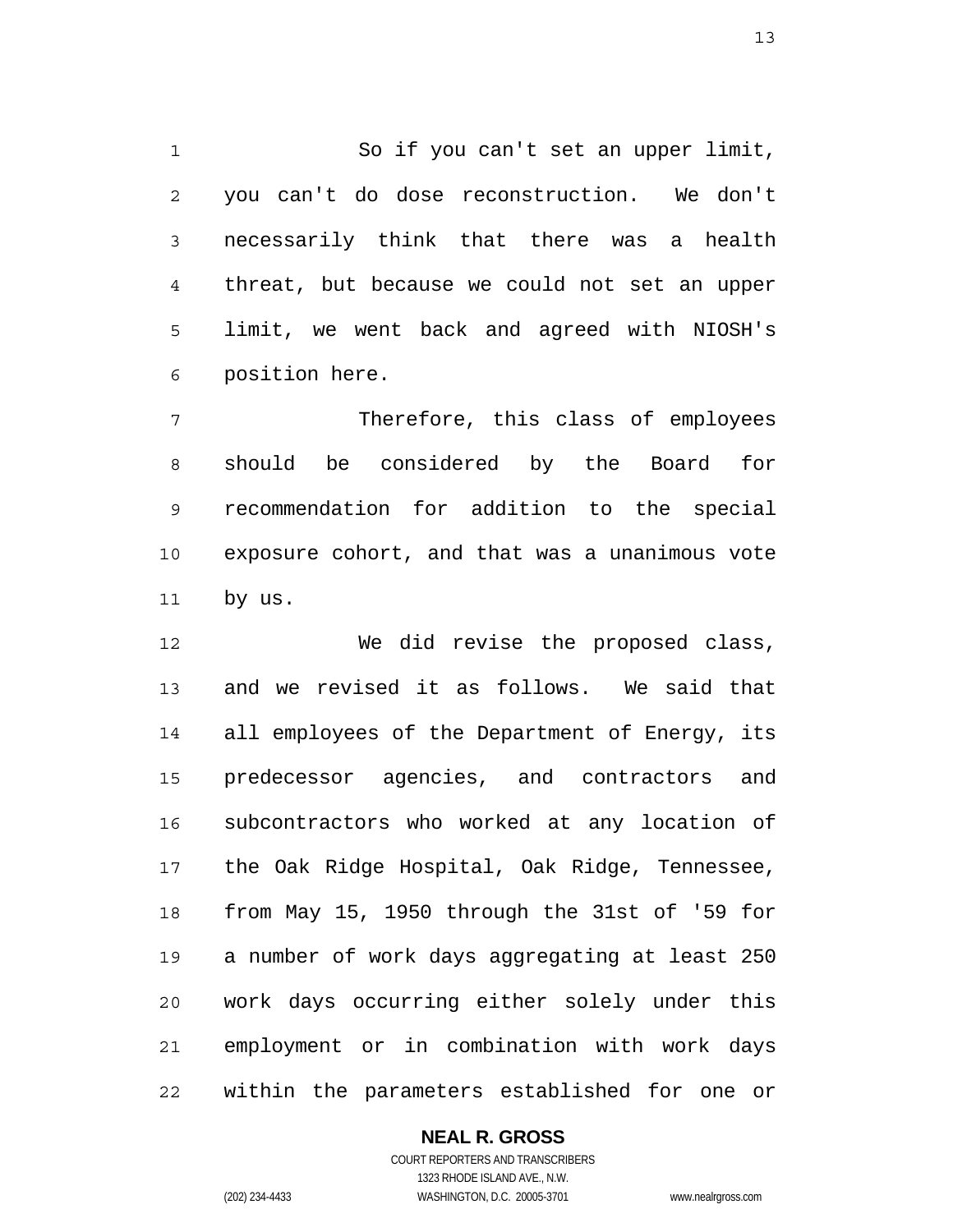1 2 more classes of employees be included in the special exposure cohort.

3 4 5 6 7 We could not positively identify -we couldn't limit the class. There is not enough information to limit the class. So it had to be an all-inclusive class. Again, this was a unanimous vote.

8 9 10 11 12 13 14 CHAIRMAN ZIEMER: So, Dr. Lockey, I am going to interpret that as a recommendation from the Work Group. As such, it becomes a motion on the floor before us. It does not require a second. So we will now discuss it. So the motion would be to add a class to the SEC.

15 16 17 18 Let me ask a question for clarification. You made a statement to the effect that the Work Group did not feel that health was affected.

19 20 21 22 MEMBER LOCKEY: That is correct. CHAIRMAN ZIEMER: But let me also remind us all that in order to make a recommendation for a special exposure cohort

## **NEAL R. GROSS**

COURT REPORTERS AND TRANSCRIBERS 1323 RHODE ISLAND AVE., N.W. (202) 234-4433 WASHINGTON, D.C. 20005-3701 www.nealrgross.com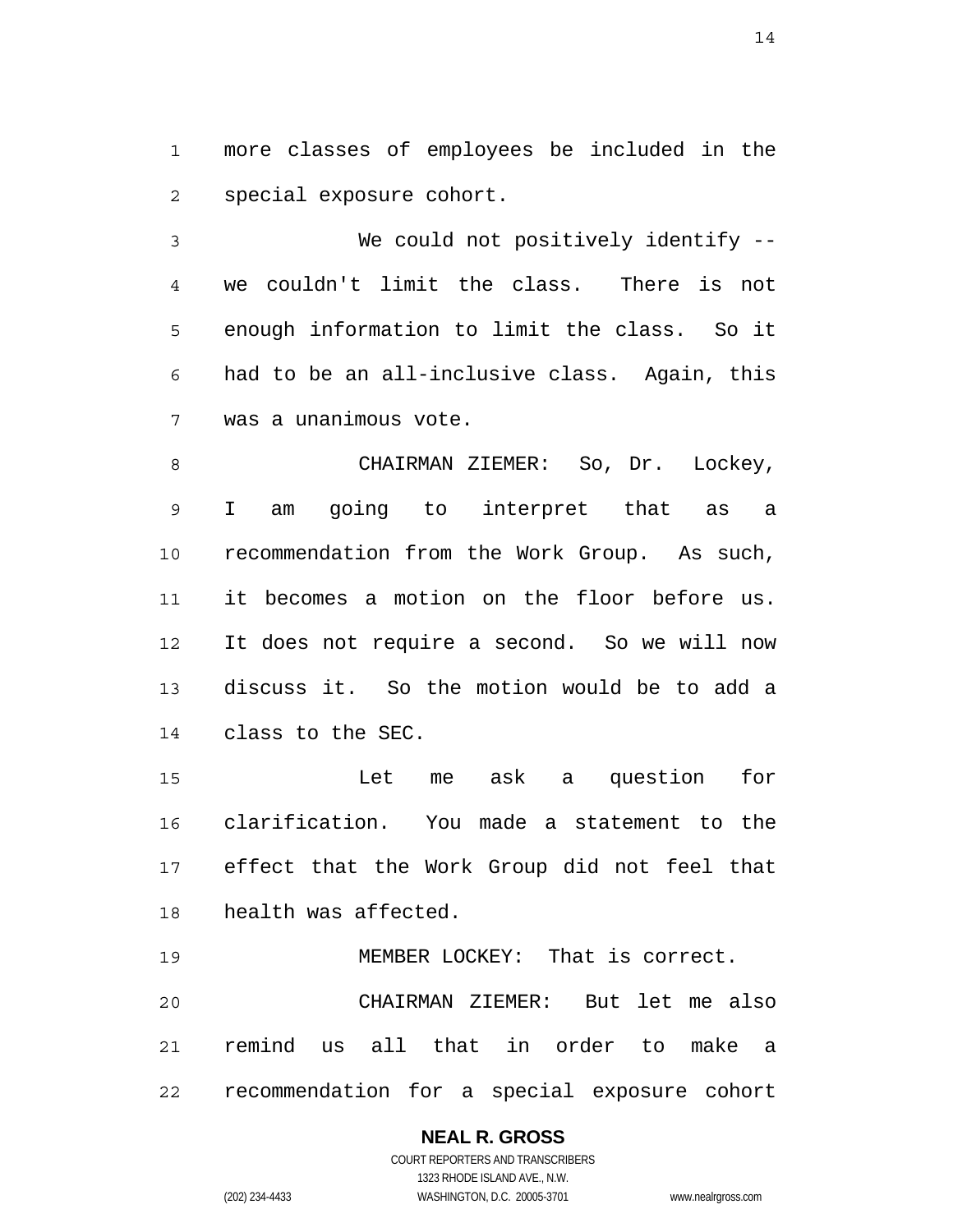1 2 3 4 class, we also have a second stipulation, and that is the stipulation that health was affected, usually measured in terms of the 250 day criteria.

5 6 7 8 9 10 11 I notice in your recommendation you do specify the 250 day criteria. So although I guess your earlier statement perhaps was more intuitive than anything, I think this statement, in and of itself, implies that health -- the assumption is that health was affected due to chronic exposure.

12 MEMBER LOCKEY: That is correct.

13 14 CHAIRMAN ZIEMER: You agree that that is --

15 16 17 18 MEMBER LOCKEY: That is correct. You are unable to bound an upper limit and, therefore, there is -- by default, there is a health endangerment.

19 20 21 22 CHAIRMAN ZIEMER: Yes, that is exactly right. I just wanted to confirm that you were not in the motion separating out health endangerment because that is part and

## **NEAL R. GROSS**

COURT REPORTERS AND TRANSCRIBERS 1323 RHODE ISLAND AVE., N.W. (202) 234-4433 WASHINGTON, D.C. 20005-3701 www.nealrgross.com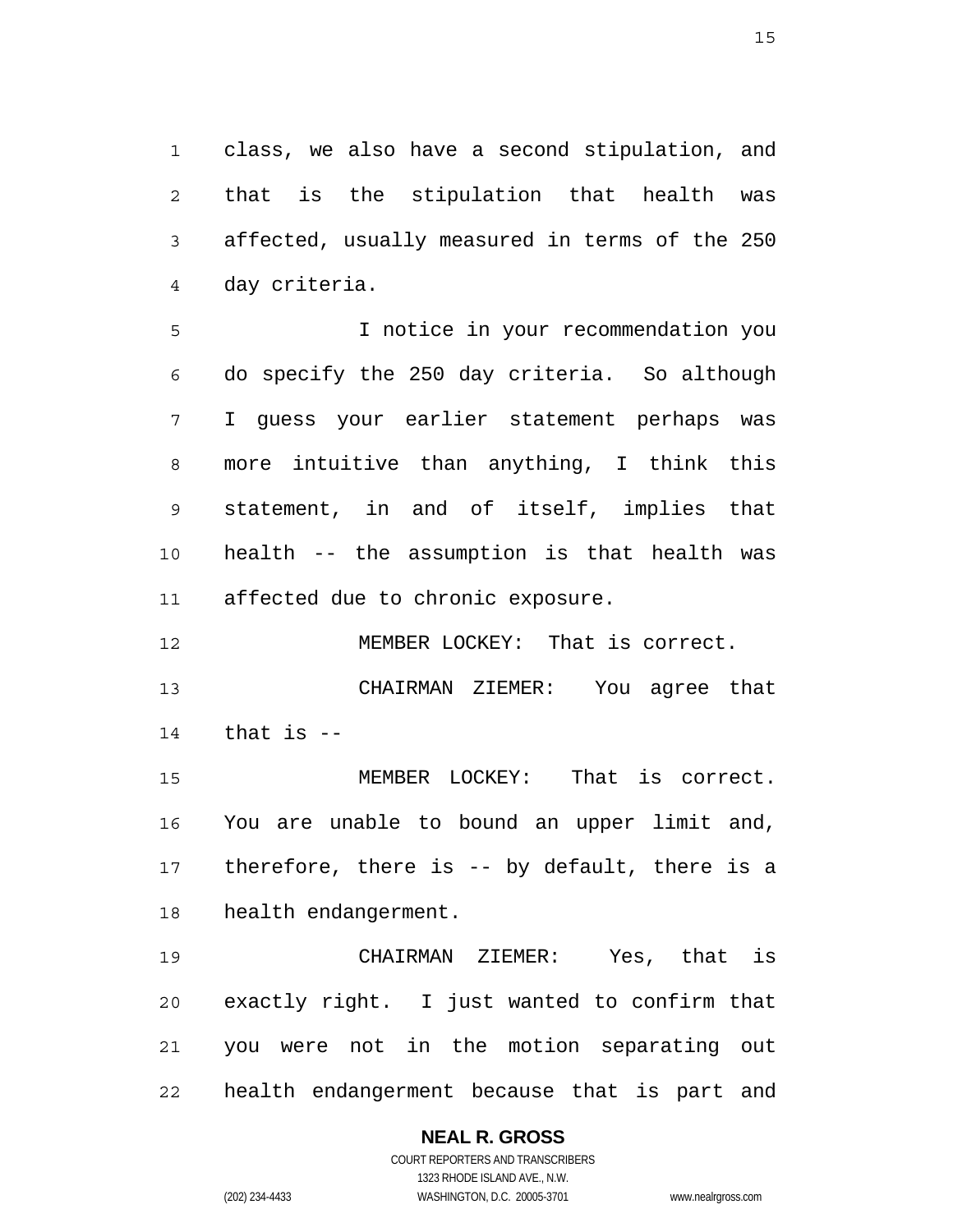1 parcel to the requirement for adding a class.

2 Robert Presley.

3 4 5 6 7 8 9 MEMBER PRESLEY: First, I want everybody to know I voted for this with a whole lot of reservation. We are going to vote -- we voted to give everybody that worked at Oak Ridge Hospital from May 15th to December 31, 1959 special exposure cohort status.

10 11 12 13 14 15 What that is going to mean is that if you had a nurse that worked in pediatrics, never, ever got anywhere else in that hospital but that pediatrics ward, but she does have one of the 22 types of cancer, then she is eligible.

16 17 18 19 20 21 22 That bothers me because we've got people at other places that we can't get paid that we know came into more contact with hazardous radiation than people might have there. It's just the way the bill is written. I'm sorry. I do have a problem with it. I think it needs to be changed.

# **NEAL R. GROSS**

COURT REPORTERS AND TRANSCRIBERS 1323 RHODE ISLAND AVE., N.W. (202) 234-4433 WASHINGTON, D.C. 20005-3701 www.nealrgross.com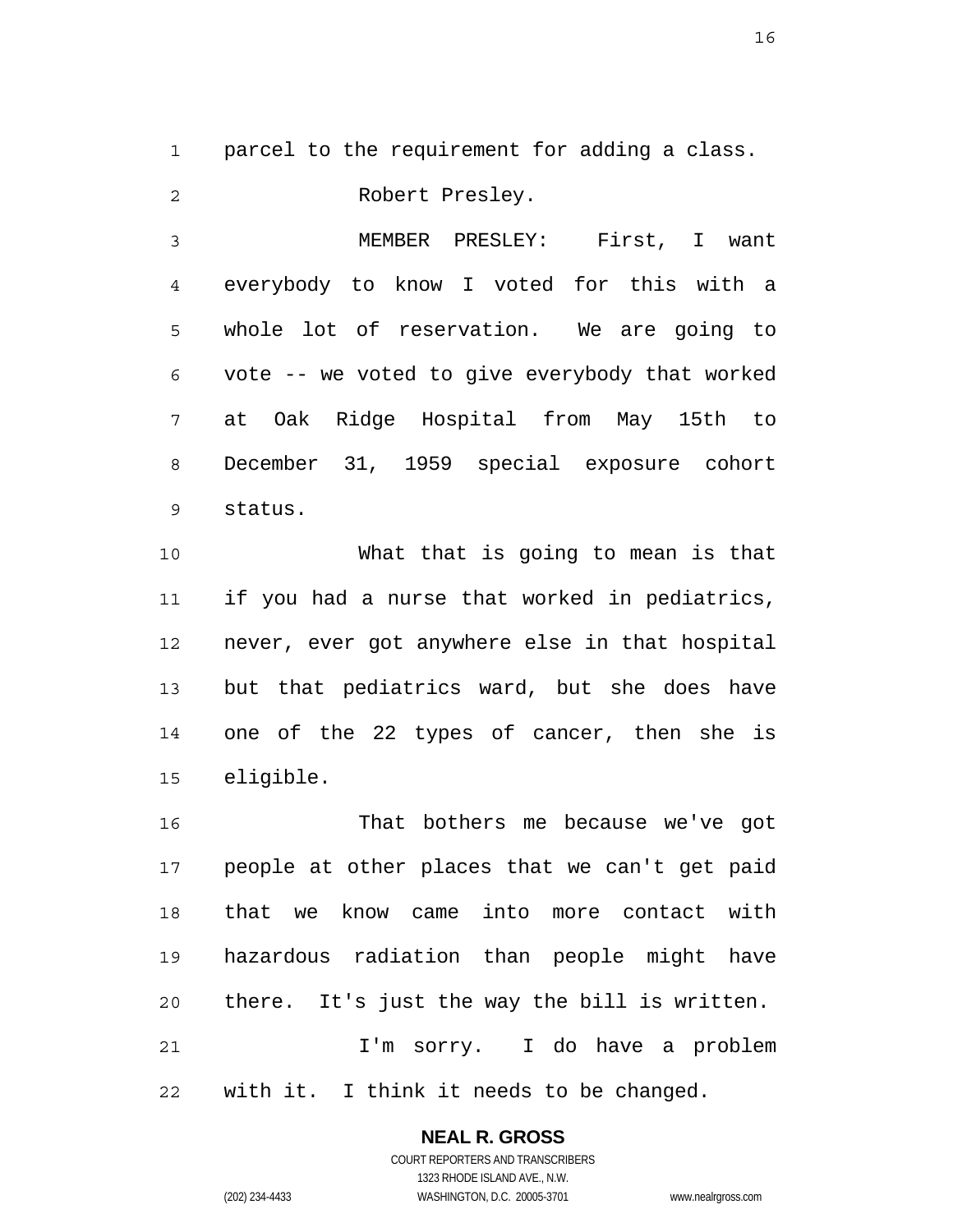1 2 3 4 5 6 7 8 9 10 11 CHAIRMAN ZIEMER: Thank you. And, certainly, we have this kind of situation in other facilities where we are not able to identify exactly where people went or didn't go. So we do have to operate under the assumption that, if they had access, they could have been there. So part of that is erring on the side of claimant favorability, and that is part of our job, to make sure that that does occur.

12 Further comments? Mark?

13 14 15 16 MEMBER GRIFFON: I was just looking for those documents you mentioned, Jim. Are those -- maybe NIOSH knows this, too. I don't see them on our O: drive or --

17 18 CHAIRMAN ZIEMER: These are the documents by Marshall Brucer?

19 20 MEMBER GRIFFON: Yes. They are not there. They were circulated otherwise?

21 CHAIRMAN ZIEMER: These are

22 documents that the Work Group developed?

# **NEAL R. GROSS**

COURT REPORTERS AND TRANSCRIBERS 1323 RHODE ISLAND AVE., N.W. (202) 234-4433 WASHINGTON, D.C. 20005-3701 www.nealrgross.com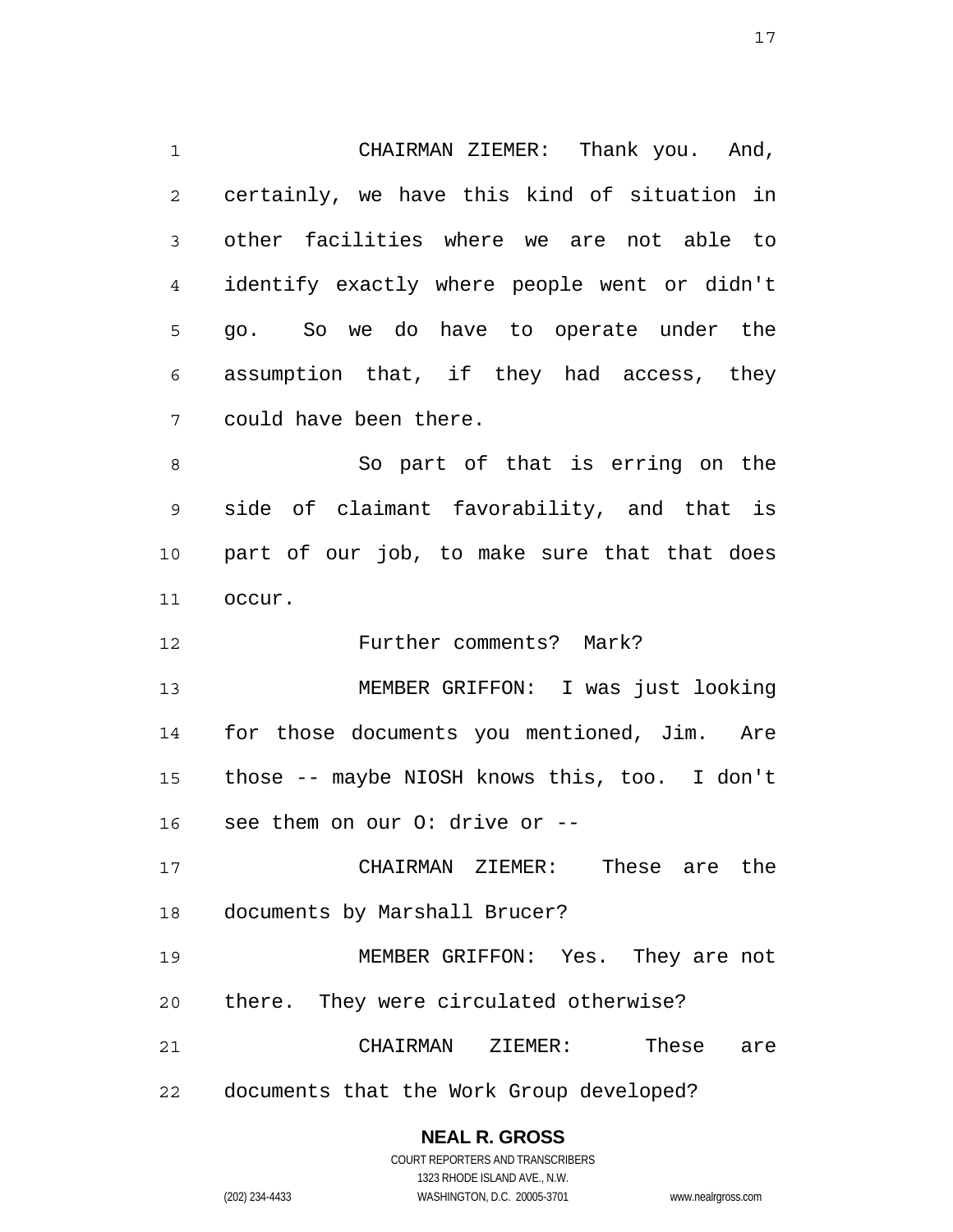1 2 3 4 5 6 7 8 9 10 11 12 13 14 15 16 17 18 19 20 21 22 MEMBER GRIFFON: I don't see a folder in the A-B document review section. CHAIRMAN ZIEMER: Okay, LaVon Rutherford is going to speak to this. LaVon? MEMBER GRIFFON: It might be in the site research database, but I don't see it. Oh, it's in here. MR. RUTHERFORD: It should be under the A-B document review folder. There should be an Oak Ridge Hospital. MEMBER GRIFFON: I am assuming these are alphabetical. MR. RUTHERFORD: Yes, they are. MEMBER GRIFFON: I don't see it. MR. RUTHERFORD: Now we did transfer folders recently from -- we did transfer folders recently from the drives when we switched you guys over. I am not sure if Oak Ridge Hospital was missed there. MEMBER GRIFFON: It appears that it is not in the -- I mean, we can track it down. I guess what struck me was, Jim, in your

> **NEAL R. GROSS** COURT REPORTERS AND TRANSCRIBERS 1323 RHODE ISLAND AVE., N.W.

(202) 234-4433 WASHINGTON, D.C. 20005-3701 www.nealrgross.com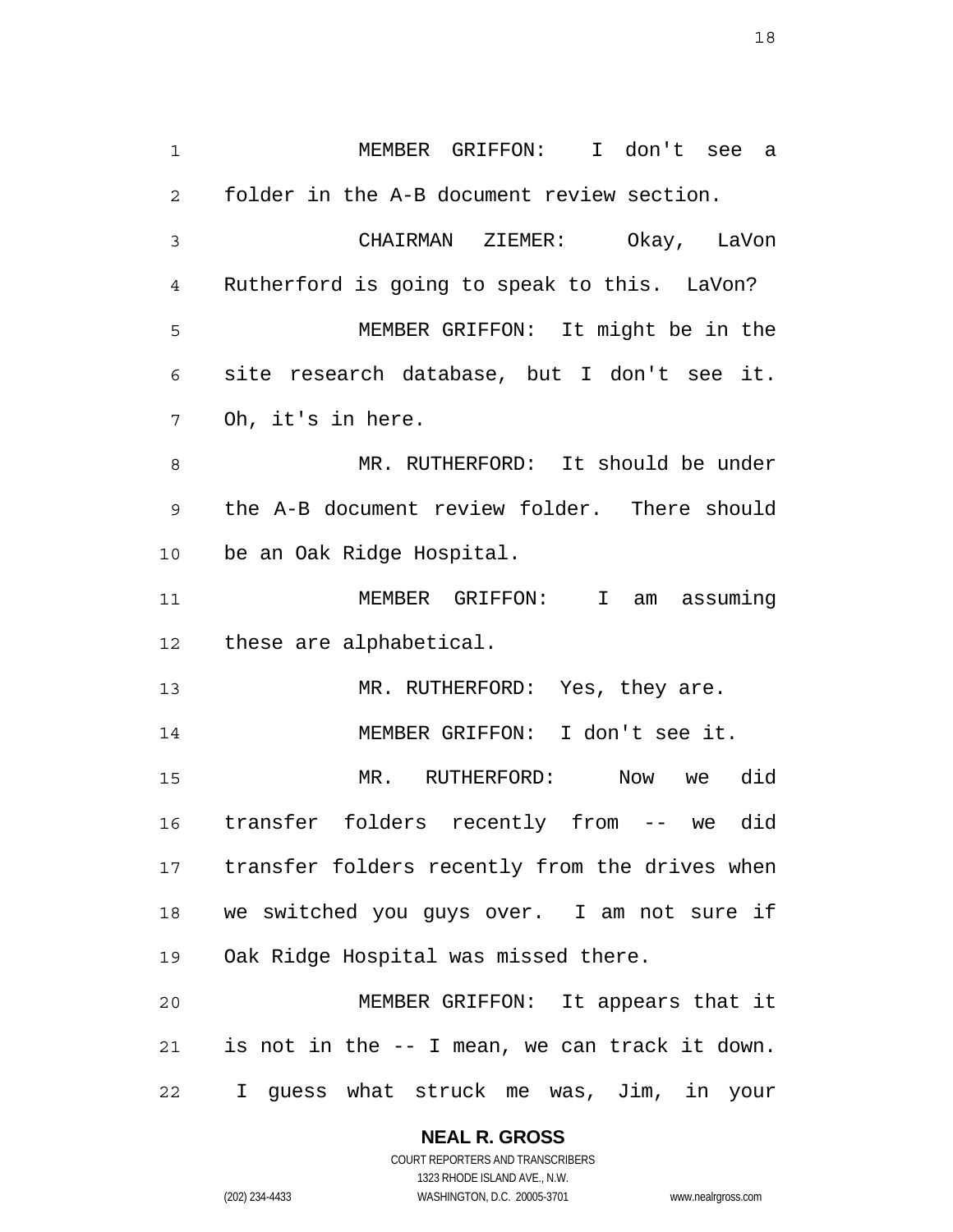1 2 3 4 5 6 7 8 9 10 11 12 13 presentation you said that those documents were enlightening because they showed how he was on the forefront of establishing protection for this type of hospital and facility, and I think this goes back to some other comments earlier that -- I think Jim might have made this comment -- that if you have these two articles that support that there were good controls, that kind of questions can't we do something with job titles or what. But you are saying you guys looked at this, and they migrated -- it's impossible to track, yes.

14 15 16 17 18 MEMBER LOCKEY: There is no way to go back and say who had access or did not have access to patients, to tissue, to emergency situations or who was going back and forth between the two facilities.

19 20 21 22 MEMBER GRIFFON: So, really, they didn't have any sort of access control to that one side of the hospital in terms of like who could --

> **NEAL R. GROSS** COURT REPORTERS AND TRANSCRIBERS

> > 1323 RHODE ISLAND AVE., N.W.

(202) 234-4433 WASHINGTON, D.C. 20005-3701 www.nealrgross.com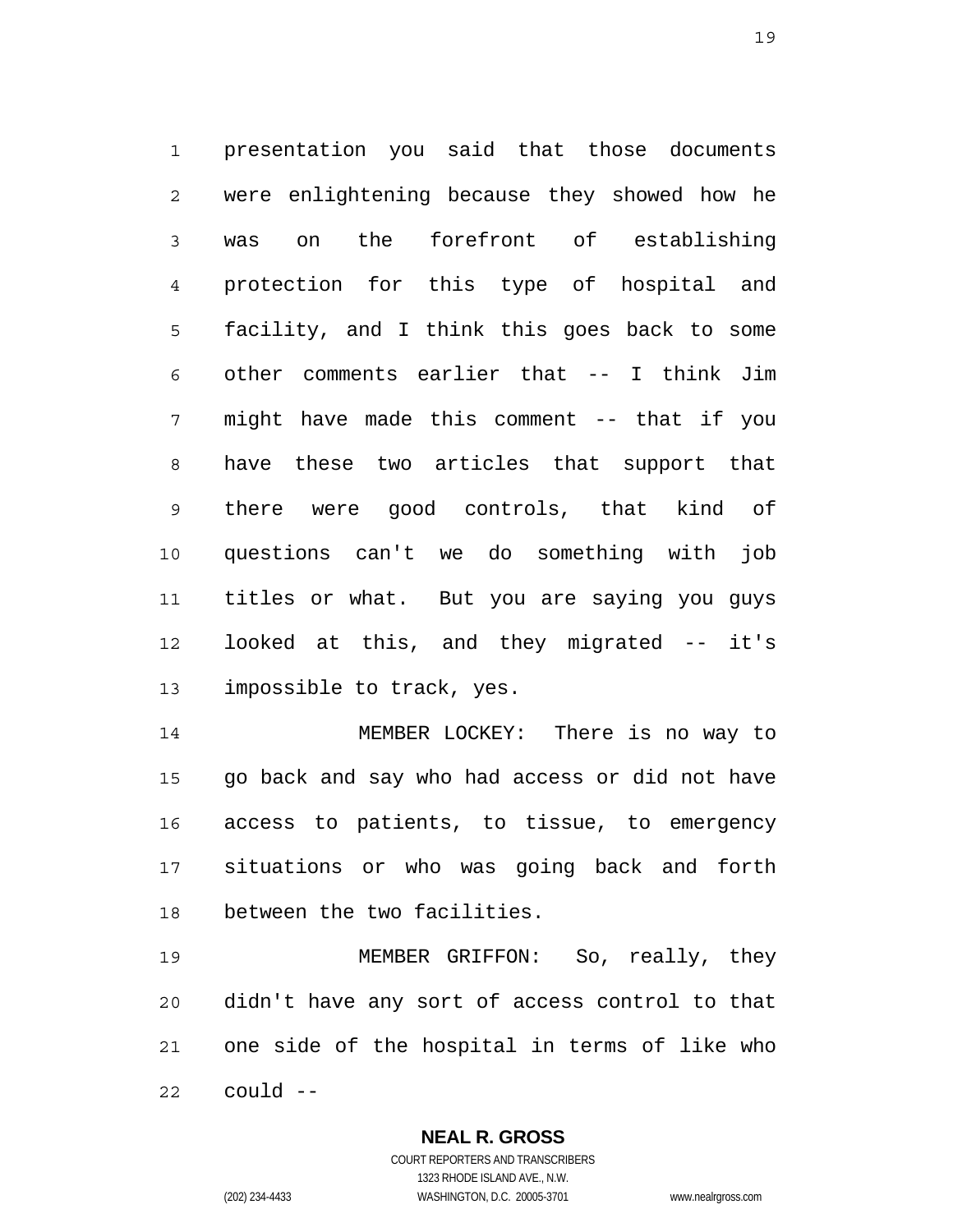1 2 3 4 5 6 7 8 9 10 11 12 13 14 15 16 17 18 19 20 MEMBER LOCKEY: There was some control, and there was some control to patient access, but it doesn't talk about who had access to the patients. It doesn't talk about what happens with the custodial personnel, necessarily. There was some cross in relationship to food distribution. Some of the food utensils were washed back at Oak Ridge Hospital. So it would be very difficult to delineate who had a potential exposure and who did not. MEMBER GRIFFON: Thank you. CHAIRMAN ZIEMER: I believe also - and, Dr. Hughes, you may want to help us on this, but my memory was that you cited Dr. Brucer also, and there was some indication that they were finding high exposures actually outside the building, in the sidewalks around the streets even.

21 22 DR. HUGHES: Yes, that is correct. Actually, a large part of this article by

> **NEAL R. GROSS** COURT REPORTERS AND TRANSCRIBERS 1323 RHODE ISLAND AVE., N.W. (202) 234-4433 WASHINGTON, D.C. 20005-3701 www.nealrgross.com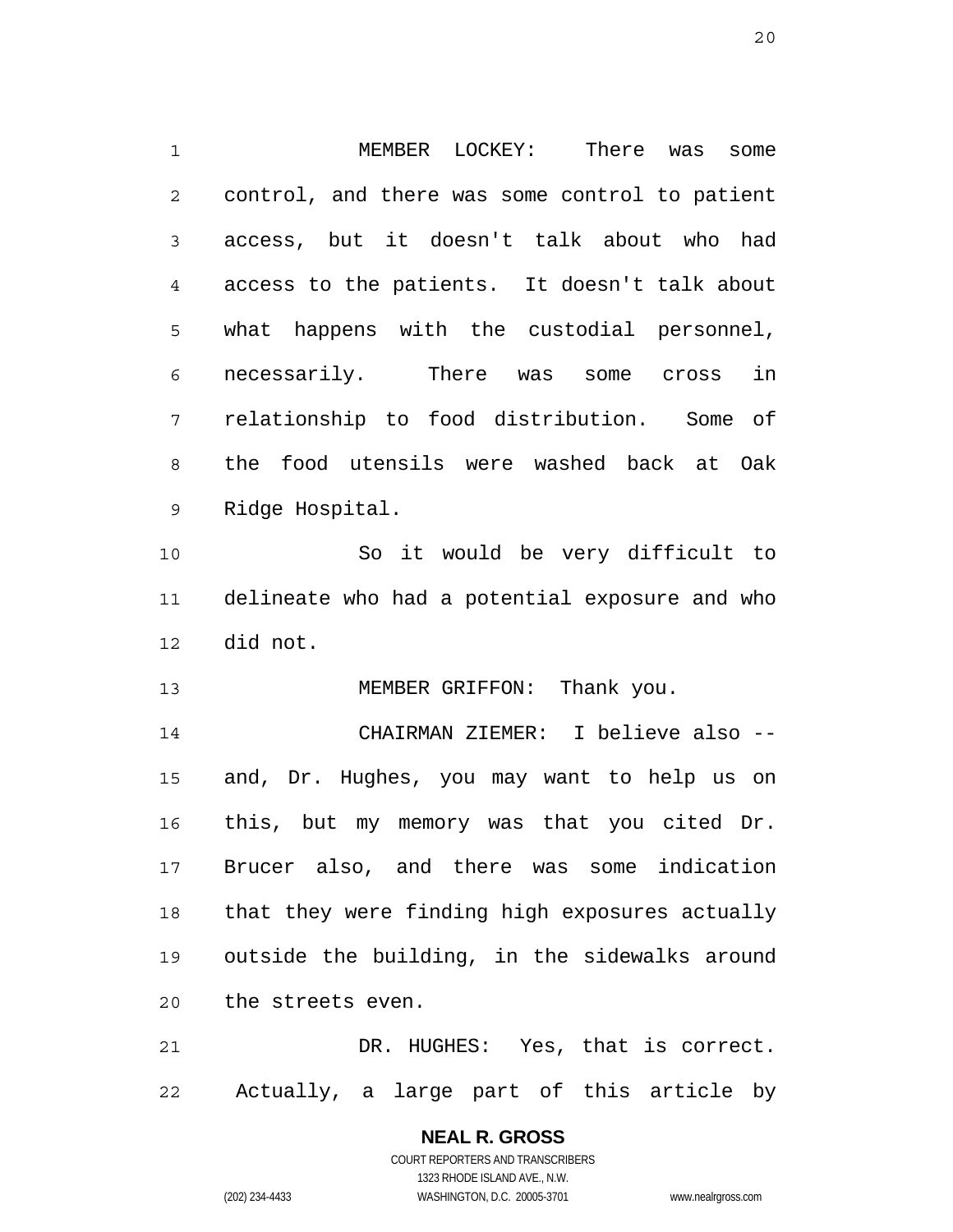1 2 3 4 5 6 7 Brucer was cited in the evaluation report. So some of the relevant tables were actually adapted. The important information is actually in the evaluation report. But, yes, this article actually talks about several incidents where they detected gamma radiation fields outside on the sidewalk.

8 9 10 11 12 13 Now this was for the ORINS facility, but it was right next to the Oak Ridge Hospital, and I think also a major point that Dr. Brucer made was that even in the ORINS facility, even the administrative personnel received non-zero doses.

14 15 16 So it is conceivable that anybody who entered the ORINS building might have been receiving an exposure.

17 18 CHAIRMAN ZIEMER: Thank you. Dr. Roessler.

19 20 21 22 MEMBER ROESSLER: Just to add a little bit to Mark's question, in talking with Roger Cloutier who didn't begin work there until 1959, we couldn't get information from

### **NEAL R. GROSS**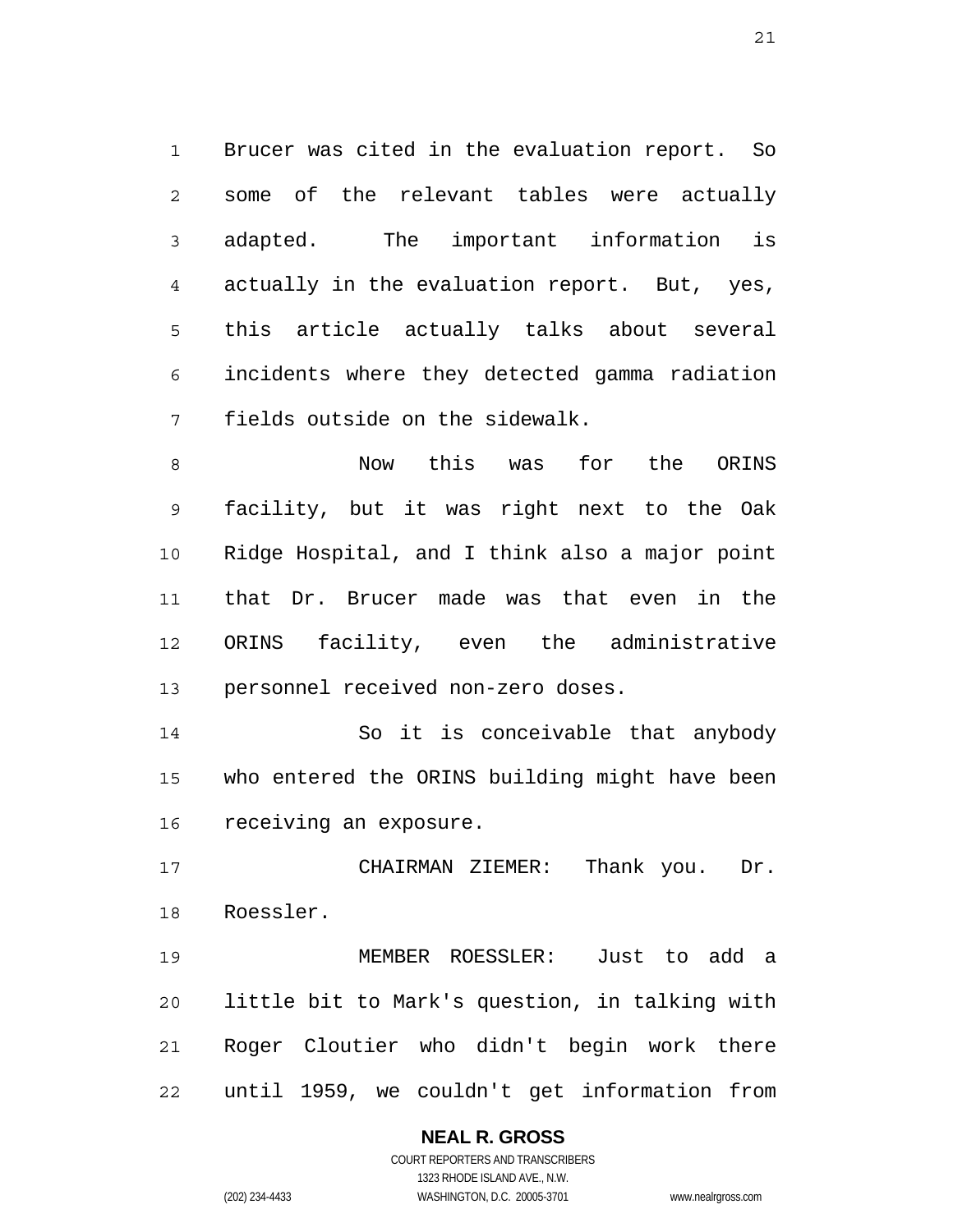1 him about the early time periods.

2 3 4 5 6 7 8 9 10 11 12 13 14 15 16 17 18 19 20 21 22 The only thing we got from him is, again, the support and indication that Dr. Brucer was a very careful person with regard to health hazards, extremely so at that time. He was very protective of pregnant women. There is every indication in everything we found, including the report Dr. Lockey mentioned, to show that there were very good health physics practices. However, the dilemma is we can't show that certain people did not have access to this area. CHAIRMAN ZIEMER: Yes, Dr. Melius? MEMBER MELIUS: Just to follow up on this and Mr. Presley's point earlier, in some of our discussion yesterday, I just think it is important. I first reviewed this report when it was sent to us, the original one. I think there are -- we need to make sure we have good documentation that people -- not were exposed, but that we have made a good effort to try to see if we can

### **NEAL R. GROSS**

COURT REPORTERS AND TRANSCRIBERS 1323 RHODE ISLAND AVE., N.W. (202) 234-4433 WASHINGTON, D.C. 20005-3701 www.nealrgross.com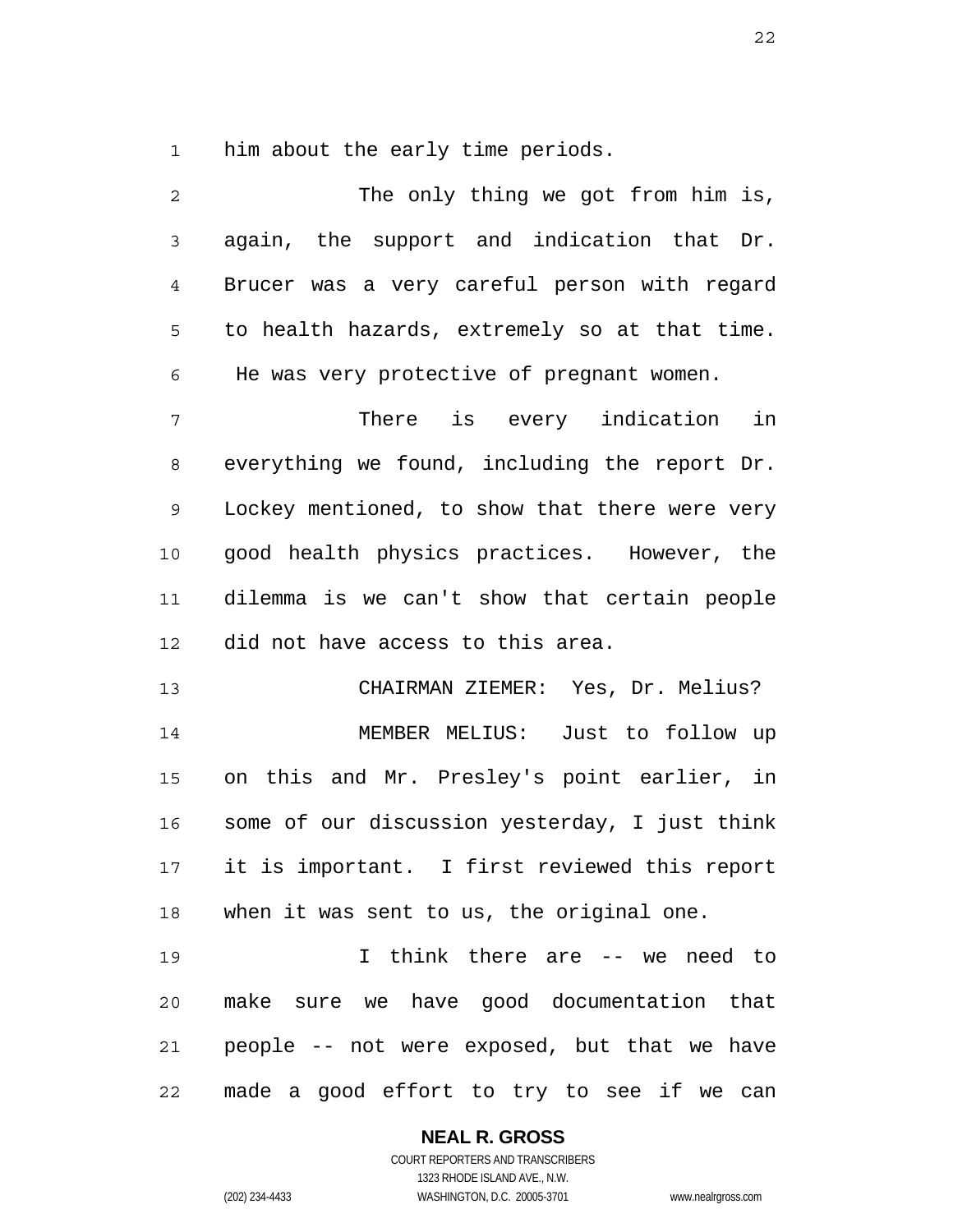1 2 3 4 5 6 7 8 9 10 delineate between groups and, if we can't, then that is fine. We can have a broad definition, but I think it is sort of having - - going through and trying to document that and putting in the evaluation report. I'm not quite sure how you can do it with the reports, but I think the more documentation you include there that you have made the effort to try to separate out different groups, I think it would be helpful.

11 12 13 14 15 16 CHAIRMAN ZIEMER: Thank you. I have just been asked to remind you all that the people on the phone are having a hard time hearing some of you. So please, when you speak, speak into the mics as much as possible.

17 18 19 Okay, any further discussion or questions? We have Phil Schofield. Phil, get up there close to your mic.

20 21 22 MEMBER SCHOFIELD: In this particular case, John, Gen, Bob -- they all, I think, went the extra mile, tried to interview

## **NEAL R. GROSS**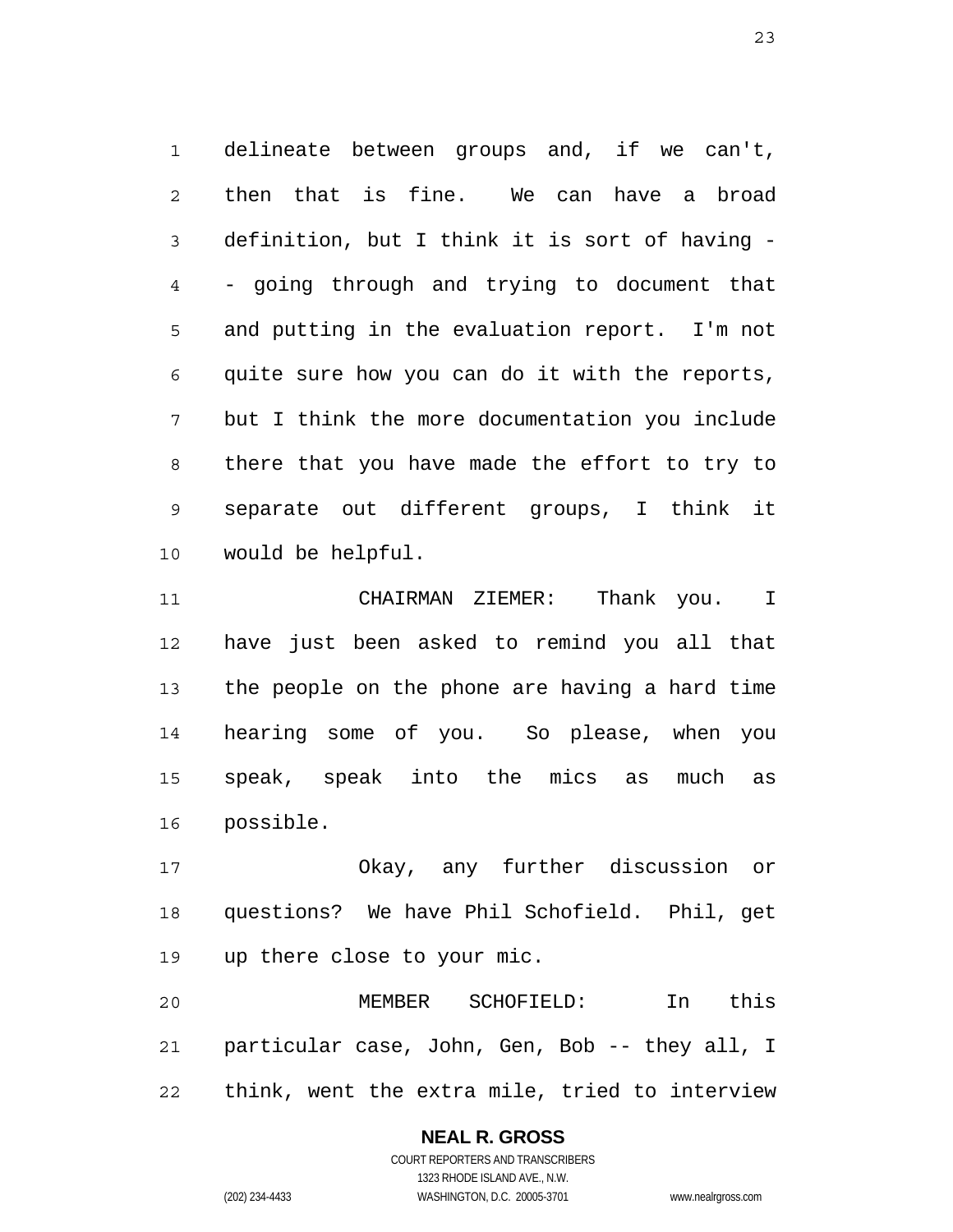1 2 3 people, looked at documents they were aware of, and when it came down to it, their documentation just doesn't exist.

4 5 6 7 8 I will agree that for the majority of the people, the risk was very low, but there is no way of determining which those people were and which were not in this case. The record keeping just isn't there.

9 10 11 12 CHAIRMAN ZIEMER: Thank you. Any further comments or questions? Also, let me just see if the petitioner is on the line and if the petitioner wishes to make any comments.

13 14 15 16 MS. CUMMING: This is Sara Cumming, and I agree with the recommendation from the Work Group. I am having a hard time hearing everyone. Can you hear me okay?

17 18 19 20 CHAIRMAN ZIEMER: Yes, Sara, we can hear you quite well. So we would be pleased to have you make any additional comments that you wish to make.

21 22 MS. CUMMING: I would just like to say that I certainly agree with the petition.

> **NEAL R. GROSS** COURT REPORTERS AND TRANSCRIBERS 1323 RHODE ISLAND AVE., N.W. (202) 234-4433 WASHINGTON, D.C. 20005-3701 www.nealrgross.com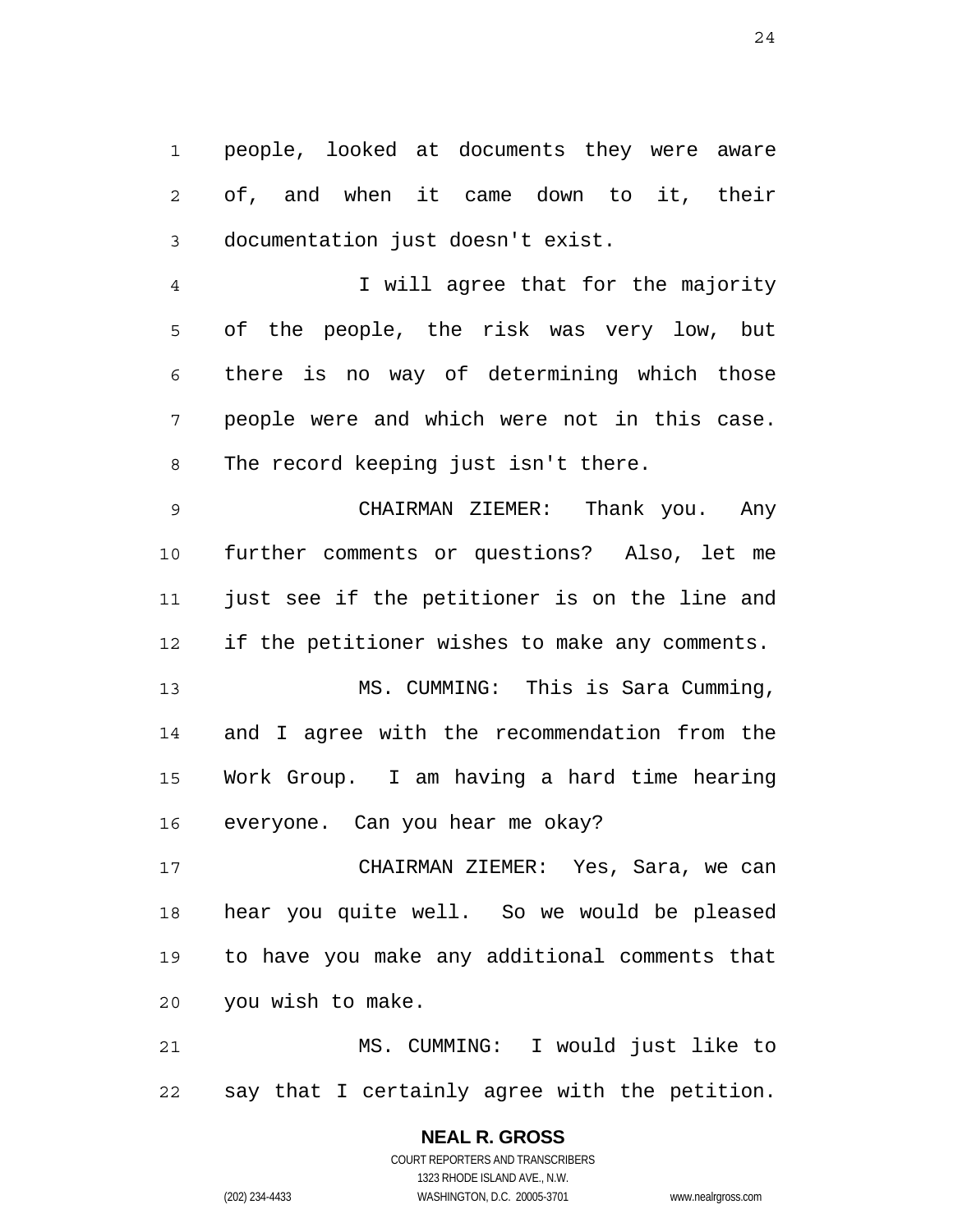1 2 3 4 The close affiliation with ORINS Cancer Research building and of this hospital clearly provided a potential for radioactive exposure for the hospital staff.

5 6 7 8 9 10 11 Oak Ridge Hospital employees supported ORINS by working back and forth from both areas, and I certainly agree with the petition, on behalf of my mother and other Oak Ridge Hospital colleagues who also died of cancer, but I am certainly in agreement with the recommendation from the Work Group.

12 13 14 CHAIRMAN ZIEMER: Sara, thank you very much for those comments. LaVon Rutherford has an additional comment.

15 16 17 MR. RUTHERFORD: I just wanted to let the Board know that folder is there now. Staff has found it.

18 19 20 21 22 CHAIRMAN ZIEMER: Okay. The Oak Ridge Hospital folder is in our information drive on our computers. Okay. Thank you. So you can check Dr. Brucer's articles there, if you want to pursue that.

> **NEAL R. GROSS** COURT REPORTERS AND TRANSCRIBERS 1323 RHODE ISLAND AVE., N.W. (202) 234-4433 WASHINGTON, D.C. 20005-3701 www.nealrgross.com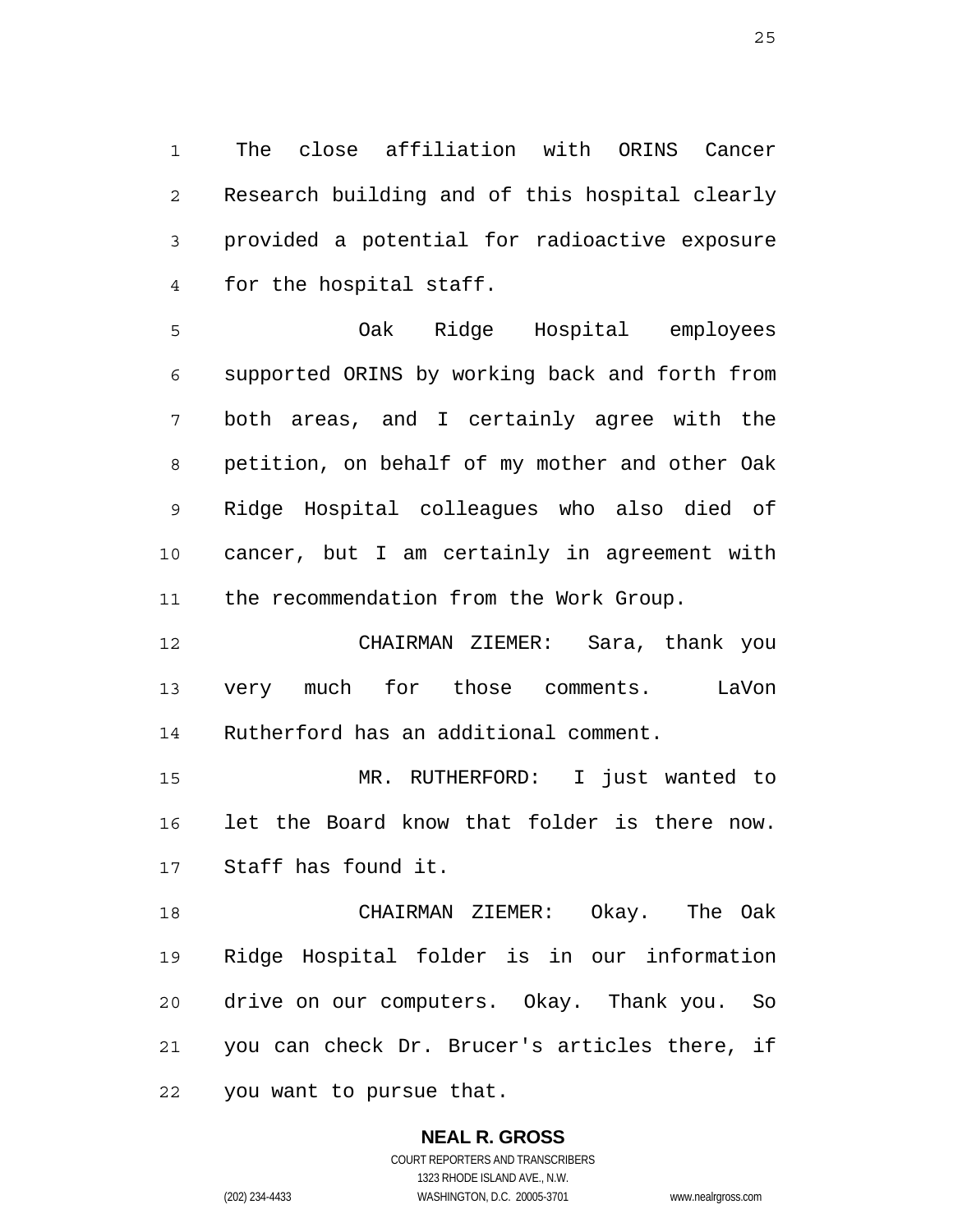1 2 3 4 5 6 7 8 9 10 11 12 13 14 15 16 17 18 19 20 21 Again, my understanding is Brucer talked in general health physics terms, but doesn't speak to identifying specific individuals, and apparently does not talk about restricting specific groups, as I understand it, in any way, for example, saying that certain parts of the hospital were restricted only to people in certain job categories, nothing like that. MEMBER LOCKEY: That is correct. CHAIRMAN ZIEMER: Josie Beach? MEMBER BEACH: The last time we spoke, we talked quite a bit about the laundry. Was laundry done on site? Do you guys remember, or did you discuss that at all? MEMBER LOCKEY: Laundry was done separately. MEMBER BEACH: But was it done at the hospital or was it taken off? CHAIRMAN ZIEMER: Dr. Hughes, maybe you can clarify that for us.

22 DR. HUGHES: I don't really know

> **NEAL R. GROSS** COURT REPORTERS AND TRANSCRIBERS 1323 RHODE ISLAND AVE., N.W.

(202) 234-4433 WASHINGTON, D.C. 20005-3701 www.nealrgross.com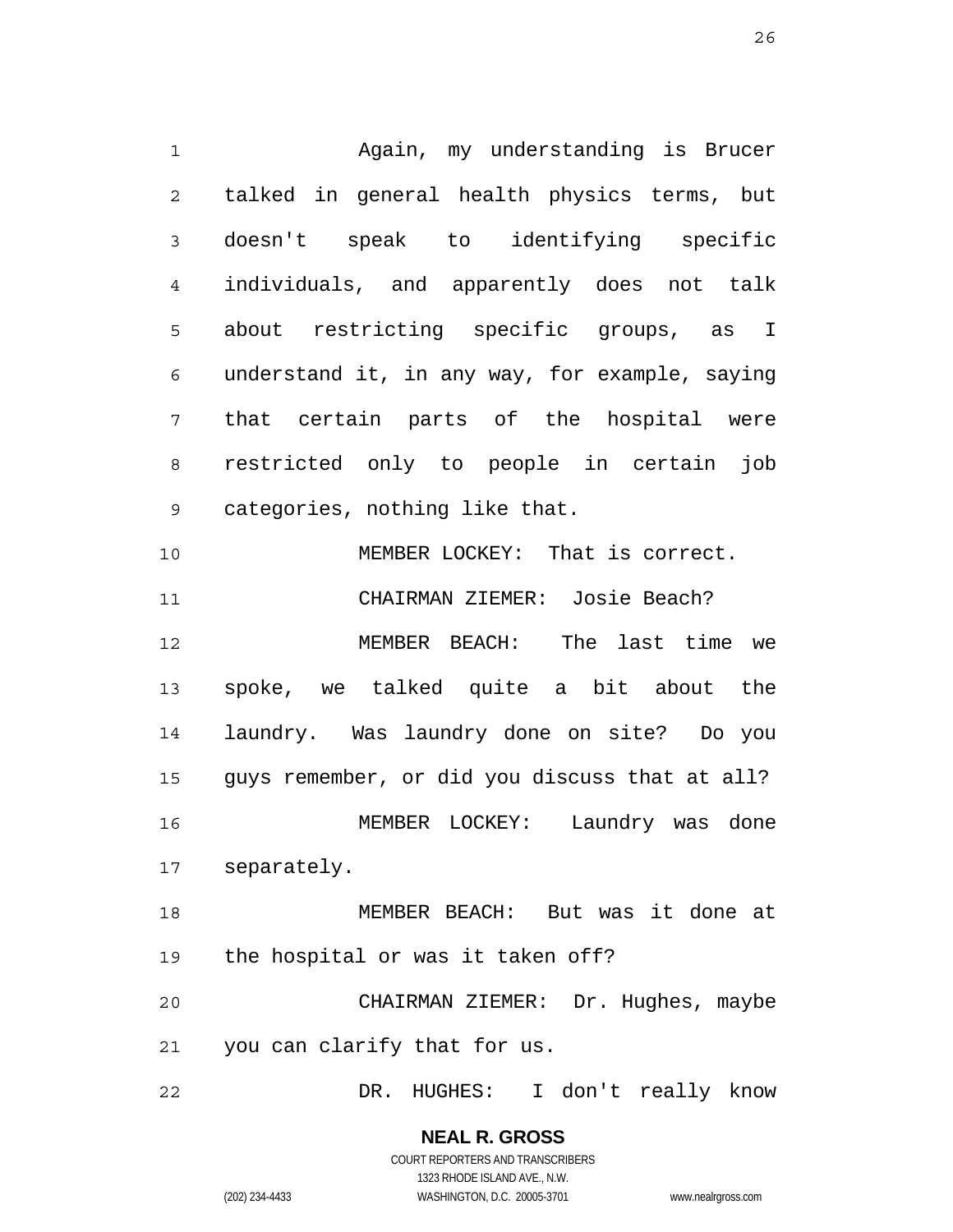1 2 3 4 5 6 7 8 9 10 11 12 13 how they did the laundry. They either contracted with an outside provider or they did it on site. I think it actually changed over the covered period, but what I do know is it was separate from ORINS. ORINS sent their laundry to ORNL for radiation checking and then washing. So they were separate. ORINS realized they might have a problem with contaminated laundry versus the Oak Ridge Hospital did not -- I believe they did not think that they would have a problem with contaminated laundry. So they were clearly separate.

14 15 16 CHAIRMAN ZIEMER: So the ORINS laundry went to X-10, which is Oak Ridge National Lab? You said ORNL?

17 18 19 20 21 DR. HUGHES: Yes, that is correct. CHAIRMAN ZIEMER: So their laundry went to ORNL, but the hospital, Oak Ridge Hospital, laundry went somewhere else. Is that what I understood you to say?

22 DR. HUGHES: Yes, that is correct.

### **NEAL R. GROSS**

COURT REPORTERS AND TRANSCRIBERS 1323 RHODE ISLAND AVE., N.W. (202) 234-4433 WASHINGTON, D.C. 20005-3701 www.nealrgross.com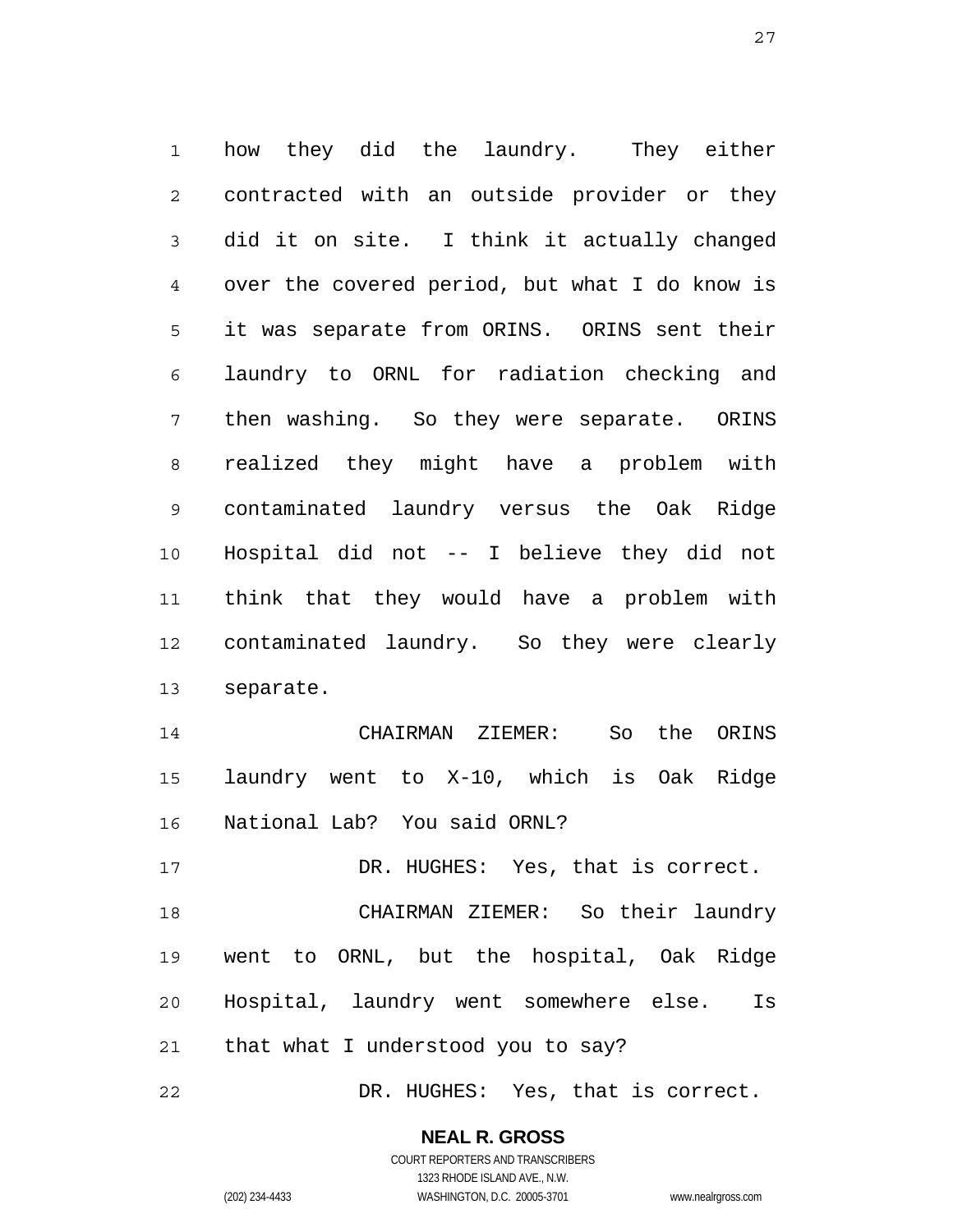1 2 3 4 5 CHAIRMAN ZIEMER: But the possibility was that the Oak Ridge Hospital laundry might have been contaminated -- we don't know that, I guess -- and gone elsewhere.

6 7 8 DR. HUGHES: I believe they certainly didn't think that it was contaminated.

9 10 11 12 13 CHAIRMAN ZIEMER: Dr. Lockey? MEMBER LOCKEY: The question would come up, if somebody needed surgery and was taken to Oak Ridge Hospital, how was that handled?

14 15 CHAIRMAN ZIEMER: Where did their laundry go?

16 17 MEMBER LOCKEY: That's right. There is no way to know that.

18 19 20 21 22 CHAIRMAN ZIEMER: Okay. Thank you. That is helpful. Any further questions? Well, we have before us a motion to recommend adding a class to the SEC, in this case for Oak Ridge Hospital. Are you ready to

**NEAL R. GROSS**

COURT REPORTERS AND TRANSCRIBERS 1323 RHODE ISLAND AVE., N.W. (202) 234-4433 WASHINGTON, D.C. 20005-3701 www.nealrgross.com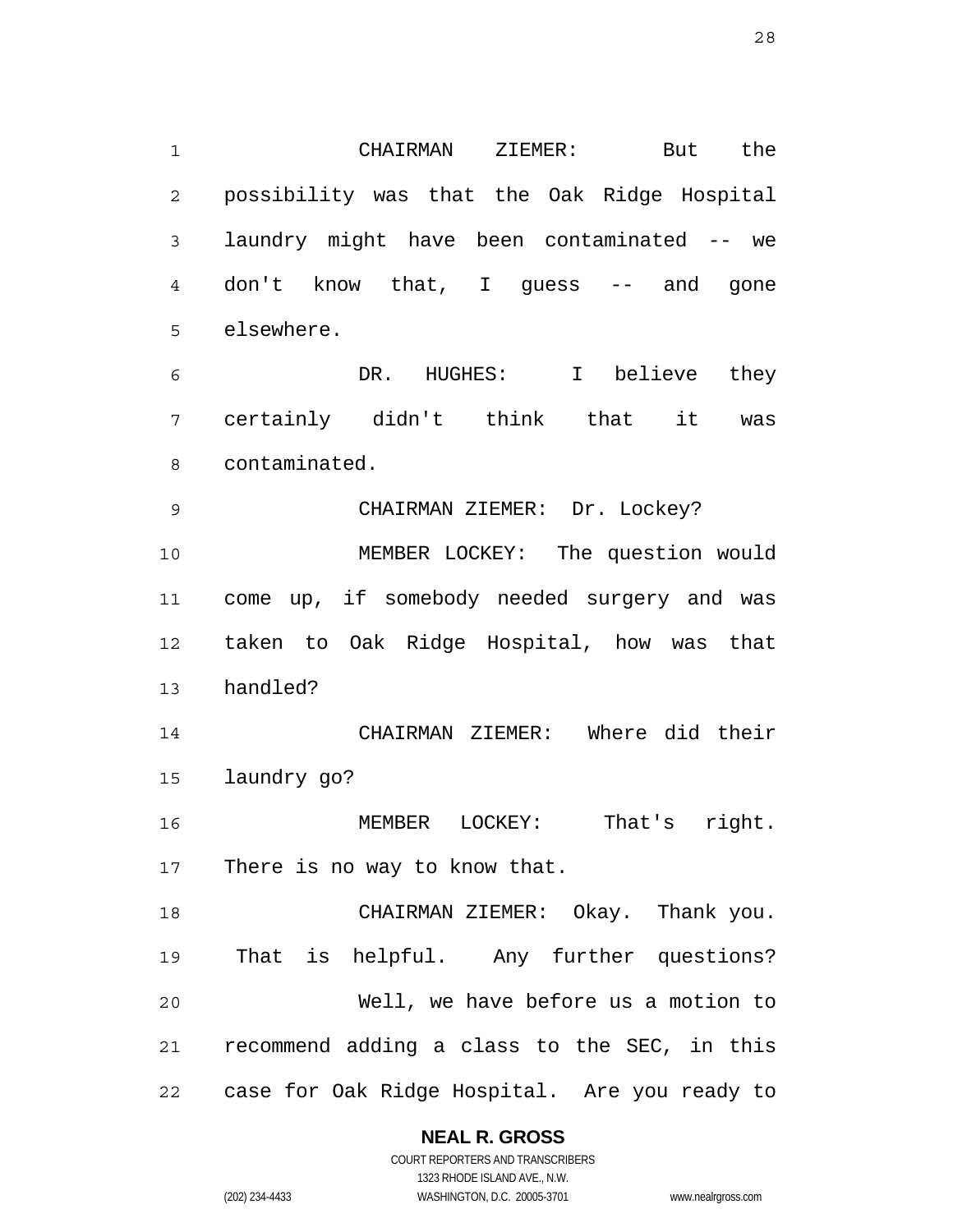1 2 vote? It appears that we are ready to vote by roll call.

| 3  | MR. KATZ: Ms. Beach?    |
|----|-------------------------|
| 4  | MEMBER BEACH: Yes.      |
| 5  | MR. KATZ: Mr. Clawson.  |
| 6  | MEMBER CLAWSON: Yes.    |
| 7  | MR. KATZ: Mr. Gibson.   |
| 8  | MEMBER GIBSON: Yes.     |
| 9  | MR. KATZ: Mr. Griffon.  |
| 10 | MEMBER GRIFFON: Yes.    |
| 11 | MR. KATZ: Dr. Lockey.   |
| 12 | MEMBER LOCKEY: Yes.     |
| 13 | MR. KATZ: Dr. Melius.   |
| 14 | MEMBER MELIUS: Yes.     |
| 15 | MR. KATZ: Ms. Munn.     |
| 16 | MEMBER MUNN: Yes.       |
| 17 | MR. KATZ: Dr. Poston.   |
| 18 | MEMBER POSTON: Yes.     |
| 19 | MR. KATZ: Mr. Presley.  |
| 20 | MEMBER PRESLEY: Yes.    |
| 21 | MR. KATZ: Dr. Roessler. |
| 22 | MEMBER ROESSLER: Yes.   |

### **NEAL R. GROSS**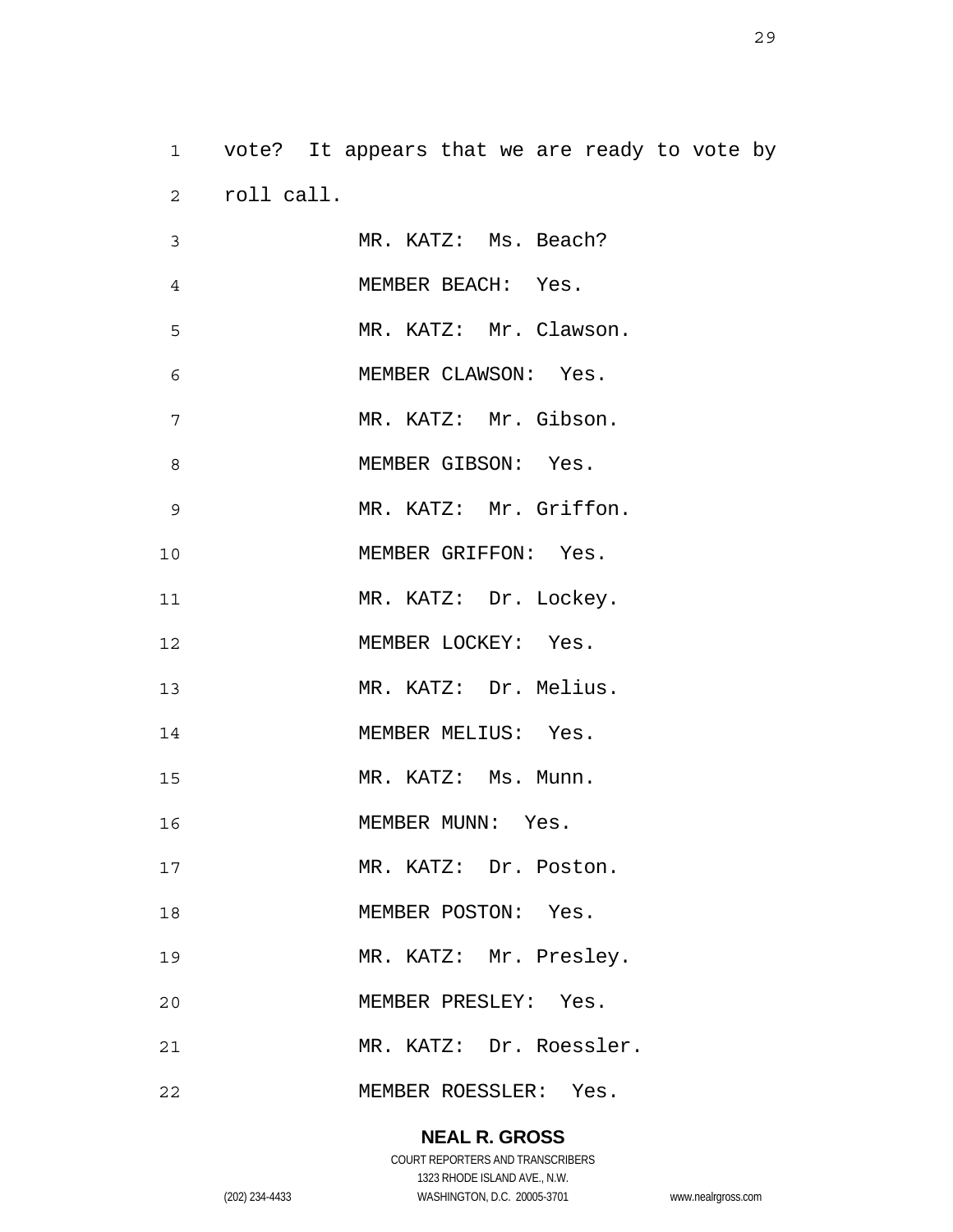1 2 3 4 5 6 7 8 9 10 11 12 13 14 15 16 17 18 19 20 21 22 MR. KATZ: Mr. Schofield. MEMBER SCHOFIELD: Yes. MR. KATZ: And Dr. Ziemer. CHAIRMAN ZIEMER: Yes. MR. KATZ: It is unanimous. CHAIRMAN ZIEMER: Thank you. The motion carries. We will make the appropriate recommendation to the Secretary to add a class to the SEC. We are a little ahead of schedule, but I am going to go ahead and check to see if the Bliss & Laughlin petitioners are on the line. If they are, then we will proceed with this item. Otherwise, we will delay a short bit. Are the petitioners for Bliss & Laughlin on the phone lines? Okay. Apparently not. So we will need to wait. I am going to use this opportunity for us to do a little bit of our work, Board work, which is on tomorrow's agenda. Looking at you so far, we have added a class for a

**NEAL R. GROSS**

COURT REPORTERS AND TRANSCRIBERS 1323 RHODE ISLAND AVE., N.W. (202) 234-4433 WASHINGTON, D.C. 20005-3701 www.nealrgross.com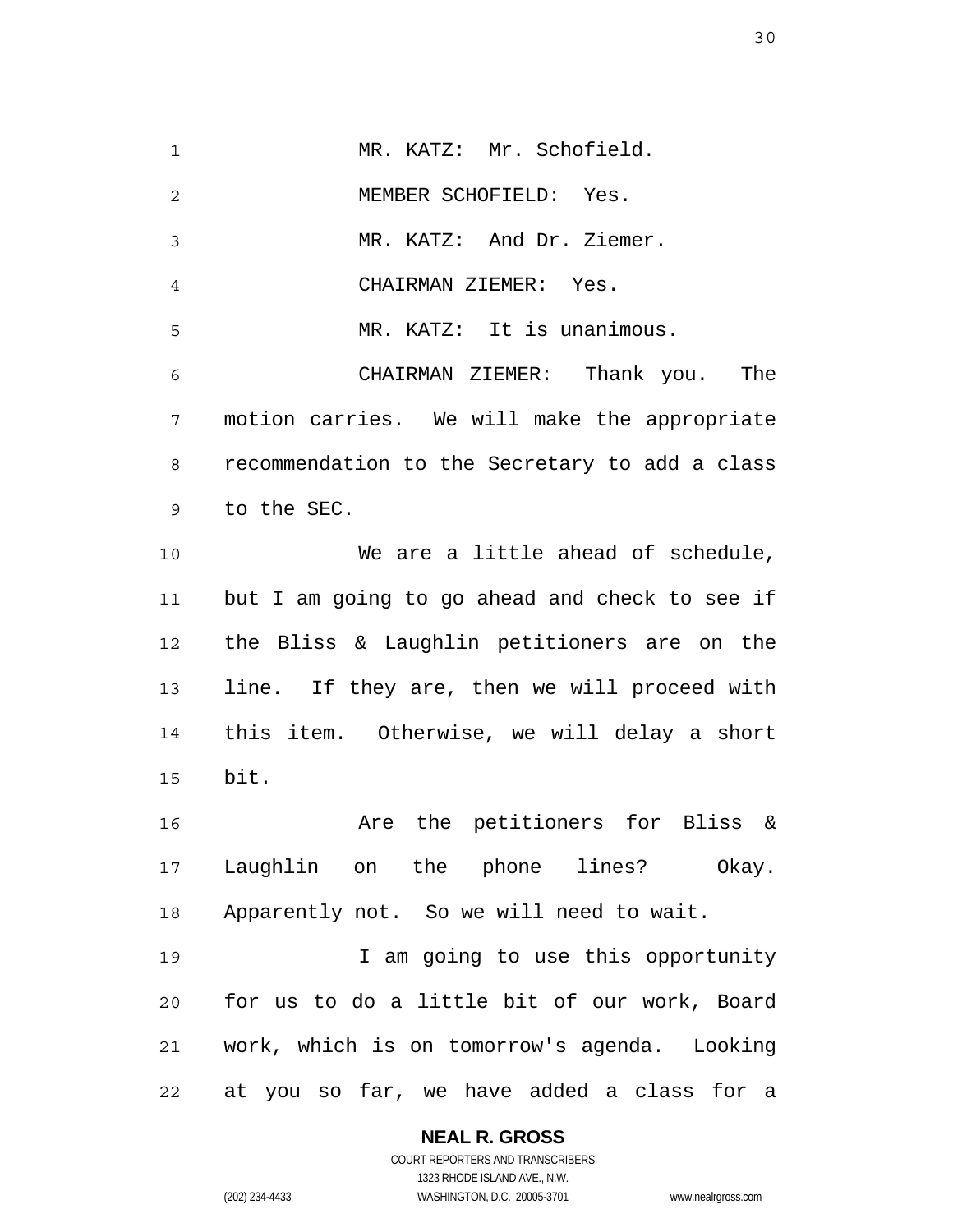1 2 certain group at Brookhaven National Laboratory.

3 4 5 6 7 8 We also indicated yesterday that we would need to examine the later part of the original petition, that we also have a Brookhaven site profile that needs to be examined, as well as an SC&A review of the site profile.

9 10 11 12 13 14 15 16 So we are going to need a Brookhaven Work Group, and it is my intention to add at least one of the new members to that Work Group. So I would like to at least identify at this point three or four individuals who are not conflicted and who would be interested in participating in the Brookhaven.

17 18 19 20 I see Brad and Josie. Any others - - and Gen Roessler. Okay. Are there any others that have a specific interest in Brookhaven?

21 22 MEMBER MUNN: Yes, I certainly do. CHAIRMAN ZIEMER: Wanda.

> **NEAL R. GROSS** COURT REPORTERS AND TRANSCRIBERS 1323 RHODE ISLAND AVE., N.W. (202) 234-4433 WASHINGTON, D.C. 20005-3701 www.nealrgross.com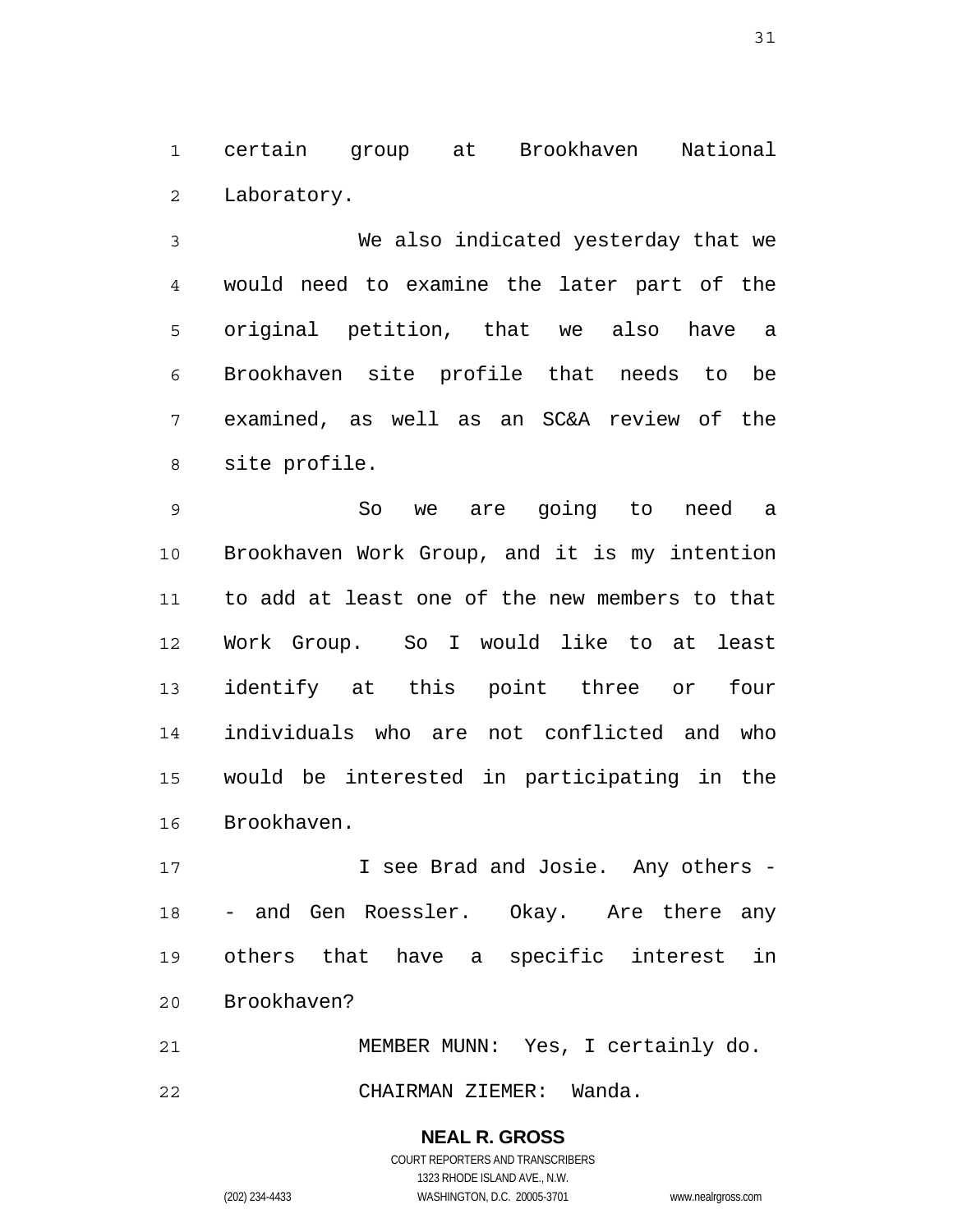1 2 3 4 5 6 7 8 9 10 11 MEMBER POSTON: Paul, I will do it. CHAIRMAN ZIEMER: Now I am already up to five individuals. Well, there will be a new member. One of you will become the alternate because I want to get a new member involved, and I won't name it yet -- him or her; I guess they are all males -- and give me a little breathing space. I will name a Chair at that time after I determine who will be on. I just wanted to get some potential names here.

12 13 14 15 16 17 18 19 We will try to get that Work Group established as rapidly as we can with a new member in place. In fact, we probably will go ahead, won't even name the new member until they are -- or can we name people until they are really seated? I know they have to go through the process, but we will wait and name that.

20 21 22 Anyway, the four of you will be the group. Now having said that, let me tell you one other thing that I am in the process of

## **NEAL R. GROSS**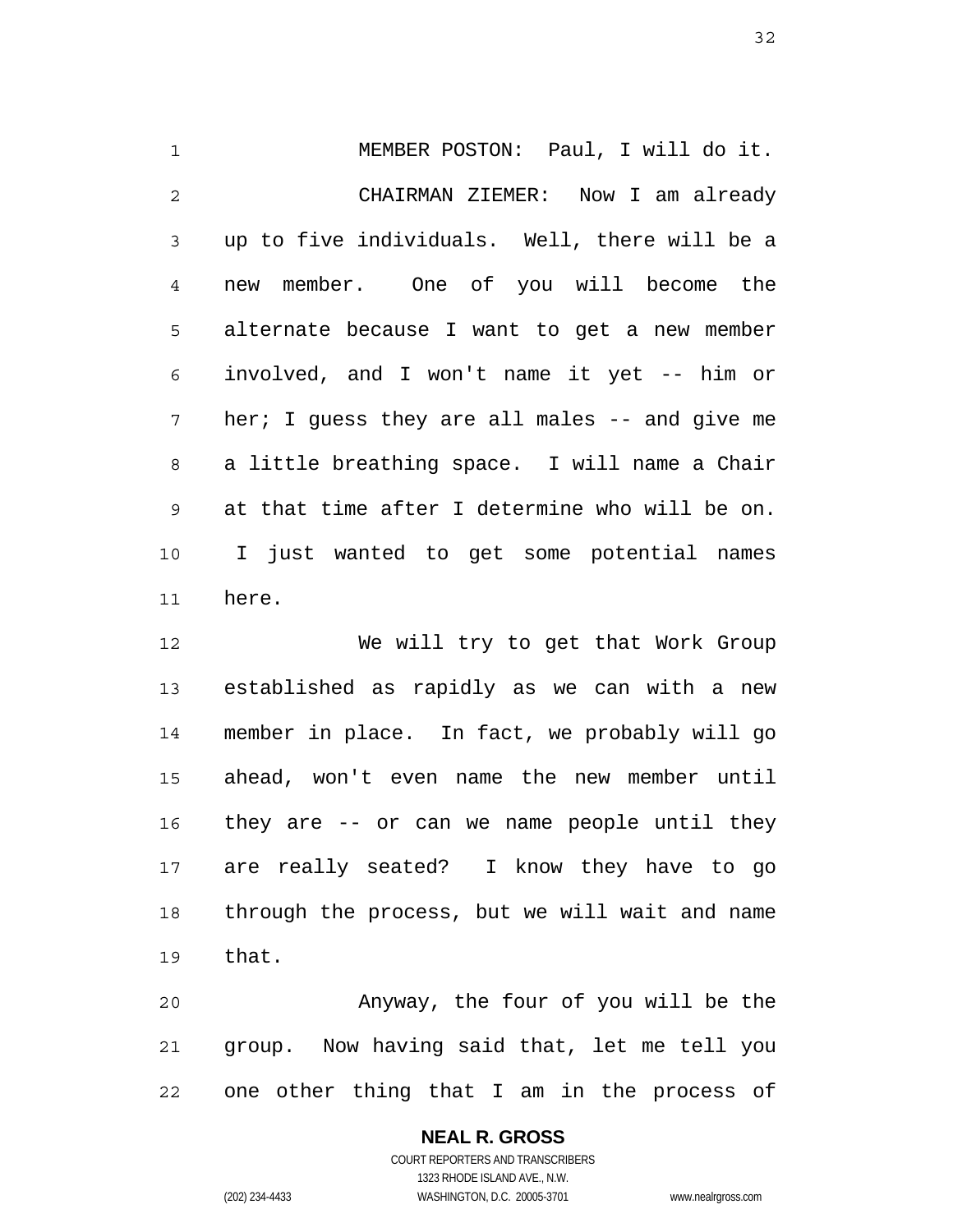1 2 3 4 5 doing. That is that currently we have 20 work groups and two subcommittees. This will mean 23. Now one of those, Blockson, basically has finished their work. Anyway, I am still sort of tracking this.

6 7 8 9 10 11 12 13 We have -- if you look at those 22 groups, and each of those has four or five slots, we have over 100 positions in work groups that are populated by 12 people. So if you do the math, you see that the average workload is seven or eight work groups or subcommittee assignments, but the distribution actually is not all that even.

14 15 16 17 18 19 20 21 22 So I want to go back and look at the numbers of assignments that people have as well as the number of chairs that they -- or work groups that they are chairing before I make this final appointment on chairing this, and also as we phase the new people in, certainly, at the front end we want to get them all involved in at least one work group and maybe even as observers on an additional

### **NEAL R. GROSS**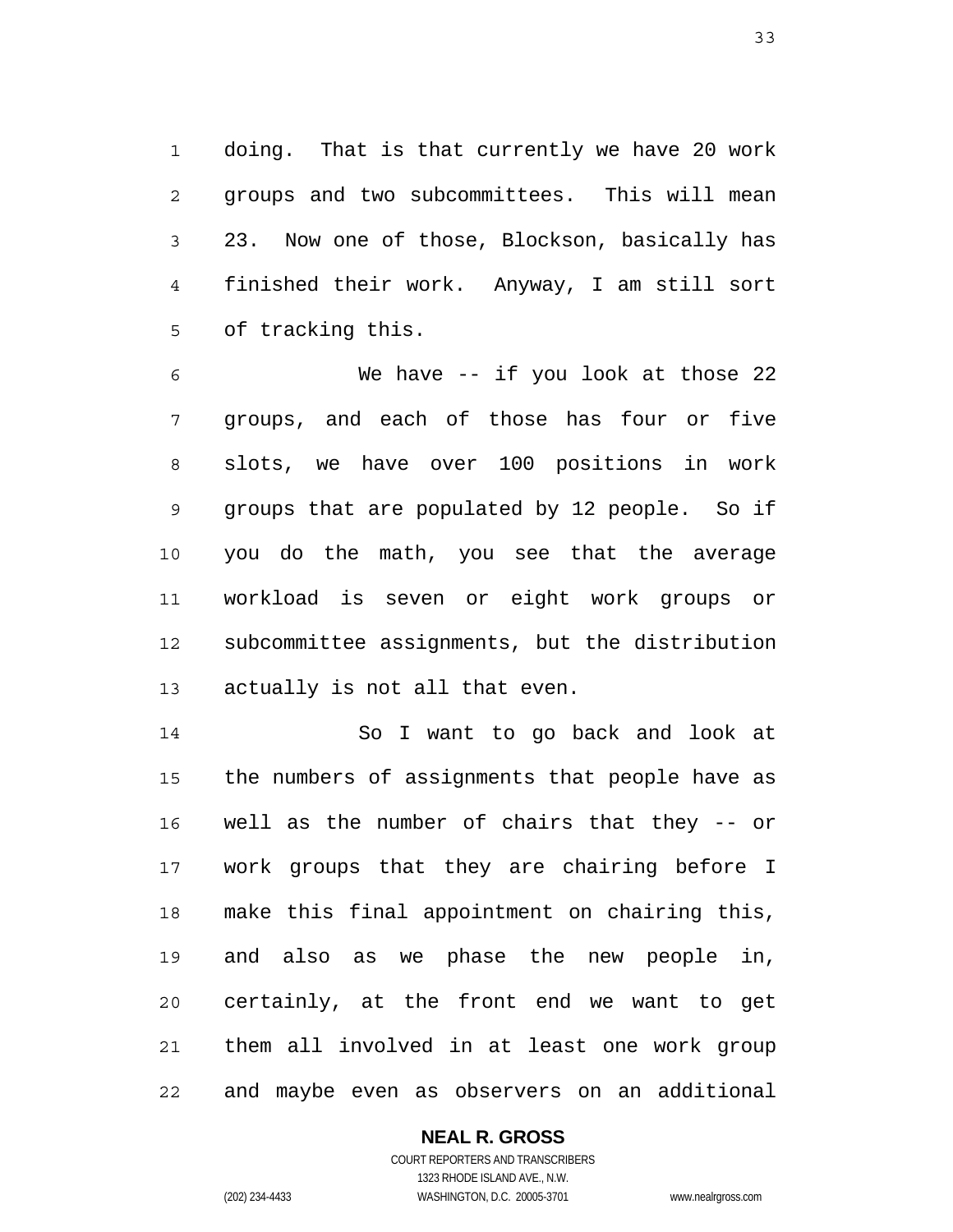1 one or so.

2 3 4 5 6 7 8 9 10 11 12 13 14 15 16 Nonetheless, I may end up moving some of the alternates who are on present committees and opening alternate slots for the new people until they sort of get their feet wet, and then I'll make sure that they get fully engaged in the work group or subcommittee activities. In any event, I am working on that sort of a matrix of assignments, and I want to take a look at that before we make the final decision on who should chair this group, and then possibly look at moving some of the other folks around. We will use these four as the starting point for the Brookhaven Work Group. MEMBER BEACH: Paul, I do have a

17 18 19 20 21 comment. We also have a number of items that are kind of waiting in the wings where we have reports from SC&A that we haven't developed work groups for, and we might want to take a look at that also.

22 CHAIRMAN ZIEMER: Well, that is

> **NEAL R. GROSS** COURT REPORTERS AND TRANSCRIBERS 1323 RHODE ISLAND AVE., N.W. (202) 234-4433 WASHINGTON, D.C. 20005-3701 www.nealrgross.com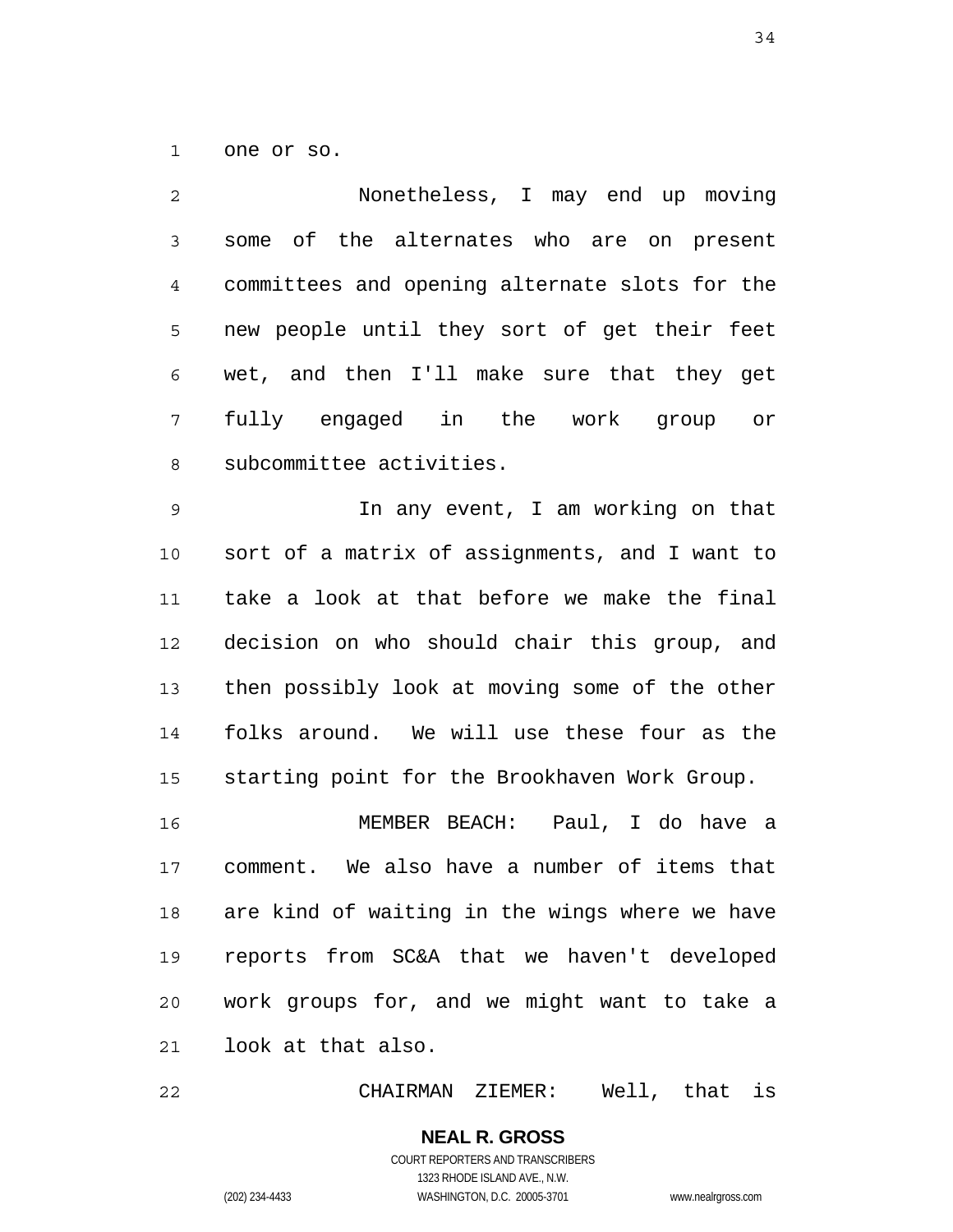1 2 3 4 5 6 7 exactly right. A lot of what we are doing now is based on -- whenever we have an SEC to act on, it becomes a priority. So those are the ones that we are sort of pushed to deal with. Yes, and certainly a point well taken that we have a number of site profiles that have yet to be addressed in terms of matrices.

8 9 10 11 12 13 14 Some of those themselves get impacted by the SECs. An example is the Hanford one where the original matrix is very much impacted by the action taken just at this meeting itself. So that is kind of a changing picture, but at some point we have to be able to address all of those as we go forward.

15 16 17 18 19 20 21 22 The other part of it is it becomes important for us to close out activities that are already underway, and I think all of you work group chairs need to take a look at your activities and, to the extent possible, push forward -- and I am talking specifically work groups; our subcommittees are ongoing, but work groups are supposed to have a finite

## **NEAL R. GROSS**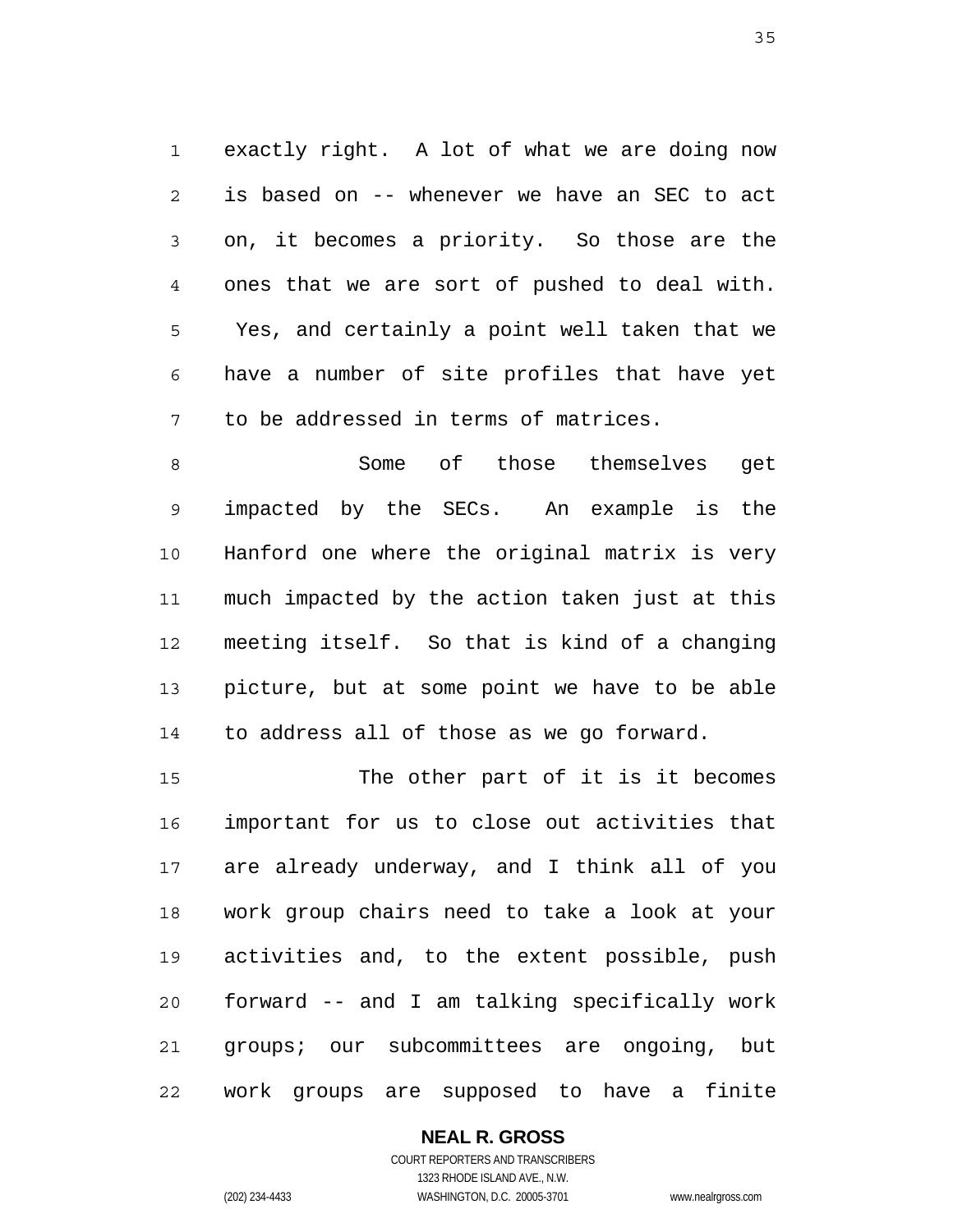1 2 3 life. To the extent that they are becoming less than finite, we need to push forward and try to come to closure.

4 5 6 7 8 9 10 11 12 13 14 15 Sometimes the closure is difficult because you may be waiting for SC&A or NIOSH to produce something. It may be a white paper. It may be some other activity, but whenever that occurs, we need to keep pushing. I know they have their own limitations on getting work done, and they do more than Board work. They have their whole group of activities that they are engaged on in an ongoing basis. But we all need to push forward on those activities and perhaps bring some of these to a close as rapidly as we can.

16 17 18 19 MEMBER CLAWSON: Paul, we also need to be looking at the new members. I don't know if they have their conflict of interest paperwork in.

20 21 22 CHAIRMAN ZIEMER: No. That is part of the reason they are not yet seated. They have to go through the conflict of interest

#### **NEAL R. GROSS** COURT REPORTERS AND TRANSCRIBERS

1323 RHODE ISLAND AVE., N.W. (202) 234-4433 WASHINGTON, D.C. 20005-3701 www.nealrgross.com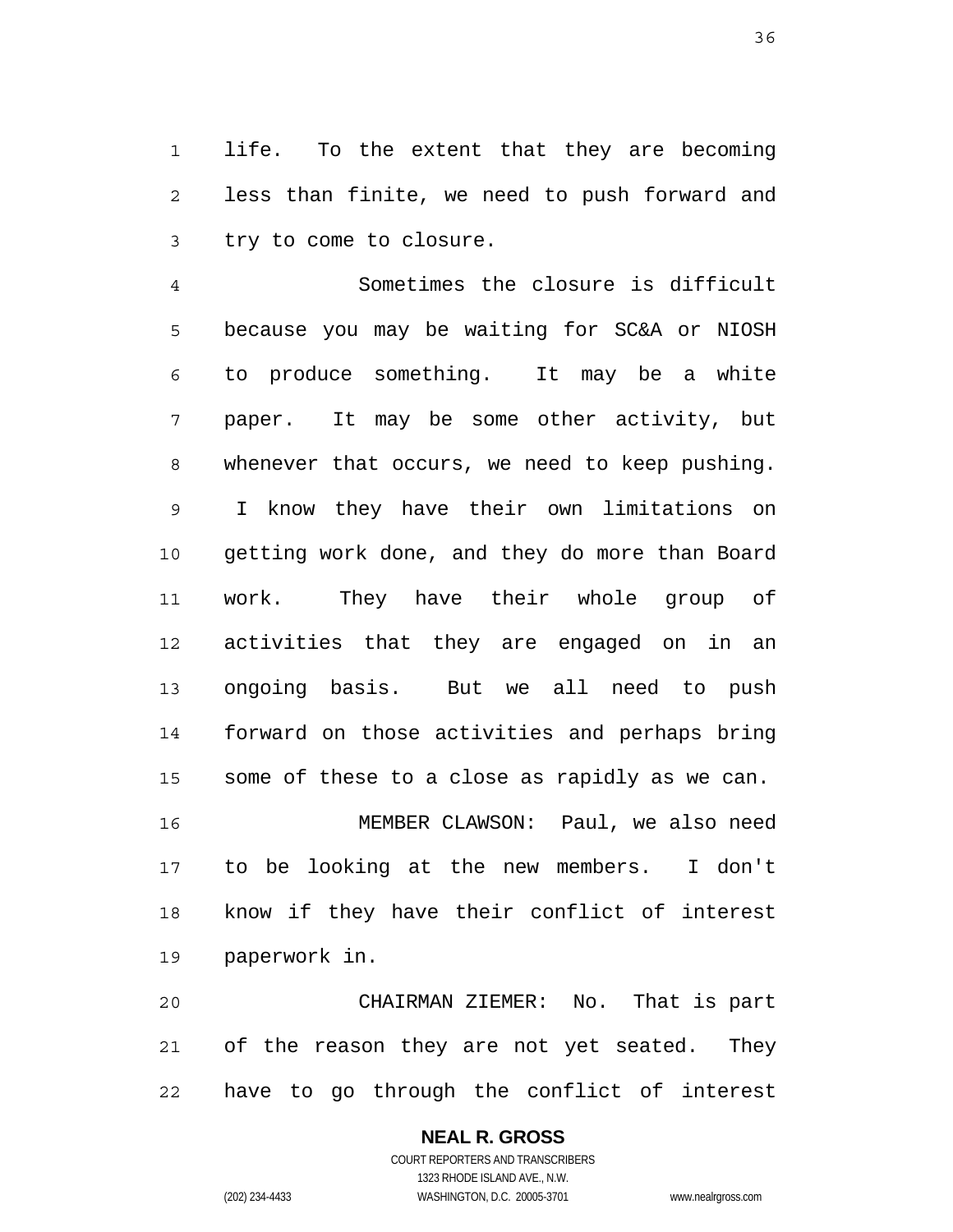1 2 3 4 issues. They have to go through the -- well, you know all of it. Then on top of that, they have to figure out how to use the new computers. Okay.

5 6 7 8 9 10 Ted, you have a comment? MR. KATZ: Just while we are -- not about computers. But while we are on the Brookhaven topic, I just wanted to raise a question for the Board here with respect to SC&A tasking.

11 12 13 14 15 SC&A has delivered a site profile review, which you mentioned, for the Work Group to consider, but I don't know whether you want to consider doing this now or leave this to the Work Group.

16 17 18 19 20 21 The SEC petition evaluation from OCAS covered the full duration of the petition. So it recommended adding a class up to '79, and then there is from '84. In effect, it is saying that class should not be added.

22 I don't know whether you want to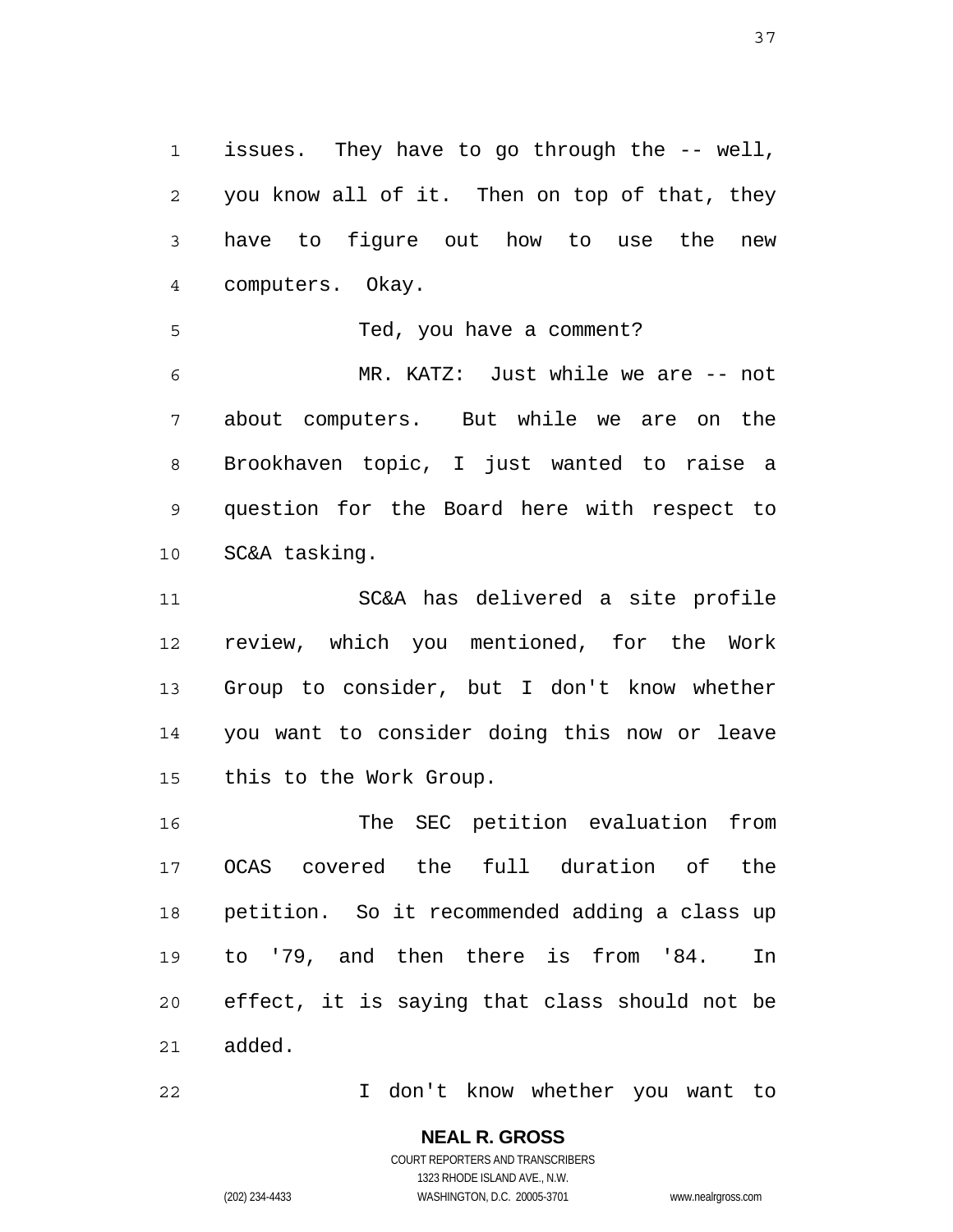1 task SC&A at this point.

| $\overline{c}$ | CHAIRMAN ZIEMER: Well, what I                  |
|----------------|------------------------------------------------|
| 3              | would prefer to do on that is we have on our   |
| $\overline{4}$ | agenda tomorrow SC&A tasking, and I want to do |
| 5              | this in the context of other tasking that we   |
| 6              | do. So we will try to do that all at one       |
| 7              | time.                                          |
| 8              | Also, I would like to do that,                 |
| $\mathsf 9$    | although Joe Fitzgerald is here. John Mauro    |
| 10             | was called out this morning, and he will be    |
| 11             | back. I would prefer to do the tasking when    |
| 12             | John is present with us as well.<br>So the     |
| 13             | actual tasking on Brookhaven, and there will   |
| 14             | be some others, I think we can do that all at  |
| 15             | the same time tomorrow. Then we will have      |
| 16             | that sort of in the context of the bigger      |
| 17             | picture.                                       |
| 18             | Of course, we had the<br>Hanford               |
| 19             | petition yesterday, but we already have<br>a   |

20 21 Hanford Work Group. So they will be moving forward on those issues.

22 The Oak Ridge has been taken care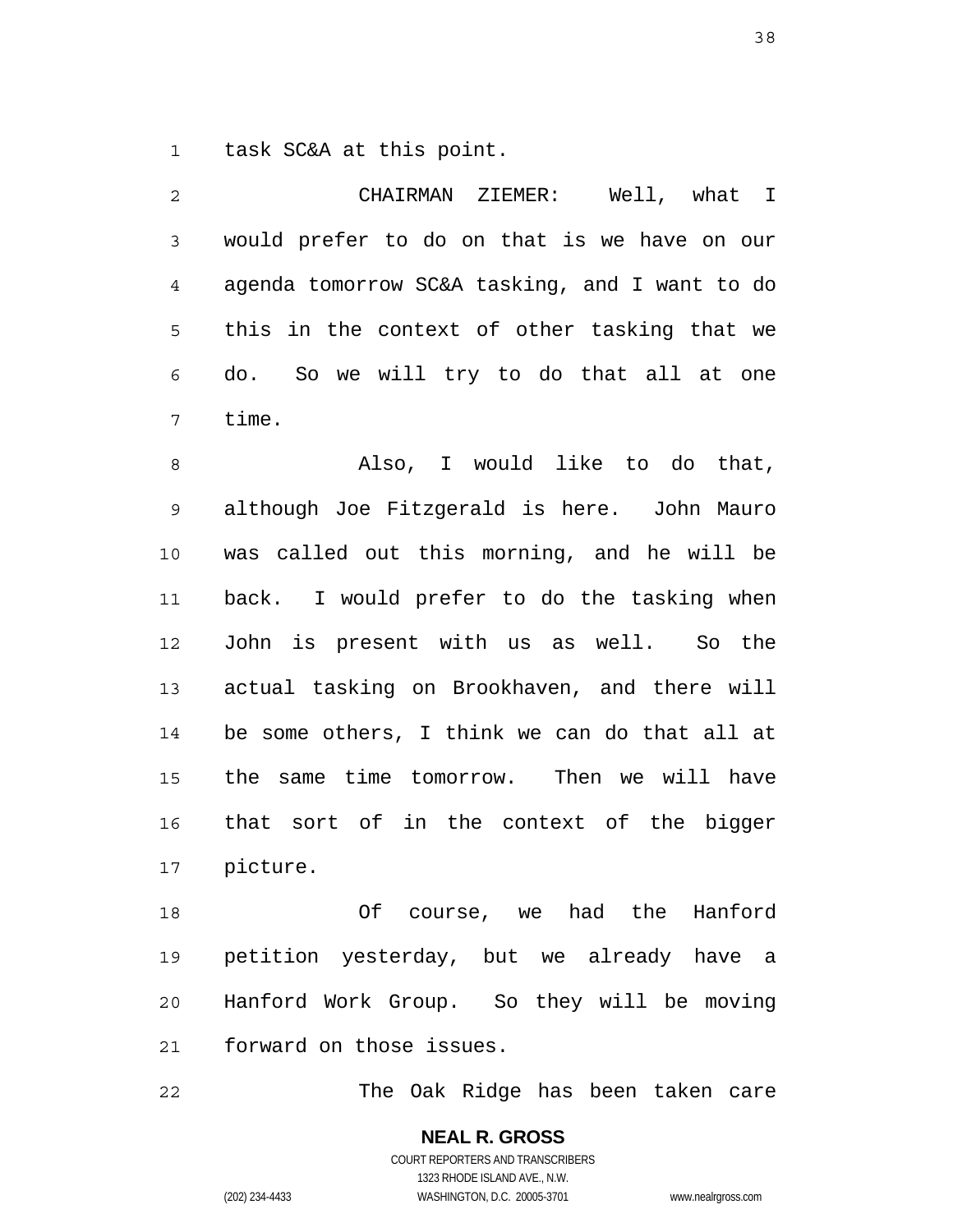1 2 3 4 of. We will have to see where we end up with Bliss & Laughlin, which is the next item on our agenda. Let me check to see if the Bliss & Laughlin petitioners are on the line.

5 6 7 Are either of the Bliss & Laughlin petitioners on the line, the phone lines, this morning?

8 MS. STEFKO: Yes.

9 10 11 12 13 CHAIRMAN ZIEMER: Okay, you are both there. We are a little bit early here, but we thought, if you are on the line, we will proceed with the Bliss & Laughlin consideration this morning.

14 15 16 17 18 19 20 Oh, we have a gentleman here also. So you will have an opportunity as well to participate. I was not informed that you would be here. So thank you, and in a moment we will have you identify yourself and speak as well. Oh, you are not a petitioner? You are representing a claimant?

21 22 MR. RAMAGY: I am representing a claimant.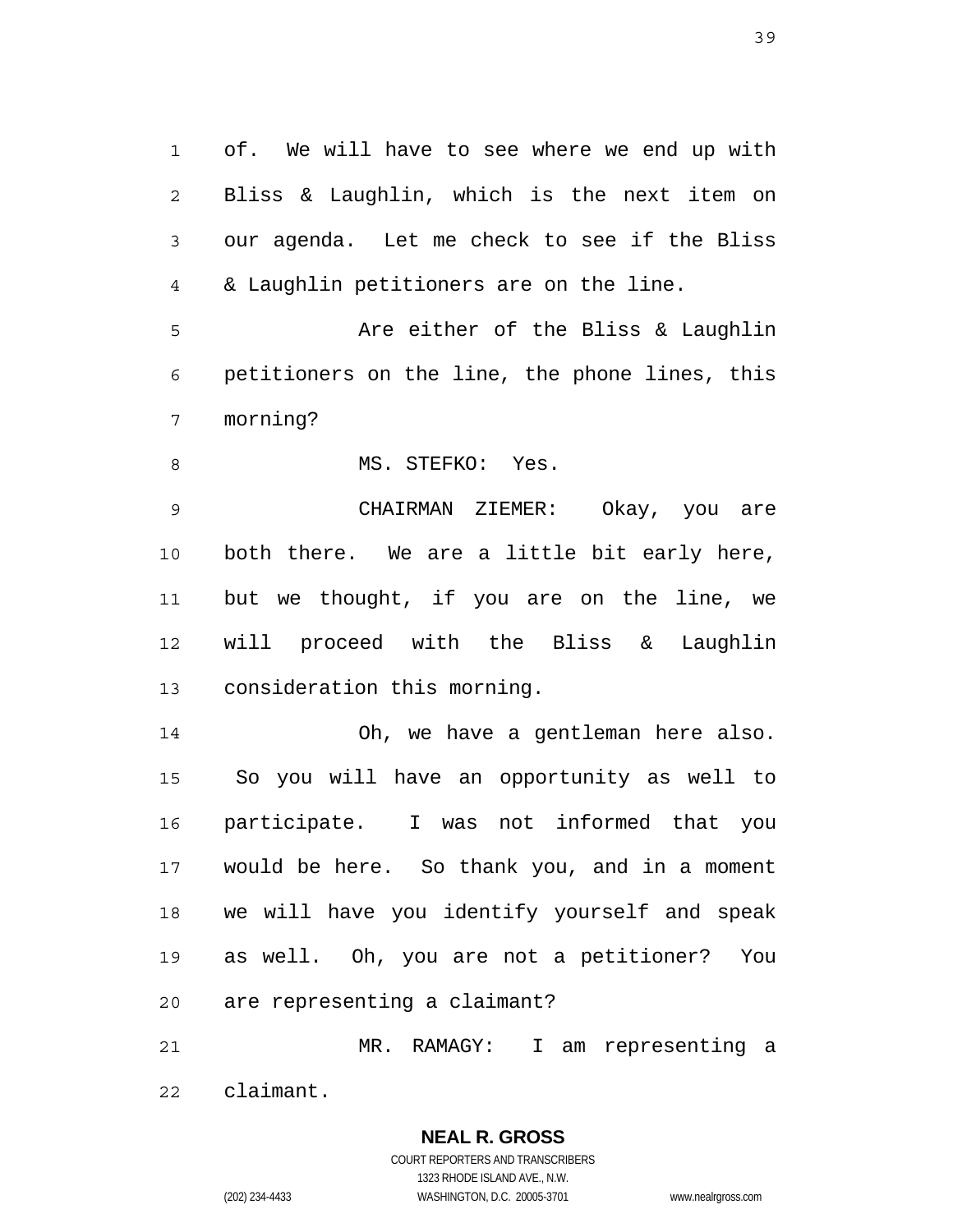1 2 3 4 5 6 7 CHAIRMAN ZIEMER: In our discussions here this morning on the petition, the petitioners have the privilege of speaking to the assembly outside of the public comment period, but if you wish to address the assembly, you would need to sign up to do that during the public comment period.

8 9 10 11 12 13 14 15 Then we are going to proceed with the Bliss & Laughlin SEC petition evaluation report, which will be presented by Dr. Glover from NIOSH, and then the petitioners will have an opportunity to add comments as well. So, Sam, you are already at the podium. Welcome. DR. GLOVER: Thank you, Dr. Ziemer. Can you hear me okay? All right.

16 17 18 19 This is highly -- this actually is linked to another facility, which is Bethlehem Steel. There is a lot of history that the Board has taken up.

20 21 22 Bliss & Laughlin was a large steel manufacturing facility located in Buffalo, New York. They operated at this site from 1929 to

#### **NEAL R. GROSS** COURT REPORTERS AND TRANSCRIBERS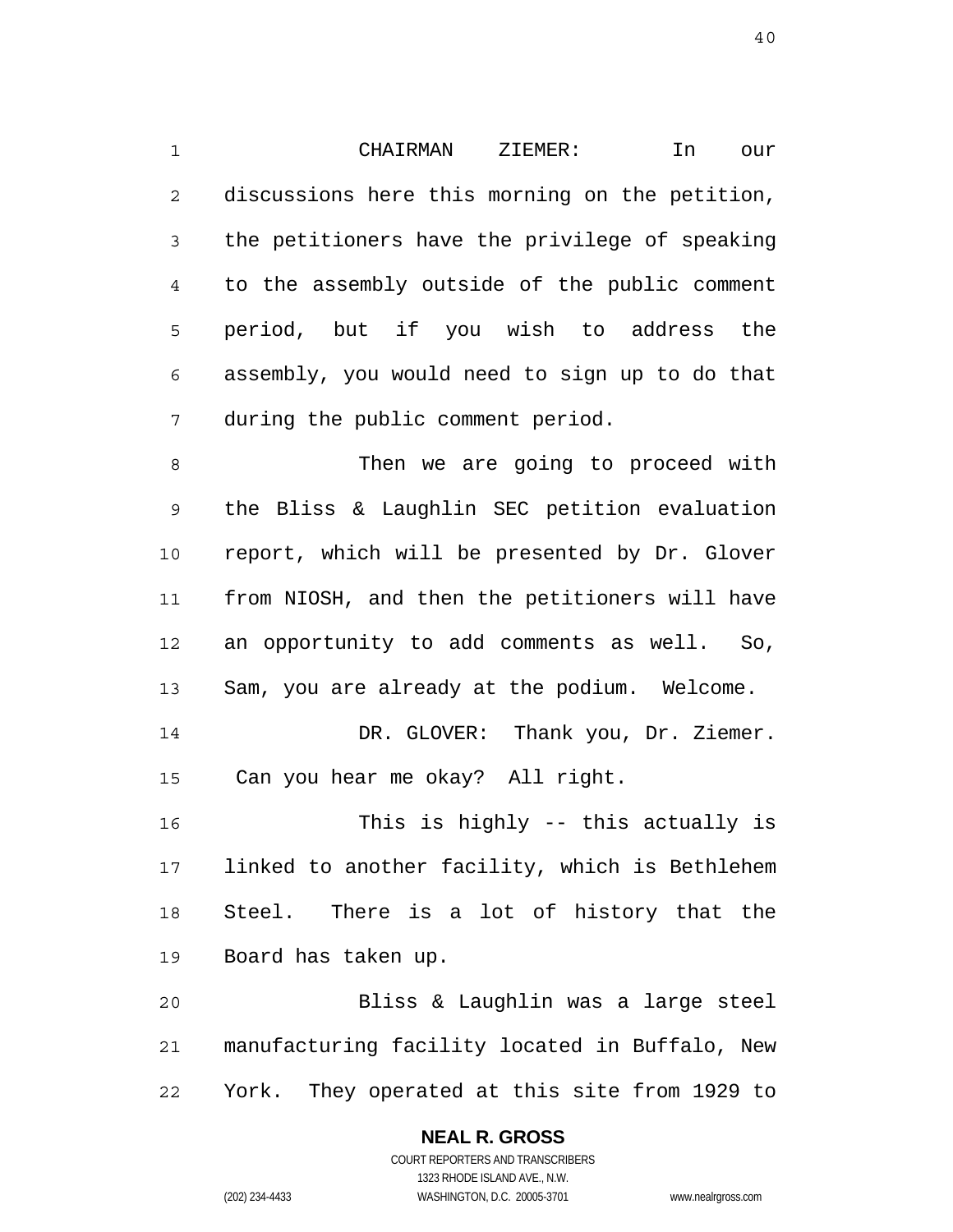1 2 1971, and they produced cold finished steel bars for a variety of end users.

3 4 5 6 7 8 This was called the Buffalo Works which provided non-radioactive components for the Atomic Energy Commission during the early 1950s. It was later moved to Albuquerque. The plant closed in 1971 and sold, currently owned by Niagara LaSalle Corporation.

9 10 11 12 13 14 15 Don't have a very good angle here. What I was hoping to provide is just some feel for how some of these different sites come together in that area, and, unfortunately, the grain is just not good enough to see on either the copy or the thing here. It looked better on my computer screen.

16 17 18 19 20 21 22 We had Bliss & Laughlin right here, but it is basically just to show you how close the LOOW facility -- what are the different operations, how quickly Bethlehem -- where Bethlehem Steel was with respect to this, how quickly things could be trucked back and forth. It looks a lot better on the

**NEAL R. GROSS**

COURT REPORTERS AND TRANSCRIBERS 1323 RHODE ISLAND AVE., N.W. (202) 234-4433 WASHINGTON, D.C. 20005-3701 www.nealrgross.com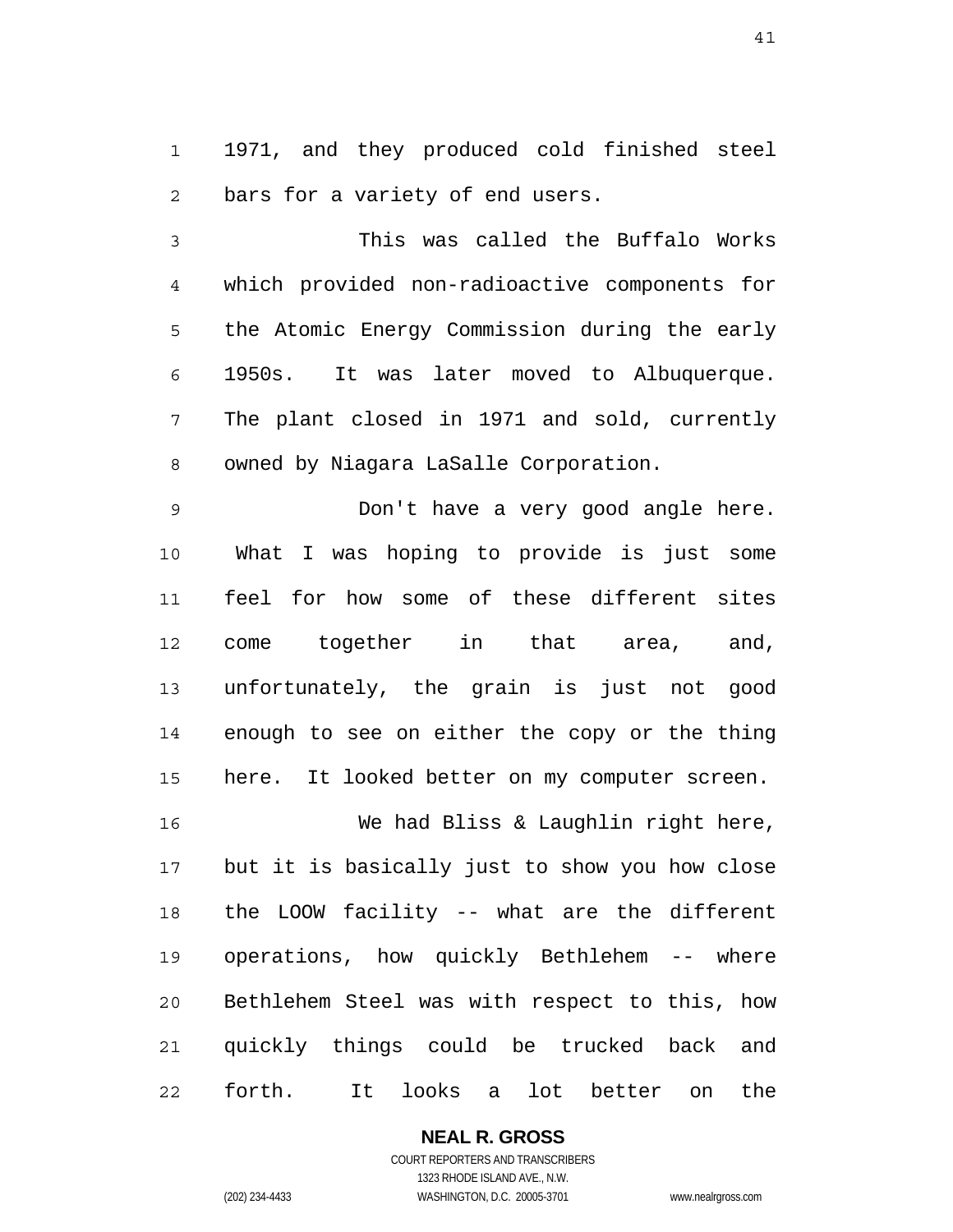1 electronic file, unfortunately.

| 2           | These several facilities were all             |
|-------------|-----------------------------------------------|
| $\mathsf 3$ | very close in proximity. So it really enabled |
| 4           | rapid -- being able to produce it one day and |
| 5           | machine it at Bliss & Laughlin, take it to    |
| 6           | Bethlehem Steel, truck it back to LOOW very   |
| 7           | quickly. So this is just a blow-up of that.   |
| $\,8\,$     | So the records indicate that Bliss            |
| 9           | & Laughlin performed five and possibly six    |
| 10          | machining operations, and I will explain why  |
| 11          | the possibly six, for the AEC for natural     |
| 12          | uranium rods. There was one operation in      |
| 13          | 1951, and that preceded the first, the 1951,  |
| 14          | April 25-26, machinings at Bethlehem Steel.   |
| 15          | This operation was to take the rod            |
| 16          | that had been previously rough rolled at      |
| 17          | Simonds Saw. It had laps in it. They had to   |
| 18          | machine those off so that those wouldn't be   |
| 19          | propagated at Bethlehem Steel. They wanted to |
| 20          | see what Bethlehem Steel could do versus      |
| 21          | propagating those laps into that.             |

22 So Bliss & Laughlin removed that

> **NEAL R. GROSS** COURT REPORTERS AND TRANSCRIBERS 1323 RHODE ISLAND AVE., N.W. (202) 234-4433 WASHINGTON, D.C. 20005-3701 www.nealrgross.com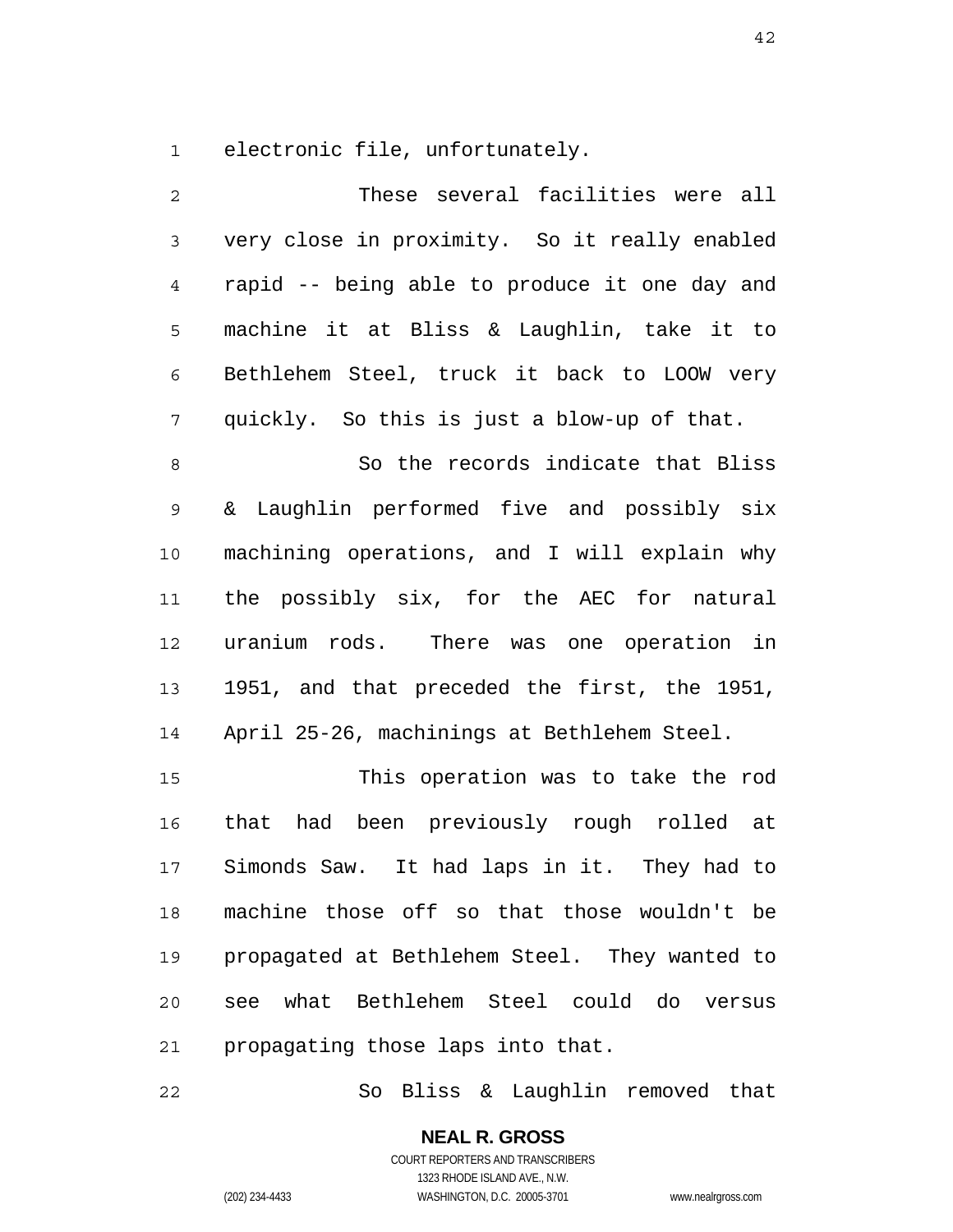1 2 3 4 5 outside edge. In 1952 there were four or five operational days where they essentially took bars finished at Fernald and machined the outside of those cores off that didn't meet the specs.

6 7 8 9 The site was surveyed by the Formerly Utilized Sites Remedial Action Program, FUSRAP, in 1992, and clean-up was conducted in 1998 through March of 1999.

10 11 12 13 14 15 16 A little bit of background. So October 14, 2008, petition received by NIOSH. January 29, 2009, it was qualified for evaluation. On June 30, 2009, an evaluation report was issued, and we delayed this presentation until this date at the request of petitioners.

17 18 19 20 21 22 The petition-requested class definition was all employees of Bliss & Laughlin from [identifying information redacted], 1948, through [identifying information redacted], 1998. Based on NIOSH research and covered operation period, as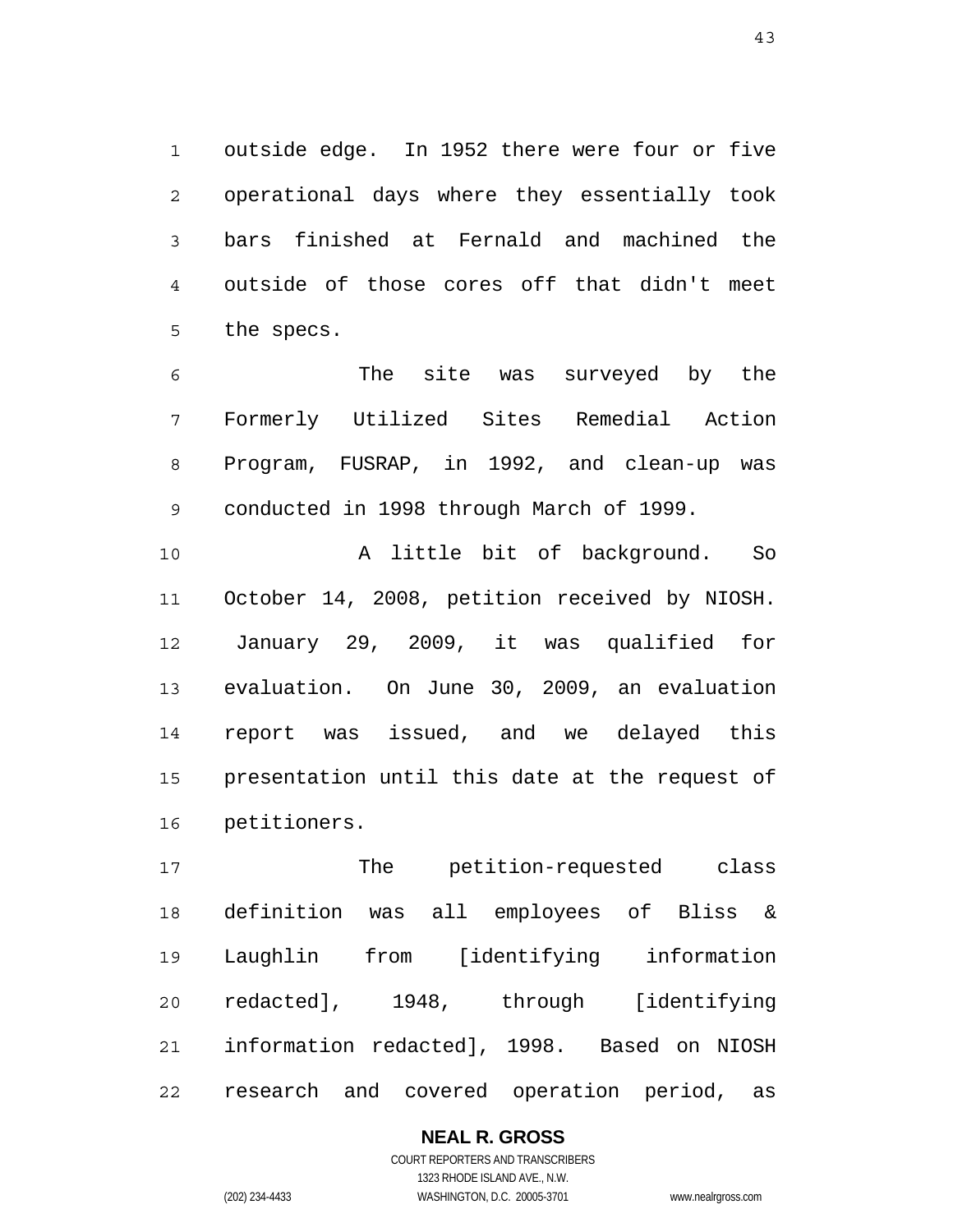1 2 3 4 5 6 7 determined by the Department of Labor, NIOSH revised the petition-requested class and evaluated all employees at Bliss & Laughlin for the period from January 1, 1951, through December 31, 1952, and/or during the residual period from January 1, 1953 through December 31, 1998.

8 9 10 11 12 Let's see. So I want to make it clear that the previous date, the '48-'49 period, was revised, the operational period. Department of Labor revised that to begin in 1951.

13 14 15 16 17 18 19 20 21 22 So documents associated with this, starting at the top -- this is being cut off, but we have the TBD-6000, which is the site profile for atomic weapon employees working with uranium and thorium metals; the site profile for atomic weapon employees that refined uranium and thorium, which is TBD-6001. We have TIB information, which is associated with the X-rays. You are familiar with these, and also TIB-0070 which is dose

**NEAL R. GROSS**

COURT REPORTERS AND TRANSCRIBERS 1323 RHODE ISLAND AVE., N.W. (202) 234-4433 WASHINGTON, D.C. 20005-3701 www.nealrgross.com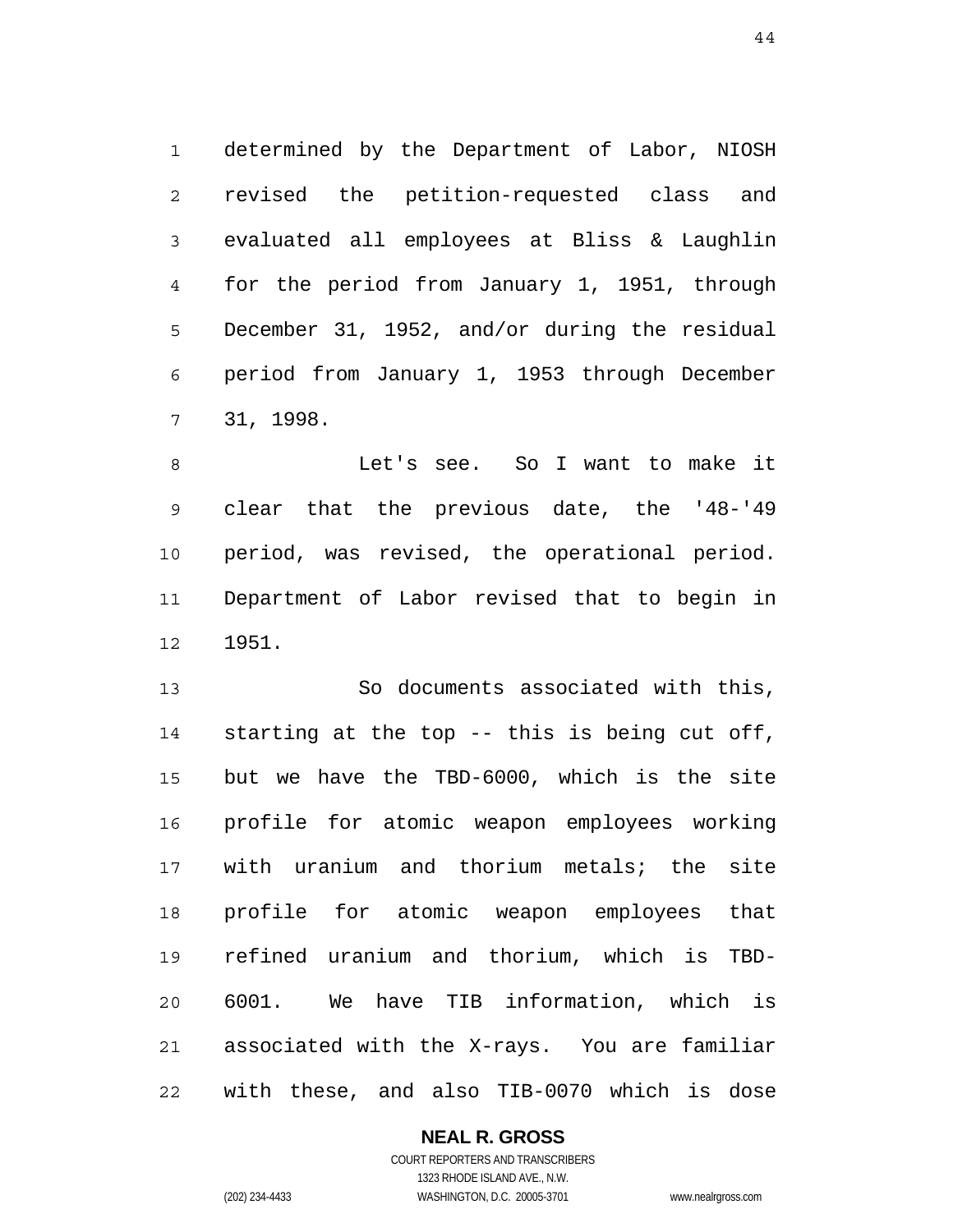1 2 reconstruction in residual radioactivity periods.

3 4 5 6 7 8 9 10 We had a number of interviews with former employees of B&L, and also one former feed materials production employee. The SRDB has approximately 200 documents pertaining to Bliss & Laughlin, and these contain historical background information, process information, trip reports, air sampling data sheets, FUSRAP reports, and residual contamination surveys.

11 12 13 14 15 16 17 18 19 Documentation and affidavits submitted by the petitioners include actually the site survey authorization for the remedial action plan, radiological surveys, a portion of a narrative from a petitioner, finding of facts of the recommended decision for an EEOICPA case. We also looked at computerassisted telephone interviews for the associated 23 cases.

20 21 22 There are 23 cases which met the class definition, one of which was pulled. Dose reconstructions have been completed on 22

# **NEAL R. GROSS**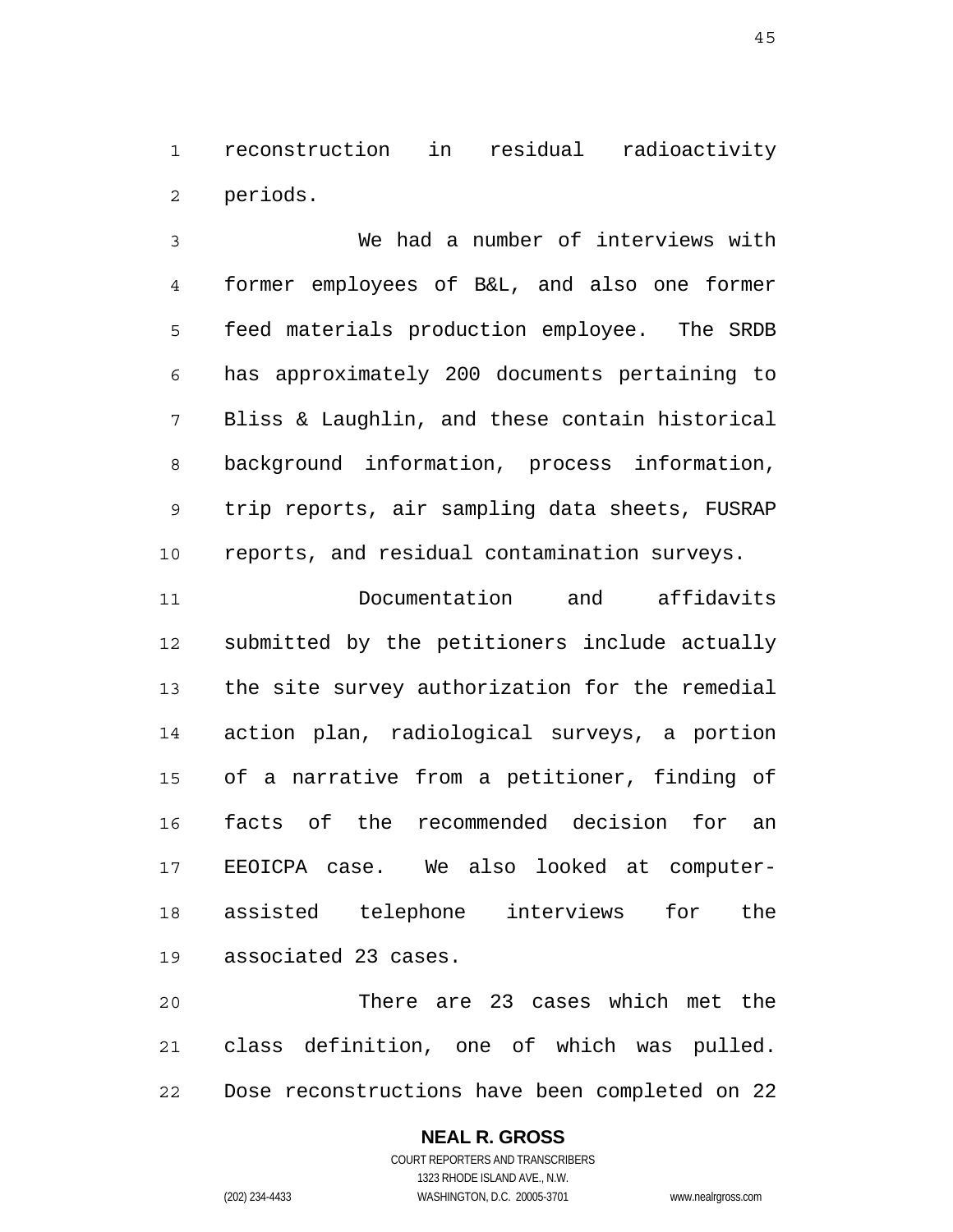1 2 3 4 cases, nine of which had a PoC greater than 50 percent, cases which contained internal dosimetry is zero. Cases which had external dosimetry information also is zero.

5 6 7 8 9 10 Petitioners stated that, to the best of their knowledge, there are no monitoring records available to NIOSH. Documents and research material indicate that radiation exposures occurred but were not monitored.

11 12 13 14 15 16 17 18 19 20 Information statements provided in the petition qualify the petition for further consideration by NIOSH and the Advisory Board and HHS. NIOSH determined that access to air sample data and process information for the time period under evaluation. However, we had no air monitoring data for the first rod machining done in April of 1951. Therefore, the records were not complete for all time periods.

21 22 We concluded that was sufficient documentation to support for at least in part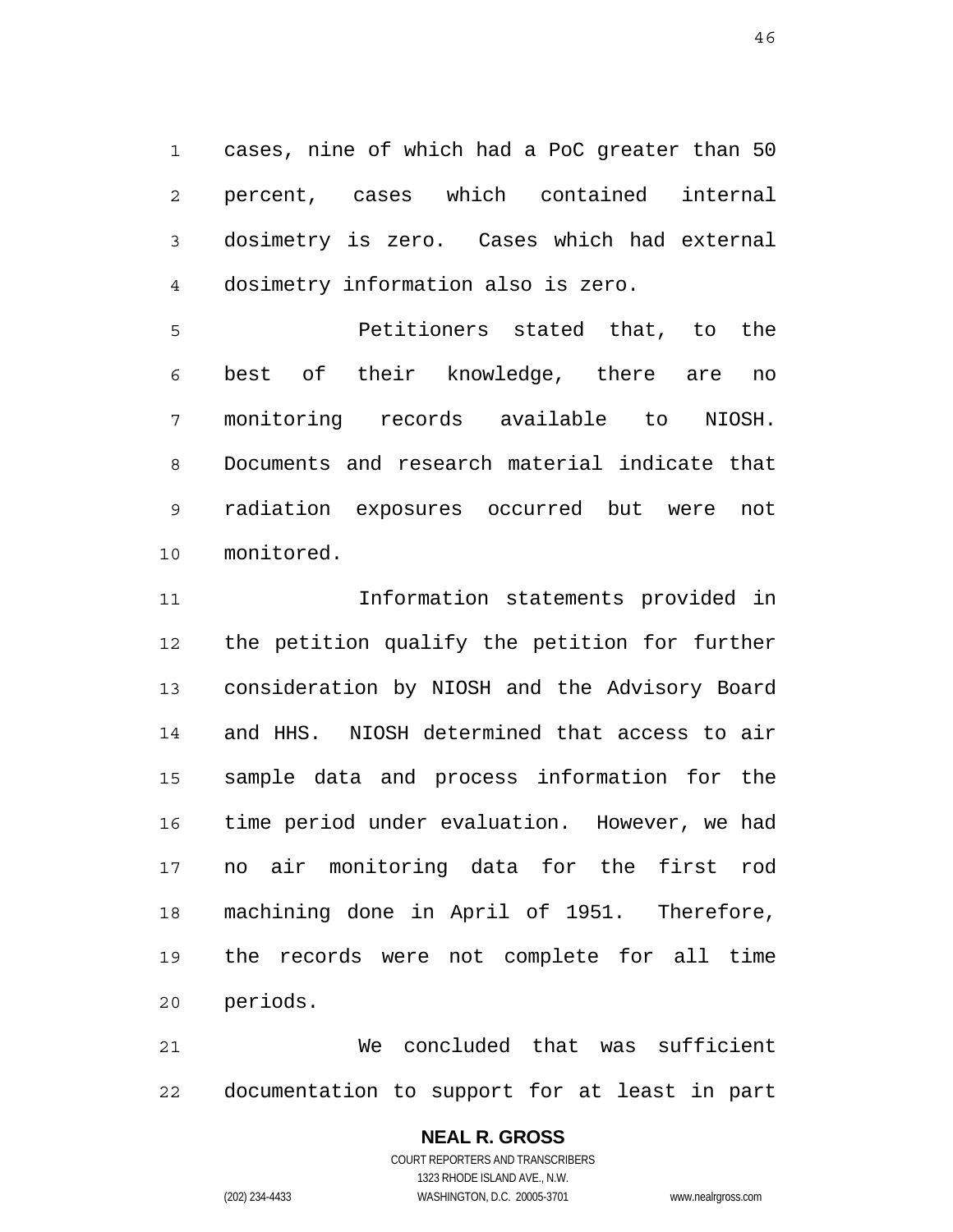1 2 the proposed class. Therefore, we evaluated the SEC petition.

3 4 5 6 7 8 9 10 Records indicate that Bliss & Laughlin performed five and possibly six machinings. There is a discrepancy in the documentation after it said they did their last machining operation. Another report says, well, we picked up stuff on this extra day, and so that is why we say five or six, and I will explain that a little bit more.

11 12 13 14 15 16 17 The first of these occurred April 24, 1951, and involved two tons of material. The product from the first machining was rolled at Bethlehem Steel on April 25th and 26th, 1951. Four drums of oxides were described as being produced in this and picked up and shipped to Mallinckrodt in late 1951.

18 19 20 21 22 No monitoring is known to have been conducted that we have been able to find during that operation. Oxide residues from these operations were drummed for transfer based on numerous sources and operational

**NEAL R. GROSS**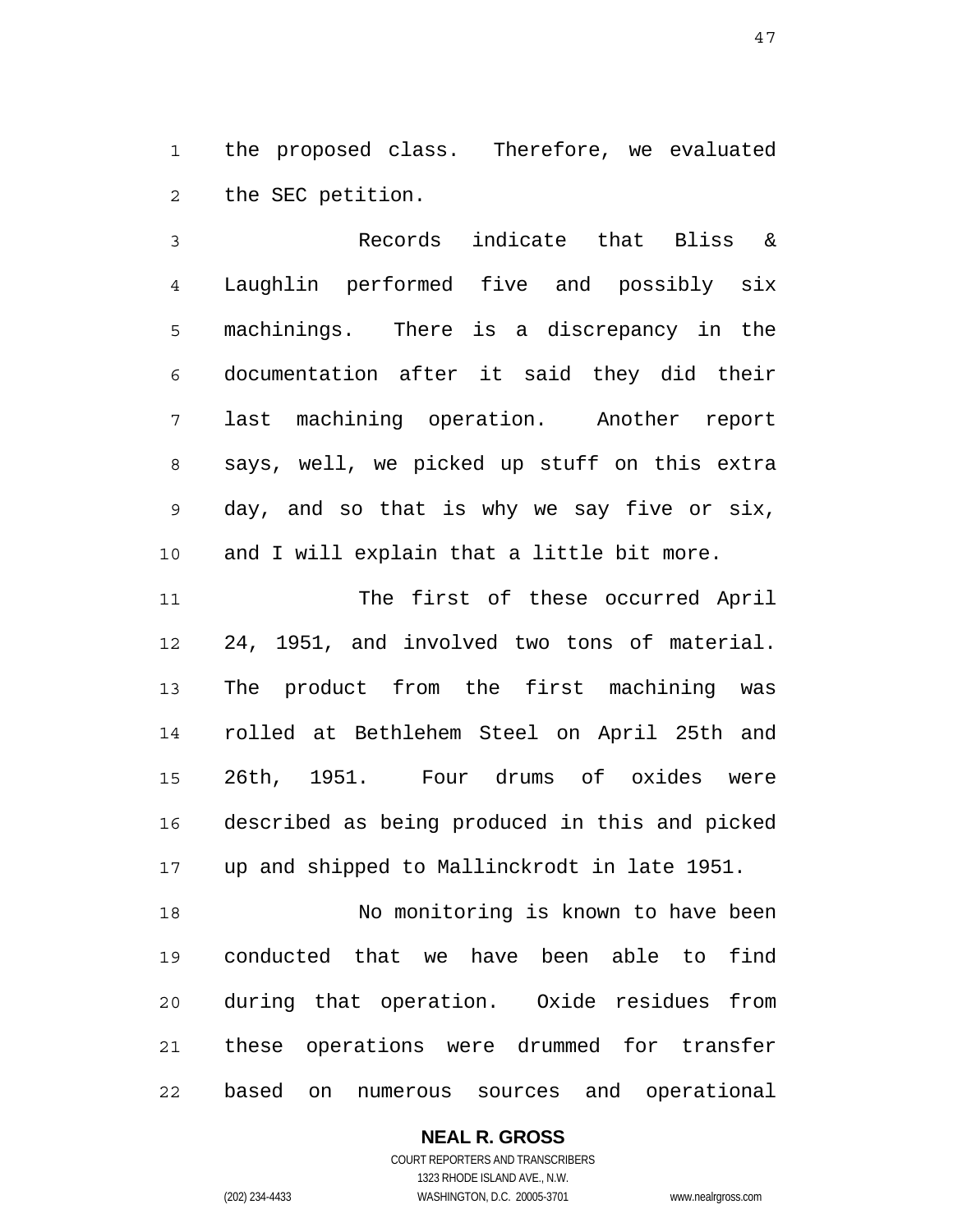1 2 3 reports that they cleaned these up. So this is including for this facility, it was drummed and then transported.

4 5 6 7 8 9 10 11 12 13 More substantial operations occurred September and October 1952, conducted on one Friday and three or four Saturdays. They were in support of the Fernald facility, and discussions with the Metal Fabrications Coordination Committee Report dated September 10, 1952, indicated FMPC, Fernald, would hire a contractor to assist with backlog billet machining while additional equipment was brought online at Fernald.

14 15 16 17 18 19 The Tonawanda monthly reports state that 10 truckloads of Bethlehem's rolled rods were uploaded from LOOW in late August or early September. So Bethlehem Steel shipped all the materials to LOOW for storage. Fernald was operational at this time.

20 21 22 Those that could not be machined at FMPC would be machined at B&L, and reports further state that the first turnings occurred

# **NEAL R. GROSS**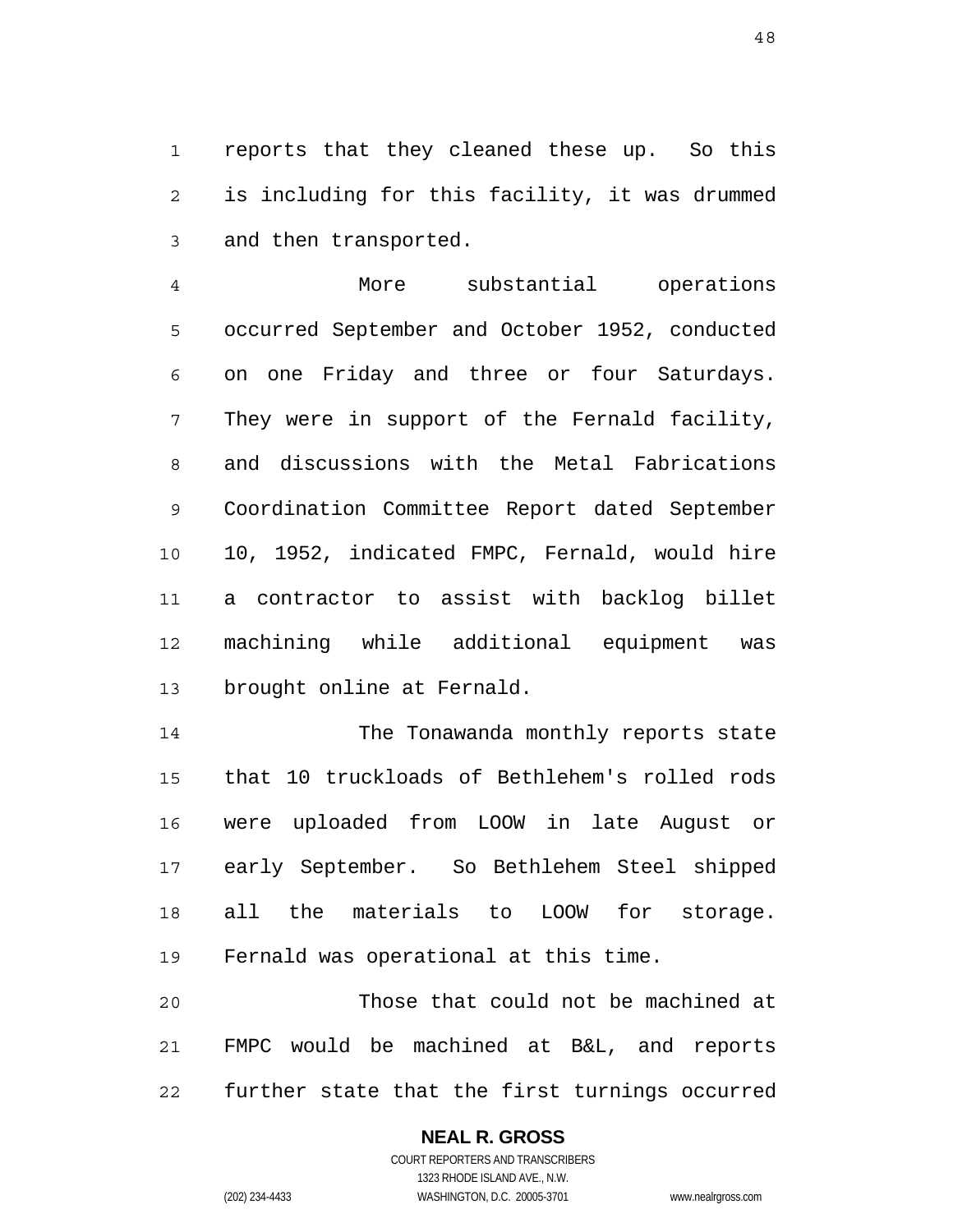1 September 20, 1952.

2 3 4 5 6 7 8 9 10 Tonawanda monthly reports from October of 1952 indicate that 31 beams -- they shipped the straightened rods in H-beams so they would keep them straight. So these are big iron beams. So they basically bundled these things up. So the first time I had ever come across beams of rods, a beam of uranium rods sent to B&L for machining and consignment to National Lead, Fernald.

11 12 13 14 15 16 17 18 19 Let's see. They conducted air monitoring data September 26-27, October 4, and October 11. Fernald reported providing rush orders and instructed Bliss & Laughlin personnel to use a fan to blow all the fumes away from the operators on the October 11 rolling date, the date the fumes were too high. So they used a fan to actually help mitigate that.

20 21 22 Tonawanda report from November 1952 stated that 15 drums of turnings were picked up by LOOW from Bliss & Laughlin during this

#### **NEAL R. GROSS** COURT REPORTERS AND TRANSCRIBERS

1323 RHODE ISLAND AVE., N.W. (202) 234-4433 WASHINGTON, D.C. 20005-3701 www.nealrgross.com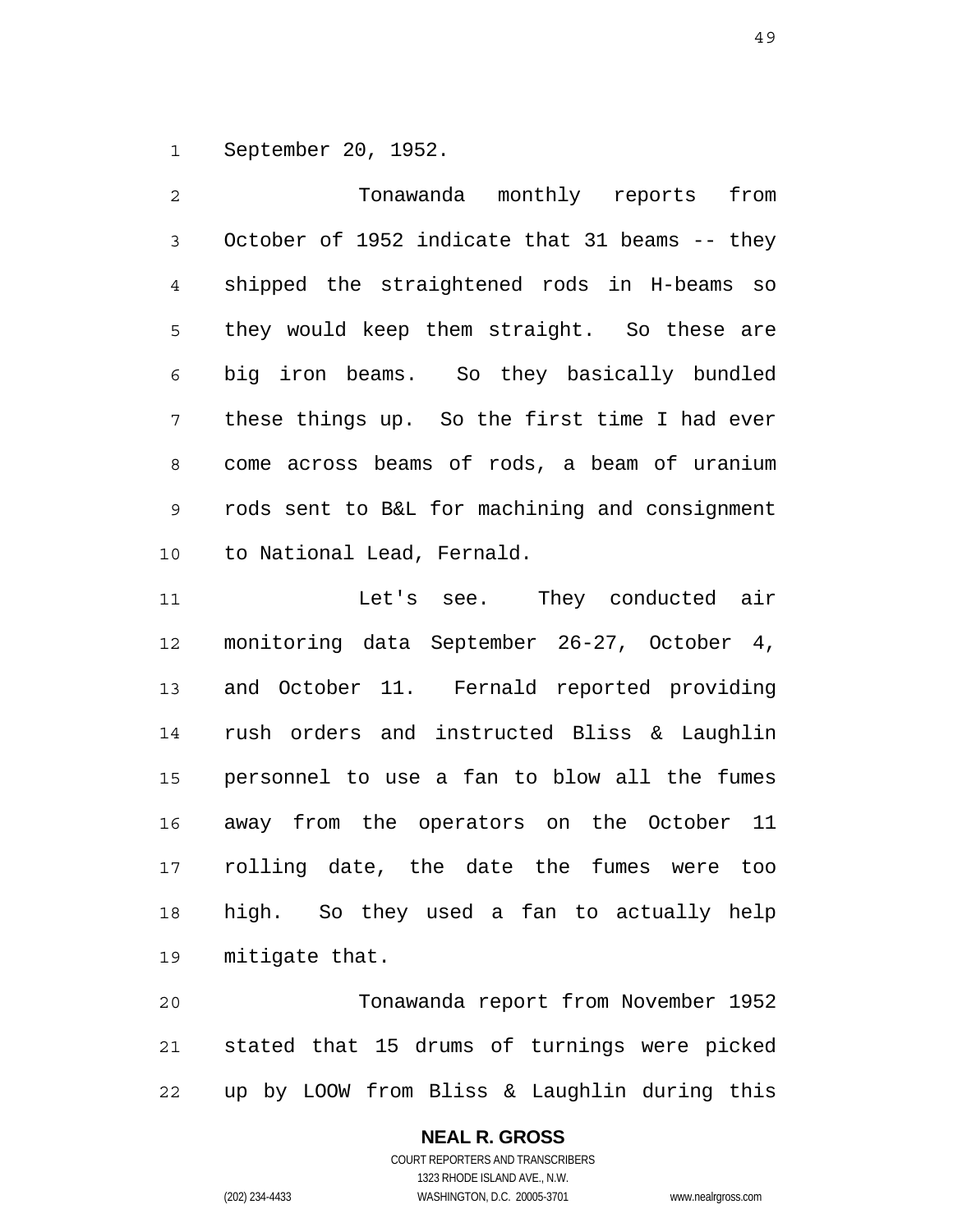1 2 3 4 period, from October 20th to the 24th, and they also reported that a total of 53 55 gallon drums of residue had accumulated at LOOW from the operations at Bliss & Laughlin.

5 6 7 8 9 10 11 12 13 This is a diagram of the Bliss & Laughlin, and this right here is blown up. This is where they said they conducted the special rolling area. So this is a layout, and also some of the -- this is from the FUSRAP report. They show what the contamination levels were. So these diagrams are part of the FUSRAP reports. They show some of the residual contamination.

14 15 16 17 18 Essentially they had what appears to be a fixed contamination in some of these areas. They actually had some fairly high levels left over. You will see how we use those later on.

19 20 21 22 DOL originally established the covered period as 1948 to 1952. Documents show that the basis for operations only support 1951 through '52. Therefore,

#### **NEAL R. GROSS** COURT REPORTERS AND TRANSCRIBERS 1323 RHODE ISLAND AVE., N.W.

(202) 234-4433 WASHINGTON, D.C. 20005-3701 www.nealrgross.com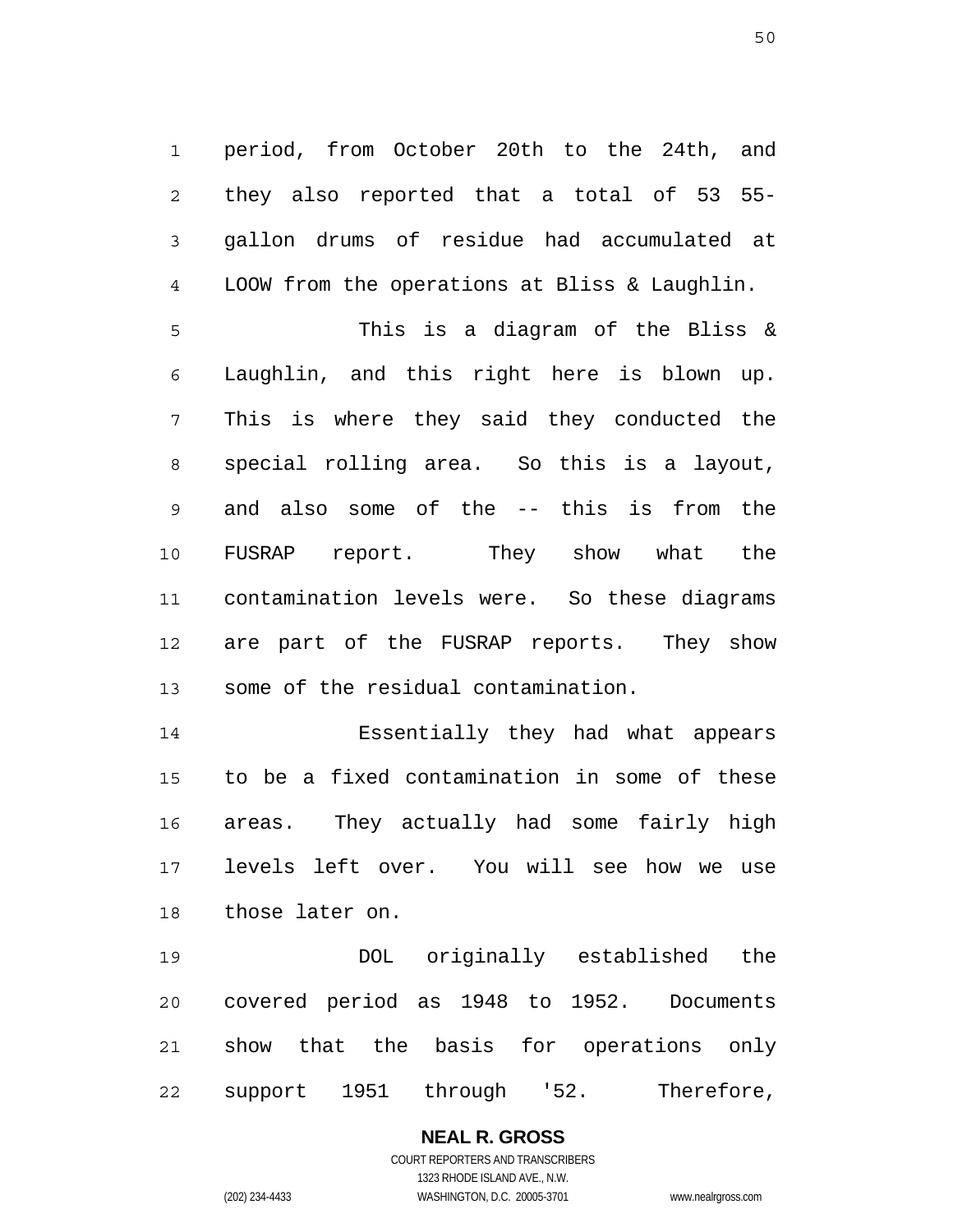1 2 Department of Labor changed the covered period.

3 4 5 6 7 8 9 The first machining occurred on April 24, 1951. Additional operations were conducted September 26th and 27th of September, October 4th, October 11th, and possibly October 18th of 1952. Analysis presented later in this presentation assumes October 18th was an operational day.

10 11 12 13 14 15 16 So two components of NIOSH's ability to determine doses will be presented, a bounding method which is based on TBD-6000 assumptions, assuming 2,200 hours per year of operations, and these would be used to evaluate overestimates; also a draft best estimate method based on operational data.

17 18 19 20 21 22 There's no current cases to be done. So, therefore, I present this as a draft method. We have no cases for which dose reconstruction has not been completed, which would have been done using either TBD-6000 or the previous TBD-2, which is the overestimates

## **NEAL R. GROSS**

COURT REPORTERS AND TRANSCRIBERS 1323 RHODE ISLAND AVE., N.W. (202) 234-4433 WASHINGTON, D.C. 20005-3701 www.nealrgross.com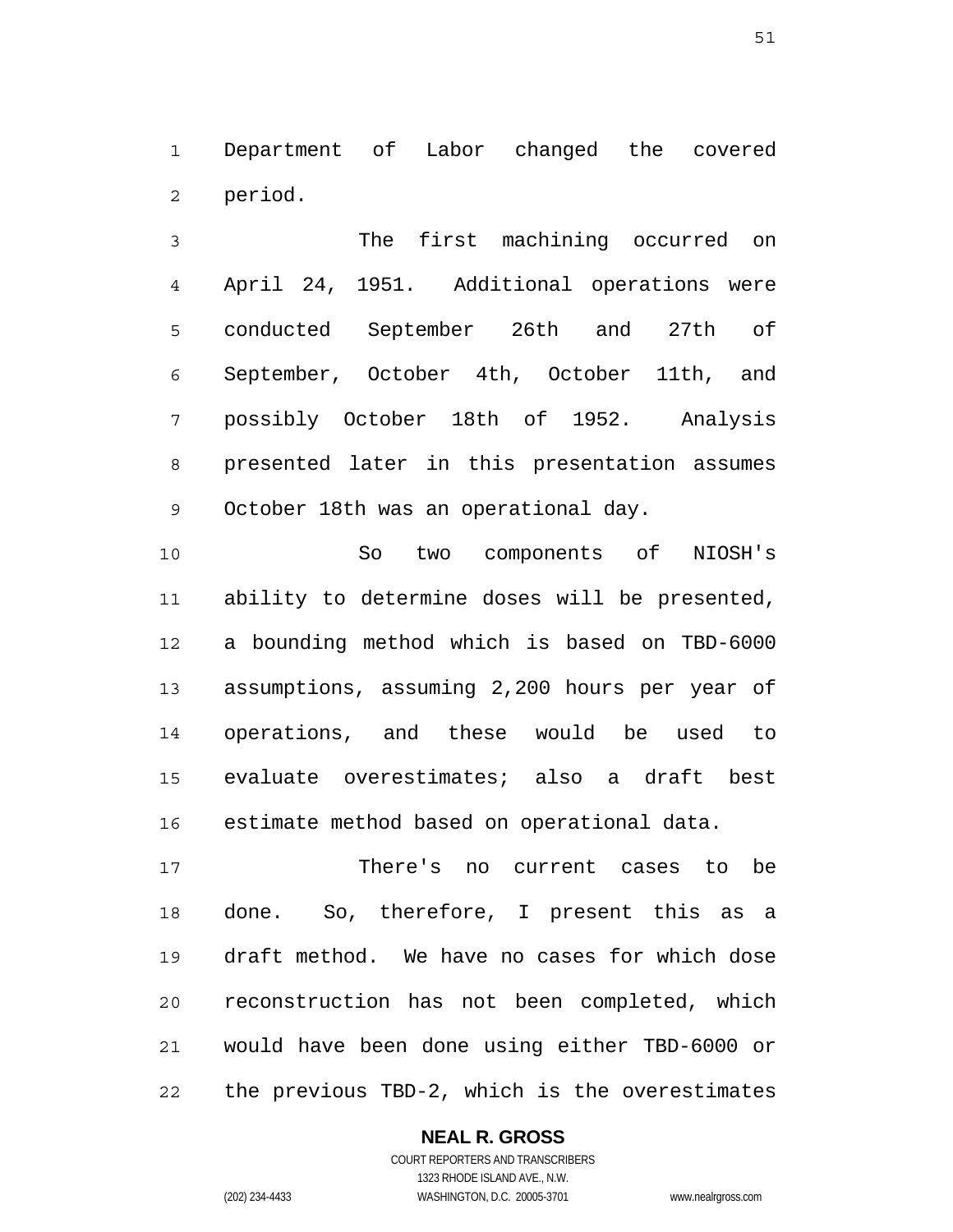1 for AWE facilities.

| $\overline{2}$ | So a bounding method started April             |
|----------------|------------------------------------------------|
| $\mathsf{3}$   | 24, '51, through December 31, 1952. TBD-6000   |
| 4              | approach applied for each day of the year.     |
| 5              | TBD-6000 tabulated inhalation and ingestion    |
| 6              | '51 through '52, also for external dose assume |
| 7              | 2,200 work hours per year; '56 through '98     |
| 8              | assume 2000 -- this was the '51 through '55    |
| 9              | time frame, and then it adjusts for later to   |
| 10             | have 2,000 work hours per year.                |

11 12 13 14 15 16 17 18 Air concentration was assumed to be 5,480 dpm per meter cubed. So that is equivalent to roughly 40,000 dpm per calendar day of inhaled activity. Residual contamination values were equivalent to seven dpm per meter cubed, which is 1.65 times 10 to the 5th dpm per meter squared contamination level at the facility.

19 20 And for external, 50 percent of the days are assumed to be contact with metal.

21 22 So you can see what the inhalation intake per day is, the associated GSD. So we

> **NEAL R. GROSS** COURT REPORTERS AND TRANSCRIBERS 1323 RHODE ISLAND AVE., N.W.

(202) 234-4433 WASHINGTON, D.C. 20005-3701 www.nealrgross.com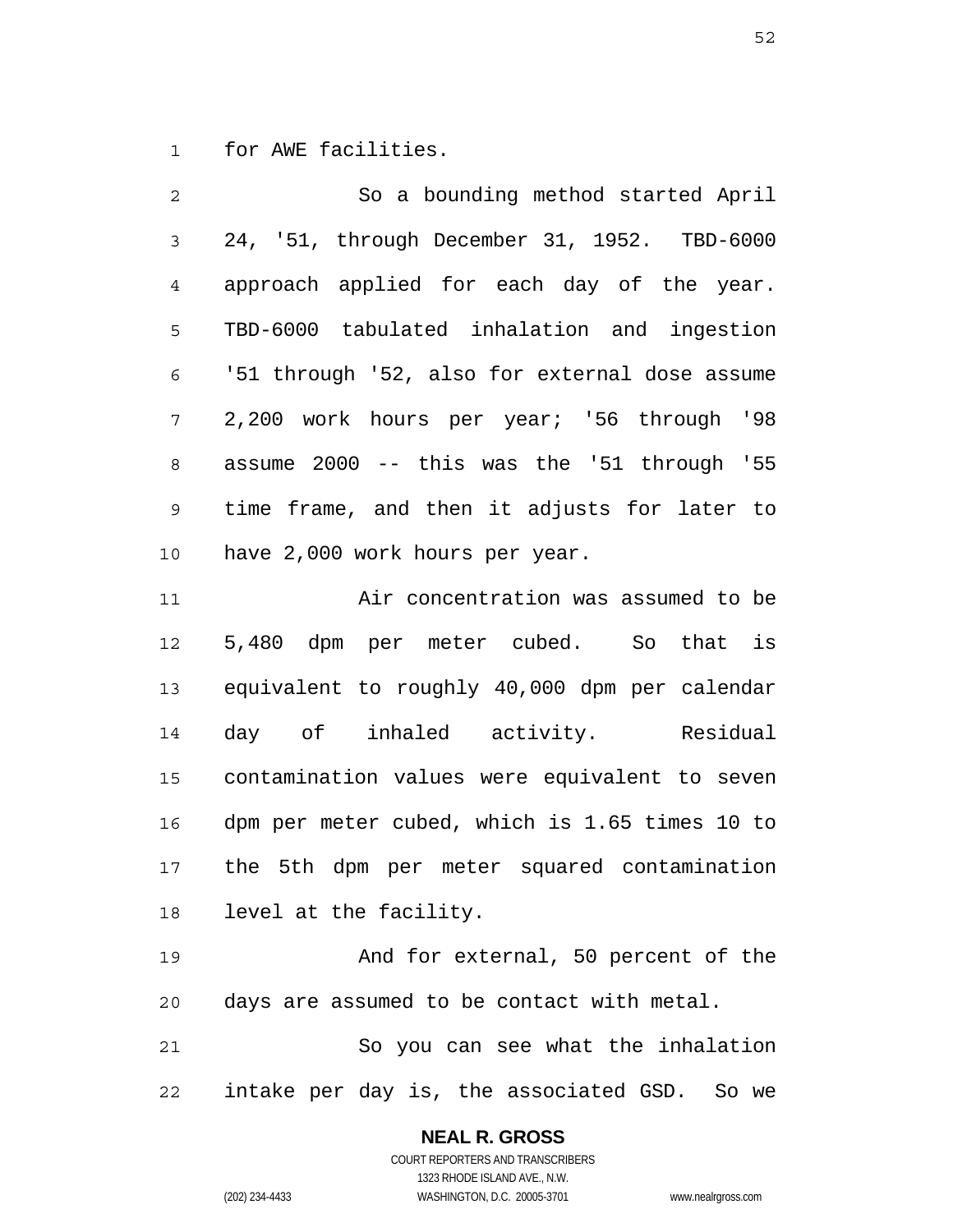1 2 3 4 5 are talking about 40,000 dpm per calendar day on this through the rolling time frame. Then we get into residual contamination periods. This is the ingestion intakes and the associated GSD.

6 7 8 9 10 11 12 13 14 This shows the external doses. Basically, this is the submersion in a cloud of uranium dust. This is the dose from being at the contaminated floor, direct contact, non-penetrating radiation associated with direct exposure -- your skin, shallow dose, hands and forearms, non-penetrating other skin, and here are the GSD associated with those.

15 16 17 18 19 20 21 22 Again, for monitoring data the original bioassay external dosimetry data for Bliss & Laughlin. National Lead conducted air monitoring on four occasions. Data included process, general area and breathing zone samples. Data from October 11, 1952, indicated that fans were used to reduce operator exposures.

> **NEAL R. GROSS** COURT REPORTERS AND TRANSCRIBERS 1323 RHODE ISLAND AVE., N.W. (202) 234-4433 WASHINGTON, D.C. 20005-3701 www.nealrgross.com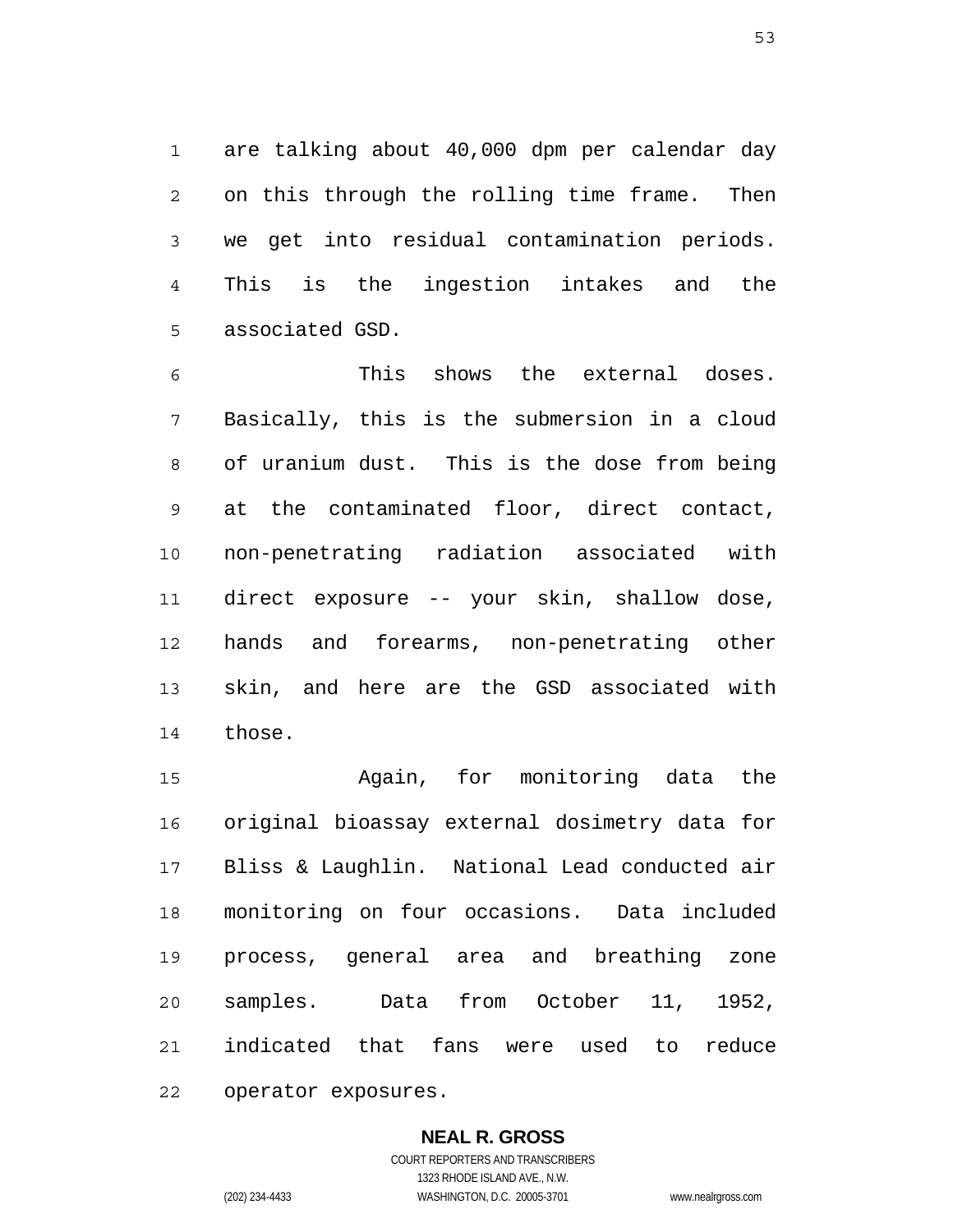1 2 3 4 5 So in the upcoming analysis, because the breathing zone data was lower, excluded that data for comparative purposes because a mitigating operation was put into effect.

6 7 8 9 10 11 12 13 14 Just to give you some feel for the dates, what kind of data we got as a function of time. There is the uranium air concentration dpm per meter cubed on the different days we have. These were essentially when operations were off. So this just kind of gives you a feel for resuspension activities that would have been going on at the facility.

15 16 17 18 19 20 Here I have broken it down into process. We have here the GA samples and BZ samples. You can see the process samples, certainly, are the highest, as they should be; GA samples; and then the breathing zone samples taken for Bliss & Laughlin.

21 22 I want, again, to give you a flavor for how the geometric means compare. So if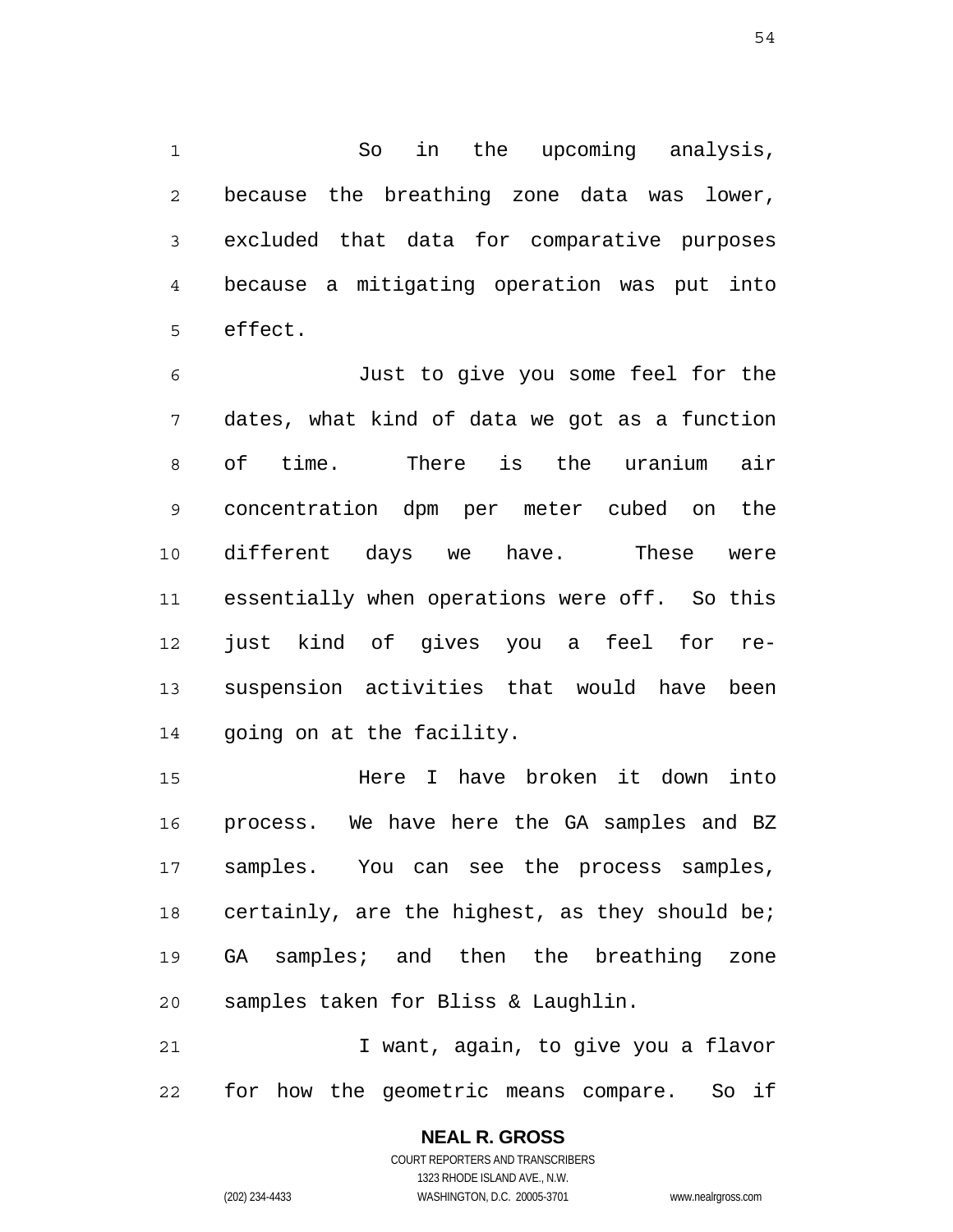1 2 3 4 5 6 you take that data and put that on our standard z-score plot where you look at our geometric mean GSD where we have Bliss & Laughlin, geometric mean of about 2,603 dpm per meter cubed, and we have TBD-6000, which is 5,840 dpm per meter cubed.

7 8 9 10 11 12 So air monitoring data from Bliss & Laughlin is lower than the reference value for operator exposures to machining operations, TBD-6000 based on the highest machining operational daily weighted average from centerless grinding.

13 14 15 16 17 18 So for the best estimate that I propose and put forth here -- or we propose - the value for machining operations from TBD-6000 was used to determine the dose, and that is what I will be presenting, rather than the lower data.

19 20 21 22 We assumed all employees ate and drank in the areas, assumed to have occurred during and between operational days. Air concentration used to determine the surface

# **NEAL R. GROSS**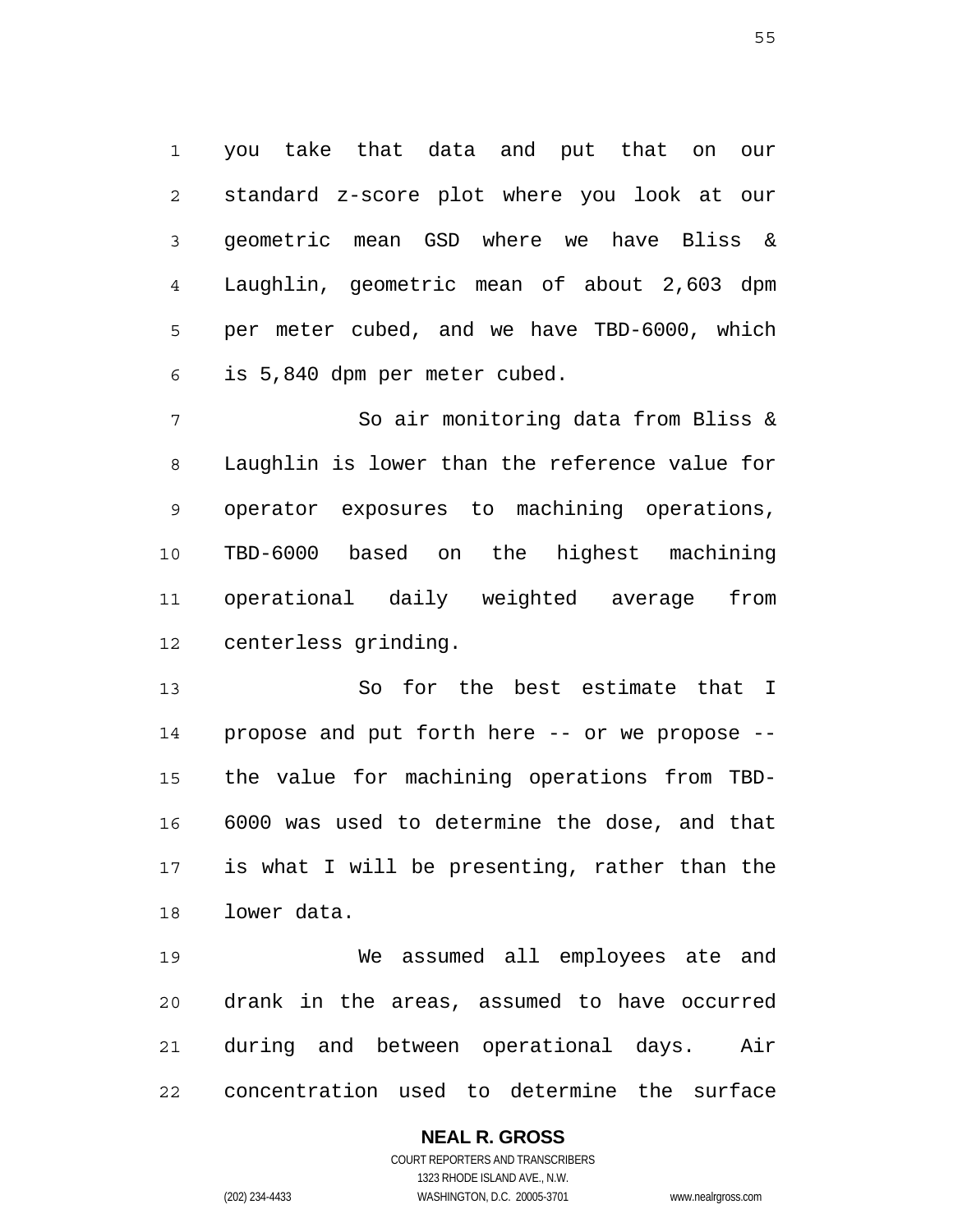1 2 3 loading, standard TBD-70 approach and TBD-6000. Used an exponential dilution model between and after operational periods.

4 5 6 7 8 9 10 11 The FUSRAP data used to determine the exponential decrease during the residual period was more claimant favorable than using a one percent decrease per day. So it gives it -- TBD-6000 gives it the option of using basically the contamination level that is present day, and basically to just get an exponential decrease over time.

12 13 14 15 16 17 There is probably some fixed contamination that was associated with this. These are inaccessible areas. So what I present is actually using some very high fixed contamination, but that is the way it was presented.

18 19 20 21 22 For each operating day, an air concentration of 5480 dpm per meter cubed was used to generate intakes. For the first intake period, initial contamination level of 130,000 dpm per meter squared was used to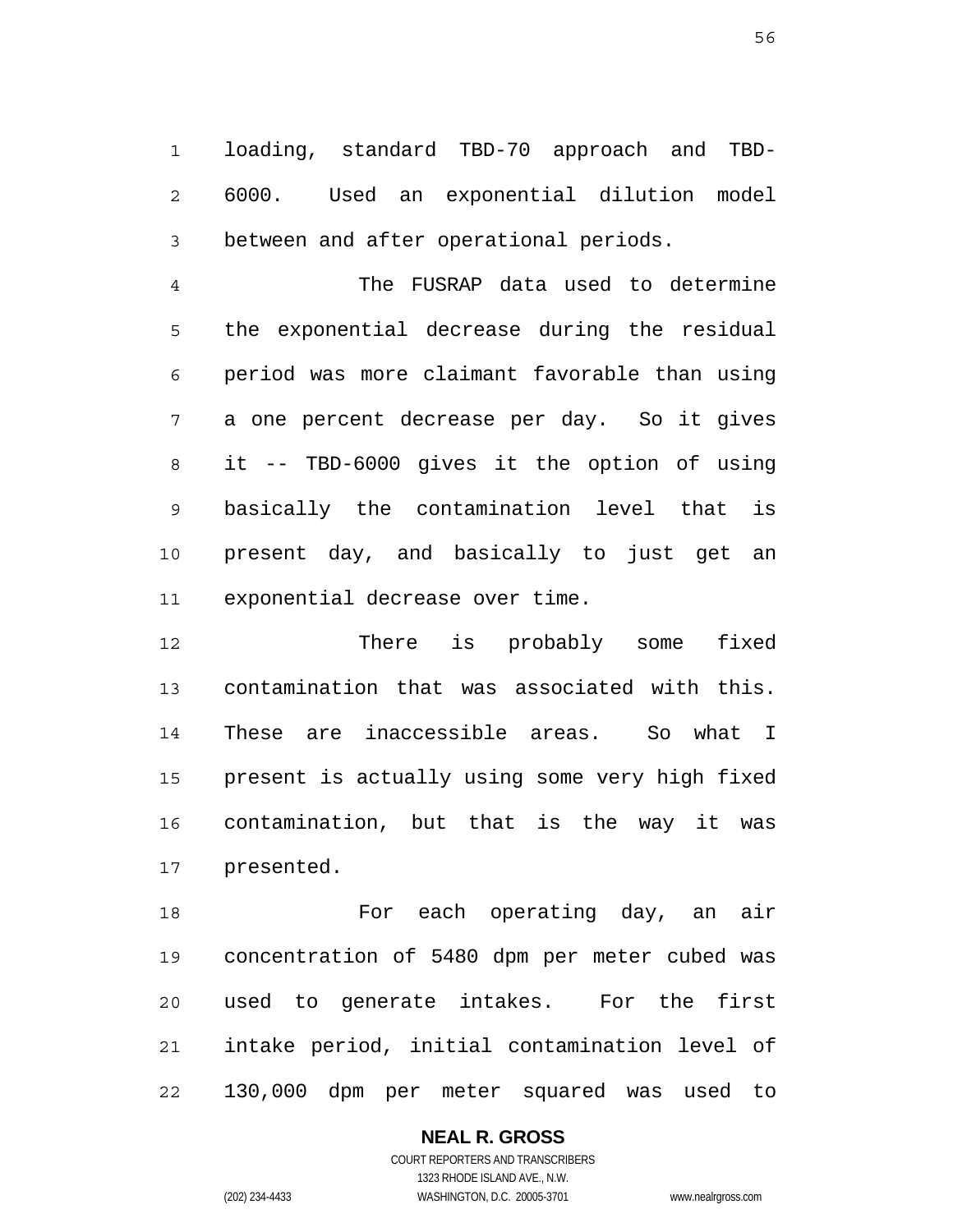1 2 3 4 5 determine a residual -- a resuspendable air concentration of .13 dpm per meter cubed. Five operating days were used to generate the contamination levels for the end of 1952 and the remainder of the residual period.

6 7 8 While it is documented that residual materials were drummed, clean-up is not accounted for in this analysis.

9 10 11 12 13 14 15 16 So here I have a blow-up of those. Here is the first operating period, declines. Then we have the intake days, and you can see how these spike, and then you can see the fall off as a function of time as that material - so this is the model coming down to the materials concentrations from the FUSRAP studies.

17 18 19 20 21 22 That generates the following average as a function of calendar days, 231 dpm per meter cubed per calendar day from the 4/24/1951 through 12/31/51, 796 dpm per calendar day during 1952. Again, these are just averaged out, taking those high days and

**NEAL R. GROSS**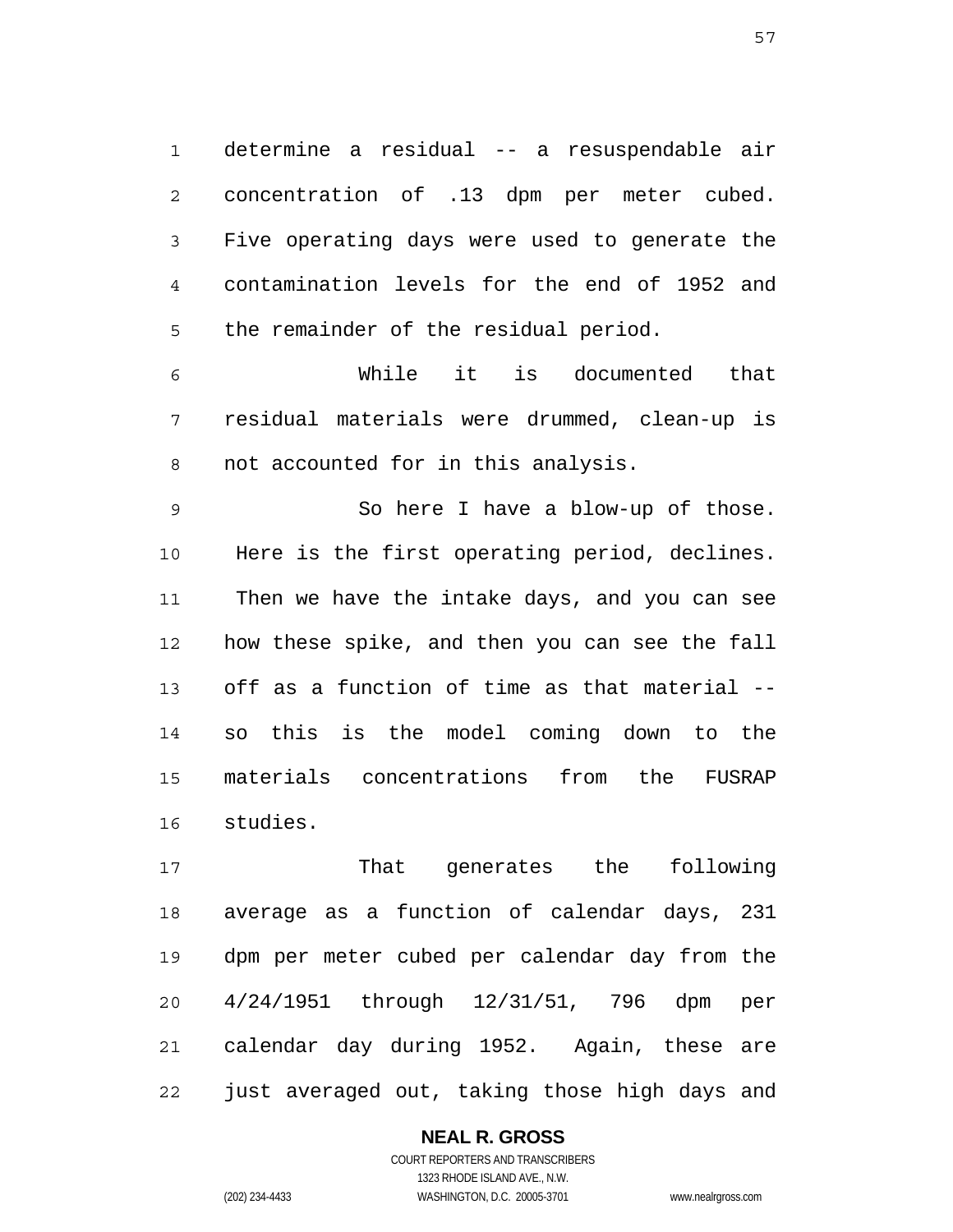1 2 3 just spreading it out to make it easier for IMBA to be able to handle that and the associated intake from ingestion.

4 5 6 7 8 9 We have external doses from the uranium dust, and that is a very small dose; direct contact with uranium, shallow and deep dose; residual contamination, dust and floor contamination; as well as occupational medical dose.

10 11 12 13 14 15 16 17 18 19 20 21 22 Dose rates from TBD-6000 for machining operators for each day of AEC work. We assume contamination levels previously described used to determine the dose for those residual periods and external. We also assumed, because they were handling these drums and they documented this drum work that two days of drum handling were assigned for each operational day, that they had to handle this stuff and then take care of the residual. So we actually gave them full days of handling the drums to determine the external dose from this. You see, as I said,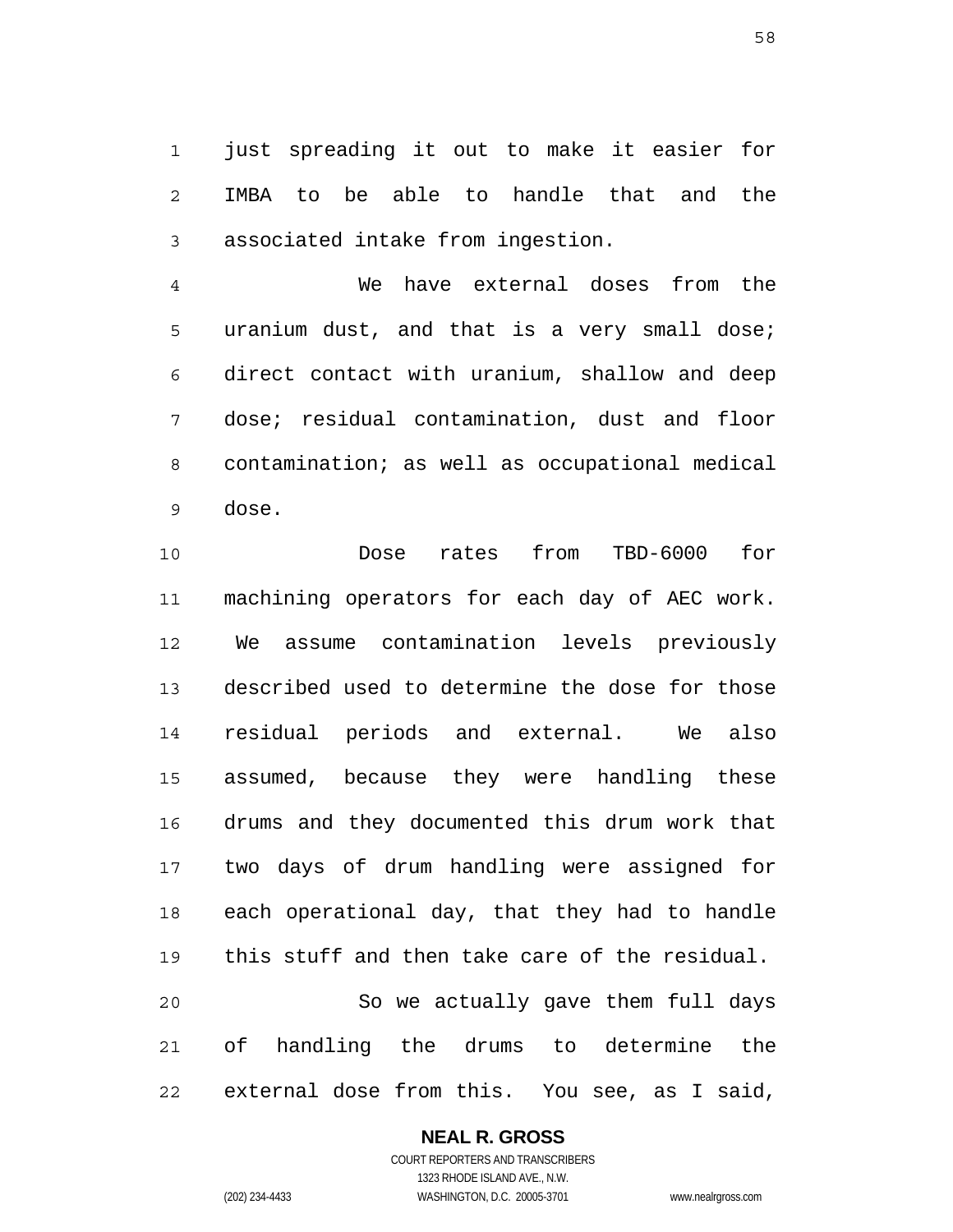1 2 3 4 the very small air submersion dose, 10-5 MR. Contaminated floor exposure is, again, on the order of 8 MR per year. These are the annual doses.

5 6 7 8 9 Here we have -- we haven't started the daily doses -- 6.27 mR per day from the whole body dose; hands and forearms, large dose, 693 from the direct contact; and other skin, about 63.

10 11 12 13 14 15 16 17 We have no evidence that AEC required occupational X-rays at B&L, but we did use the TIB-6, assume one annual medical X-ray during the contract period. In this slide, we essentially just sum up all the different components so we can give you a feel for what kind of dose from the different components and how those add up.

18 19 20 21 22 We provided six examples of dose reconstruction, several cancer types, various employment periods, and also to provide you a feel for the best estimate and bounding estimate doses.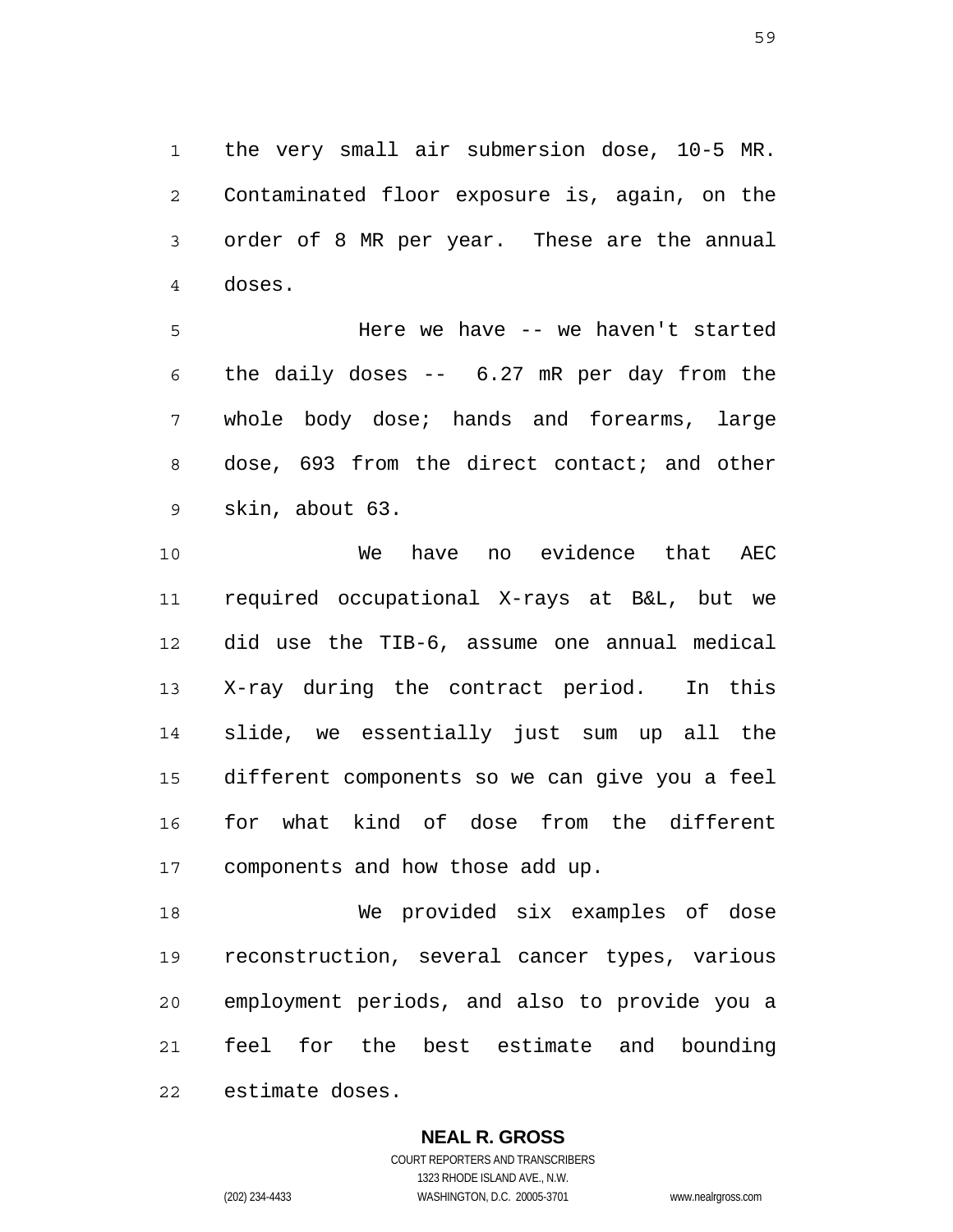1 2 3 4 5 6 So we have prostate cancer as an overestimate, employed '51 through '81, diagnosed at '81, PoC using the overestimating TBD-6000 approach within 39 percent. We have used that same case and used the best estimate, within about 7.38 PoC.

7 8 9 10 11 12 13 Bladder -- the rest of these are best estimate, that draft best estimate approach. Bladder, 2.31 percent; bone marrow, depending on -- there is the dual model that you have to use for that, 2.08 and 1.26 percent; a lung case, 83 percent; liver, 24, and bone surface, 20 percent.

14 15 16 17 18 19 20 21 22 So now as to the values in the petition using the guidelines established in 42 CFR 83.13 and submitted in a summary of its findings, we issued this evaluation report June 30, 2009. We have a two-pronged test established with the Oracle program. Is it feasible to estimate the level of radiation doses to individual members of the class with sufficient accuracy, and is there a reasonable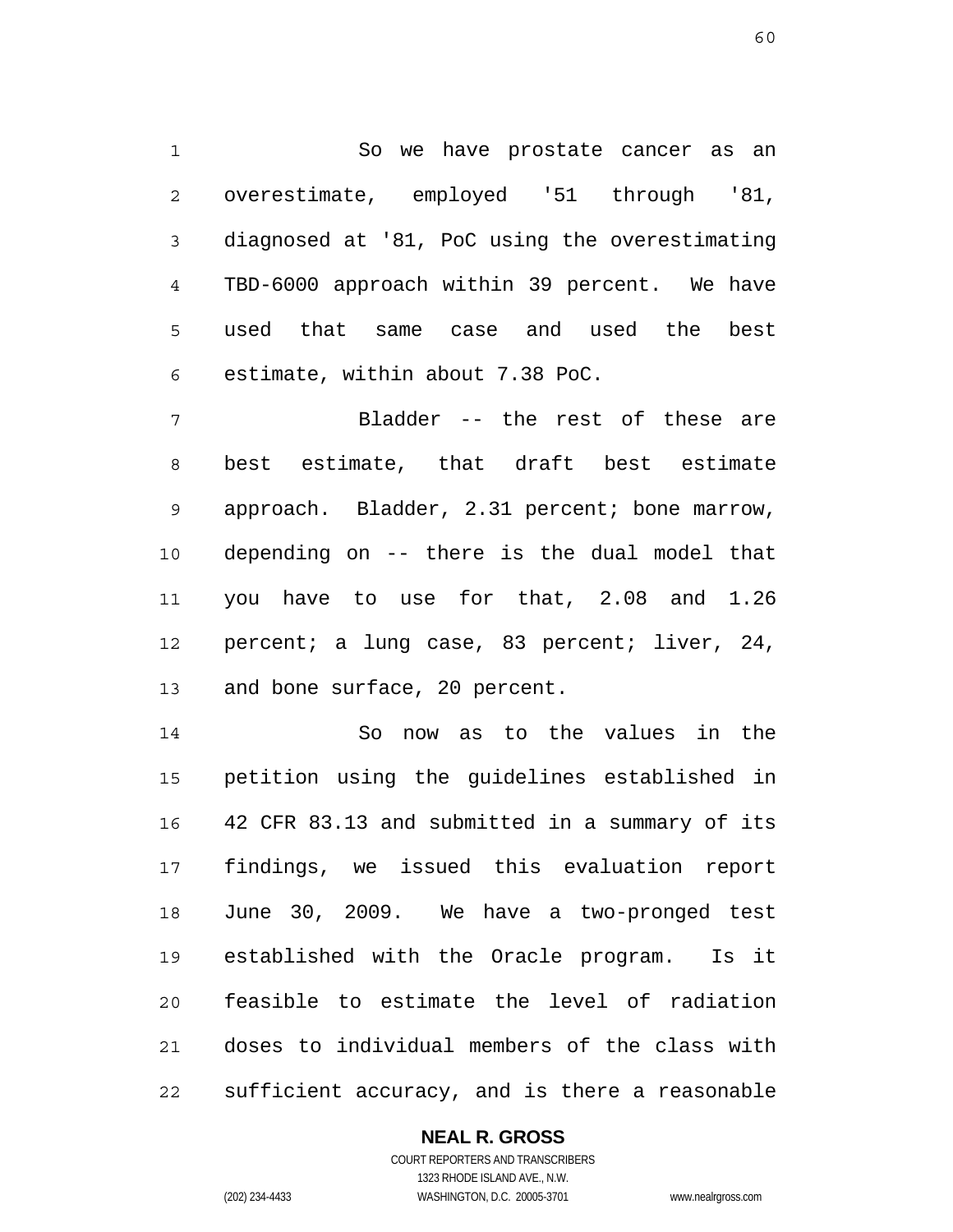1 2 likelihood that such radiation doses may have endangered the health?

3 4 5 6 7 8 NIOSH found that the available monitoring records, process descriptions, and source term data are adequate to complete dose reconstruction with sufficient accuracy to the proposed class of employees. Health endangerment determination is not required.

9 10 11 12 So a finding of feasibility is that we can do the internal dose from uranium, the beta gamma external and the occupational medical X-rays.

13 14 With that, I conclude my presentation.

15 16 17 18 CHAIRMAN ZIEMER: Thank you, Dr. Glover. Let's see if we have any questions from the Board on the evaluation report as presented.

19 20 MEMBER PRESLEY: I have one question.

21 22 CHAIRMAN ZIEMER: Yes, Mr. Presley. MEMBER PRESLEY: Dr. Glover, were

> **NEAL R. GROSS** COURT REPORTERS AND TRANSCRIBERS

1323 RHODE ISLAND AVE., N.W. (202) 234-4433 WASHINGTON, D.C. 20005-3701 www.nealrgross.com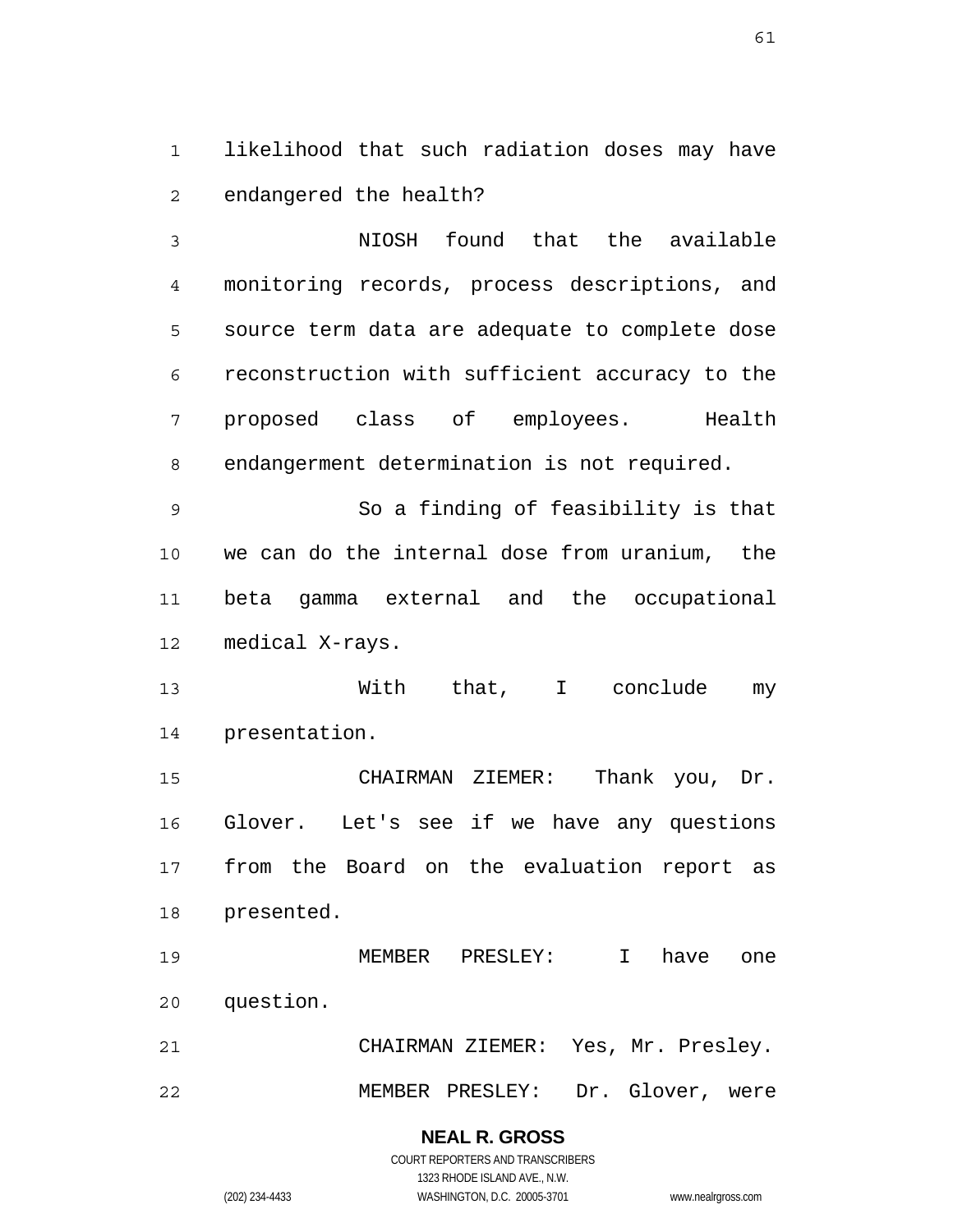1 2 they rolling enriched or, I presume, depleted at that time?

3 4 5 DR. GLOVER: It was natural uranium. 1951 would have preceded the Hanford, yes.

6 7 8 MEMBER PRESLEY: Thank you. CHAIRMAN ZIEMER: Any other questions on the presentation?

9 10 11 12 So this is largely a TBD-6000 methodology. I don't believe on Bliss & Laughlin we had a separate appendix like we do on some of the more complex AWE sites.

13 DR. GLOVER: That's correct.

14 15 16 17 CHAIRMAN ZIEMER: I just wanted to confirm that. If there aren't any questions at this time, we will have an opportunity to hear from the petitioners.

18 19 20 21 22 I would like -- either one or both of you may wish to speak. When you do, if you wish to identify yourself for the record, please do that, and then proceed with your comments.

**NEAL R. GROSS**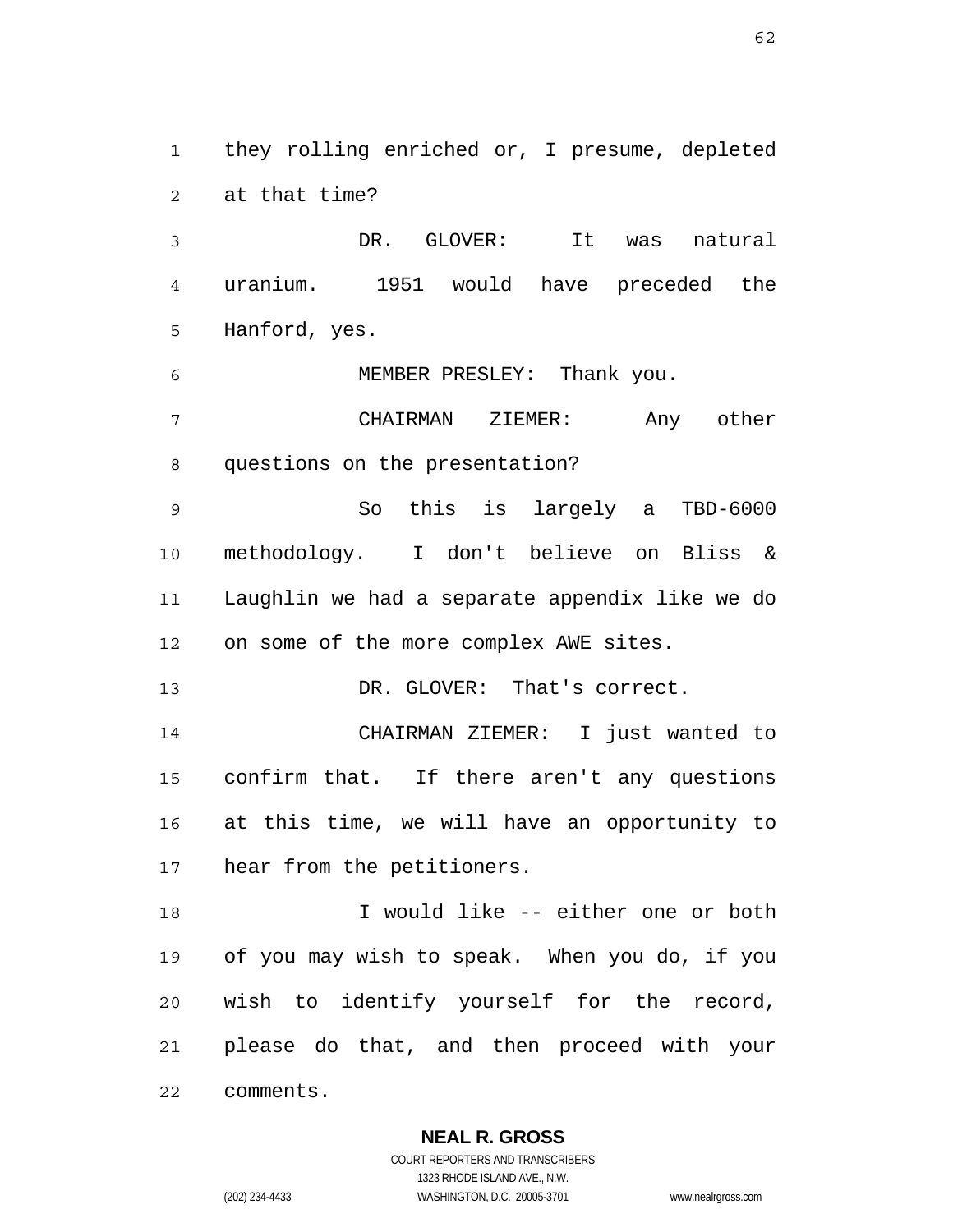1 2 3 4 5 6 MS. STEFKO: Good morning. I am Linda Stefko, daughter of deceased Vincent P. Hibbert, employed by Bliss & Laughlin Steel. I have compiled a list of questions and statements referring to our SEC petition. CHAIRMAN ZIEMER: Okay.

7 8 9 10 11 MS. STEFKO: Okay. At the bottom of page 3 on the SEC, it states, it is hard to understand how NIOSH can estimate radiation doses with sufficient accuracy when, again, there are no records available.

12 13 14 15 16 17 18 19 20 21 22 On page 9, NIOSH has concluded that internal and external radiation exposures and radiation doses were not adequately monitored at Bliss & Laughlin, referring us to Section 7.4, which clearly states under the SEC-00131, the basis for the petition is that the facility was used to roll uranium bars. There was a lack of or no monitoring records, to the best of their knowledge, and that radiation exposures were incurred, but were not monitored.

> **NEAL R. GROSS** COURT REPORTERS AND TRANSCRIBERS

> > 1323 RHODE ISLAND AVE., N.W.

(202) 234-4433 WASHINGTON, D.C. 20005-3701 www.nealrgross.com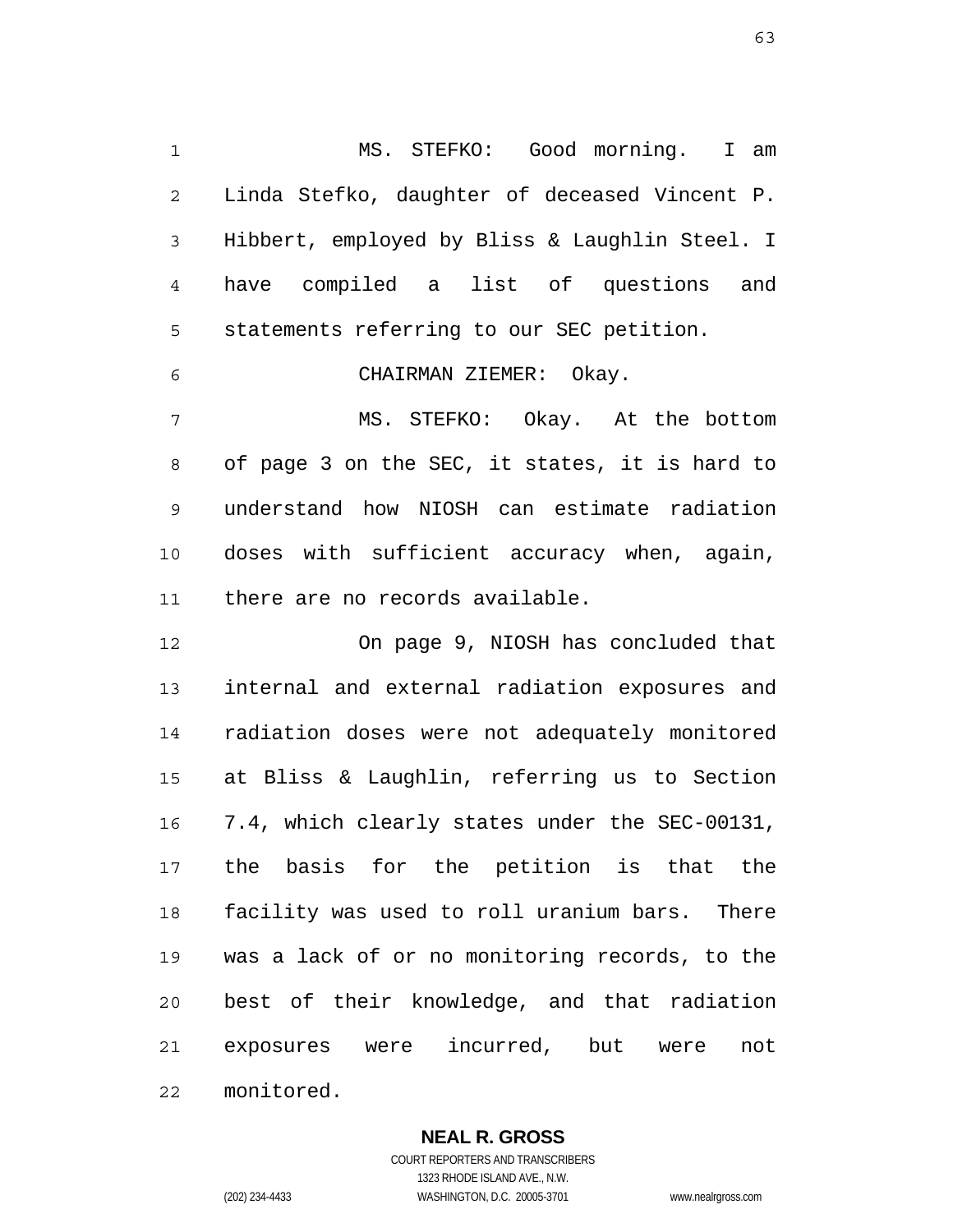1 2 3 4 5 6 On page 11, it lists interviews. Can you identify by name the Bliss & Laughlin contacts? There was a chemist, a clerk, a janitor, which states that there were phone interviews done. We have no names on those people.

7 8 9 10 11 On page 17, contaminated letters removed in '98 tell us that there were higher levels between 1948 through '52. What does that tell us about the levels present during 1948 and '52?

12 13 14 15 16 17 On page 18, with the largest equipment item running, total alpha air concentrations measured in the general work area were considerably above the worker exposure control level guideline in effect at that time.

18 19 20 21 22 On page 21, the 7.2 evaluation states, a principal source of internal radiation doses for members of the class under evaluation was from the inhalation and ingestion of uranium particles in the dust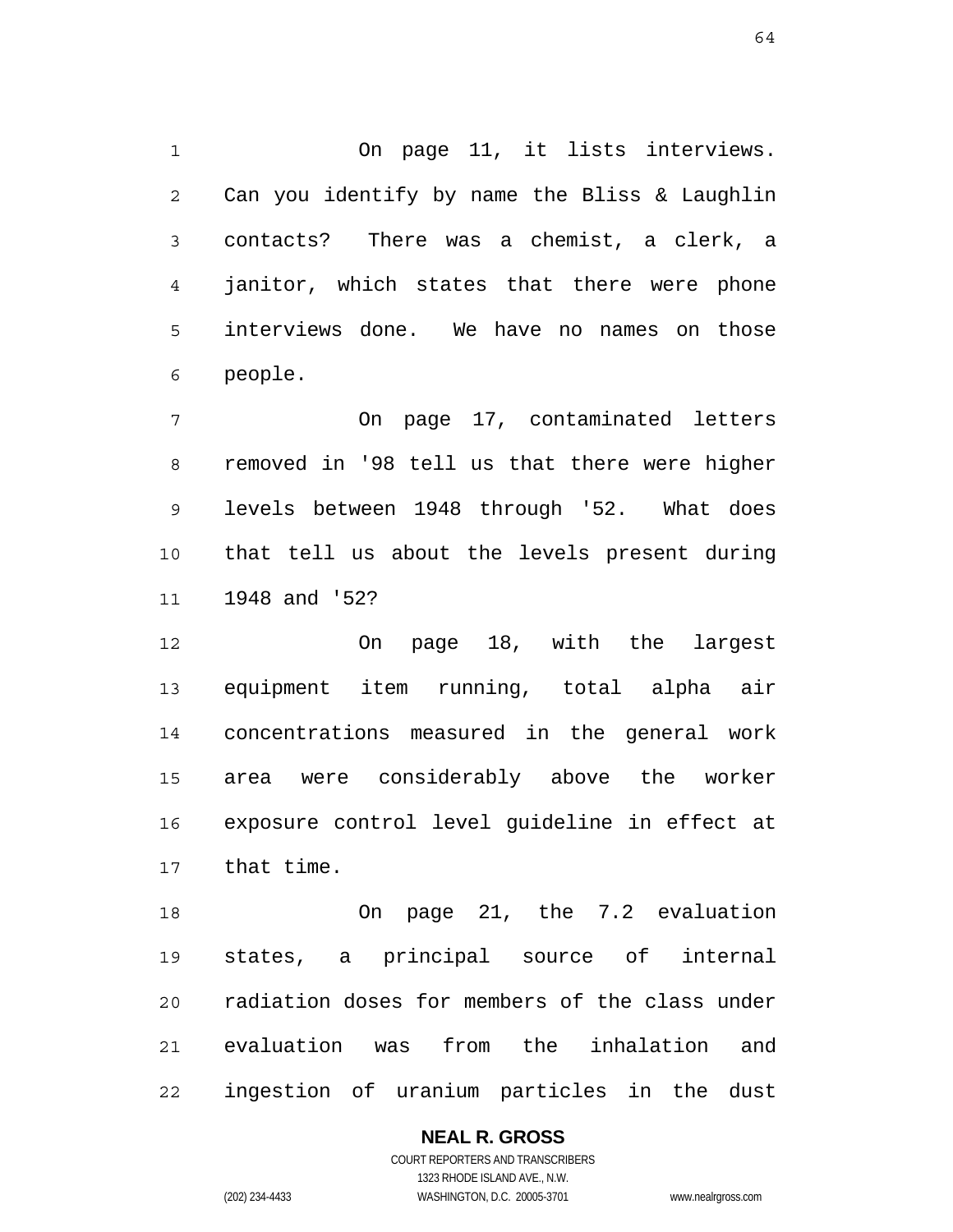1 2 generated by the machining and handling of the uranium metals.

3 4 5 6 7 8 9 10 On page 35, in the listed references, it states, a letter concerning precautions taken at Bliss & Laughlin from Charlie to Dick. Can you present this letter for us to view? Can you send us a copy of this letter? It states that it was a letter concerning safety precautions taken at Bliss & Laughlin.

11 12 13 14 15 16 17 18 19 20 We would like to know just how carefully all our materials have been reviewed and thoroughly studied. We have sent in all documentation pertaining to this exposure. You have Vincent P. Hibbert's hospital, medical, and surgical records from Roswell Park Cancer Institute and Our Lady of Victory Hospital. You've got his birth certificate, marriage, death certificate, and his complete autopsy report.

21 22 Also included in our documentation were numerous research articles from Roswell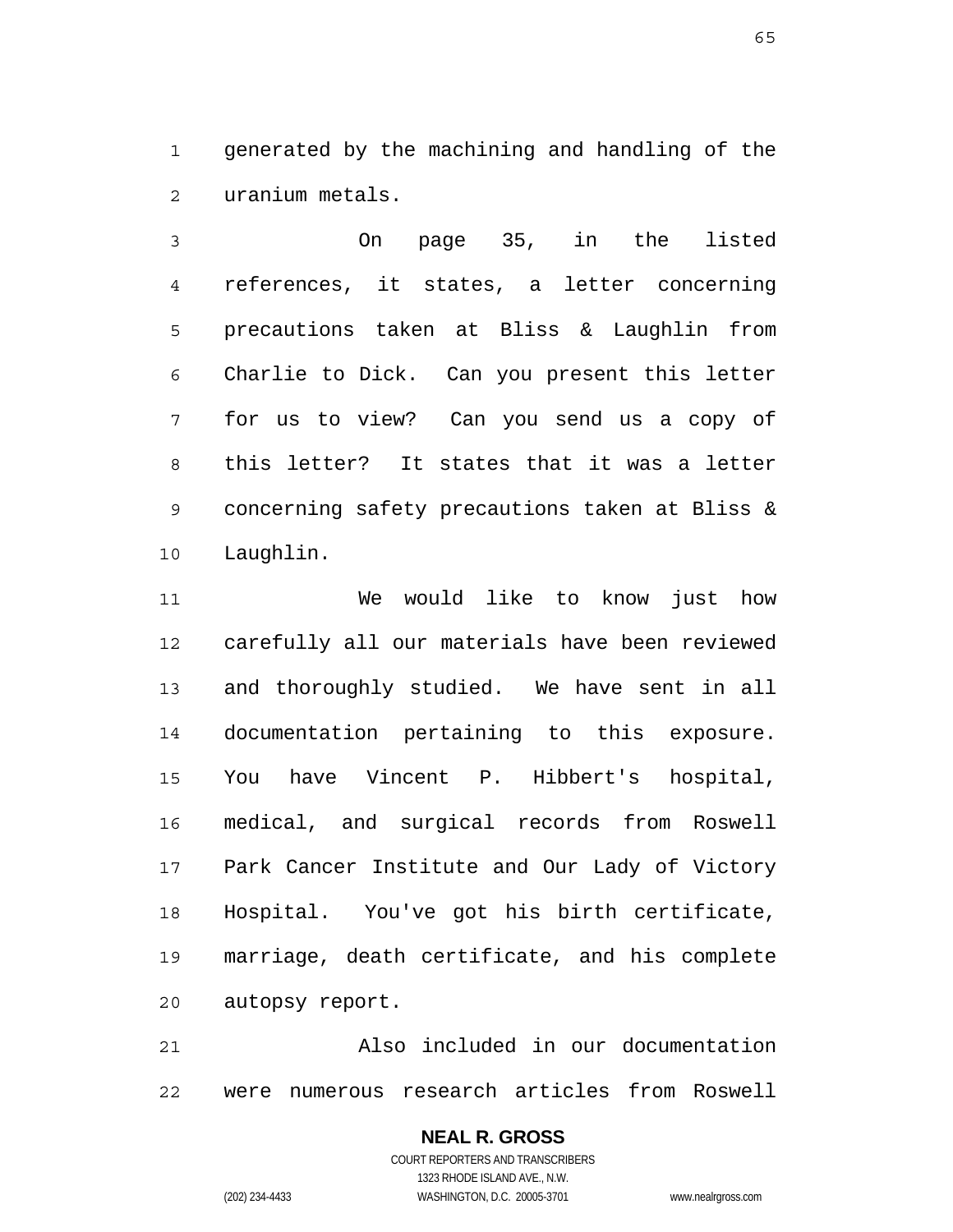1 2 Park Cancer Institute Library and from our local library.

3 4 5 6 7 Also, do you have in front of you the Bliss & Laughlin facility floor plan? It was included in our SEC petition packet on 10/4/2008 indicating the ultimate floor plan at the mill at Bliss & Laughlin.

8 9 10 11 I also have here from our hearing, the hearing rep was Richard Koras on March 22, 2006. This is my statement to him on that particular day when we all assembled downtown.

12 13 14 15 16 17 18 19 20 21 22 There are some things in life -- There are some things in life you can't change. We can't change the fact that Vincent Hibbert, file number 071075100, our father, worked diligently for 36 years, from 1936 to 1972, in management as chief timekeeper for Bliss & Laughlin Steel in a contaminated facility located at 110 Hopkins Street, Buffalo, New York. This facility was contaminated with excess levels of uranium, as stated in a July 1992 memo issued by the DOE.

**NEAL R. GROSS**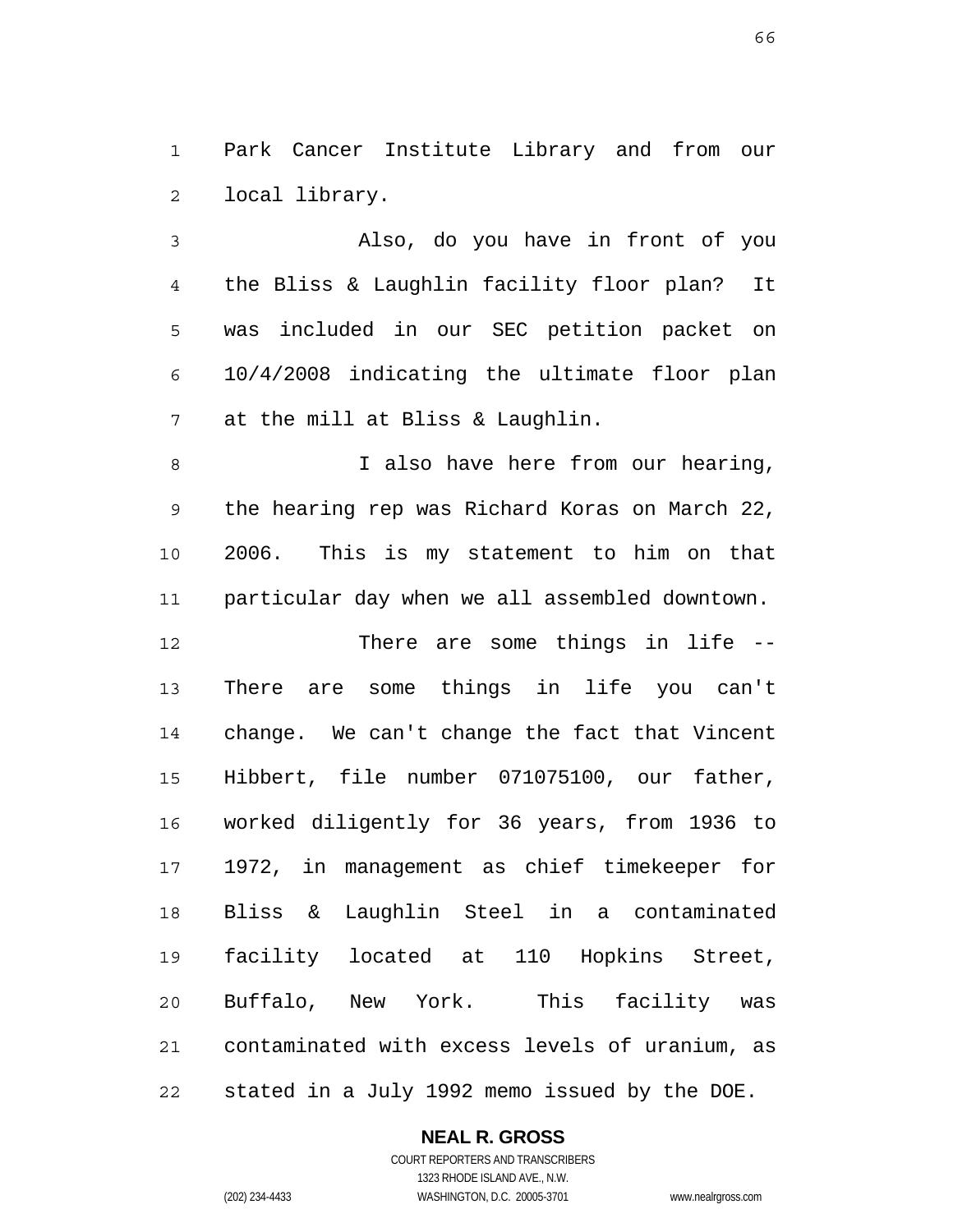1 2 3 4 5 6 7 8 9 10 11 12 It was determined that residual uranium was far above the DOE guidelines. Please note that these exposure studies were based on a 40-hour work week, whereas my father, being a salaried employee, typically worked 48 to 60 hours a week, including almost every Saturday. As such, a presumption of his exposure was far greater than most, if not all, the mill workers that were there at the time, and considerably greater than the exposure assumption used in the dose reconstruction analysis.

13 14 15 16 17 18 19 20 21 22 This is a mistake. It is stated in all reports. My father's office consisted of two upright permanent structured walls and two portable upright walls approximately seven feet high. There was no permanent ceiling enclosing his office, only the mill roof. There were no separate controlled ventilations. He breathed the same contaminated air, and he was exposed to the same occupational radiation as all other mill

**NEAL R. GROSS**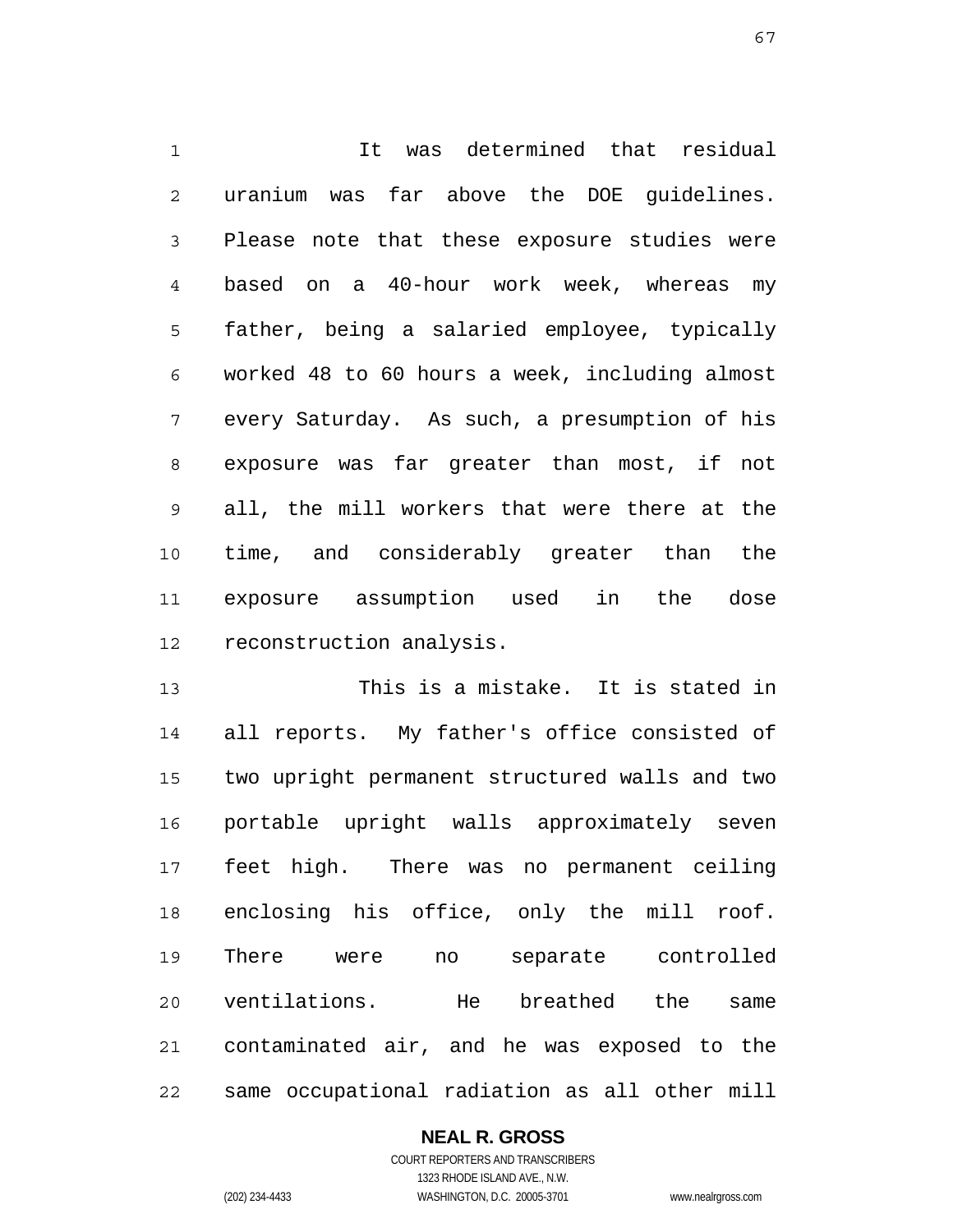1 2 3 4 workers. However, his exposure was repeatedly compounded by his 48 to 60 hour work week, not the dose reconstruction analysis figures of only 40 hours per week.

5 6 7 8 9 10 11 12 13 14 15 16 17 Again, this is a mistake. I am neither a scientist nor a technician. However, many questions in this process remain to be answered. Why weren't residual contamination time periods considered when compiling dose reconstruction figures? Many of the tables that illustrate dose reconstruction for my father only includes figures from 1948 to 1950 or 1948 to 1952, while EEOICPA Bulletin 0502 issued on April 13th of 2005 states that residual radiation contamination existed at the Bliss & Laughlin Buffalo facility from 1948 to 1998.

18 19 20 21 22 We attached a copy of that bulletin to this document at our hearing. Why did it take so long to conclude that a site could remain contaminated long after the source of contamination is removed? If exposure to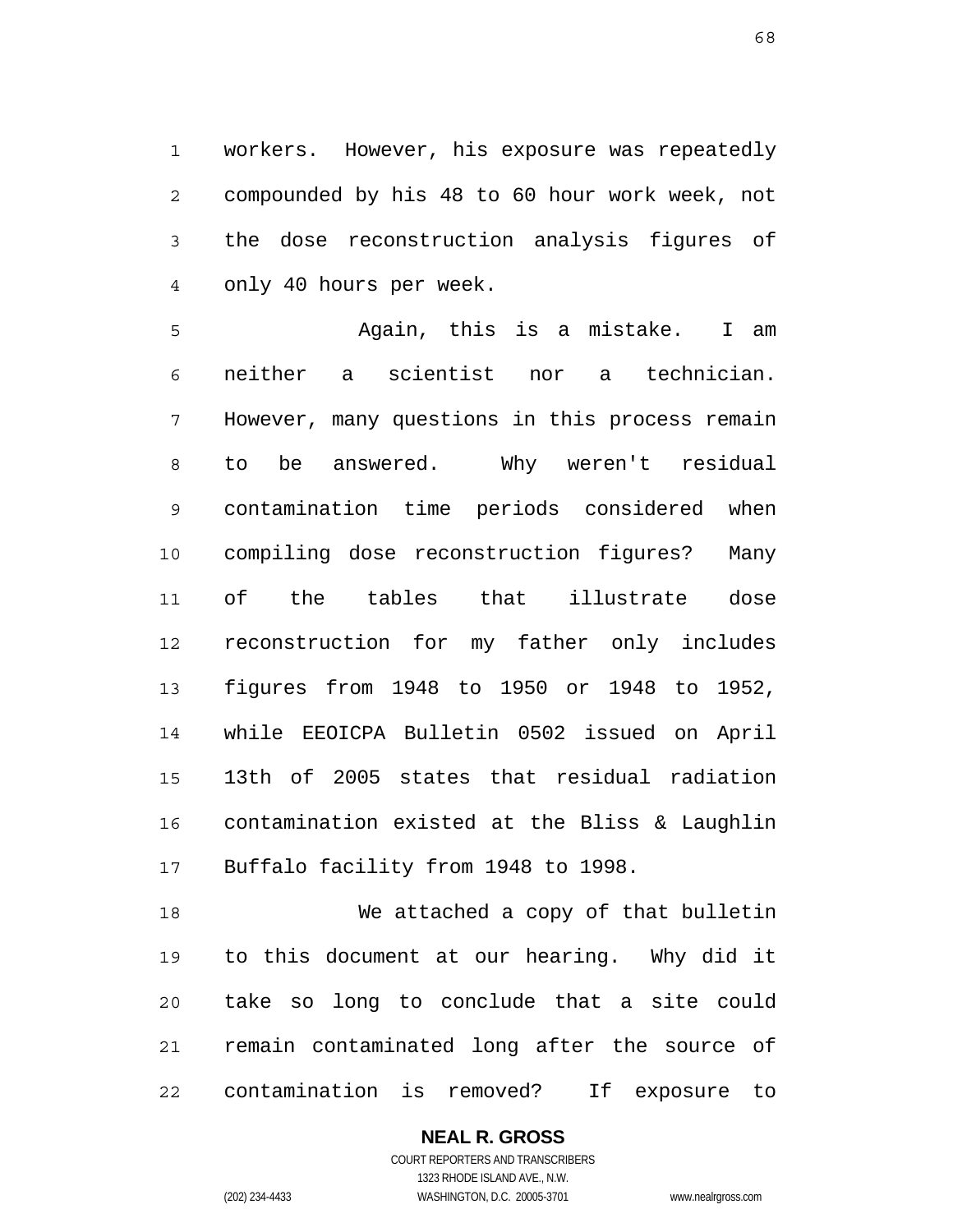1 2 3 4 contamination was as minuscule as claimed in the dose reconstruction, what led the DOE to declare the site contaminated in the first place?

5 6 7 8 9 10 DOE statistics, findings, and other input into this process are absent. Why didn't one agency talk to the other or, if the DOE was involved, why isn't participation detailed in the NIOSH investigation? Where is the DOE in this process?

11 12 13 14 15 16 How can one worker receive compensation for being afflicted with workplace-related cancers while another employee working mere feet away from him in the same radiation contaminated area be denied?

17 18 19 20 21 22 My father suffered severely from colon -- rectal cancer and lip cancer. His rectal cancer eventually metastasized into one kidney, his liver, his lungs and his brain, eventually causing death. I can't help believe that the cancers that caused my father

# **NEAL R. GROSS**

COURT REPORTERS AND TRANSCRIBERS 1323 RHODE ISLAND AVE., N.W. (202) 234-4433 WASHINGTON, D.C. 20005-3701 www.nealrgross.com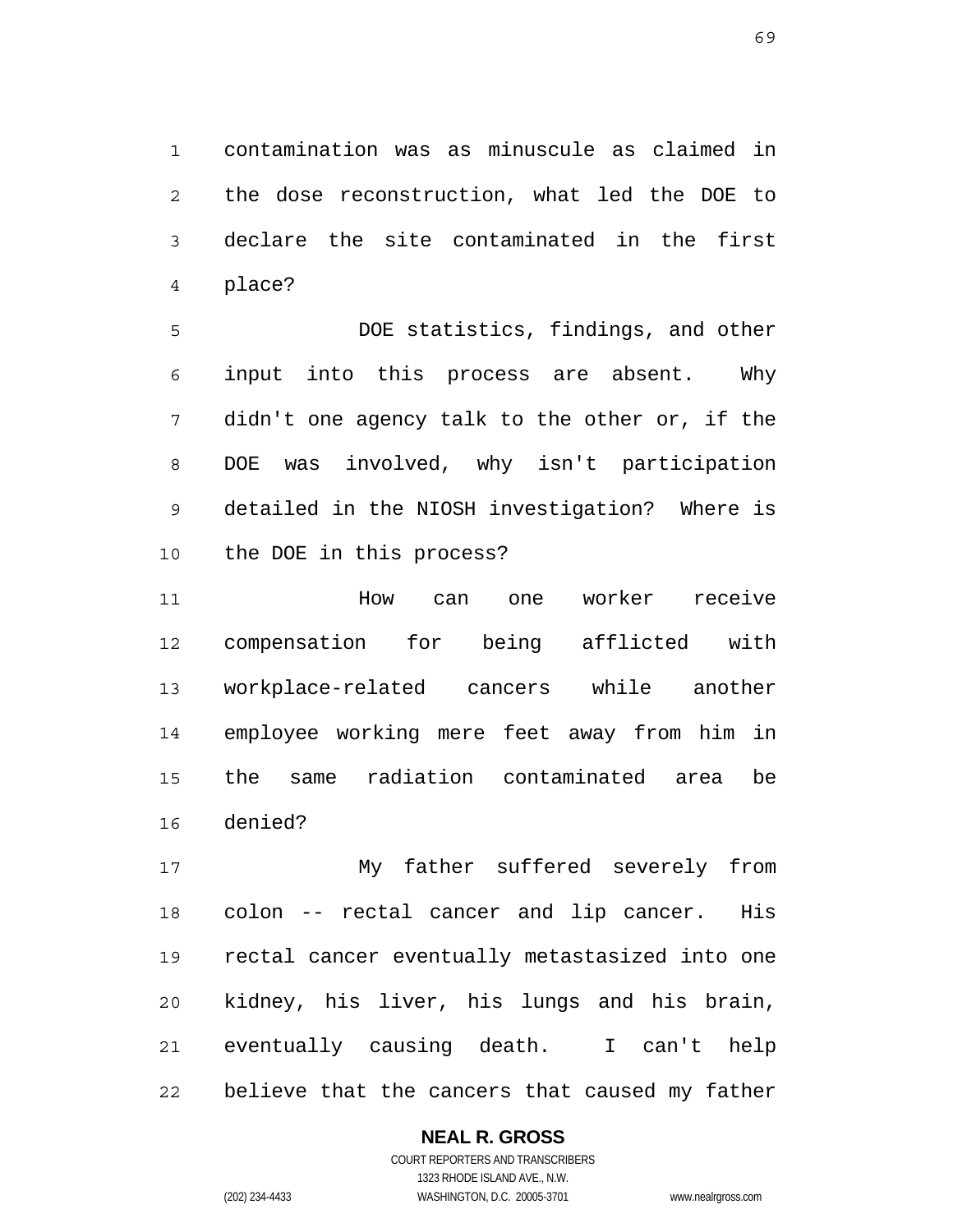1 2 to suffer and die were likely caused by the radiation exposure from his workplace.

3 4 5 6 7 8 9 This wasn't Bliss & Laughlin's fault, and we feel it wasn't the Department of Labor or DOE's fault. It surely wasn't my father's fault. In those days a person went to work to make a living to support his family, and he had no idea what radiation exposure could do to him.

10 11 12 13 14 15 At that time in our history, sophisticated radiation monitoring systems were nonexistent. Individual radiation dose badges, protective clothing and other equipment and safety policies were not utilized at Bliss & Laughlin.

16 17 18 19 20 21 22 Vincent Hibbert, my father, paid a big price for not knowing he worked daily in a poisoned workplace. His memory deserves justice. I respectfully request this claim be thoroughly reviewed to specifically address not only the points brought up in this statement, but also all other issues raised by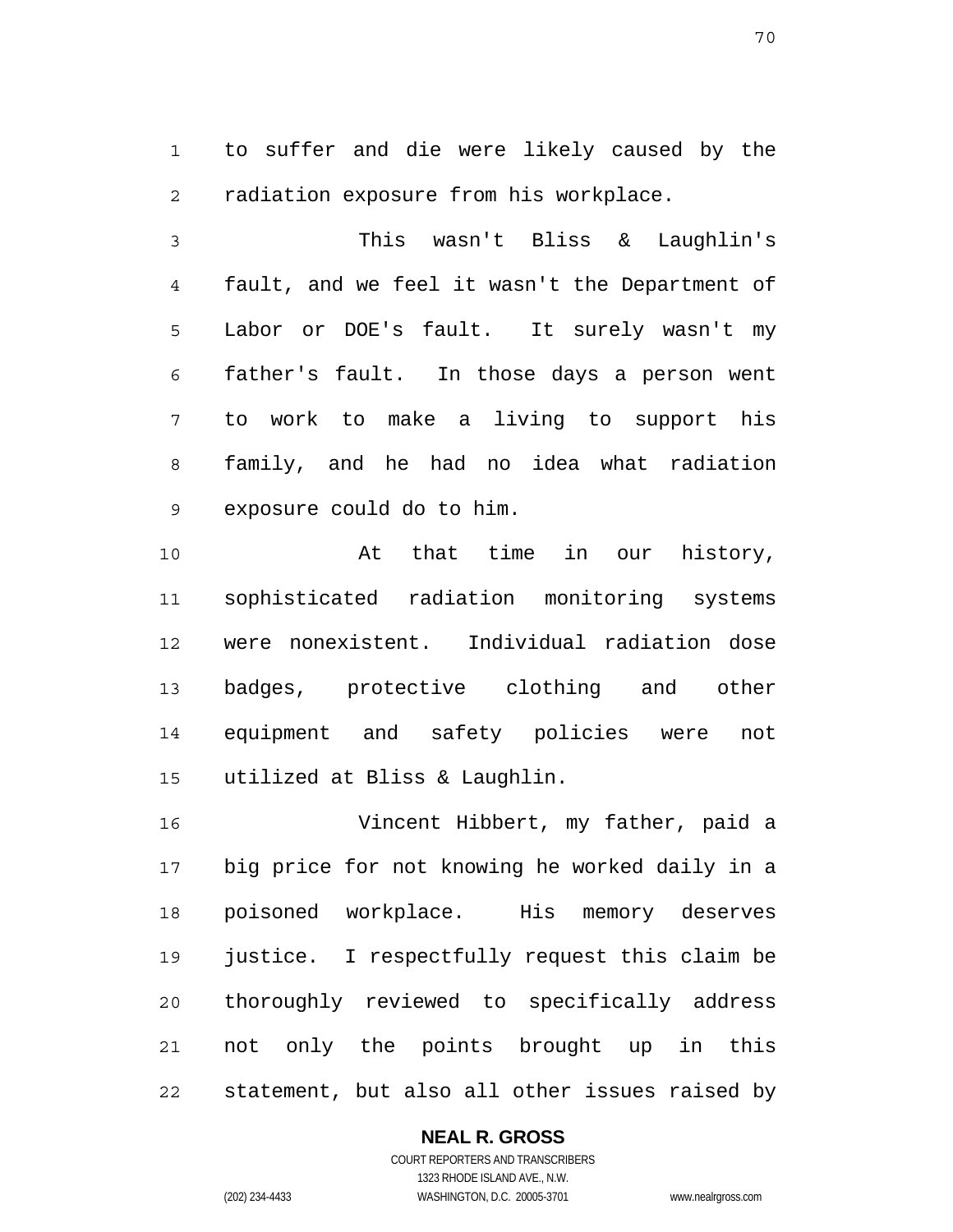1 2 my sisters and all other claimants and their families in this matter.

3 4 5 6 7 While each of our circumstances is unique, all affected atomic weapons employees at Bliss & Laughlin and their families did the same work, bore the same burden, and suffered the same hardship.

8 9 10 11 12 13 14 I would like to know if you have in front of you or if you have access to the floor plan that I was able to send from the U.S. Army Corps of Engineers indicating the entire workplace area at Bliss & Laughlin? And I have indicated on the floor plan where my father's office was within the mill.

15 16 17 18 19 20 21 22 A couple more questions I have here. I would like to know who prioritizes the stages of these cancers, and why are they prioritized? And we would like to know how can the air quality estimates of 1998 even begin to compare with the contaminated air, the uranium runs of 45-50 years after the fact? Certainly, there can't be any

## **NEAL R. GROSS**

COURT REPORTERS AND TRANSCRIBERS 1323 RHODE ISLAND AVE., N.W. (202) 234-4433 WASHINGTON, D.C. 20005-3701 www.nealrgross.com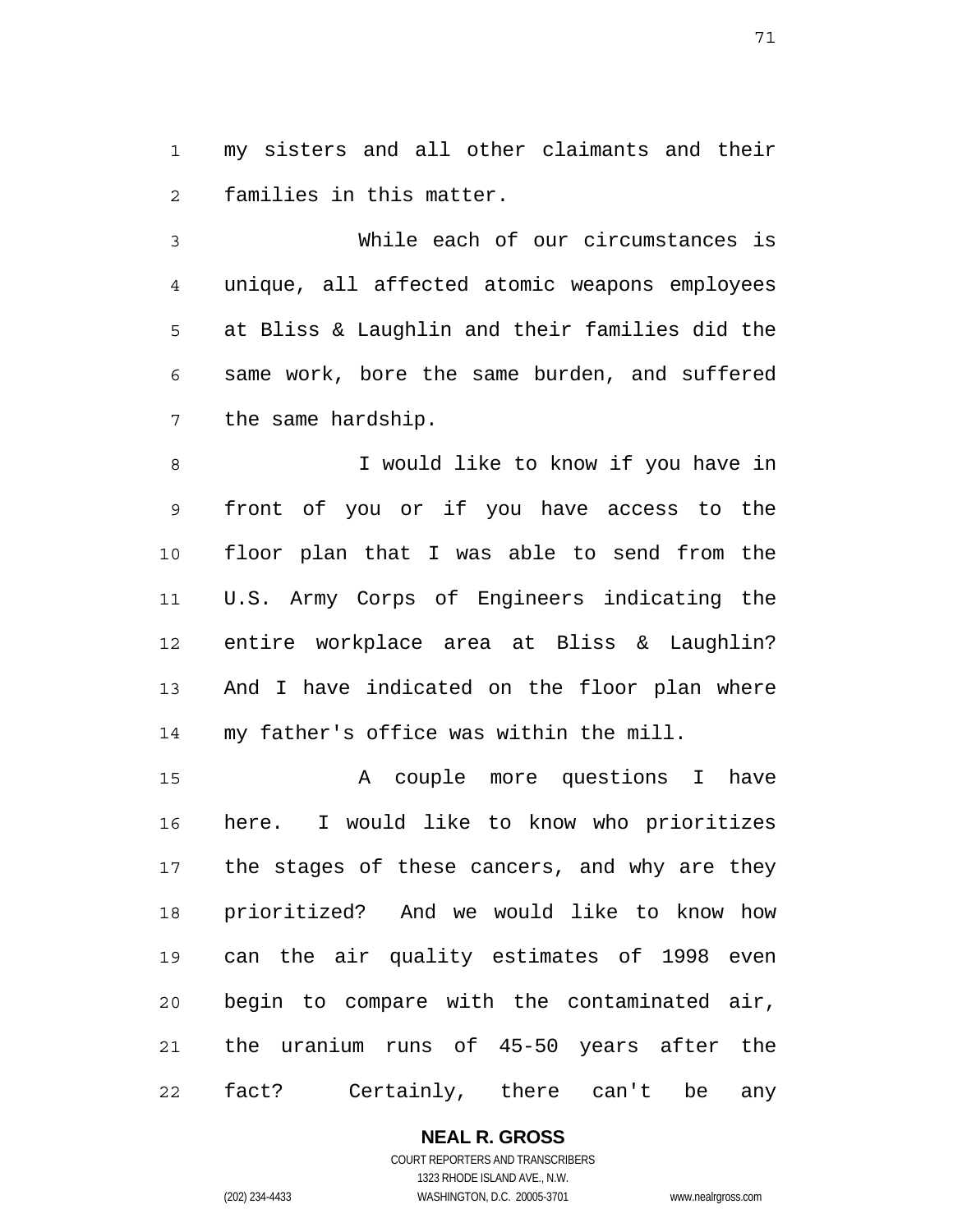1 comparison.

| $\overline{2}$ | In all our research that we have               |
|----------------|------------------------------------------------|
| 3              | submitted with all our documentation, it still |
| 4              | states, no records available. I would like to  |
| 5              | know who has listened to our audio that was    |
| 6              | taped at our hearing in Buffalo on March 22 of |
| 7              | 2006 -- are you aware of all the statements    |
| 8              | that we made, and upon receiving our text we   |
| 9              | sent retractions, and we never received        |
| 10             | information from Washington that the           |
| 11             | corrections were taken care of or even         |
| 12             | acknowledged. Thank you.                       |
| 13             | CHAIRMAN ZIEMER: Thank you very                |
| 14             | much. I did want to -- this is Dr. Ziemer. I   |
| 15             | did want to make a couple of comments.         |
| 16             | You asked for names of the people              |
| 17             | that were interviewed, and I believe those may |
| 1 Q            | he protected by Driveay Act iggues but I will  |

18 19 20 21 be protected by Privacy Act issues, but I will ask the legal staff to confirm that. But in any event, unless they are not -- normally, names of that type are not released because of

22 Privacy Act requirements.

# **NEAL R. GROSS**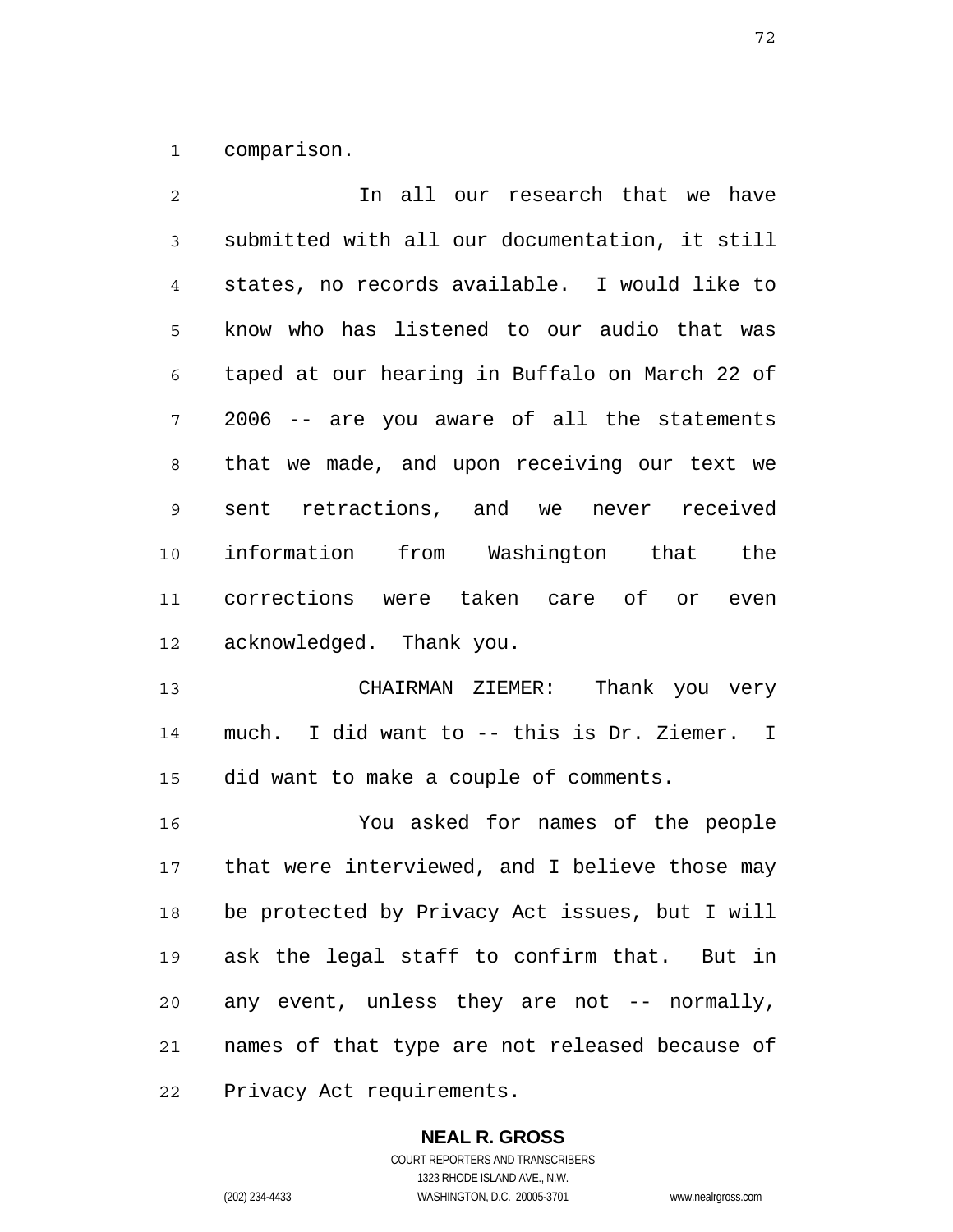1 2 3 MS. STEFKO: I do understand that, and the Charlie to Dick? Is there any way we can get a hard copy on that?

4 5 6 7 8 CHAIRMAN ZIEMER: On the letter, I know the letter is listed in the evaluation report as a reference, and it is not clear to me why that could not be made available. We will certainly run that down.

9 10 11 12 13 14 Let me also comment that the normal practice of this Board on these types of recommendations from NIOSH, particularly since the Board is -- well, we have had this during the summer, but we haven't had your comments until today.

15 16 17 18 19 20 21 Normally, the Board assigns this to a work group, and we would then have an opportunity to delve in more detail to both the NIOSH recommendation as well as the points raised by the petitioner. I will leave it to the Board in a moment to determine what action to take, but that is the usual practice.

22 Is there an additional comment from

> **NEAL R. GROSS** COURT REPORTERS AND TRANSCRIBERS

1323 RHODE ISLAND AVE., N.W. (202) 234-4433 WASHINGTON, D.C. 20005-3701 www.nealrgross.com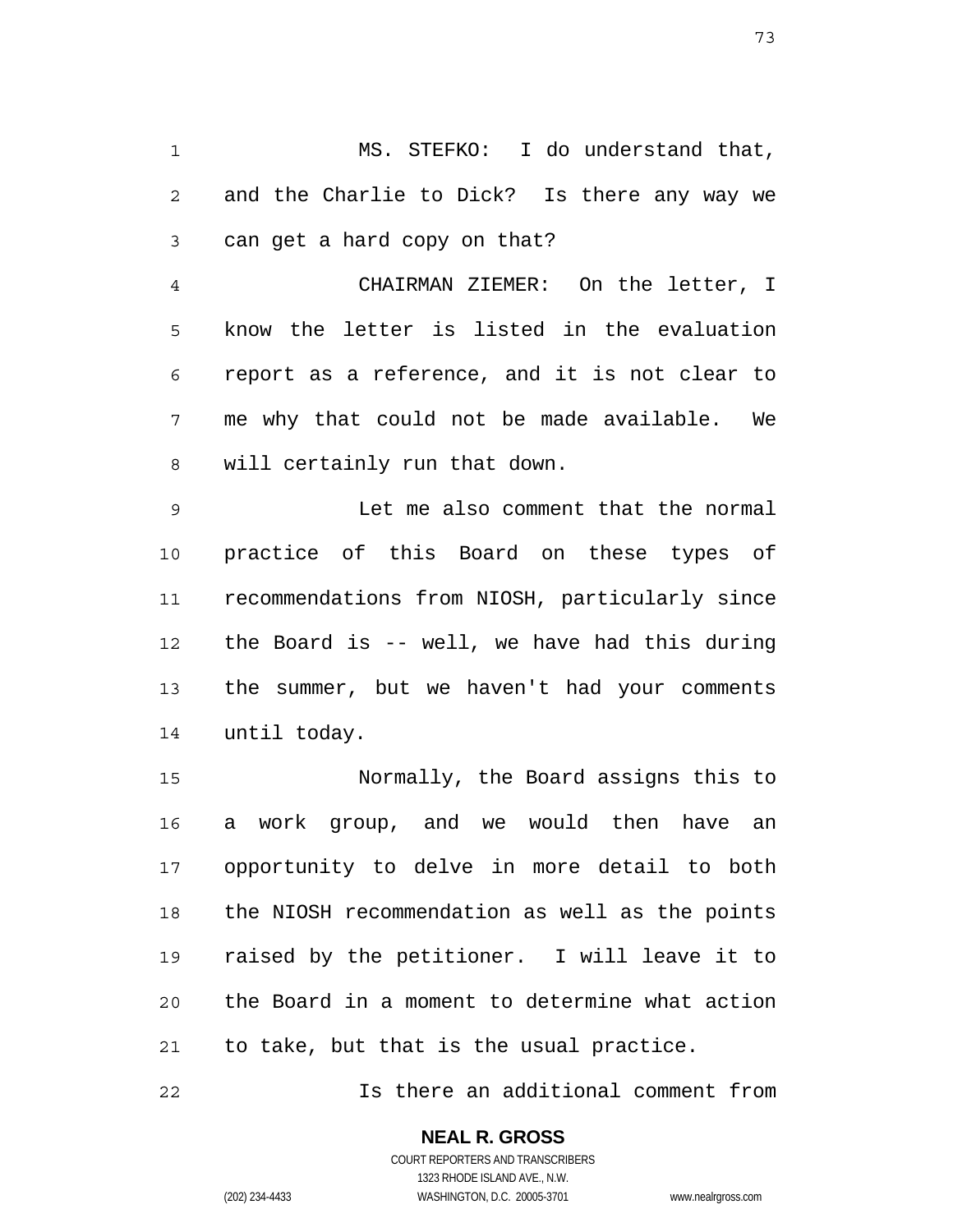1 your sister?

2 3 4 5 6 7 8 9 10 11 12 13 14 15 16 17 18 19 20 21 22 MS. STEFKO: I believe so. Peggy? MS. WOJCIK: Yes. CHAIRMAN ZIEMER: Identify, if you wish, your name for the record. MS. WOJCIK: My name is Margaret Wojcik, daughter of Vincent P. Hibbert. I would like to know why the Department of Labor came to the conclusion that the time frame at this site is -- I would like to know if Department of Labor obtained copies of a contractual relationship to confirm this fact, or are they just surmising this? That is one of my questions. CHAIRMAN ZIEMER: And that is probably a question we can't answer here today, but certainly can be followed up on. Why don't you proceed with all of your items. MS. WOJCIK: All right. If the Department of Labor has seen copies of a contractual relationship, we would like to see a copy of it; and if they lessened the time

**NEAL R. GROSS**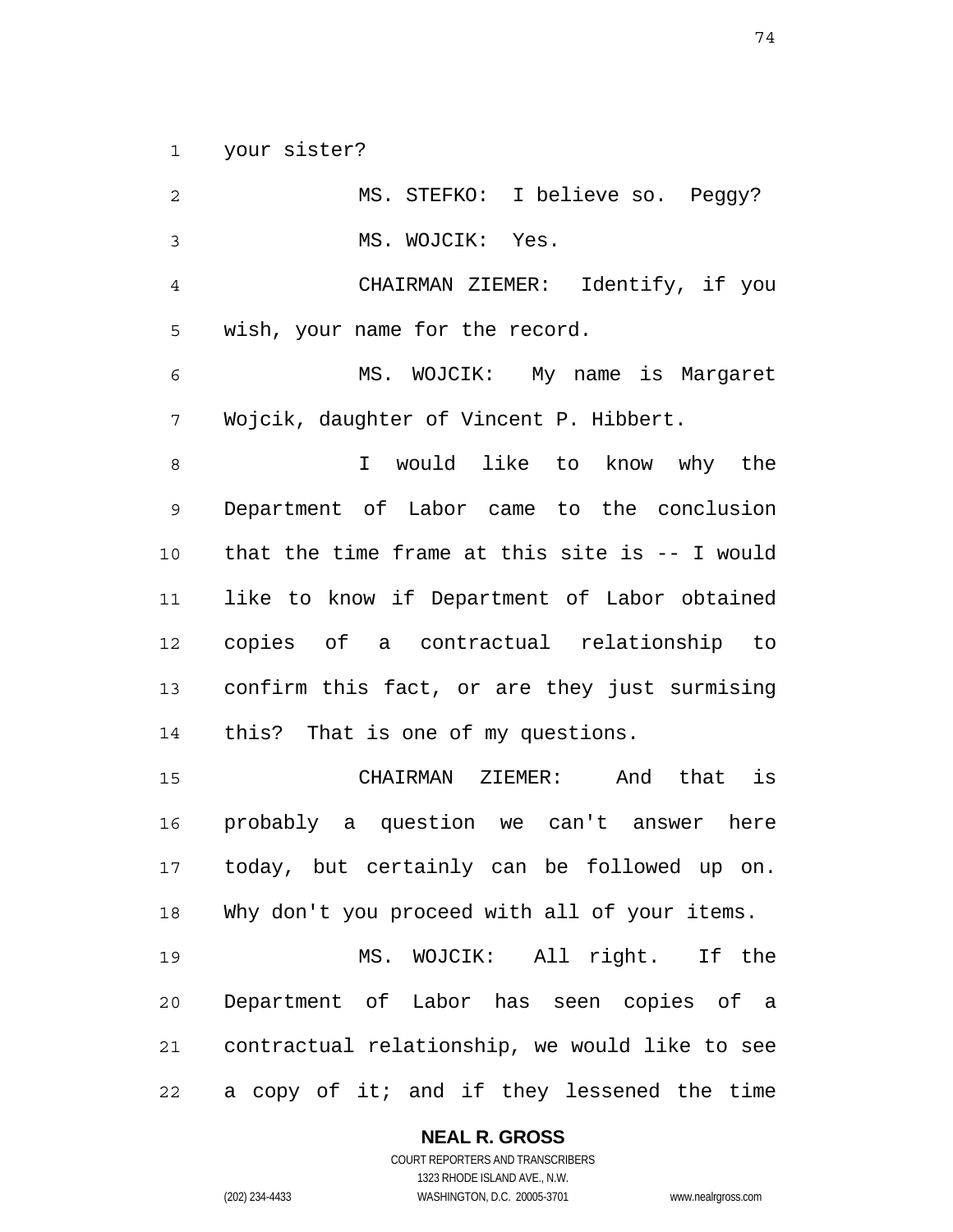1 2 3 4 because no proof was found, we feel that the time should remain as the Department of Energy had originally stated, which was the start date was 1948, not 1951.

5 6 7 8 9 10 I do -- my sister had mentioned my father's job description. I just want to add a little more to that. The machine at Bliss & Laughlin Steel is owned by the government, and operations were conducted on Saturdays to avoid the emergency she did mention already.

11 12 13 14 15 16 17 18 My father used to be the first employee at the plant to unlock the facility, work a full day, then lock up the plant at the end of the day. No records indicating the radiological conditions of the space following uranium machining have been located, and, again, as my sister mentioned, the marks of the site's floor plan you have.

19 20 21 22 There was one building housing the mill. Vincent Hibbert's portable office within the mill consisted of two upright permanent structure walls supported with

# **NEAL R. GROSS**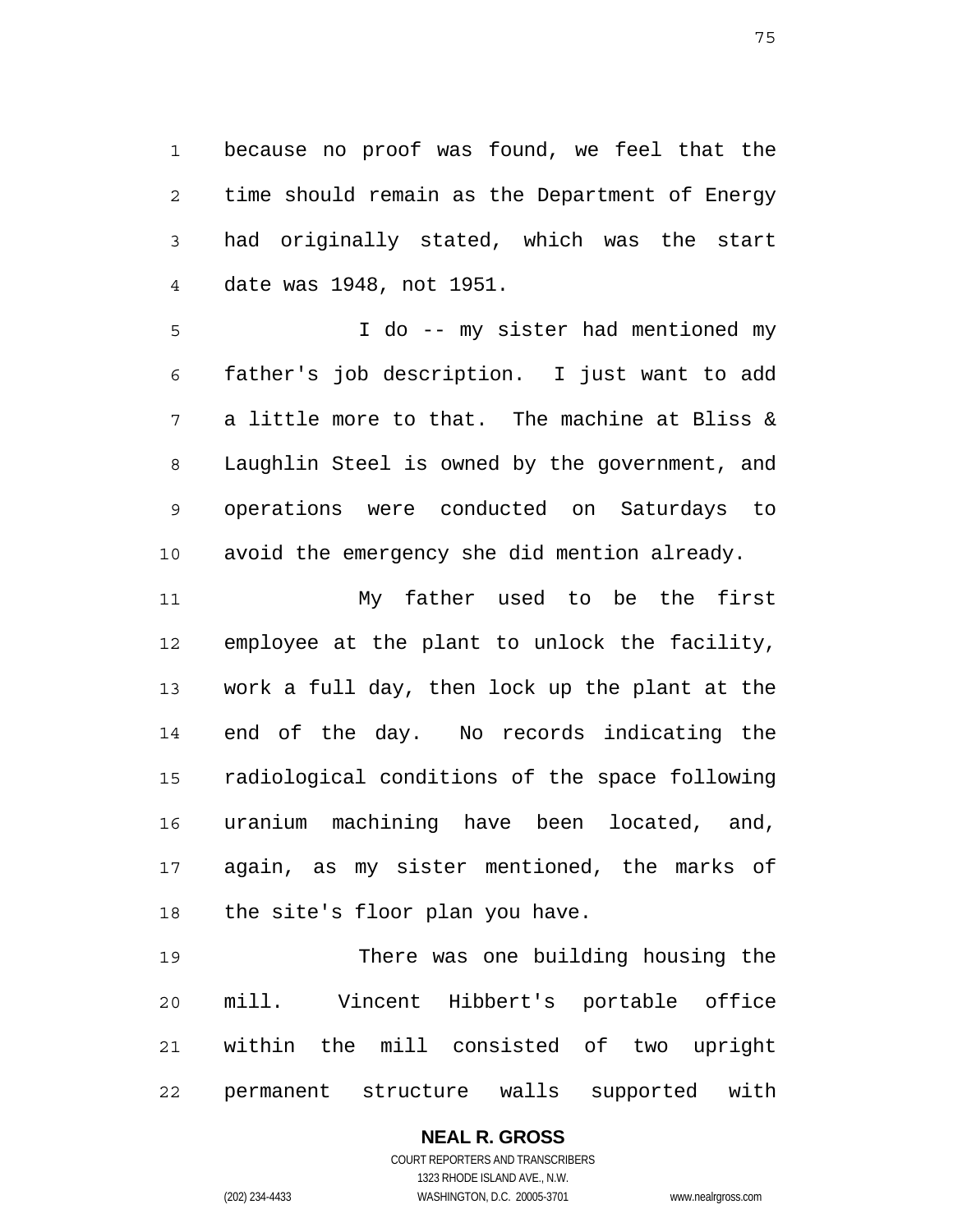1 2 3 upright walls approximately seven feet high. This information was stated in a plant specific hearing we had March 22, 2006.

4 5 6 7 8 9 10 There was no permanent ceiling in his office, only the mill roof, and there was no separate controlled ventilation system, and he breathed the same contaminated air, as was mentioned earlier, and was exposed to the same occupational radiation as all other mill workers.

11 12 13 For lack of monitoring, NIOSH does not have any informational records of Bliss & Laughlin Steel, we have been told.

14 15 16 17 18 19 20 21 22 Also on page 4 of our SEC petition evaluation report, it reads under Class Evaluated by NIOSH, based on its preliminary research, NIOSH accepted the petitioner with the rest of the class and advised the operational start date. Based on the covered period determined by the Department of Labor, the covered period's start date changed from 1948 to '51.

### **NEAL R. GROSS**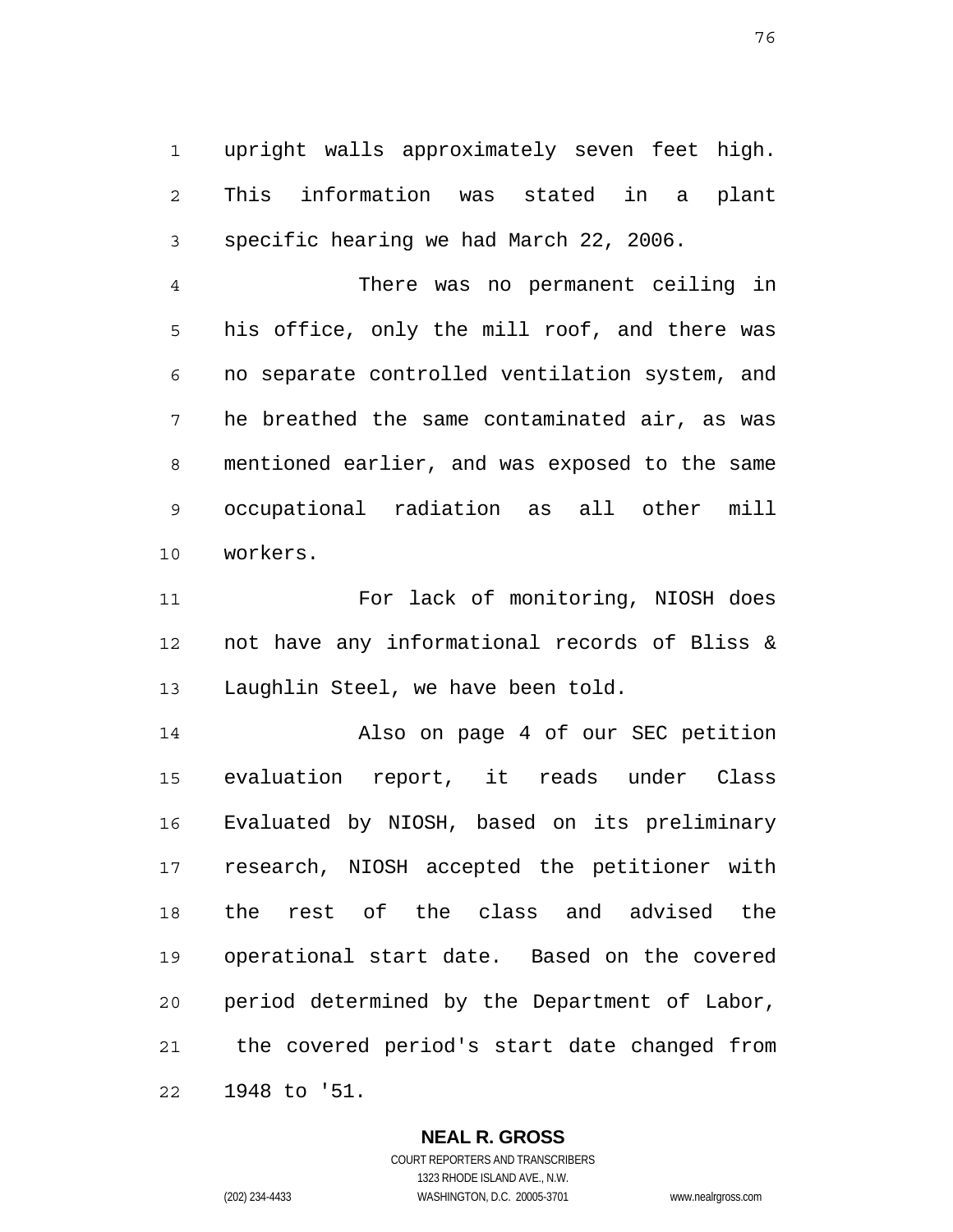1 2 3 We would like to know why did that date change? Why were those years deleted? Thank you.

4 5 6 7 8 CHAIRMAN ZIEMER: Okay, thank you, Margaret. Again, a good portion of those questions probably cannot be answered at this moment, but if this activity is assigned to the Work Group, follow-up can be made.

9 10 11 12 13 14 15 Let me also ask a question. I think maybe your sister raised this point about a March 22nd recording where, maybe at a worker outreach meeting perhaps -- I have not personally heard that recording yet, but I assume it is accessible to us. So we can certainly follow up on that as well.

16 17 18 Any of the Board members aware of that particular -- or maybe Mr. Elliott can direct us on that. Larry?

19 20 21 MR. ELLIOTT: I believe that she is talking about the final Adjudication Branch hearing. I am not sure.

22 CHAIRMAN ZIEMER: Department of

> **NEAL R. GROSS** COURT REPORTERS AND TRANSCRIBERS 1323 RHODE ISLAND AVE., N.W. (202) 234-4433 WASHINGTON, D.C. 20005-3701 www.nealrgross.com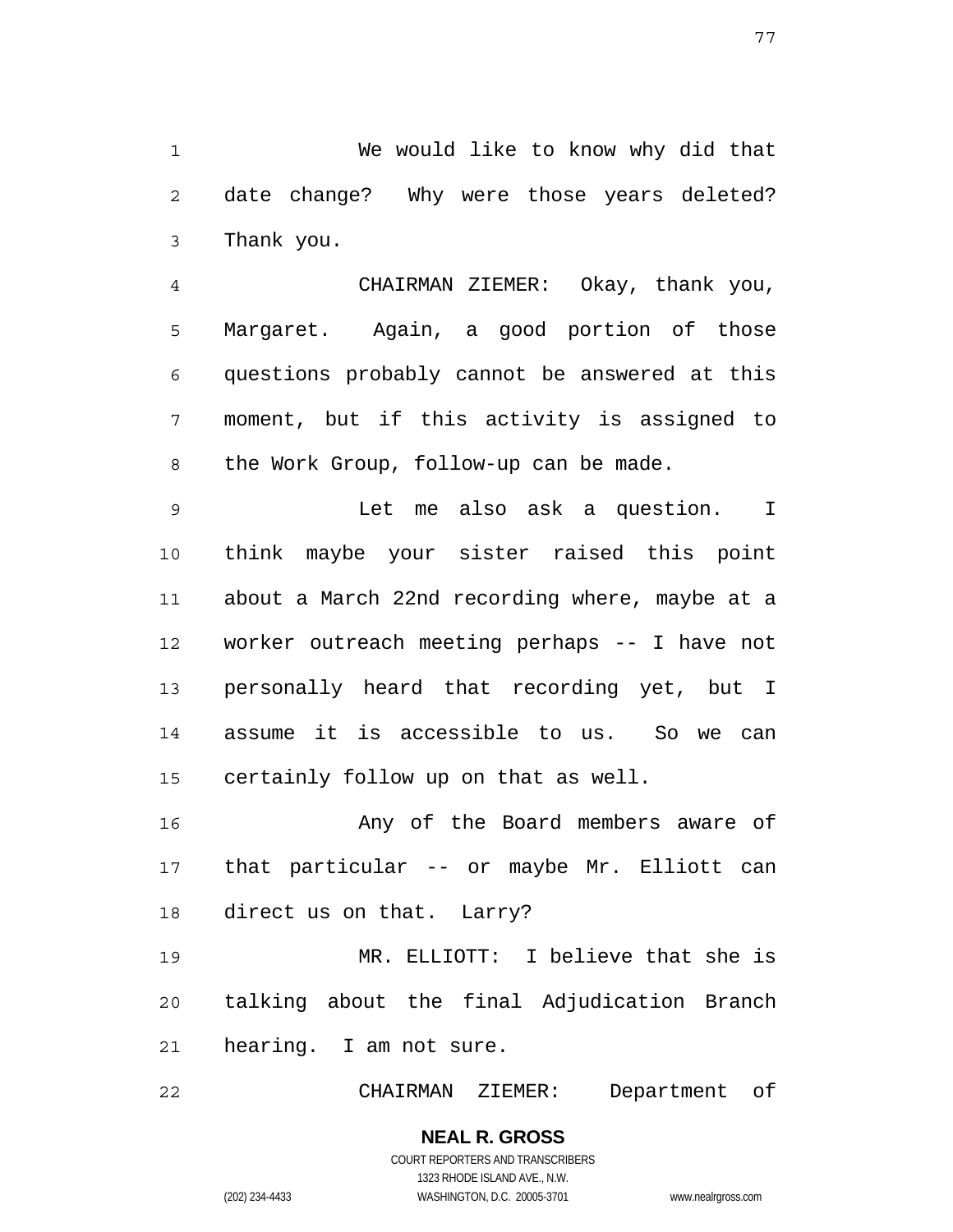1 Labor?

2 3 4 5 6 7 8 9 10 11 12 13 14 15 16 17 18 19 20 21 22 MR. ELLIOTT: Department of Labor, and I am not sure that in our claim file or the petition file we would have that recording or that transcript. CHAIRMAN ZIEMER: If that was a Department of Labor hearing, we would not have access to that, Margaret, but certainly, we will follow up on that. MR. ELLIOTT: I have asked Laurie Breyer, our SEC counselor, to call the petitioners and talk. We will find out more details. CHAIRMAN ZIEMER: Right. MR. ELLIOTT: They are going to have to file FOIA requests to us or to DOL for the specific information they are seeking. CHAIRMAN ZIEMER: Okay. Thank you. Brad Clawson, did you have a comment or question? MEMBER CLAWSON: I did. I guess they were more for Sam. I was wondering about

78

COURT REPORTERS AND TRANSCRIBERS 1323 RHODE ISLAND AVE., N.W. (202) 234-4433 WASHINGTON, D.C. 20005-3701 www.nealrgross.com

**NEAL R. GROSS**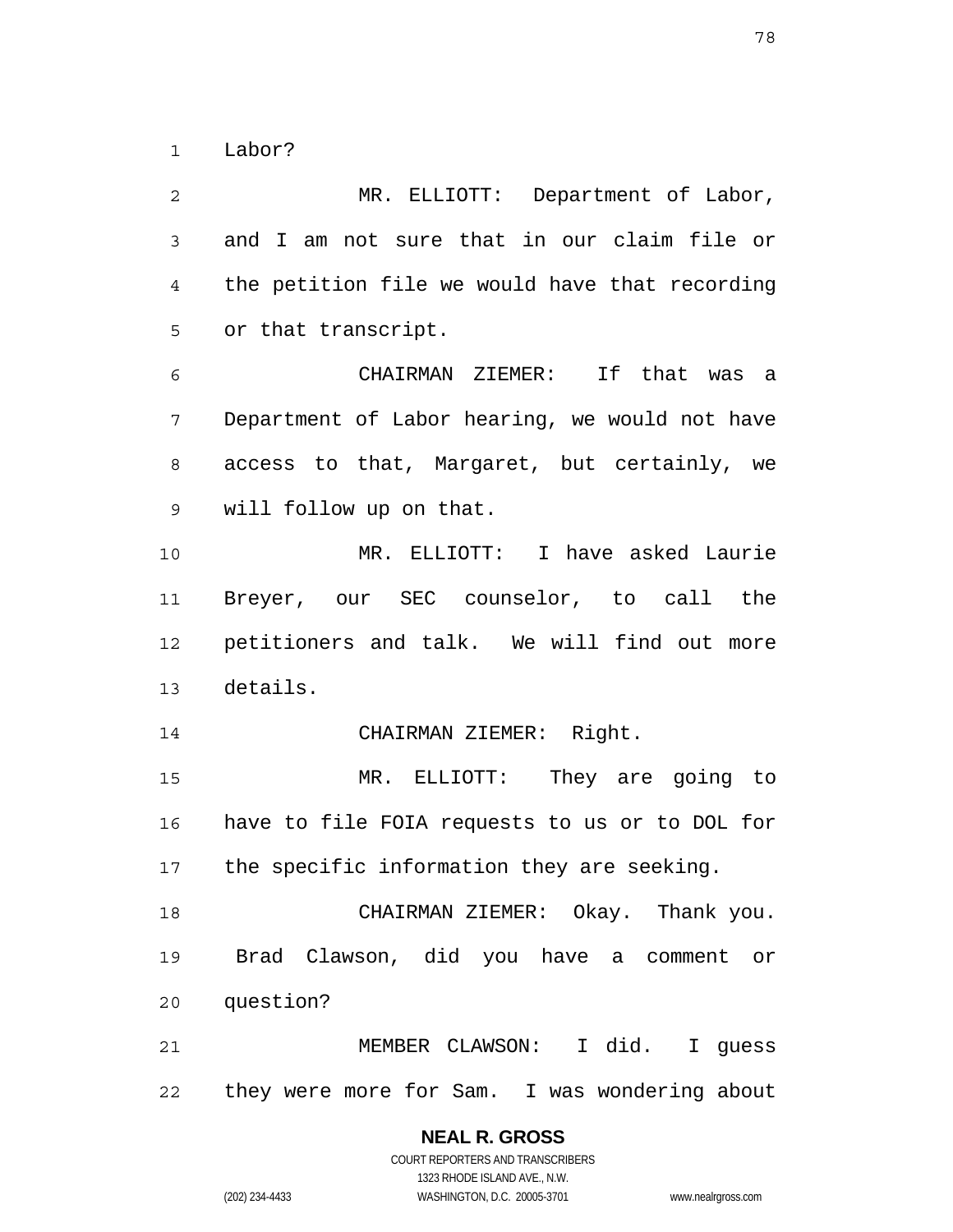1 2 3 the years, of how come they got changed and so forth, but also what kind of data do we have? According to this, you don't have any data.

4 5 6 7 CHAIRMAN ZIEMER: What they have is process data which, under the rule, can be used to bound the dose. There is no monitoring data, as I understand it.

8 9 10 Sam, can you address the first question about the change by Department of Labor of the time period?

11 12 13 DR. GLOVER: Okay. During the course of this, I want to point out a couple of real quick things.

14 15 16 17 18 19 20 21 The previous cases were done with TBD-6000 or AWE -- full-year, including '48 through '52, so that whole time frame as far as the cases during the operational periods. Indications are that very limited operations occurred, and we have very clear documentation, the Tonawanda reports, the NYO reports.

22 So Fernald conducted four air

**NEAL R. GROSS**

COURT REPORTERS AND TRANSCRIBERS 1323 RHODE ISLAND AVE., N.W.

(202) 234-4433 WASHINGTON, D.C. 20005-3701 www.nealrgross.com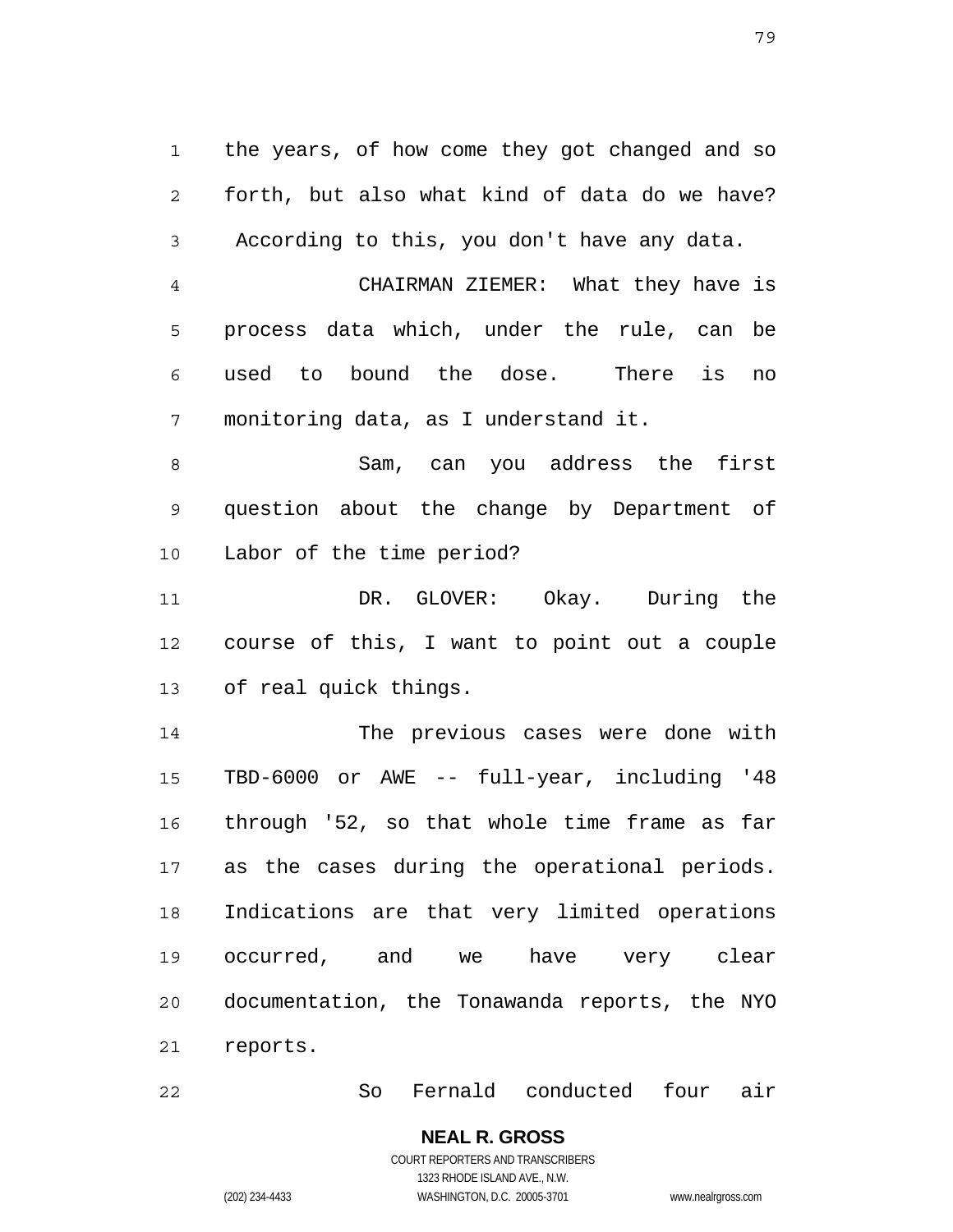1 2 3 4 5 6 sampling campaigns in '52 when they took over. They didn't have controls of the AEC operations until May of 1952 when they had contractual obligation to take over the rolling operations for AEC. We have that documented.

7 8 9 10 The 1951 -- there is a report that says that this is when it began, very clearly stated. There is no indication of any operation before April 24, 1951.

11 12 13 14 15 16 17 So the DOE had originally -- DOL had used a broad report that talked about a time period of '48 through '52 to establish the period. That is what we believe. We gave them -- we showed them the additional information. They were provided that, and otherwise, what is the source term?

18 19 We don't know why they would be operating before 1951.

20 21 22 CHAIRMAN ZIEMER: Thank you, Sam. Wanda Munn? First, Larry had an additional comment.

> **NEAL R. GROSS** COURT REPORTERS AND TRANSCRIBERS 1323 RHODE ISLAND AVE., N.W.

(202) 234-4433 WASHINGTON, D.C. 20005-3701 www.nealrgross.com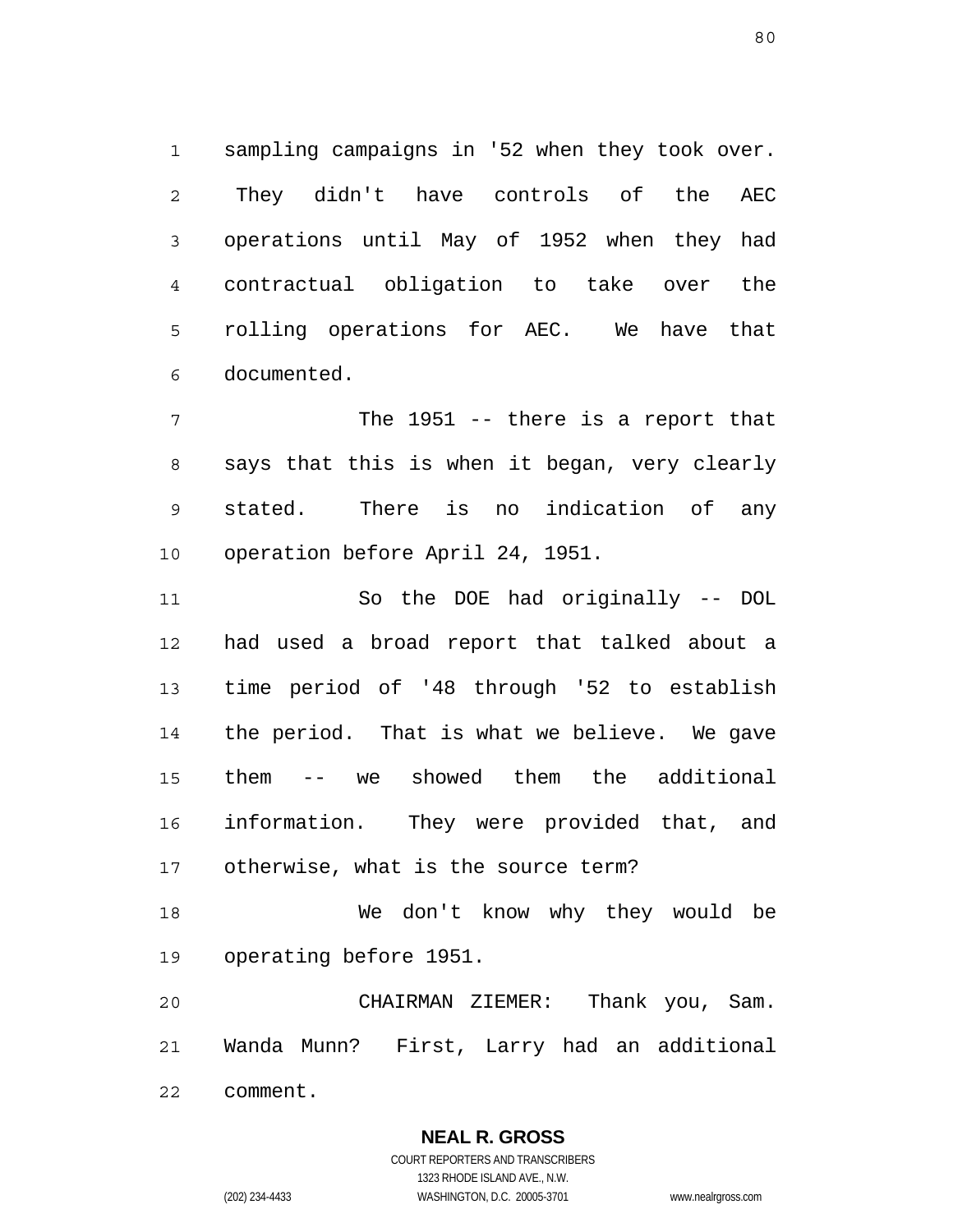1 2 3 4 5 6 7 8 9 MR. ELLIOTT: I don't want this lost, and I think Sam kind of glossed over it, and I want to make sure that it is very clear, and correct me if I am wrong, Sam. But the 22 claims that we dose reconstructed, we used TBD-6000 for all four years. Right? DR. GLOVER: That's right. MR. ELLIOTT: We used TBD-6000 for

10 11 12 13 14 15 all the years, all four years. Then as we looked -- as we were doing the evaluation of this petition, we identified information and documentation that led us to believe that there was no source term there for the first two years.

16 17 18 19 20 21 22 We turned to DOL and DOE, and we shared that with them, and they have the ownership of the facility designation, and they changed that. NIOSH cannot make up source term. So if we were to redo these cases, which we are not proposing to redo the claims, but if we have a new claim that comes

## **NEAL R. GROSS**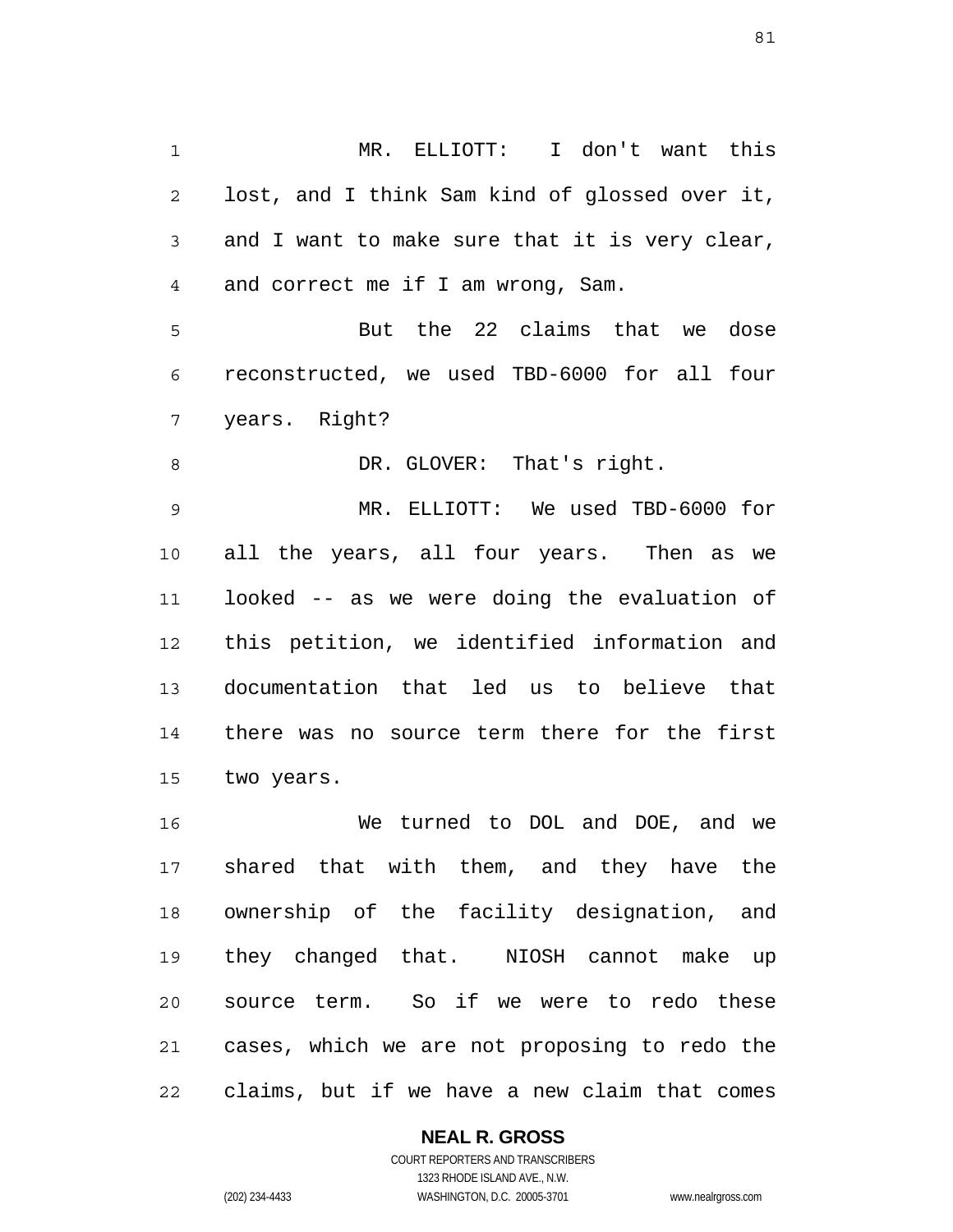1 2 in from Bliss & Laughlin, we are only going to dose reconstruct two years.

3 4 5 6 7 So I hope everybody has caught that. There are 22 claims that have already been dose reconstructed, got a benefit of doubt with four years, two of which didn't have source term.

8 9 CHAIRMAN ZIEMER: Thank you. Wanda Munn?

10 11 12 13 14 15 16 17 MEMBER MUNN: These are the kinds of SECs that really raise a great deal of empathy for some of us. I find myself wondering, if I were on the other end of that phone line and had tried to make my case known and had these questions that still remained, whether I would ever be able to accept what I was hearing transpire.

18 19 20 21 We use terms, phrases, refer to documents and processes that are completely foreign to anyone outside most of the people who are in this room.

22 Quite often, we seem to miss the

> **NEAL R. GROSS** COURT REPORTERS AND TRANSCRIBERS 1323 RHODE ISLAND AVE., N.W. (202) 234-4433 WASHINGTON, D.C. 20005-3701 www.nealrgross.com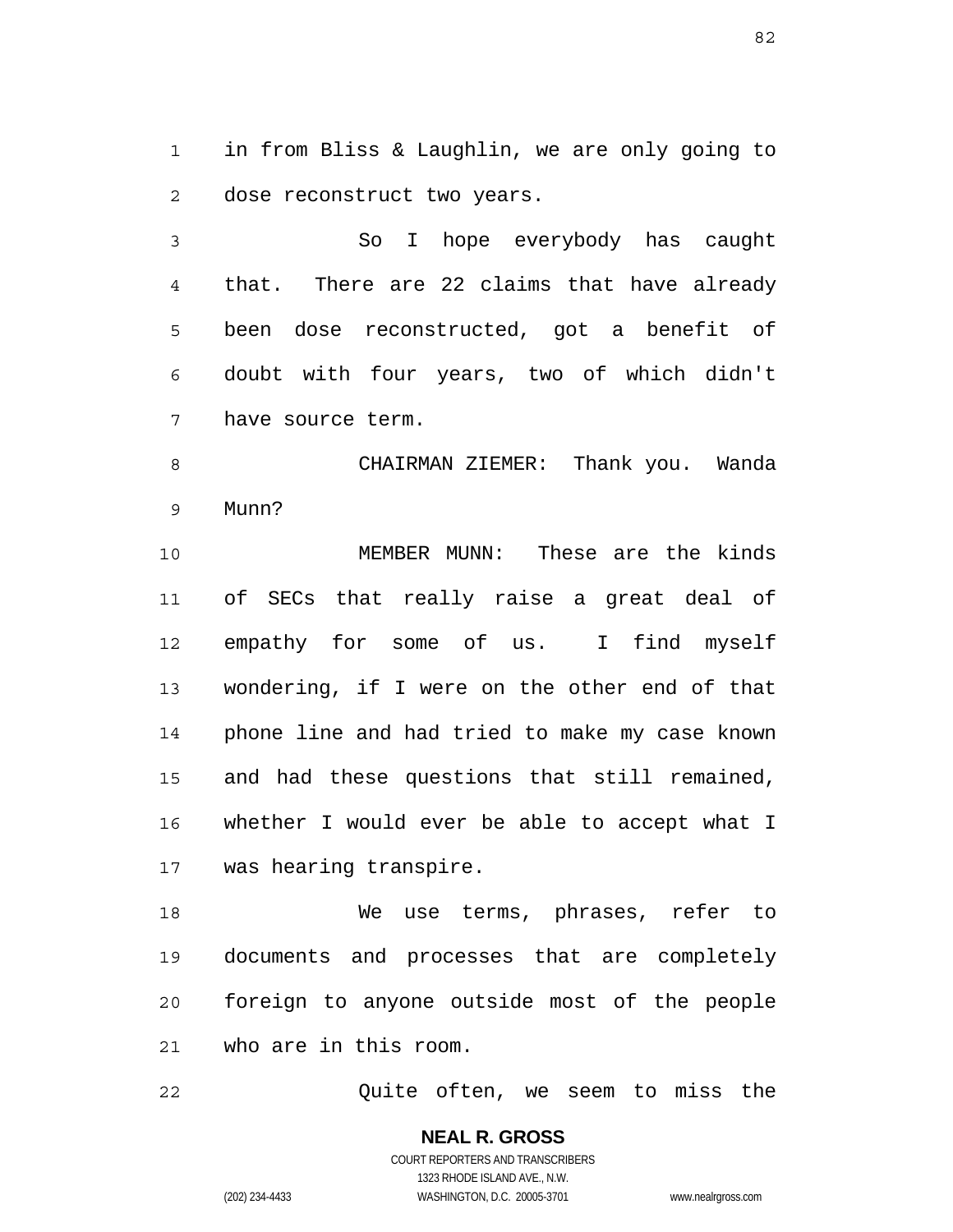1 2 3 4 5 6 7 basic thing that must harm most petitioners, which is what caused the person that I love to have a disease that is a bad disease and die? Was that not caused by the extremely dangerous material because that is what most petitioners believe uranium is, is an extremely dangerous material?

8 9 10 11 12 13 We in our process try to interact with the petitioners through other people. We, on the Board, do not have direct interaction with those folks, for the most part. As a matter of fact, our role almost precludes us from doing that.

14 15 16 17 18 19 20 21 22 It disturbs me that we seem to be established in such a process so that just simply answering some of these direct questions in an honest way and explaining science to folks is not in our purview. We can't do that as a Board, and it is frustrating for those of us who know that natural uranium is a very, very common element that exists almost all over the United States,

# **NEAL R. GROSS**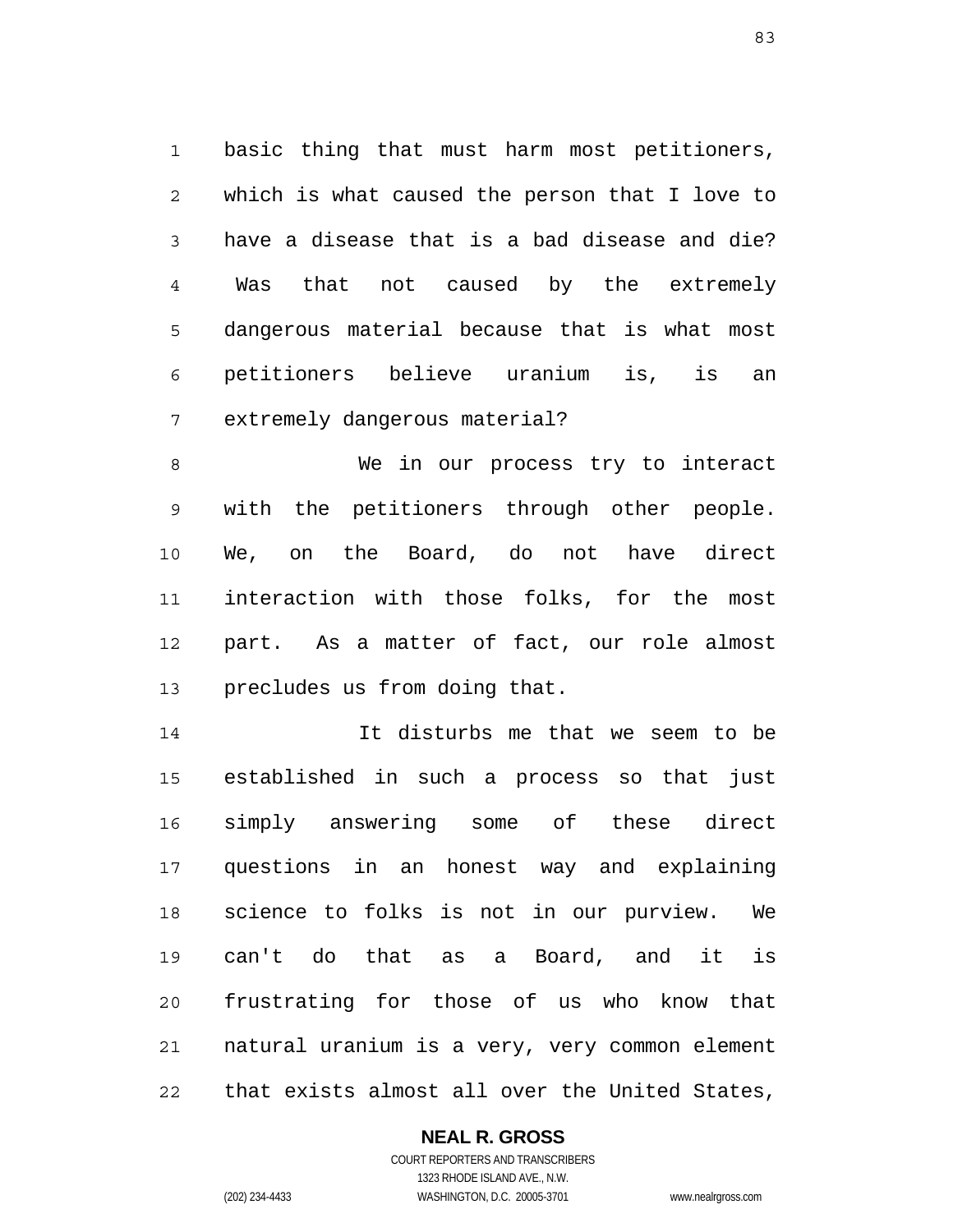1 2 and that many of us probably have in our backyard.

3 4 5 6 7 8 The fact that it is a radioactive material and the fact that less than one percent of the material that they are dealing with has any kind of radioactivity in it at all is not understood or known by petitioners broadly, it would appear.

9 10 11 12 13 14 15 16 17 18 19 20 21 22 So radiation and its relative hazards is not something that is understood. Before we consider the possibility of putting together a work group, it would be very helpful, I think, at this stage of the development of our Board for us to consider the possibility of direct interaction, not by the Board but with other folks who have the opportunity to do so, to answer some of these questions directly and perhaps give petitioners a better idea of why our experts say they believe they can balance these doses. Without some understanding of what natural uranium means, without that being explained in

### **NEAL R. GROSS**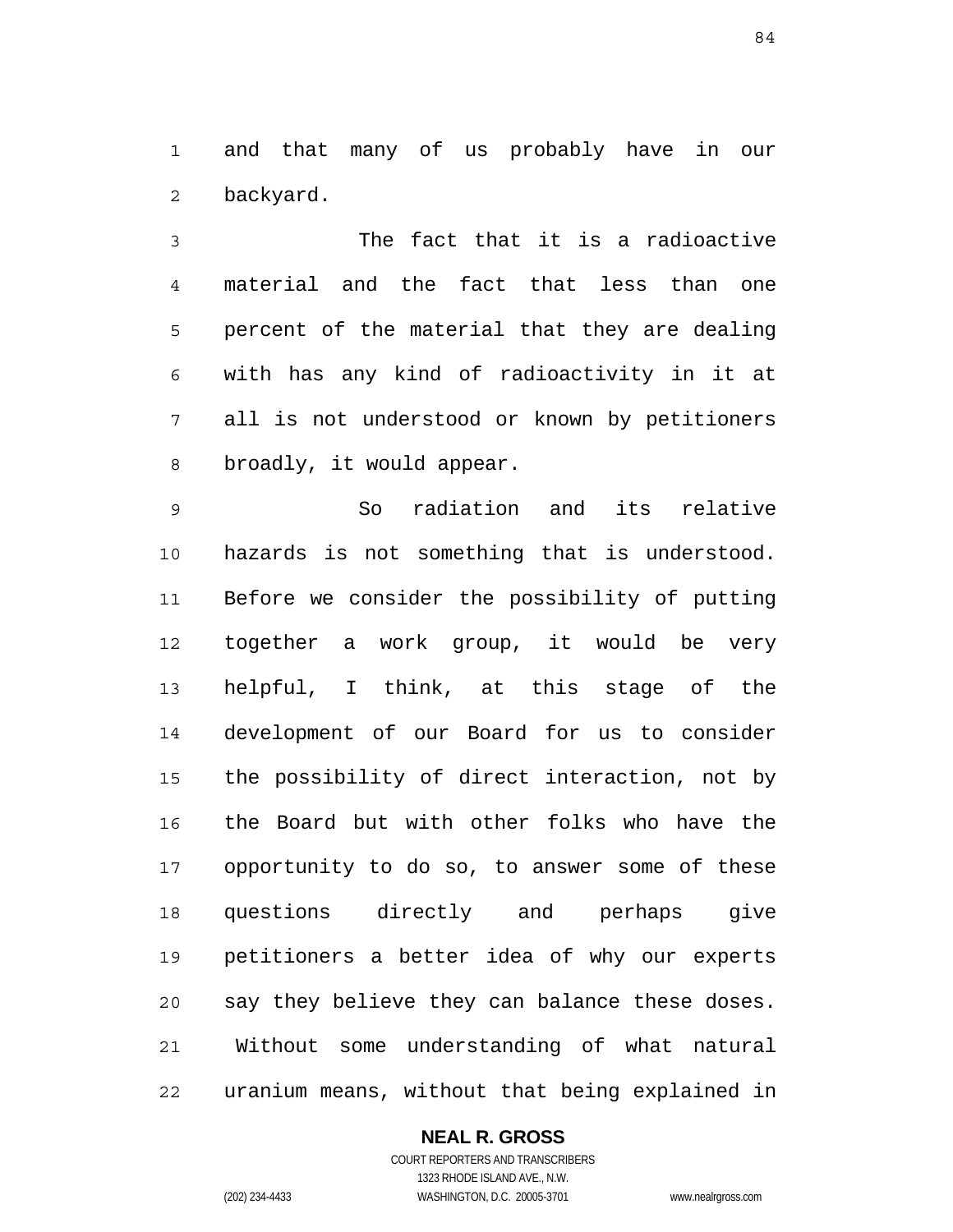1 2 3 relationship to our program, it is difficult to understand how a work group would accomplish much more.

4 5 6 7 8 9 We have never considered the possibility of just setting up anything other than -- we know in Mike's group, there has been a great deal of concern about worker outreach and what that means and how it is done.

10 11 12 13 14 15 16 17 There has been a great deal of effort to see that experts have an opportunity to talk to the petitioners and perhaps give them better basic information about what happens in the real world and what happens in radioactive processes, but I am not at all sure that is happening, and this appears to be one of those cases, to me.

18 19 20 21 22 CHAIRMAN ZIEMER: Okay, thank you for that comment. I'm not sure we are at the point where we can take specific action on it, but it is certainly food for thought. Brad Clawson?

> **NEAL R. GROSS** COURT REPORTERS AND TRANSCRIBERS

> > 1323 RHODE ISLAND AVE., N.W.

(202) 234-4433 WASHINGTON, D.C. 20005-3701 www.nealrgross.com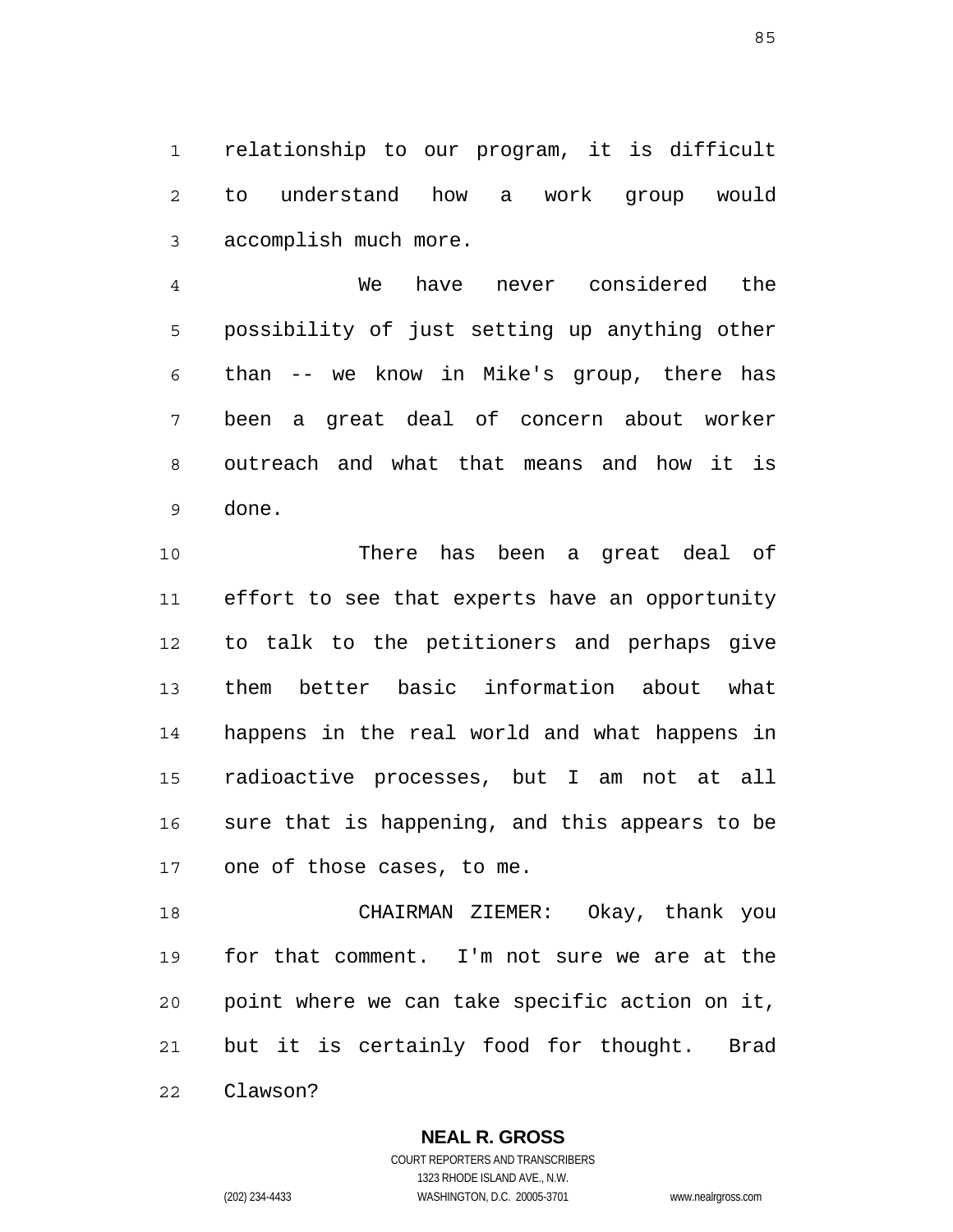1 2 3 MEMBER CLAWSON: You know, after listening to Wanda, I want to vent some of my frustration, too.

4 5 6 7 8 9 10 We have just passed an SEC for a hospital because they say that they can't tell what went on there, and we passed it for everybody there. Now here we actually have machining operation that we claim that we can do all of this and then to some people, it is magic, and show what they have done.

11 12 13 14 15 16 This is actually where they were actually machining this, where the dust and smoke and everything else was; and all we are using, all the data that we have, is the source term of what came in and went out. Okay, what else we got?

17 18 CHAIRMAN ZIEMER: If you speak, you need to use the mic.

19 20 21 MEMBER CLAWSON: Okay. They say we've got air monitoring data, four or five air samples? How many?

22 DR. GLOVER: I want to make sure I

### **NEAL R. GROSS** COURT REPORTERS AND TRANSCRIBERS 1323 RHODE ISLAND AVE., N.W.

(202) 234-4433 WASHINGTON, D.C. 20005-3701 www.nealrgross.com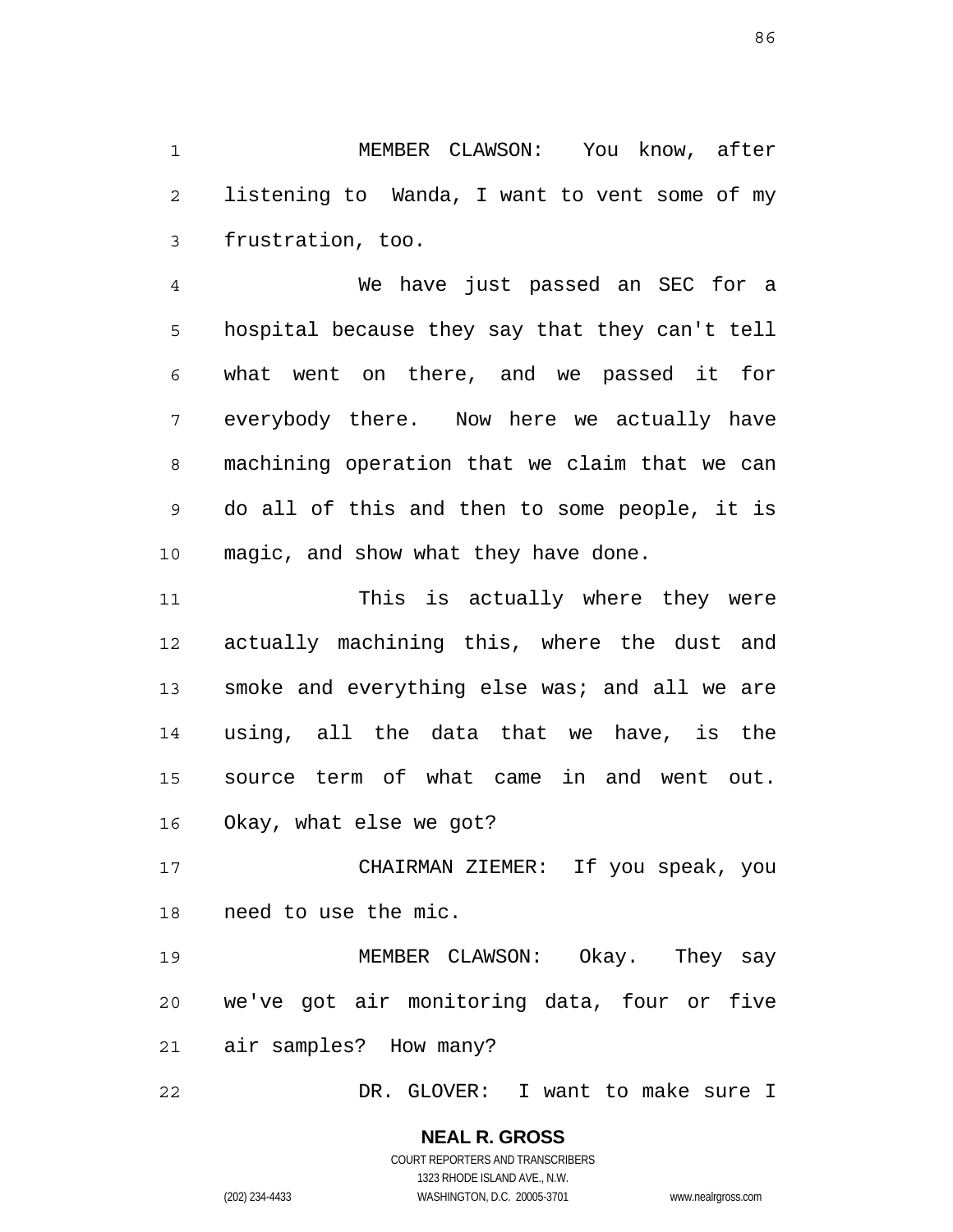1 use the mic. Sam Glover.

2 3 4 5 6 7 8 9 We have -- as I pointed out, there's roughly -- I saw how many dots there were. There's 40 or 50 data points. There's four days worth of air monitoring data where they conducted breathing zone, process sample, and general area samples on four different days in September and October of 1952, not in 1951.

10 11 12 13 14 15 16 17 18 19 20 MEMBER CLAWSON: Okay, there's four days, and I can tell you what happens on different days with inversions and everything else like that. So it is real frustrating for me to see this. It is just frustration to me as a Board member because here are the people that are actually working with this stuff that has so much, that they are there right in the thick of it, and because there is a little glimmer of information, they don't get it, and it is frustration to me.

21 22 CHAIRMAN ZIEMER: Well, these are issues that may need to be looked at by the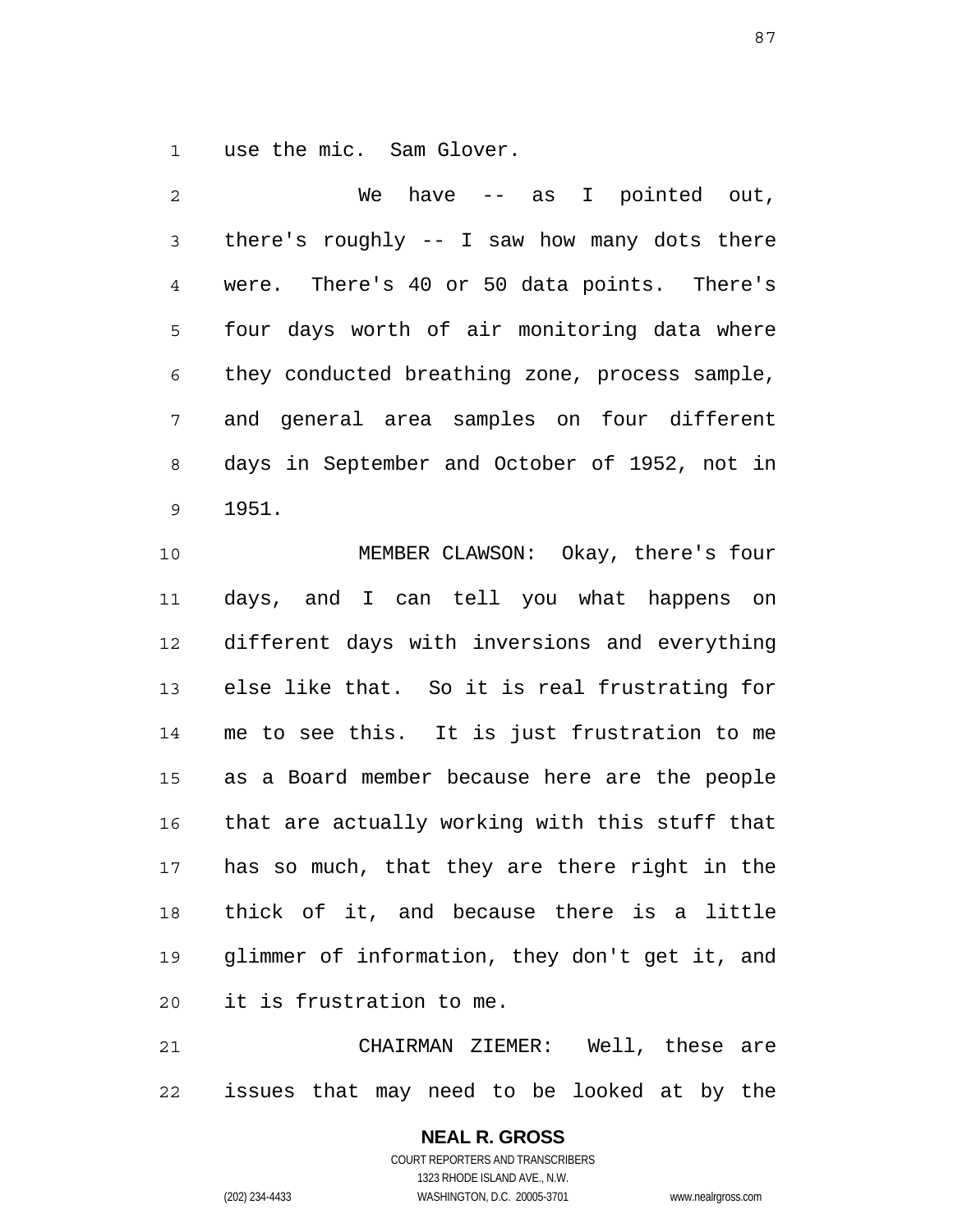1 2 3 Work Group, but just in a general sense, let me point out a big difference between a facility like this and Oak Ridge.

4 5 6 7 8 9 At Oak Ridge, they had a multitude of nuclides of different strengths, a number of unknown operations. Here, we have a facility with very specific amounts of a very specific material with operations done under very specific days.

10 11 12 13 14 15 So I would offer that this is a much, much simpler -- at least, you know -- I don't want to pre-judge it because we need to look into the other issues raised by the claimants, but this is certainly very much different than, say, an Oak Ridge hospital.

16 17 18 19 20 21 22 Now, you know, aside from the concerns about who was exposed in that hospital where we cannot limit that, at least in this facility we have a defined facility, and we have people who worked -- and I believe even in the use of TBD-6000, you still cover all of the workers that are in that facility,

**NEAL R. GROSS**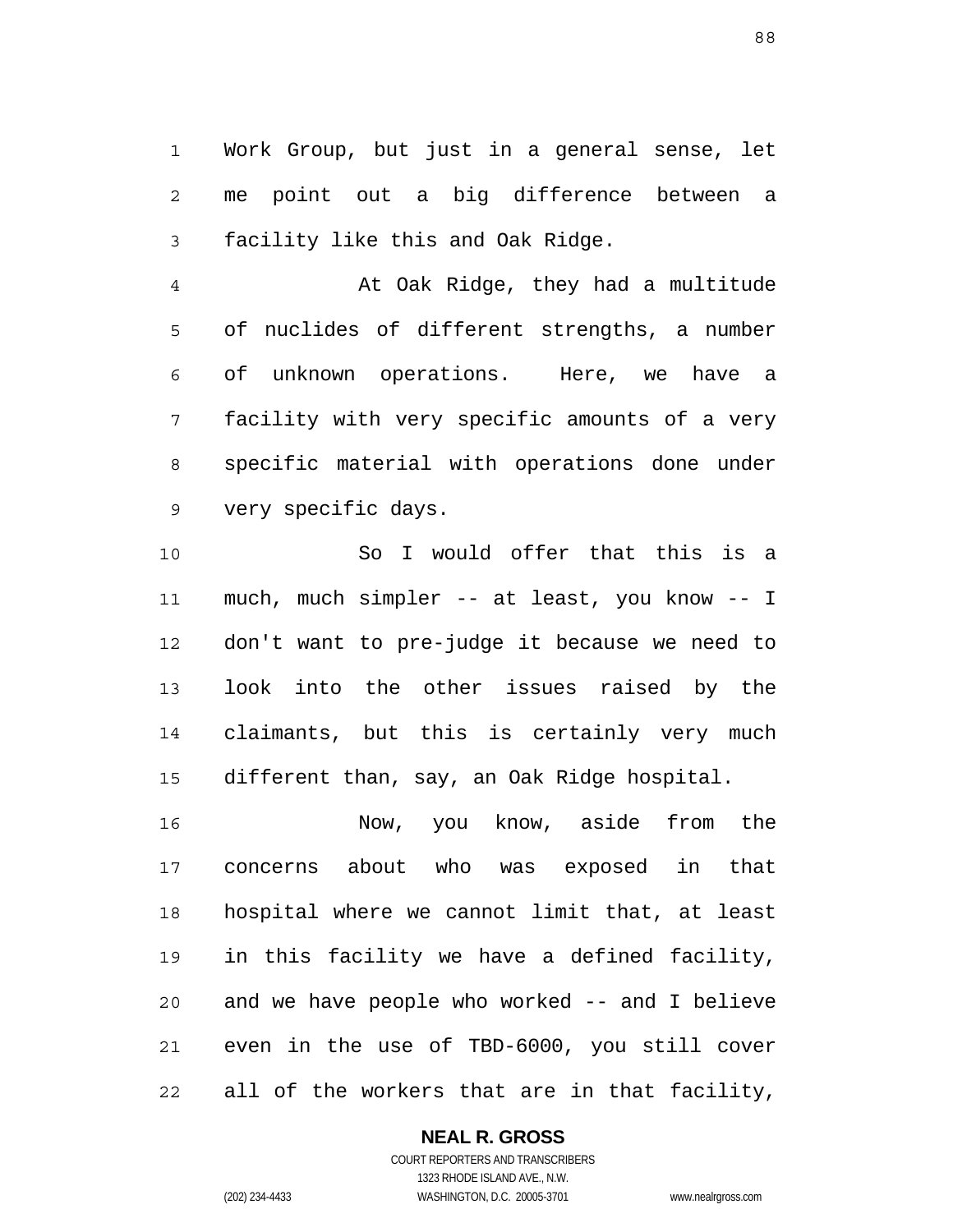1 as I understood it.

2 3 4 5 6 7 8 9 10 11 12 13 14 15 16 17 18 19 20 21 22 It is sort of across the board, regardless of their job description. Is that not correct? DR. GLOVER: Yes, sir. Well, TBD-6000 doesn't allow for a striated approach. We assume they were all machinists. CHAIRMAN ZIEMER: Yes, you have assumed that, regardless of whether they were administrative in this case, because there does not appear to be separation between the areas. Nonetheless, there are issues that have been raised that need to be looked at, Brad. So I don't want to gloss over that except to point out that it is certainly quite different, say, than the Oak Ridge Hospital. MEMBER CLAWSON: And I understand that, Paul, and I understand also in the medical field they keep very close track of information of what comes into there and what goes out of there.

> **NEAL R. GROSS** COURT REPORTERS AND TRANSCRIBERS 1323 RHODE ISLAND AVE., N.W.

(202) 234-4433 WASHINGTON, D.C. 20005-3701 www.nealrgross.com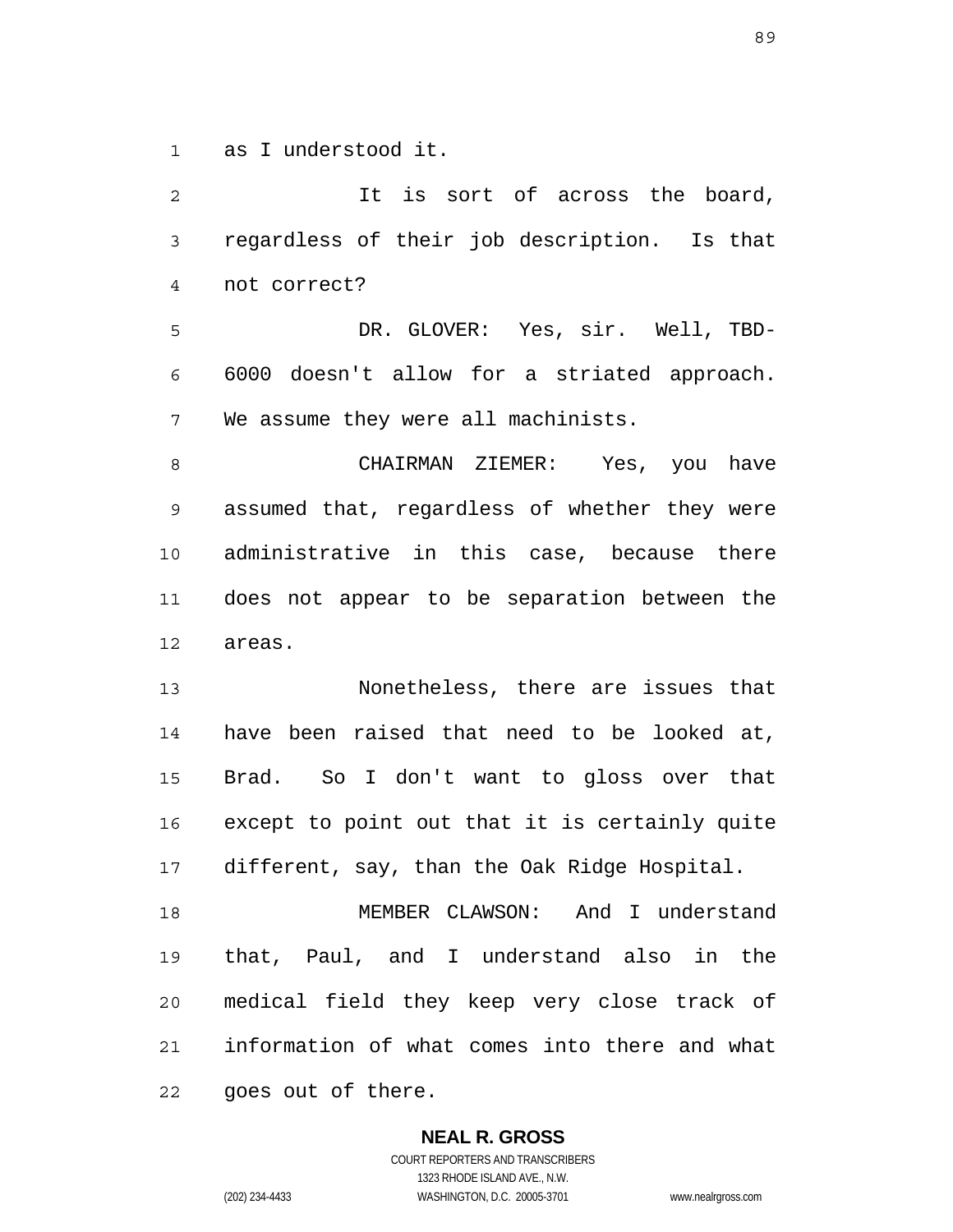1 2 3 It is frustration, but -- yes. CHAIRMAN ZIEMER: Okay. Yes, Dr. Lockey?

4 5 6 7 8 9 MEMBER LOCKEY: Brad, let me respond to that. It's true. I mean, when we looked at Oak Ridge, we didn't think there - it probably was based on our medical knowledge of health endangerment. But the law says you have to have monitoring data.

10 11 12 13 14 It is a complex facility to model the radionuclides, tissues going over to the hospital. We just couldn't reconstruct it. That's all. There is nothing there, nothing at all.

15 16 MEMBER CLAWSON: You got a source term there that you needed to come in.

17 18 19 20 21 22 MEMBER LOCKEY: But you don't know where it's going through the hospital. You don't know where the tissue is going. You don't know where utensils are going. You don't know who did the cross-staffing. It really is a different setting. It's a

## **NEAL R. GROSS**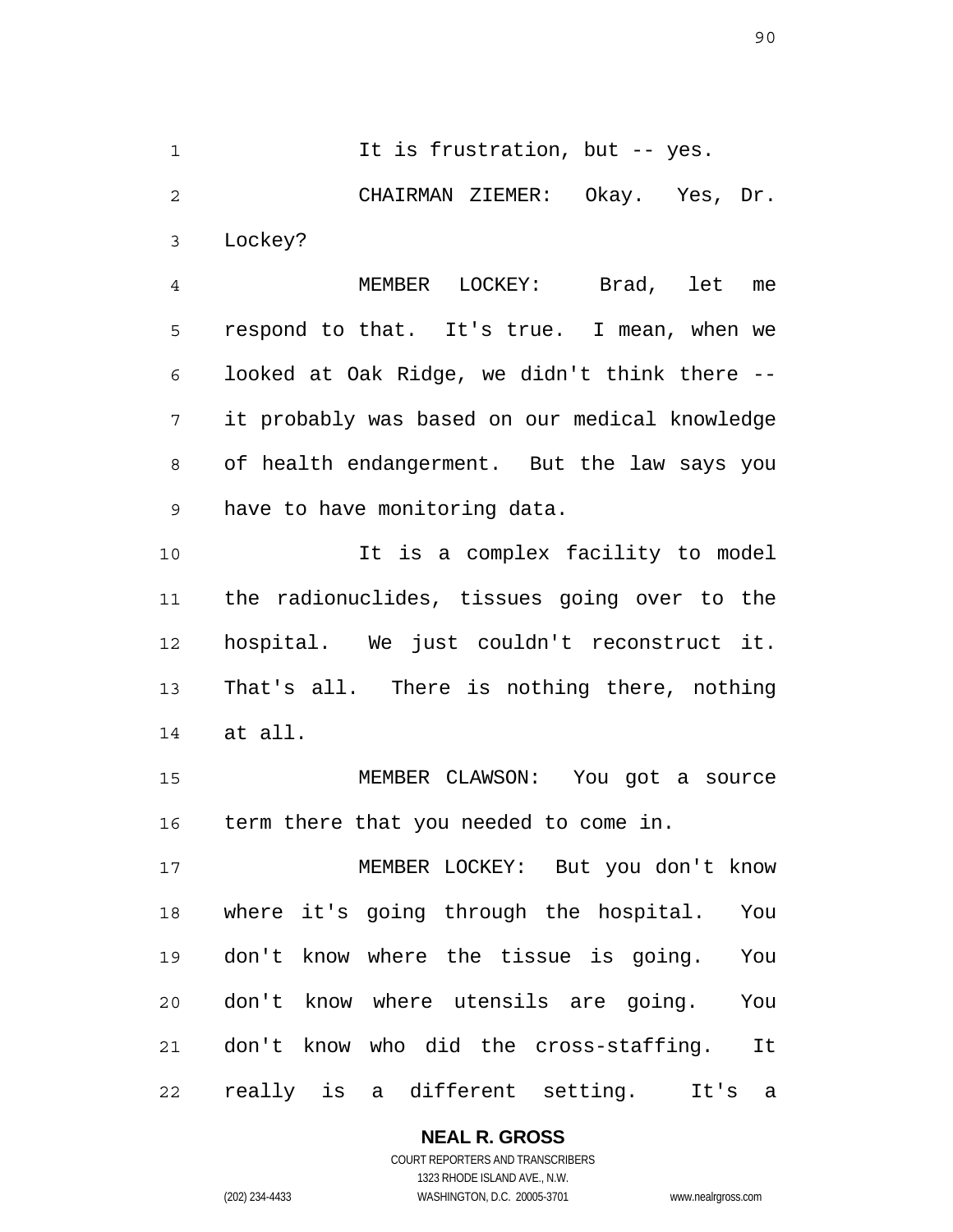1 different situation.

2 3 4 5 6 7 8 9 10 11 12 13 14 15 16 17 18 19 20 21 22 CHAIRMAN ZIEMER: Well, and I don't want us to debate all the issues here. I think we probably have enough issues before us to make a determination as to whether or not this needs to be addressed by a work group. Let me tell you that, if the Board believes that we should have a work group look into the issues, I will initially assign this to the TBD-6000 Work Group since the TBD-6000 was the basis for this. Now I should point out that that Work Group is looking not only at TBD-6000 but is also looking at the appendices, and the most prominent one right now is Appendix BB, which is General Steel Industries, for which there are a lot of issues, and that is a fairly heavy responsibility right now. On the surface of this one, it looks to be less complex than General Steel Industries, which had multiple sources over long periods of time under very different

**NEAL R. GROSS**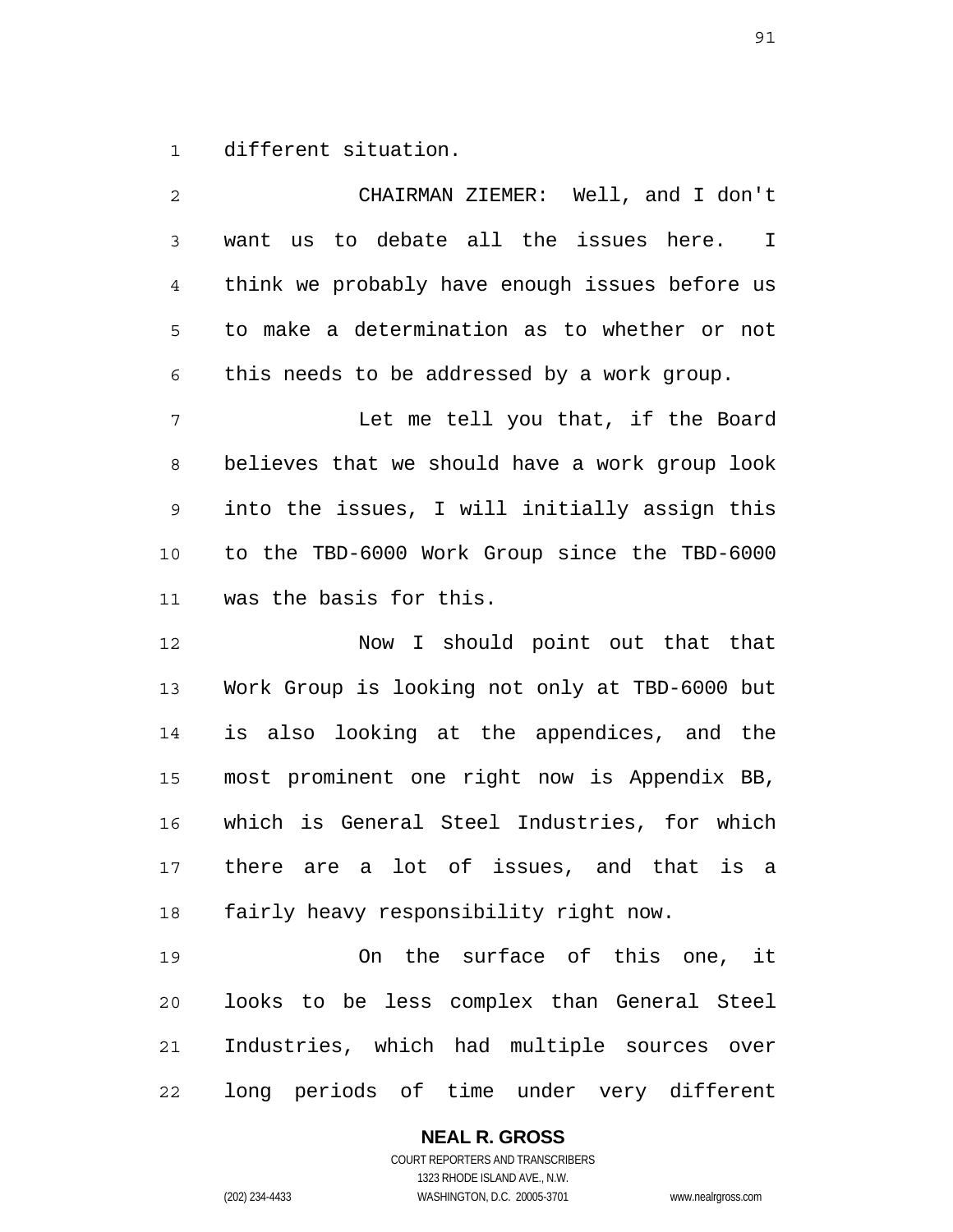1 kinds of situations.

2 3 4 5 6 7 8 9 10 11 12 I would say that, after assigning that, if the Work Group itself, as they get into this, if they feel that it is much more complex than they can handle in a reasonable time, we may need to set up a specific separate group. But this appears to the Chair to be a TBD-6000 issue at the moment, and thus it would be logical, if the Board so wished, to pursue both the petitioners' points and to review in more detail the evaluation report itself, that this be assigned to that group.

13 14 15 16 17 18 19 We would automatically have the assistance of SC&A because they are tasked already to work with TBD-6000. I believe that is correct, Ted. So that it would not necessarily require a separate, specific task because they are already tasked for TBD-6000. Am I correct on that? Kelly is agreeing.

20 21 22 Further comments or questions? Now the appropriate action would be either a motion to accept the NIOSH recommendation or

### **NEAL R. GROSS**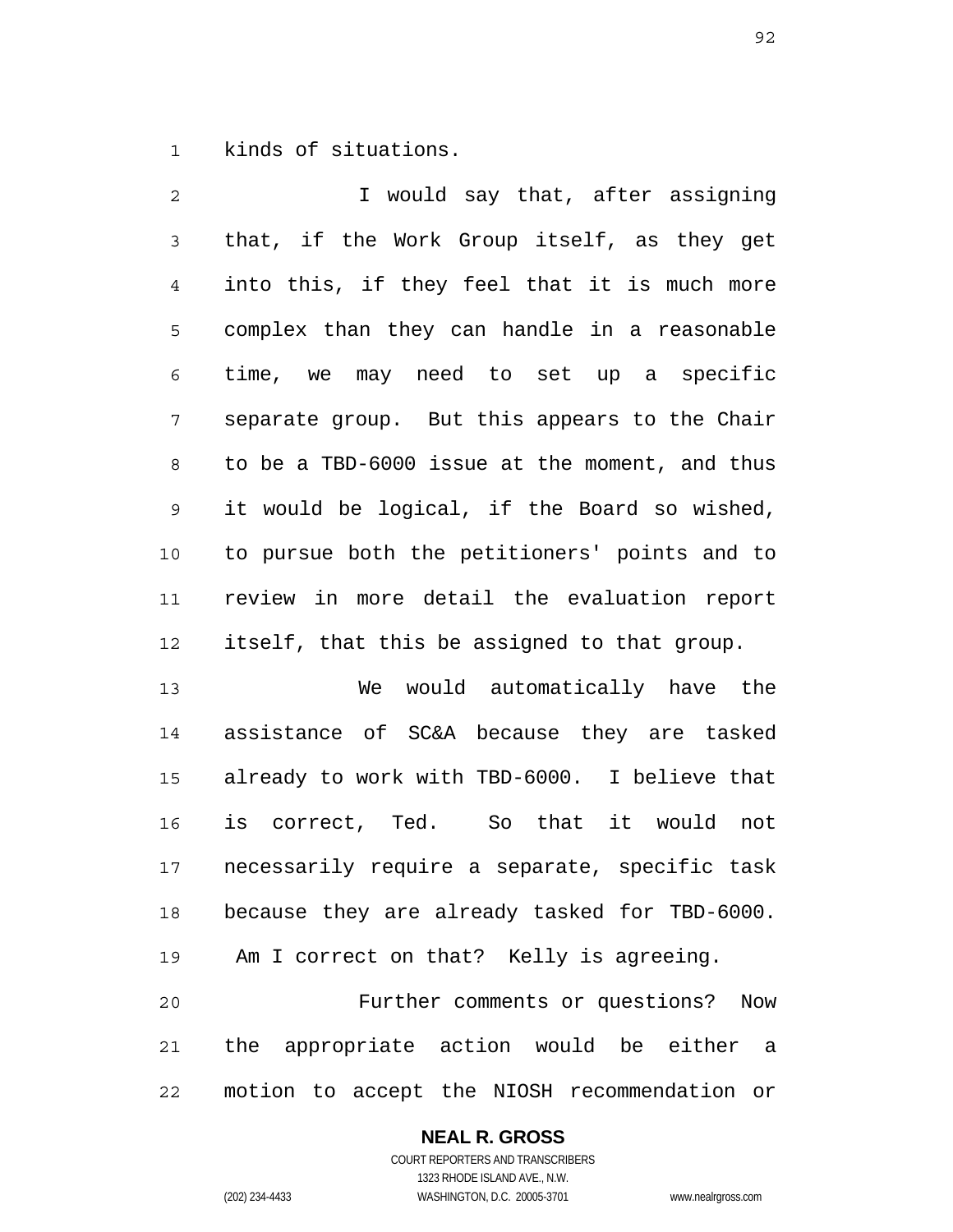1 2 3 4 to defer action and refer this to a work group, which I am suggesting, if you do that, it should be the TBD-6000 Work Group. Dr. Melius.

5 6 7 8 MEMBER MELIUS: I move that we defer action on making a recommendation on this SEC and refer the report to the TBD-6000 Work Group for further review.

9 MEMBER CLAWSON: I second it.

10 11 12 13 14 15 16 17 18 19 CHAIRMAN ZIEMER: Thank you. That has been seconded. Before we vote, let me ask for further comments on the motion. I would also point out to the petitioners that, if this motion passes and the TBD-6000 Work Group is empowered to pursue this, we would keep you informed of any meetings of that Work Group and would also want to make sure that you provide us with any materials that you may have.

20 21 22 Now I would point out to you that the Work Group and the Board cannot deal specifically with your case. That is, we do

# **NEAL R. GROSS**

COURT REPORTERS AND TRANSCRIBERS 1323 RHODE ISLAND AVE., N.W. (202) 234-4433 WASHINGTON, D.C. 20005-3701 www.nealrgross.com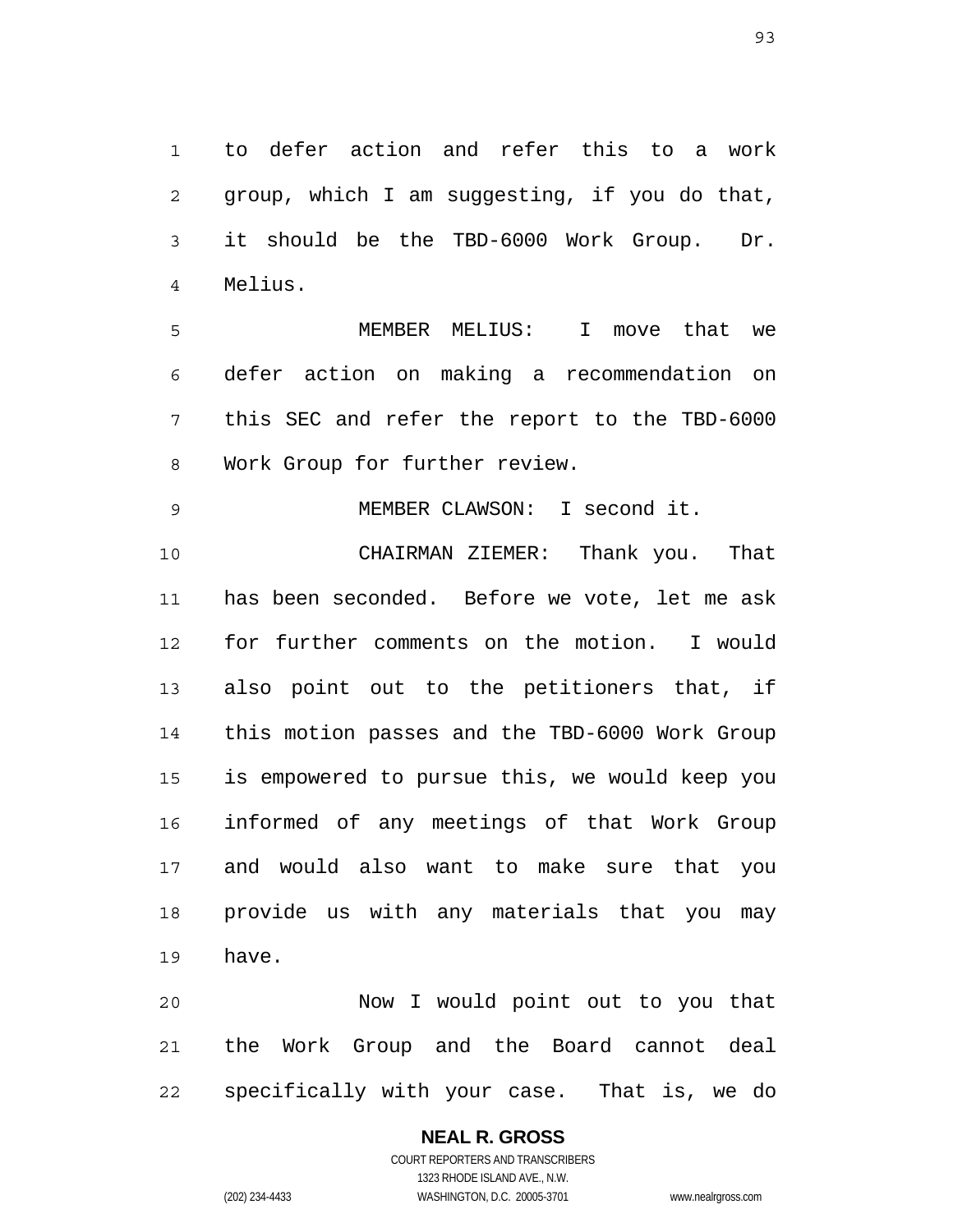1 2 3 4 5 not deal with individual cases. We can deal with general questions that emerge from your claim. The Work Group or the Board cannot deal specifically with your claim. So you must understand that.

6 7 8 9 10 11 12 13 14 The claim, individual claims, are dealt with by the regular process, which involves initially the Department of Labor, the referring to NIOSH for dose reconstruction and so on. General questions emerging from your claim, many of which you have talked about and you have raised questions on the evaluation report -- those questions we can deal with.

15 16 17 Ladies, do either of you, the petitioners -- do you have any comments before we vote on this motion?

18 19 PARTICIPANT: Dr. Ziemer, I'd like to make a few comments.

20 21 22 CHAIRMAN ZIEMER: Since you are not the petitioner, you would have to defer those to the public comment period, sir. Thank you.

## **NEAL R. GROSS**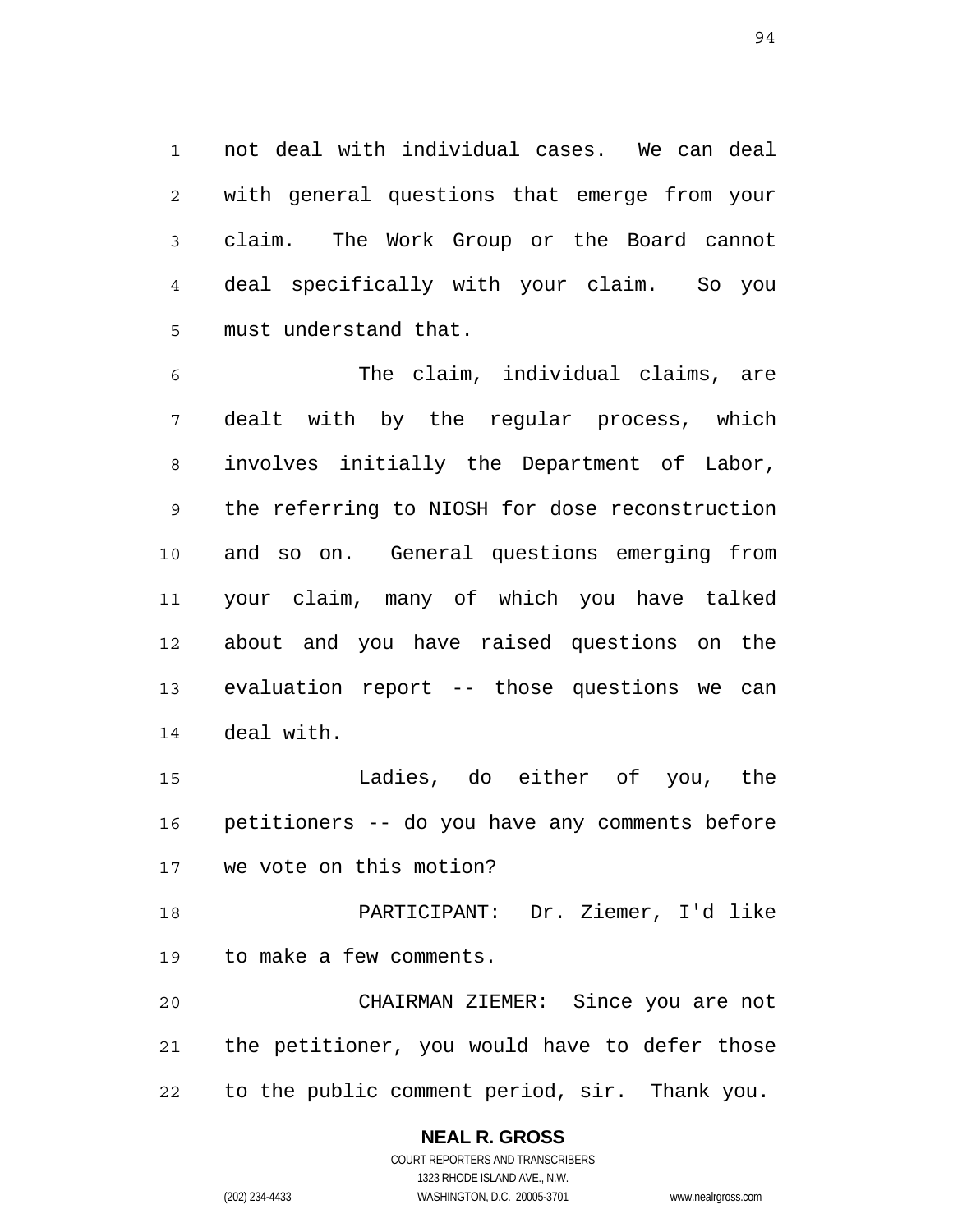1 2 3 4 5 6 7 8 9 10 11 12 13 14 15 16 17 18 19 20 21 22 Either of the claimants -- or petitioners wish to make comment? Okay, I hear no comment. Then, I will just call for a voice vote. All in favor of the motion, aye. Opposed, no. Abstentions? MEMBER PRESLEY: I abstain. CHAIRMAN ZIEMER: The motion carries, and we will refer this to the TBD-6000 Work Group to pursue. We will go ahead and take our break at this time, and then resume at 11:15 with the Piqua Organic Moderated Reactor petition. (Whereupon, the foregoing matter went off the record at 10:49 a.m. and resumed at 11:15 a.m.) CHAIRMAN ZIEMER: We have a petition for the Piqua Organic Moderated Reactor, an SEC petition. We have an evaluation report from NIOSH that will be presented by Charles Nelson. I believe we will have a petitioner on the line -- no, I

**NEAL R. GROSS**

COURT REPORTERS AND TRANSCRIBERS 1323 RHODE ISLAND AVE., N.W. (202) 234-4433 WASHINGTON, D.C. 20005-3701 www.nealrgross.com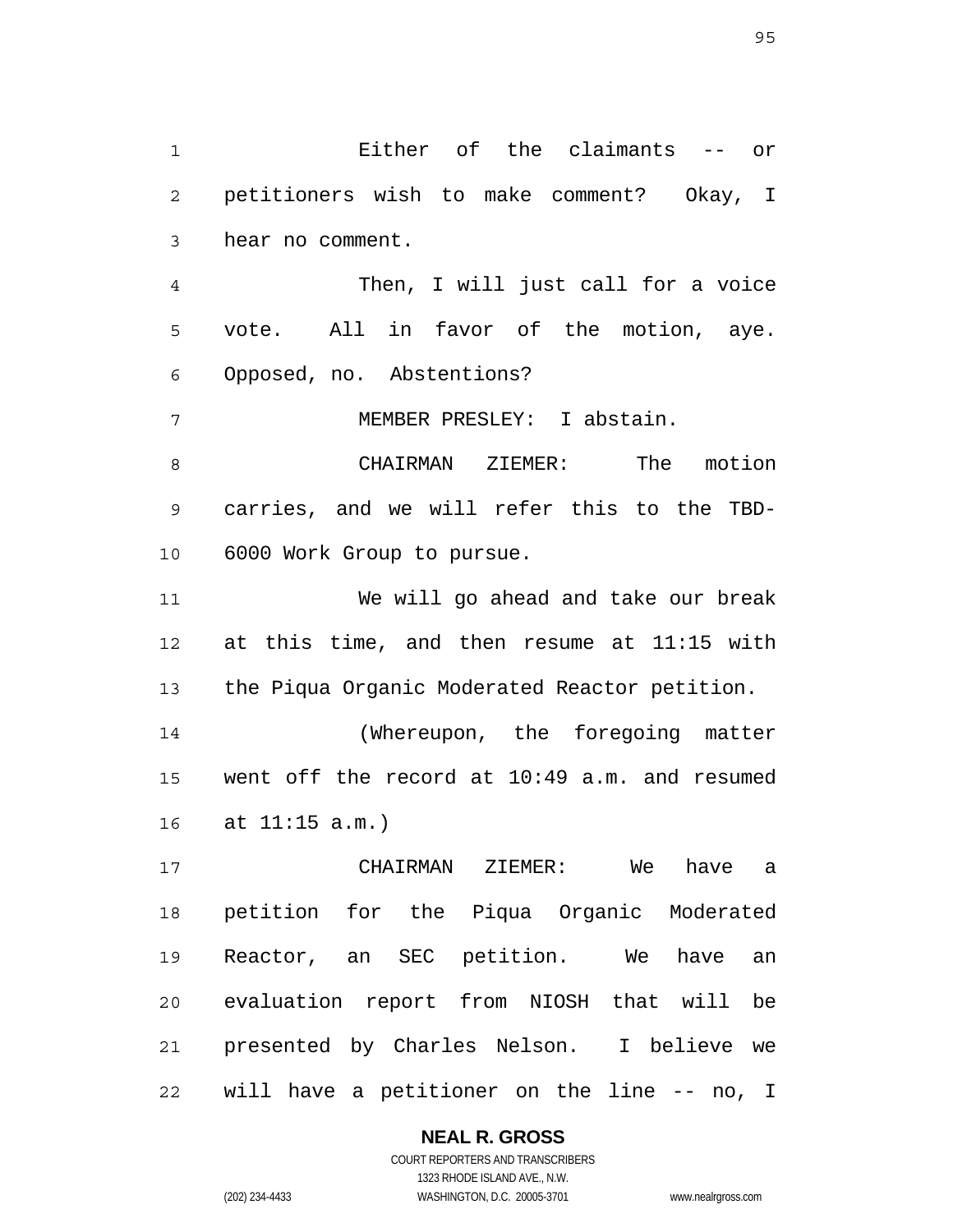1 2 3 4 believe the petitioner may be here in person today. Yes, he is. Good. We will have a chance to hear from the petitioner and then have an opportunity to discuss this.

5 6 7 8 9 So let's begin with the NIOSH presentation and Charles Nelson. Charlie? MR. NELSON: Thank you, Dr. Lockey. My name is Charles Nelson. I am here to present the Piqua Organic Moderated Reactor

10 11 Special Exposure Cohort. Can you all hear me okay? Okay.

12 13 14 15 16 17 So to give you a little facility background, the Piqua Reactor was a 45.5 megawatt, and it was organically cooled and moderated nuclear reactor. It was located in Piqua, Ohio, which is about 30 miles north of Dayton, Ohio.

18 19 20 21 22 It was part of the Atomic Energy Commission's power demonstration project and was initially operated -- or designed, built and initially started up and operated by Atomics International.

# **NEAL R. GROSS**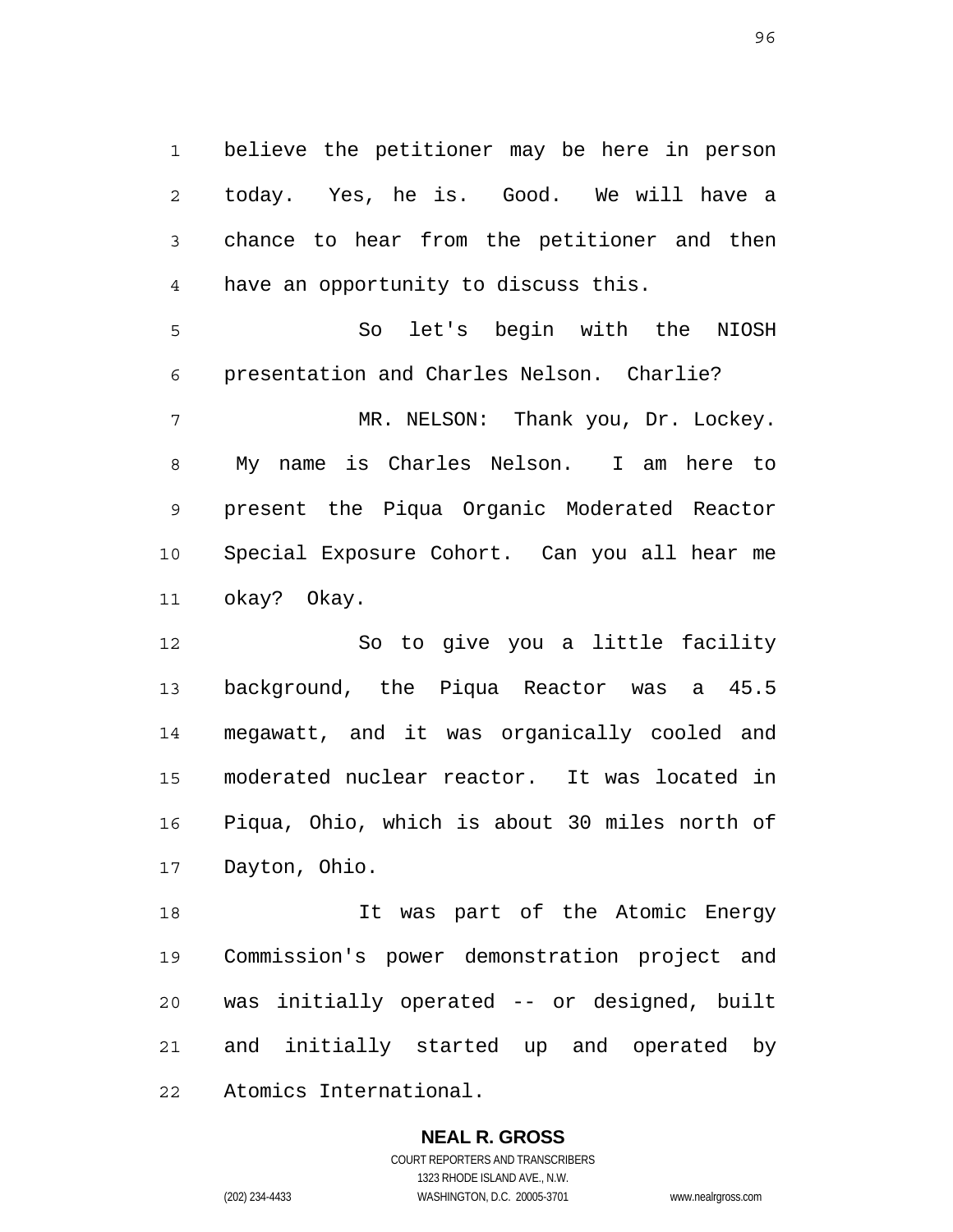1 2 3 4 5 6 7 Now eventually, the city of Piqua workers took it over from Atomics International. They were essentially working under instruction with those individuals, and eventually they operated the reactor from the initial start-up, and it was under a contract with the Atomic Energy Commission.

8 9 10 11 12 13 14 15 This organic coolant, which is kind of unique -- it was a commercially available hydrocarbon mixture. To give you a little more facility background, the initial criticality occurred in June of 1963, and the final operations or when the reactor was finally shut down for the last time was in June of 1966.

16 17 18 19 20 A little more just broad background information. It underwent decontamination and decommissioning in February of 1969. So hereforth, I will just call it D&D. I think most people are familiar with that term.

21 22 When they did D&D the plant, they removed this organic coolant, all the fuel.

> **NEAL R. GROSS** COURT REPORTERS AND TRANSCRIBERS 1323 RHODE ISLAND AVE., N.W.

(202) 234-4433 WASHINGTON, D.C. 20005-3701 www.nealrgross.com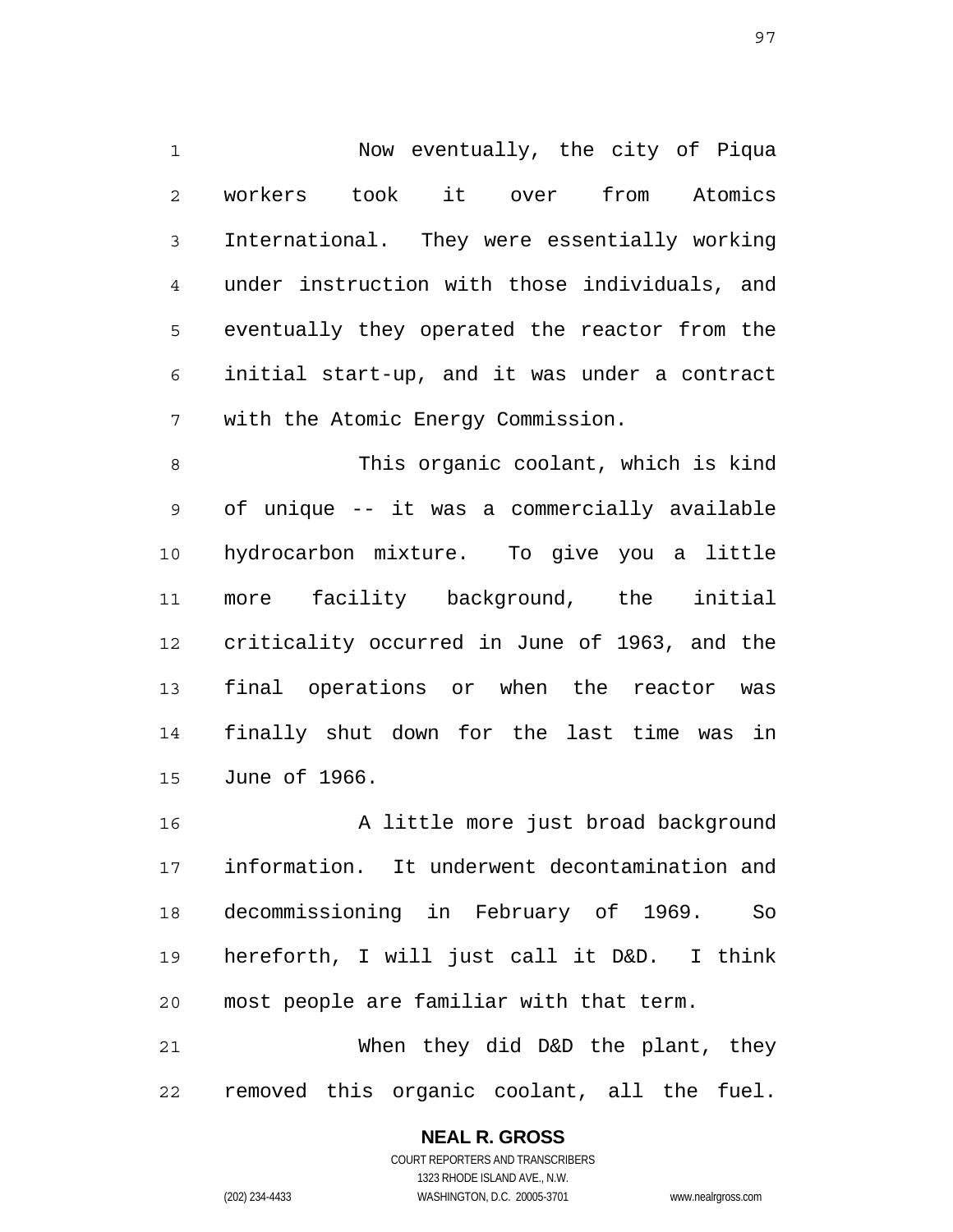1 2 3 4 The support systems were also removed. What they did was the reactor vessel was entombed under sand concrete and was all seal-welded shut. This was a below-grade reactor.

5 6 7 8 The initial Department of Energy covered period was 1963 to 1966. So if you look up a few bullets, you see it was decommissioned in 1969.

9 10 11 12 13 14 15 16 17 18 19 20 When we first initially got the petition, we were only able to evaluate this facility to 1966 because that was the DOEapproved covered period. However, we submitted a letter through the Department of Labor and went through the Department of Energy, and they since revised the covered period to include all the way through decontamination and demolition. So now the covered period would be January 1963 through February 1966 -- make that '69, when D&D was completed in February.

21 22 It should be noted that the petitioner initially wanted to go beyond that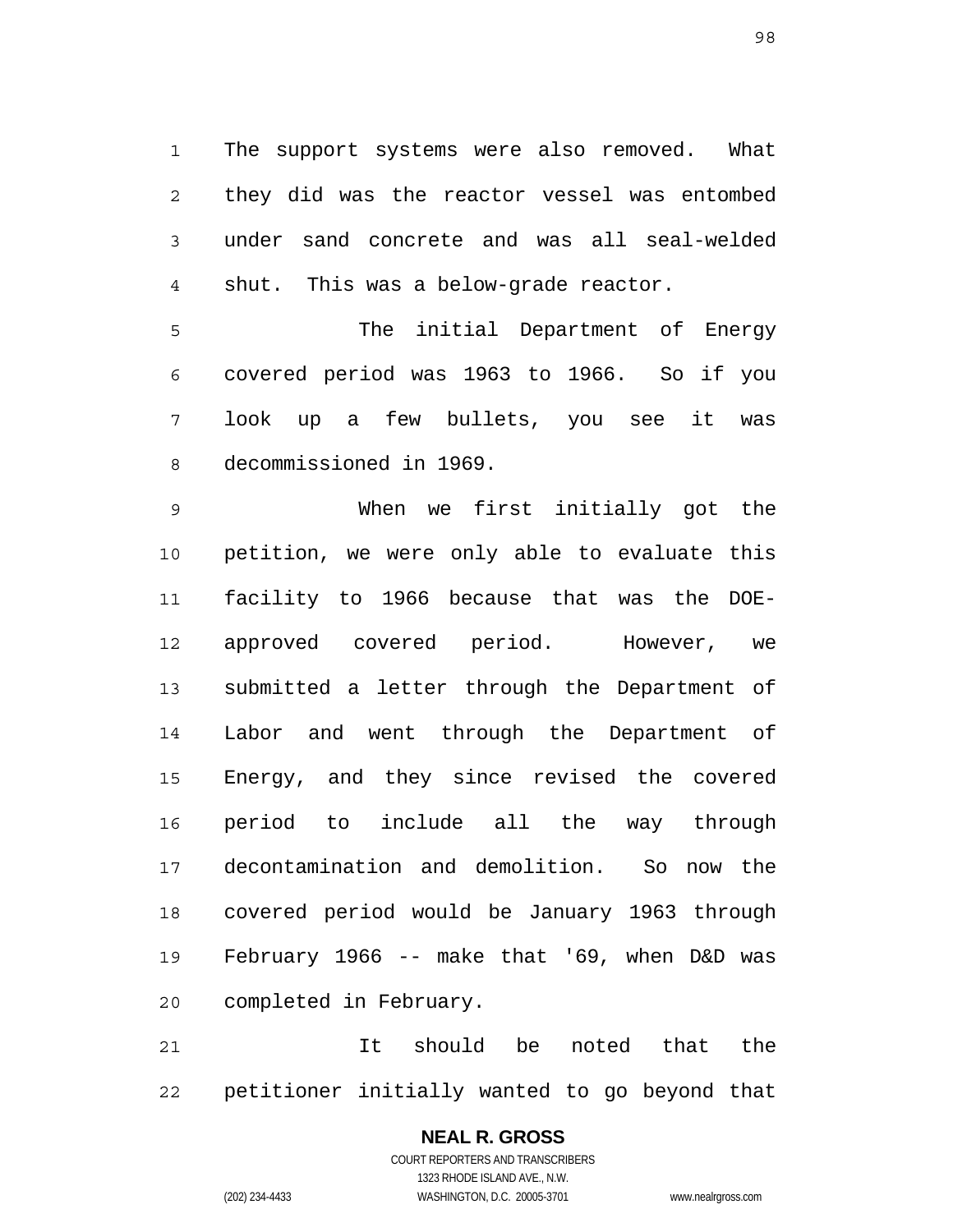1 2 3 4 5 6 1966 date, but with consultation with us, we informed them that we would not be able to go past that '66 date at the time because it was a DOE-approved covered period. So initially we did evaluate that period, but we retracted the ER and expanded it through D&D.

7 8 9 10 11 12 13 14 Okay. Here is a picture of the facility. On the right hand side you will see the containment building. That containment building houses the reactor and all the reactor support systems. There is a fuel pool inside there and a field handling system, and in the middle -- that is the auxiliary building.

15 16 17 18 19 20 21 22 The auxiliary building had some of the support systems, like the purification system which I will talk about, some waste handling systems, as well as the support personnel. The control room is also in there. To the left, it is a 125 foot stack that handled all the discharge ventilation for the facility. It is always nice to see pictures.

## **NEAL R. GROSS**

COURT REPORTERS AND TRANSCRIBERS 1323 RHODE ISLAND AVE., N.W. (202) 234-4433 WASHINGTON, D.C. 20005-3701 www.nealrgross.com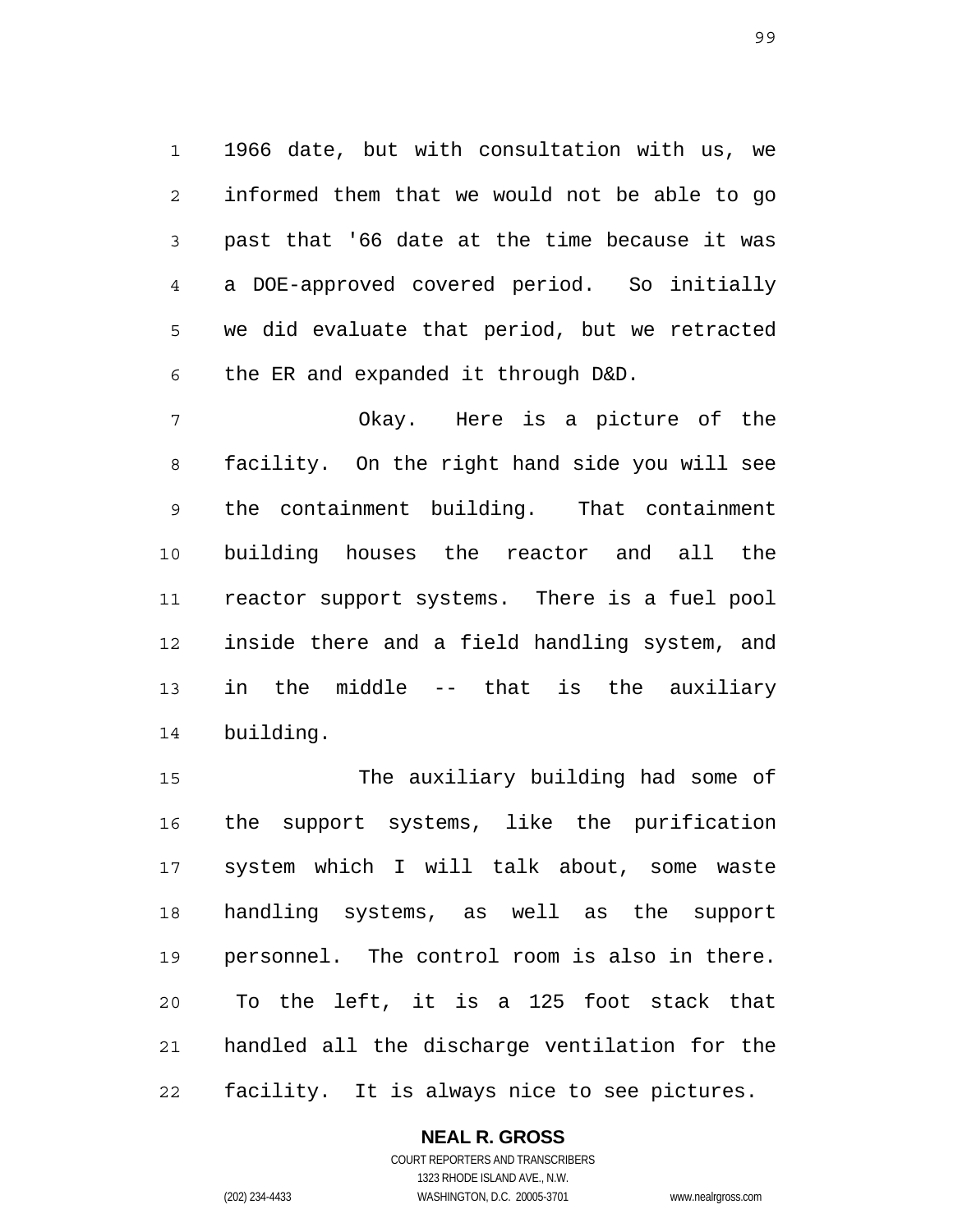1 2 3 4 5 6 7 8 9 10 11 Okay. Petition overview. Let me give you a little information on the petition. We received it on August 21, 2008, and the petitioner's proposed class definition was all employees associated with reactor activities who worked within and around the reactor dome at the Piqua Organic Moderated Reactor during the covered period from January 1, 1963, through December 31, 1966. As I mentioned, we did expand that period to include what we are calling post-operations and D&D.

12 13 14 15 16 17 18 The evaluation report qualified on December 19, 2008. The petitioner's basis was that no records were kept on activities related to the dismantling and that the former Energy employee was not trained in the hazards of the Piqua reactor. He also said no monitoring devices were ever offered.

19 20 21 22 Now we have quite a bit of documentation for Piqua, and it contains monthly, semi-annual, and annual summary reports and reactor operations reports, as

> **NEAL R. GROSS** COURT REPORTERS AND TRANSCRIBERS 1323 RHODE ISLAND AVE., N.W.

(202) 234-4433 WASHINGTON, D.C. 20005-3701 www.nealrgross.com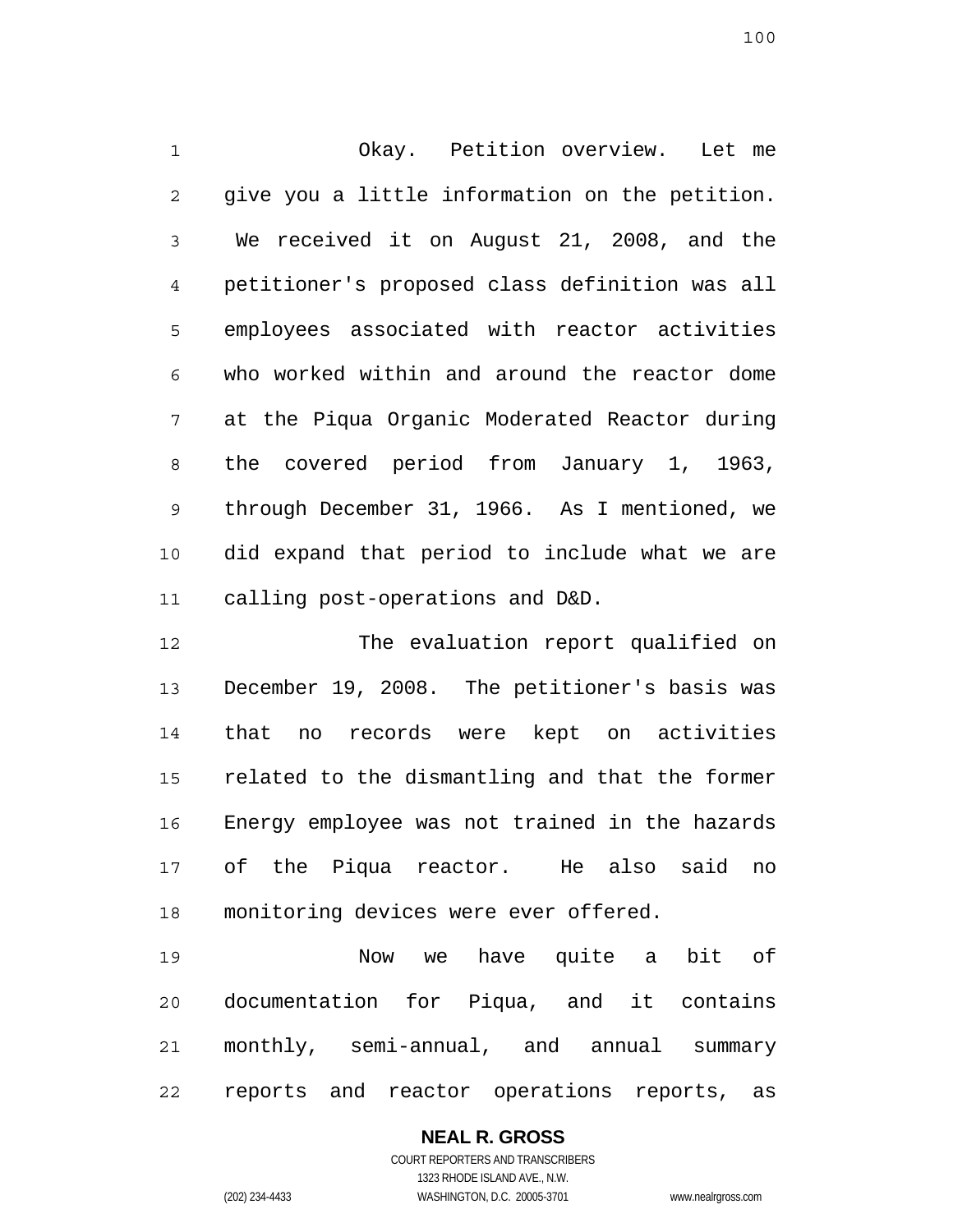1 2 3 4 5 6 well as some design documents, information on shielding and radiation sources. However, when we looked at the monitoring records, we found that they were not complete for all time periods. Therefore, the evaluation was warranted.

7 8 9 10 11 12 13 Currently, the class evaluated by NIOSH, as I mentioned, was all employees associated with reactor activities who worked within and around the reactor dome at Piqua during the covered period January 1, 1963, through February 28, 1969. So that is through D&D.

14 15 16 17 18 19 20 21 22 We issued the evaluation report on September 24, 2009. We did a pretty extensive document search for this facility. We found information from the Boeing Company, Santa Susana Laboratory -- it was previously Atomics International, they were the initial builder, you might remember from the previous slide -- San Bruno Federal Records Center, the City of Piqua, Office of DOE Legacy Management, and

### **NEAL R. GROSS** COURT REPORTERS AND TRANSCRIBERS

1323 RHODE ISLAND AVE., N.W. (202) 234-4433 WASHINGTON, D.C. 20005-3701 www.nealrgross.com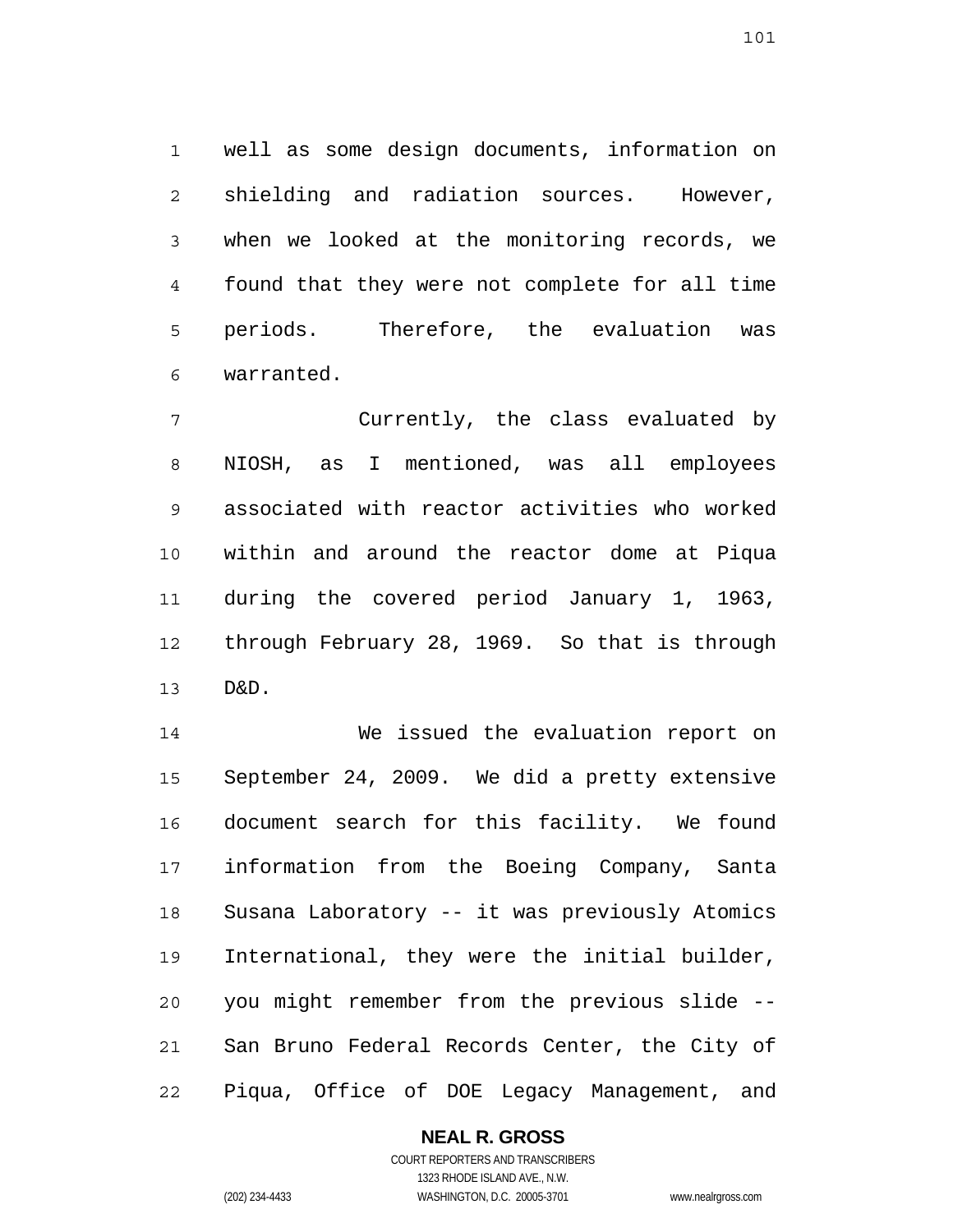1 2 the petitioner also provided some documentation.

3 4 5 6 7 We did interviews with nine former workers, and we did perform some extra interviews because we wanted to specifically talk about post-operational period. So we did quite a bit of interviews.

8 9 10 11 12 We also looked at the existing claimant files and our research database, and we went to both Cincinnati and Piqua Public Library, as well as information from Department of Labor and DOE OSTI.

13 14 15 16 17 18 19 Data capture efforts also included NRC, Technical Information Bulletins and Procedures, DOE site profiles, DOE Comprehensive Epidemiological Data Resource, CEDR, and Hanford DDRS. DOE opened that in Nevada site office, as well as the Ohio Department of Health.

20 21 22 As far as the number of claims for this facility, there are [identifying information redacted] claims, and out of these

### **NEAL R. GROSS**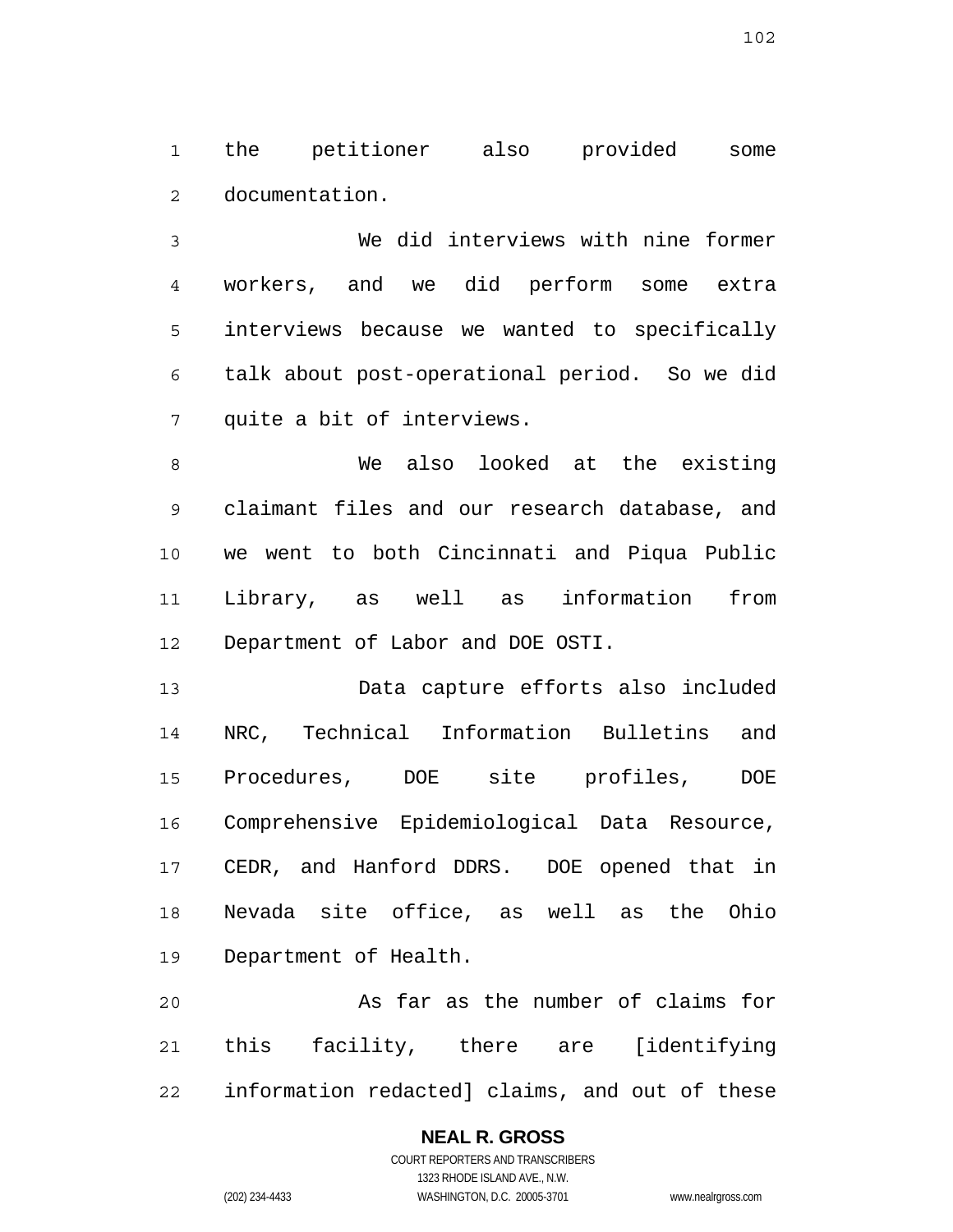1 2 3 4 5 6 7 8 9 [identifying information redacted] claims, dose reconstructions have been completed on [identifying information redacted] of those [identifying information redacted] claims. [identifying information redacted] of the [identifying information redacted] that were completed were completed because individuals worked at other facilities, and they were compensated.

10 11 12 13 The internal dosimetry records in those claims, there was zero with internal dosimetry records. However, we did find one with external dosimetry documentation.

14 15 16 17 18 19 As far as support systems, I will give you a little idea of what the facility entailed. It was a low carbon steel pressure vessel. It was 85 1.9-percent enriched uranium fuel elements, and they were aluminum cladded. So they were coated.

20 21 22 There was extensive shielding around the reactor. There was a eight-foot concrete bioshield, as well as 12 1/2 feet of

# **NEAL R. GROSS**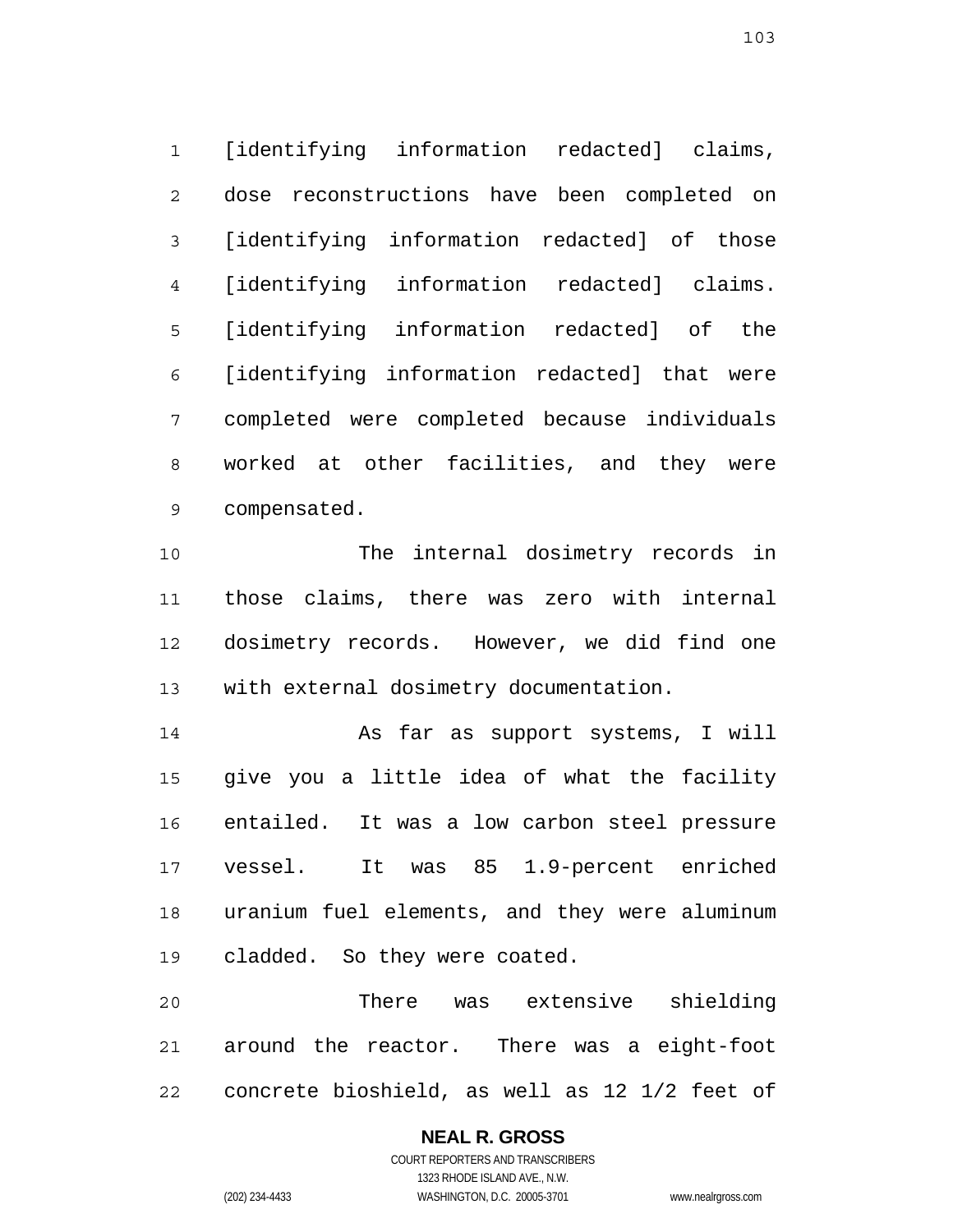1 2 3 moderator above the core. So there was quite a bit of shielding, and I already mentioned the fact of this unique moderator.

4 5 6 7 8 9 10 So to give you a little more information about that moderator, it was noncorrosive. It was homologous to benzene, and it freezes at temperatures of about 278 degrees. So if it was released to atmosphere, this stuff becomes like a wax-like substance. It was kind of unique.

11 12 13 14 15 16 17 One of the problems they had with it, though, is this intense radiation in this core produced gases in high-low boiler. So you are getting gases and particulates constantly being produced, which ended up being kind of the downfall, these particulates.

18 19 20 21 22 There were some support systems to control these problems. They were a degasification and purification system. The idea, again, was to treat the coolant to this optimum level and to use vacuum distillation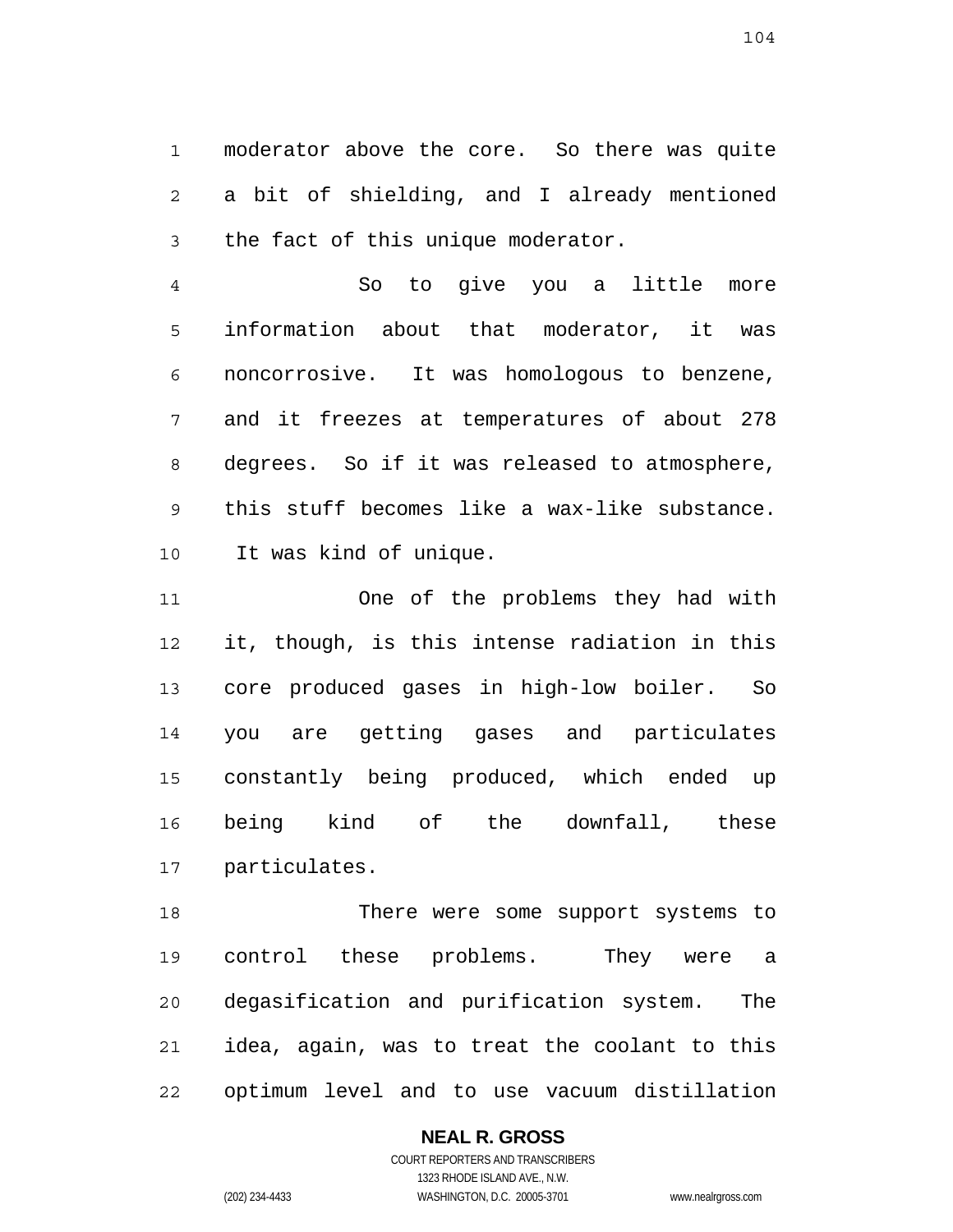1 2 3 and filtrations to remove -- filtration systems to remove gases and then capture these solids.

4 5 6 7 8 9 10 11 12 13 Waste gas was captured, filtered, and it was decayed in storage tanks for a period of time, and eventually it was discharged and monitored from the 125 foot stack. The organic waste, which would be these particulates, was captured also, stored, monitored, and burned through a high efficiency waste fire boiler. Then it was filtered and monitored prior to discharge through that 125 foot stack.

14 15 16 17 18 19 As you saw on that previous -- or a previous slide, there is a containment around the reactor. There was airlocks between that reactor and the auxiliary building, and there was a portal monitor when exiting the containment.

20 21 22 I mentioned there was filters, but there was pre-filters and absolute filters, high efficiency filters before the stack, and

## **NEAL R. GROSS**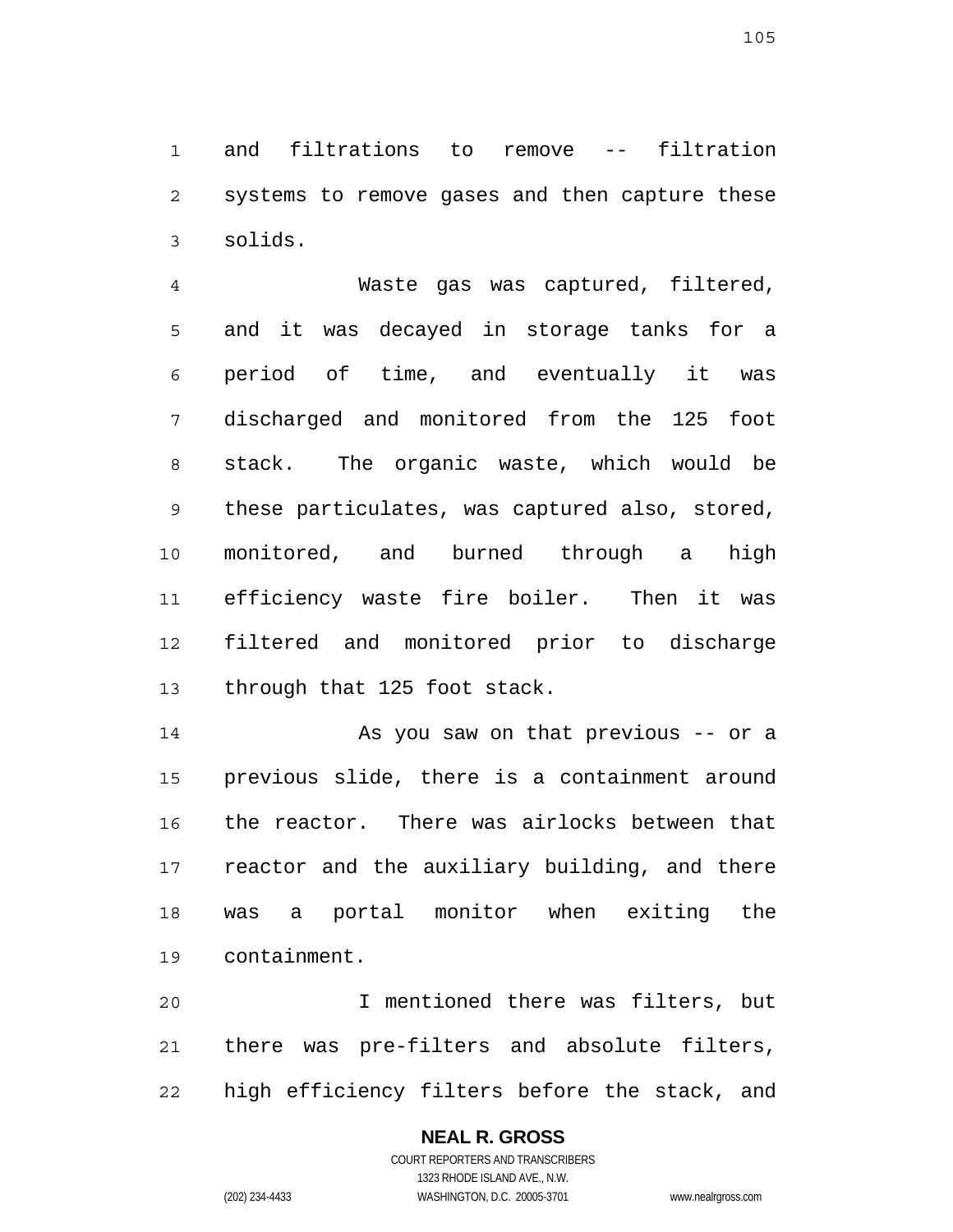1 2 3 4 within the containment, there was a remote fuel handling system. I have a slide of that here a little later, just to give you an idea of it.

5 6 7 8 9 10 11 As far as radiation monitoring like remote systems that you could observe in the control room, there were 15 remote area radiation monitors. So that is for area radiation, and there was three continuous air monitors. That would be for your particulate air.

12 13 14 15 16 17 18 19 20 21 A little more dates of interest, and I mentioned some of these, but just to put it altogether. Initial criticality was in June of 1963. They achieved full power in January of 1964, and that is when you are going to see individuals like Atomics International operating the reactor, and you will start seeing Piqua workers getting incorporated and becoming the operators, around January.

22 In 1966, the reactor scrammed and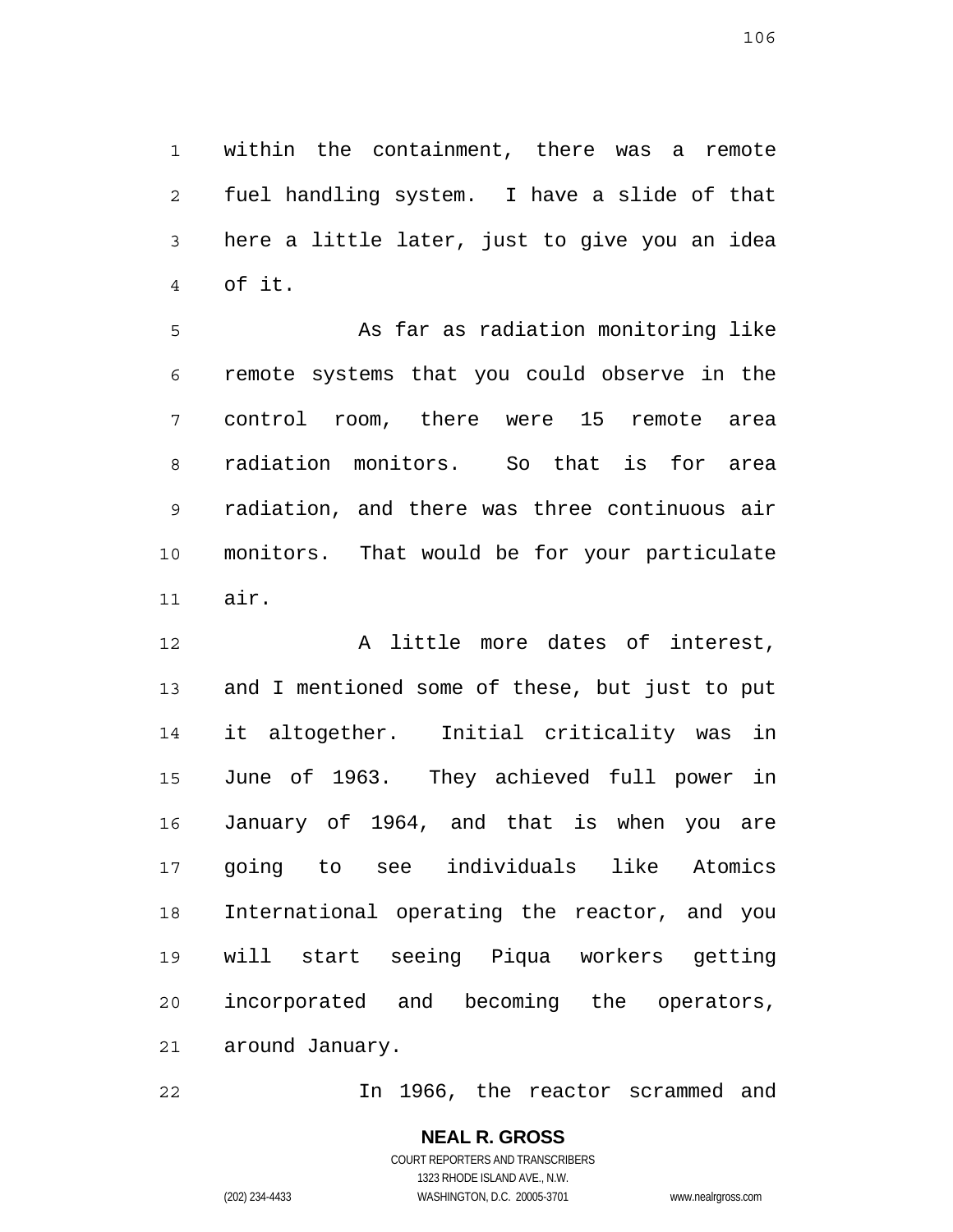1 2 3 4 5 6 7 8 never operated again, and the problem that they had was they had control rods that were hanging up in this reactor due to this radiolytic decomposition I mentioned. They had particulate buildup in the core, and it was hanging up some of these control rods and, obviously, they decided that probably wasn't a safe thing to have.

9 10 11 12 13 14 15 So they said, well, we need to undergo what they called a recovery phase, and the idea was let's clean this reactor up; let's find out the extent of this. It was a carbonaceous mass, as they called it. Then we will go forward, and we will operate this reactor again.

16 17 18 19 20 21 22 Well, as it turned out, they decided that, no, we are not going to operate this reactor again. The AEC decided we are going to shut this down. So that occurred. Sometime in '67, they made that decision, and they started D&D in '67. Final D&D was completed in February of 1969. That gives you

# **NEAL R. GROSS**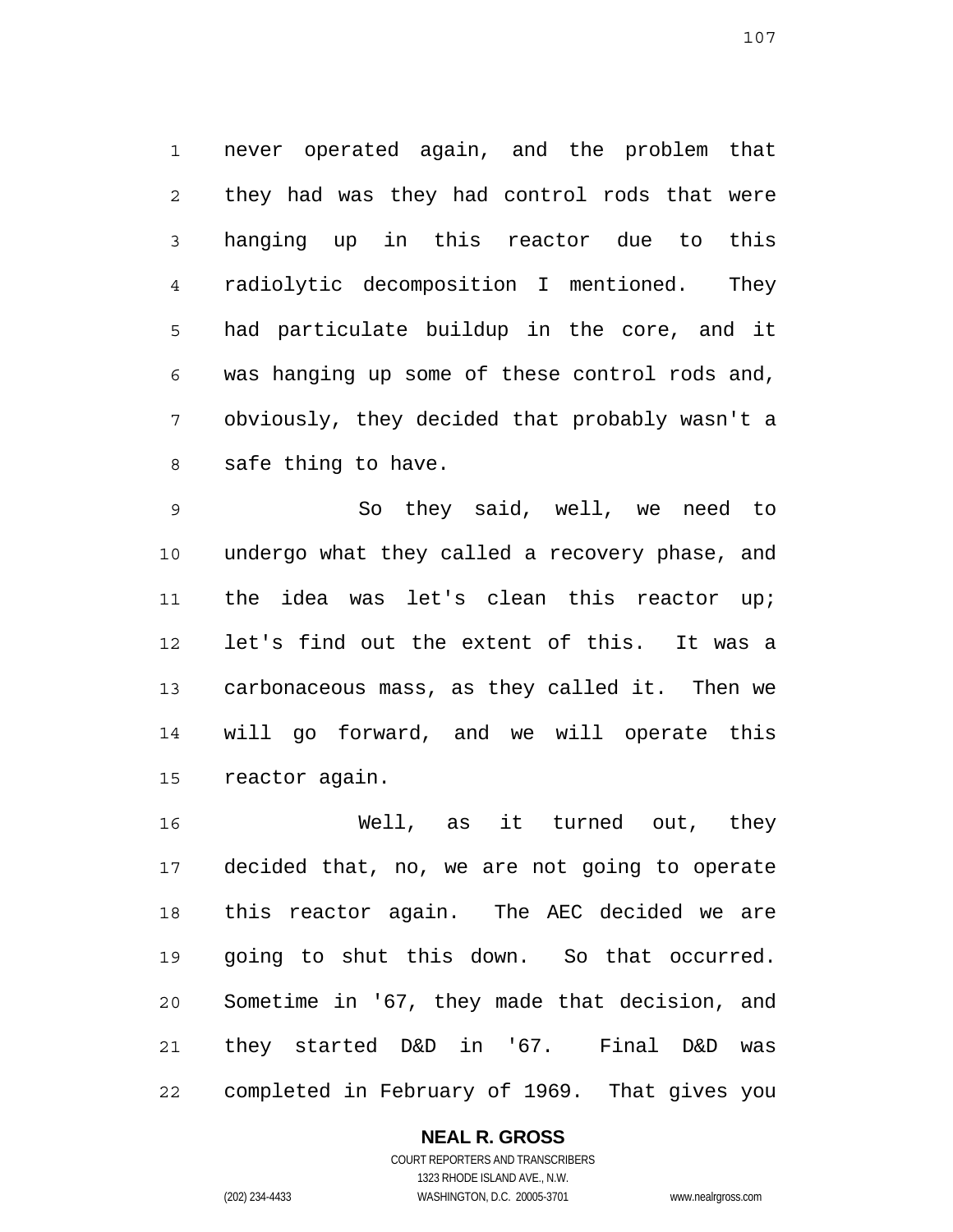1 2 kind of a good overall feel for some key dates.

3 4 5 6 7 8 9 10 11 12 Now when we did this evaluation report, we broke it down in two periods, and you will know why later. But the operational period was January of '63 through May 1, 1966, and that was the criticality, the final shutdown and this planning phase of what are we going to do with this to clean up this reactor; we are not actually doing any activities to clean it up, but what are we going to do.

13 14 15 16 17 18 19 So we coupled that into the first evaluation period. The second evaluation period was what we are calling the postoperational period. That was May 2, 1966, through February 28, 1969. That was what I had mentioned before as the recovery phase and D&D.

20 21 22 Okay. Activities and exposure potential changed drastically between operations and post-operations, which is why

### **NEAL R. GROSS**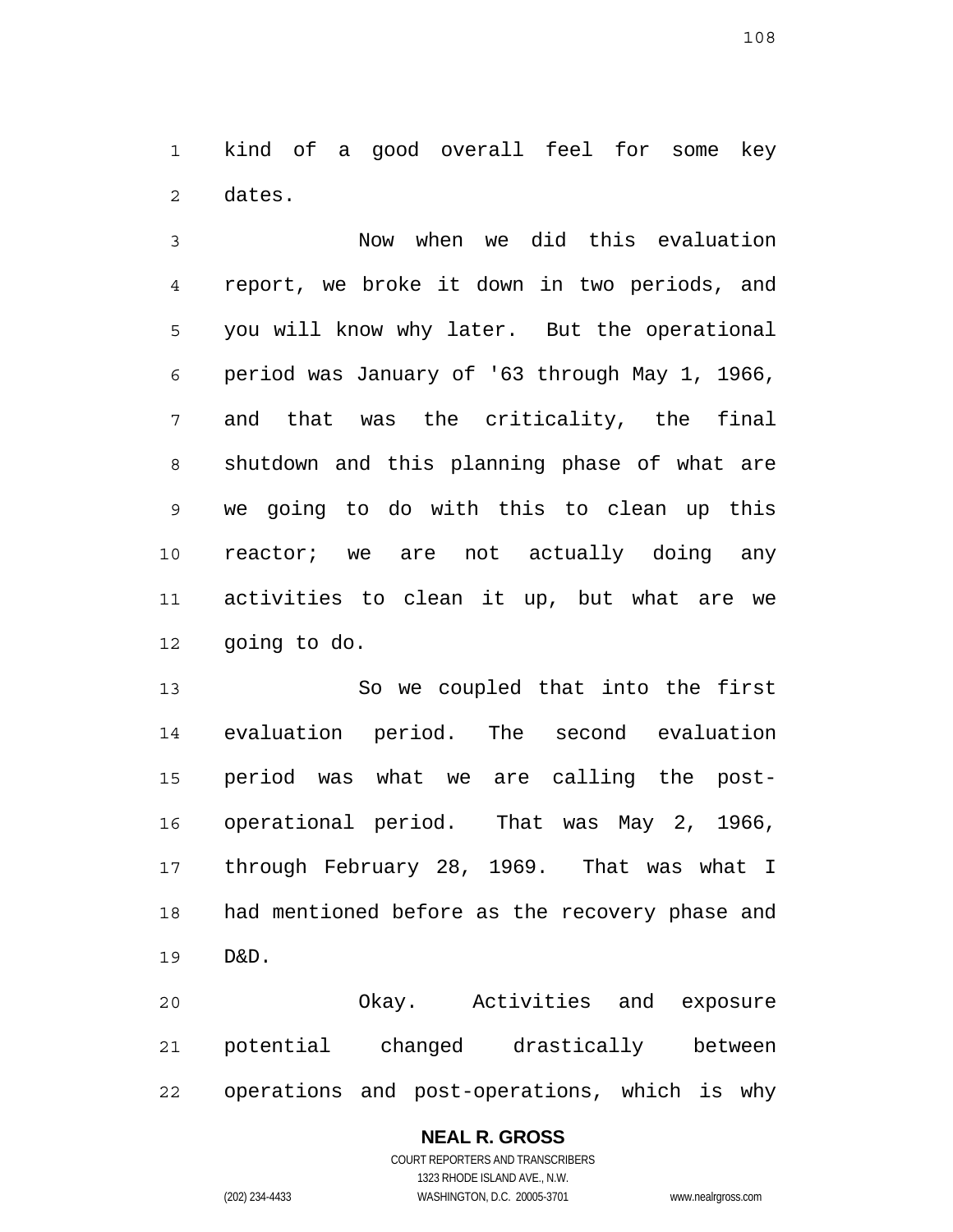1 2 we are breaking it into these evaluation reports.

3 4 5 6 7 8 9 During the operations period, most of the activities were fairly routine, and they used remote methods. Now when we got into post-operations, things were more handson. There was a lot of work with open systems and work activities that involved increased hazards and exposure potential.

10 11 12 13 14 15 16 17 18 19 20 As far as internal radionuclides of interest, the primary sources of internal exposure during post-operations were beta gamma emitting radionuclides from five sources, and they were activated impurities in the coolant; activated corrosion products; there was activation in the aluminum cladding/steel; and there was tritium produced by coolant activation or fission; and carbon-14 from coolant activation. So that is your internal radionuclides.

21 22 As far as the available internal monitoring data that we have for this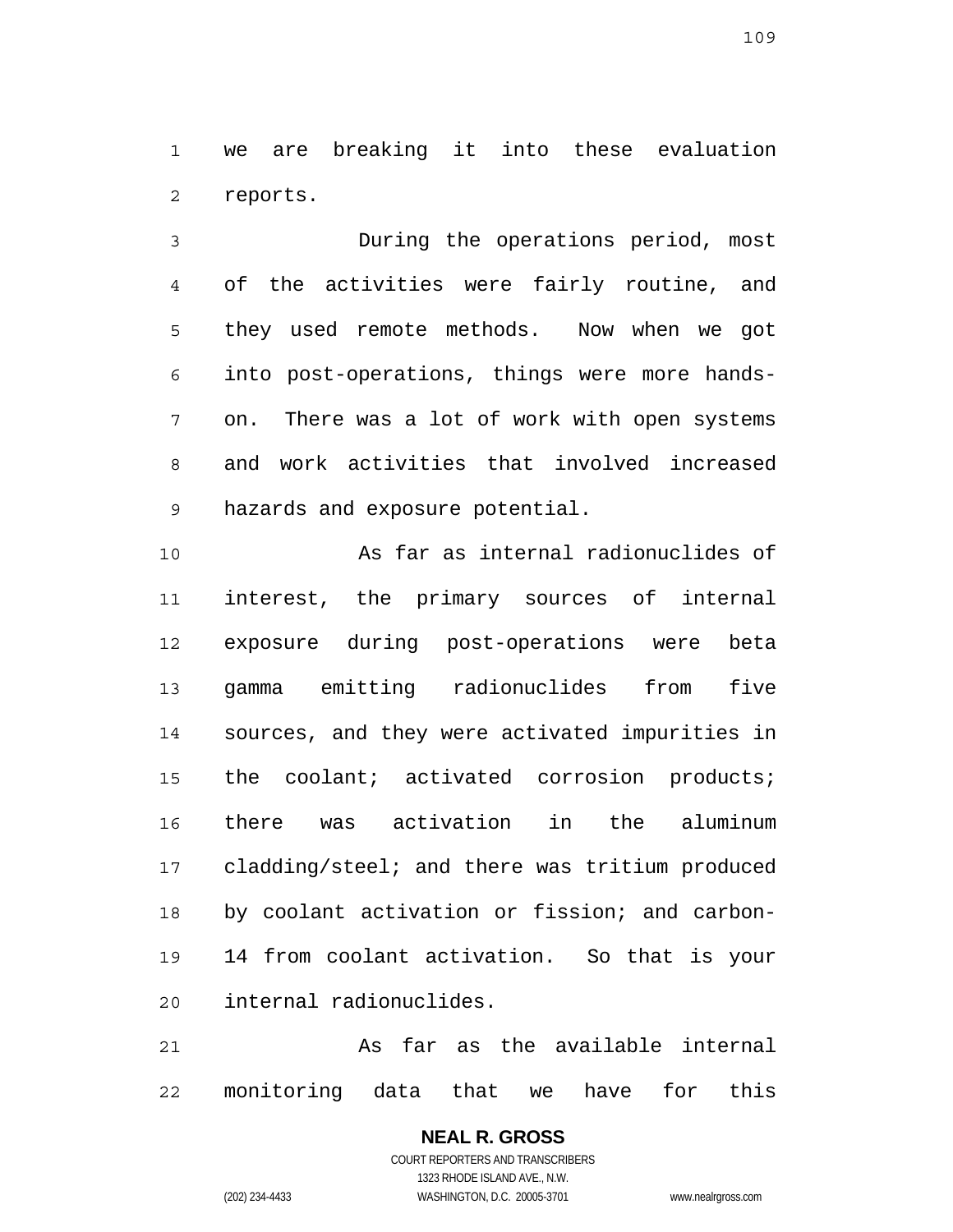1 2 3 4 operational period, like I said, we are breaking it down into two periods. Initially, prior to the start-up of the reactor, they did a final safeguard summary report.

5 6 7 8 9 10 It calculated what would be the maximum air concentrations, and their calculations show that everything should be less than a maximum permissible concentration for operations. They were required to follow 10 CFR 20 and 10 CFR 70.

11 12 13 14 15 16 The supporting documentation that we found while looking at all these records were monthly, quarterly, and semi-annual reports of reactor plant conditions. We found these reports that covered the entire 32-month period when the reactor operated.

17 18 19 20 21 In these documents we found information such as stack effluence monitoring, environmental monitors, on-site air sample reports. Generally, what it gave us is the maximum or average values.

22 All the data that we found in these

> **NEAL R. GROSS** COURT REPORTERS AND TRANSCRIBERS 1323 RHODE ISLAND AVE., N.W.

(202) 234-4433 WASHINGTON, D.C. 20005-3701 www.nealrgross.com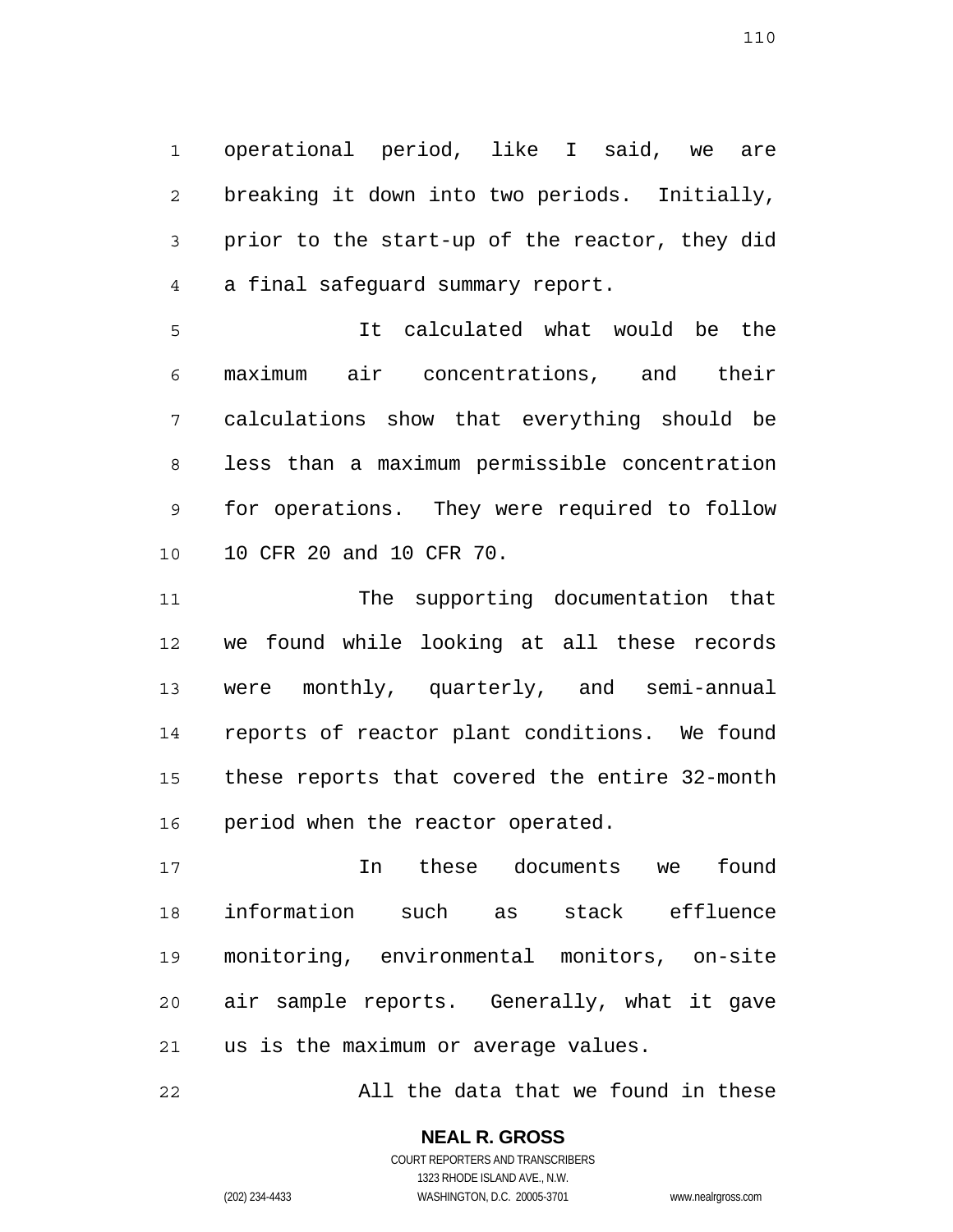1 2 3 documents were all less than a maximum permissible concentration for the most restrictive radionuclide, which was cobalt-60.

4 5 6 7 8 9 We interviewed all these individuals, and the consensus we have from everybody is this was a super clean plant, really never had too much problems during operations, and that was consistent across the board with these workers.

10 11 12 13 14 15 16 17 When we looked in these progress reports, we also found information like no personnel contamination or inhalations were observed during this period of time. It would say information -- this is a quote, "Airborne activity in the containment building has not exceeded that normally observed from natural background."

18 19 20 21 22 We did not find any bioassay data except for in one monthly report there was a bioassay performed on a group of workers who worked around the reactor for about a week, and it said the bioassay showed no positive

## **NEAL R. GROSS**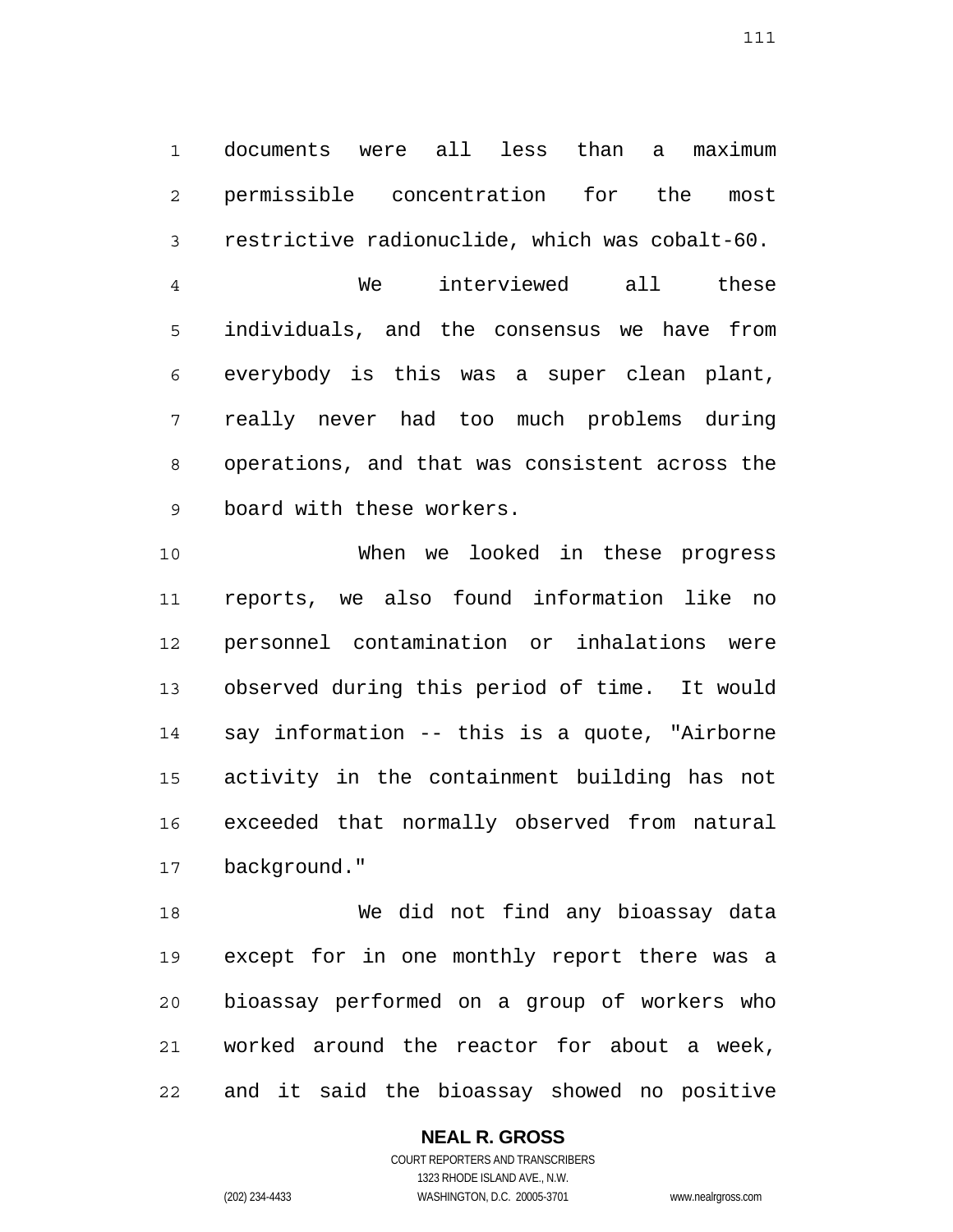1 2 results for tritium or net beta. This is all during the operational period.

3 4 5 6 7 8 9 10 11 12 We did find evidence of two spills, and one of them was found in a operational report. There was a soot collection bag from the waste-fired boiler system. It came loose, and it spread contaminated soot, and the highest activity was -- it wasn't a very significant spill. It was less than 400 dpm per 100 square centimeters, and that monthly report concluded that there was no detectable contamination or inhalation of contamination.

13 14 15 16 17 18 19 Then the other one, number 2, was -- we saw this in one of the interviews, and the individual said that a main coolant pump that was idle, and there was a loose connection and somebody improperly positioned a valve, and some of that coolant blew out onto the floor.

20 21 22 Then, he said, the coolant quickly froze up as soon as it was exposed to room temperature. Remember, at 278 degrees it

> **NEAL R. GROSS** COURT REPORTERS AND TRANSCRIBERS 1323 RHODE ISLAND AVE., N.W. (202) 234-4433 WASHINGTON, D.C. 20005-3701 www.nealrgross.com

112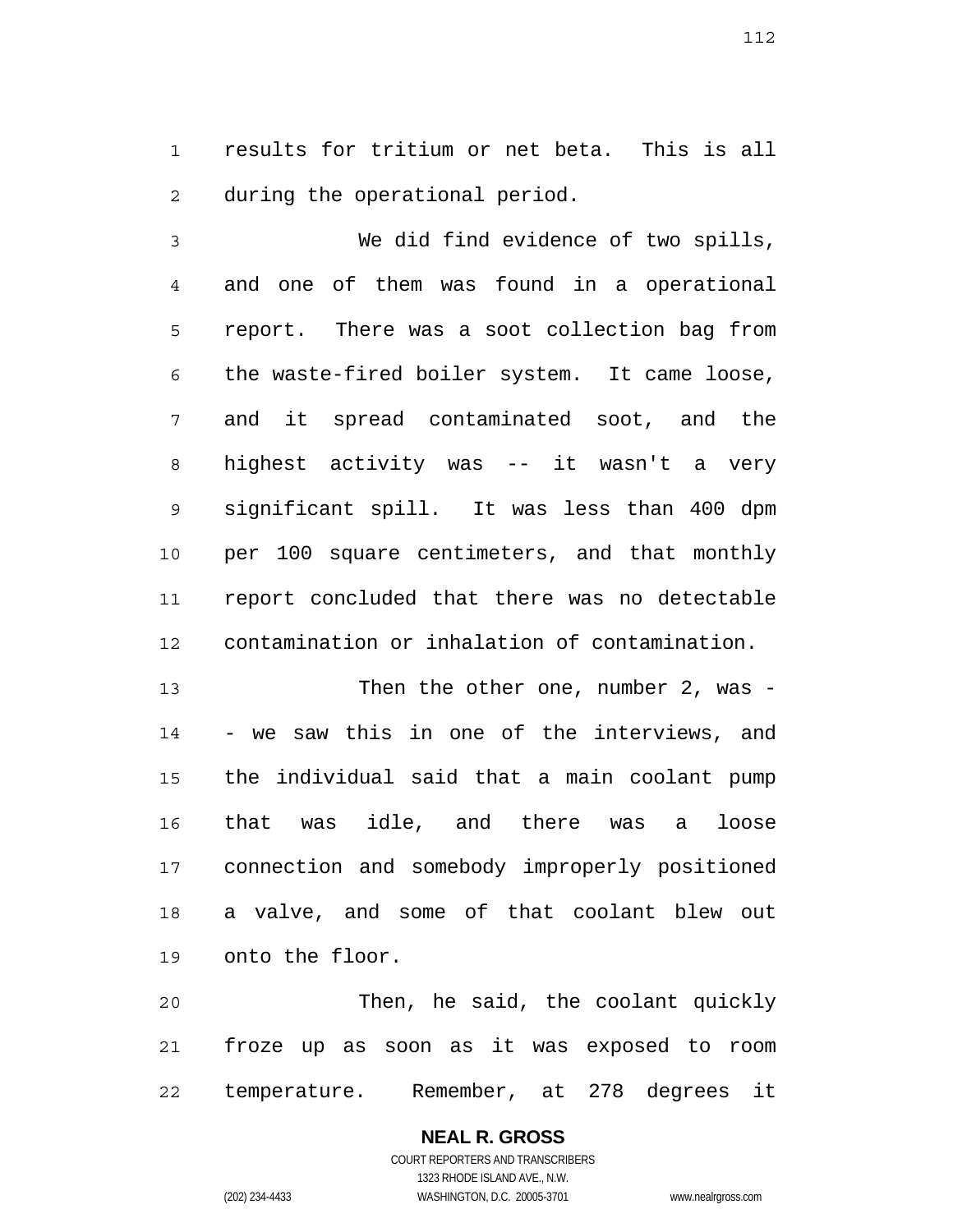1 2 3 4 becomes a solid. I asked him how he cleaned it up, or we asked him how he cleaned it up. He said they just scraped it up. It was a pretty simple process.

5 6 7 8 9 10 Now the nature of the coolant to become solid at 278 actually is pretty helpful for contamination control and airborne controls. As you might imagine, if it freezes up like a wax, it is not going to spread into the air too readily.

11 12 13 14 15 Okay. External radiation sources for the operational period were reactor support systems, coolant lines, filters, and irradiated fuel and core components, as well as when they did radiation check calibrations.

16 17 18 19 20 21 22 During shutdowns and maintenance, there would be a potential for beta exposure. One of the things that the worker said, though, was that -- a radiation control technician -- is that when they did maintenance, they would shut down the system. They would go have a cup of coffee, let this

### **NEAL R. GROSS**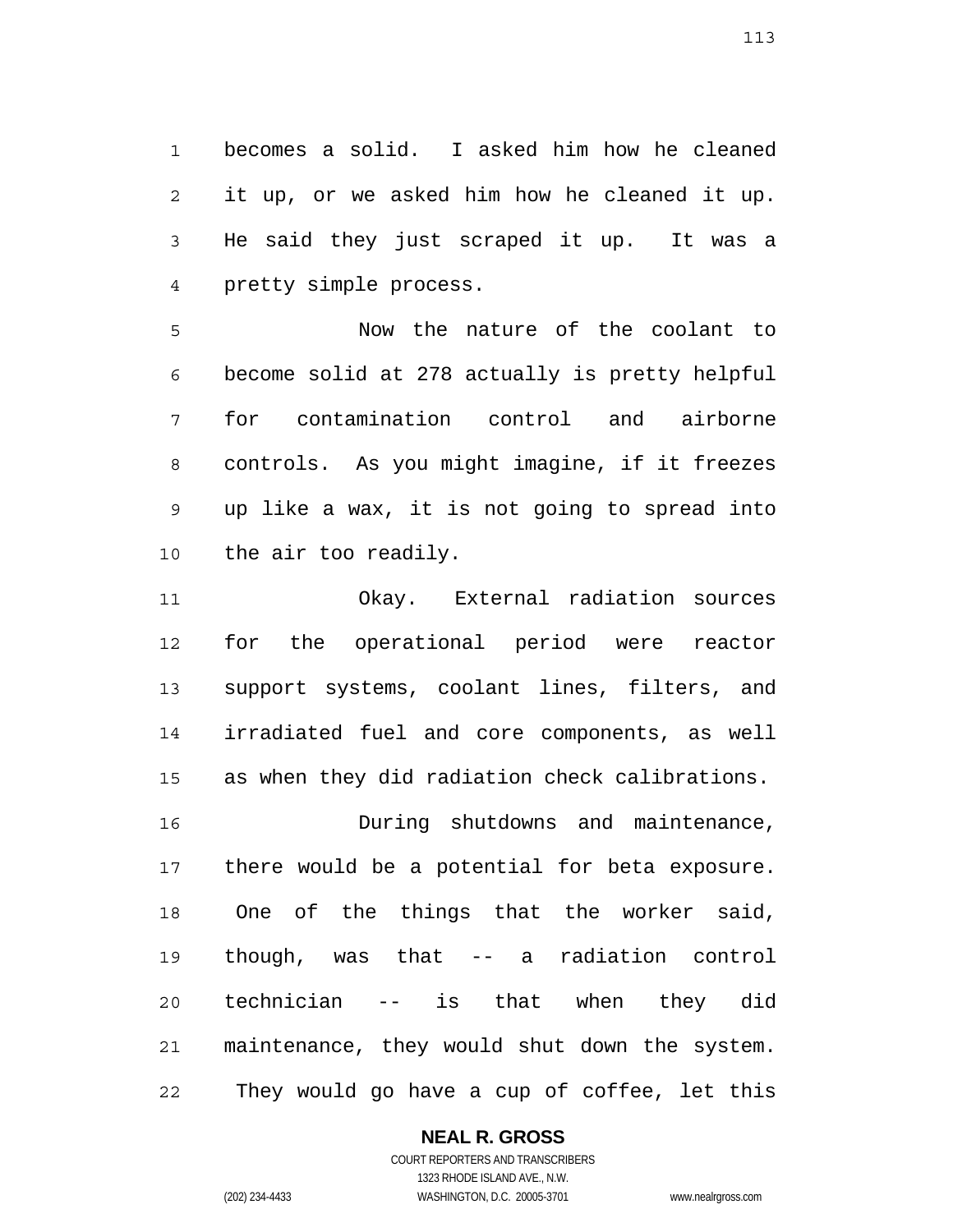1 2 3 4 short-lived beta decay, and then generally it was not an issue to work in these radiation fields. The beta dose would die off pretty rapidly.

5 6 7 8 9 Neutron potentials were during the operational -- while the reactor was operating. When the reactor was shut down, there was no neutrons except for if they were doing instrument source checks.

10 11 12 13 14 15 We talked to the health physicist and rad control tech, and they stated that they never saw any neutron levels above detectable limits in the facility except for when they were doing source checks on their long counter.

16 17 18 19 20 As far as X-rays, we didn't find any information that X-rays were performed. However, one of the interviewees said that they had annual physicals and that X-rays were performed.

21 22 Okay. Available external monitoring data. First of all, we did not

### **NEAL R. GROSS**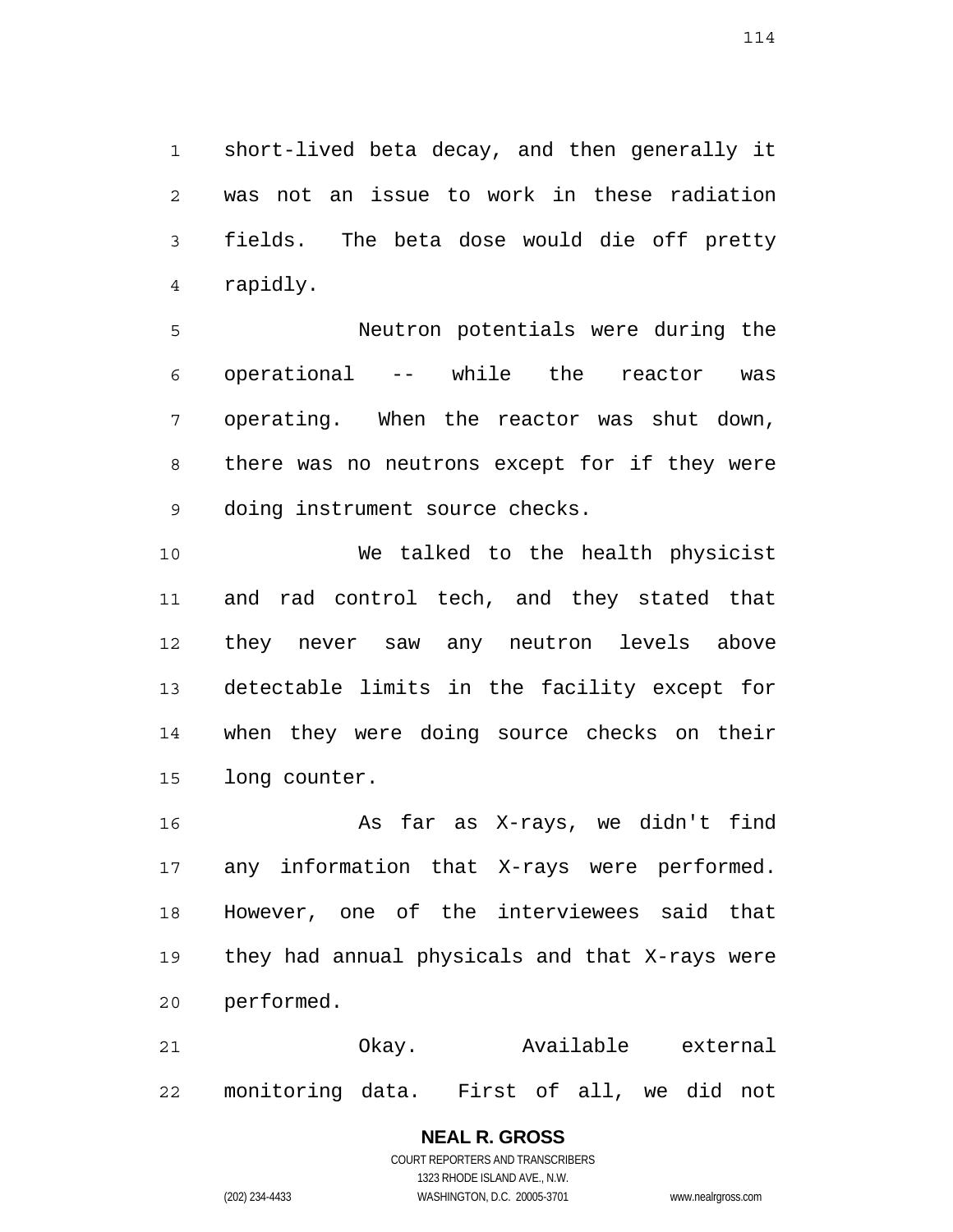1 2 3 4 5 6 7 find dosimetry results. Information we have is that it went to Landauer. We contacted Landauer. They didn't have any luck finding any documentation related to Piqua for external dosimetry. However, we do have AEC annual summary reports, and these were for every year from 1963 through 1968.

8 9 10 11 12 13 Other than that, we did find some summary reports in one of the claimant's files for '63, and what is not on that slide is there was his report for '64 and '65. It included his whole period that he worked. He actually worked for Atomics International.

14 15 16 17 18 19 There were also monthly, quarterly, and semi-annual reports containing reactor plant conditions and dose information. It would actually give you the highest individual exposed during this semi-annual period was, you know, 240 millirem.

20 21 22 When we looked at all of this information in conjunction with one another, it all agreed and that, actually, the AEC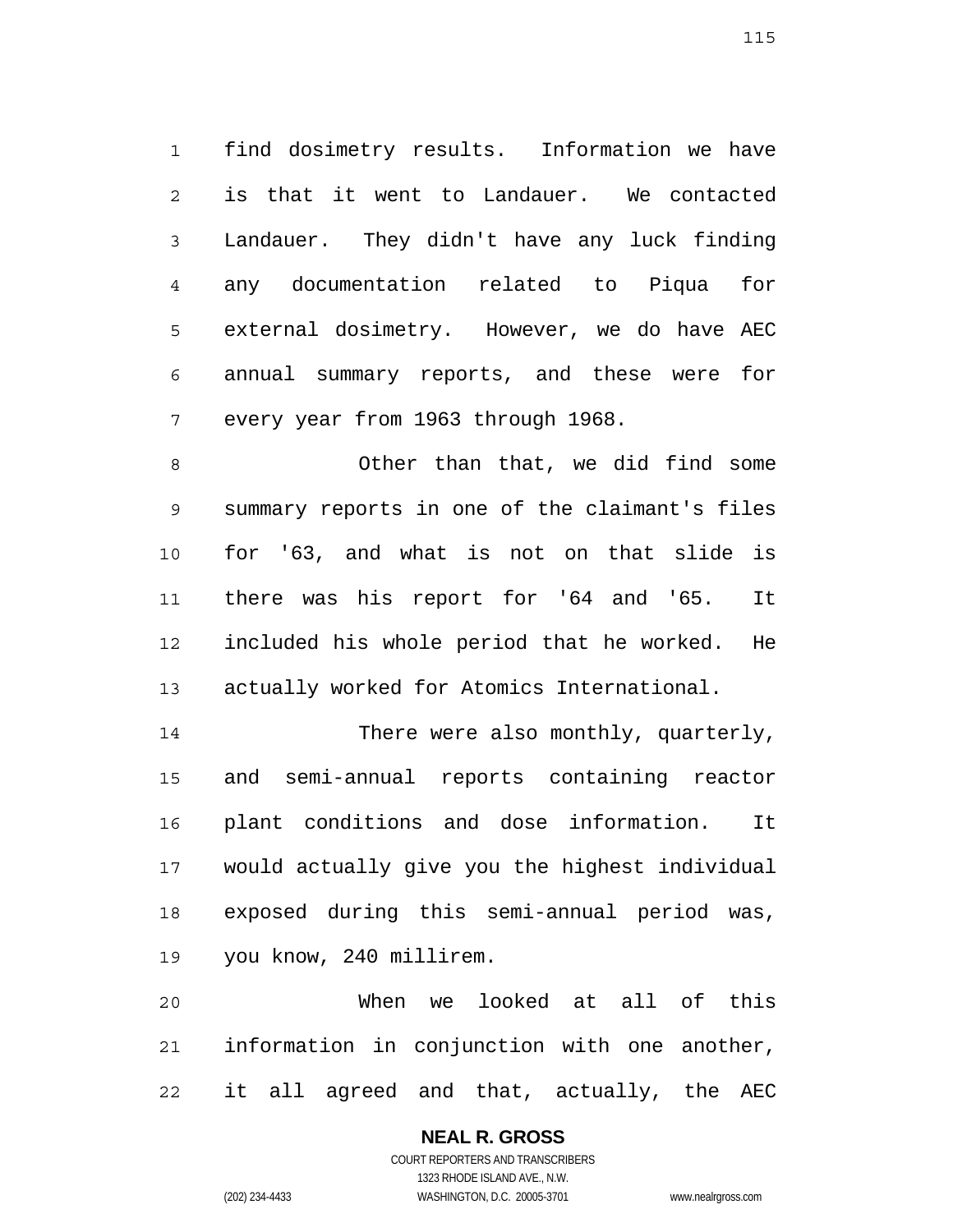1 2 annual summary report looks like a very accurate document.

3 4 5 6 7 8 9 10 11 Here is like a summary of the AEC external dose for '63 through '68. What it has is that the number identified as not monitored in all cases was zero. Our information from the interviews was that everybody that went into the facility was monitored. However, they backed off on the external monitoring for the administrative people to quarterly rather than monthly.

12 13 14 15 16 17 18 19 20 21 22 The next column over, it says the number identified as monitored. It ranged anywhere from 36 to 50 people, and they bin the dose that the individuals received as zero to one rem, which in the majority of cases most people got zero to one rem. However, in '67 and '68, which is during this recovery period, you are going to see that there was [identifying information redacted] individuals for '66 and [identifying information redacted] for '67 where it was one to two rem.

## **NEAL R. GROSS**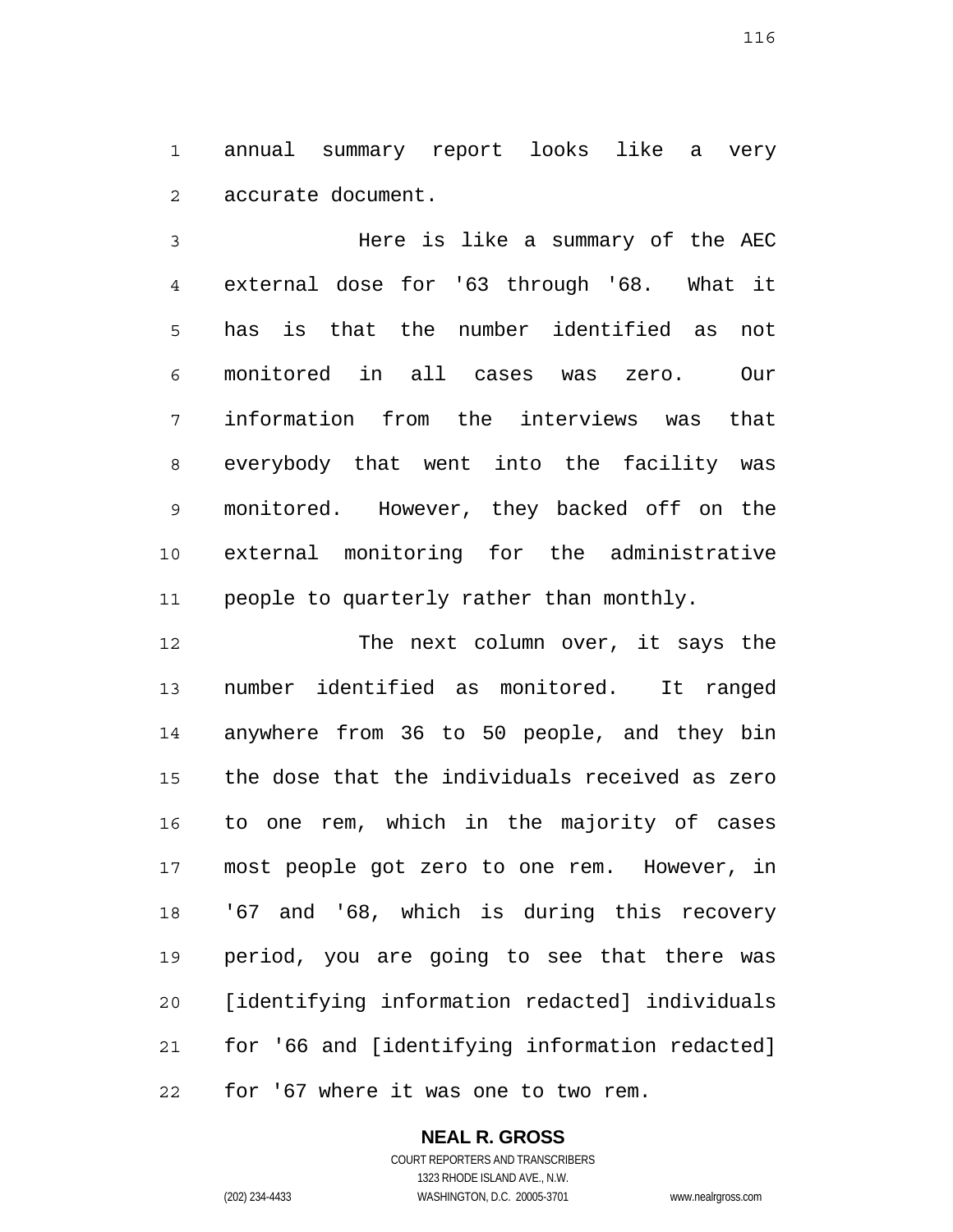1 2 3 4 5 This is a picture of the airlock going through between the containment and the auxiliary building. So everybody likes pictures. Here is another picture of the remote fuel handling system.

6 7 8 9 10 11 12 So this is what they used during normal operations if they had to handle fuel. We will find out a little later they used some different systems during post-operations. This is a picture of the control room, some workers in there monitoring different components.

13 14 15 16 17 18 So based on all this, NIOSH has a methodology for dose reconstructions. For internal dose, we feel that assigning a maximum permissible concentration for the entire operational phase using cobalt-60 is a claimant favorable method.

19 20 21 22 What we would do is look at each of those internal radionuclide groups, and we would assign a portion of the MPC to each of those based on their proportion, if they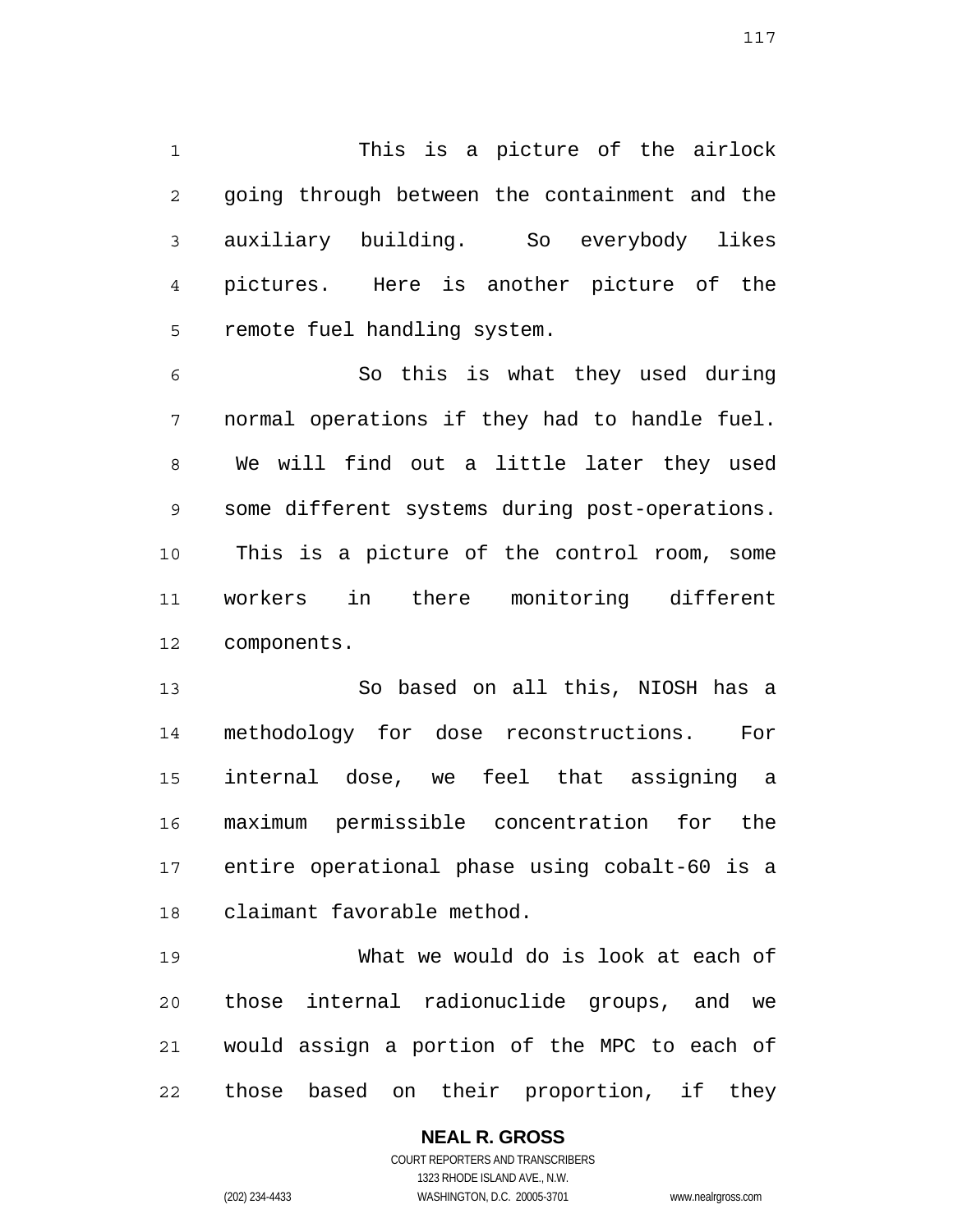1 2 exist, based on the data that we have for the coolant and the residues.

3 4 5 6 Then with each of those groups, the radionuclide contributing the most dose to the organ of interest will be used for the claimant favorable assignment of dose.

7 8 9 10 11 12 13 From an external standpoint, we feel that the AEC summary report is an accurate document. We would use the highest dose. In other words, for all years except for '66 and '67, we would assign one rem annually, and two rem for '66, and it should say '67 also.

14 15 16 17 18 19 Regarding beta dose, we feel we can assign a claimant favorable ratio to be at 40 to one for a direct contact with your hands, all the way down to five to one. That was based on some information we had from these summary reports.

20 21 22 We had paired measurements of gamma exposure rates compared to beta exposure rates. They were actually lower than that,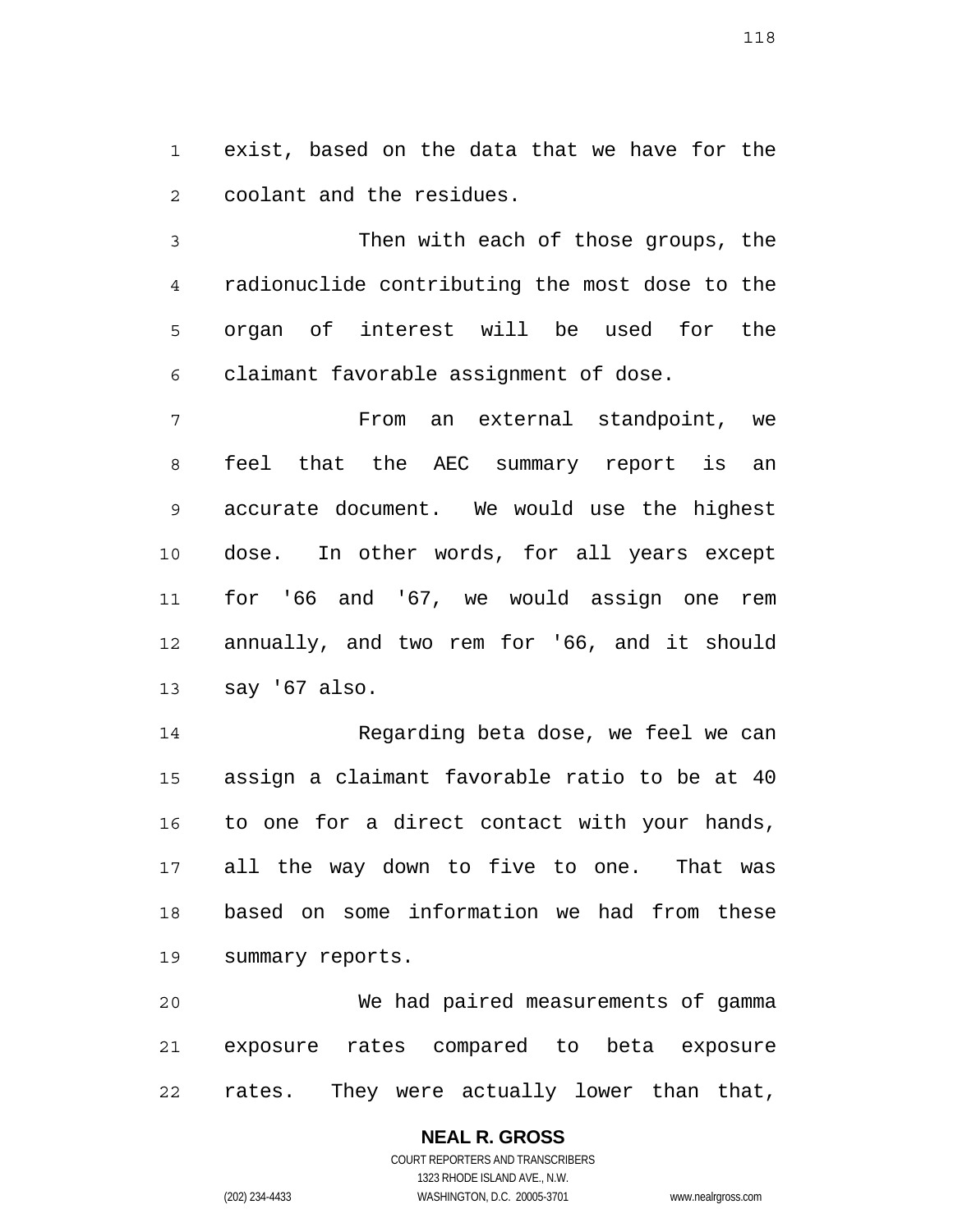1  $\mathfrak{D}$ but we raised them up a little bit to be claimant favorable.

3 4 5 6 7 8 9 10 11 As far as neutron assignment, we feel application of a one to 10 neutron to photon ratio would be accurate, and that is based on some monitoring measurements that were paired around the main coolant lines, coming through the bioshield. There were some paired measurements with photons and neutrons, and it was less than one to 10, but we used the conservative one to 10 ratio.

12 13 14 With regard to medical X-rays, we feel OTIB-0006 would be the method to use to reconstruct medical X-ray dose.

15 16 17 18 19 20 21 22 The evaluation process is a twopronged test established by EEOICPA, and the questions are, is it feasible to establish the level of radiation doses of individual members of the class with sufficient accuracy, and is there a reasonable likelihood that such radiation doses may have endangered the health of members of the class.

# **NEAL R. GROSS**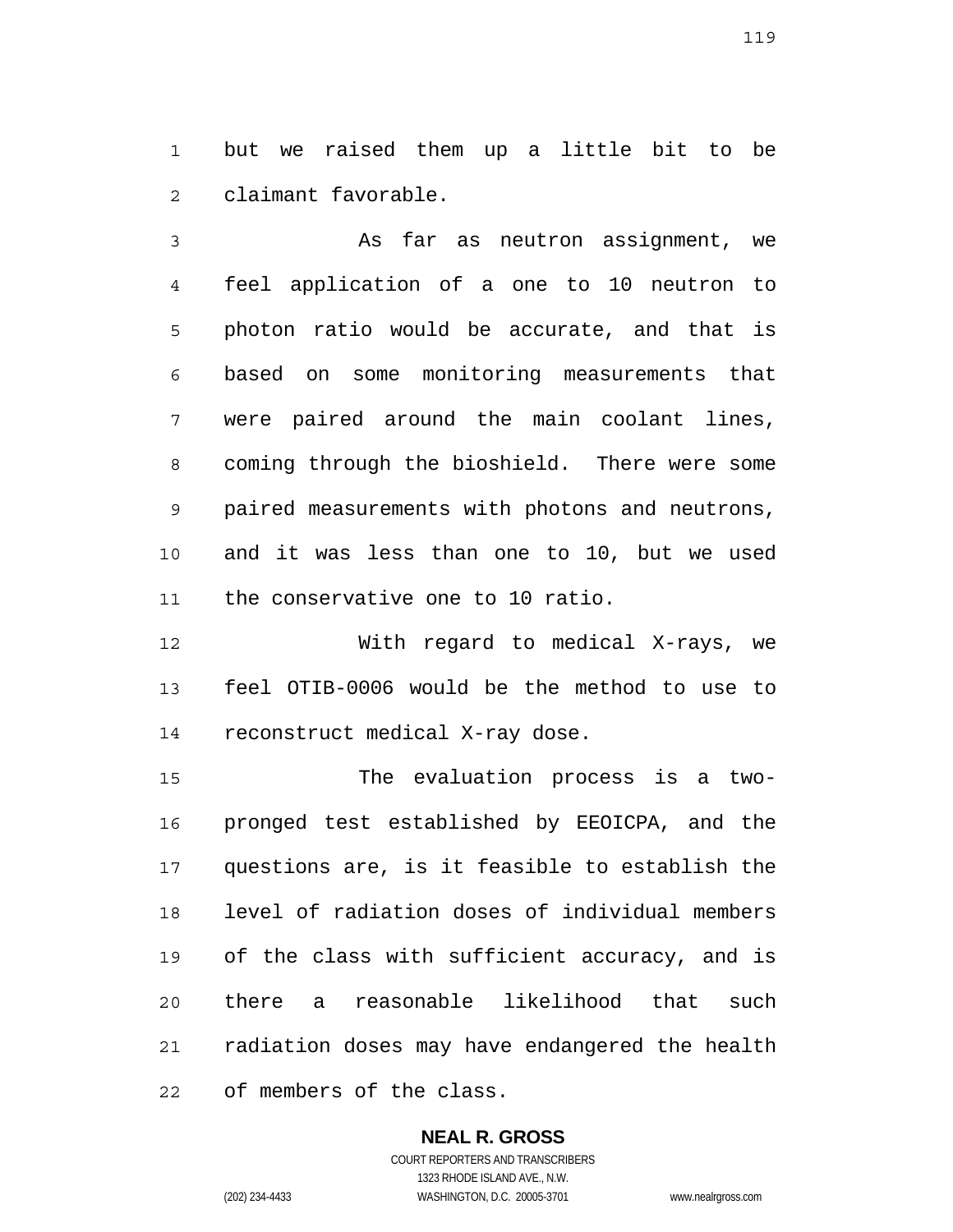1 2 3 4 5 6 7 NIOSH found that the available monitoring records, process descriptions, and source term data are adequate to complete dose reconstruction with sufficient accuracy during the operational period for the evaluated class of employees from January 1, 1963, to May 1, 1966.

8 9 10 11 12 Therefore, health determination - health endangerment determination is not required. So this is just a table showing, we feel, internal and external doses can be reconstructed in a feasible manner.

13 14 15 16 17 18 19 20 21 22 We did some sample dose reconstructions, two of them, in fact, for Piqua, and for that time period January 1, '63, through May '66. There's the assumptions we made. It was a [identifying information redacted] born in [identifying information redacted]. This is a [identifying information redacted] cancer, [identifying information redacted] of the [identifying information redacted], and it was diagnosed in

**NEAL R. GROSS**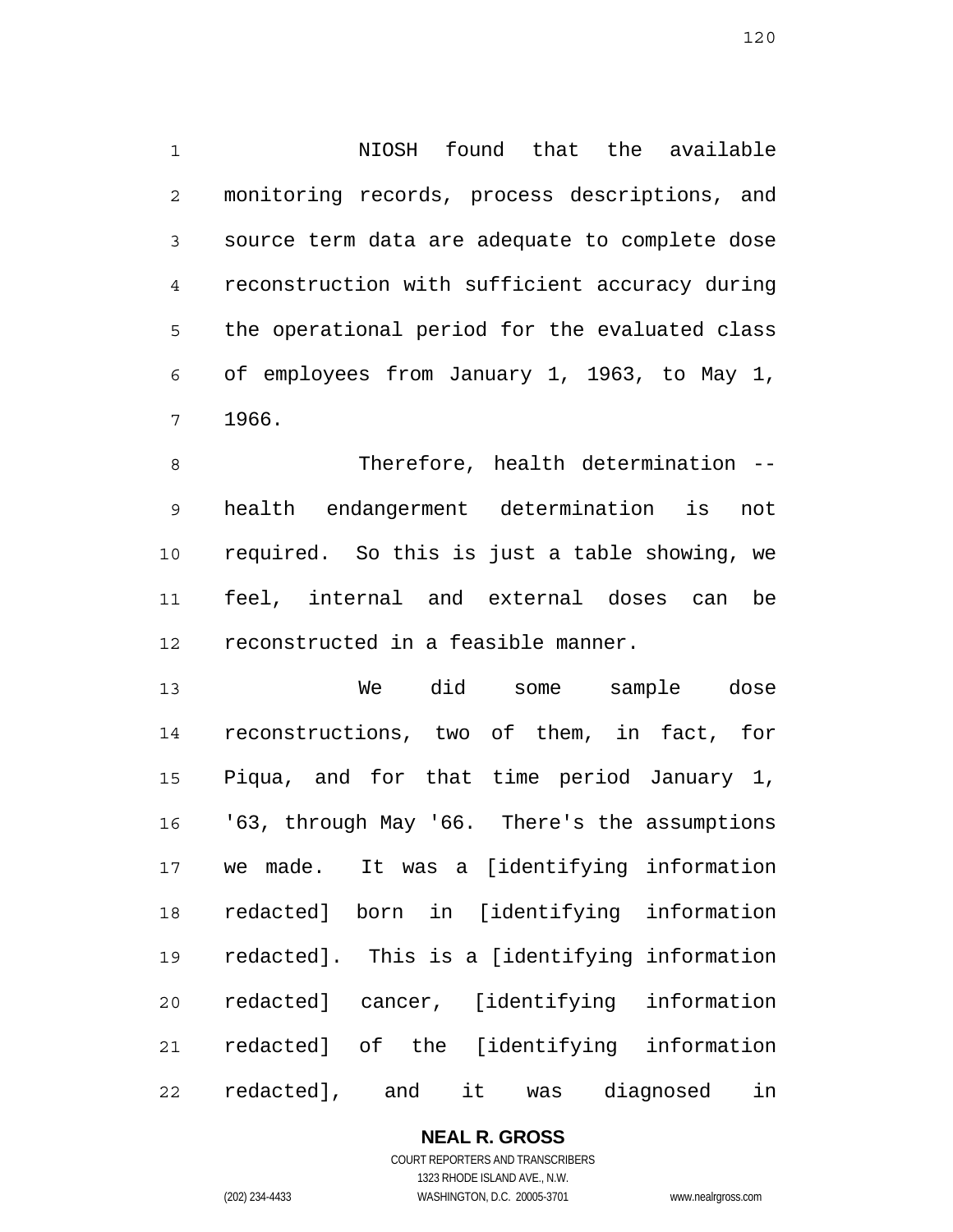1 2 3 4 [identifying information redacted], and the external dose, internal dose, and medical dose totaled up to 23.26 rem. The probability of causation was 62.33 percent.

5 6 7 8 9 10 11 12 The other sample dose reconstruction we did was for a -- same individual. However, this individual had a [identifying information redacted] cancer with the same diagnosis date of [identifying information redacted], total doses assigned were 17.073 rem, gave us a probability of causation of 28.86 percent.

13 14 15 16 17 18 So that covers the operational period. Now the post-operational period began on May 2, 1963, and this is when they started cleaning up this carbonaceous mass. Activities became, actually, rather intrusive as compared to the operational period.

19 20 21 22 The exposures' potential changed drastically when the Piqua site went from operational activities to recovery and D&D. In the operational phase it was mostly closed

### **NEAL R. GROSS** COURT REPORTERS AND TRANSCRIBERS

121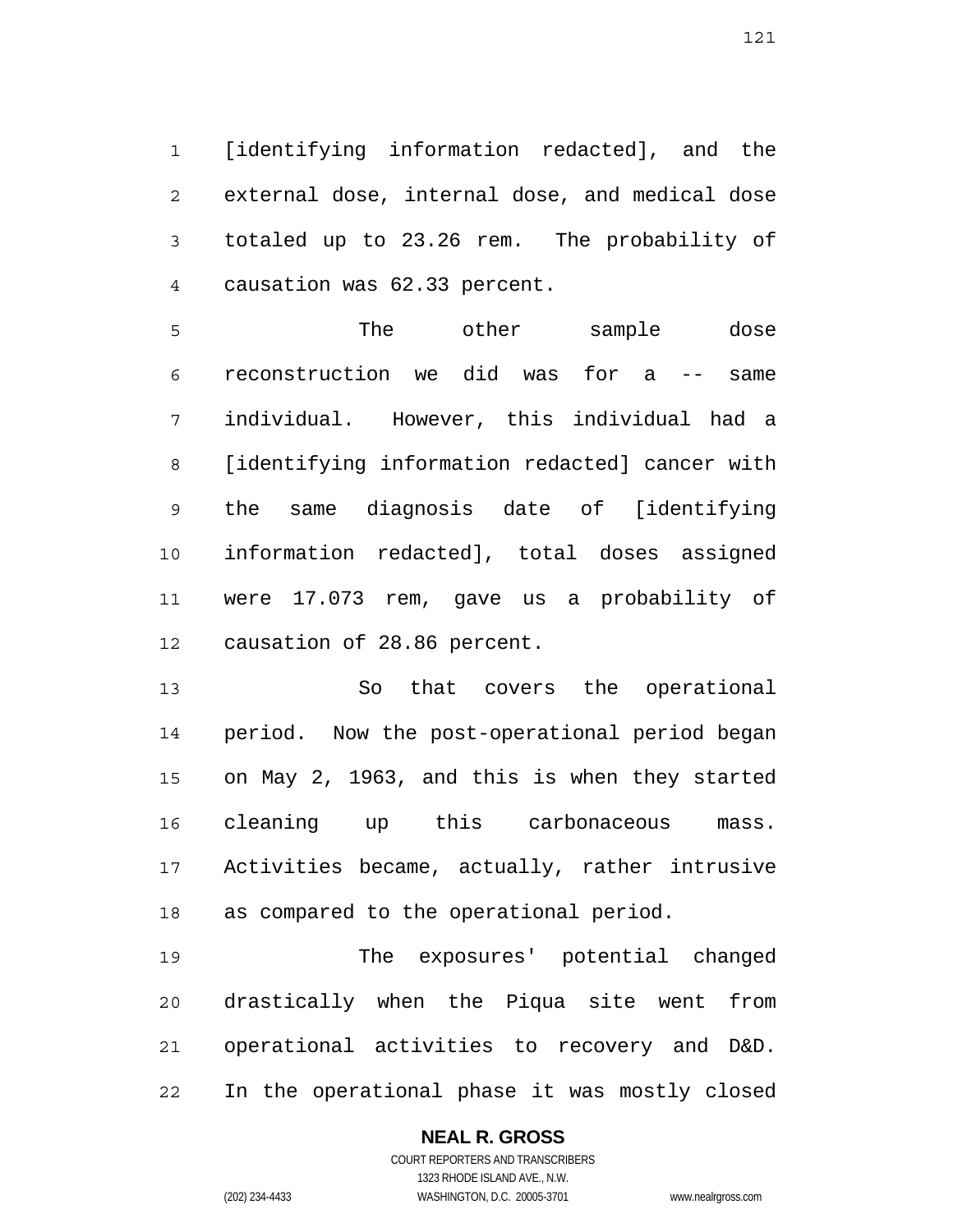1 2 3 4 loop operations. Then in the post-operations, the reactor vessel was open quite a bit, for a large majority of the time, in fact, and there was demolition work.

5 6 7 8 9 The reactor vessel and the support systems were open to containment, and many of the activities were non-routine and more invasive than operations. I think I have said that enough in different ways.

10 11 12 13 14 15 16 17 During post-operations, just to give you an idea of the activities that occurred, they removed the reactor vessel head, and it was open to containment for, like I said, a long period of time. The initial purpose of this was to cool down the reactor. Then they started removing the fuel and control rods.

18 19 20 21 22 You know, I showed that fuel handling system earlier. Well, they started using a puller crane, which is just a standard type of -- I don't know if it is a jib crane or a particular crane that they used in the

> **NEAL R. GROSS** COURT REPORTERS AND TRANSCRIBERS 1323 RHODE ISLAND AVE., N.W.

(202) 234-4433 WASHINGTON, D.C. 20005-3701 www.nealrgross.com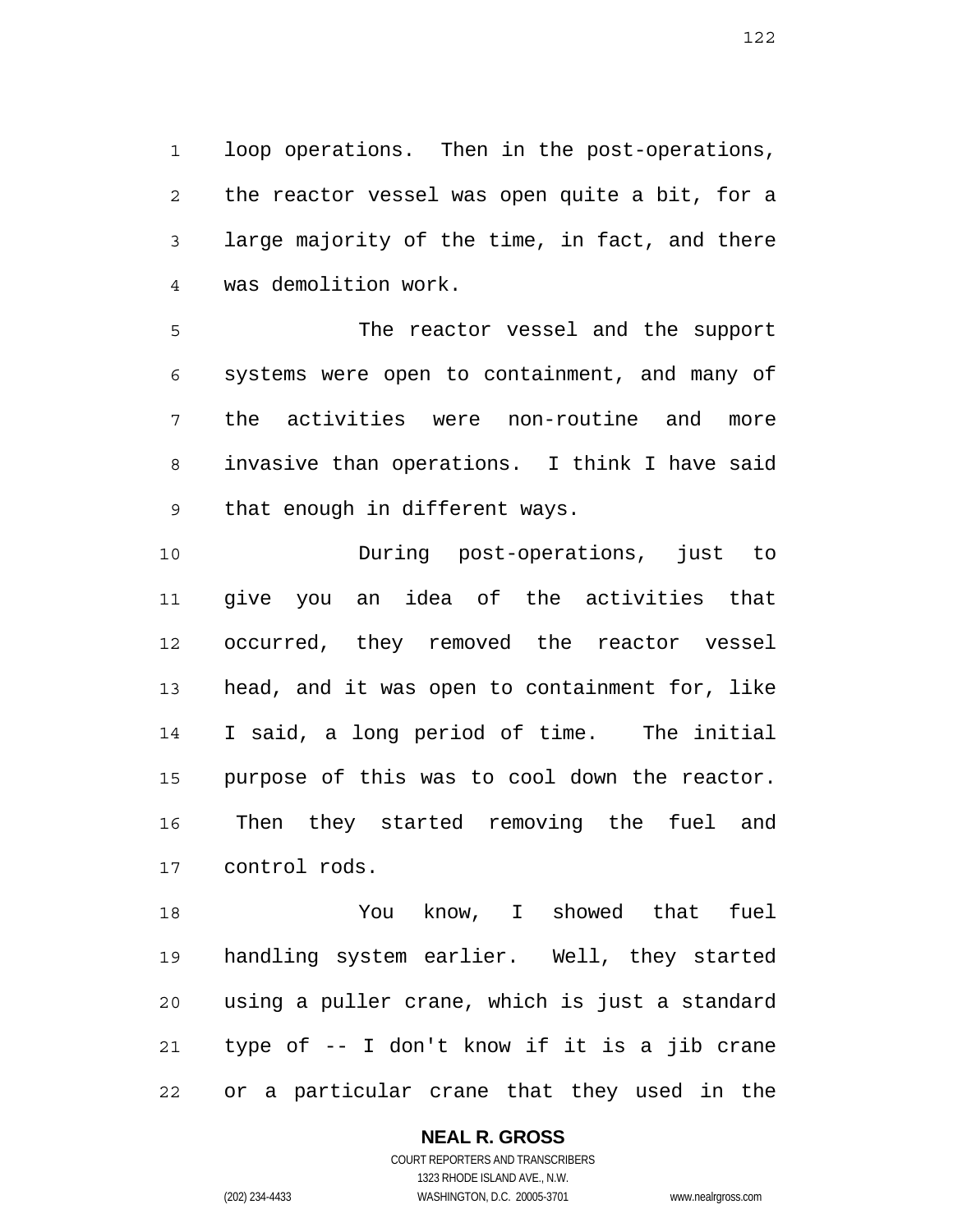1 2 3 4 5 6 7 8 containment, and the reason they did that is because they were trying to measure all of the forces it needed to exert on these control rods to pull these because they were having some difficulty due to this carbonaceous mass being built up in there. So that was a nonstandard technique that, certainly, would have more exposure potential.

9 10 11 12 13 14 15 16 Also, after they removed the fuel and the control rods, they did a detailed core inspection, and they profiled this carbonaceous mass. It was a big chunk of carbon, and you could see where the fuel rods and the control rods were sitting around it. We actually have pictures of that, but I didn't provide them.

17 18 19 20 21 22 They sampled and handled the scoped mass. Something to mention, they were in many cases using remote methods to remove this carbon mass. They were using a periscope. However, some of the claimants did specifically state they remember looking

## **NEAL R. GROSS** COURT REPORTERS AND TRANSCRIBERS 1323 RHODE ISLAND AVE., N.W.

(202) 234-4433 WASHINGTON, D.C. 20005-3701 www.nealrgross.com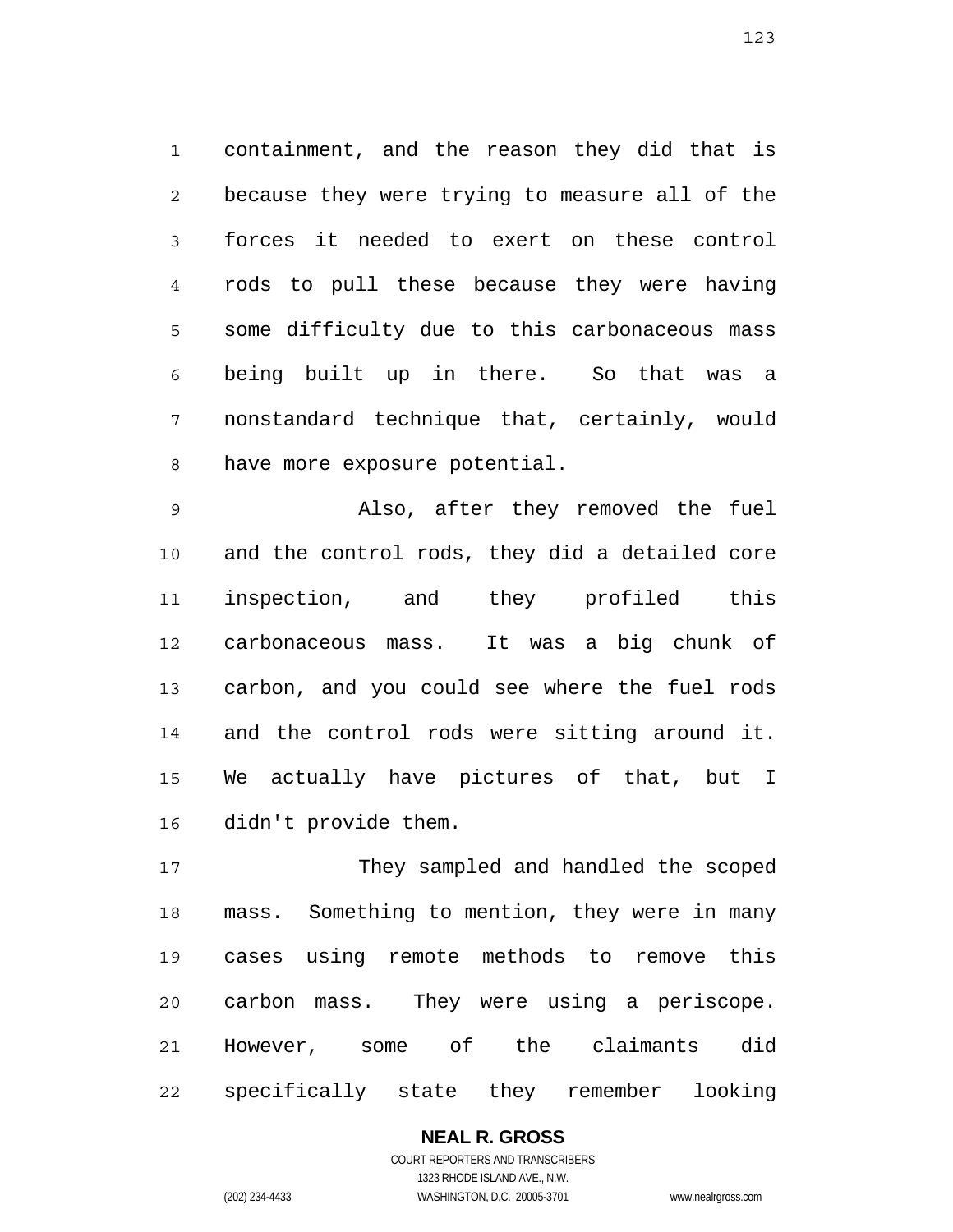1 2 3 4 directly into the reactor without benefit of any shielding. We didn't find that in the documents, but the individuals made that statement.

5 6 7 8 9 10 Also at one point, they drained the coolant in the reactor, and they worked above the reactor core, and they also removed incore components like the grid plate and support barrels. These were highly radioactive and had pretty high dose rates.

11 12 13 14 15 They actually had to go inside of the reactor core on a work platform and do some modifications, such as some air drilling on different components. So they actually worked within the reactor.

16 17 18 19 20 21 22 During the D&D activities, they did system dismantling and size reduction using mechanical and flame cutting methods. I know they used a regular -- like a Porta-band as well. I don't know if it was a Porta-band, but I just know that everything wasn't done using flame cutting methods, but some of it

## **NEAL R. GROSS**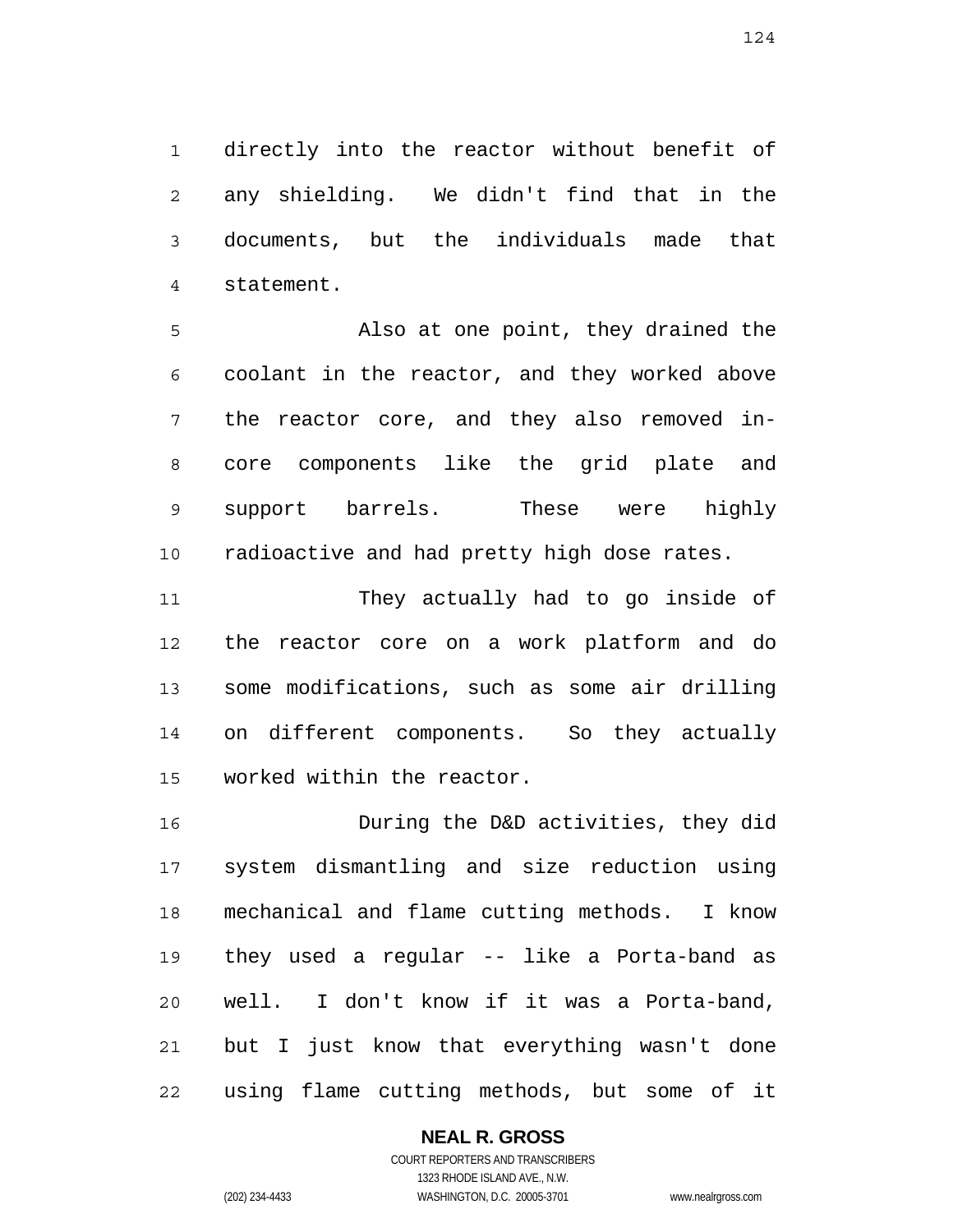1 was mechanical.

2 3 4 5 6 7 8 9 10 11 12 13 14 15 16 17 18 19 20 21 22 They cut and sealed all of the reactor outlets and all the pipes that penetrated the bioshield. So internal data available through the post-operational period. Again, we have no bioassay nor did we have any area air sampling reports. There was very limited air data for this period of time. We only found one air monitoring result. I think it was a stack monitoring result and an environmental one during that 33-month period. So this is post-operations and D&D. Now most of the interviewees, again, said it was a very clean plant, and there was never known to be really any airborne issues. I did look at the interview for the health physicist, and he felt that during the post-operations there could have been some potential for airborne contamination, specifically like size

**NEAL R. GROSS**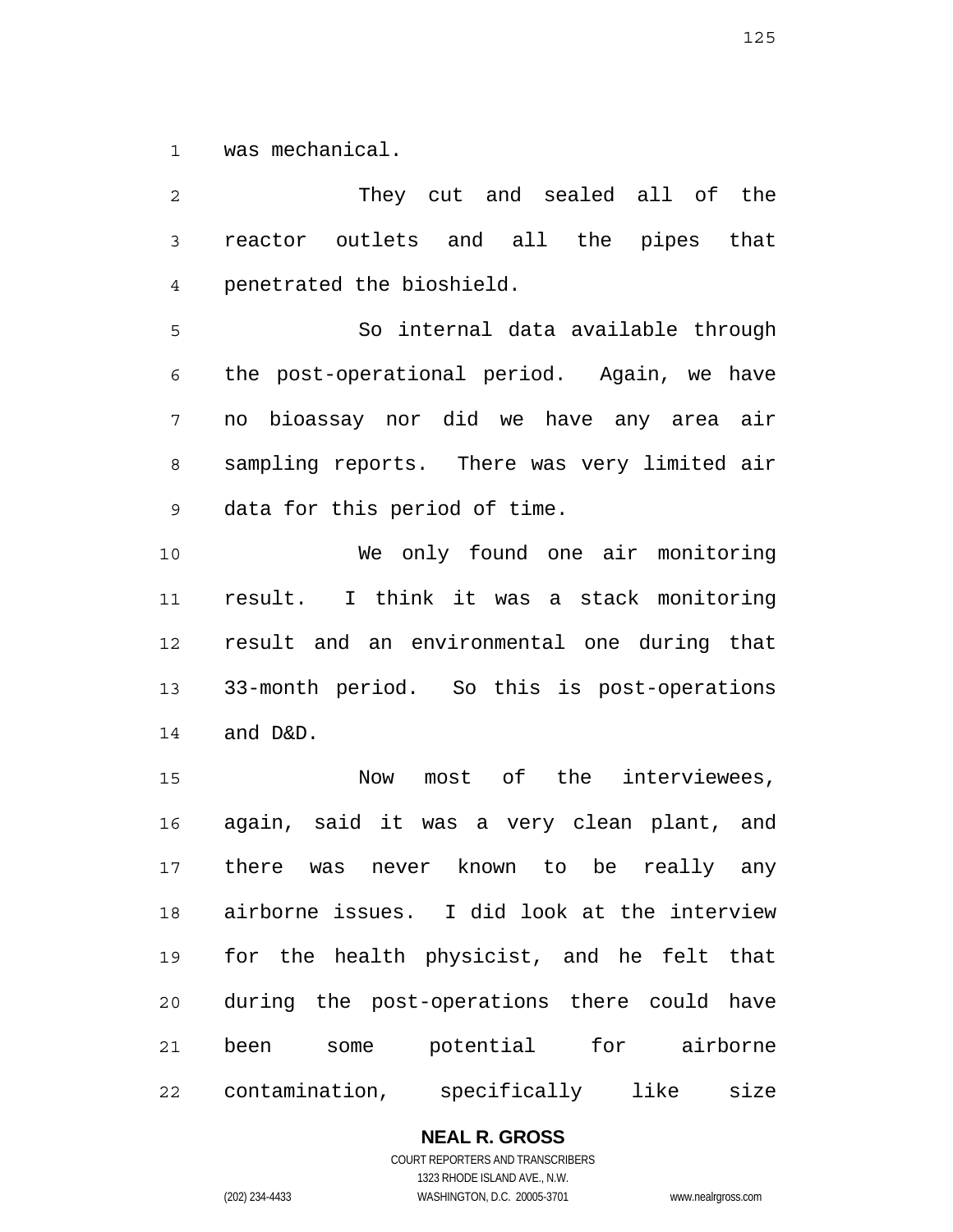1 reducing.

2 3 4 5 6 7 8 9 10 11 12 13 14 15 16 17 18 19 20 21 22 There was another interviewee that stated, if there was any time in which radiological hazards were present at levels of concern, it would have been after operations. External data for post-operations. It is very similar to what we had for operations. We have these AEC summary reports, and we did have some exposure data in the reports as well, radiation exposure data. Now the concerns we have for the post-operational period is the fact that a lot of these activities were non-routine, and they had documented a potential for increased radiological hazards. This is all coupled with a lack of airborne radioactivity data. There was hands-on work, as I mentioned before. A lot of the systems were open, and they had to use a pretty extensive effort to remove that coke mass within the reactor, and again I mentioned we are not sure if it was done remotely. From what we read,

## **NEAL R. GROSS**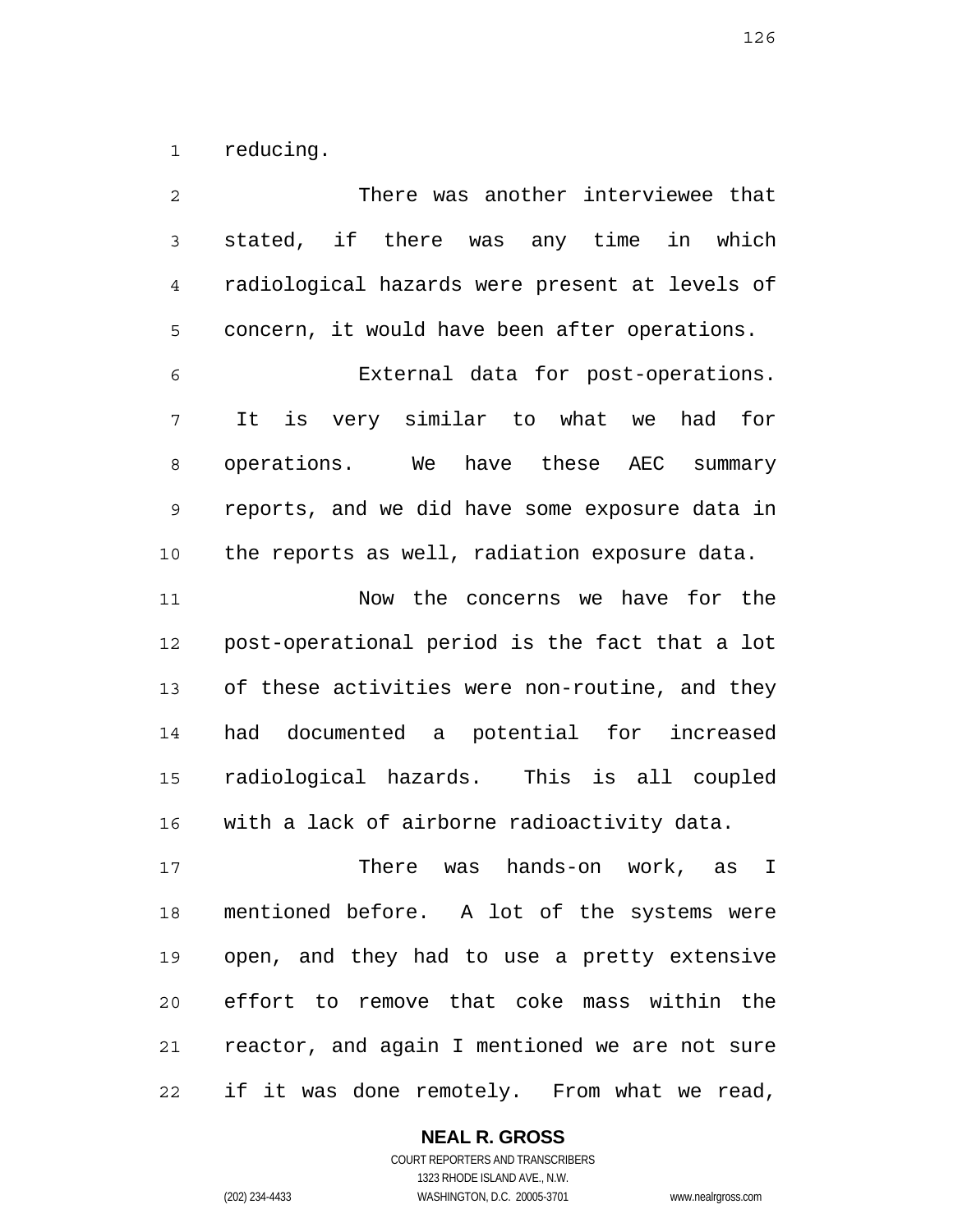1 mostly it was done remotely.

2 3 4 5 6 7 8 9 10 I mentioned the removal and modification of the core components, and there was also a discussion. We found some verbiage in the health and safety representative where he expressed concern with regard to internal exposure potential during this period, and he quoted in numerous operations considerable contamination will result. There was a discussion for the need

11 12 13 14 15 16 17 18 19 20 for hood-like ventilation during welding activities, and a need for air supply suits. The health physicist for the facility said that, to his knowledge, there was never any ventilation used during D&D or postoperations, and he said, as far as respiratory protection -- he said maybe a half-face respirator. So we didn't see the use of air supplied or SCBAs during the post-operational period.

21 22 So as far as feasibility of internal dose for post-operations, based on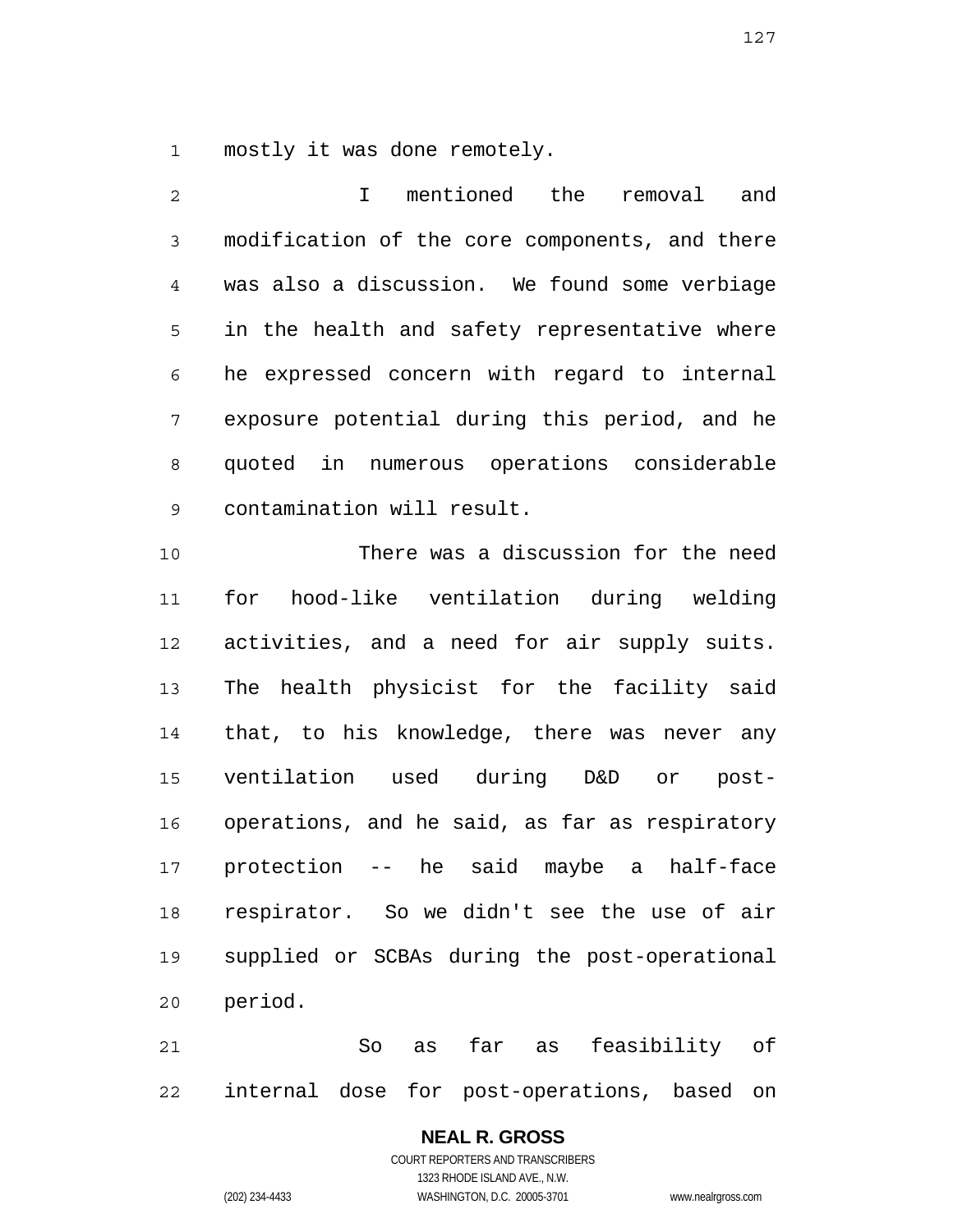1 2 3 4 5 6 7 8 the absence of internal monitoring data and the exposure potential during the postoperational period, NIOSH's evaluation determined that it is not feasible to estimate radiation dose for all members of the NIOSH evaluated class with sufficient accuracy for the entire evaluated period of May 2, 1966, to February 28, 1969.

9 10 11 12 13 14 15 16 17 Due to NIOSH's finding regarding inability to bound internal dose for postoperations, we didn't do an exhaustive -- we didn't fully evaluate reconstructing the external dose. However, we concluded that we can partially reconstruct external dose, including X-ray exposures, in support of any partial dose reconstructions and nonpresumptive cancers.

18 19 20 21 Like always, if we come up with any personal monitoring data that becomes available afterwards, then we will use those for the partial dose reconstructions.

22 So this table here shows that

(202) 234-4433 WASHINGTON, D.C. 20005-3701 www.nealrgross.com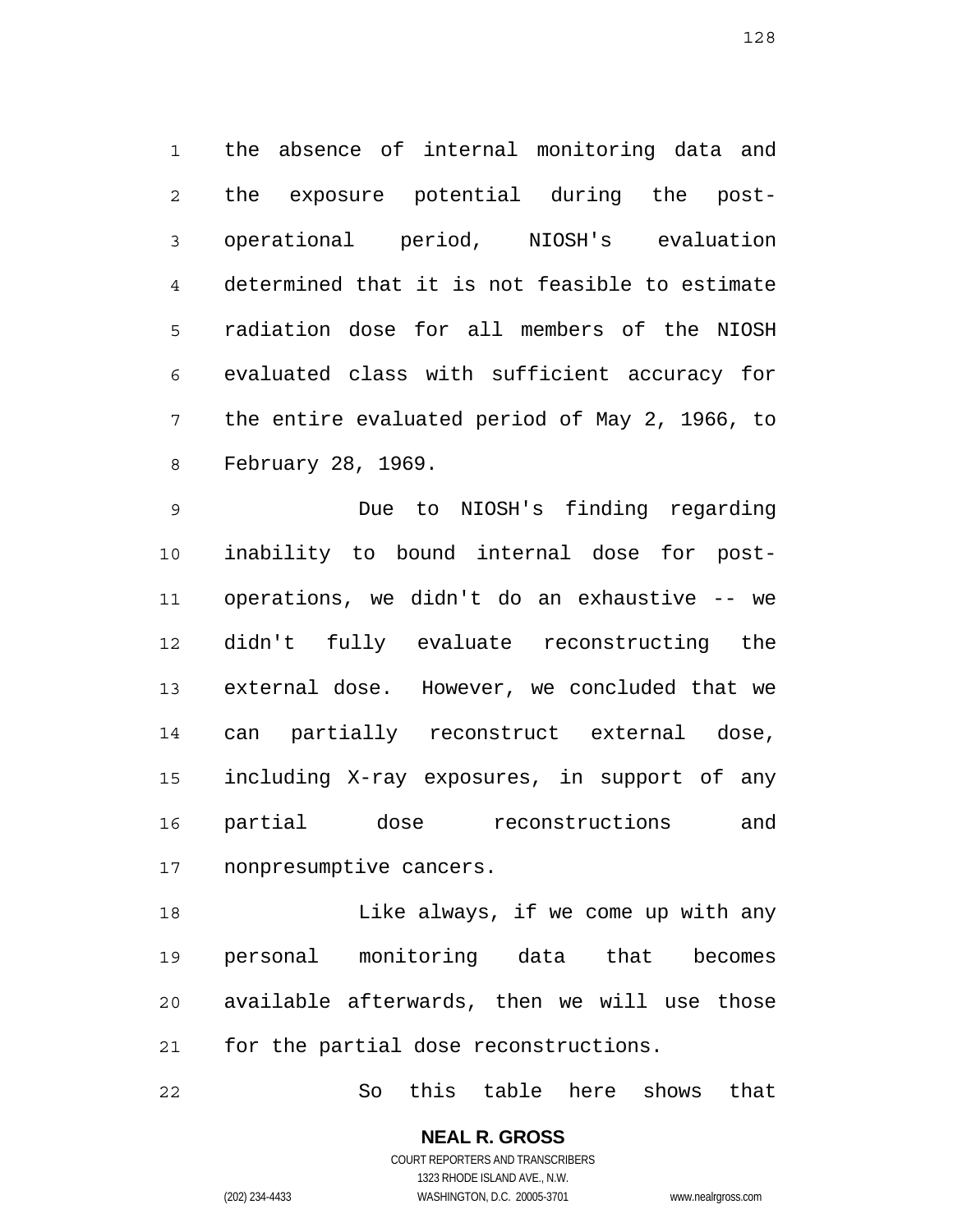1 2 3 internal dose reconstruction is not feasible, whereas external dose reconstruction is feasible.

4 5 6 7 8 The evidence reviewed in this evaluation indicates that some workers in the class may have substantial accumulated chronic radiation exposures through intakes of radionuclides from radioactive materials.

9 10 11 12 13 14 15 16 17 Consequently, NIOSH is specifying that health may have been endangered for those workers covered by this evaluation when employed for a number of workdays aggregating at least 250 workdays within the parameters established for this class or in combination with workdays within the parameters established for one or more other classes of employees in the SEC.

18 19 20 21 22 Therefore, NIOSH's proposed class is as follows. All employees of the Department of Energy, its predecessor agencies, its contractors and subcontractors who worked at the Piqua Organic Moderated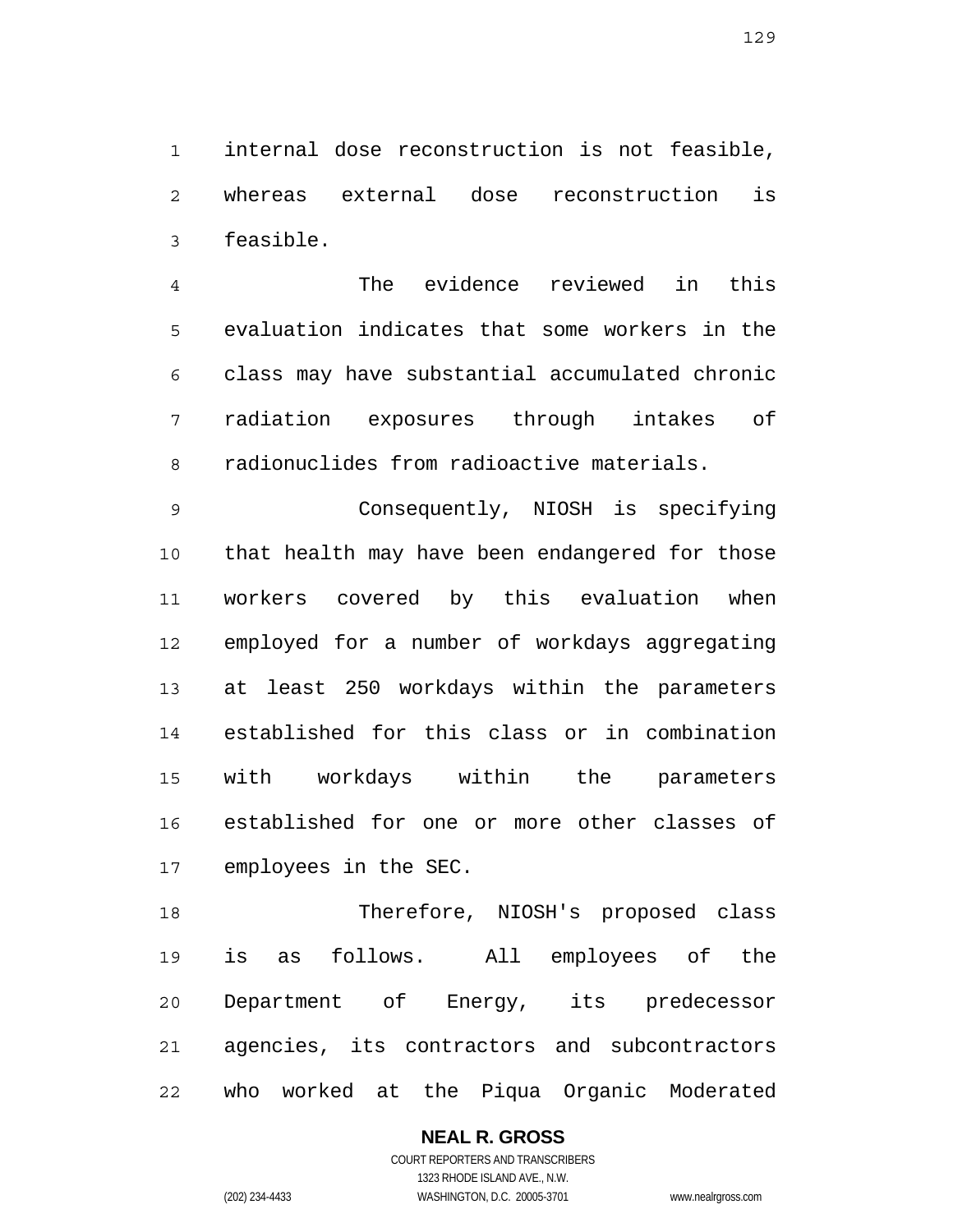1 2 3 4 5 6 7 Reactor during the covered period of May 2, 1966, through February 28, 1969, for a number of workdays aggregating at least 250 workdays occurring either solely under this employment or in combination with workdays within the parameters established for one or more other classes of employees in the SEC.

8 That concludes my presentation.

9 10 11 CHAIRMAN ZIEMER: Thank you for that presentation. Let me begin the questions with -- well, I have several.

12 13 14 Did I understand that the biological shield was not dismantled? Was it left in place?

15 16 17 18 MR. NELSON: That is true. The biological shield -- it was a 8 1/2 foot concrete shield that surrounded the reactor. Yes, it was left in place.

19 20 CHAIRMAN ZIEMER: So there was no cutting on that during the shutdown?

21 MR. NELSON: No.

22 CHAIRMAN ZIEMER: Okay.

> **NEAL R. GROSS** COURT REPORTERS AND TRANSCRIBERS 1323 RHODE ISLAND AVE., N.W.

(202) 234-4433 WASHINGTON, D.C. 20005-3701 www.nealrgross.com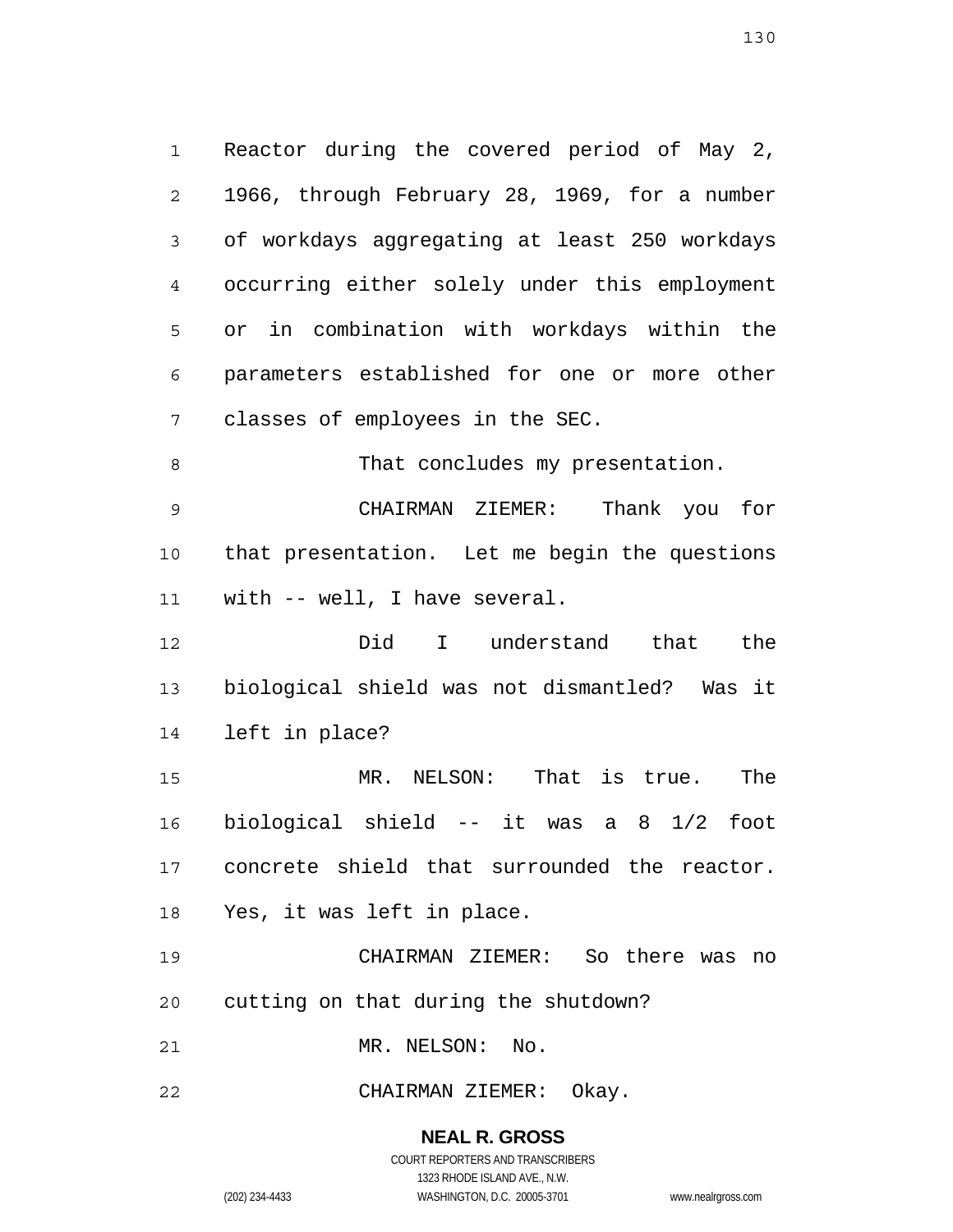1 2 3 MR. NELSON: They actually did some sampling. They looked at the activation products.

4 5 6 7 CHAIRMAN ZIEMER: Right. You mentioned a search of Landauer database. Did you have evidence that Landauer was the film badge supplier?

8 9 10 11 12 MR. NELSON: We found that in documentation that Landauer was the film supplier. As far as when we contacted Landauer and they did a search for us, they did not locate any Piqua records.

13 14 15 16 17 CHAIRMAN ZIEMER: Okay. That point, to me, is a little surprising because Landauer maintains -- I mean, is known to maintain virtually all records of all contracts that they have had over the years.

18 19 20 21 22 For example, we found that they had the badges for General Steel Industries when we looked into that. I know from first hand accounts -- I mean in personal experience - that they maintain those records.

**NEAL R. GROSS**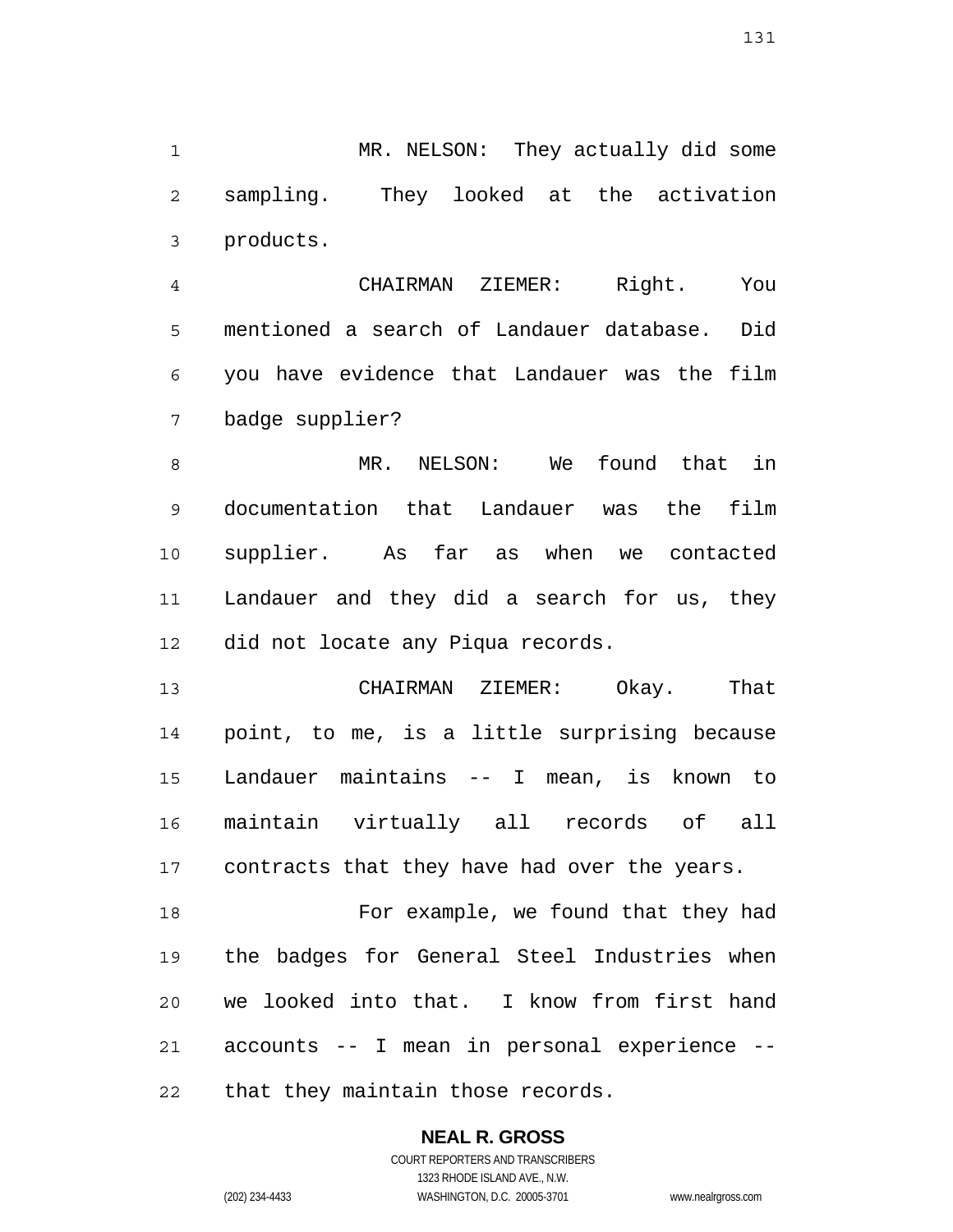1 2 3 4 5 So if they were the vendor, it is certainly surprising, and it makes one wonder if we were looking or you were looking -- or maybe you looked under all the possible vendor names --

6 7 8 9 MR. NELSON: Yes, I think -- CHAIRMAN ZIEMER: -- the common vendor names Piqua, AEC, or Stuart Hinnefeld maybe has an answer to that.

10 11 12 13 14 15 16 17 18 19 MR. HINNEFELD: We have -- with respect to Landauer records, we have entered into a contract with Landauer this year for them to produce essentially a comprehensive index of what records they have because heretofore we would ask them what about this site or these sites, and they would conduct what was essentially a manual search of these microfilm cabinets to see if they found the records or not.

20 21 22 Since we have placed this contract with them to produce this index, they are doing essentially the systematic search, and

## **NEAL R. GROSS**

COURT REPORTERS AND TRANSCRIBERS 1323 RHODE ISLAND AVE., N.W. (202) 234-4433 WASHINGTON, D.C. 20005-3701 www.nealrgross.com

132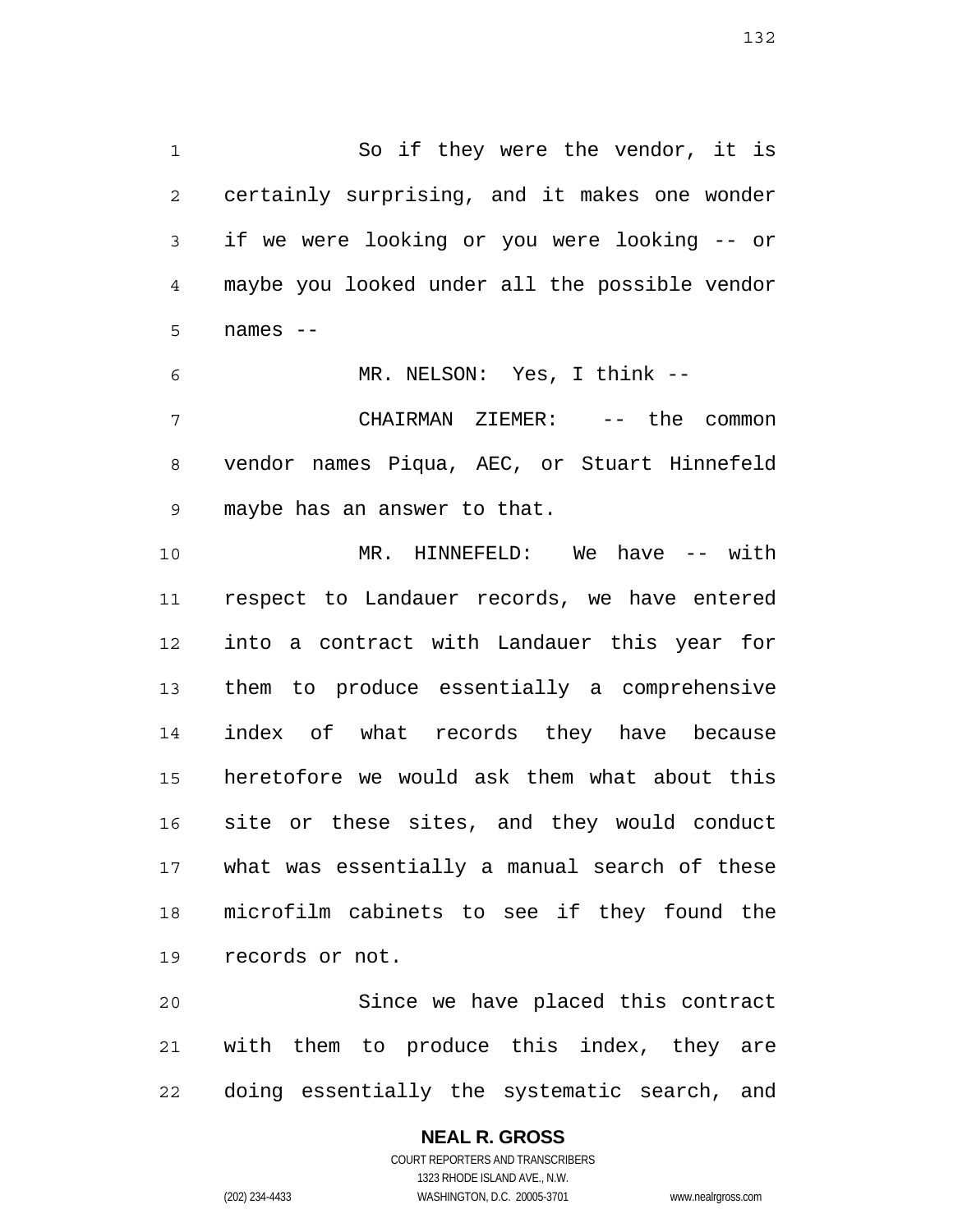1 2 3 4 5 6 7 8 9 they are recording all their customers and certain data associated with customers to provide to us, so that we can at some point - we will have that comprehensive listing of what records they have. We won't have to make these individual -- ask questions and then have them search each time. I think I might want to point out, though, that if we do, in fact, get film badge

10 11 data from Landauer, that won't really affect the  $--$ 

12 CHAIRMAN ZIEMER: No, I understand.

13

14 15 MR. HINNEFELD: It would improve the external reconstructions perhaps.

16 17 18 CHAIRMAN ZIEMER: Right. I understand that. I was just wondering about that part of it. Thank you, Stuart.

19 20 21 22 MR. NELSON: Yes, we had a real hard time during the evaluation with the fact that we couldn't find dosimetry records, as well as all these internal dosimetry records.

### **NEAL R. GROSS**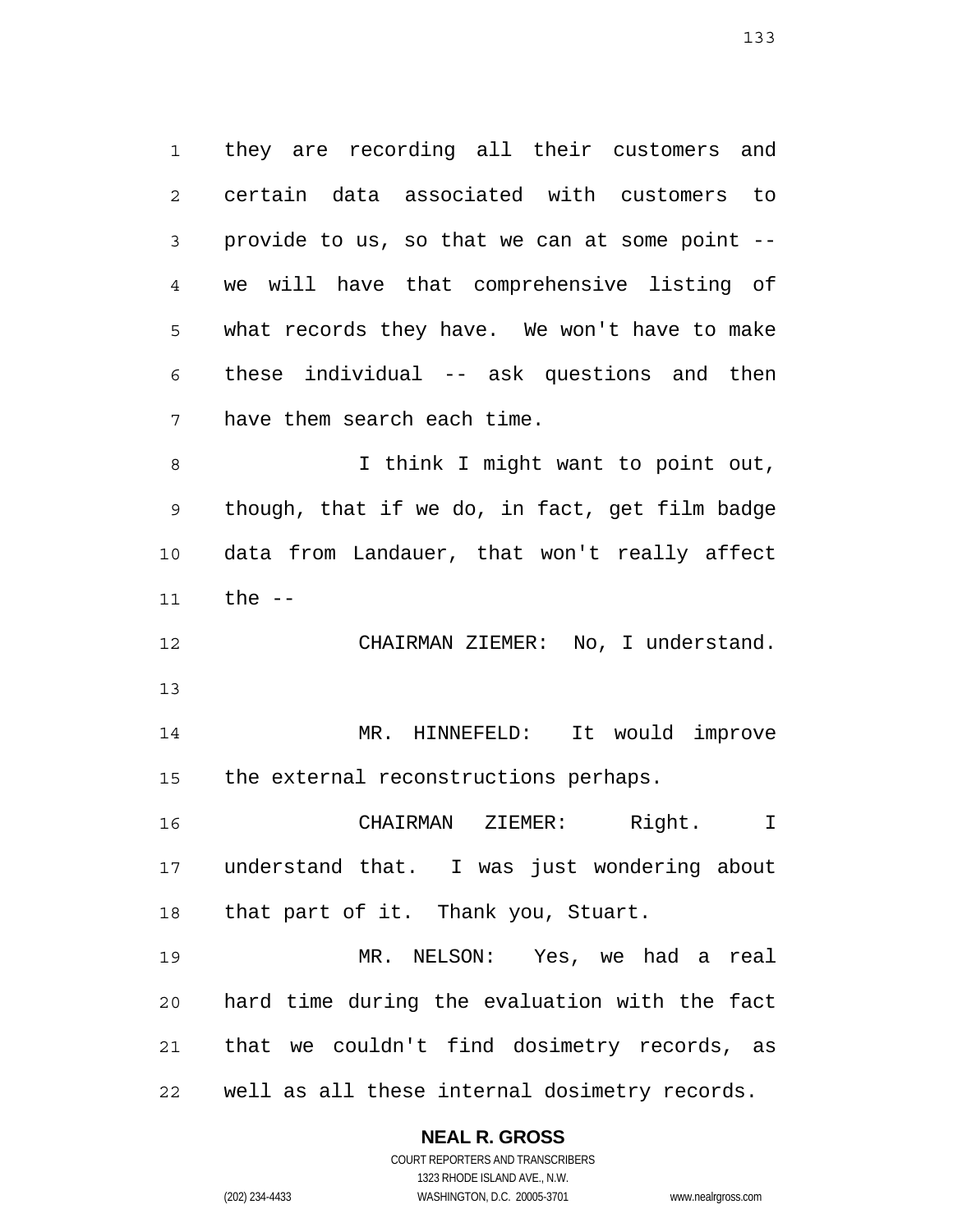1 2 3 4 5 6 7 8 9 10 CHAIRMAN ZIEMER: Right. I do know that the -- I'm familiar with quite a few reactors and their operations, and the NRC or its predecessors were very careful to examine those actual records during inspections so that it would be very difficult to have an annual summary of the type you had that was somehow different from the actual records, just as a point of information. Also, did this plant issue

11 12 13 14 15 16 17 radiation work permits at that period of time? MR. NELSON: They had work permits, and the health physics technician was not there all the time. He worked on day shift, and generally he would review any work that was going to be done, but most of the work was done on day shift.

18 19 20 21 22 CHAIRMAN ZIEMER: Most reactors - and I don't know; this is an early reactor and, actually, a very small power reactor, but the normal practice for a power reactor is what is called the radiation work permit, and

### **NEAL R. GROSS**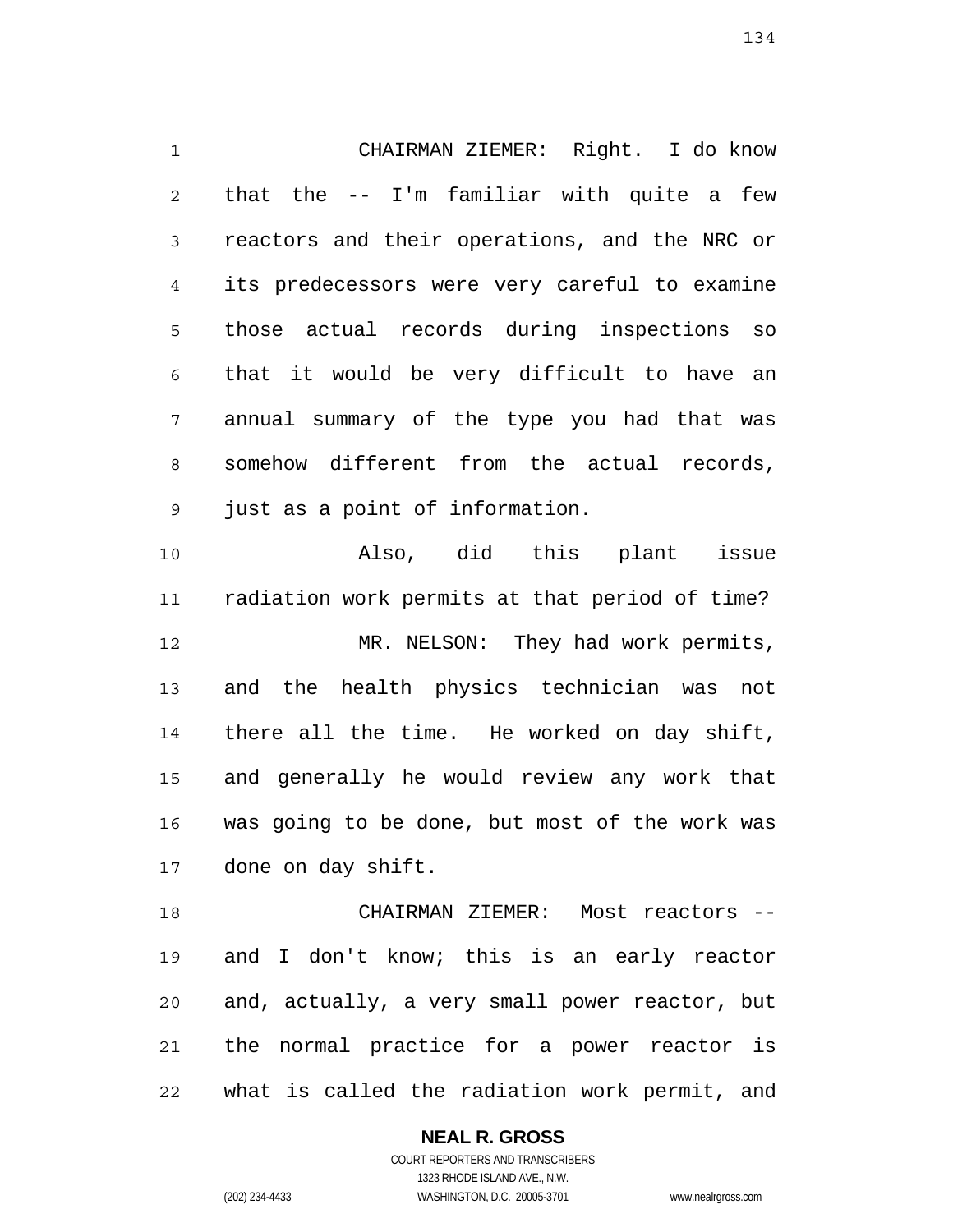1 2 3 4 5 that would be especially the case during D&D operations where every operation requires a work permit that specifies who, dose limits in terms of time, protective equipment, and dosimetry.

6 7 8 9 So the reason I ask that, that would give a good handle on D&D operations, if they were using radiation work permits. That would be an important piece of information.

10 11 12 13 Now this is -- these years are sort of early in terms of what was considered good practice. So maybe they weren't doing that, but I simply raise that.

14 15 16 17 18 19 MR. NELSON: The biggest issue we had is the fact that we couldn't locate any job-specific monitoring, and we knew that the activities were kind of spread out in the post-operational period, and there was a lot of different activities.

20 21 22 Things seemed to be very organized during the operational period. Then you got into this post-operational period, and they

## **NEAL R. GROSS** COURT REPORTERS AND TRANSCRIBERS 1323 RHODE ISLAND AVE., N.W.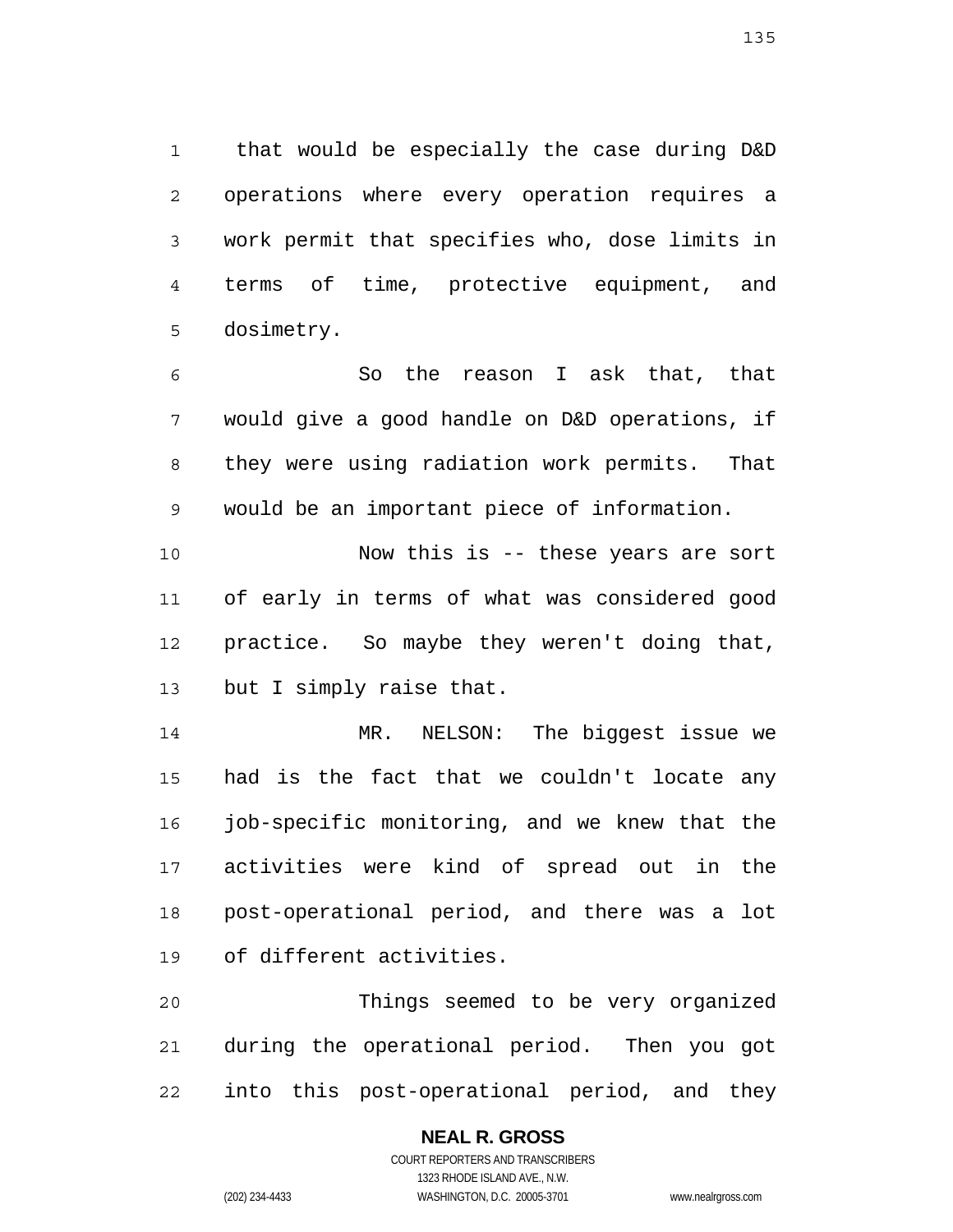1 2 3 4 did some of the work prior to a decommissioning plan being developed, and it didn't seem to flow the work as well as it did during the operational period.

5 6 7 8 9 10 11 12 13 14 CHAIRMAN ZIEMER: Right. Well, in fact, during decommissioning of a plant the jobs are very different than they are during operation. In fact, many plants bring in outside contractors for decommissioning because a reactor operator, for example, who is very specifically trained may not be the one you want doing decon work, or decommissioning work. Well, that is just a side comment.

15 16 17 18 19 Many reactors have maintenance schedules or shutdowns where they bring in outside, what are commonly called, rent-atechs. Would you know if that was or was not the practice?

20 21 22 MR. NELSON: During the operational period, there was one HP and one rad control technician. To our knowledge there wasn't any

## **NEAL R. GROSS**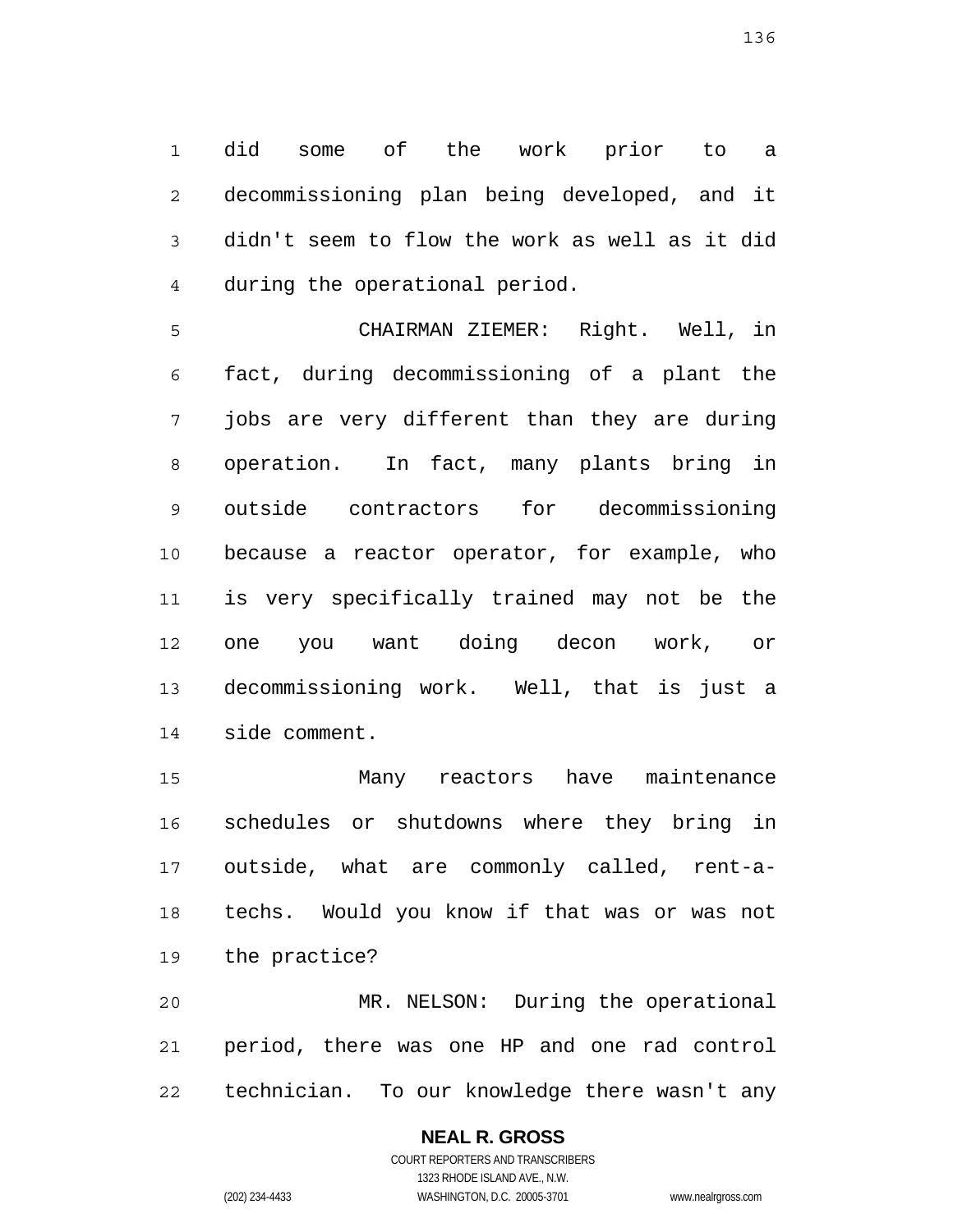1 2 3 4 5 6 7 8 contractors that came in during that period of time, other than Atomics International who was the initial operator. So I'm not aware of that or in the D&D. My understanding was the City of Piqua workers and the documentation that I have seen is that they did the work, but I don't know specifically if contractors did come in. I didn't see that anywhere.

9 10 11 12 13 CHAIRMAN ZIEMER: Okay. One final question. It is very common in reactor fuel elements that the surfaces are contaminated with what sometimes is called tramp uranium. These are clad elements.

14 15 MR. NELSON: Uranium clad elements, yes.

16 17 18 19 20 21 22 CHAIRMAN ZIEMER: But fuel elements may become contaminated in the process of being made by the vendor and shipped, and it is very common for reactors to have such elements in the system, and the surfaces - there are fission products generated on the surface in the tramp uranium, and it gets into

## **NEAL R. GROSS**

COURT REPORTERS AND TRANSCRIBERS 1323 RHODE ISLAND AVE., N.W. (202) 234-4433 WASHINGTON, D.C. 20005-3701 www.nealrgross.com

137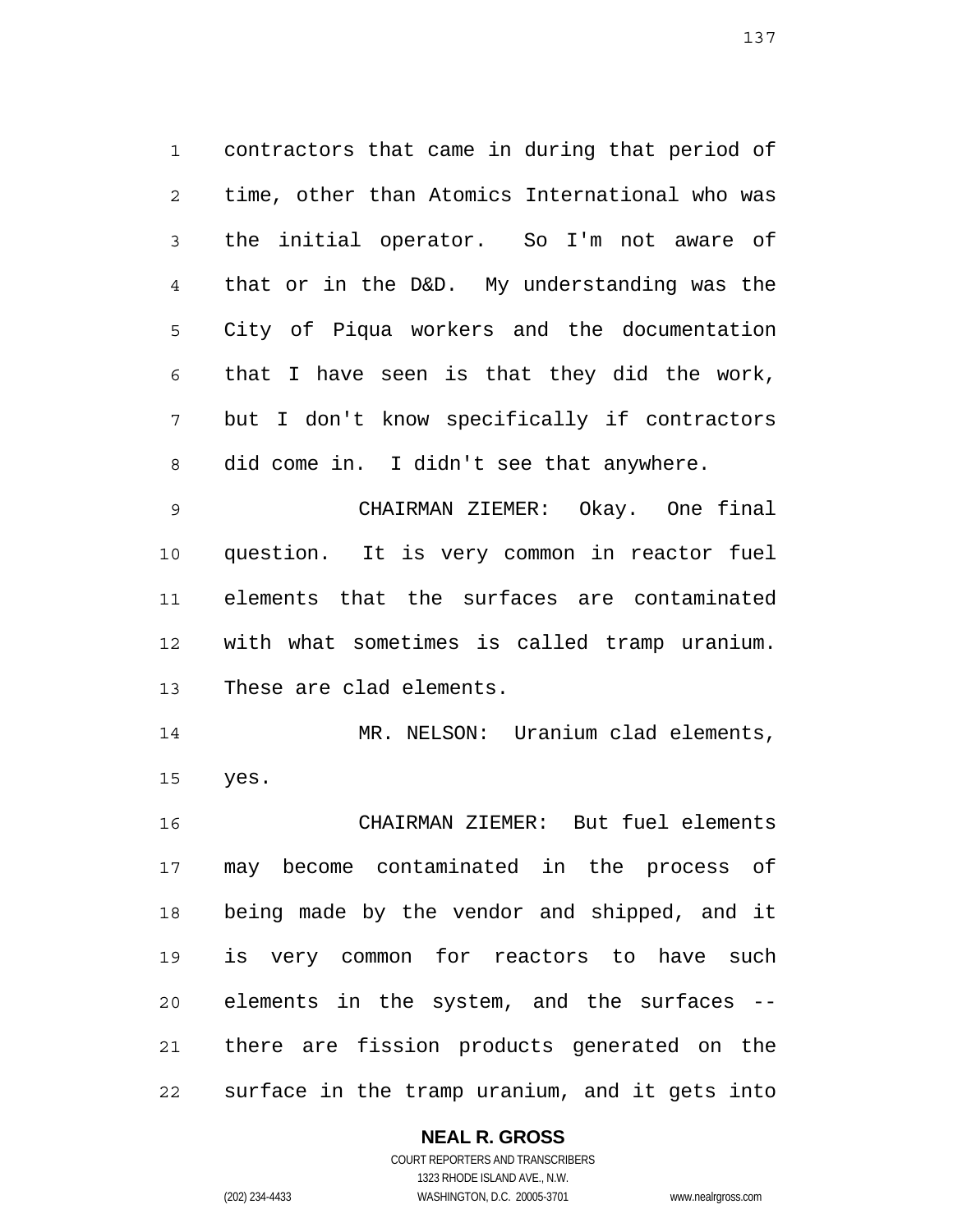1 2 the coolant system. Would you know if that was or was not the case?

3 4 5 6 7 8 9 MR. NELSON: Yes, we do. There was actually a survey, and it was specifically stated that there was never any alpha contamination found, even in the final D&D survey, on any components, and that they concluded that none of the fuel had been breached.

10 11 CHAIRMAN ZIEMER: Very good. Thank you. Additional? Dr. Poston?

12 13 14 15 16 17 MEMBER POSTON: I hate to get hung up on examples, but your first example shows an external dose of 22-plus rem for this period when your summary data showed roughly one rem per year, and I'm a little confused about that.

18 19 20 21 22 I need to understand what kind of assumptions you made because even in the `60s they used multiple filters on badges to determine deep dose, shallow dose, separate beta from gamma and so forth. I need to

**NEAL R. GROSS**

COURT REPORTERS AND TRANSCRIBERS 1323 RHODE ISLAND AVE., N.W. (202) 234-4433 WASHINGTON, D.C. 20005-3701 www.nealrgross.com

138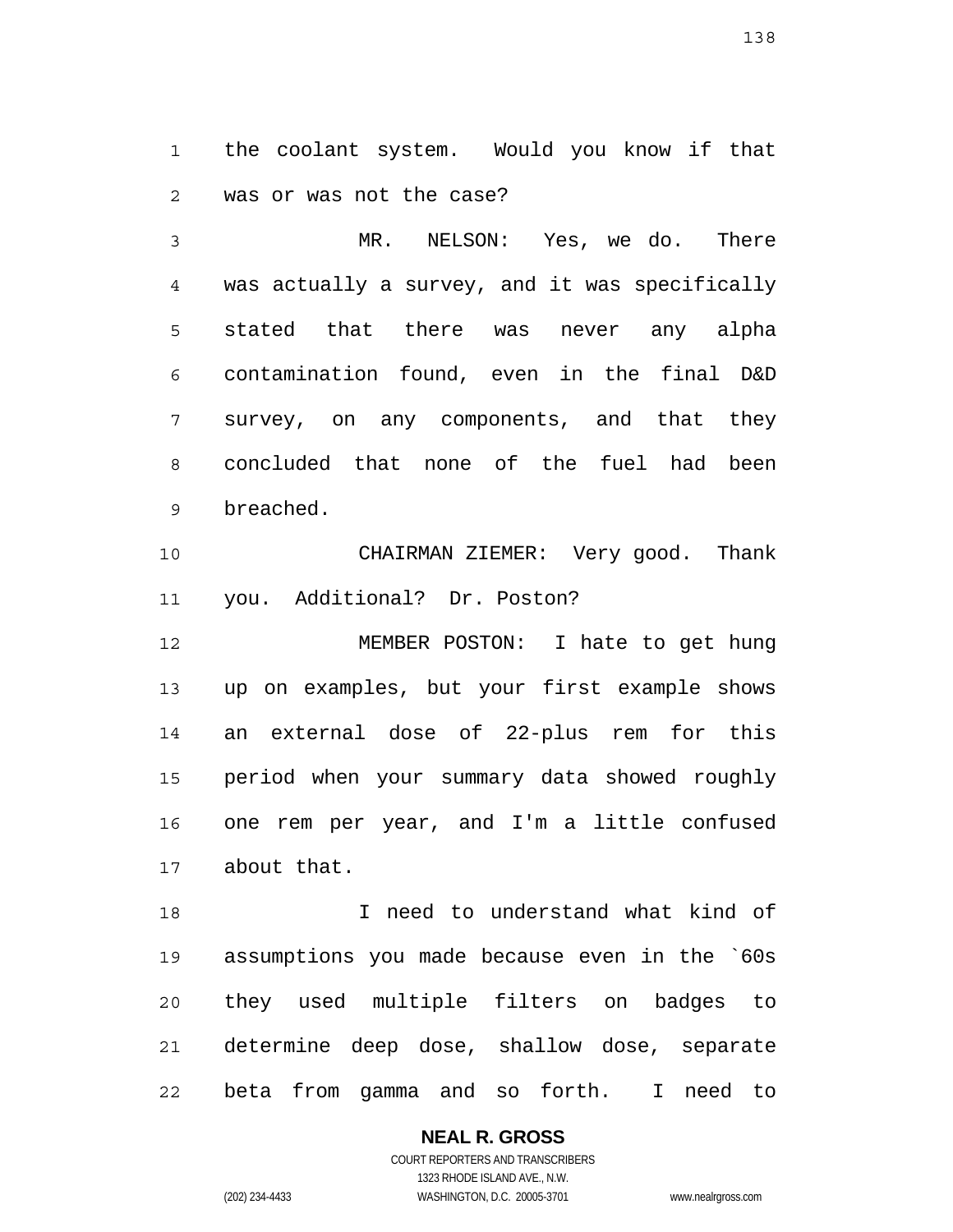1 2 understand how you got from one per year to 22 total.

3 4 5 6 7 8 9 10 11 MR. NELSON: Okay. The data that we had that we know is good, that came from AEC, is just a deep dose. And as far as the shallow dose, we do know that they had a beta component on their dosimeters. However, we don't have any beta dosimetry results. We did have a few paired measurements of beta and gamma, and they were on the order of, I think, upwards of three to one ratio.

12 13 14 15 So we felt that a five to one ratio would bound the beta dose. So the higher external dose is essentially coming from a beta dose.

16 17 MEMBER POSTON: Did you add the neutron dose at all?

18 19 MR. NELSON: Yes, we did, at a one to 10 ratio.

20 21 MEMBER POSTON: How did you justify the neutron dose?

22 MR. NELSON: The neutron dose was

139

**NEAL R. GROSS**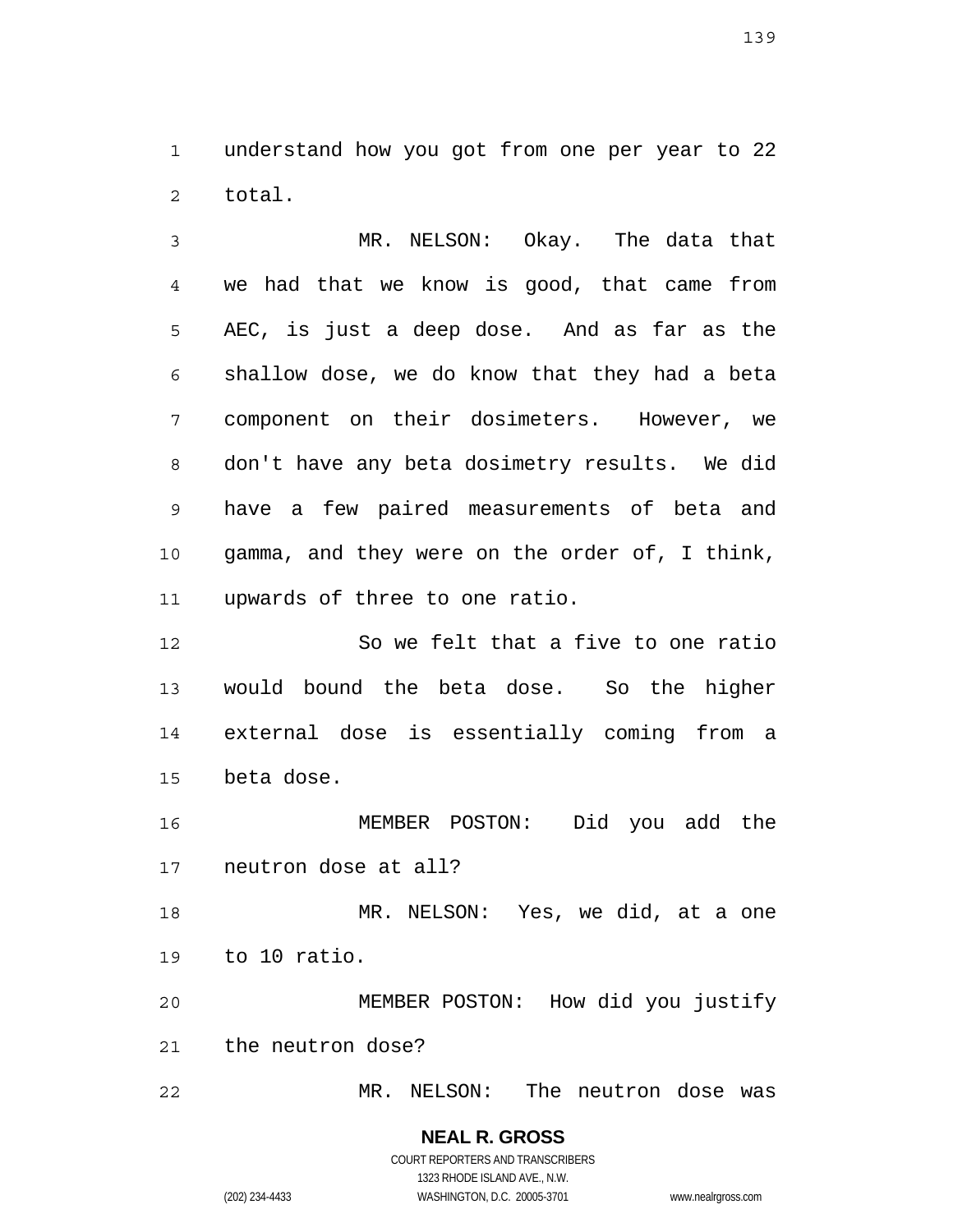1 2 3 4 5 6 7 8 9 10 11 12 13 14 15 16 17 18 19 20 21 based on some other paired measurements. We used the highest ratios that we found, which were the exit piping from the reactor, and we felt it reasonable and that could bound it with a one to 10 ratio. CHAIRMAN ZIEMER: Let me follow up. The 22 rem -- was that considered a skin dose? MR. NELSON: Most of that was skin dose. CHAIRMAN ZIEMER: And the annual summary records were deep dose, whole body values? MEMBER POSTON: That's what he said. CHAIRMAN ZIEMER: Right. So maybe the comparison is not the right one here. MR. NELSON: Most of that dose is coming from shallow dose. CHAIRMAN ZIEMER: This was, I think, BCC in the temple -- what is that

22 cancer? That is basal cell carcinoma of the

### **NEAL R. GROSS**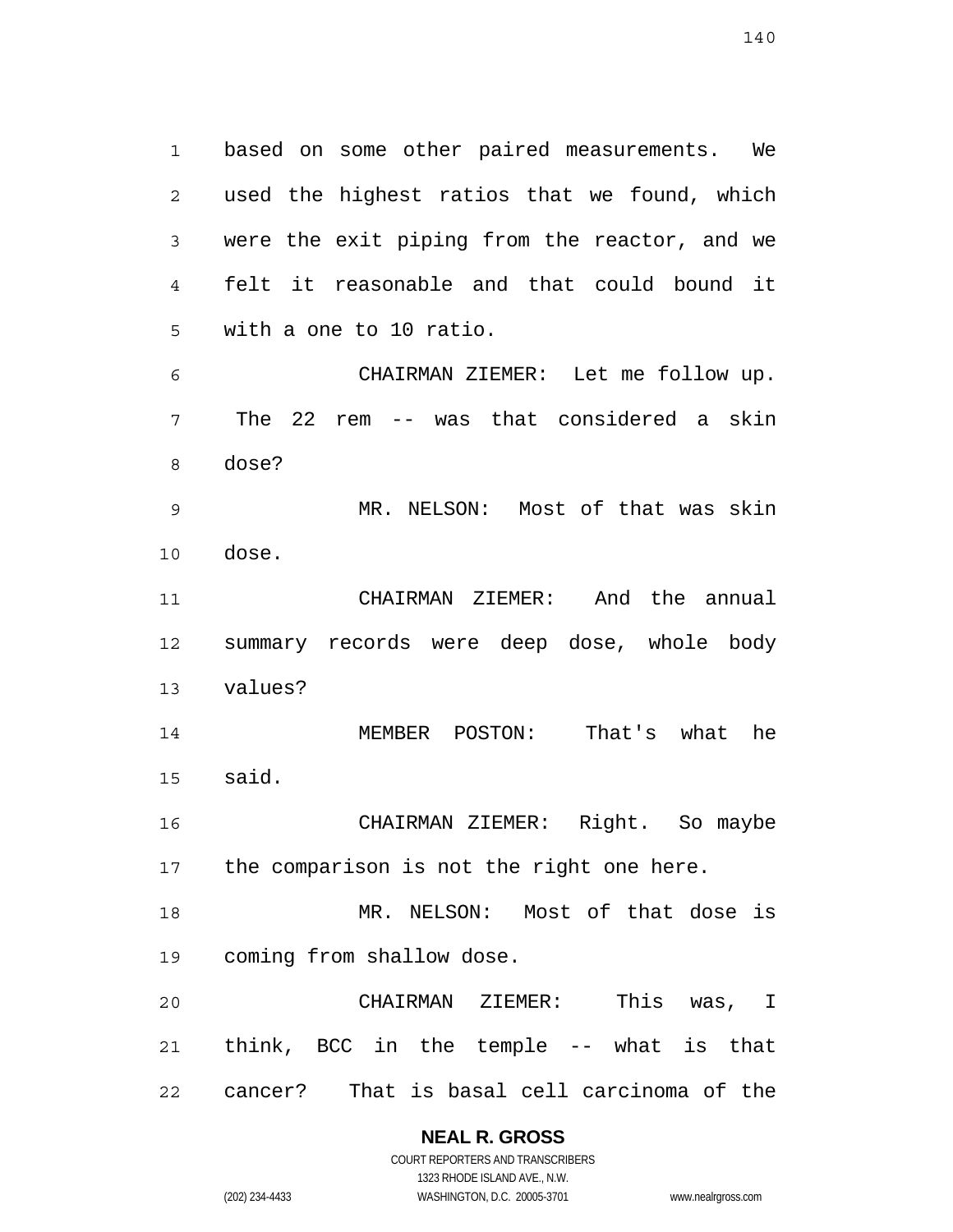1 temple. So it is skin cancer, skin dose.

2 3 4 5 6 7 8 9 10 11 12 13 14 15 16 17 18 19 20 21 22 MR. NELSON: Right. CHAIRMAN ZIEMER: I guess, Dr. Poston, I am saying maybe the AEC summary was a summary of whole body doses and -- I don't know -- maybe didn't include the skin. MR. NELSON: I don't remember the exact number of years, but as an example, if an individual was monitored -- or worked for three years, you would give them one rem each year, unless they worked in '66 and '67, in which case you would give them two rem for those years. Then you would -- CHAIRMAN ZIEMER: For skin dose? MR. NELSON: Yes. CHAIRMAN ZIEMER: Or shallow? MR. NELSON: For all cancers. Then as far as a skin dose, you would use a five to one ratio. So it would be five times higher for beta dose. One-fifth is only coming from deep dose, whereas shallow doses constitute a majority of the dose for skin cancer.

**NEAL R. GROSS**

COURT REPORTERS AND TRANSCRIBERS 1323 RHODE ISLAND AVE., N.W. (202) 234-4433 WASHINGTON, D.C. 20005-3701 www.nealrgross.com

141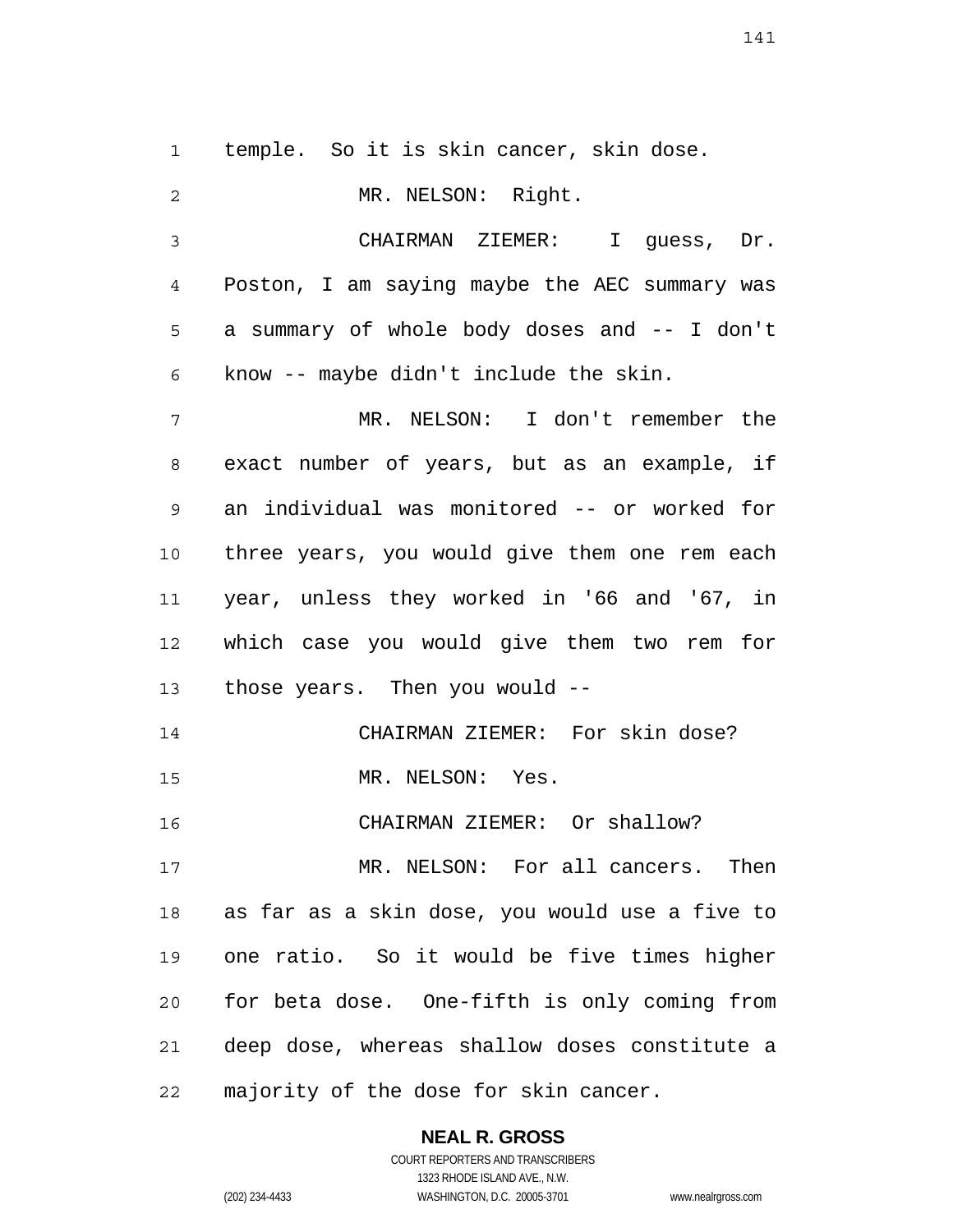1 2 CHAIRMAN ZIEMER: Dr. Poston, did that answer your question?

3 4 MEMBER POSTON: Yes, it answered my question.

5 6 7 8 CHAIRMAN ZIEMER: Okay, thank you. Other questions on this one? Mark has some questions. He is collecting his thoughts. You need help in collecting them?

9 10 11 12 MEMBER GRIFFON: During the operational period, were there any incidents or accidents? I think you went through that, but I was probably reading.

13 14 15 16 17 18 19 20 21 22 MR. NELSON: Yes, there were two of them, and one of them was in an operational report, and there was -- it was a bag that came off the waste fired boiler, and there was a clamp of sorts that fell off, and it spilled on the floor. So this was residue, and it was less than 400 dpm per 100 square centimeters. That was the maximum contamination level, and it concluded that there were no internal exposures as a result of that, or no

## **NEAL R. GROSS**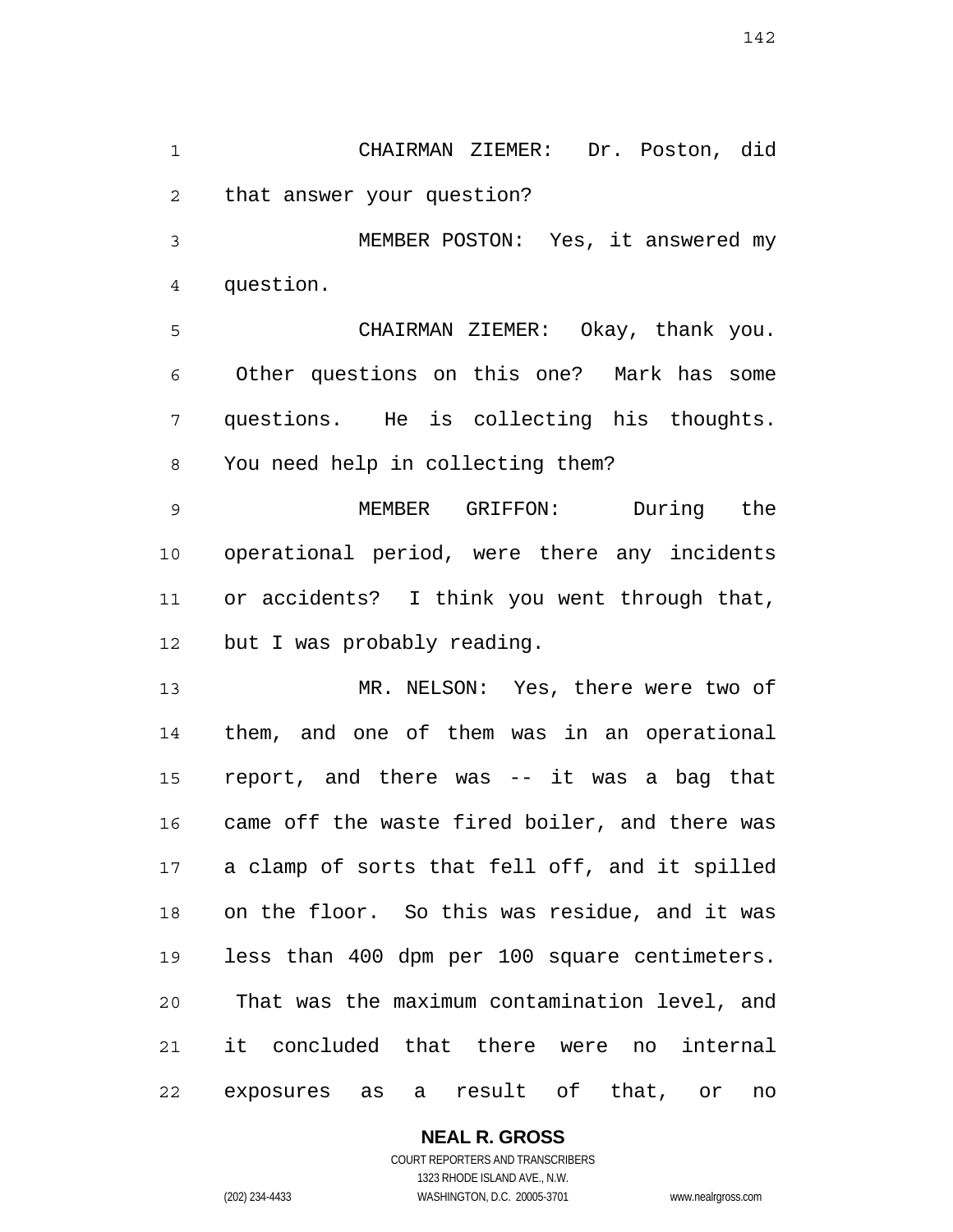1 contamination events.

2 3 4 5 6 7 The other one was an idle main coolant pump, and somebody, I think, improperly operated a valve, and they actually spilled some organic coolant on the floor. That was the only two incidents that we were aware of during the operational period.

8 9 10 11 12 13 14 15 16 MEMBER GRIFFON: I mean, if I'm understanding this right, you are proposing for the post-operational period to add the class, but the operational period -- I'm not clear right now what your approach is for reconstructing internal, albeit small, likely as you described. But how are you going to reconstruct internal and external during the operational period?

17 18 19 20 21 22 MR. NELSON: During the operational period, we proposed to assign a maximum permissible concentration for that entire period that the individuals worked, and that is based on the fact that all the documentation that we have shows that it never

**NEAL R. GROSS**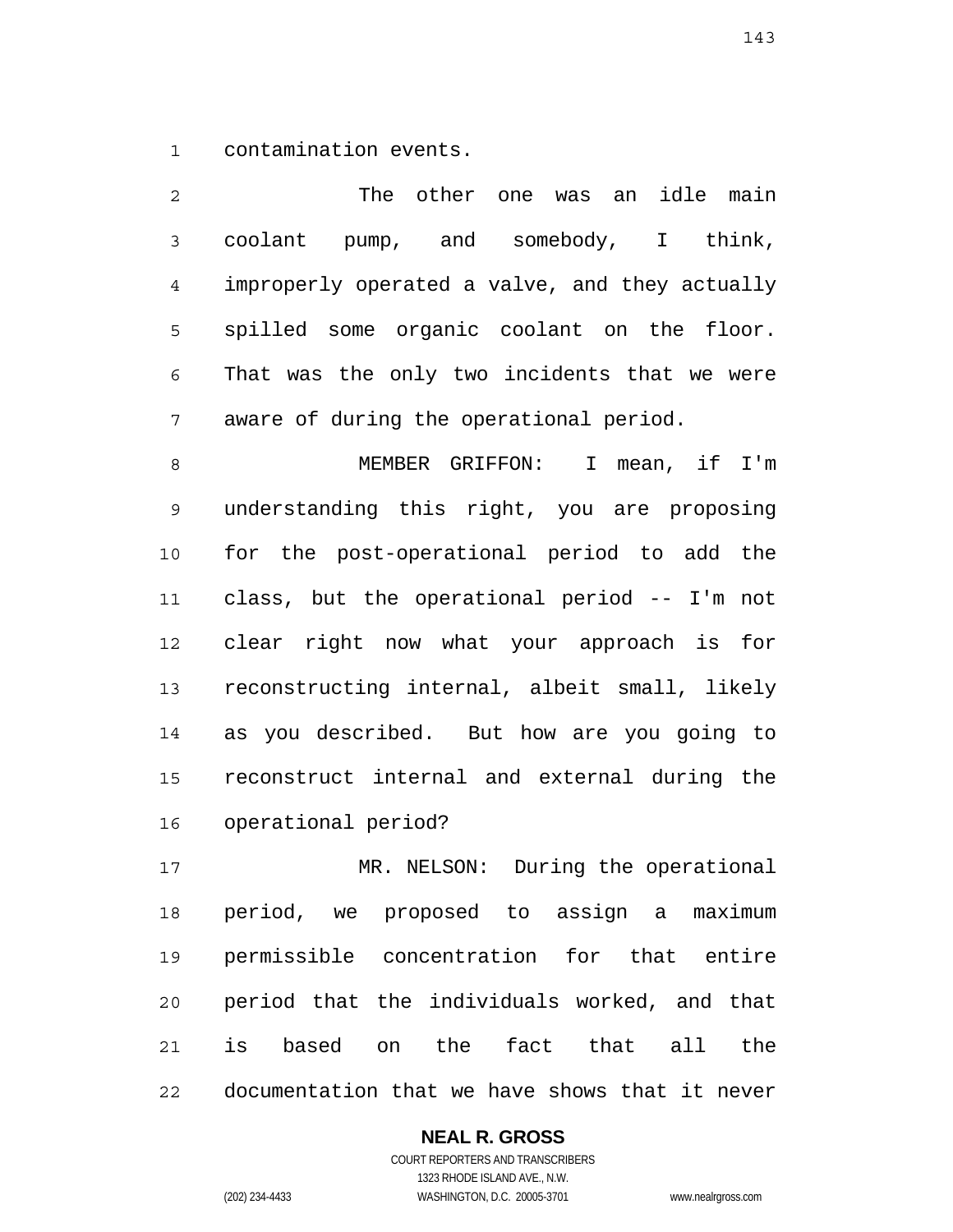1 2 3 4 5 6 7 8 9 10 11 12 13 14 15 16 17 18 19 20 21 22 exceeded a maximum permissible concentration. MEMBER GRIFFON: So MPC is set for the time period and -- MR. NELSON: Yes. Yes. MEMBER GRIFFON: Okay. And then for external? MR. NELSON: External dose -- that is based on the AEC summary reports, which will be one rem per year, '63 through '65, two rem for '66, two rem for '67, and one rem for '68. MEMBER GRIFFON: And then going to the reports, in one of them I see it says "our records indicate that 31" -- and I think it says AI -- MR. NELSON: Atomics International. MEMBER GRIFFON: Oh, okay, Atomics International "personnel assigned to PNPF wore film badges at least one time during 1963." I saw the summary, too, and for the most part they say all workers were monitored, but all in these ones -- I mean, I scanned

### **NEAL R. GROSS**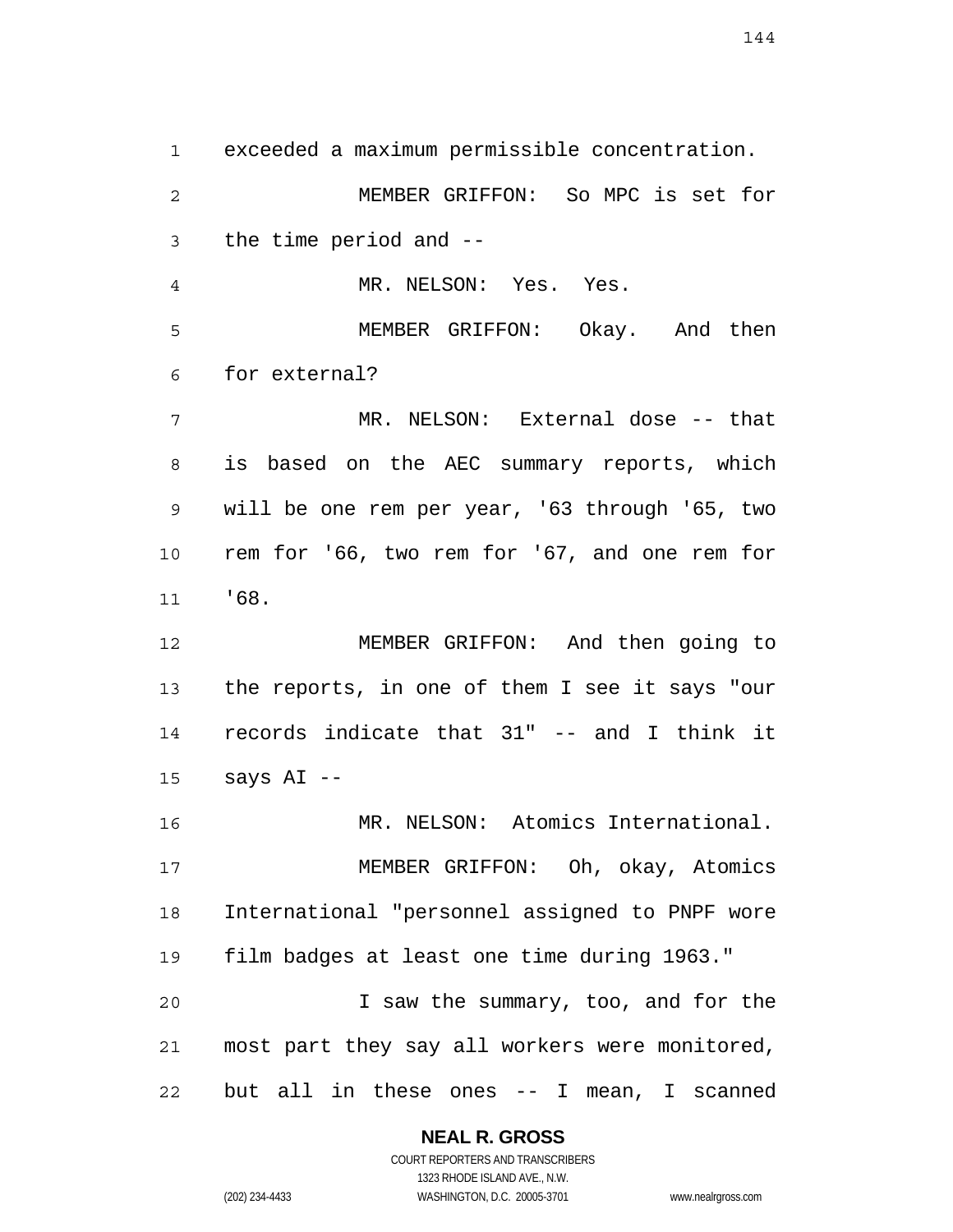1 2 3 4 5 6 7 8 9 10 11 12 13 14 15 16 17 18 19 20 21 22 through these. All is around 40 workers, I think. Is that the whole workforce? MR. NELSON: I think for that year it was 42 workers. MEMBER GRIFFON: Forty-two, I believe, and then one year it was -- MR. NELSON: What it was is Atomics International -- they were sending a lot of engineers to and from. So they may have only been monitored for a portion of that year. It would have been because they weren't there the whole year. MEMBER GRIFFON: Okay. MR. NELSON: That came out of that claimant's files, and in summary what it said is that out of the 31 people, 30 of them had zero rem beta, zero rem gamma, and zero neutrons, and only one individual had 60 millirem for '63. MEMBER GRIFFON: So if they were there and working, you are confident that they were being monitored?

> **NEAL R. GROSS** COURT REPORTERS AND TRANSCRIBERS

> > 1323 RHODE ISLAND AVE., N.W.

(202) 234-4433 WASHINGTON, D.C. 20005-3701 www.nealrgross.com

145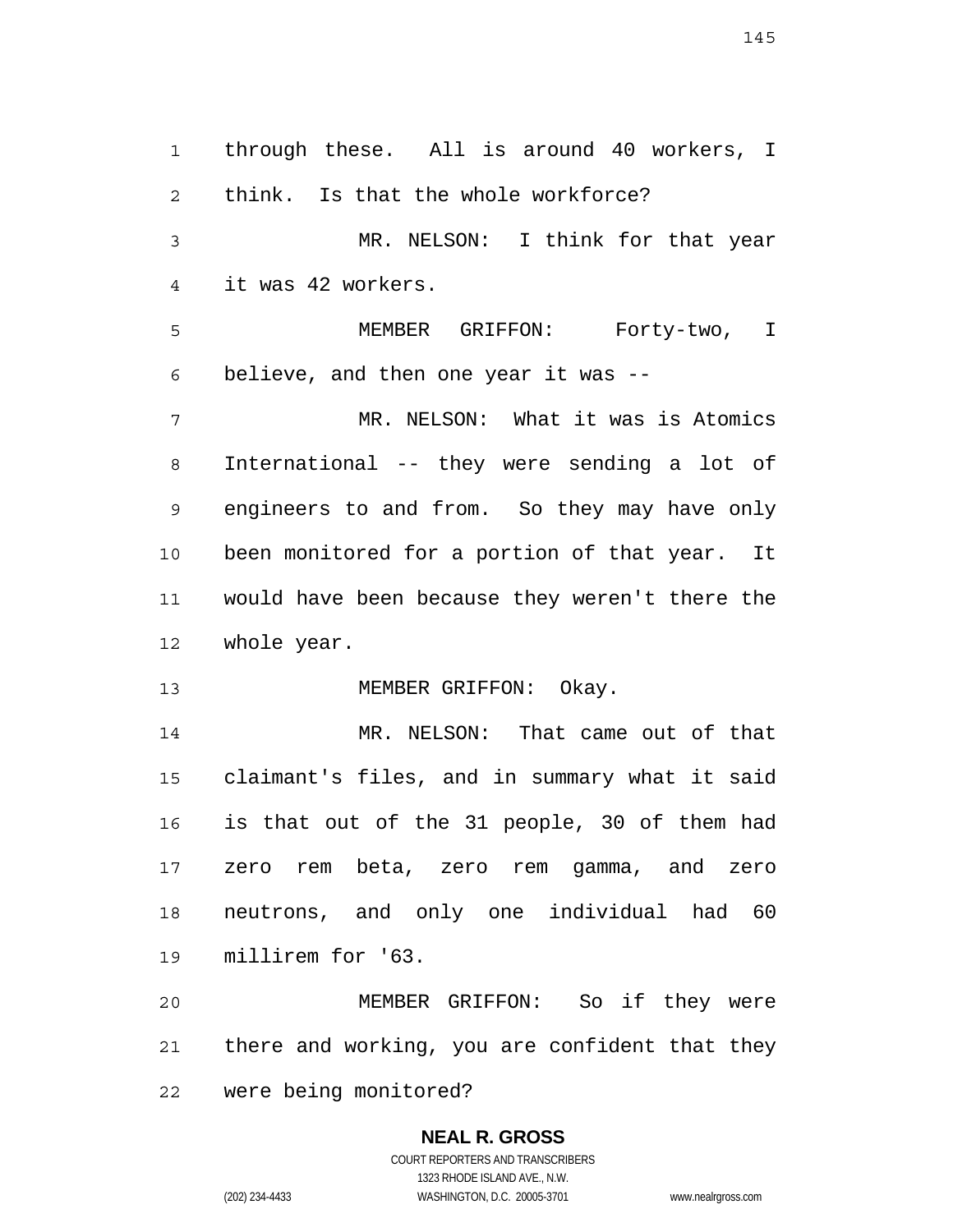1 2 3 MR. NELSON: Based on our information that we had and the interviews that we performed.

4 5 6 7 MEMBER GRIFFON: It wasn't like they were just periodically monitoring certain people. It wasn't any kind of cohort monitoring or anything like that?

8 9 10 11 12 13 MR. NELSON: Our understanding is that everybody that worked at the facility, including the administrative people, were monitored, just the frequency of badge exchange. As time went on, they reduced that for the administrative workers.

14 MEMBER GRIFFON: Thank you.

15 CHAIRMAN ZIEMER: Brad Clawson?

16 17 18 19 MEMBER CLAWSON: Do we have any information of did they have any monitoring system on the stack? Do we know what went out?

20 21 22 MR. NELSON: Yes. They had a particulate monitor as well as a gaseous monitor.

> **NEAL R. GROSS** COURT REPORTERS AND TRANSCRIBERS

> > 1323 RHODE ISLAND AVE., N.W.

(202) 234-4433 WASHINGTON, D.C. 20005-3701 www.nealrgross.com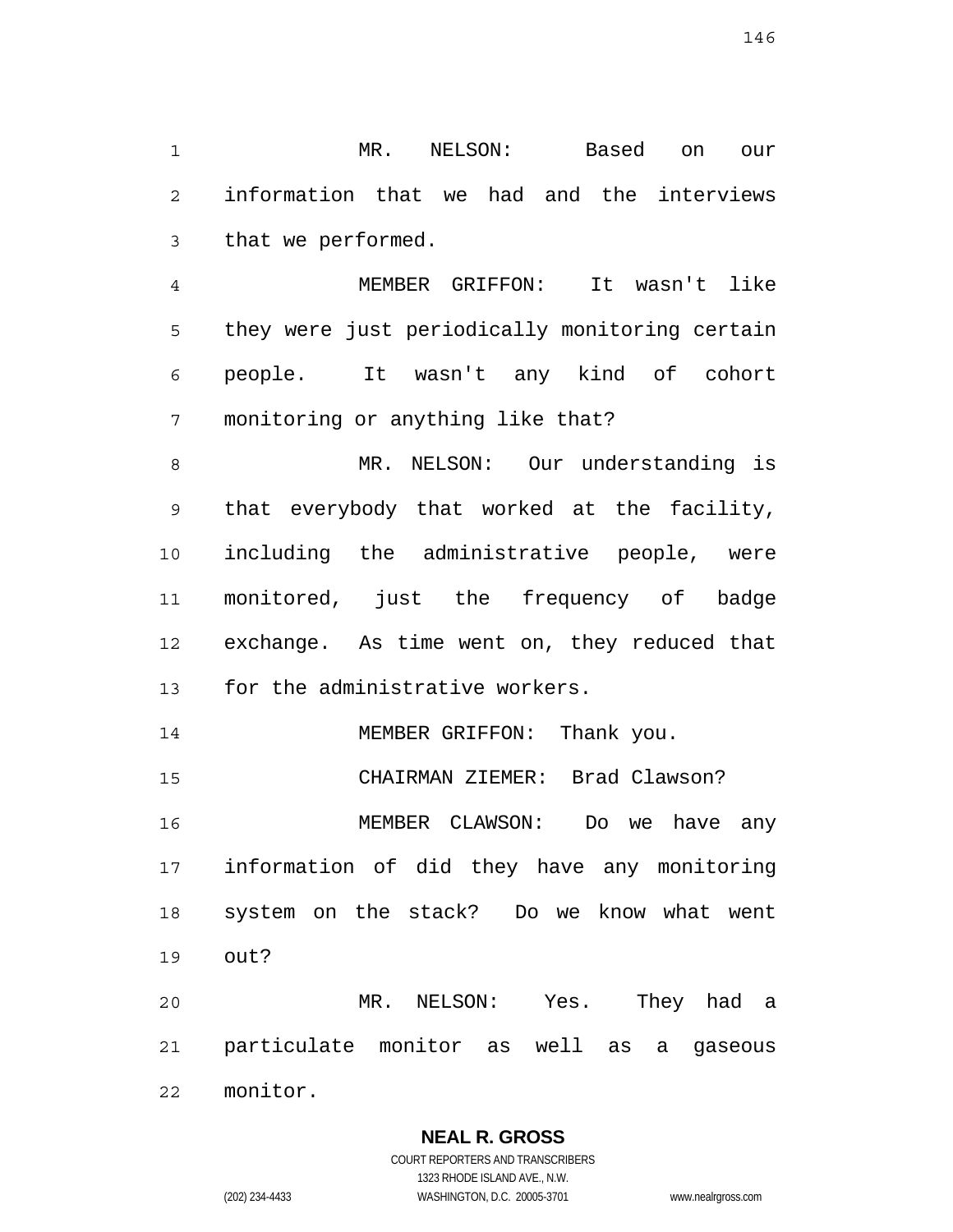1 2 MEMBER CLAWSON: And what do we see?

3 4 5 6 7 8 9 10 11 12 13 MR. NELSON: That was some of the results that I went over that they had never exceeded a maximum permissible concentration on the outlet, the exit of the stack. So that is not necessarily on the ground where the exterior workers are, but coming out of the stack itself. And we looked at the capability of those instruments, and based on some of the documentation, they could see a couple of orders of magnitude more restrictive air limits than the MPC.

14 15 So they had the capability to see the MPC.

16 17 18 19 20 21 22 MEMBER CLAWSON: Okay. You made a statement earlier that one of the people said that they actually had the reactor core top off, and they were looking straight down into it and made the comment that -- you know, just to say, when they were pulling those, they would have been directly over that. Now is

## **NEAL R. GROSS**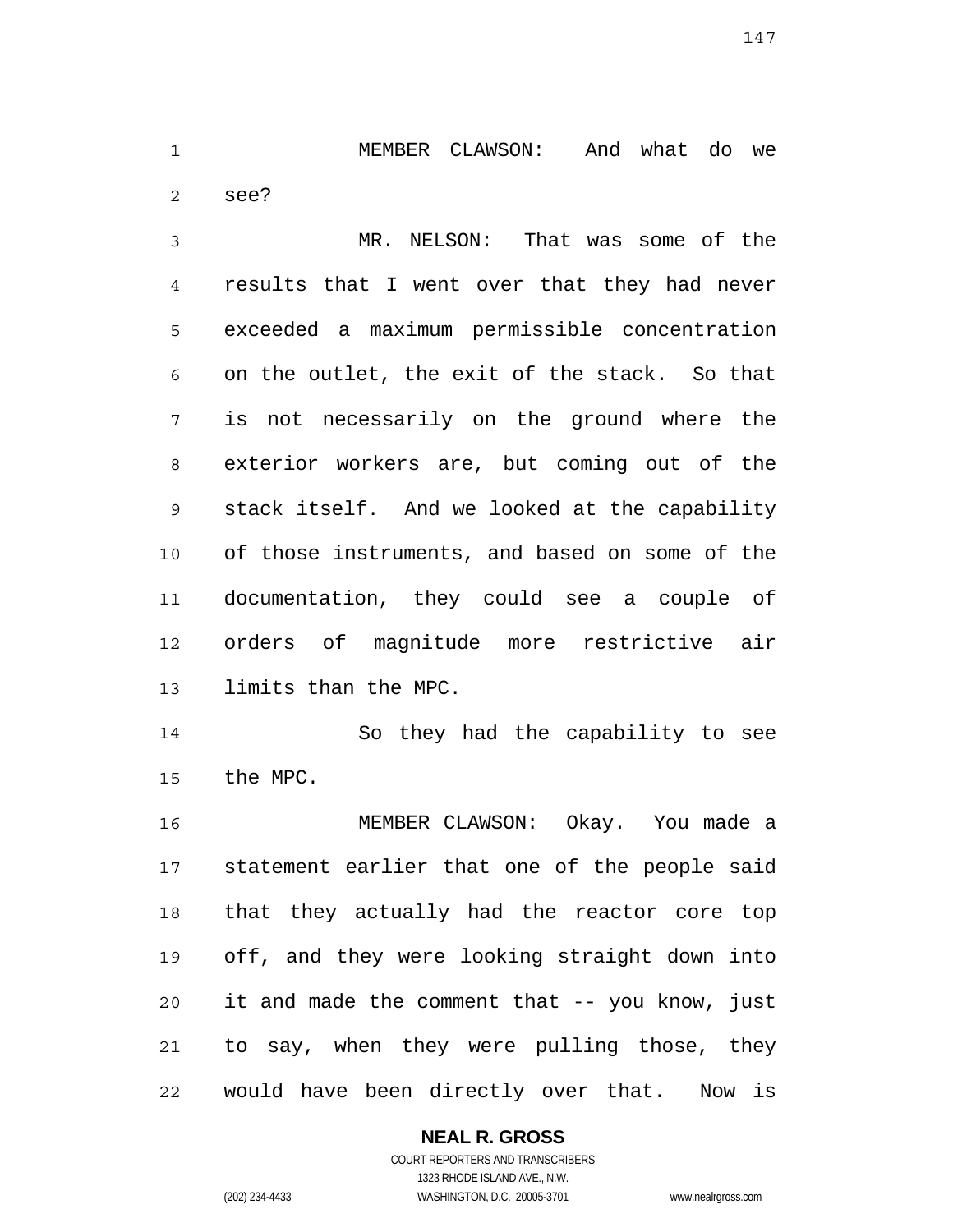1 that -- that's correct, isn't it?

2 3 4 5 6 7 8 9 MR. NELSON: No. During the operational phase, which we feel we can reconstruct doses, they used that remote fuel handling machine. So everything was done remote. If you saw that picture, there was two guys standing off at a distance, and we even have details of how much exposure those individuals had on periodic occasions.

10 11 12 13 14 15 16 17 Now post-operations when they had this issue with this carbon mass in the reactor and they were having difficulty pulling those, they used the puller crane for that, and that is where we feel, you know, there could be some exposure potential, be it maybe external, but the fact that they were monitored, we felt it was adequate.

18 19 20 Now we didn't fully evaluate that period from an external standpoint, but we feel what we have there is claimant favorable.

21 MEMBER CLAWSON: Okay.

22 CHAIRMAN ZIEMER: Do you include

**NEAL R. GROSS**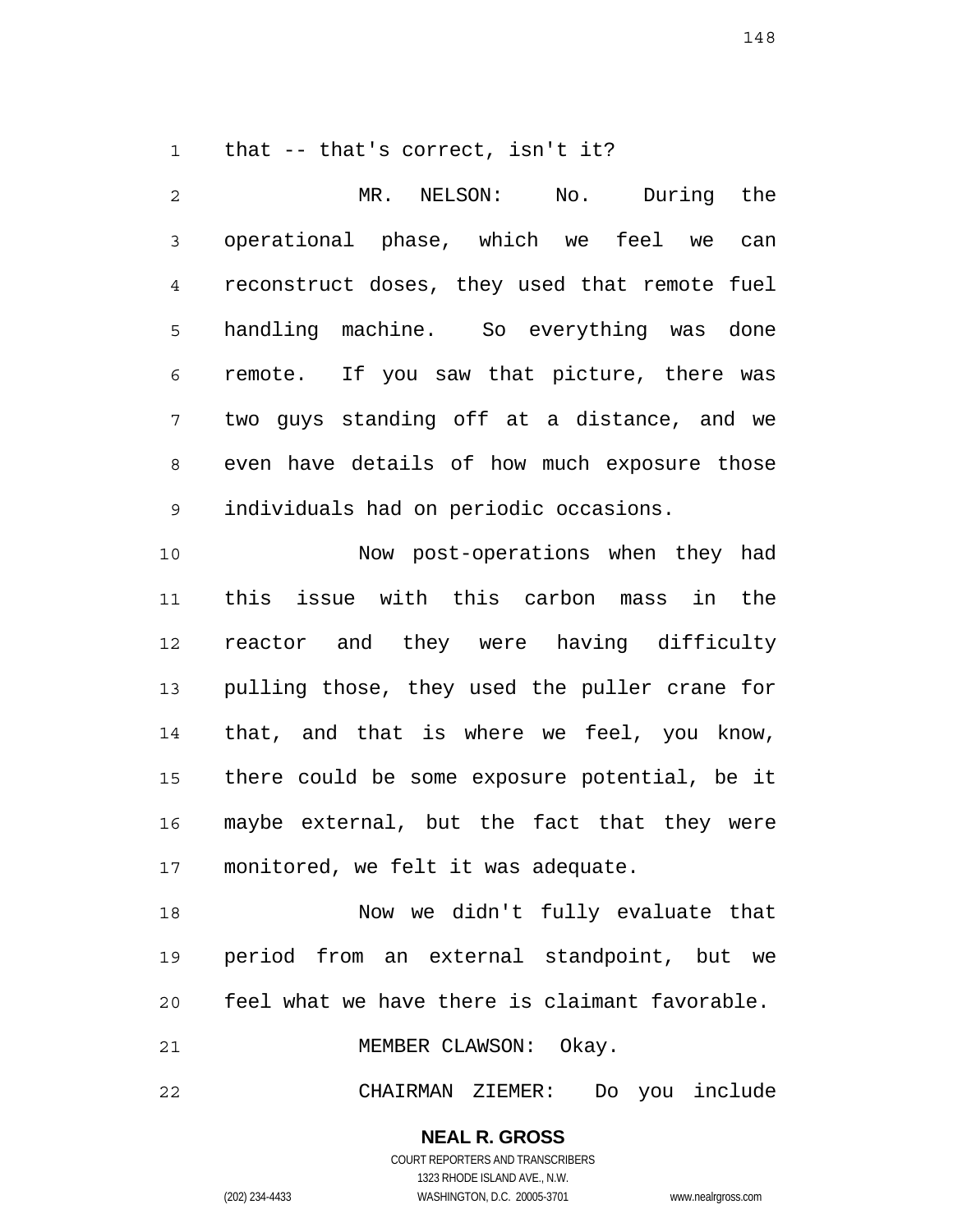1 2 the guards? Did they use their own guards or did they --

3 4 5 MR. NELSON: I am unsure about guards, to be honest. It would include the guards.

6 7 8 CHAIRMAN ZIEMER: Well, all reactors have guard gates. You can't get into the facility.

9 MR. NELSON: Right.

10 11 12 13 14 15 16 17 18 19 20 CHAIRMAN ZIEMER: I assume this is a similar thing. And most of the ones I am familiar with do not use their own guards. They contract that out, and, depending on the particular duties, some guards themselves are only at the gates. They themselves cannot get into the facilities. LaVon, can you speak to that? I'm just wondering if there is another -- and would they be considered subcontractors and be covered by this? MR. HINNEFELD: They are covered by

21 22 this. It is considered a DOE facility in the class definition that is recommended. It is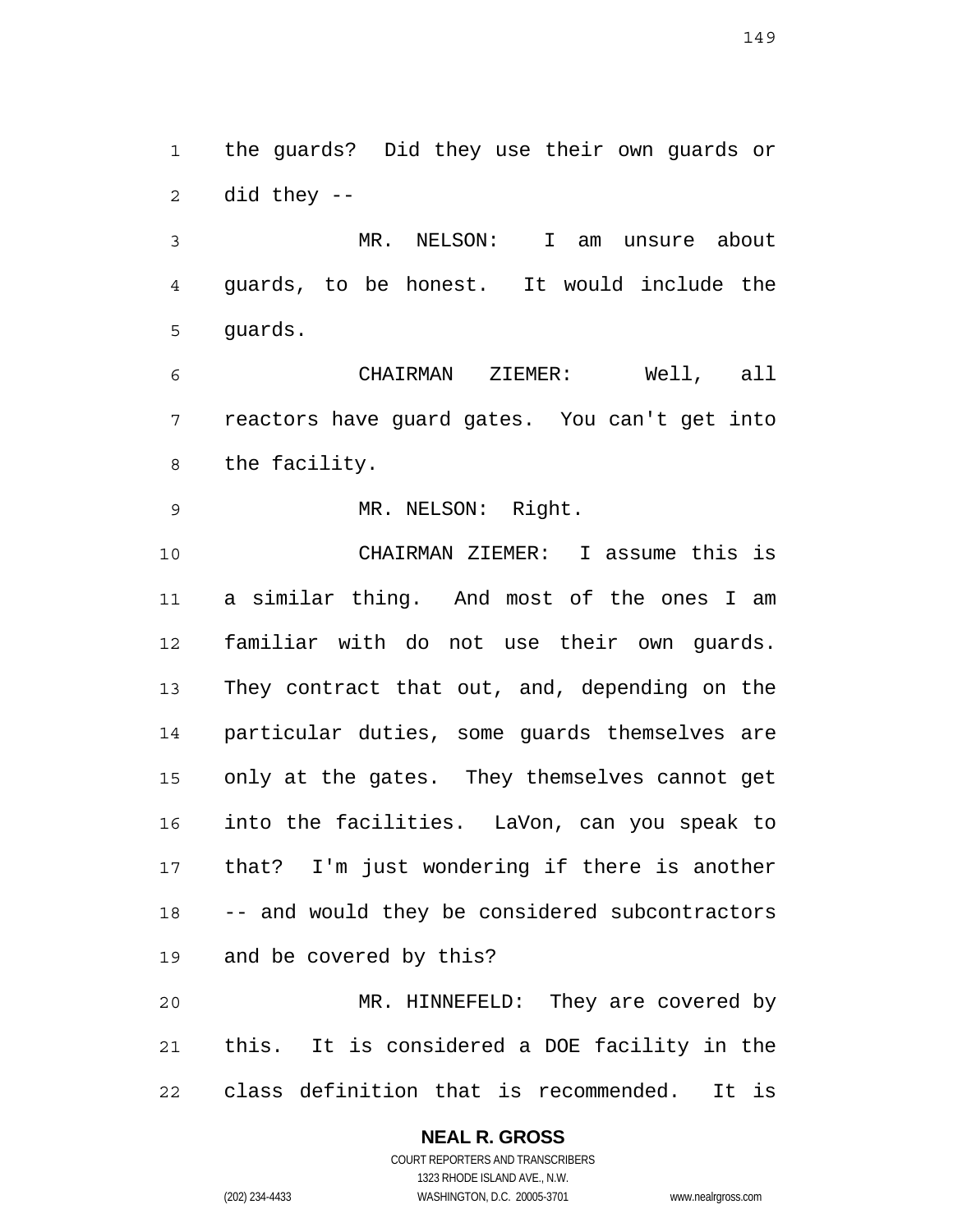1 2 3 4 5 6 7 8 9 10 11 12 13 14 15 16 17 18 19 20 21 all DOE employees, contractors, and subcontractors. So they would be included. CHAIRMAN ZIEMER: Even if they couldn't get into the facility? I mean, our case is where the guards are at the gates, and that is where they are. They can't go in? MR. HINNEFELD: I don't know that we could discern whether they were -- CHAIRMAN ZIEMER: You can't discern that. That is what I meant. MR. HINNEFELD: -- whether they were -- no, we could not. CHAIRMAN ZIEMER: Thank you. Yes. Phil. MEMBER SCHOFIELD: A number of facilities, the guards are actually federal employees, and quite often in a lot of these facilities you will find the guards had punch clocks. They had time clocks they had to punch. Quite often, they would go in and make sure critical instrumentation, the doors were

22 locked. So there is a good possibility some

**NEAL R. GROSS**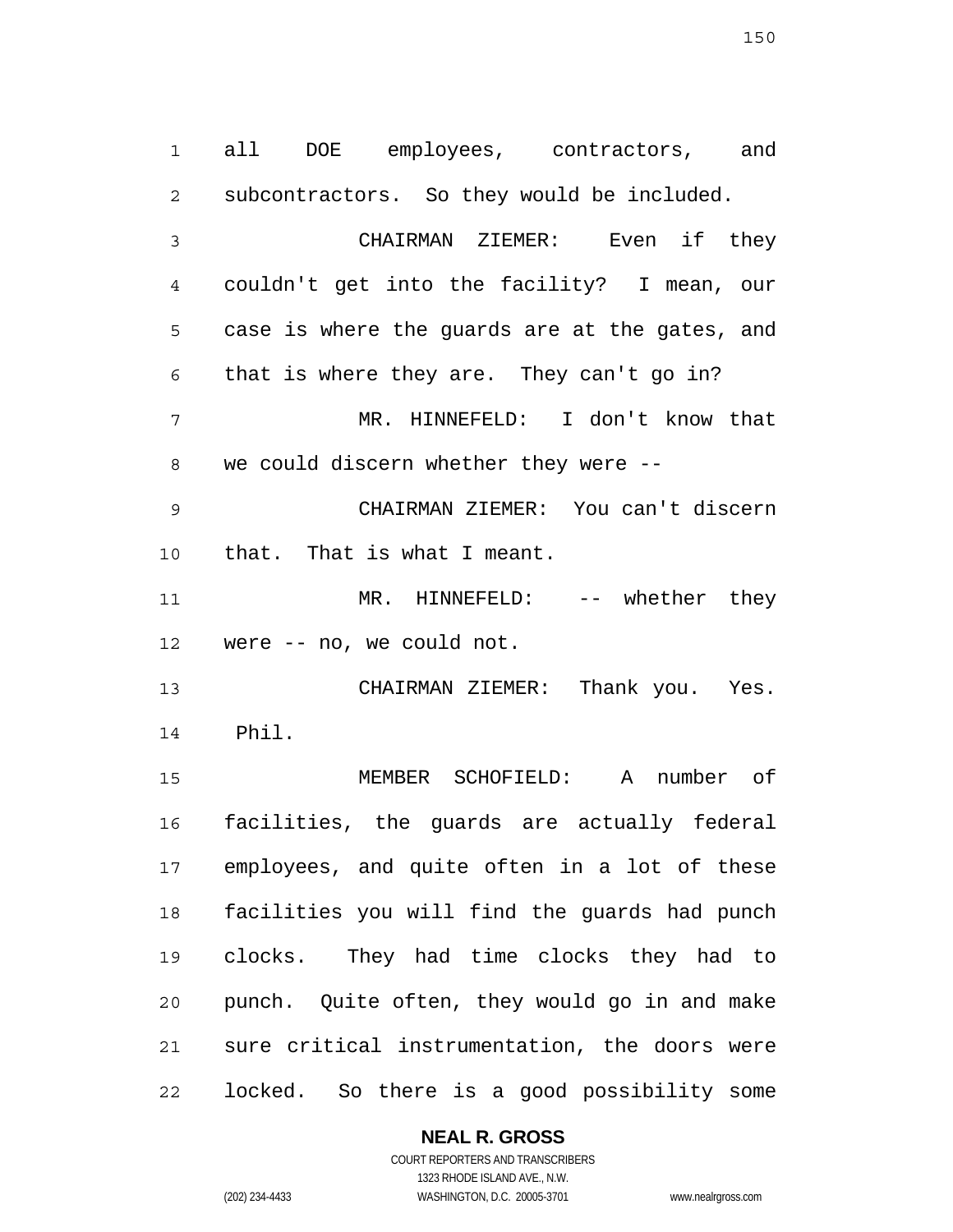1 of them did go in.

2

3 4 5 6 7 8 9 10 11 12 13 14 15 16 17 18 19 20 21 22 CHAIRMAN ZIEMER: Yes, and it certainly would depend on the facility and what they were allowed to do. Certainly, in the federal labs the function of the guards is very different than at a nuclear power plant often. So that is why I asked the question, whether they had that class, and whether or not we knew whether they could go in or not. Apparently not, or we don't know. Let's see. Brad, additional question? No? Dr. Poston, additional question? Other questions? The recommendation -- well, we want to hear from the petitioner, who is here in the room. So I will ask the petitioner to make comments. Well, if you are going to identify yourself for the record, I guess you are not required to, and you are certainly welcome to use the podium. But if you are agreeable you can identify yourself and then make your comment.

> **NEAL R. GROSS** COURT REPORTERS AND TRANSCRIBERS 1323 RHODE ISLAND AVE., N.W.

(202) 234-4433 WASHINGTON, D.C. 20005-3701 www.nealrgross.com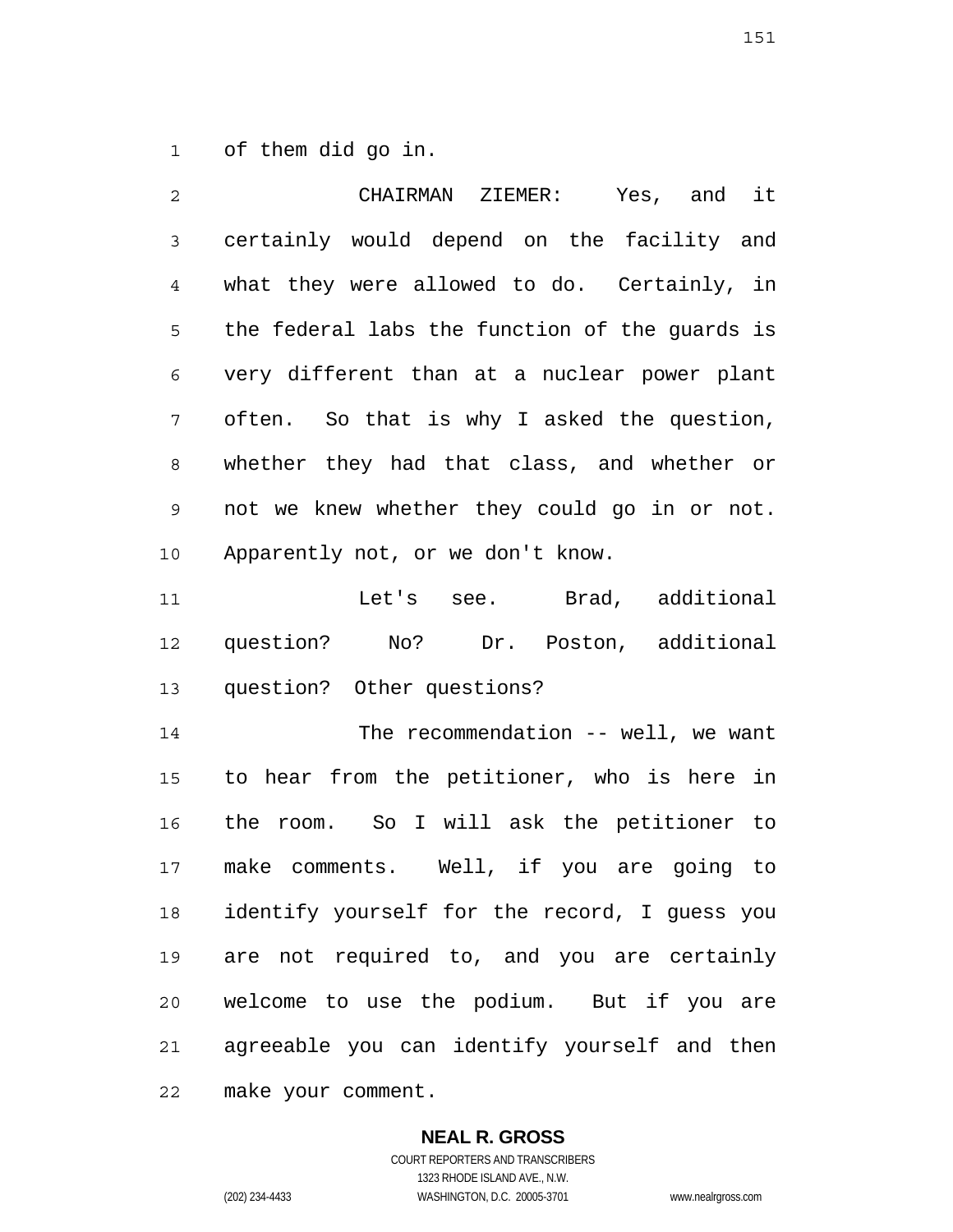1 2 3 MR. DECKER: Can everybody hear me? I am Richard Decker. I am the petitioner, and the claimant was my step-father.

4 5 6 7 8 9 I would respectfully ask the Board's favorable condition to SEC-00126. The claimant in this case was asked to perform his duties without the knowledge or the training of the dangers of exposure to materials used at this facility in question.

10 11 12 13 14 15 His suffering over the years as a direct result of the working in and around the facility is beyond description. On the claimant's death bed, he wished me to pursue this action as a final request of a man dying from such effects of such exposure.

16 17 18 19 20 21 22 Now my brothers and I have been abused by exposure to another kind of danger, the bureaucracy of government at its worst. The journey began some seven years ago with the original request being submitted to the Department of Energy. Then the Department of Labor somehow got involved, and

## **NEAL R. GROSS**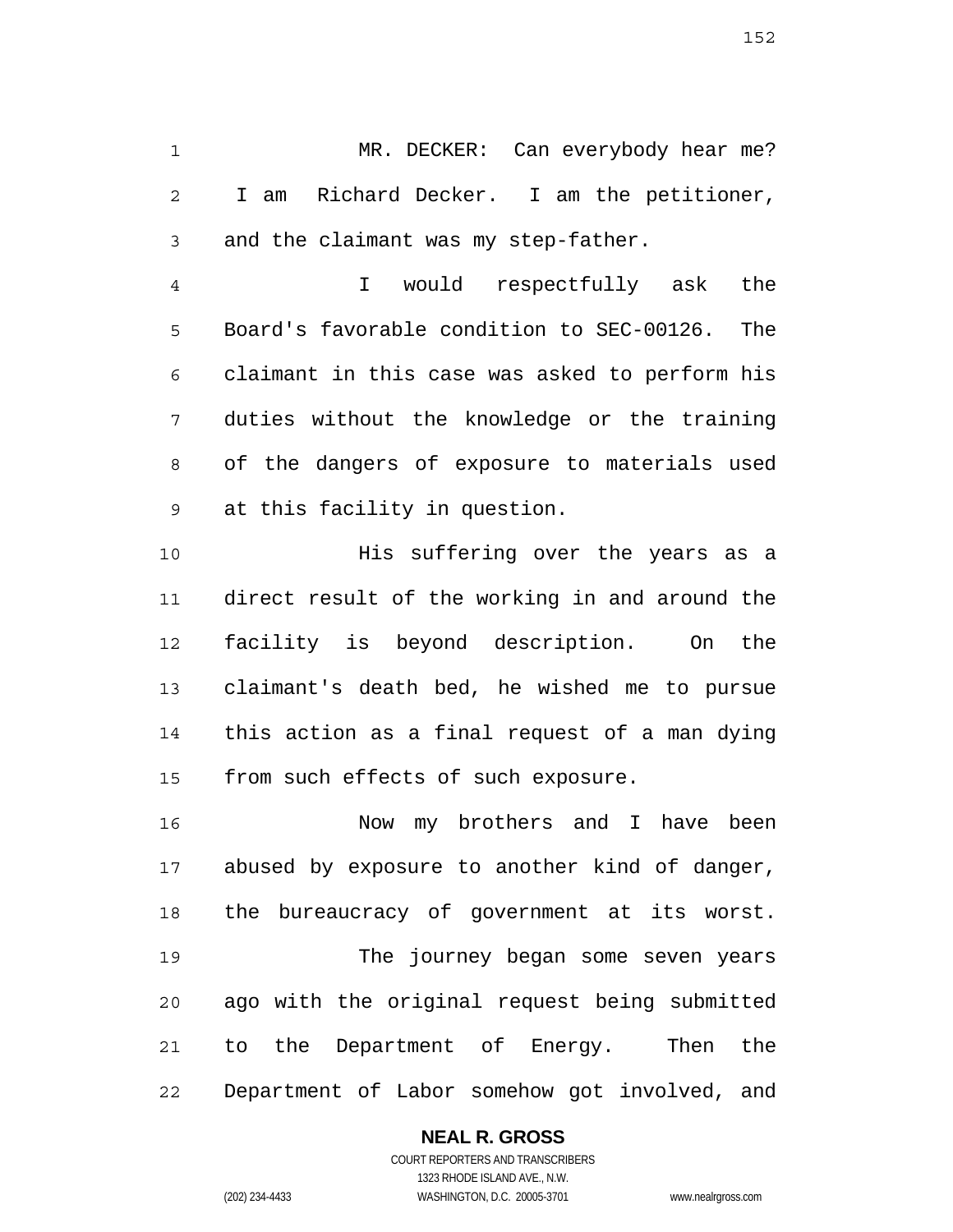1 2 3 4 5 here we all are here in this process. What kind of Congressional act would have ever been set up to care for the injured and families of the injured that would have dragged such an action out to seven years and counting?

6 7 8 9 10 I have heard from many I have spoken to that all that is expected of government. Well, as a retired military member, a part of government, I would have lost my job for such an abuse of law.

11 12 13 14 15 16 So we are here now awaiting another decision, and then it will go back to the Department of Labor to await another set of ridiculous hoops for my brothers and me to jump through, just to get what is rightfully ours.

17 18 19 20 21 22 Oh, you say, what could be so ridiculous? Well, what about having to provide a newspaper article to the Department of Labor when they refused to acknowledge the legal document that I provided? Oh, no, you say, I must be mistaken. Well, they also said

## **NEAL R. GROSS**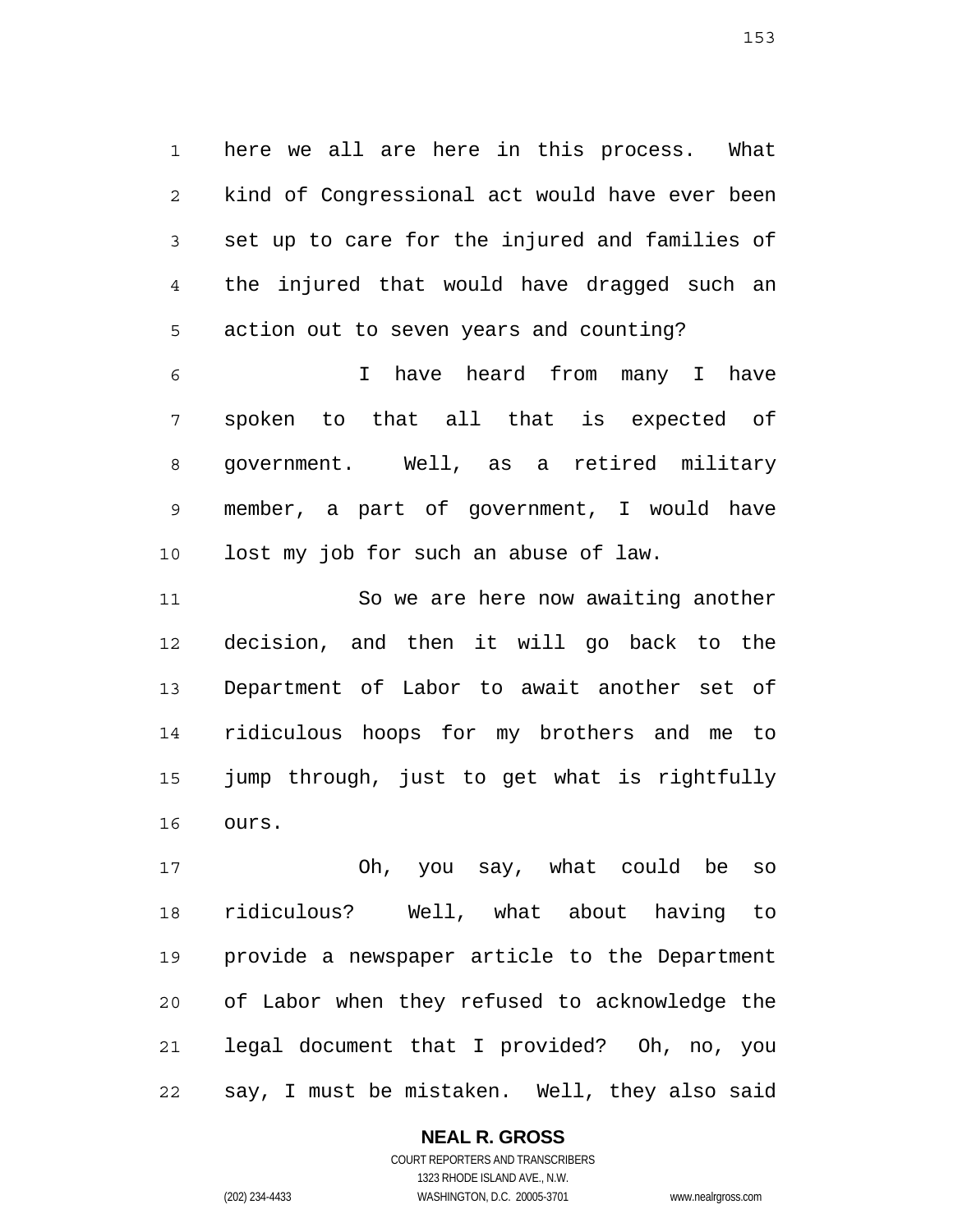1 2 3 4 a photo of the claimant at my wedding would have worked as well, but they would not accept the legal document that I had already provided them.

5 6 7 8 9 10 11 12 This kind of waste, fraud, and abuse has been going on for seven years now and counting, and I took all of this and more to the Ombudsman for this Act and was assured that he would share this story with Congress but never received correspondence from him to indicate if that information ever was shared with them.

13 14 15 16 17 18 19 Well, now we stand here in this facility with the only positive organization in this whole mess, NIOSH. This organization, with whom I have communicated and shared my frustrations with, has been, without a doubt, the single positive group of men and women throughout this process.

20 21 22 From the first phone call and letter, I have been made to feel that somebody out there does love their jobs and want to do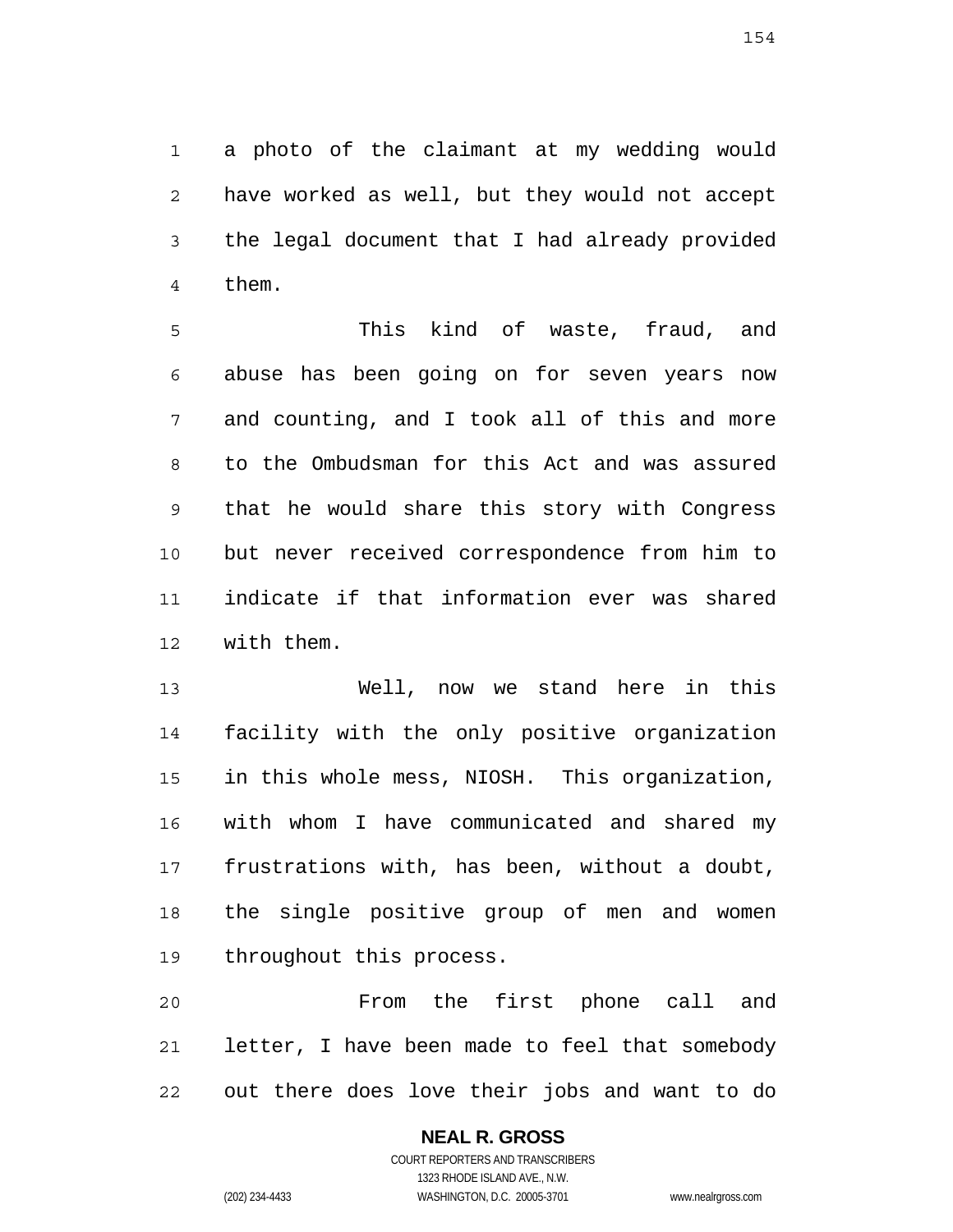1 2 3 it in a professional manner. At no time did any I have been in contact with show anything but respect and professionalism.

4 5 6 7 8 9 Although it still remains a long process, they have been there doing their job, their best with the information that was provided. I wish to thank publicly all those which have put so many hours of work into this petition that now we seek a positive outcome.

10 11 12 13 14 15 16 Without you folks here, justice would never have a chance, and the claimants and their heirs wouldn't have a chance to benefit from what was to be a kind compensation act that has turned out to be a bungling of mismanagement throughout the last seven years.

17 18 19 20 So now I implore you to vote for a positive outcome on SEC-00126, and send this petition to Congress for their action. Thank you.

21 22 CHAIRMAN ZIEMER: Richard, thank you very much for those comments. We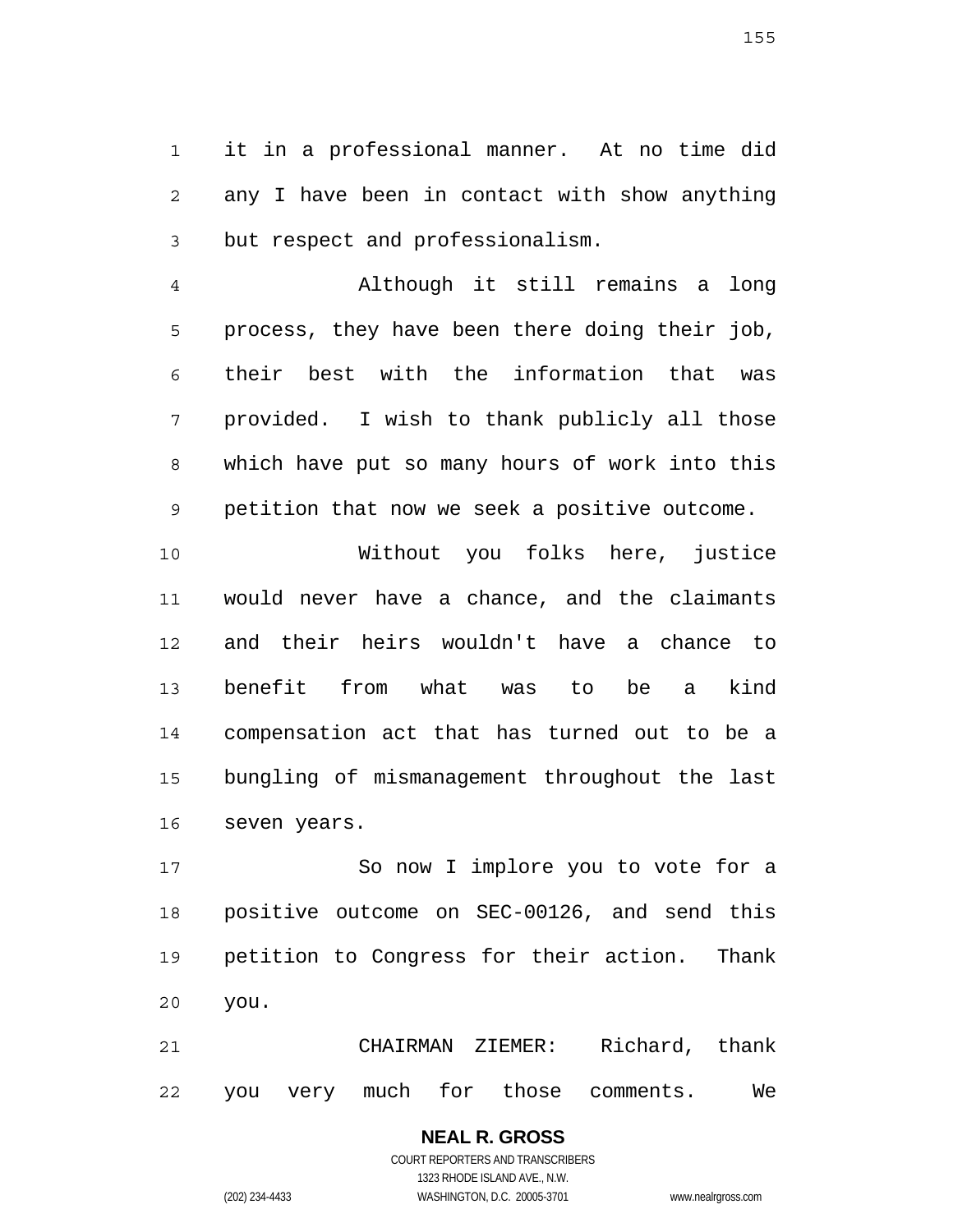1 2 3 appreciate your being here today. Let me ask Board members if there are any further questions. Yes, Mr. Gibson.

4 5 6 7 MEMBER GIBSON: You mentioned that 31 employees were employees of Atomics International. Did they come from the Susana site?

8 9 10 11 12 MR. NELSON: The employees you are referring to was in 1963, and they were Atomics International folks, which I think - my understanding is now present day Santa Susana.

13 14 15 CHAIRMAN ZIEMER: I think his question was did they come here from Santa Susana?

16 17 18 19 MR. NELSON: Well, some of them came from Idaho, had worked there previously, and some of them came from there is my understanding.

20 21 22 MEMBER GIBSON: So I guess my question, is there a way to -- if we approve this petition, is there a way to track these

## **NEAL R. GROSS**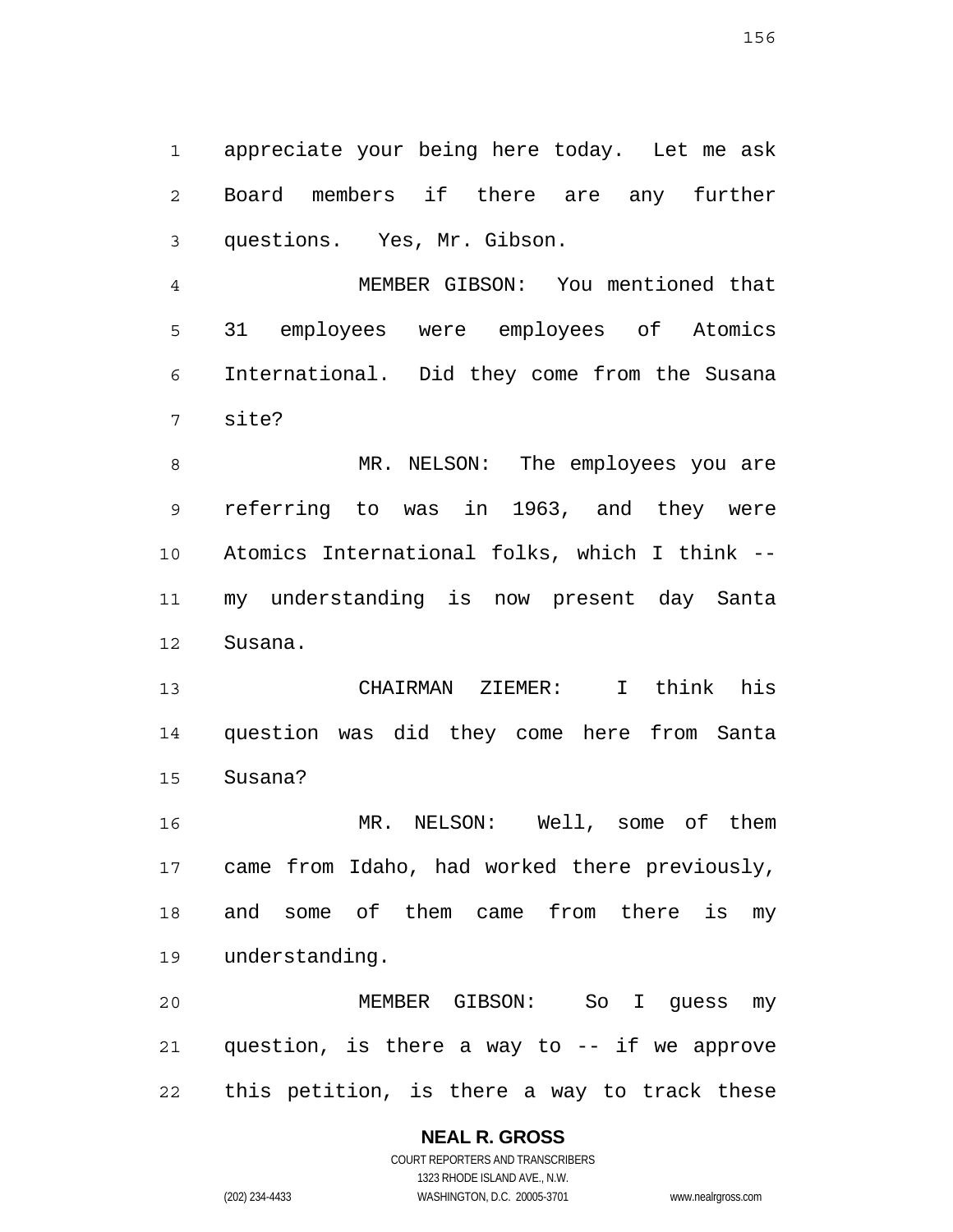1 2 employees so that their days working here will contribute to the 250 days needed?

3 4 5 6 7 8 9 CHAIRMAN ZIEMER: Yes. Actually, Department of Labor does that automatically, is my understanding. As long as their employment is identified, if this were an SEC, and Santa Susana is, they would get credit for both. Is that correct? Yes, the NIOSH people are saying that that is correct.

10 11 MEMBER GIBSON: There is a way to track them, though, right?

12 13 14 15 CHAIRMAN ZIEMER: Yes. Well, by their identification of their workplaces is how it would work, as I understand it. Thank you for that question, Mike.

16 17 18 19 Board members, it would be in order to have a motion for action on this particular petition. Does anyone wish to make a motion? Ms. Munn?

20 21 22 MEMBER MUNN: I move that we accept the NIOSH recommendation. Would you like this broken into two parts, one with respect to the

> **NEAL R. GROSS** COURT REPORTERS AND TRANSCRIBERS

> > 1323 RHODE ISLAND AVE., N.W.

(202) 234-4433 WASHINGTON, D.C. 20005-3701 www.nealrgross.com

157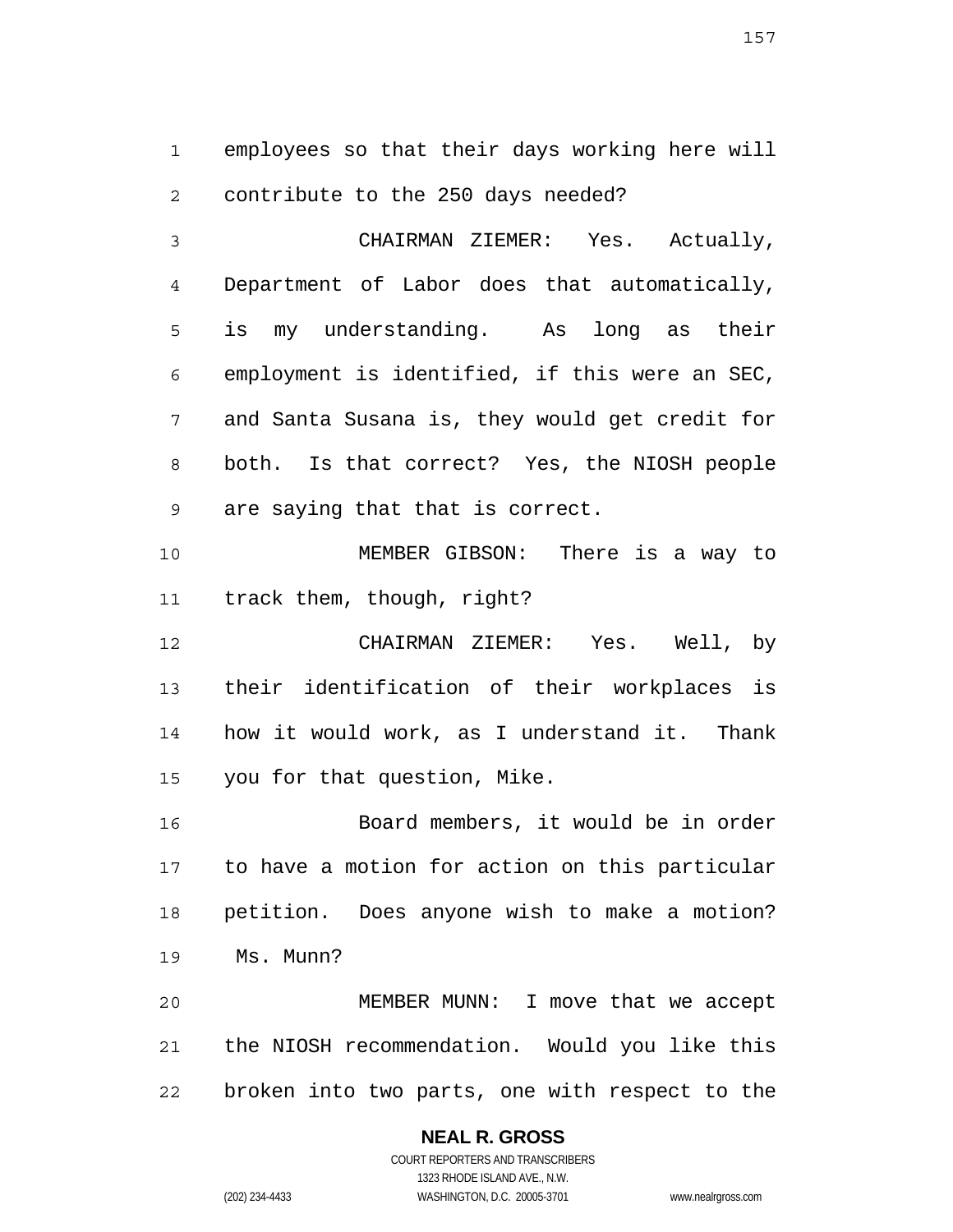1 2 3 4 5 6 7 8 9 10 11 12 13 14 15 16 17 18 19 20 21 22 early days and one specifically covering -- or just -- CHAIRMAN ZIEMER: I think it can be done in -- MEMBER MUNN: I would think one. CHAIRMAN ZIEMER: I think the wording is such that it is all inclusive, is it not? MEMBER MUNN: Well, the wording of the final recommendation certainly is. CHAIRMAN ZIEMER: They need to parallel. I think it is a single motion, I believe. MEMBER MUNN: I think so. CHAIRMAN ZIEMER: Can you clarify that? MR. RUTHERFORD: I think our class definition actually -- I don't believe it does. I believe the -- the recommendation only covers -- CHAIRMAN ZIEMER: Okay. It covers May '66 through February '69. That is the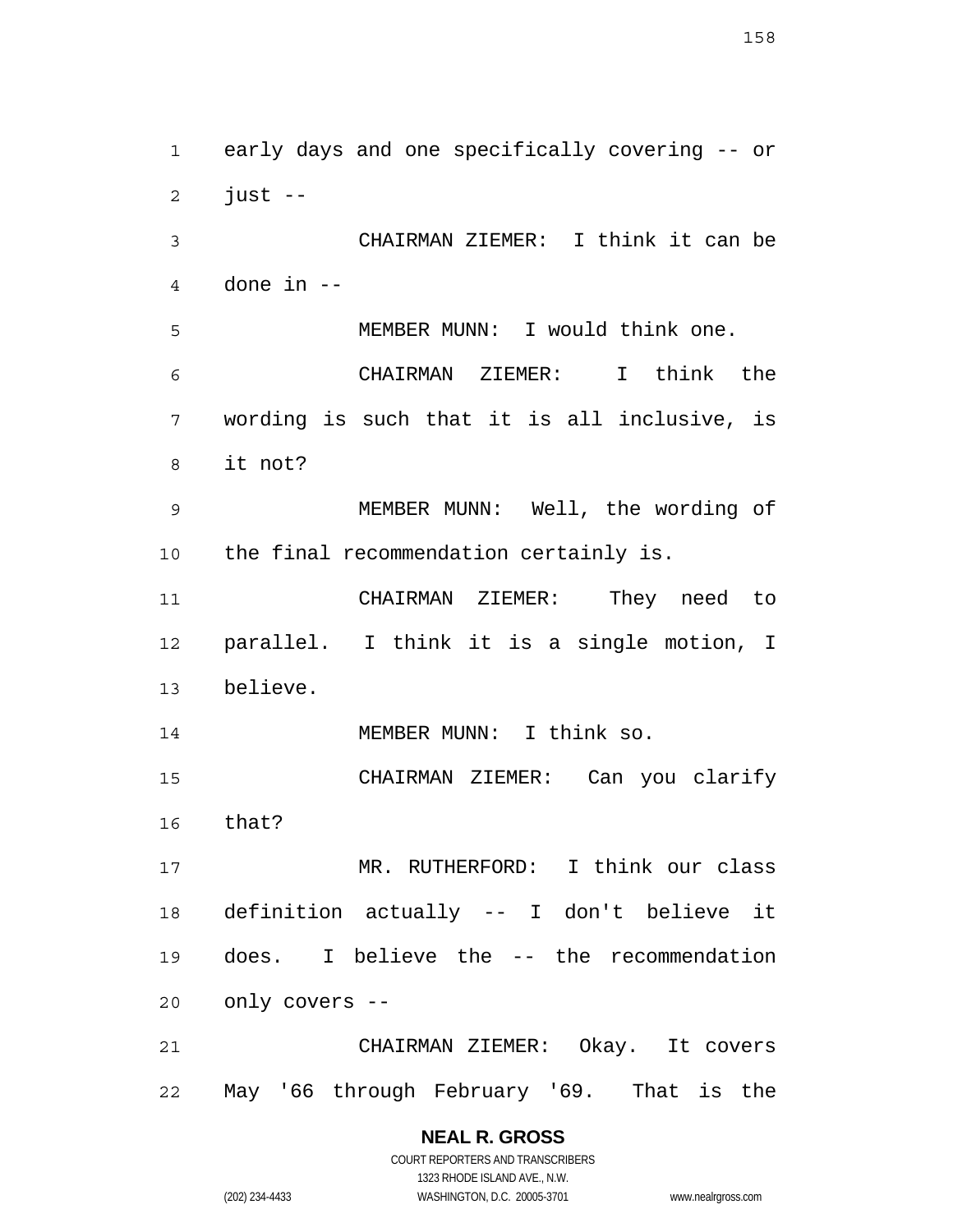1 motion. Correct.

2 3 4 5 6 7 8 9 10 11 12 13 14 15 16 17 18 19 20 21 22 MEMBER MUNN: That was my understanding, from May 1, 1966, through -- May 2, 1966, through -- CHAIRMAN ZIEMER: So you are moving the NIOSH proposed class. MEMBER MUNN: Yes. That we move the proposed class, specifically as designated in this presentation by NIOSH. CHAIRMAN ZIEMER: Is there a second? MEMBER CLAWSON: Second. CHAIRMAN ZIEMER: Discussion? MEMBER MELIUS: Yes. Just a clarification on this two-part presentation. I think if we cover in the letter -- presuming that we all agree -- a finding on sort of the operational period, the first part, that we find they are able to do dose reconstructions during that time period. Then that would be a single letter report to the Secretary, a single recommendation. So, again, speaking in

#### **NEAL R. GROSS**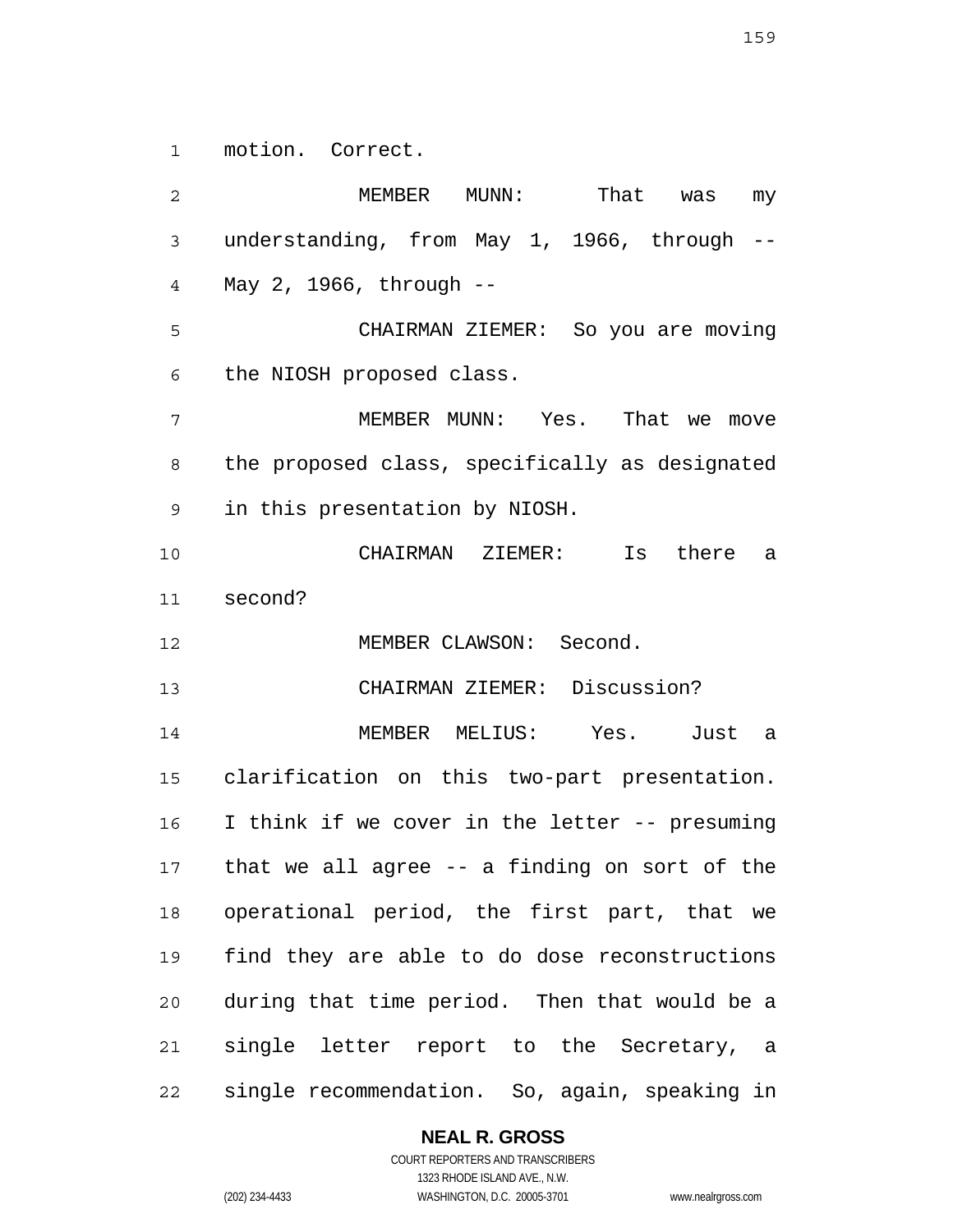1 2 3 4 5 favor of the motion, but I think the clarification would be that in the letter that we send that we probably need to say something about the earlier time period, if we are in agreement on that.

6 7 8 9 CHAIRMAN ZIEMER: Are you ready to vote? Okay, we will vote by roll call, and I am going to vote Yes and excuse myself while you do the rest of the vote.

10 11 MR. KATZ: I think I will start with Dr. Ziemer.

12 13 14 15 16 17 MEMBER GRIFFON: Can I say one thing before we vote? Just to follow up on Jim's notion, I mean, if we are -- The only hesitation I have on the operational period, quite frankly, is this question of sufficient accuracy.

18 19 20 21 22 The proposal right now is to assign the MPC value across the board five times the beta, and following up on John's question -- I mean, all these things probably bound, but it seems like this case of throwing high numbers

#### **NEAL R. GROSS**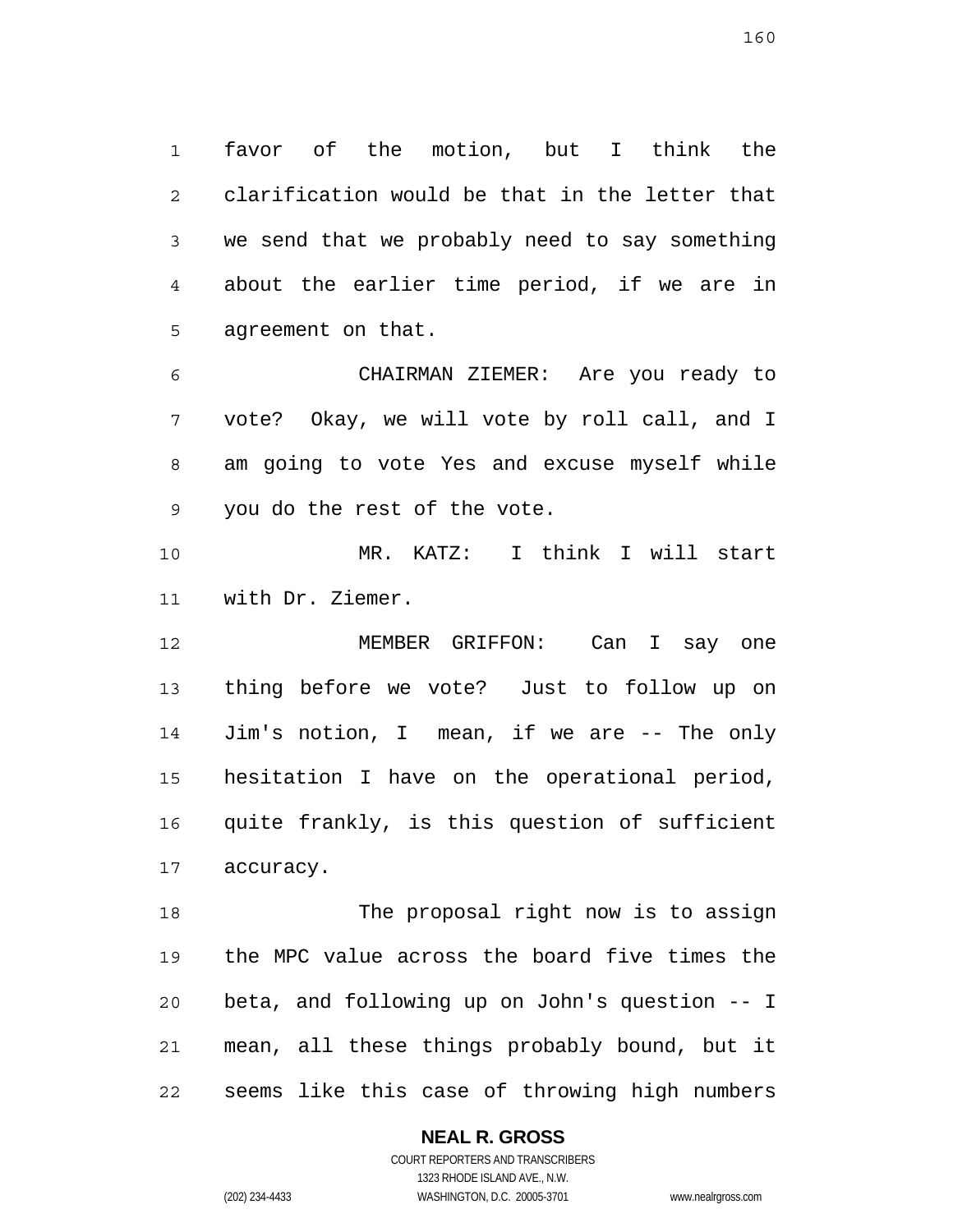1 2 3 4 5 6 to be able to reconstruct -- I was thinking we were going to just vote on the postoperational period and not -- I think it might require a little more review by the Board to say do we really feel this is the adequate approach for doing dose reconstruction.

7 8 9 10 I am not saying these values aren't likely bounding, but it seems like they may be excessively so. So just my thought on that. I don't know how people feel.

11 MR. KATZ: Wanda?

12 13 14 15 16 17 18 19 20 21 MEMBER MUNN: Well, the examples that were given were quite clear. I don't know whether you were watching those examples or not, but they gave us a number of examples of individuals whose calculations they had done already, and only one of which was compensable using the data that they had from the records that were clearly obvious in terms of less than MPCs in all conditions during operation.

22 So they have one compensable case,

161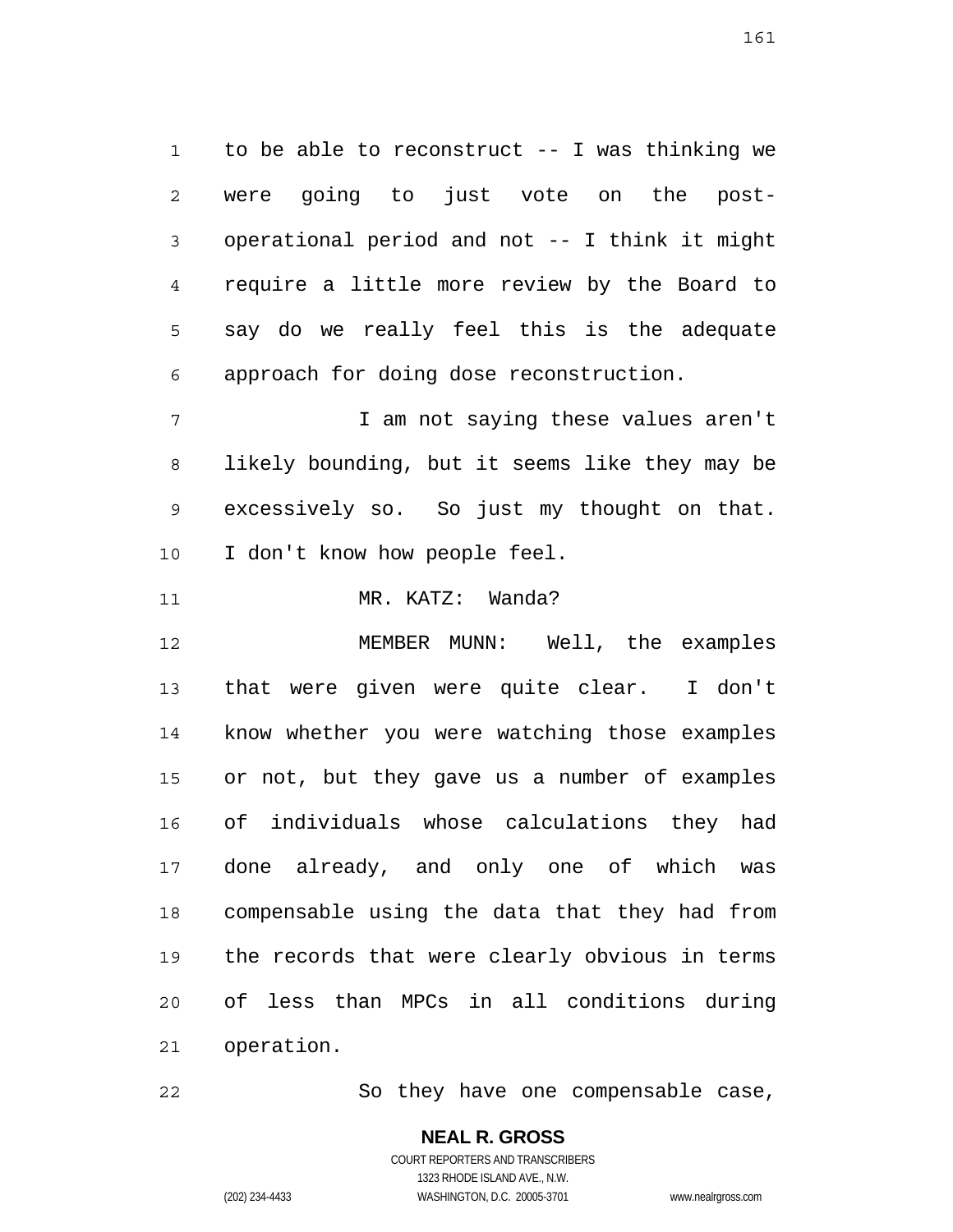1 2 and the others were not. That would lead one to believe that it is adequate.

3 4 5 6 7 8 9 10 11 MEMBER GRIFFON: I'm not sure that doesn't support my position, actually. I mean, that is the -- You know, it is the rationale, throw the highest number out that we can, and some cases, though, are not going to be compensable. Then that is not to the letter of the law. We have to consider whether we have data to do dose reconstruction with sufficient accuracy.

12 13 14 15 16 17 18 19 20 21 22 I am challenging the question of sufficient accuracy, not the notion of necessarily that there are elevated exposures. I am going back to John's comment of, you know, when I think of five to one, well, what was the basis for this five to one ratio for beta? If the basis for using the five to one ratio was that either when we throw this five to one ratio in there it is not going to be compensable, that is not sufficient accuracy in my eyes. That is not the way to back-fit

> COURT REPORTERS AND TRANSCRIBERS 1323 RHODE ISLAND AVE., N.W. (202) 234-4433 WASHINGTON, D.C. 20005-3701 www.nealrgross.com

**NEAL R. GROSS**

162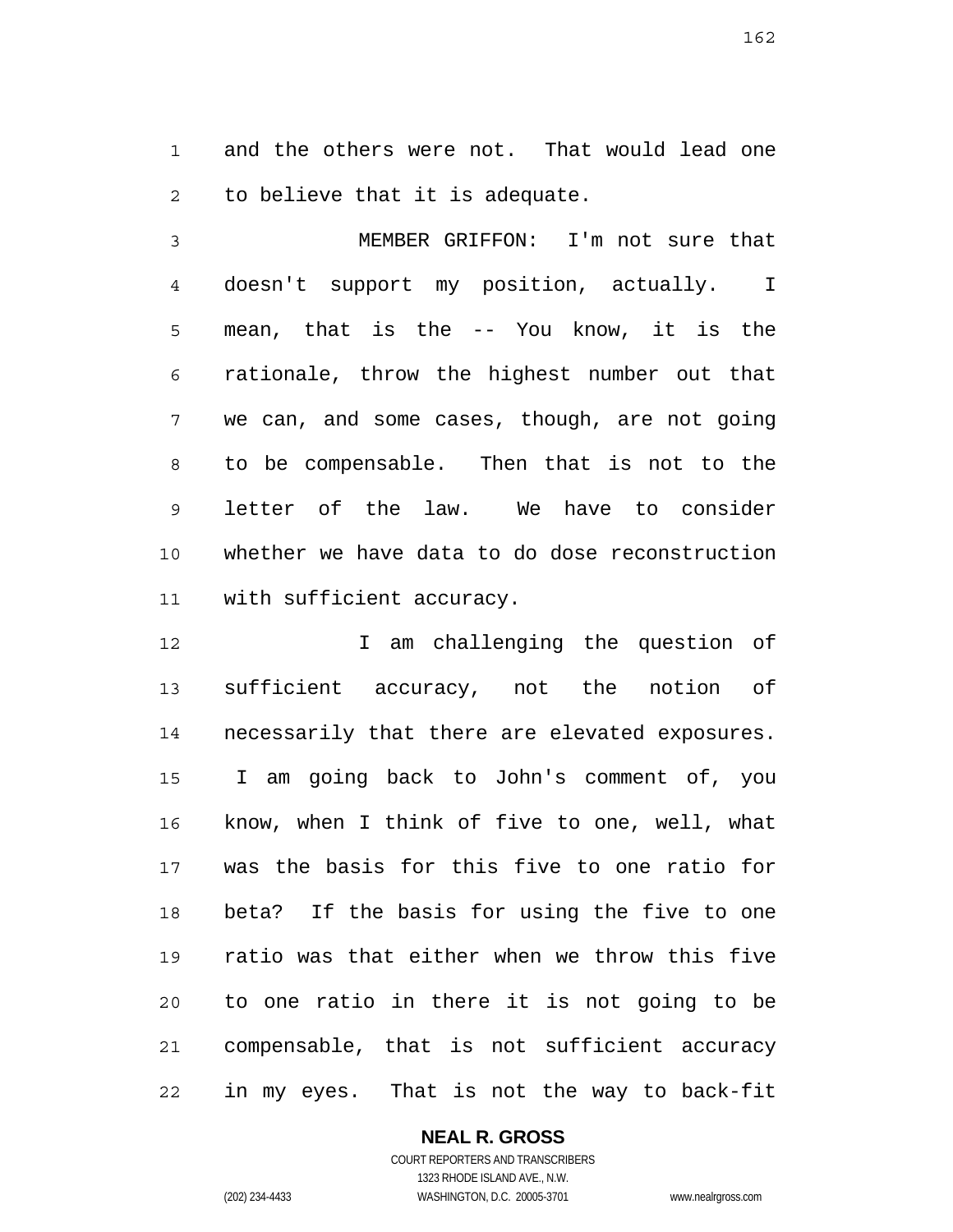1 this thing.

| 2              | CHAIRMAN ZIEMER: Well, let me                  |
|----------------|------------------------------------------------|
| $\mathfrak{Z}$ | interrupt here, because we are ending up       |
| 4              | debating in the middle of a vote. I'll know    |
| 5              | better next time. But let me understand the    |
| 6              | issue.                                         |
| 7              | There may be a desire, and the                 |
| 8              | Chair is certainly willing to do this, to      |
| 9              | divide this in some way. As it currently       |
| 10             | stands, the motion covers the period --        |
| 11             | MEMBER MUNN: It is from May 2,                 |
| 12             | 1966, to February 1969, the end date.          |
| 13             | CHAIRMAN ZIEMER: Only the post-                |
| 14             | operational period.                            |
| 15             | MEMBER MELIUS: We can<br>have a                |
| 16             | separate motion on the operational period.     |
| 17             | Then we can combine them in the letter. We     |
| 18             | can have separate letters. We can continue     |
| 19             | the evaluation of the operational period, just |
| 20             | sort of what Mark is speaking to. That's all   |
| 21             | fine.                                          |
| 22             | CHAIRMAN ZIEMER: Mark, are your                |

CHAIRMAN ZIEMER: Mark, are your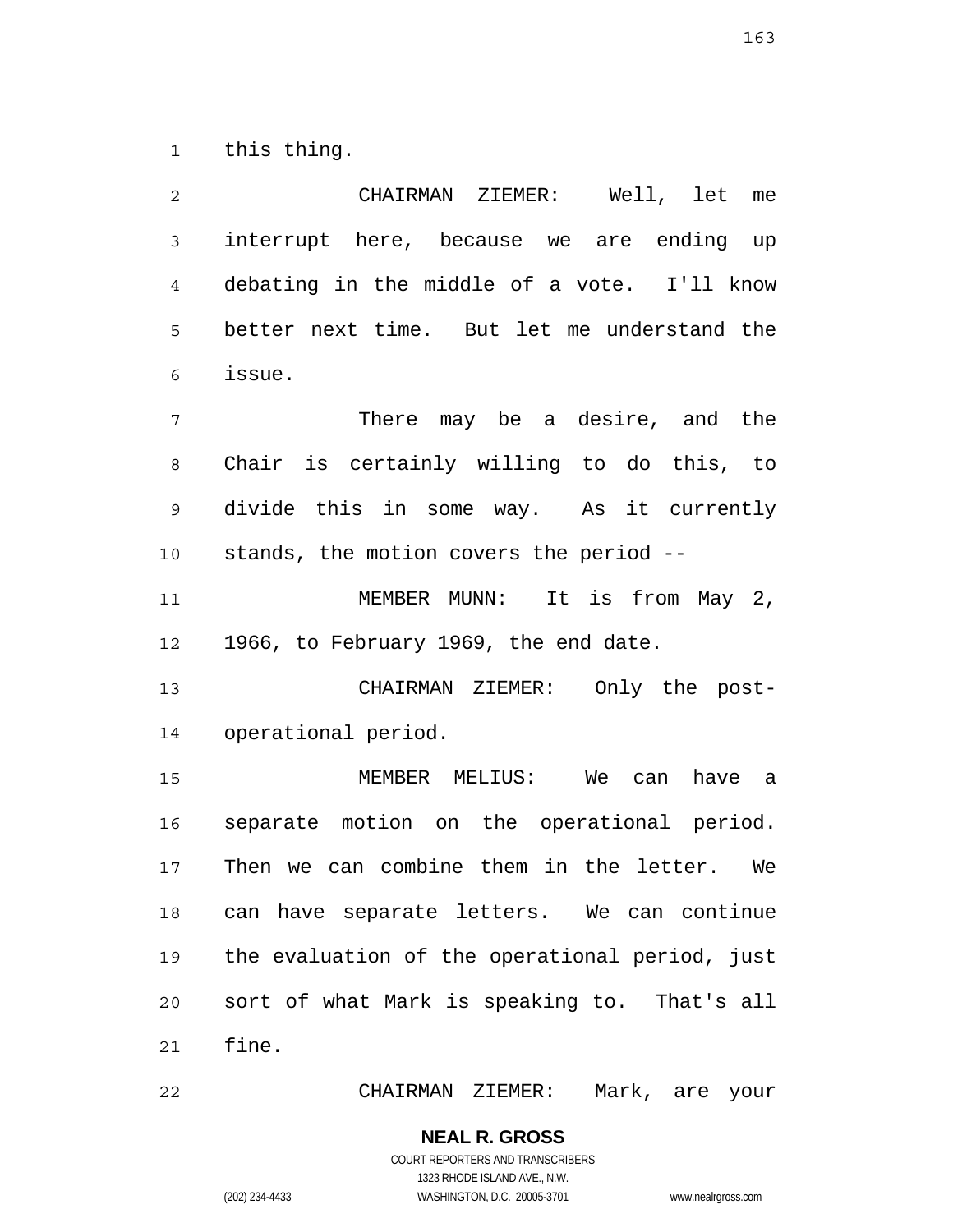1 concerns with the operational period?

2 3 4 5 6 7 8 9 10 11 12 13 14 15 16 17 18 19 20 21 22 MEMBER GRIFFON: Yes. CHAIRMAN ZIEMER: But not with this period that we are voting on? MEMBER GRIFFON: No, right. CHAIRMAN ZIEMER: Okay. And, Dr. Melius, you mentioned including a statement in the letter, but it would only refer in some way to that other period, the operational period, but it is not necessary to do that. MEMBER MELIUS: Not necessary, but however we decide to handle it. CHAIRMAN ZIEMER: Right. Could be referred to, but it is not necessarily pertinent to this particular vote at this moment. Larry, you had a comment. MR. ELLIOTT: I don't know if this is going to help or not, but some background information. At the current time for the claims that we have, there is only one claim that would not be treated positively by this class addition. That claim is only during the

164

**NEAL R. GROSS** COURT REPORTERS AND TRANSCRIBERS

1323 RHODE ISLAND AVE., N.W. (202) 234-4433 WASHINGTON, D.C. 20005-3701 www.nealrgross.com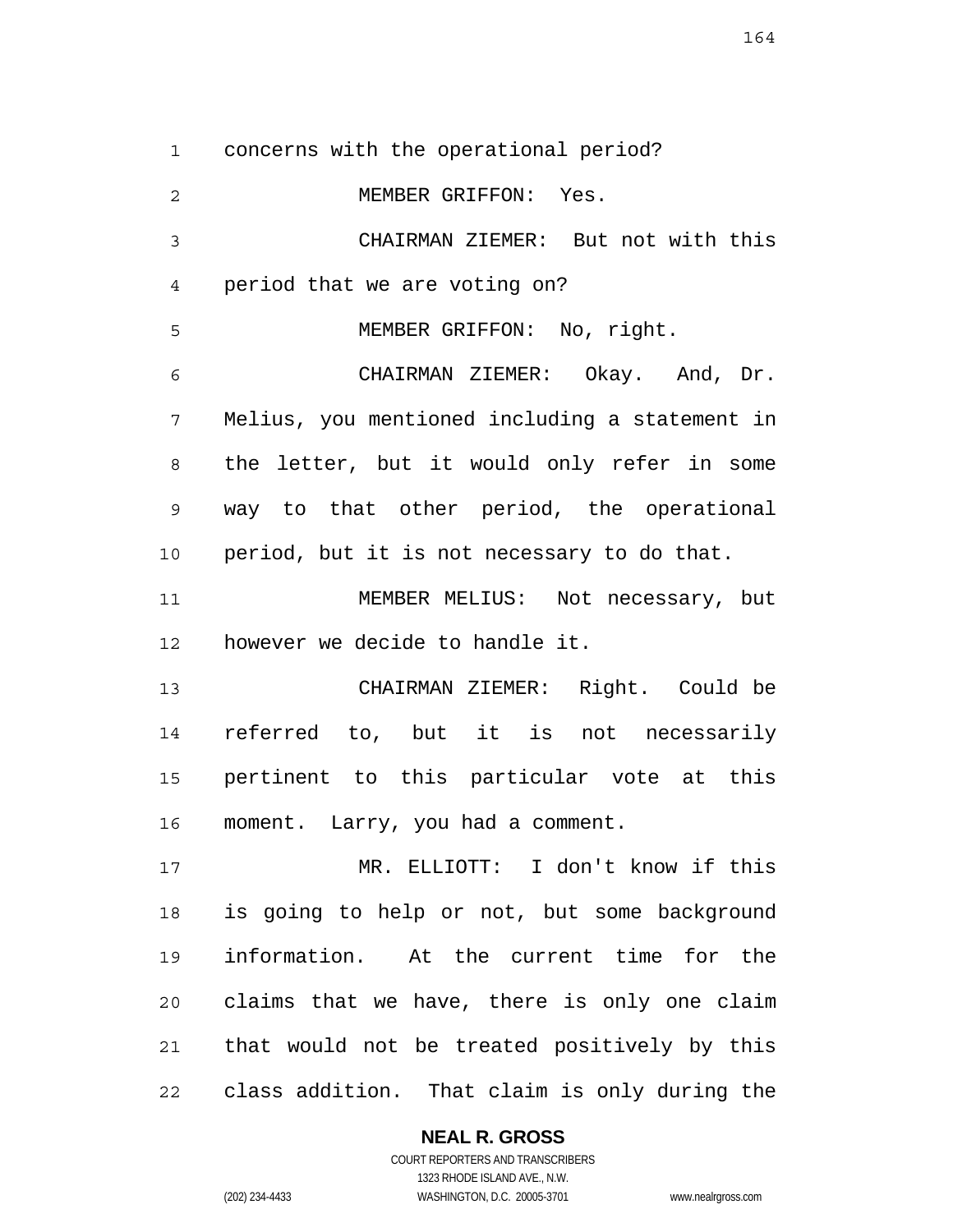1 2 operational period, and it has internal dose monitoring for it.

3 4 5 6 7 8 9 10 MR. NELSON: They have external dose monitoring records for that claim, and it did have a statement that there wasn't any internal -- I don't remember the exact verbiage, but it said that there wasn't any internal dose ever assigned -- which, to me, isn't super accurate of whether he was monitored or not.

11 12 Is there another part of that question? I forgot.

13 CHAIRMAN ZIEMER: Thank you.

14 15 16 17 18 19 20 21 MR. RUTHERFORD: Oh, I did want to add to that. This individual also worked at another facility where there was internal monitoring. So we could use that data to bound the dose for internal monitoring for that individual. We could use that data that you have and backfit it for that individual. CHAIRMAN ZIEMER: It was for a

22 period after this?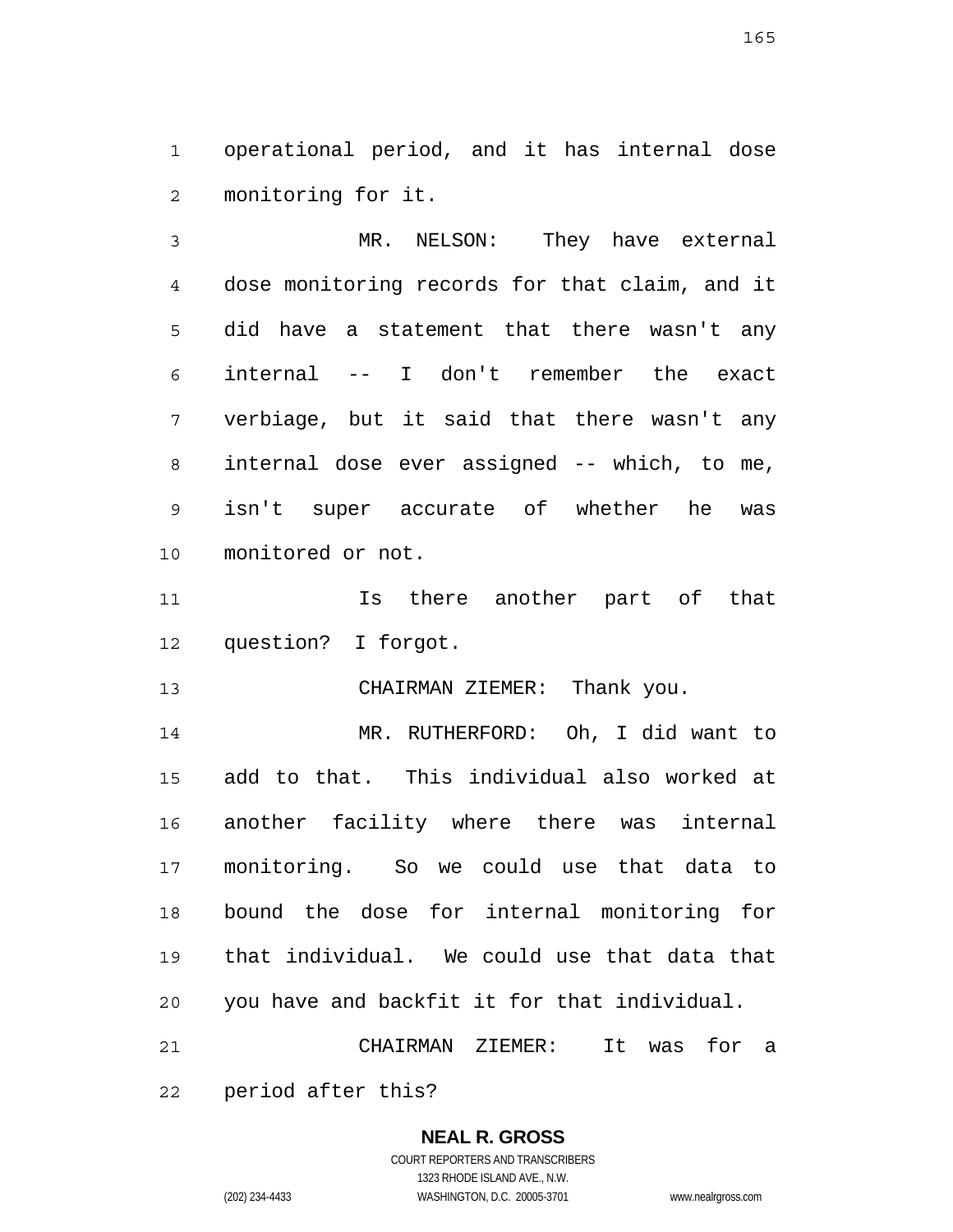1 2 3 4 5 6 7 8 9 10 11 12 13 14 15 16 17 18 19 20 21 22 MR. RUTHERFORD: Afterwards, yes, at Idaho. CHAIRMAN ZIEMER: Well, okay. Were you voting, Mark, at that time when you raised that question? MEMBER GRIFFON: No, no, no. We didn't go to the vote yet. MEMBER MELIUS: Well, we have one vote. CHAIRMAN ZIEMER: We had a vote. That's all right. We are still voting on the main motion, which is the class for the postoperational period. MR. KATZ: Mr. Schofield? MEMBER SCHOFIELD: Yes. MR. KATZ: Dr. Roessler? MEMBER ROESSLER: Yes. MR. KATZ: Mr. Presley? MEMBER PRESLEY: Yes. MR. KATZ: Dr. Poston? MEMBER POSTON: Yes. MR. KATZ: Ms. Munn?

## **NEAL R. GROSS**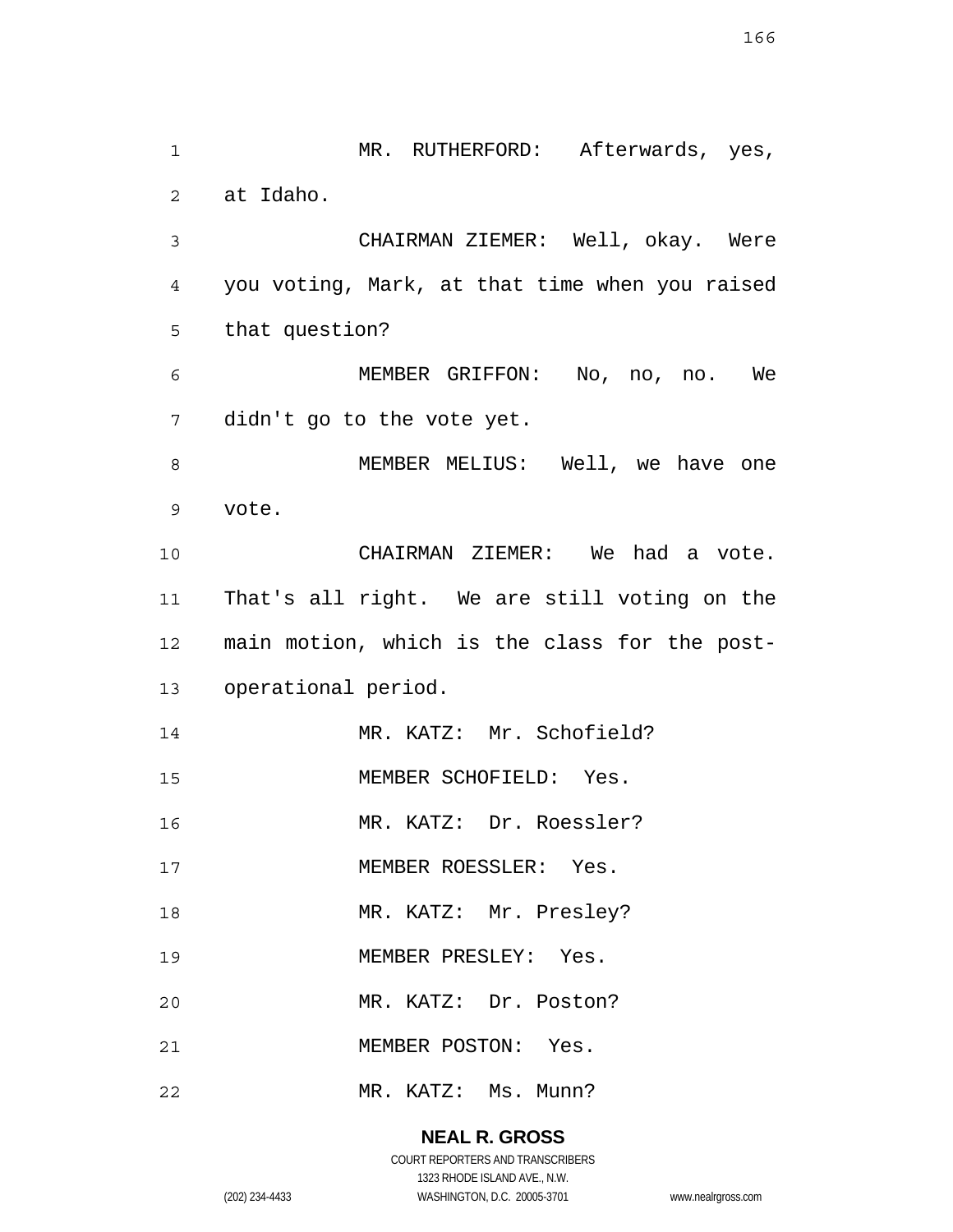1 2 3 4 5 6 7 8 9 10 11 12 13 14 15 16 17 18 19 20 21 22 MEMBER MUNN: Yes. MR. KATZ: Dr. Melius? MEMBER MELIUS: Yes. MR. KATZ: Dr. Lockey? MEMBER LOCKEY: Yes. MR. KATZ: Mr. Griffon? MEMBER GRIFFON: Yes. MR. KATZ: Mr. Gibson? MEMBER GIBSON: Yes. MR. KATZ: Mr. Clawson? MEMBER CLAWSON: Yes. MR. KATZ: Ms. Beach? MEMBER BEACH: Yes. MR. KATZ: That is unanimous. CHAIRMAN ZIEMER: Okay, the motion carries, and we would recommend an SEC for that post-operational period. Now we may finish this after lunch, but we still have then what, I believe, constitutes a recommendation for the operational period, January 1, '63, through May '66, which is the period for which NIOSH

**NEAL R. GROSS**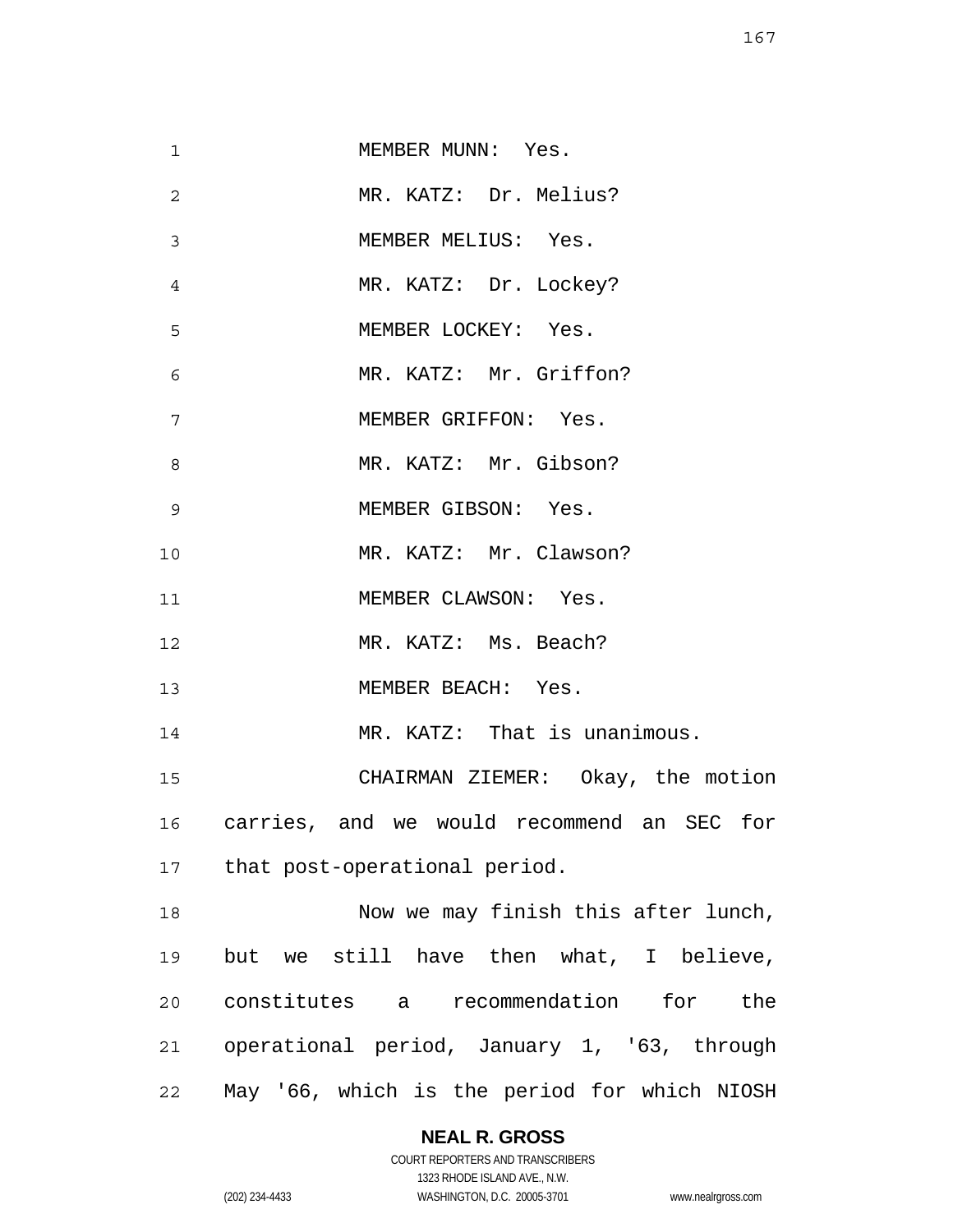1 2 3 believes that dose can be reconstructed, and we would need to take an action on that as a separate action.

4 5 6 7 8 9 10 This would be either to agree that that is the case and to, therefore, recommend that the SEC not cover that period, or you may wish to have this studied further under a work group type of situation and clarify some of the issues such as, I believe, you apparently were raising, Mark, at that time.

11 12 13 14 15 16 17 So I would like to have you ponder that while you are eating lunch, and when we return. We are already past the stated lunchtime, and we do have another time certain which shows up at  $1:45$ , but it is now  $-$ - well, I guess we are not past -- yes, we are. It is 12:30.

18 19 20 21 22 So you need to be back here promptly at 1:45. We may have to take up the rest of this at a later time, because we want to honor the time certain, but that remains before us, the rest of this petition.

# **NEAL R. GROSS**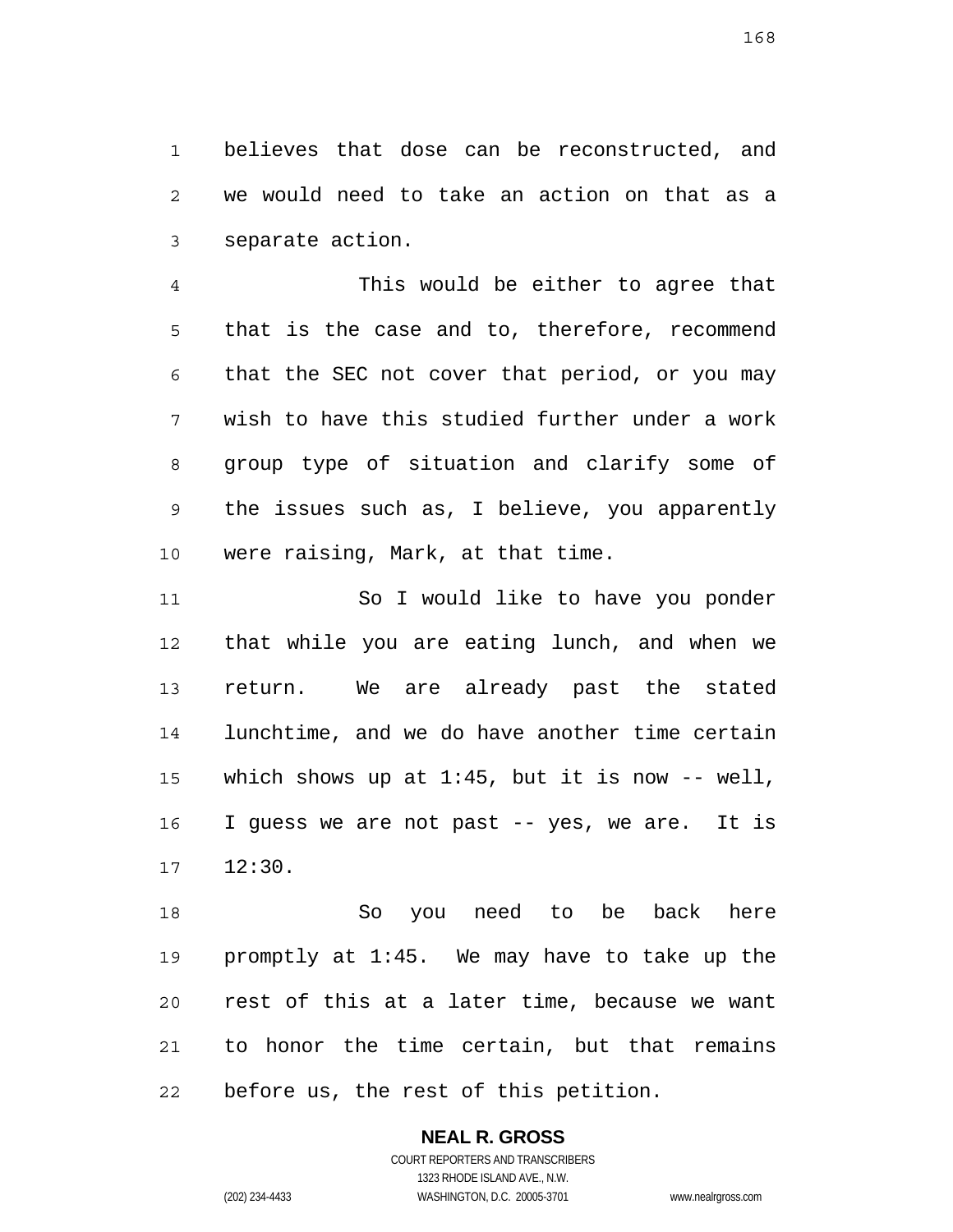169

1 Let's recess for lunch.

2 3 4 (Whereupon, the above-entitled matter went off the record at 12:29 p.m until  $1:45$  p.m.)

5 6 7 8 9 CHAIRMAN ZIEMER: We are ready to begin our afternoon deliberations, if you would all have a seat, please. This afternoon we are going to consider the petition for Metals and Controls Corporation.

10 11 12 13 14 15 16 17 18 19 I would like to point out that Mark Griffon believes that he is conflicted on this, although it is not on his original conflicting list, as it were, but he discovered in reading the documents that he had actually done work on this site, apparently when it was under a different name, but in any event Mark will be away from the table during our discussion of Metals and Controls Corporation.

20 21 22 The NIOSH evaluation report will be presented by Dr. Neton. Also, we may have one of the petitioners on the line as well. So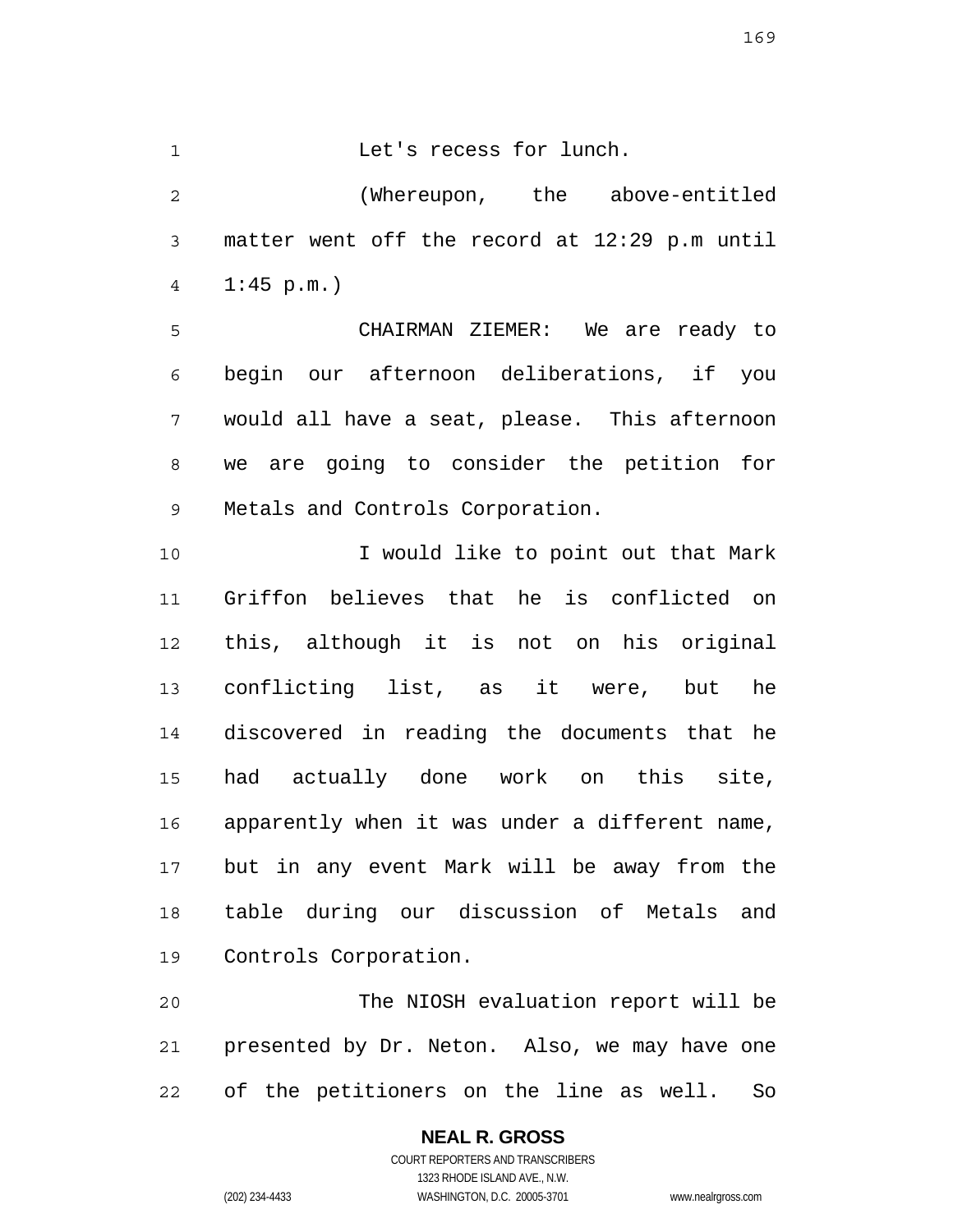1 first we will hear from Dr. Neton.

| 2              | DR. NETON: Thank you, Dr. Ziemer,                     |
|----------------|-------------------------------------------------------|
| $\mathfrak{Z}$ | and good afternoon. I will be talking about           |
| $\overline{4}$ | the Metals and Controls SEC evaluation report,        |
| 5              | and that is SEC Number 149.                           |
| 6              | The petition overview that we                         |
| 7              | normally give is listed here. NIOSH evaluated         |
| 8              | its position in accordance with the                   |
| $\mathsf 9$    | requirements of an 83.14. That is a case where        |
| 10             | found that we couldn't do a dose<br>we                |
| 11             | reconstruction, and recruited a petitioner to         |
| 12             | file under 83.14.                                     |
| 13             | The petitioner for this particular                    |
| 14             | SEC worked at Metals and Controls from 1952 to        |
| 15             | 1967, and it was received by NIOSH on July            |
| 16             | 21st of this year. Metals and Controls is an          |
|                | 17 atomic weapons employer facility. It covered       |
| 18             | employment from 1952 to 1967, located<br>in           |
| 19             | Massachusetts in Attleboro. It became<br>$\mathsf{a}$ |
| 20             | division of Texas Instruments<br>in '59,<br>and       |

21 22 oftentimes these terms are used interchangeably to refer to Metals and

**NEAL R. GROSS**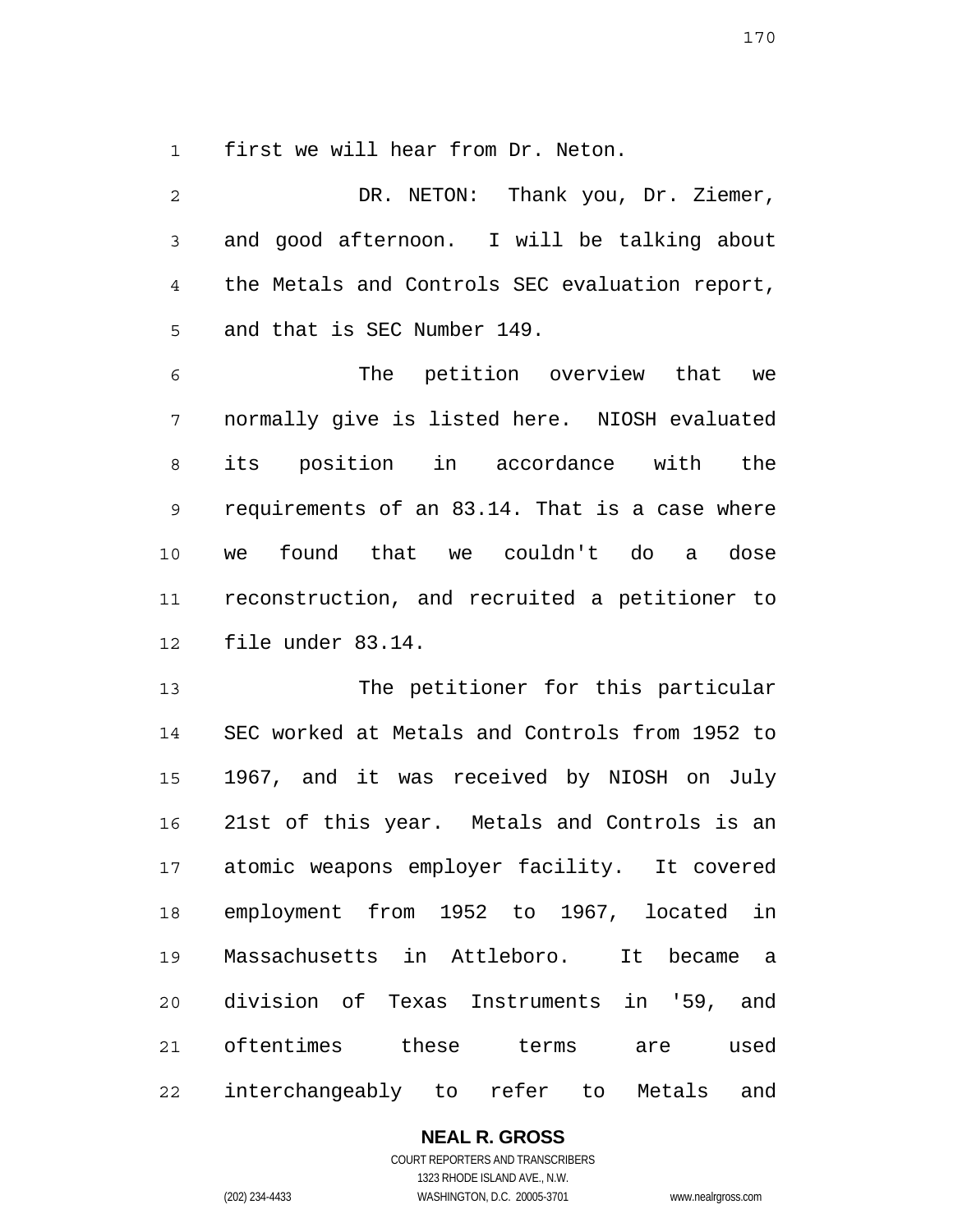1 2 3 Controls. You might hear it as Texas Instruments. It refers to one and the same facility.

4 5 6 7 8 9 10 11 12 13 14 The initial operations at Metals and Controls involved fabrication of these enriched uranium foils for reactor experiments, but interestingly to me, they did a quantum jump within a few years. I think these foils were made in the early Fifties, and by the end of the 1950s they were fabricating fuel elements, reactor cores. I mean some pretty heavy stuff, using enriched uranium. So in about seven years, they really jumped both feet into the nuclear business.

15 16 17 18 19 20 21 The variety of government contractors for this type of work that they have done included the Navy, the Air Force, and some commercial operations, but I think what got them into the AWE business is between '65 and '81 they manufactured fuel for the High Flux Isotope Reactor at Oak Ridge.

22 I would like to emphasize this last

> **NEAL R. GROSS** COURT REPORTERS AND TRANSCRIBERS

> > 1323 RHODE ISLAND AVE., N.W.

(202) 234-4433 WASHINGTON, D.C. 20005-3701 www.nealrgross.com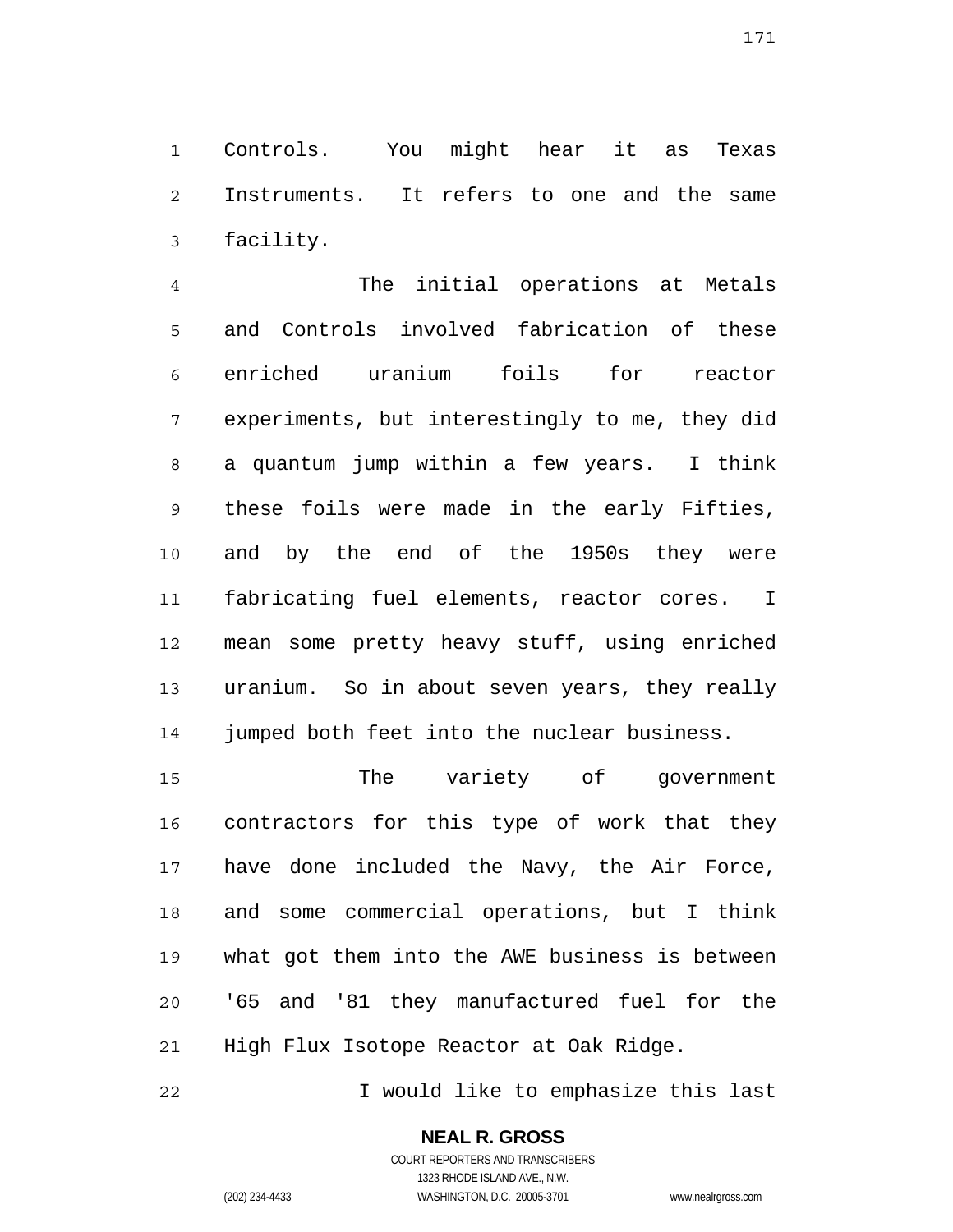1 2 3 bullet. They did work with thorium at this facility, and we have some documentation of that, that I will discuss later.

4 5 6 7 8 9 10 11 12 13 14 15 16 17 18 This slide just presents sort of a laundry list of the different types of radioactive materials that are present in the source term at Metals and Controls. Of course, it includes the uranium metal in many forms, depleted, natural and enriched. We have the experimental foils that I mentioned, reactor fuel, and various metal type pieces made out of uranium were fabricated there in various forms. You have  $U_30_8$ ,  $U_2$  powders and fuel plates, and then these thorium foils that were manufactured there. They are similar to the uranium foils that were used for reactor experiments. They manufactured these thorium foils.

19 20 21 22 The last item we have listed here is radium-226 sealed beads that -- I am not really clear on exactly what they were used for. It is listed here as luminescent toggle

#### **NEAL R. GROSS** COURT REPORTERS AND TRANSCRIBERS

1323 RHODE ISLAND AVE., N.W. (202) 234-4433 WASHINGTON, D.C. 20005-3701 www.nealrgross.com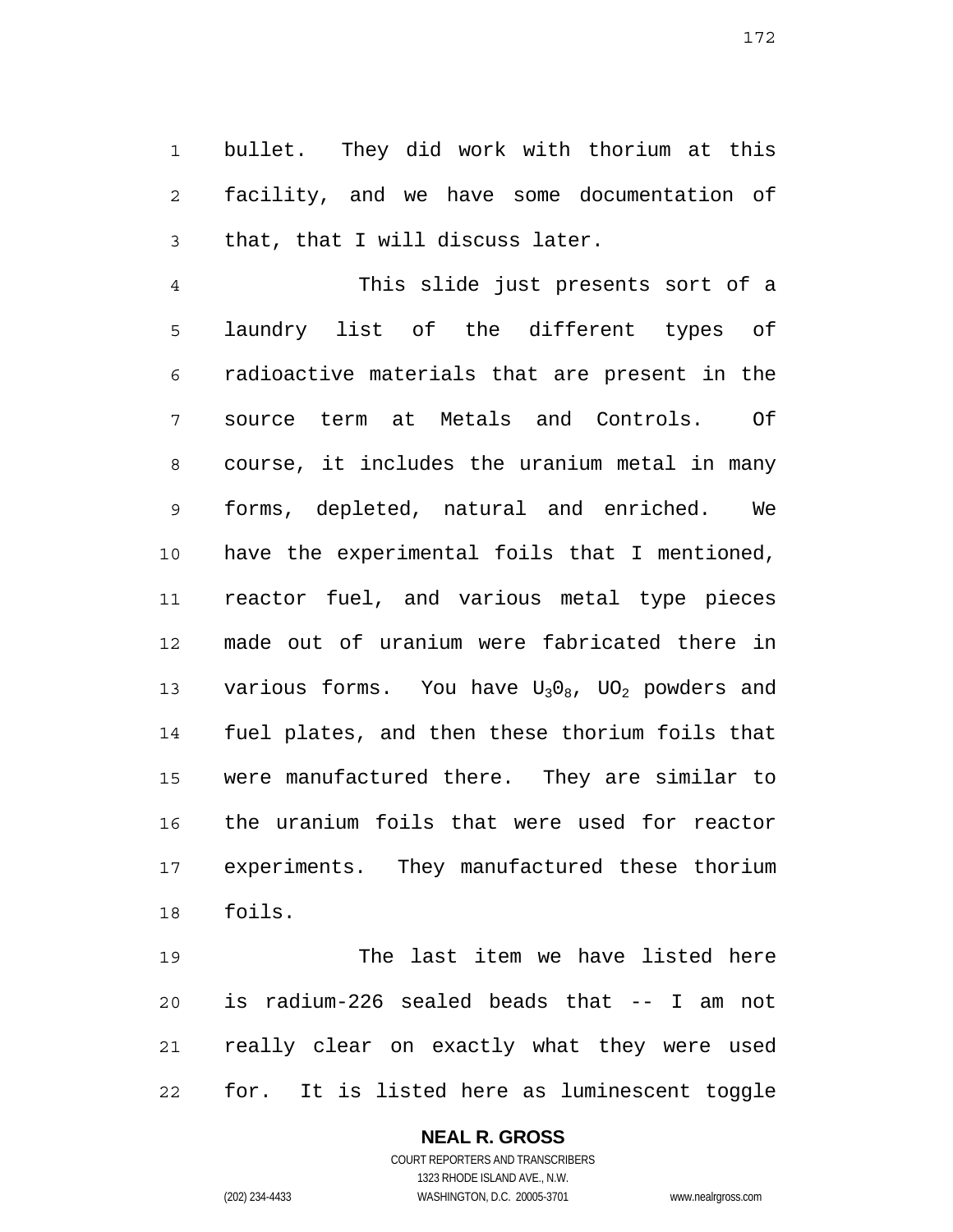1 2 3 4 5 6 7 switches. So I assume they had some phosphor coating that they used to make these toggle switches light up in the dark. As it turns out, that doesn't come into play too much, because these were fairly sealed sources. So the potential for internal exposure, at least in our opinions, is fairly minimal.

8 9 10 11 12 13 14 15 16 17 The sources of available information are typically what we looked at, which is our own site research database. We undertook several data capture efforts on behalf of the site to figure out what else we could garner from the different depositories out there. Of course, we always look at the computer assisted telephone interviews, our own technical information bulletins and online database searches.

18 19 20 21 22 As far as the data capture efforts are concerned, we actually did do Metals and Controls visits to pull out some information from there. We had some discussions with representatives from the state of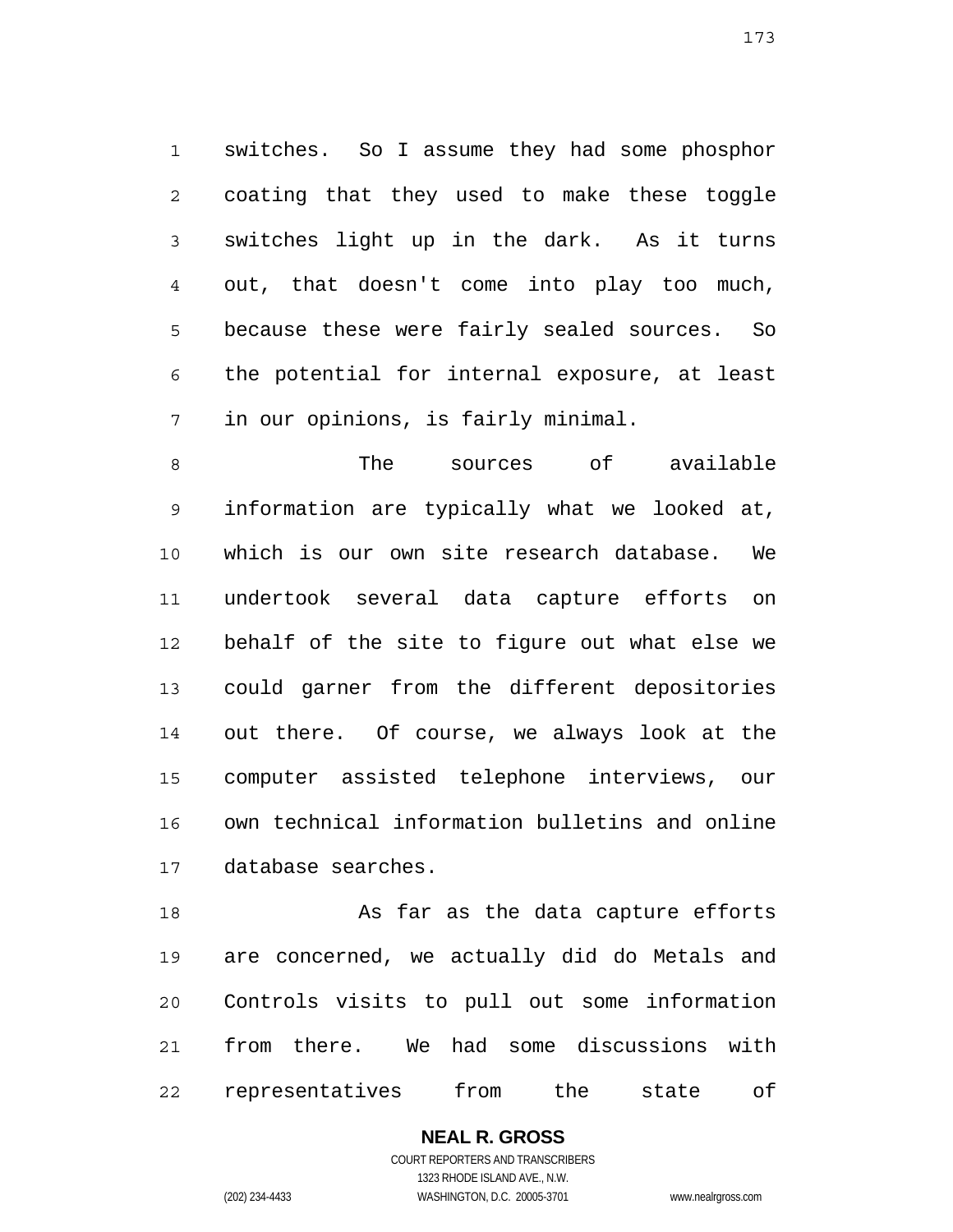1 2 3 4 5 6 7 8 9 Massachusetts Radiological Control Program. We looked at the Hanford Declassified Document Retrieval System. These are fairly standard: The DOE legacy management sites, we looked through, NRC, DOE and other online searches. So we put forth a fairly robust effort to try to find information on what occurred there and what type of monitoring information might be available.

10 11 12 13 14 15 16 17 There aren't very many claims, as this slide indicates, from Metals and Controls. There's 19 claims that meet the class definition, and that actually is the number of claims we received. So all claimants -- all claims that we have in our possession meet the class definition that we have evaluated.

18 19 20 21 22 We have completed 13 dose reconstructions for claims from this site. There was only one active claim -- there's six active claims in our possession right now that have bioassay data, although I will hasten to

## **NEAL R. GROSS**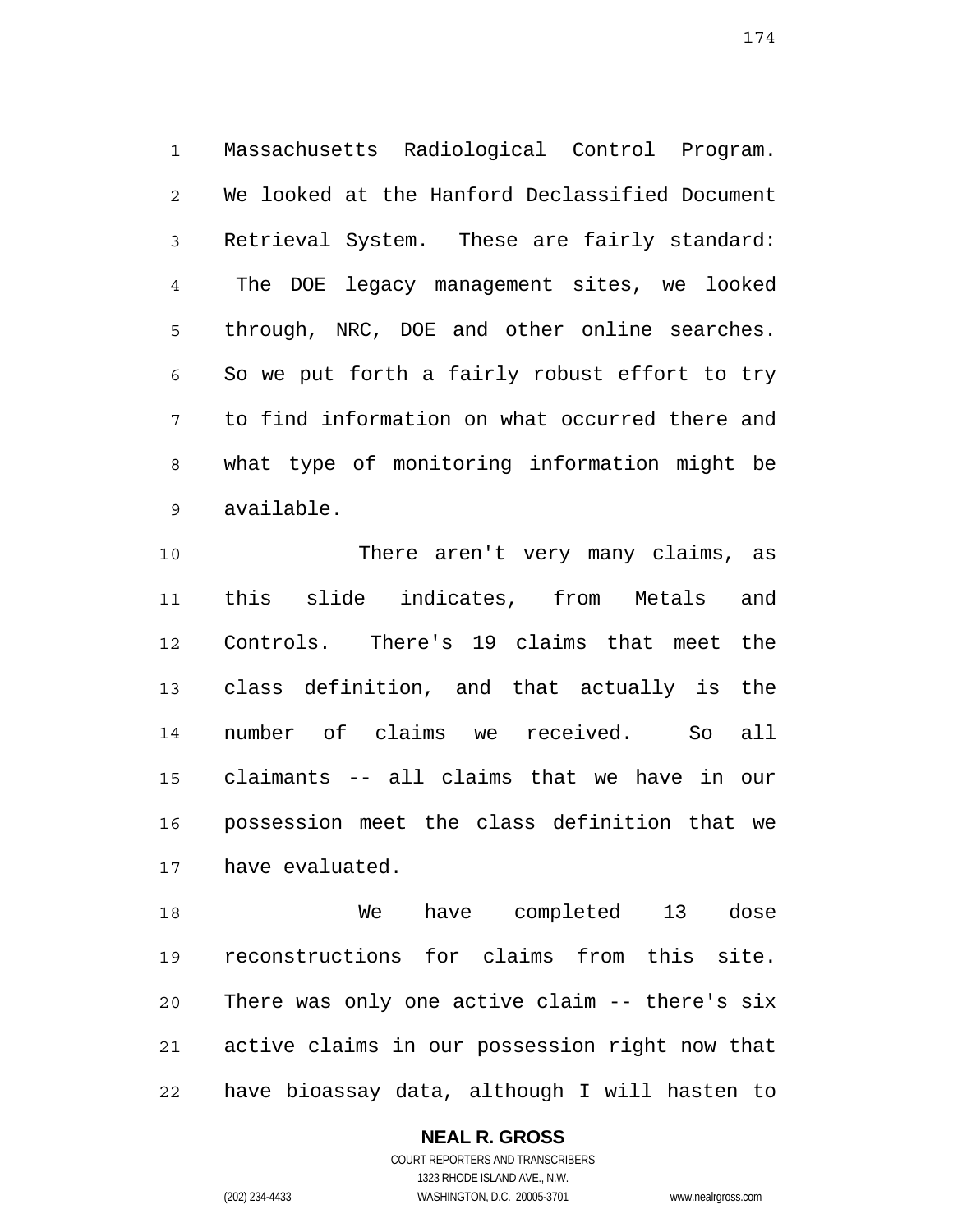1 2 3 4 5 add that none of the claims that we have processed thus far have any thorium bioassay data, which will become important as we discuss, and five of the active claims have external data.

6 7 8 9 10 11 12 13 14 15 16 17 18 19 The characterization of operation: I mentioned this in my introductory slide, much government work between '52 and '67. Again U.S. Naval reactors, Air Force, Oak Ridge National Laboratory were some of their customers. If you read the DOE website on this, I think it is even suggested in there. It is really unclear how much weapons related work they did. We can point to the Oak Ridge High Flux Isotope Reactor as one example, but I would say from looking through the records, a large, large portion of the work at Metals and Controls was non-AEC related -- or nonweapons related, for certain.

20 21 22 But, nonetheless, they did a lot of radiological work in a number of site buildings. We have listed the buildings here,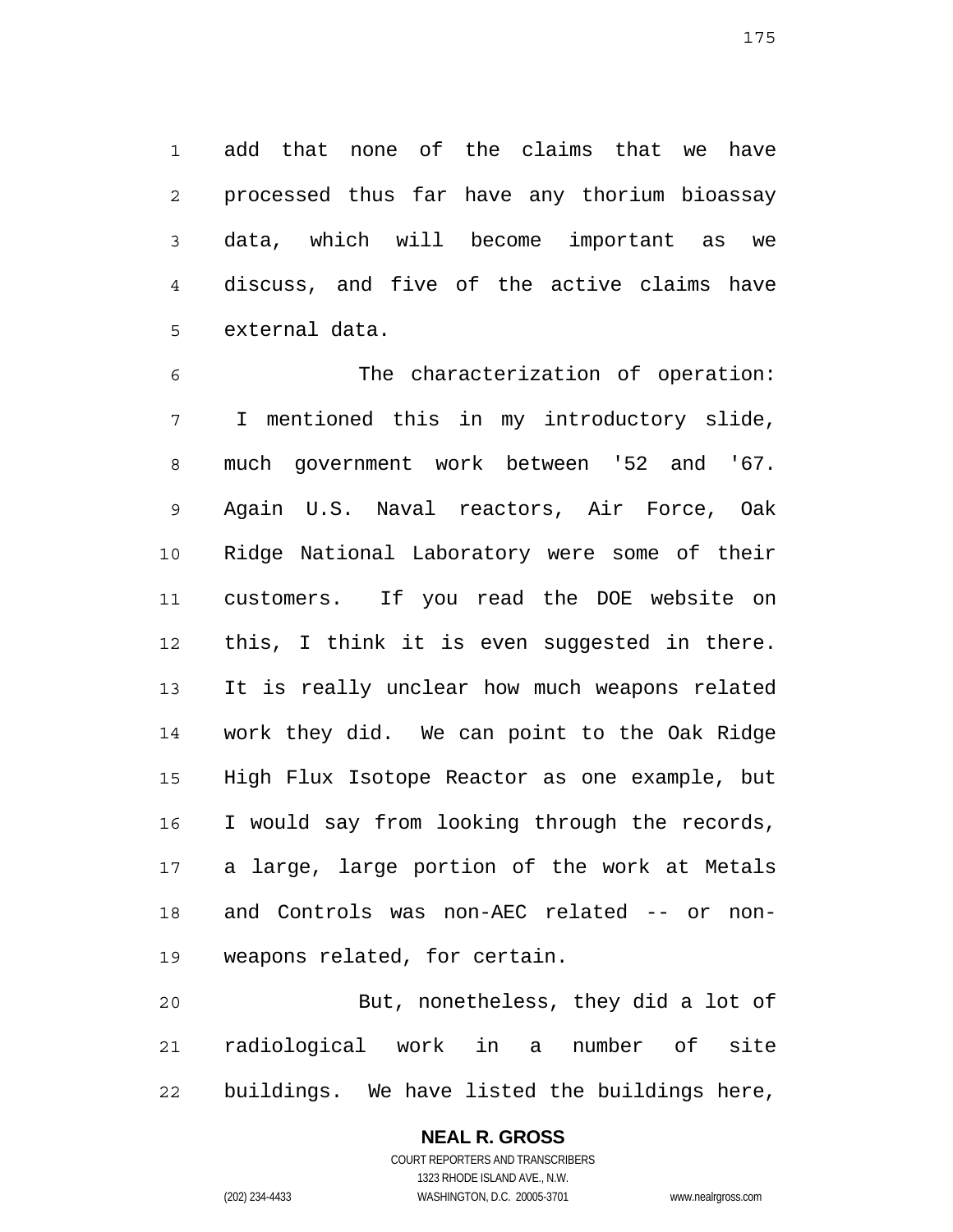1 2 3 4 5 6 7 8 1, 2, 3, 4, 5, 10 and 11. I've forgotten exactly how many buildings there are on this site, it's a fairly large site. There are 14 total buildings. So a pretty good percentage of the total buildings on site actually, in some form or another, were involved in either the processing or waste management or shipping of radioactive materials.

9 10 11 12 13 14 15 16 17 18 19 20 21 Like a lot of these legacy AWE type sites, we have very limited information on access control practices. We found no information that could tell us how the material was controlled, how workers would have been authorized to enter radioactive material areas, that sort of thing. So given the fact that the material was widespread throughout the site and there is very little access controls, as usual here, I think we have come to the conclusion that we are unable to determine which workers entered radiological areas.

22 Now let me talk a little about the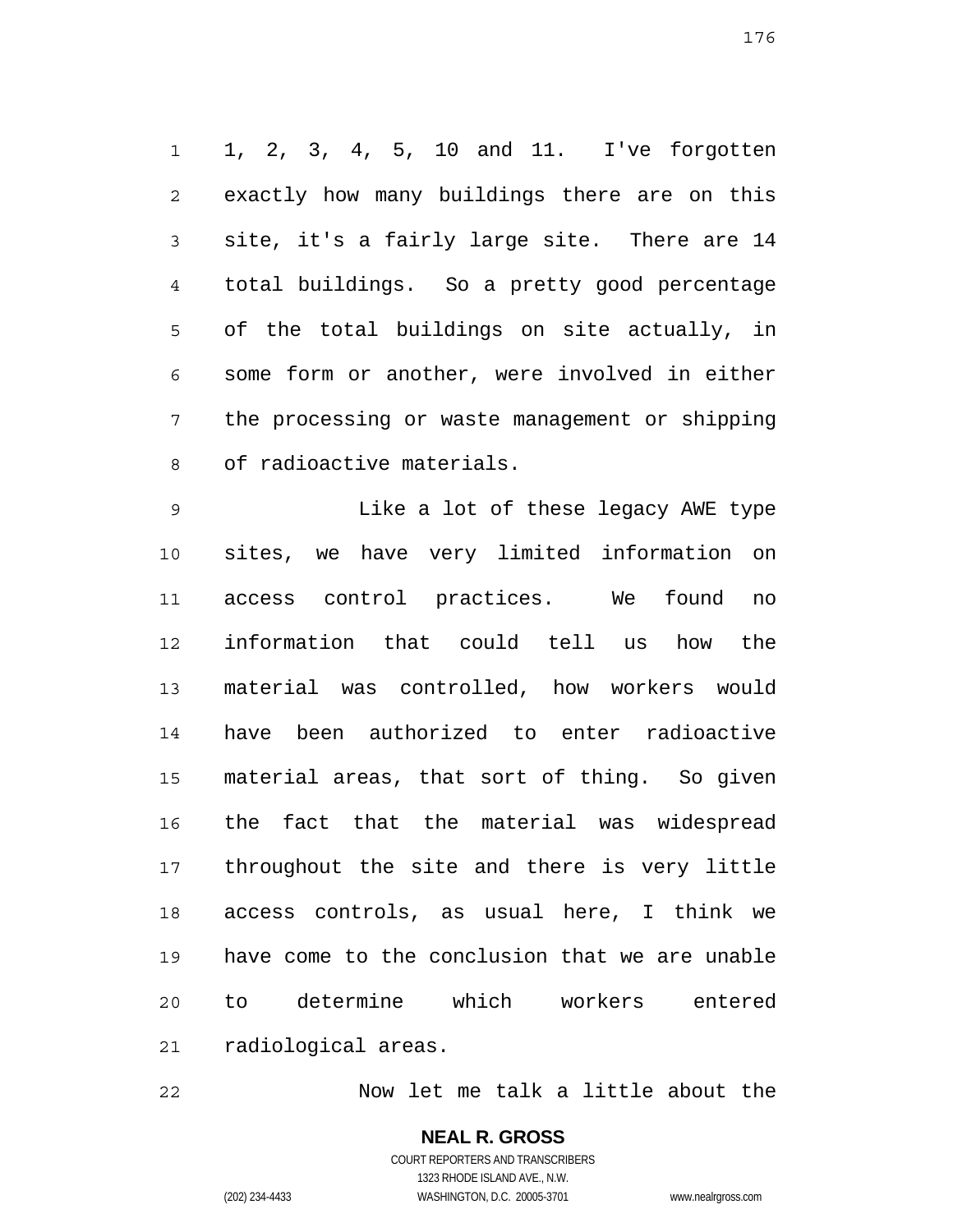1 2 3 4 5 thorium activities. I mentioned they made these thorium foils at this facility. We have some information in the database in product literature that talked about the thorium they manufactured and promoting its usage.

6 7 8 9 10 11 12 13 14 15 16 Again, they supplied these thorium strips for criticality experiments, source tests and reactivity tests. The time period of production is unclear, but if you look further down the slide, you can see that we have evidence of shipments from the Fernald site between 1955 and '57 of thorium material going there, presumably for use in the production of these foils, and then even up until '62 we see a safety analysis report talking about thorium.

17 18 19 20 21 22 In fact, in that year it listed a thorium inventory of 244 kilograms, which by some of these AWE sites is not a huge amount, but it doesn't take much thorium to give you a fairly large internal dose. So this is a quantity of sufficient magnitude to generate

> COURT REPORTERS AND TRANSCRIBERS 1323 RHODE ISLAND AVE., N.W. (202) 234-4433 WASHINGTON, D.C. 20005-3701 www.nealrgross.com

**NEAL R. GROSS**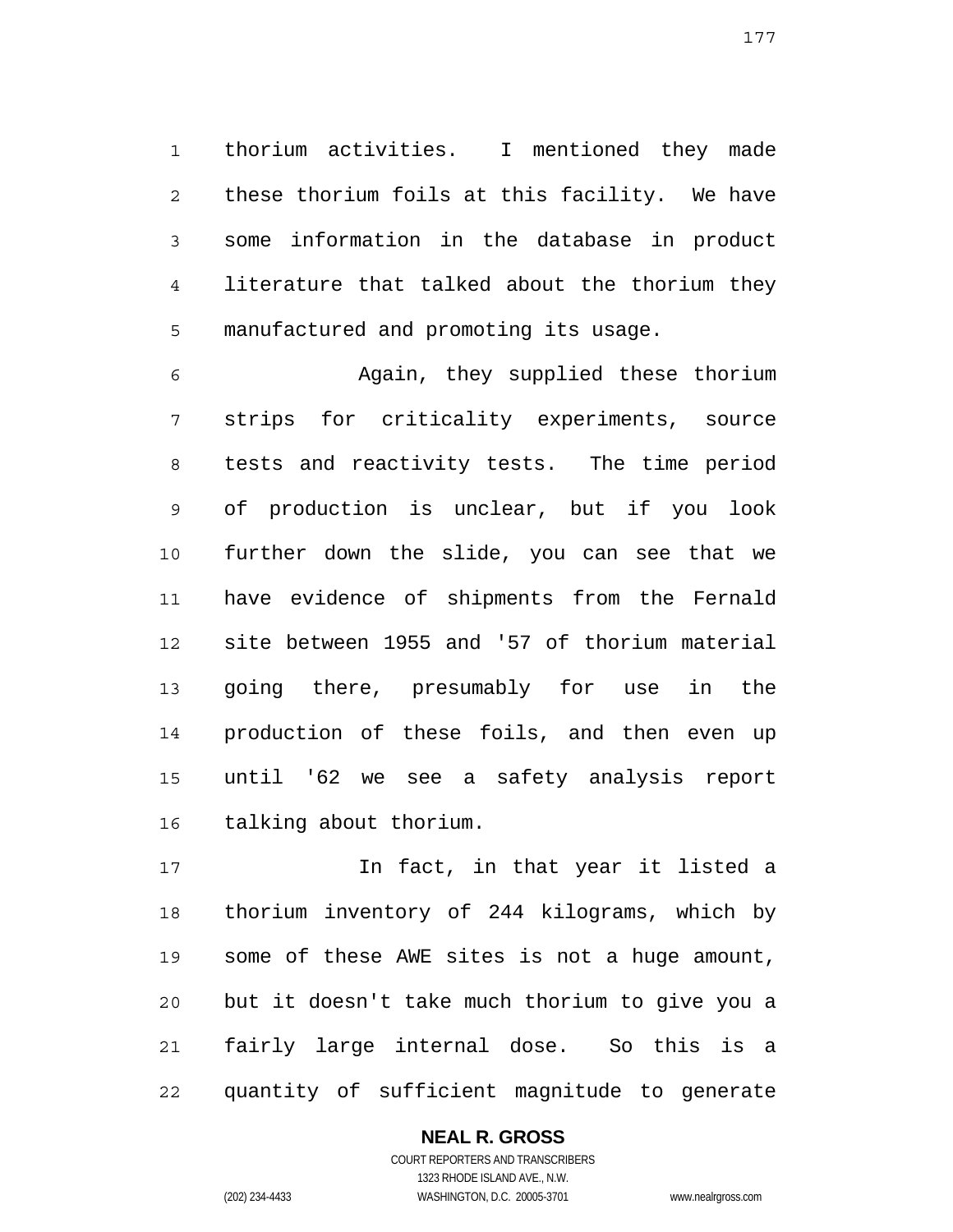1 2 some very high internal dose numbers, if it wasn't properly controlled.

3 4 5 6 7 8 9 10 11 12 13 14 15 Like I said, the time period wasn't clear, and a little bit about the process. All we know right now is it was a vacuum melt process where they cast the thorium into flat ingots, and then it went through some sort of a rolling machine to roll it into these thin foils. So it had the potential to be a somewhat messy operation. I just garnered this out of one of the documents that we have, and I thought it was an interesting quote. There is a 1964 health physics operation manual that had a statement that caught my eye, and I will just quote it.

16 17 18 19 20 It said, "No techniques are presently available for thorium body burden determinations except weighted exposure averages. As soon as an accurate technique is developed, it will be employed."

21 22 In other words, we found no monitoring data, bioassay data for thorium,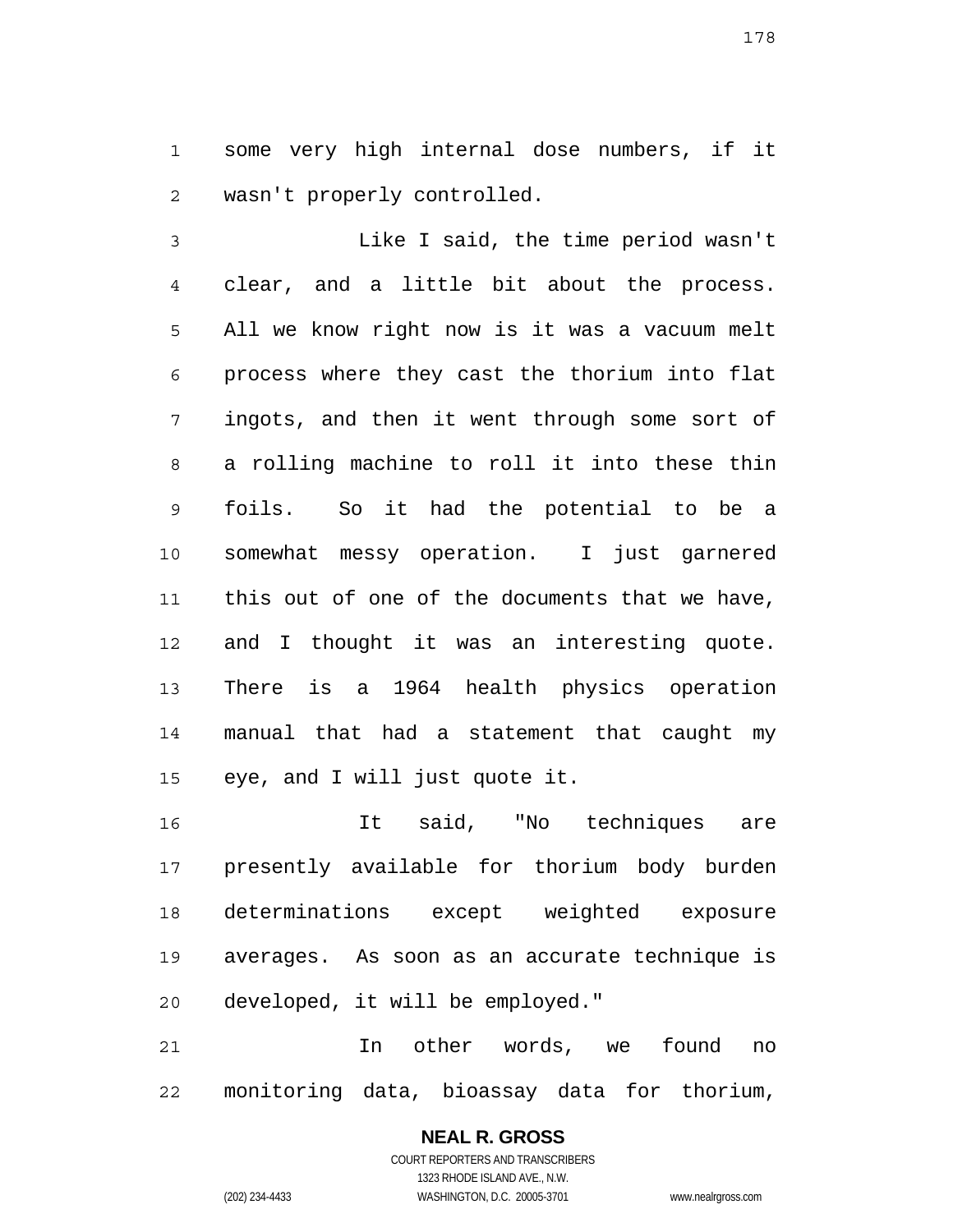1 2 3 4 5 6 because they really didn't think that there was any techniques that were useful. On top of that, we found no air sampling data for thorium either. So we are pretty much left in the lurch here with what we can do for thorium.

7 8 9 10 11 12 13 14 15 16 17 18 19 20 21 22 So what do we have that we can work with from this site? We do have uranium bioassay data. It started around 1953. Since they were dealing with the spectrum of enrichments, there are data that are both the typical mass base fluorimetry type analyses as well as gross alpha measurements that would be used when a person, a worker had a potential to be exposed to higher levels of enrichment. Some data available for all years through 1967, and as of 1957 about one-third of the workers were monitored. Now, no thorium or radium bioassay data were found, as I mentioned before, and although air monitoring was conducted, only one week of measurements that we found were available, and

**NEAL R. GROSS**

COURT REPORTERS AND TRANSCRIBERS 1323 RHODE ISLAND AVE., N.W. (202) 234-4433 WASHINGTON, D.C. 20005-3701 www.nealrgross.com

179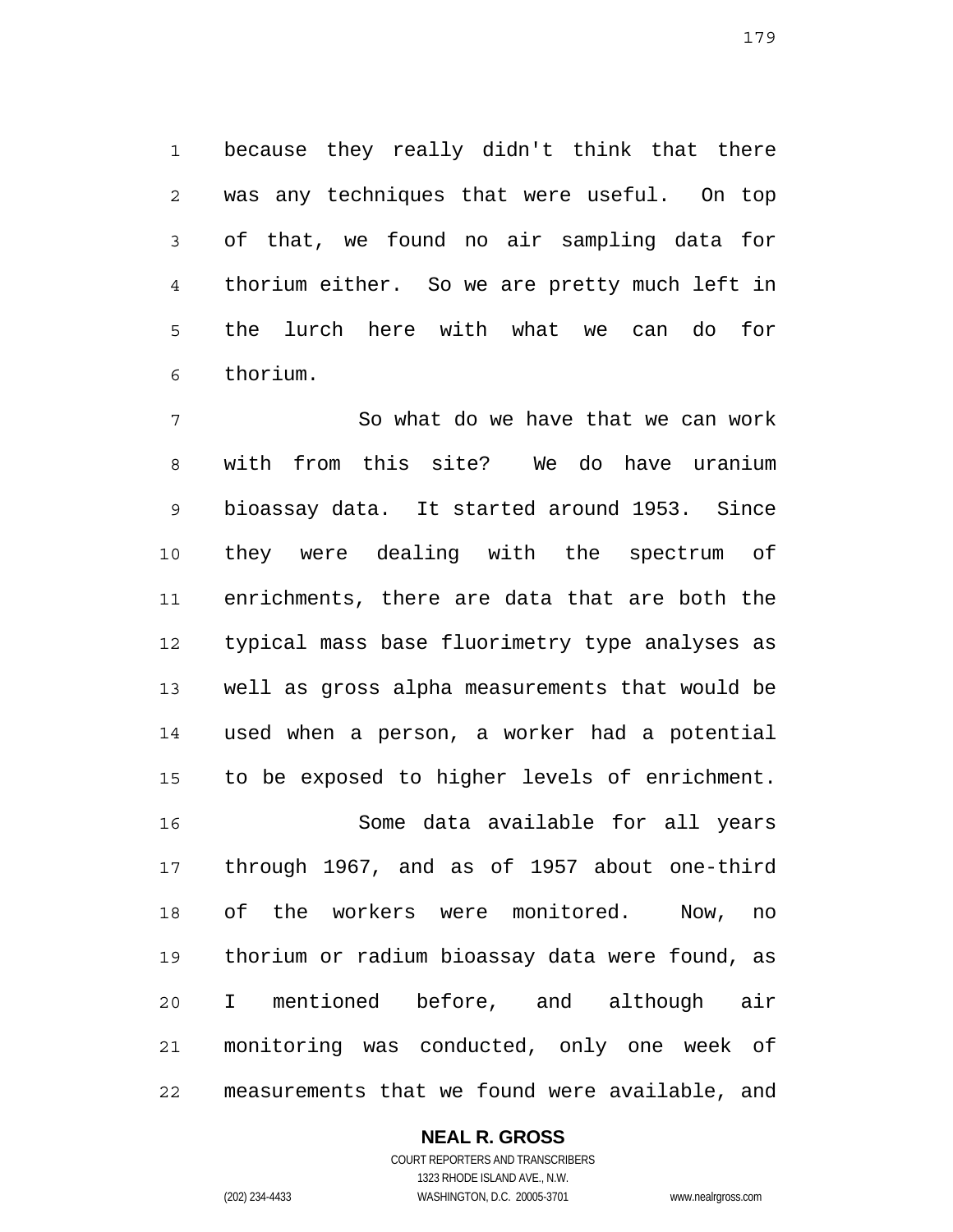1 2 3 4 5 that was taken in 1957. When available, we do intend to use all this individual monitoring data to reconstruct internal doses for non-SEC classes, but at this point we don't have any way to do the thorium measurements.

6 7 8 9 10 11 12 13 14 15 16 17 18 Okay, external dose: Film badge results were available for the period '53 to '67. Interestingly now, we have tried to get an idea on the completeness of that, and the Texas Instrument site staff really couldn't give us a feel for the completeness of the records that were provided. Essentially, we heard this is what we got. They couldn't really sort of put a pedigree on it and say that everybody was clearly monitored who should have been, or something to that effect. So we couldn't get any corroboration as to how much of the workforce is really represented.

19 20 21 22 For the non-SEC cases, as with internal, we use available individual monitoring data that we have in the case files to reconstruct those doses, and occupational

**NEAL R. GROSS**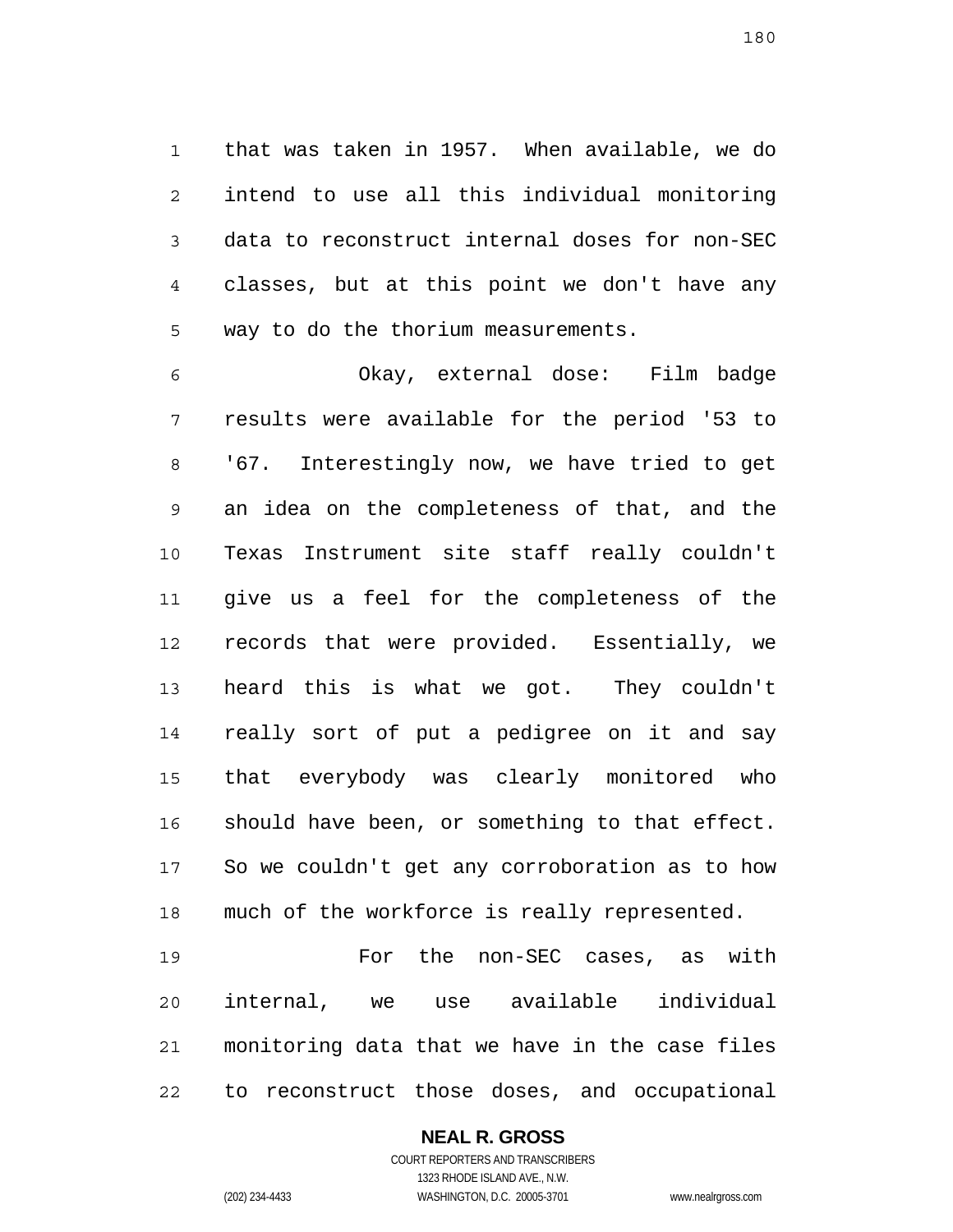1 2 3 4 5 6 7 8 9 10 11 12 13 medical doses will be reconstructed over all time periods using the existing methods that we talked about previously. So to get to the bottom line here, we believe that we lack sufficient information to reconstruct internal doses for thorium at the Metals and Controls facility. We will do dose reconstruction for non-presumptive cancers using the individual external and internal monitoring data that are available. As I mentioned earlier, we will reconstruct the medical doses using the approaches outlined in our TIB that we have discussed previously.

14 15 16 17 18 19 20 21 22 As far as health endangerment goes, it is pretty clear to us that some workers may have accumulated chronic radiation exposures from working at the facility, and we believe that these exposures were of sufficient magnitude to have endangered the health of workers at the facility, particularly for those who have worked there for 250 days of employment.

> **NEAL R. GROSS** COURT REPORTERS AND TRANSCRIBERS

1323 RHODE ISLAND AVE., N.W. (202) 234-4433 WASHINGTON, D.C. 20005-3701 www.nealrgross.com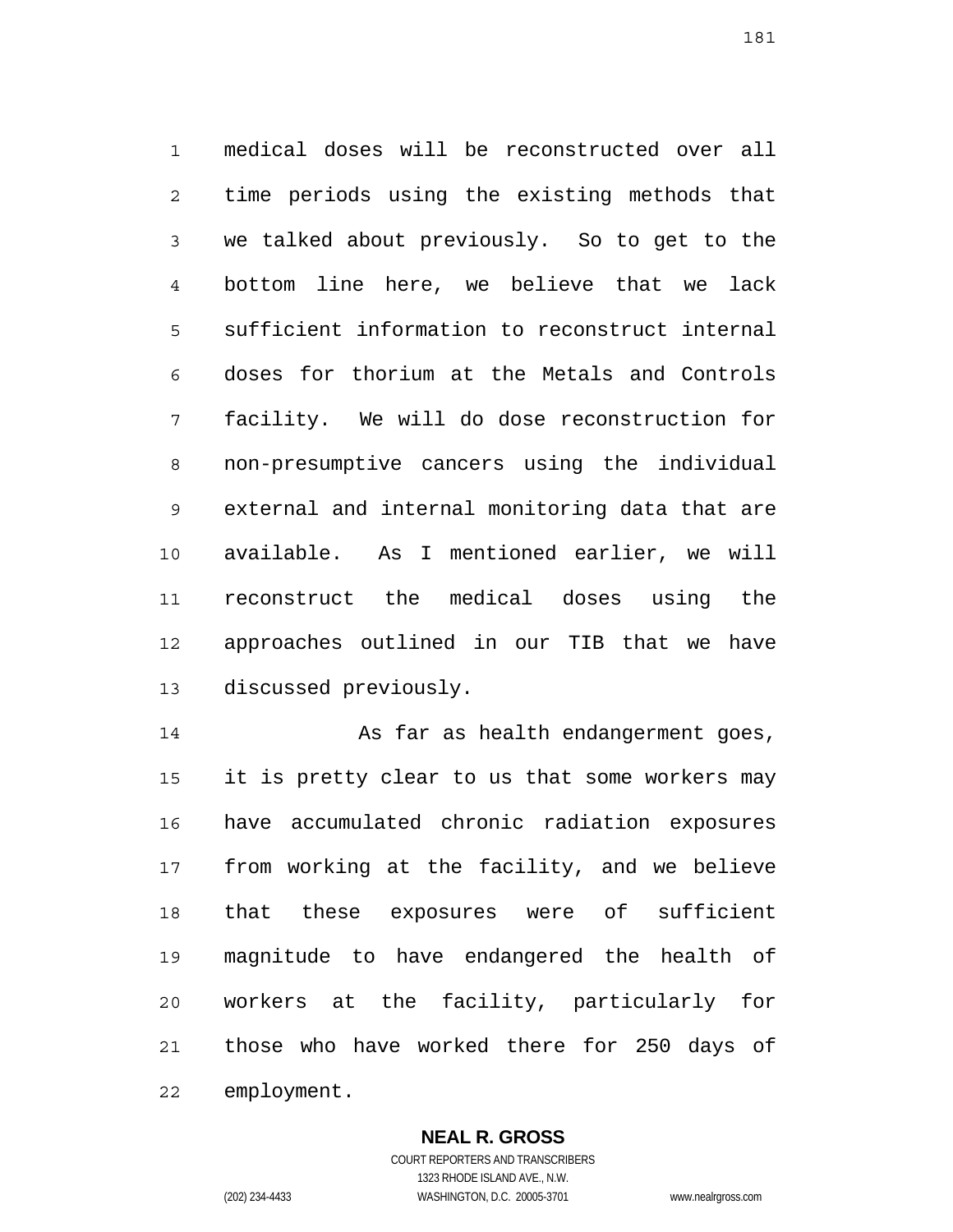1 2 3 4 5 6 7 8 9 10 11 The final slide is the proposed class for Metals and Controls, which includes all atomic weapons employees who worked at Metals and Controls Corporation in Attleboro, Massachusetts, from January 1, '52 to December 31, '67 for a number of work days aggregating at least 250 work days occurring either solely under this employment or in combination with workdays established within the parameters for one or more other classes of employees, included in the SEC.

12 13 That's it. I would be happy to answer any questions.

14 15 16 17 18 19 20 21 22 CHAIRMAN ZIEMER: Thank you, Jim. Considering the number of claims, which seems rather small so far, I was a little surprised, especially in terms of the various operations that you described. Can you give us an idea of what the potential for the radiological workforce might have been at this facility? MR. NETON: Yes. I think in the early years, the 1953-54 time frame, it was

> **NEAL R. GROSS** COURT REPORTERS AND TRANSCRIBERS

1323 RHODE ISLAND AVE., N.W. (202) 234-4433 WASHINGTON, D.C. 20005-3701 www.nealrgross.com

182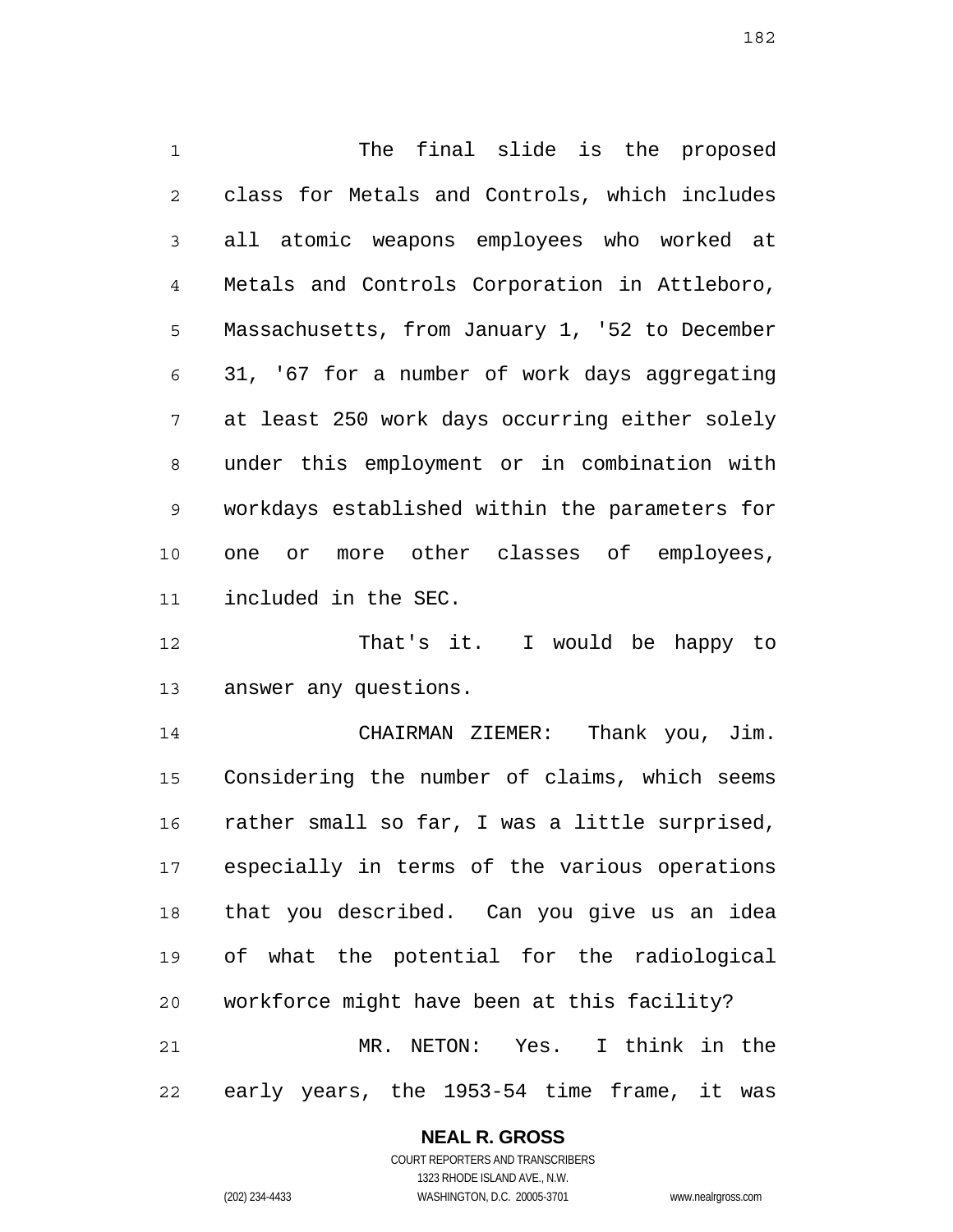1 2 3 fairly small, about 30 people. By the late fifties, 1958 time frame, they were up to about 660 employees.

4 5 6 7 8 CHAIRMAN ZIEMER: Oh, okay. That makes a bit of sense in terms of the operations you described. So in terms of the claims so far, those 19 claims, is that the total claims?

9 10 MR. NETON: Yes, that is the total number of claims that we have received.

11 12 13 CHAIRMAN ZIEMER: -- so far. So it would seem that there is a potential for many more based on the size of that workforce.

14 15 MR. NETON: Potentially, that is true. Yes.

16 17 CHAIRMAN ZIEMER: Thank you. Dr. Melius.

18 19 20 21 22 MEMBER MELIUS: I have a few questions. Your evaluation report is a bit sparse in terms of some of this information. So some of this in your presentation is new, or maybe I missed it in the evaluation report,

**NEAL R. GROSS**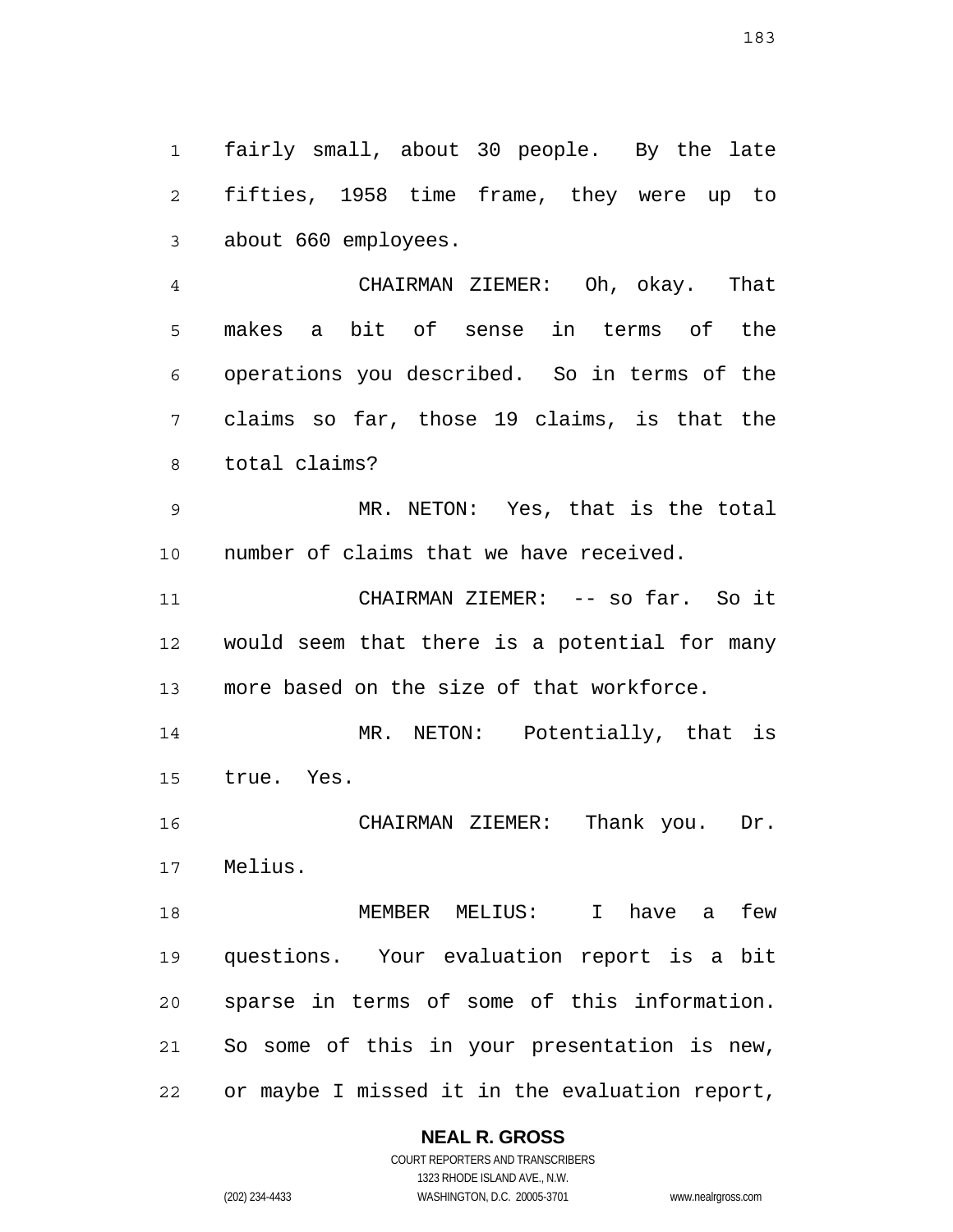1 2 3 4 but in your eleventh slide talking about data available for internal dose reconstruction, you have some data available through '67. As of 1957 one-third of workers monitored.

5 6 7 Who are you referring to when you say the one-third? Is it all the workers that were ever monitored or of the 600-plus?

8 9 10 11 12 MR. NETON: No. I'm not 100 percent certain. I interpret that to mean one-third of the workers who were present at that time frame. Am I correct, LaVon, in that? I think that is true.

13 14 15 16 MEMBER MELIUS: And what is that number then? I'm just trying to get a sense? I mean, when you are referring to 600-plus working there, is that all?

17 18 MR. NETON: Well, that was in 1958, there were 600 employees at the site.

19 20 21 22 MEMBER MELIUS: Are you referring to the time period -- all the people at the entire facility or those involved in radiological or this kind of operation? I'm

### **NEAL R. GROSS**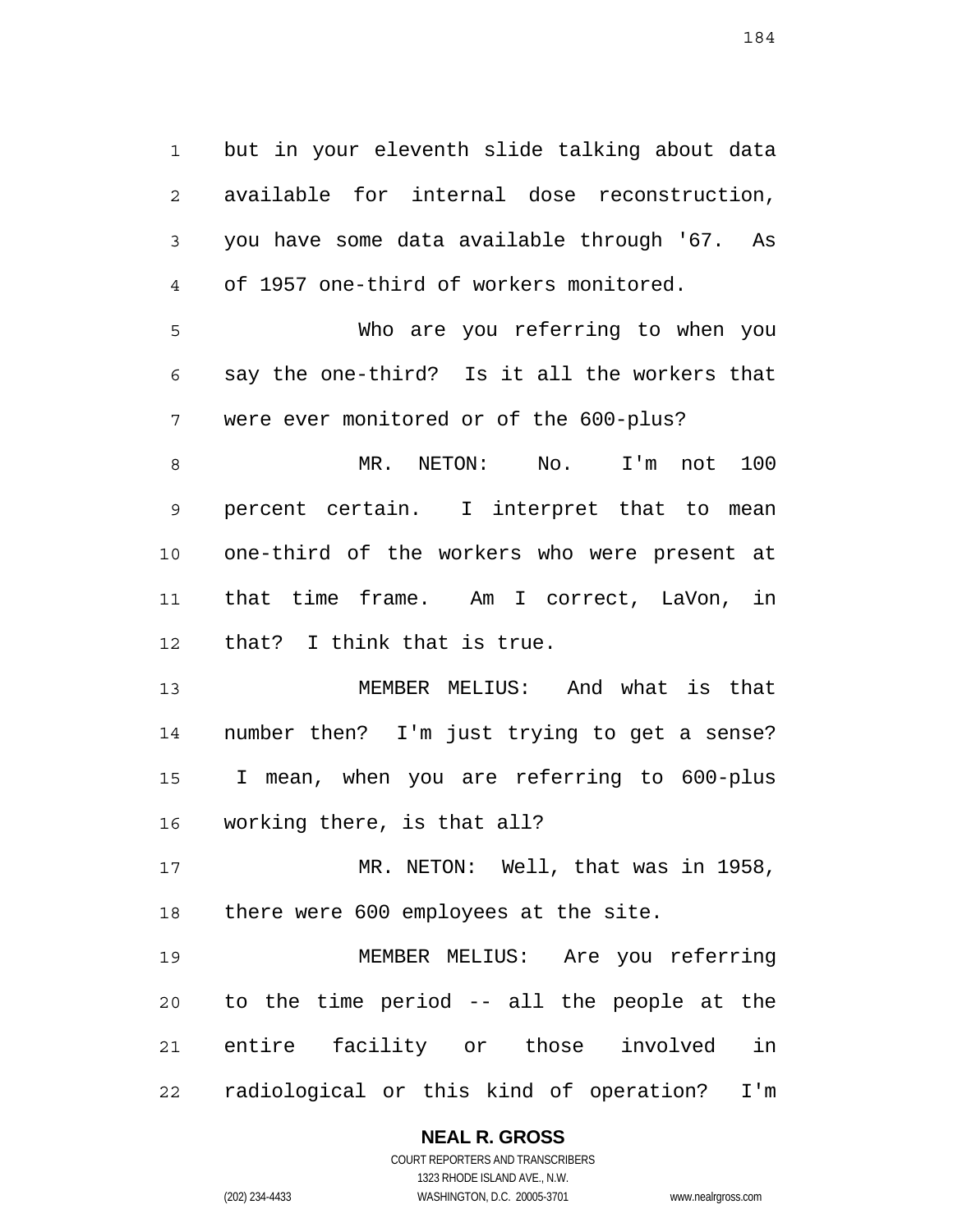1 trying to get a sense of the facility.

| 2              | MR. NETON: The total workforce.               |
|----------------|-----------------------------------------------|
| $\mathfrak{Z}$ | CHAIRMAN ZIEMER: LaVon is                     |
| 4              | indicating that the total workforce over the  |
| 5              | period was about 600. Is that correct?        |
| 6              | MR. NETON: No, no, the total --               |
| 7              | the workforce in 1958 was about 660 people at |
| 8              | that time. We don't know, I don't think, what |
| $\mathsf 9$    | the total number of employees that were ever  |
| 10             | employed at Metals and Controls were.         |
| 11             | CHAIRMAN ZIEMER: But the one-third            |
| 12             | number only refers to '57, which is the       |
| 13             | earlier --                                    |
| 14             | MR. NETON: Right.                             |
| 15             | CHAIRMAN ZIEMER: Were they up to              |
| 16             | that 600 by then or is that the earlier       |
| 17             | number?                                       |
| 18             | MR. NETON: Well, '58 -- I've got a            |
| 19             | number here written down that was in '58. It  |
| 20             | was around 660. I don't know. I assume it's   |
| 21             | got to be close to that in '57. You can't     |
| 22             | increase the workforce that dramatically in   |

**NEAL R. GROSS**

COURT REPORTERS AND TRANSCRIBERS 1323 RHODE ISLAND AVE., N.W. (202) 234-4433 WASHINGTON, D.C. 20005-3701 www.nealrgross.com

185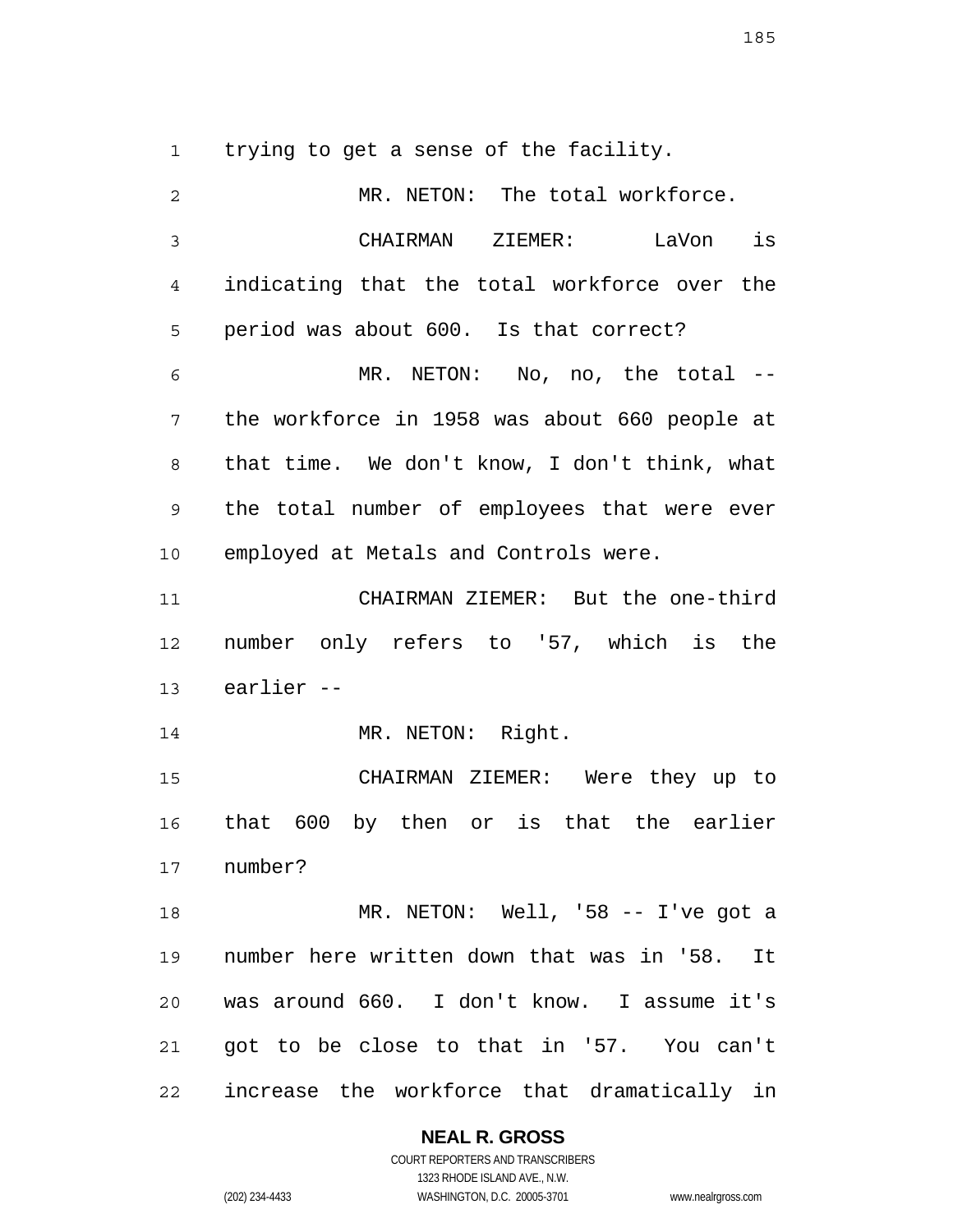1 one year.

2 3 4 5 6 7 8 9 10 11 12 13 14 15 16 17 18 19 CHAIRMAN ZIEMER: I don't know if that answered your question or not, Dr. Melius. You may want to pursue that. MEMBER MELIUS: Well, let me try another question, which you may not be able to answer also. But if we refer to the onethird, are we -- is there any information to indicate that would be the people involved in these operations? I mean, they seem to be specific to particular buildings, located in particular buildings at different points in time. So I am just trying to get a sense. Was the entire workforce involved in these type of operations or is it a predominant part of the workforce? Is it just a small part of the workforce? MR. NETON: I don't know, but Lavon, can you help me out with that? I am

21 22 MR. RUTHERFORD: Based on the information we have available, as time went on

> **NEAL R. GROSS** COURT REPORTERS AND TRANSCRIBERS 1323 RHODE ISLAND AVE., N.W. (202) 234-4433 WASHINGTON, D.C. 20005-3701 www.nealrgross.com

not certain.

20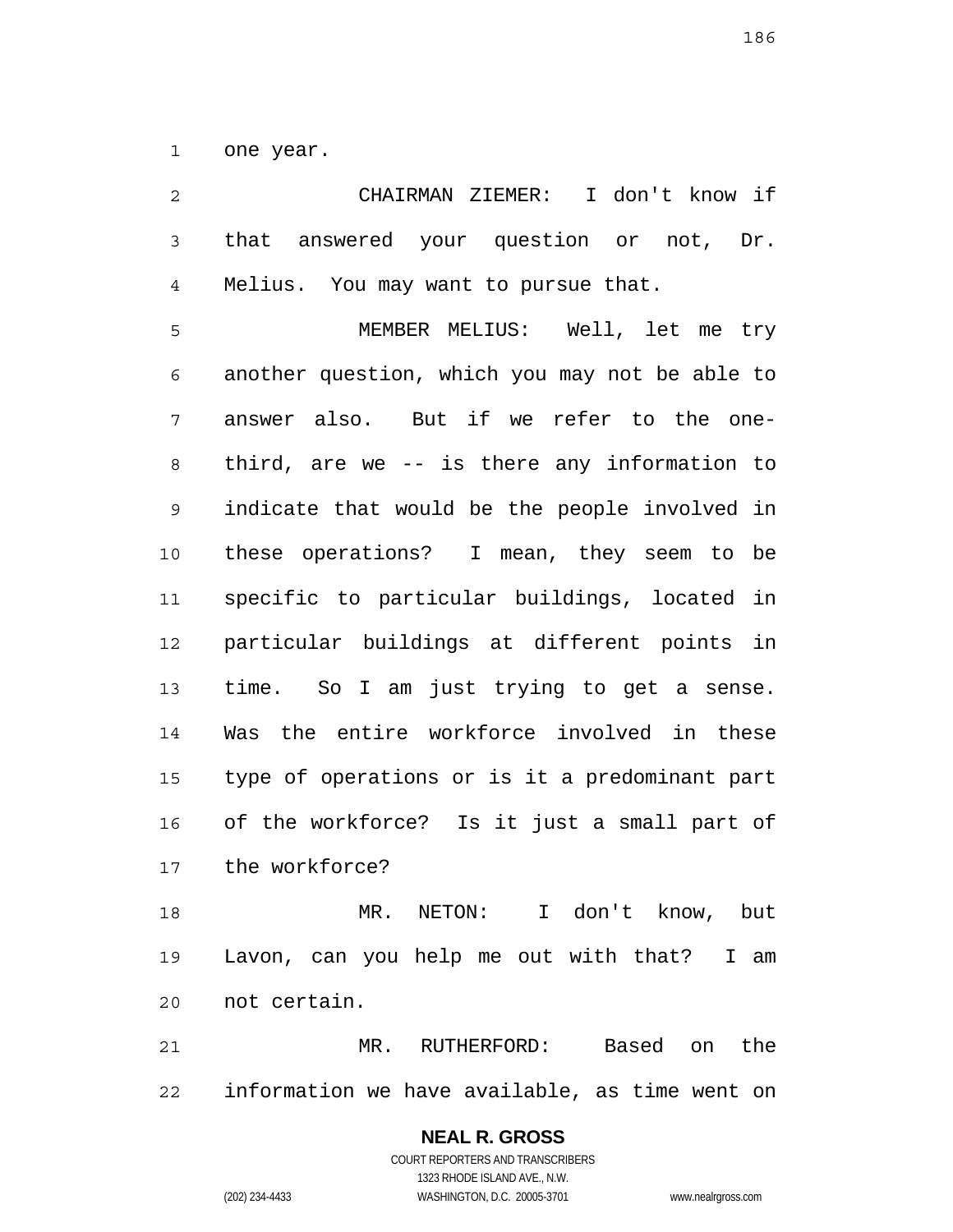1 2 3 4 5 6 7 8 9 a larger portion of the workforce became more and more involved in radiological operations. As Jim mentioned, there are 14 buildings at that facility. Roughly half were involved - we have indications roughly half were involved in using radioactive material. So that gives you an idea from that. Again, as time went on, a much larger portion of the workforce was involved in radiological operations.

10 11 12 13 MEMBER MELIUS: But that could also mean that they segregated the operations to certain buildings, and a lot of other people could be in the -- I'm just trying to --

14 15 16 17 18 19 20 21 MR. NETON: That is quite possible. But remember, we will use the available uranium monitoring data to reconstruct doses for people who have nonpresumptive cancers. It's the thorium that we are saying here is the issue. We really don't know which building the thorium activities -- in which building the thorium activities occurred.

22 MEMBER MELIUS: Okay. Well, I am

187

COURT REPORTERS AND TRANSCRIBERS 1323 RHODE ISLAND AVE., N.W. (202) 234-4433 WASHINGTON, D.C. 20005-3701 www.nealrgross.com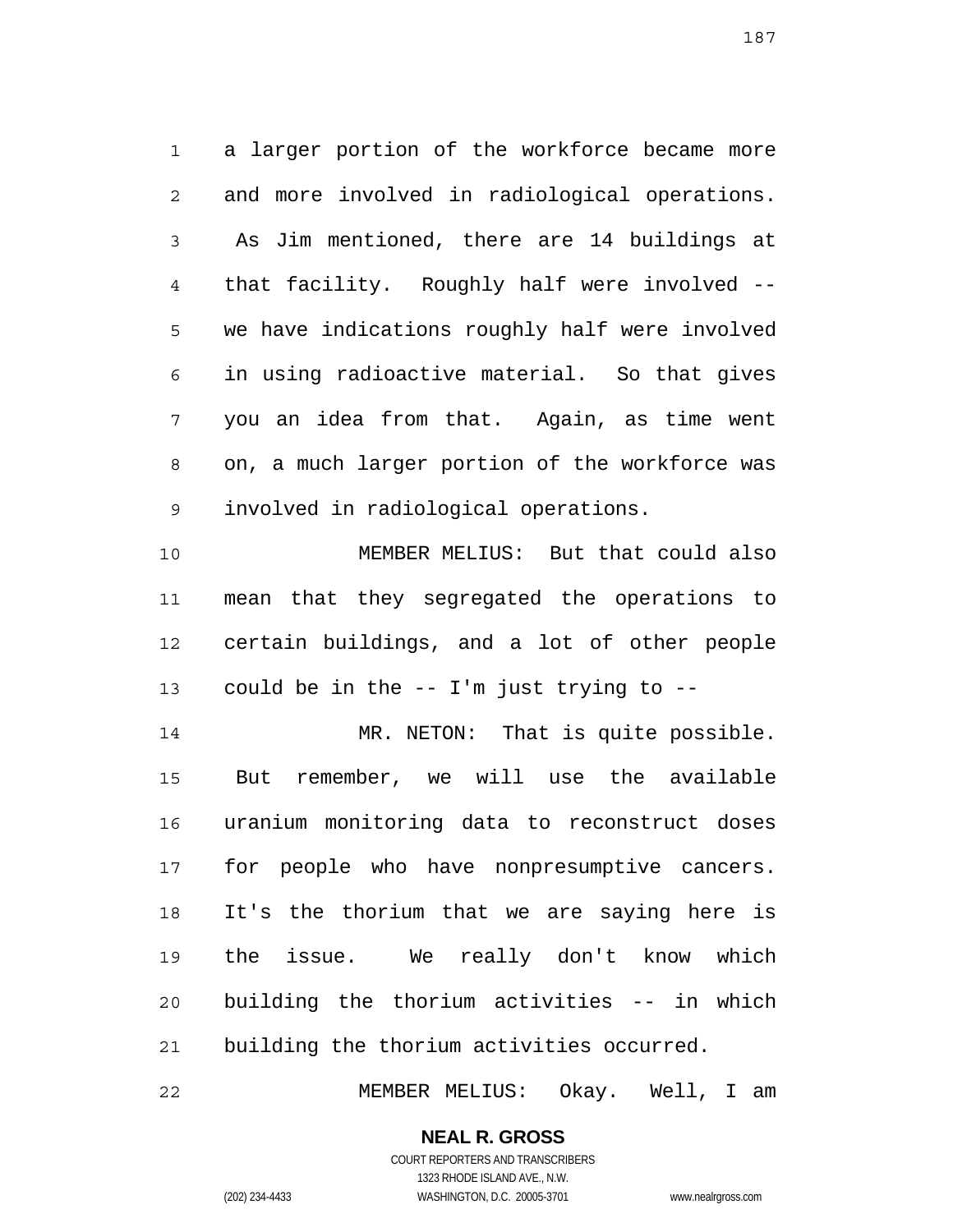1 trying to get the class definition issue.

2 3 4 5 6 7 8 9 10 11 12 13 14 15 16 17 18 19 20 21 MR. RUTHERFORD: I want to point out a couple of more things, too. Not only do we not know which buildings the thorium in, but we don't have any data at all to determine. We know there was contamination found outside of a couple of the buildings later on, and so we don't know, one, the movement of personnel to and from the buildings. We also do not know any releases or any information on airborne releases around the facility during the thorium operations or any of that. So that gives you a better feel. MEMBER MELIUS: Do we have any information, was there a separate divisions set up that dealt with these operations within the facility or was it -- MR. RUTHERFORD: There was a -- one of the buildings -- I think, building 10 - was later referred to as the nuclear building, which I think a majority of the work later on

22 in the period that were identified -- the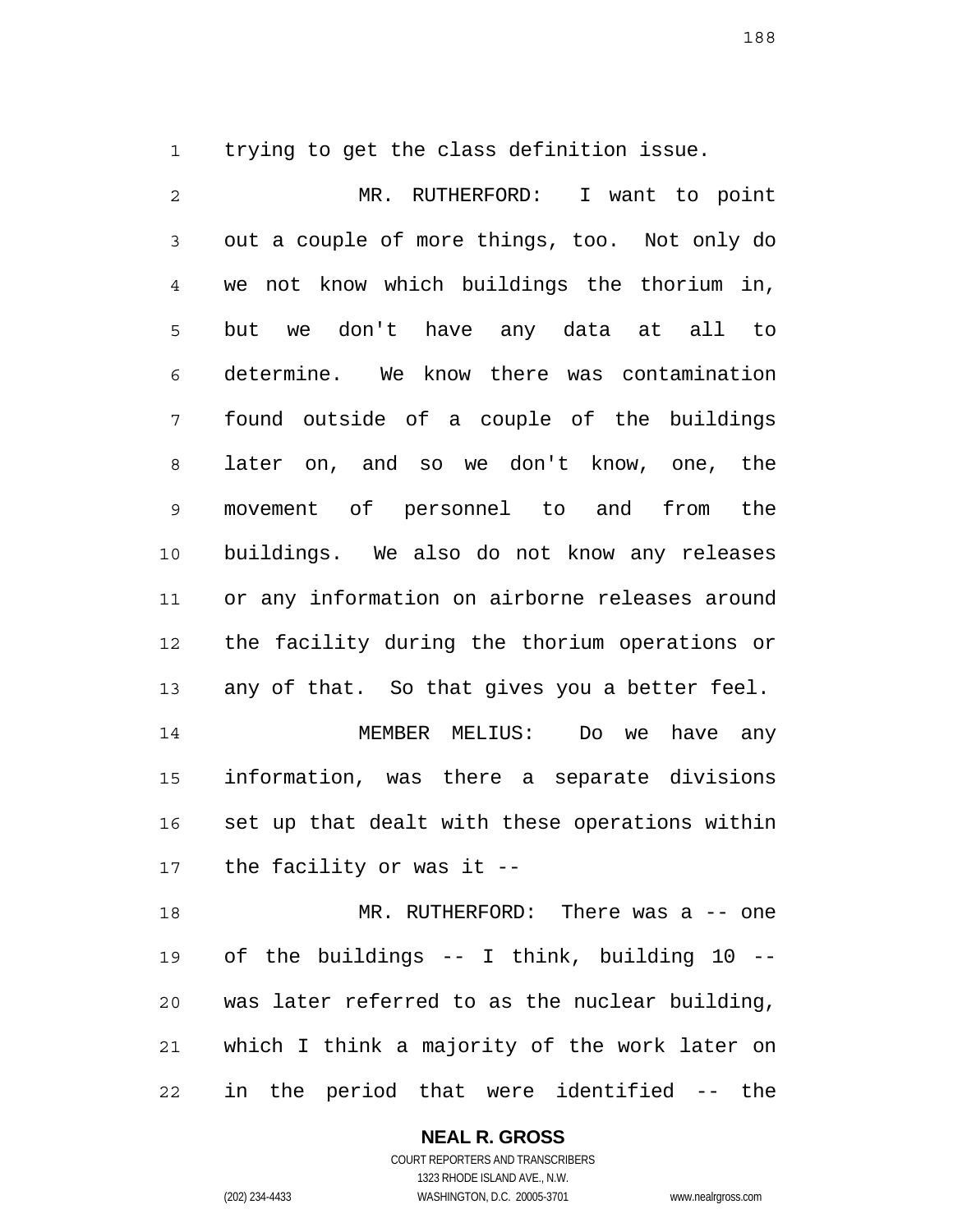1 2 3 majority of the radiological work was occurring in that building, but I'm not sure that there was a separate division of workers.

4 5 6 7 8 9 10 MEMBER MELIUS: Who can answer this? Anybody. You were relying, at least -- I'm a little confused between the report and then some of the information presented. It sounded initially like you were relying mostly on the CATI interviews for information. There is a statement in the report --

11 12 MR. RUTHERFORD: I can give you a better feel for how we got to where we got.

13 14 MEMBER MELIUS: Yes. That would be helpful.

15 16 17 18 19 20 21 22 MR. RUTHERFORD: We had initially, in the process of developing a site profile and in the development of the site profile, we had done a number of data captures. There were some interviews that were done at the time, and the CATI interviews as well. But ultimately, as we pulled all the information together and drafted our site profile, it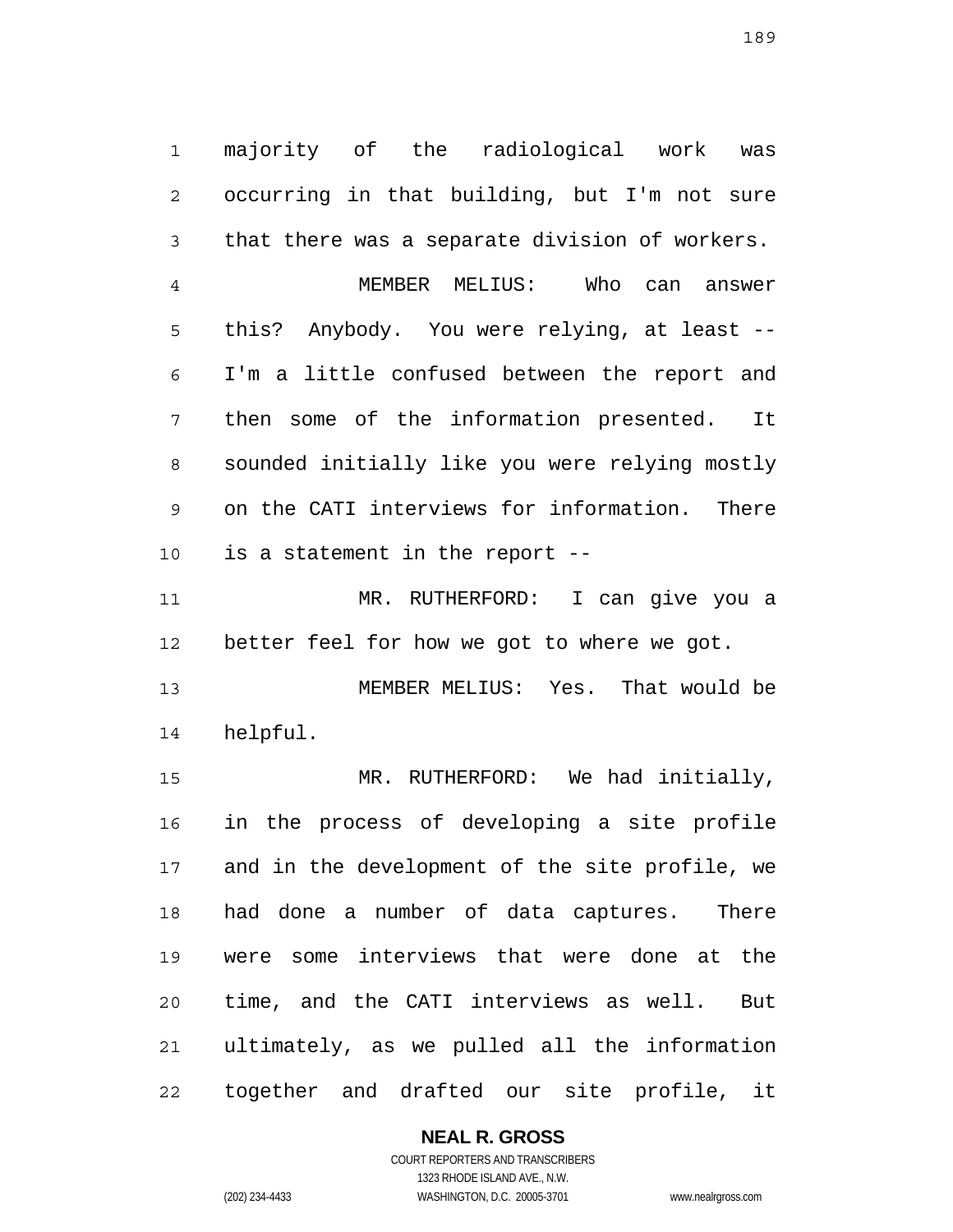1 2 3 4 became apparent that our methodologies for doing thorium were not going to work. And then we moved in to the -- that's why we ultimately moved in to the 83.14 --

5 6 7 8 9 10 11 12 13 14 15 16 17 DR. NETON: I can amplify a little bit on that. Originally, the thought process was that, if we knew the uranium operations and what the airbornes were based on the uranium bioassay results, we could somehow scale that to estimate what the thorium operations were. But once we realized this was sort of a vacuum melt furnace operation and with a separate rolling, we really knew very little about how that compared to the uranium activities, and then we came to the conclusion that it was just -- you know, we couldn't bound the thorium doses.

18 19 20 21 22 MEMBER MELIUS: I guess I don't have a problem with the thorium. I guess I am just -- it's the class definition and statement, you know, sort of you are unable to specify which workers may have been exposed.

# **NEAL R. GROSS**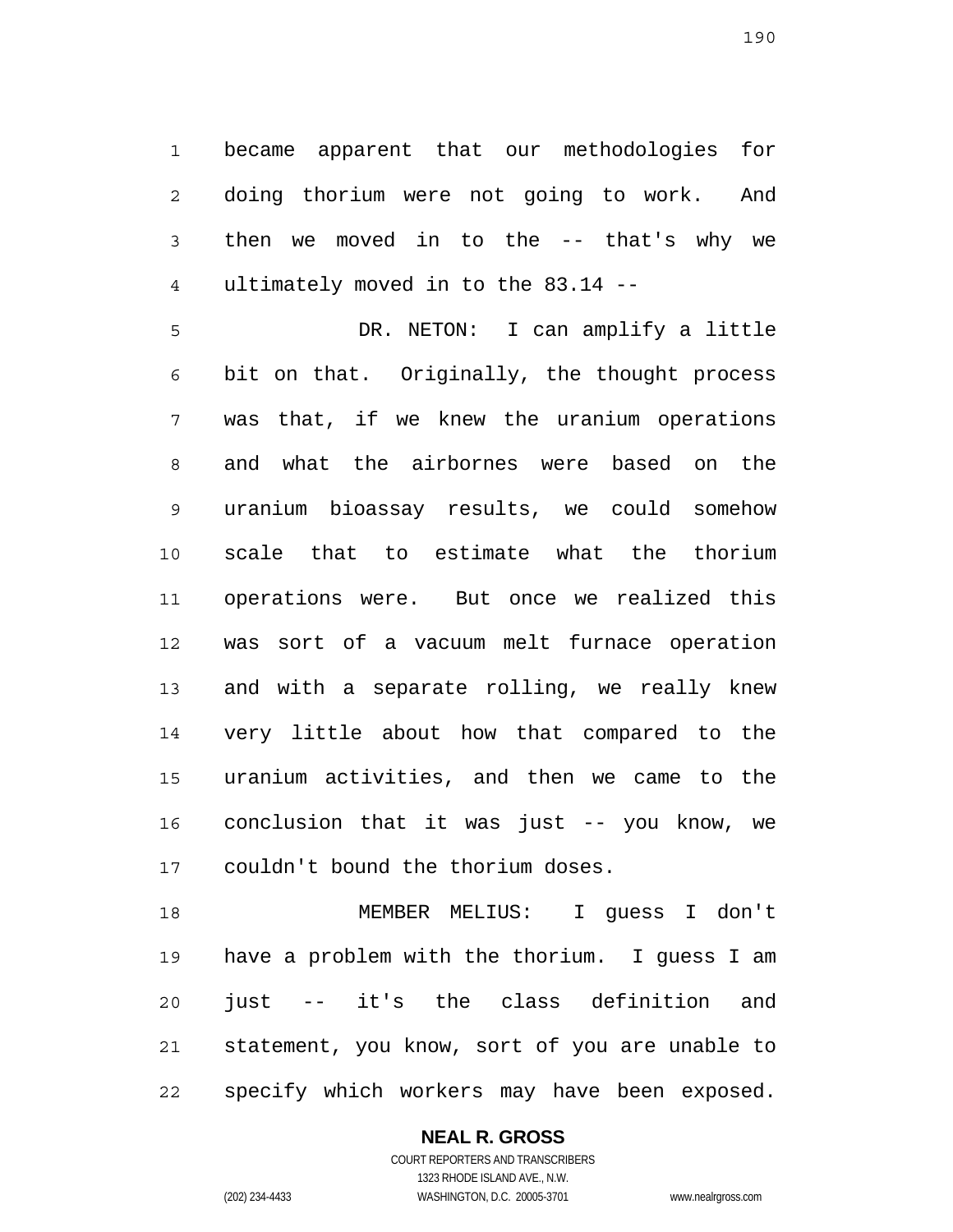1 2 3 4 5 6 7 Did you make an adequate effort to try to determine if there were records or other information to do that? It is certainly not - - I wasn't comfortable with what was in the report. I am more comfortable with what you have presented here. I am just trying to understand it a little bit more.

8 9 10 11 12 13 14 15 16 17 CHAIRMAN ZIEMER: This is analogous, sort of, to the Oak Ridge Hospital situation where, as I understand it, you cannot exclude even the so called nonradiological buildings, people, at least in terms of access, that there is nothing at this point to indicate who had access to which buildings. So if they are present in any of them, they would qualify under this definition.

18 19 20 21 22 MEMBER MELIUS: Let me give an example. I didn't -- and I could have missed it in the evaluation report. I didn't see any reference to a site visit, somebody actually going to visit the site and obtaining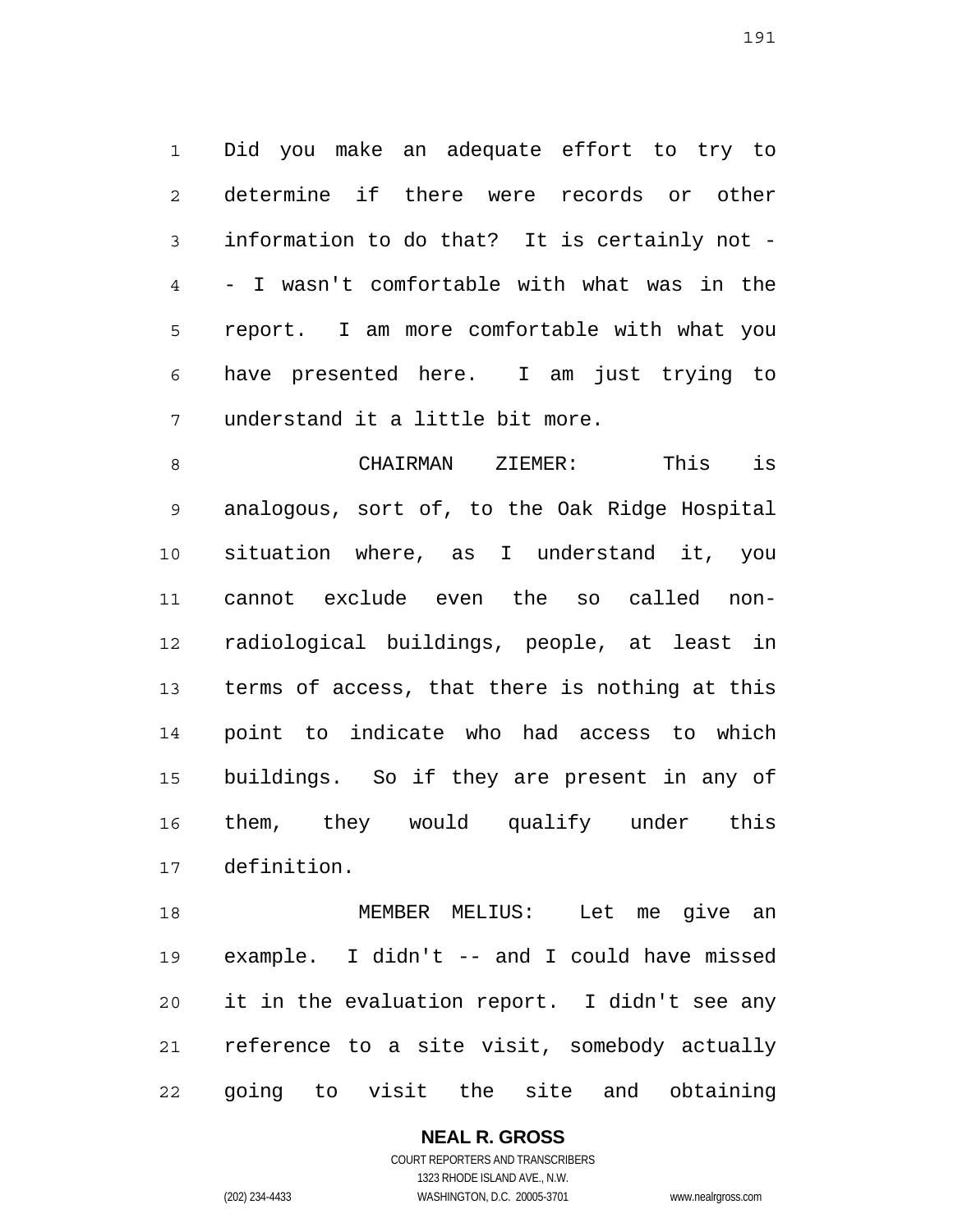1 2 information. You referenced that in your slides. So that is helpful to know.

3 4 5 CHAIRMAN ZIEMER: Are there other questions or comments from the Board members? Thank you, Jim. Oh, Mike Gibson? Sorry.

6 7 8 MEMBER GIBSON: It also appears that some of the radiological work was not AEC work. It was for other agencies.

MR. NETON: Correct.

9

10 11 12 13 14 15 MEMBER GIBSON: Is the dose from those type operations going to be included? MR. NETON: Yes. Yes, that is part and parcel of our program, that all sources of radioactive exposures must be reconstructed, regardless of the nexus of those exposures.

16 17 MEMBER GIBSON: And that is true for all facilities and sites?

18 19 20 21 22 MR. NETON: It is not true in the residual contamination periods at AWEs. Once the contract is terminated with the AEC, then the residual contamination as a result of AEC activities is reconstructed, but the other

**NEAL R. GROSS**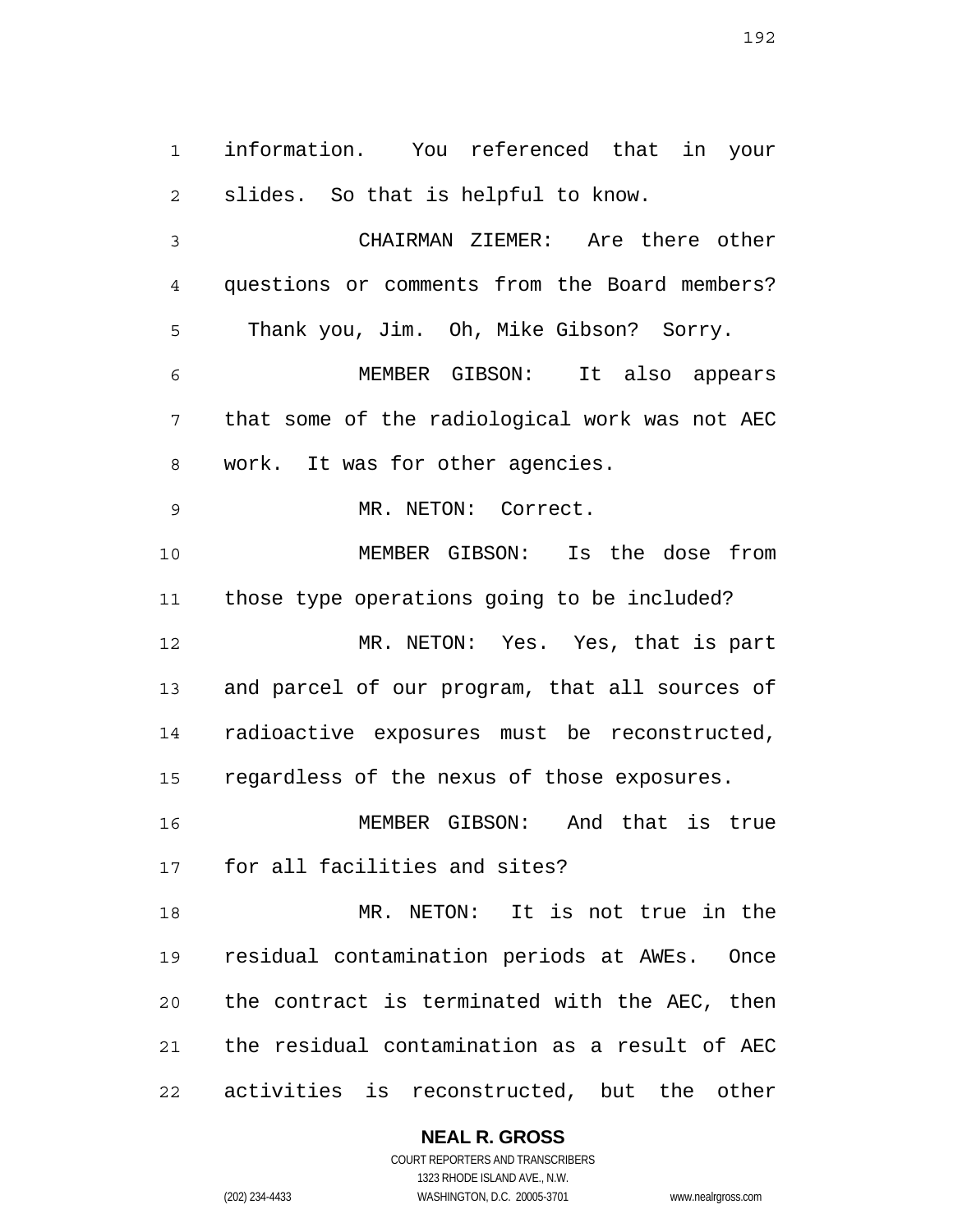1 2 sources of radiological exposures are not reconstructed.

3 4 MEMBER GIBSON: But during the active years?

5 6 CHAIRMAN ZIEMER: Everything is included, correct.

7 MR. NETON: All sites.

8 9 10 11 12 13 CHAIRMAN ZIEMER: Also, I want to check and see if the petitioner is on the line and, if so, if the petitioner wishes to comment. If the petitioner is on the line -- MS. SAMARDAK: I believe I'm the petitioner.

14 15 16 17 CHAIRMAN ZIEMER: Okay. If you are willing to identify your name for the record, and then if you wish to comment, that would be fine.

18 19 20 21 22 MS. SAMARDAK: My name is Loretta Samardak, and was an employee of Texas Instruments from 1957 to 1985. When I went to work in the nuclear group -- I immediately went to work in the nuclear group in 1957, and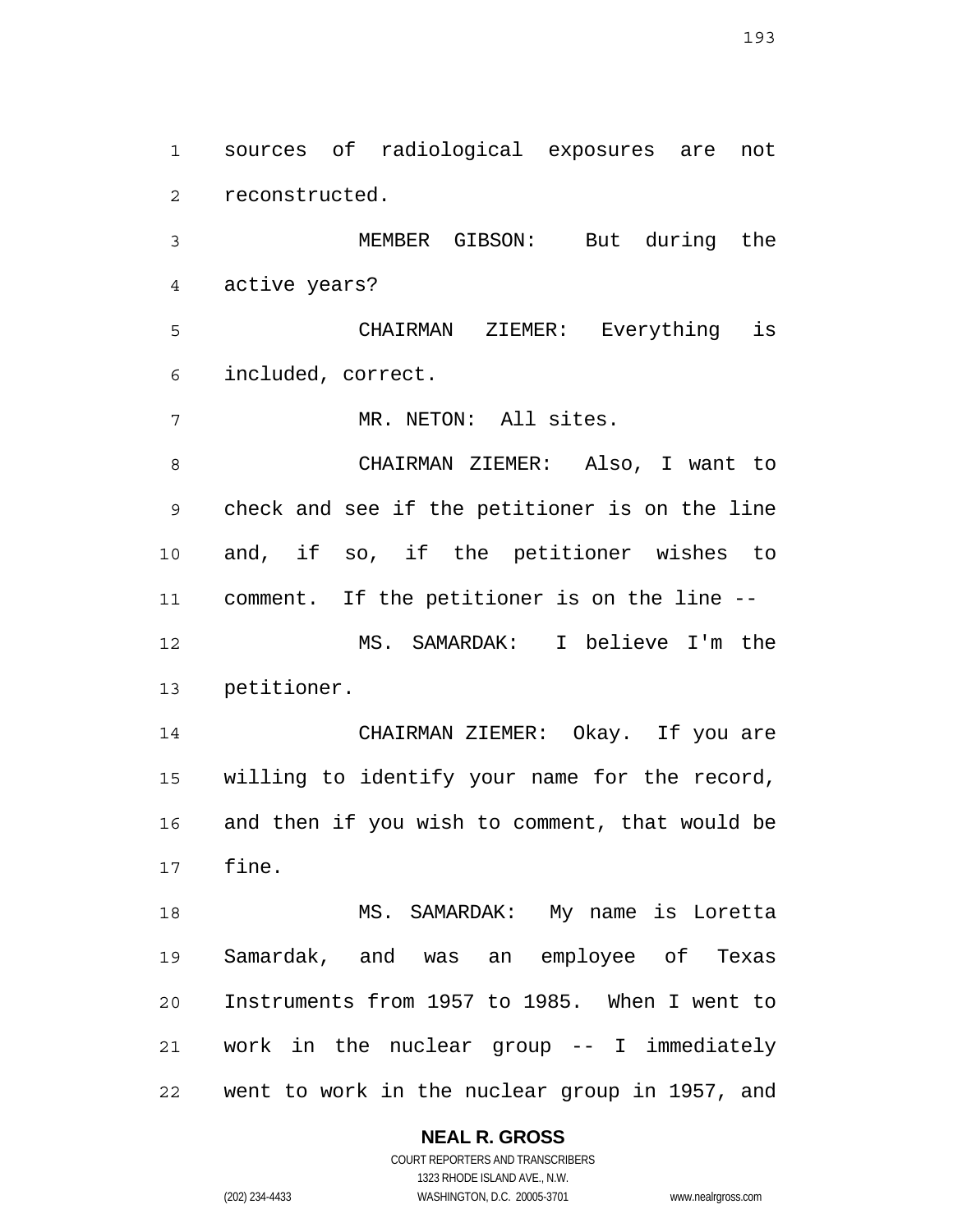1 2 3 I stayed there until it closed. And then I continued work for Texas Instruments until '85 when I retired, because I had cancer.

4 5 6 7 8 9 10 11 12 13 The records sound pretty accurate to me. I recall there were about 700 employees at its peak in the nuclear group, and I know that it was wide open manufacturing, and there were a few evacuations when they had problems, and it never dawned on me when I got cancer what it could be from, because there was no record of anyone in my family, not even cousins, ever having cancer.

14 15 16 17 18 19 20 21 22 Then when the publicity came about in the Providence Journal in Rhode Island that this program was being started, I called and got the information, and it went on from there, that was in 2001. But I'm surprised it's only 19 claims that you have received, because I made a count of people I knew who were very active in the production operation who died of cancer. I could name some of them

# **NEAL R. GROSS**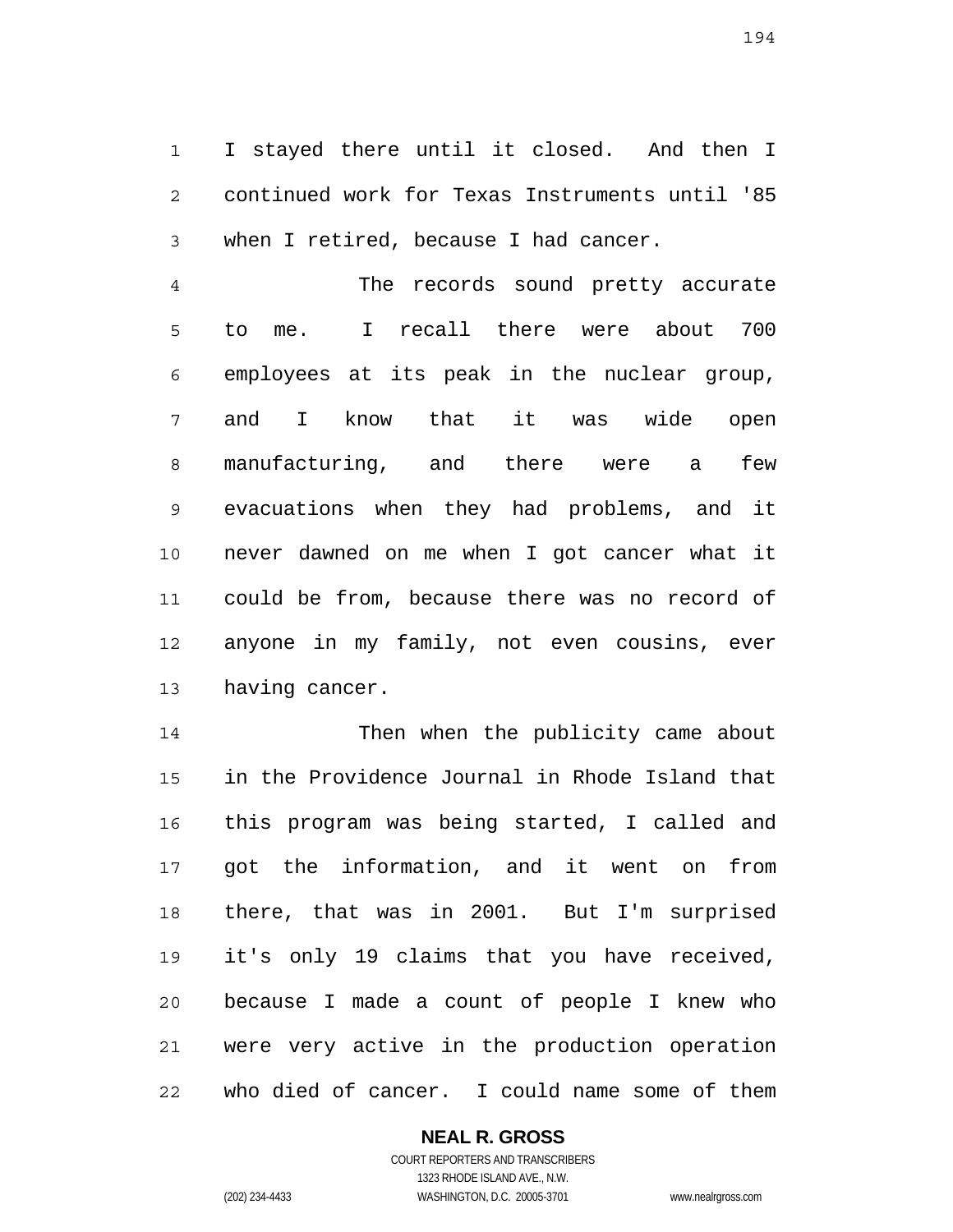1 2 off the top of my head, but I know there were many more.

3 4 5 6 7 8 9 10 11 It was mostly men. There weren't that many women employed in the nuclear group, and there were some inspectors and women who worked out on the production floor inspecting, but they were predominantly men, engineers and physicists. We had a vault that had workers in it that worked exclusively in the vault where they split uranium, and I know they got cancer quite early on.

12 13 14 15 16 17 It was only 700 people in there, and it was like a family, because we were isolated, pretty well isolated in that building, and there wasn't a lot of traffic in the building, because people without clearances weren't allowed.

18 19 I don't know if you would like me to expound on anything else.

20 21 22 CHAIRMAN ZIEMER: Okay. Thank you very much, Loretta, for that information. Your very last comment, of course, raises some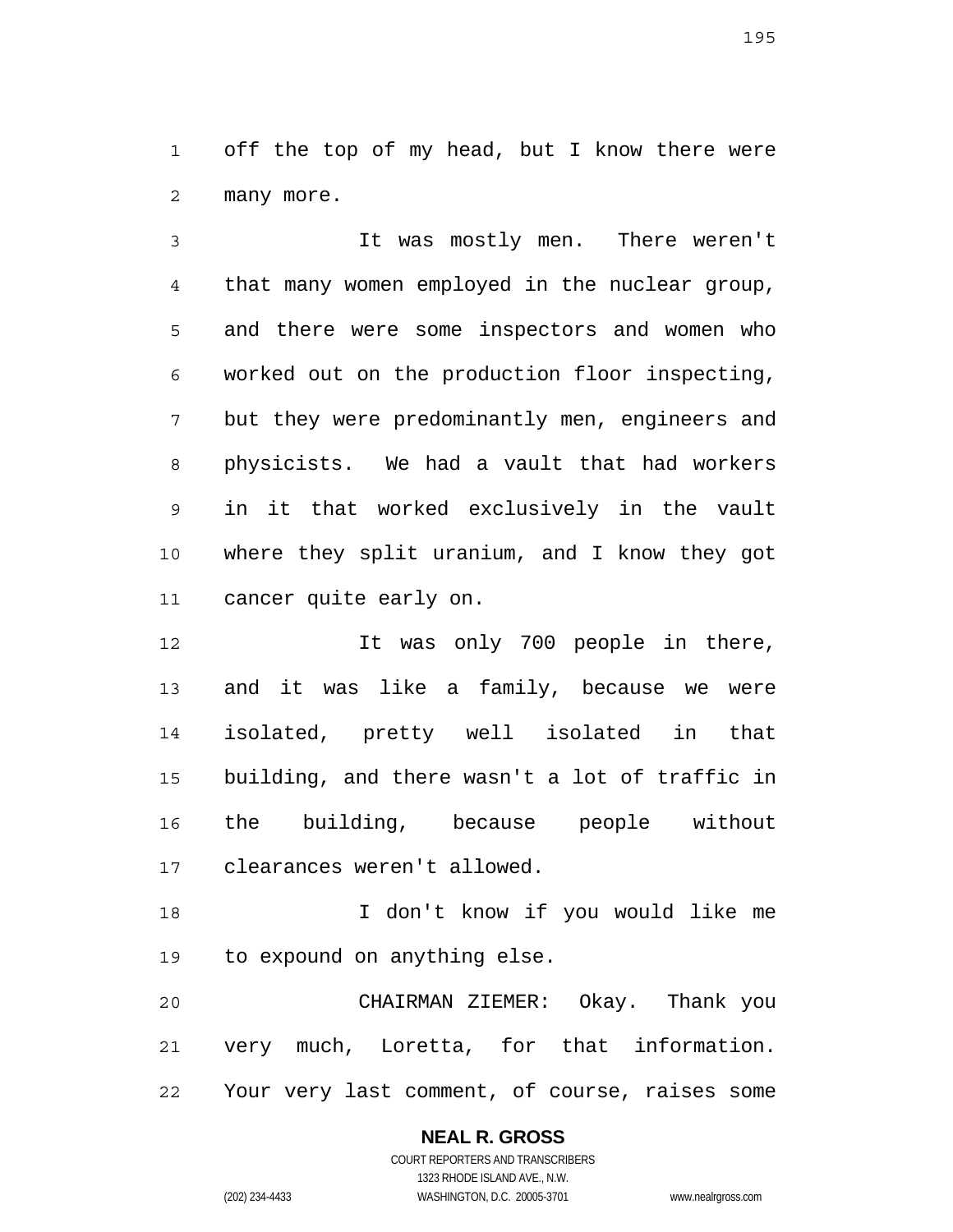1 2 3 4 5 6 7 8 9 questions, because we have just been talking about access to that building, and you have indicated that others weren't allowed in the so-called nuclear building, although there were other buildings involved through the years. That may have been possibly before your work time there. So that, as it ends up, the proposed definition expands the coverage to other buildings as well.

10 11 12 13 14 15 As far as the 19 claims, that is all that has been received so far, but it is certainly a possibility there would be more to come, based on just the numbers of people that worked there and, as you have indicated, there certainly may be others that --

16 17 18 19 20 21 22 MS. SAMARDAK: At the time I started working there, I was 24 years old, and I retired from there when I was like 52. I actually retired in '55. So I think -- that was an error. I was thinking that was when I had the cancer. Yes, I did work there until '85. That's right. I did. That is when I

**NEAL R. GROSS**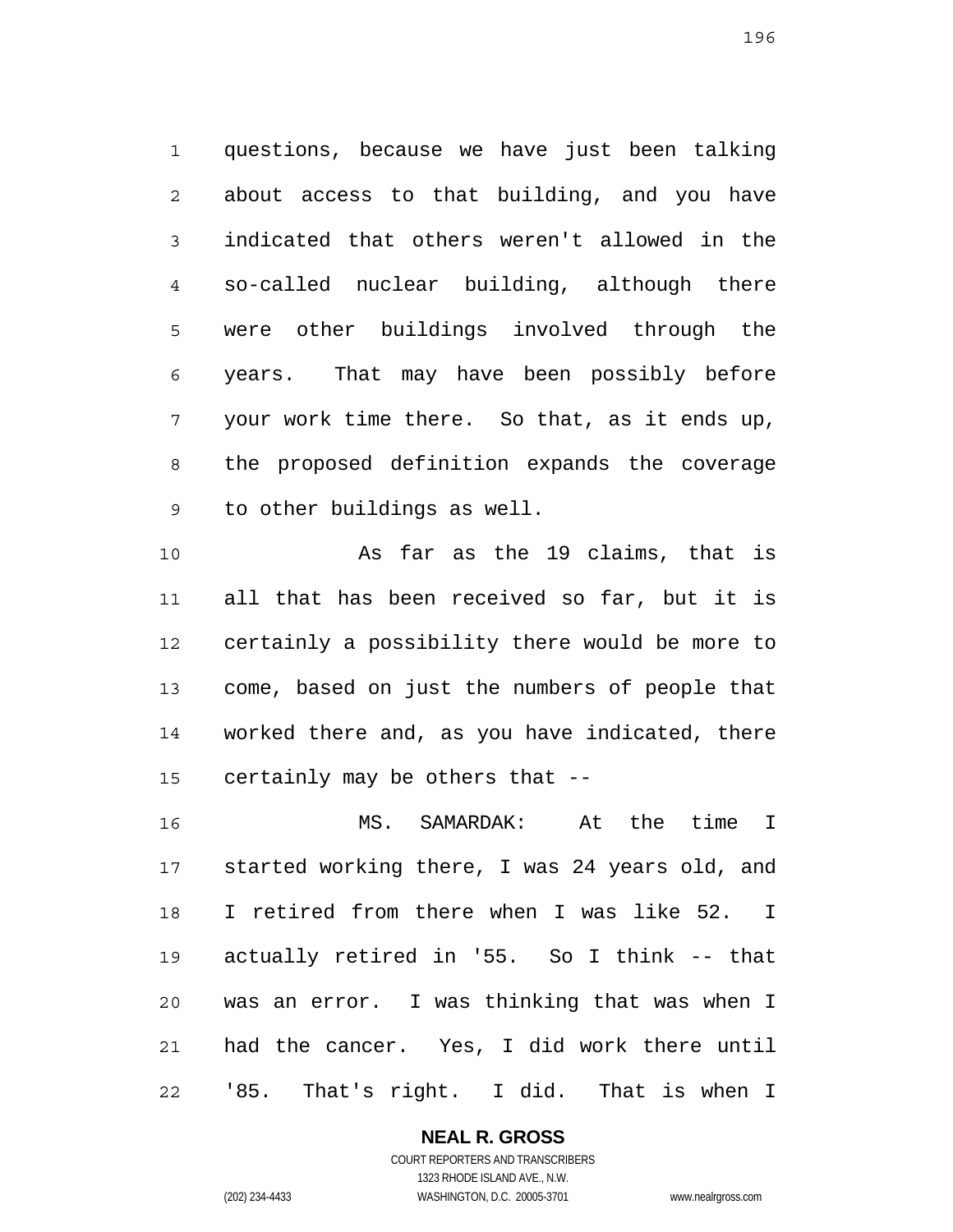1 got cancer, in November of '85.

2 3 4 5 6 7 8 9 10 11 12 13 14 15 16 17 18 The nuclear facility had office areas, and there was access to both areas, but people without clearances didn't go out into the manufacturing area. But the ladies' room -- this was really a strange situation, but the -- there was a mezzanine area over the manufacturing floor, and I worked with the division manager, and he -- it was all glassed in, and he could overlook the whole manufacturing floor. And I was on that floor all the time. Coffee machines were in the manufacturing area, the ladies room was in the manufacturing area. You had to cross the whole plant to get to the ladies room, and the ladies room was right next to the vault, and that material was passing in and out on dollies all the time.

19 20 21 22 CHAIRMAN ZIEMER: Okay. Thank you for those additional comments. Now, Board members, I would like to see if there is any additional comments or questions for NIOSH.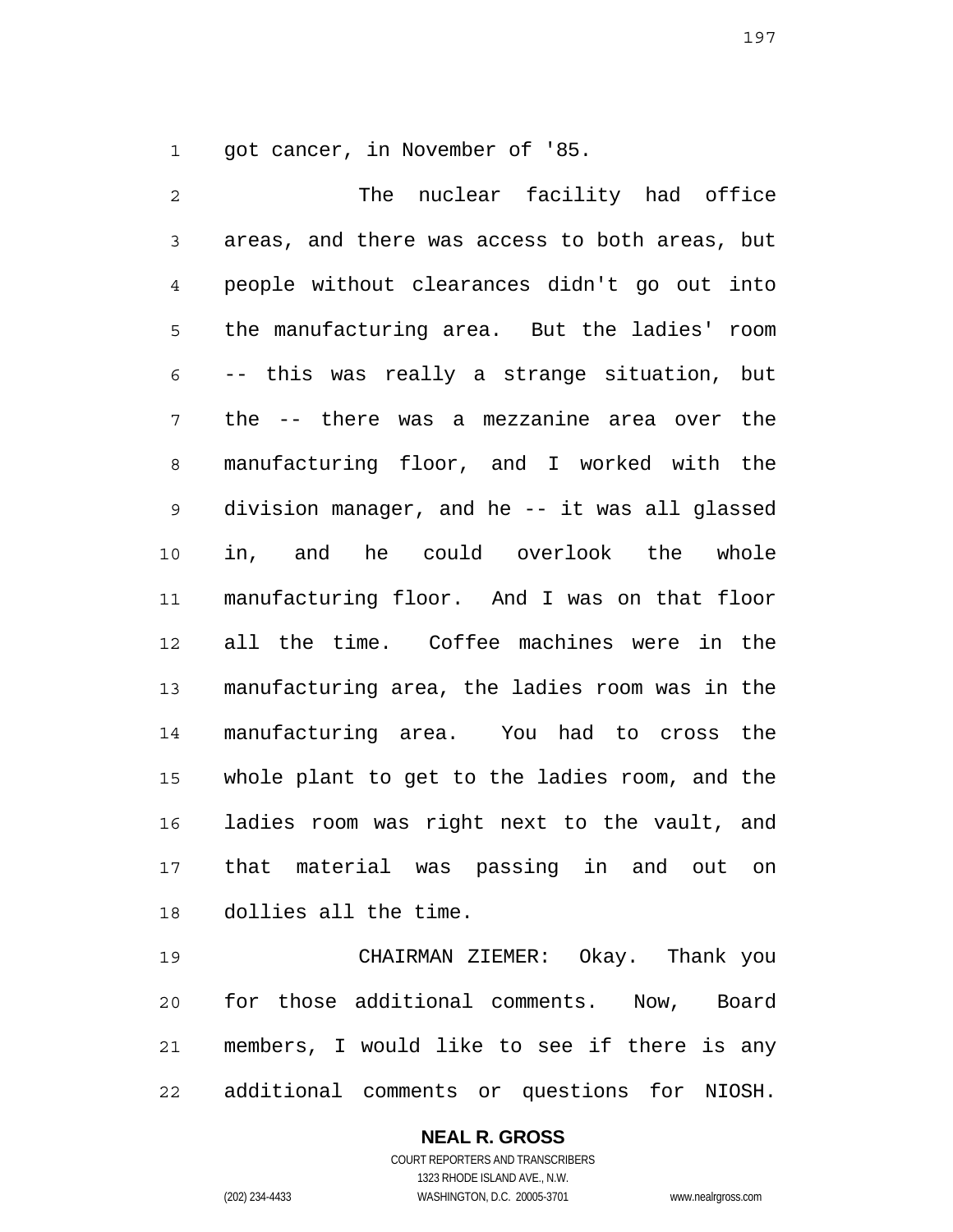1 2 3 4 5 We have a recommendation that the Materials and Controls Corporation SEC be recommended to the Secretary as a class of -- or as an SEC petition, that we recommend a class to the Secretary.

6 7 It would be appropriate to have a suitable motion.

8 9 MEMBER BEACH: I have one more question.

10 11 CHAIRMAN ZIEMER: Oh, questions first, okay, Josie Beach.

12 13 14 15 MEMBER BEACH: And I don't know who can answer this. Has there ever been any worker outreach done in that area, other than the CATI reports that you read?

16 17 18 19 CHAIRMAN ZIEMER: LaVon, can you answer that? That may also have to do with the numbers that we are seeing, which seem to be very low.

20 21 MR. RUTHERFORD: I haven't seen any official worker outreach.

22 MEMBER BEACH: Is there any plan

198

COURT REPORTERS AND TRANSCRIBERS 1323 RHODE ISLAND AVE., N.W. (202) 234-4433 WASHINGTON, D.C. 20005-3701 www.nealrgross.com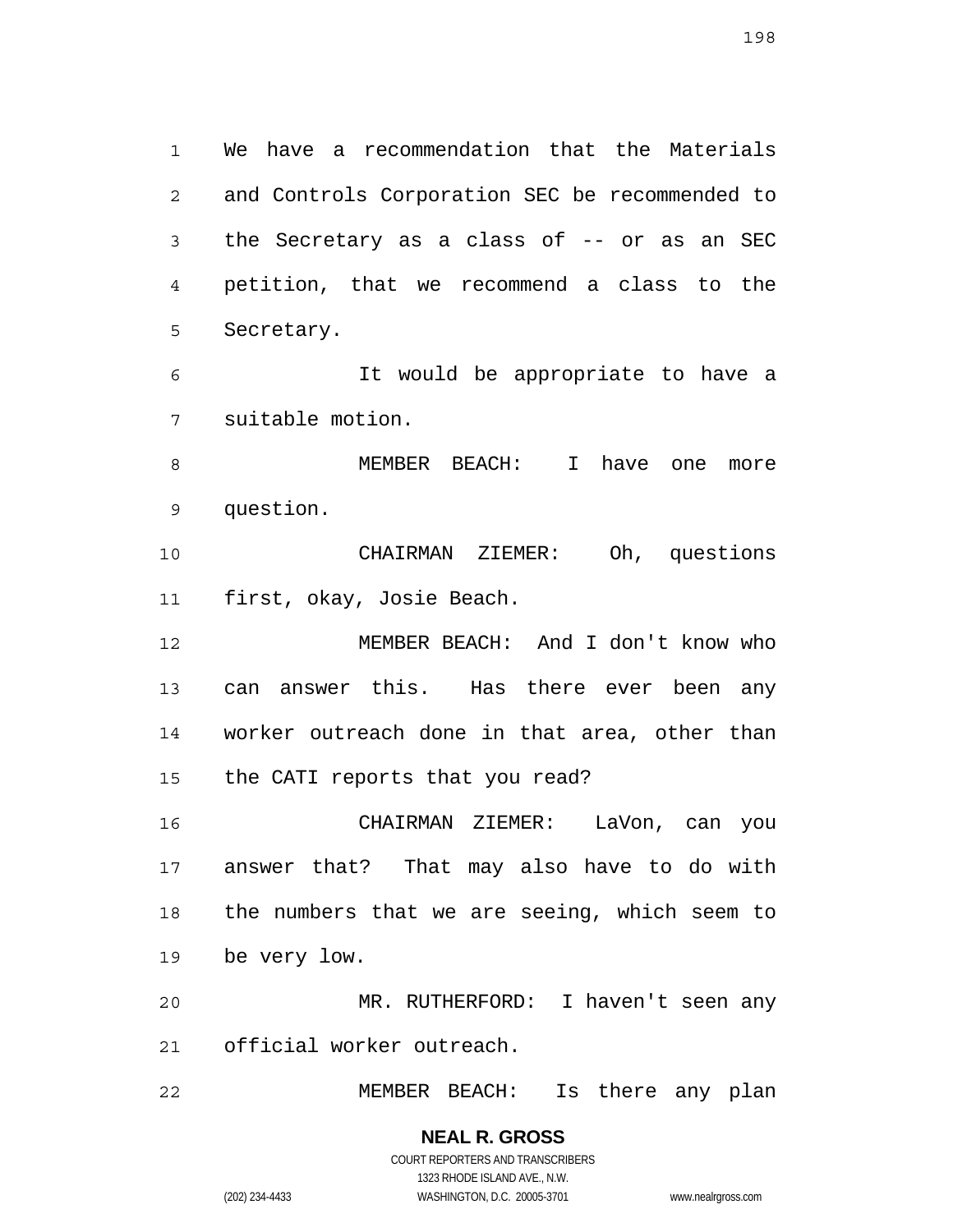1 that you know of?

2 3 4 5 6 7 8 9 10 11 12 13 14 15 16 17 18 19 20 21 22 MR. RUTHERFORD: Not that I know of. MEMBER BEACH: Thank you. CHAIRMAN ZIEMER: Thank you, Josie. At least, the question may raise some awareness of some follow-up. Thank you. Additional comments? Again, it would be in order to have a suitable motion for action on this recommendation. Yes, Mr. Presley? MEMBER PRESLEY: So moved. CHAIRMAN ZIEMER: I believe you moved that we recommend to the Secretary that this class be added to the Special Exposure Cohort. Is there a second? MEMBER MUNN: Second. CHAIRMAN ZIEMER: There is a second. Then the class description would be as provided by NIOSH. Are there any further comments or discussion on the motion? Apparently not. Then we will vote by -- yes,

**NEAL R. GROSS**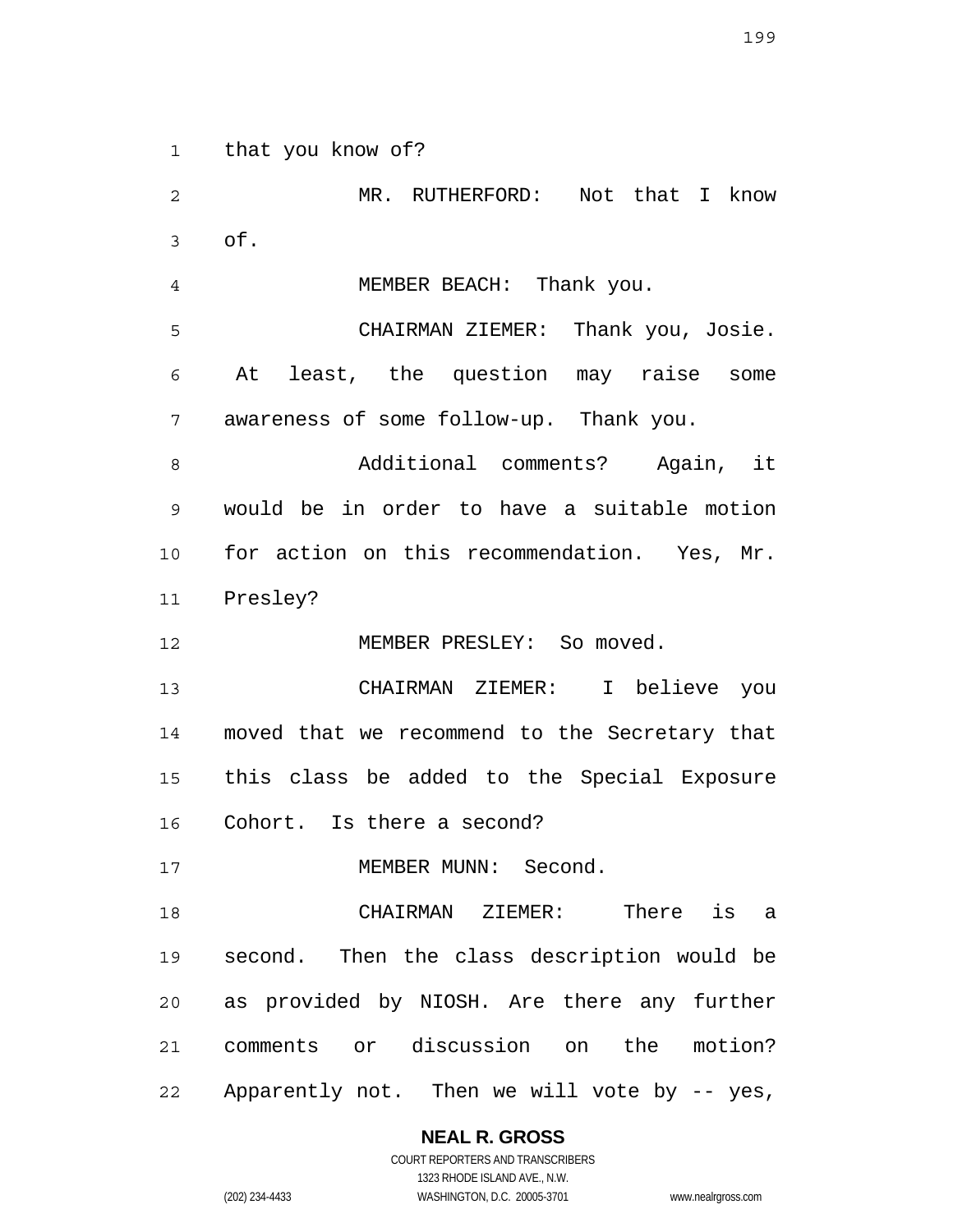1 2 3 4 5 6 7 8 9 10 11 12 13 14 15 16 17 18 19 20 21 22 by ballots. We'd rather have vote by ballots -- Ted will take the roll call vote. MR. KATZ: Ms. Beach? MEMBER BEACH: Yes. MR. KATZ: Mr. Clawson? MEMBER CLAWSON: Yes. MR. KATZ: Mr. Gibson? MEMBER GIBSON: Yes. MR. KATZ: Dr. Lockey? MEMBER LOCKEY: Yes. MR. KATZ: Dr. Melius? MEMBER MELIUS: Yes. MR. KATZ: Ms. Munn? MEMBER MUNN: Yes. MR. KATZ: Dr. Poston? MEMBER POSTON: Yes. MR. KATZ: Mr. Presley? MEMBER PRESLEY: Yes. MR. KATZ: Dr. Roessler? MEMBER ROESSLER: Yes. MR. KATZ: Mr. Schofield? MEMBER SCHOFIELD: Yes.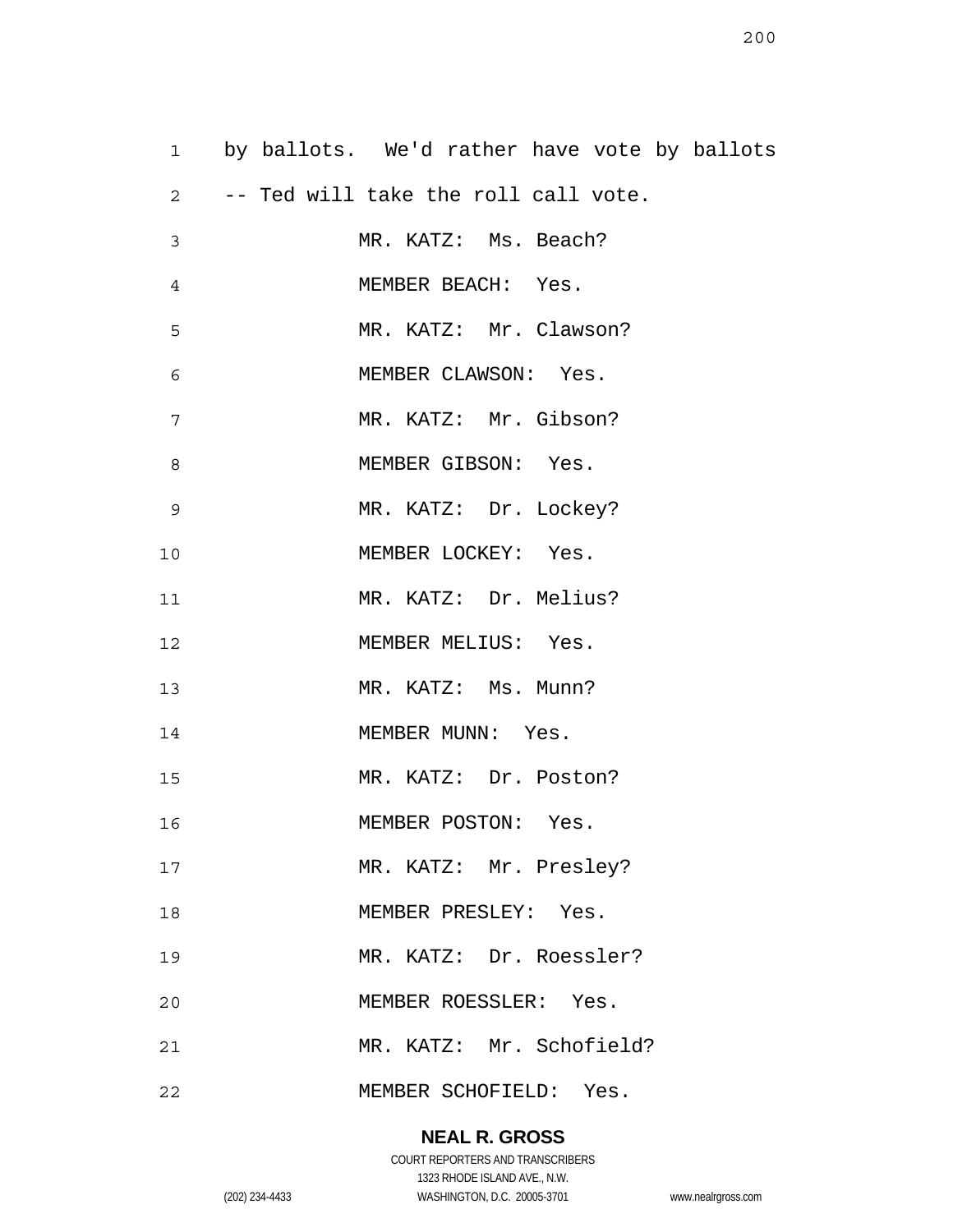| $\mathbf 1$    | MR. KATZ: Dr. Ziemer?                          |
|----------------|------------------------------------------------|
| $\overline{2}$ | CHAIRMAN ZIEMER: Yes.                          |
| 3              | MR. KATZ: It is unanimous.                     |
| 4              | CHAIRMAN ZIEMER: So the vote is 11             |
| 5              | yeas, and Mr. Griffon is conflicted and does   |
| 6              | not vote. So the motion passes, and we will    |
| 7              | recommend to the Secretary that an SEC class   |
| 8              | be added for Metals and Controls Corporation.  |
| 9              | Next on our agenda is an SEC                   |
| 10             | petition for Electro Metallurgical Company. I  |
| 11             | do need to determine whether or not the        |
| 12             | petitioners are on the line. Are either of     |
| 13             | the petitioners on the line for<br>Electro     |
| 14             | Metallurgical Company?                         |
| 15             | We are just a bit early.<br>So we              |
| 16             | will wait just a moment.                       |
| 17             | (Whereupon, the above-entitled                 |
| 18             | matter went off the record at 2:20 p.m. and    |
| 19             | resumed at $2:21$ p.m.)                        |
| 20             | CHAIRMAN ZIEMER: Mr. Katz, do we               |
| 21             | need to talk about meeting dates and locations |
| 22             | as we look forward? First of all, we do have   |

**NEAL R. GROSS**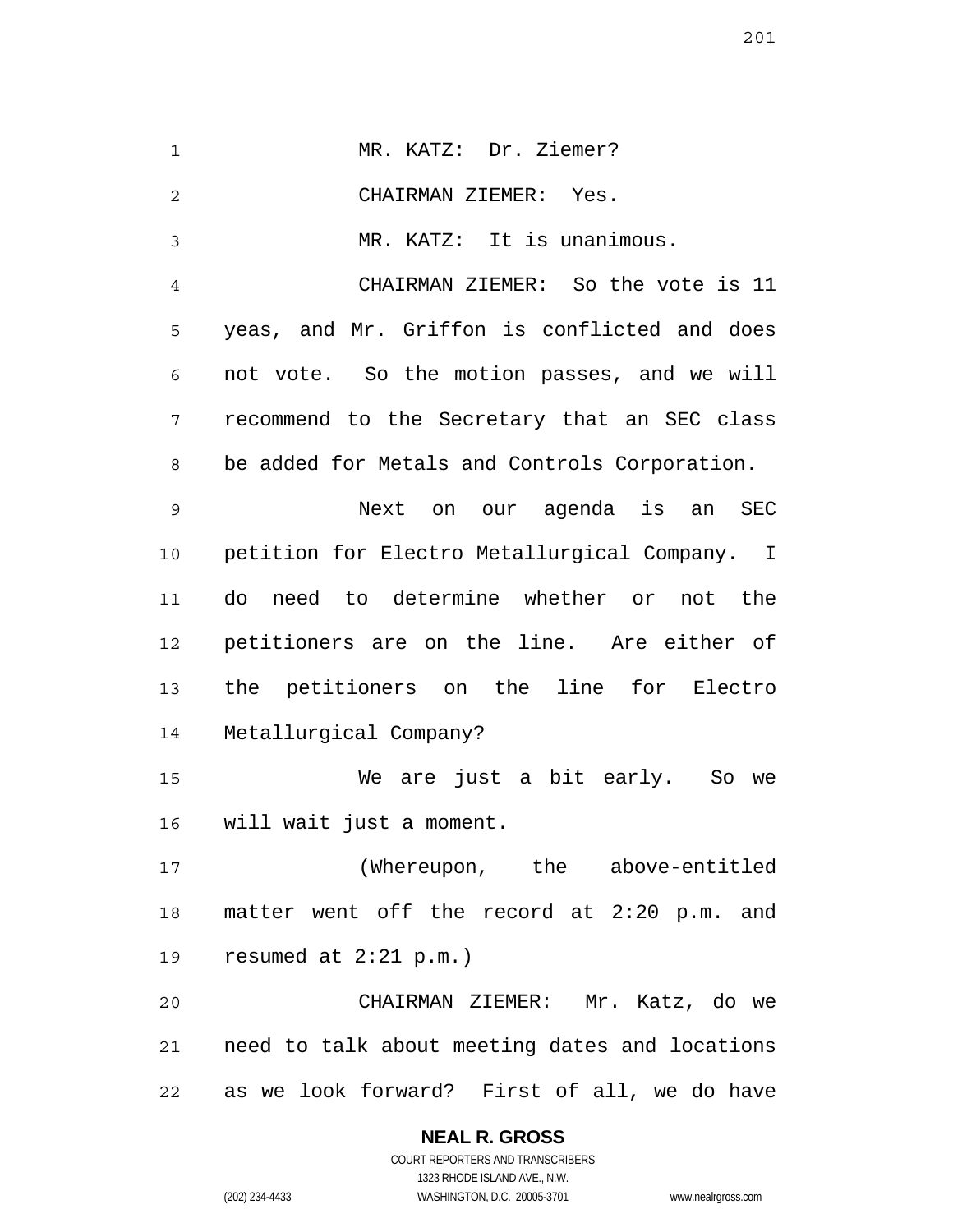1 2 3 a Board teleconference scheduled for December the 8th, and I believe that is at 11:00 a.m. So make sure that is on your calendar.

4 5 6 7 8 9 10 11 12 13 14 15 16 17 18 19 20 21 MR. KATZ: Right. So following that there is -- we have a full Board meeting February 9th through 11th. That is Manhattan Beach, California. That is all set. Then we have a Board teleconference on March 31st at 11:00 a.m. again. The one we want to confirm here is -- It is tentatively written in -- a full Board meeting May 19th through 21st, and it has been discussed. It was requested by the New York delegation that we hold that in Buffalo, New York. We discussed that at the last Board meeting. There was also some mention of holding one in the D.C. area, but at the time we spoke about it this summer, we were having difficulty finding a hotel. We have a hotel. So having the meeting in Buffalo is not a problem in a logistical sense at all.

22 D.C. -- we didn't pursue it, but --

202

COURT REPORTERS AND TRANSCRIBERS 1323 RHODE ISLAND AVE., N.W. (202) 234-4433 WASHINGTON, D.C. 20005-3701 www.nealrgross.com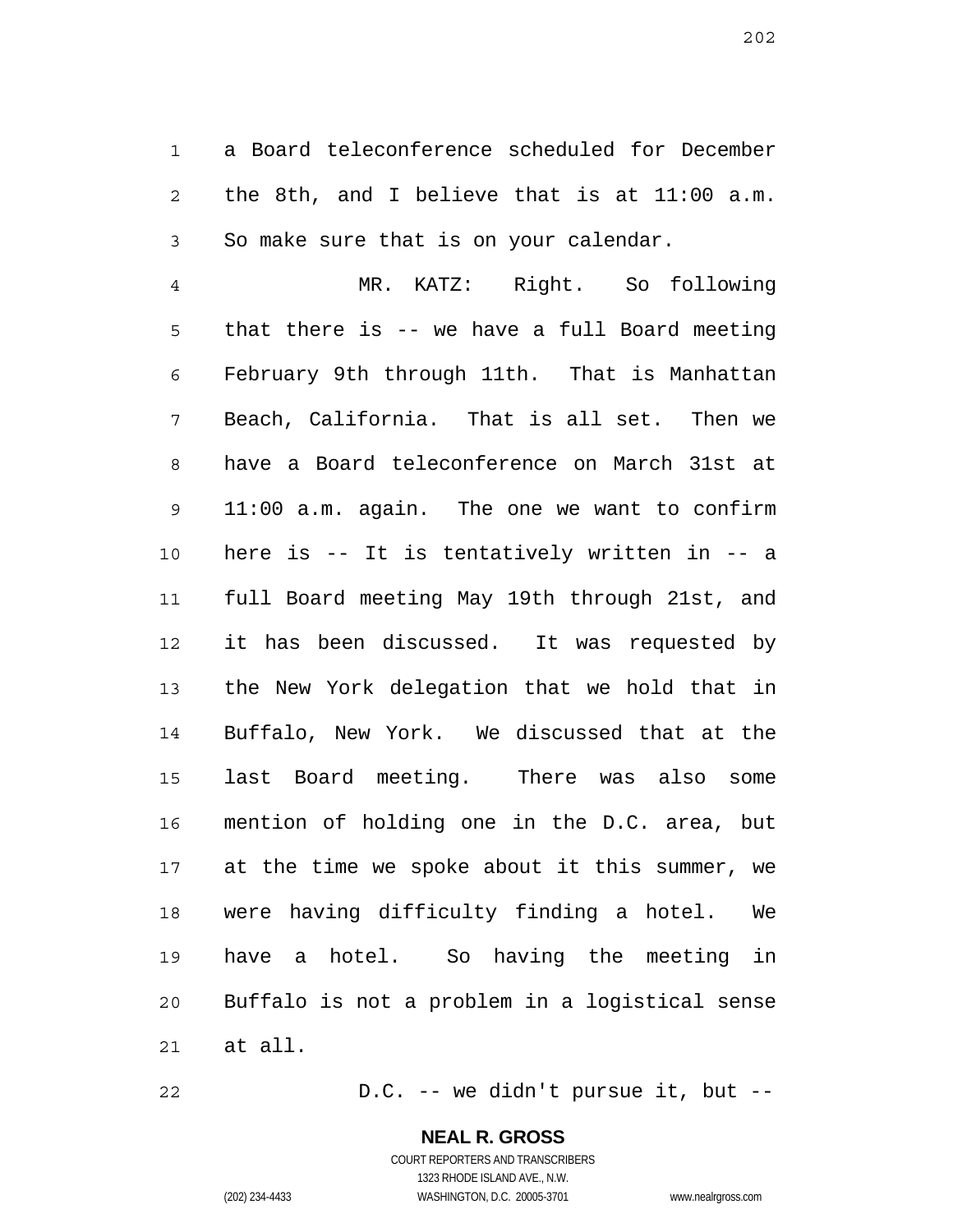1 2 MEMBER MUNN: I thought there was interested in Idaho for that.

3 4 5 6 MR. KATZ: We have a meeting scheduled for Idaho this summer. I will get to that, but that is August, August 10th through 12th, when there is no snow.

7 8 CHAIRMAN ZIEMER: Is that the week that there is no snow?

9 10 MEMBER CLAWSON: We don't guarantee that.

11 12 13 14 CHAIRMAN ZIEMER: I think the question Ted is asking is do you want to confirm a Buffalo meeting in May, I believe, is the question he has. Yes, Phil?

15 16 17 18 MEMBER SCHOFIELD: I think we kind of pushed that at the last meeting for Buffalo. I think we should just keep it there.

19 20 CHAIRMAN ZIEMER: Thank you. Other comments?

21 22 MEMBER MUNN: What is happening that would take us to Buffalo?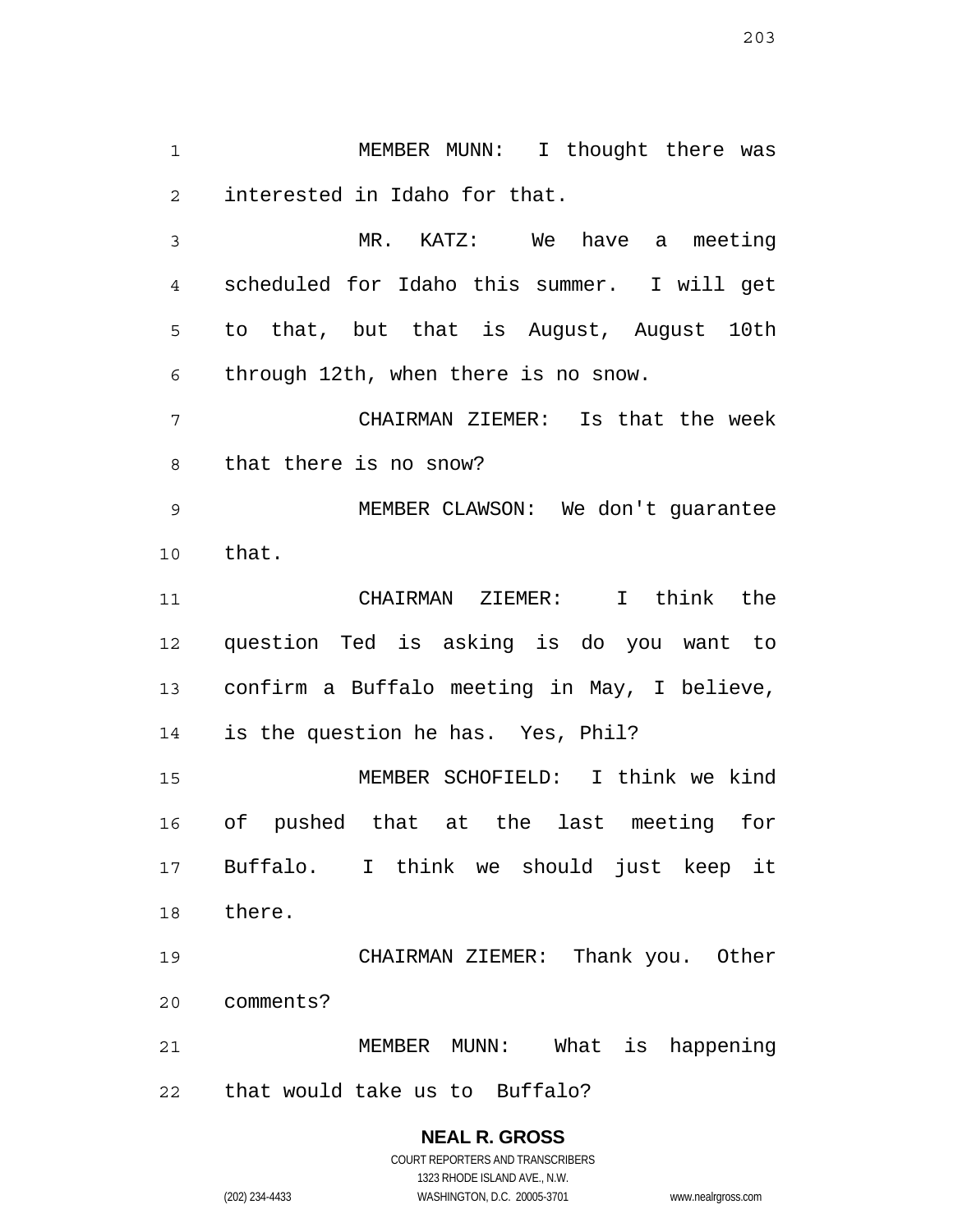1 2 3 4 5 6 7 8 9 10 11 12 13 14 15 CHAIRMAN ZIEMER: What we have in Buffalo is we do have a petition, an SEC petition from Bethlehem Steel. Now part of that petition, I believe, rests on the issue of surrogate data, and I believe that the Surrogate Data Work Group is still dealing with the criteria for use of surrogate data, and I am looking for Dr. Melius, because he chairs that particular work group. It would certainly be helpful if we had by May some closure on surrogate data criteria, both at the work group level and, in my opinion, at the Board level as well. Since there is another meeting prior to that -- we have the February meeting -- that would be a

16 17 18 19 goal to try to push for. Dr. Melius seems to have left the room. He was looking for Mark who is now here. Mark, could you go find Dr. Melius? No, don't do that.

20 21 In any event, let me have any other comments on Buffalo.

22 MEMBER ROESSLER: There is Dr.

204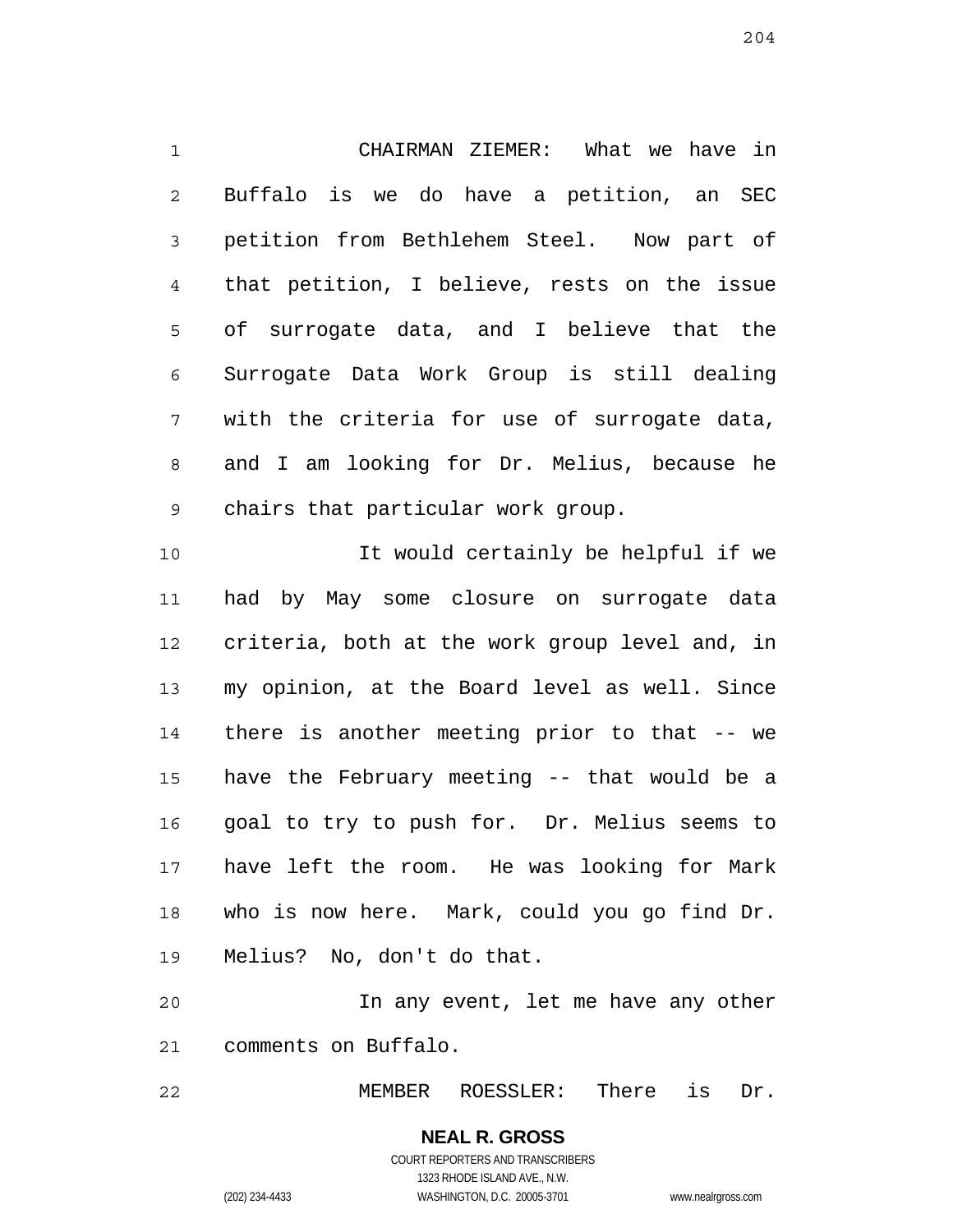1 Melius.

2 3 4 5 6 7 8 9 10 11 12 13 14 15 16 17 18 19 20 21 CHAIRMAN ZIEMER: Or alternates. We can defer this until tomorrow also, until we see what other things are coming. We have some other SECs coming down the line as well, which will be presented by LaVon tomorrow. I guess I am going to just stop at that point. We will pick it up again. We have confirmed the other two meetings. We will come back to this after we see what the total SEC picture looks like. But let me just alert Dr. Melius. We were talking about meeting in Buffalo, and I indicated that it would be - if we do meet in Buffalo, one of the things the folks there are very interested in are the surrogate data criteria, which are in draft form and would need to be finalized by the work group and then out to the full Board by the February meeting. I don't know if that is doable because of the meeting times, but it would be

22 a goal. It seems to me, if we are going to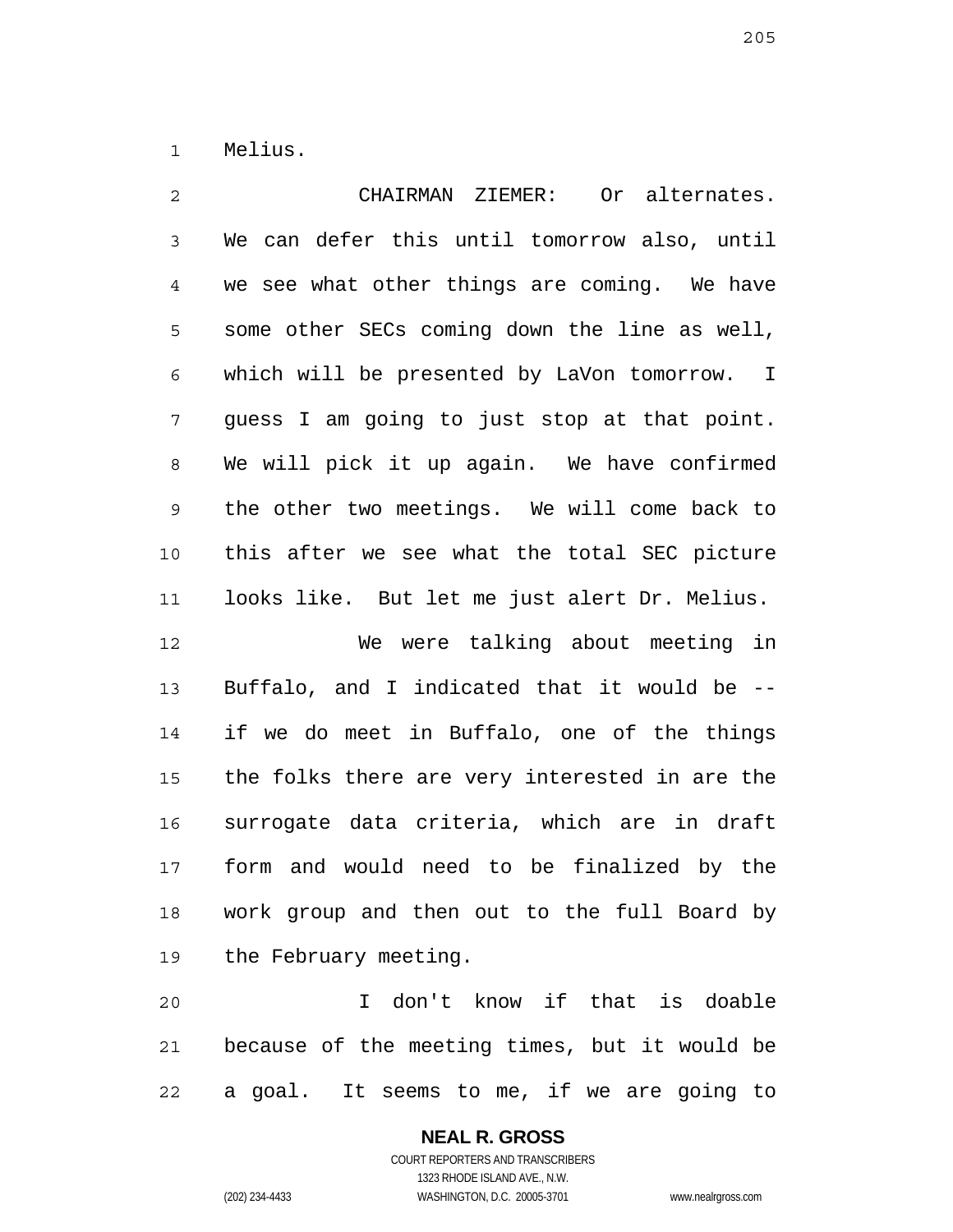1 2 3 Buffalo, it would be important to have some level of closure on those or at least have those on the table.

4 5 MEMBER MELIUS: We are not planning on Buffalo in February, are we?

6 7 8 CHAIRMAN ZIEMER: No, no. We are talking about Buffalo in May, but our meeting before that is February.

9 MEMBER MELIUS: I understand.

10 11 12 13 14 15 16 17 18 19 20 21 22 CHAIRMAN ZIEMER: But I am suggesting that we perhaps then finalize the decision on that tomorrow after we see sort of the full load of other SEC activities coming before us, and have a good feel for what else is on our platter at that time. But we have had a number of requests from the, not only Congressional delegation, but the folks associated with Bethlehem Steel, the petitioners, to come to Buffalo. Certainly, to the extent we are able to do that and have the appropriate material ready to discuss, that certainly would be appropriate. So at least

**NEAL R. GROSS**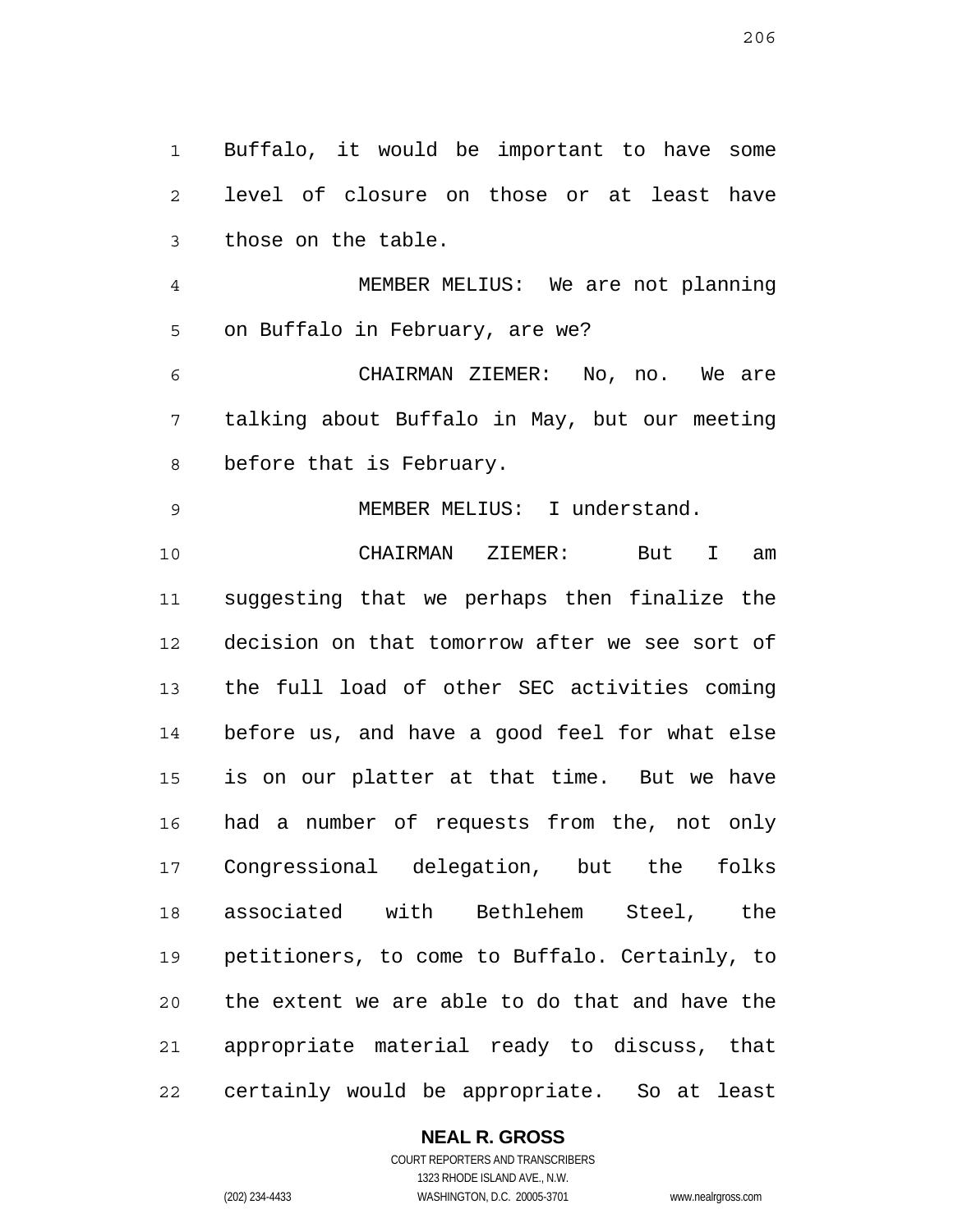1 2 3 4 5 6 7 be thinking about that, and be prepared tomorrow to finalize a recommendation on that. I am going to now -- having used a little time here to go back and see if the petitioners are on the line from the Electro Metallurgical Company. Are there petitioners on the line?

8 (No response.)

9 10 11 12 13 14 Because it is now 2:30 which is the proper time. The indication I had was that at least one of the petitioners would be on the line. Perhaps before we actually get into the presentation, I will make one other comment on this particular petition.

15 16 17 18 19 20 21 22 On this particular petition, the petitioner asked us to delay the presentation. That request occurred just a few days ago, over the weekend, and Ted Katz did discuss that with me. I felt that -- well, the petitioner basically said we haven't had time to review the evaluation report and respond to it, and my feeling on this was that we needed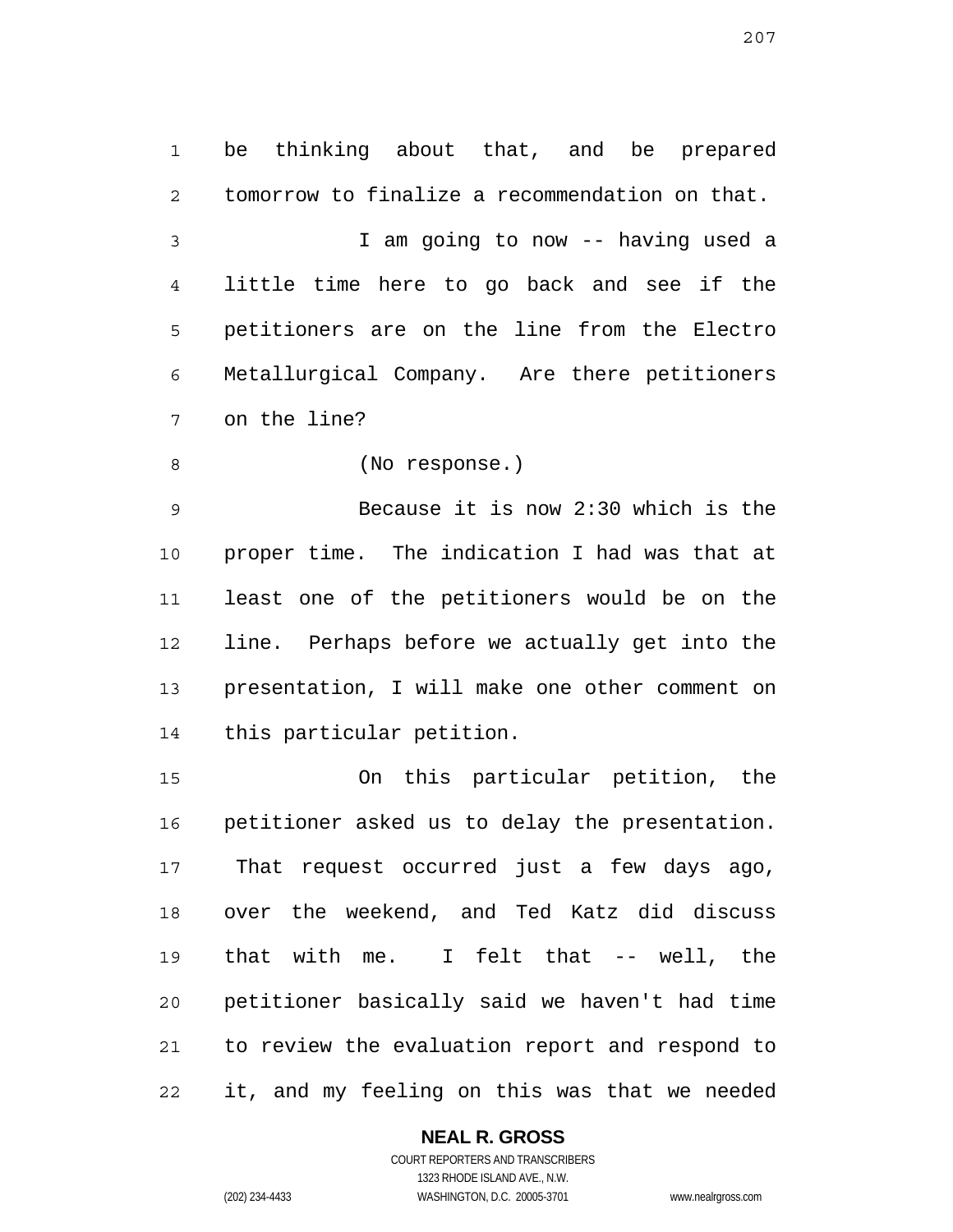1 2 3 4 5 to go ahead and have the presentation made. This is one where NIOSH is -- I will get to the bottom line, you already know what it is. They are recommending that they can reconstruct dose.

6 7 8 9 10 11 12 Our usual practice for this is to take such recommendations, to assign the review of the evaluation report to a work group, usually to task SC&A to assist in the review, if needed, and to involve the petitioners in both the review process and the resolution of findings and that sort of thing.

13 14 15 16 17 18 19 20 21 22 So, and the effect that typically occurs, if we delay the presentation, is also to delay the subsequent action, such as the tasking and the initiation of the work group activities. So it seemed to me that it would make sense to go ahead. We are not expecting the petitioners to necessarily have either fully reviewed the document and to have necessarily, if they have things to rebut or contrary information, to necessarily present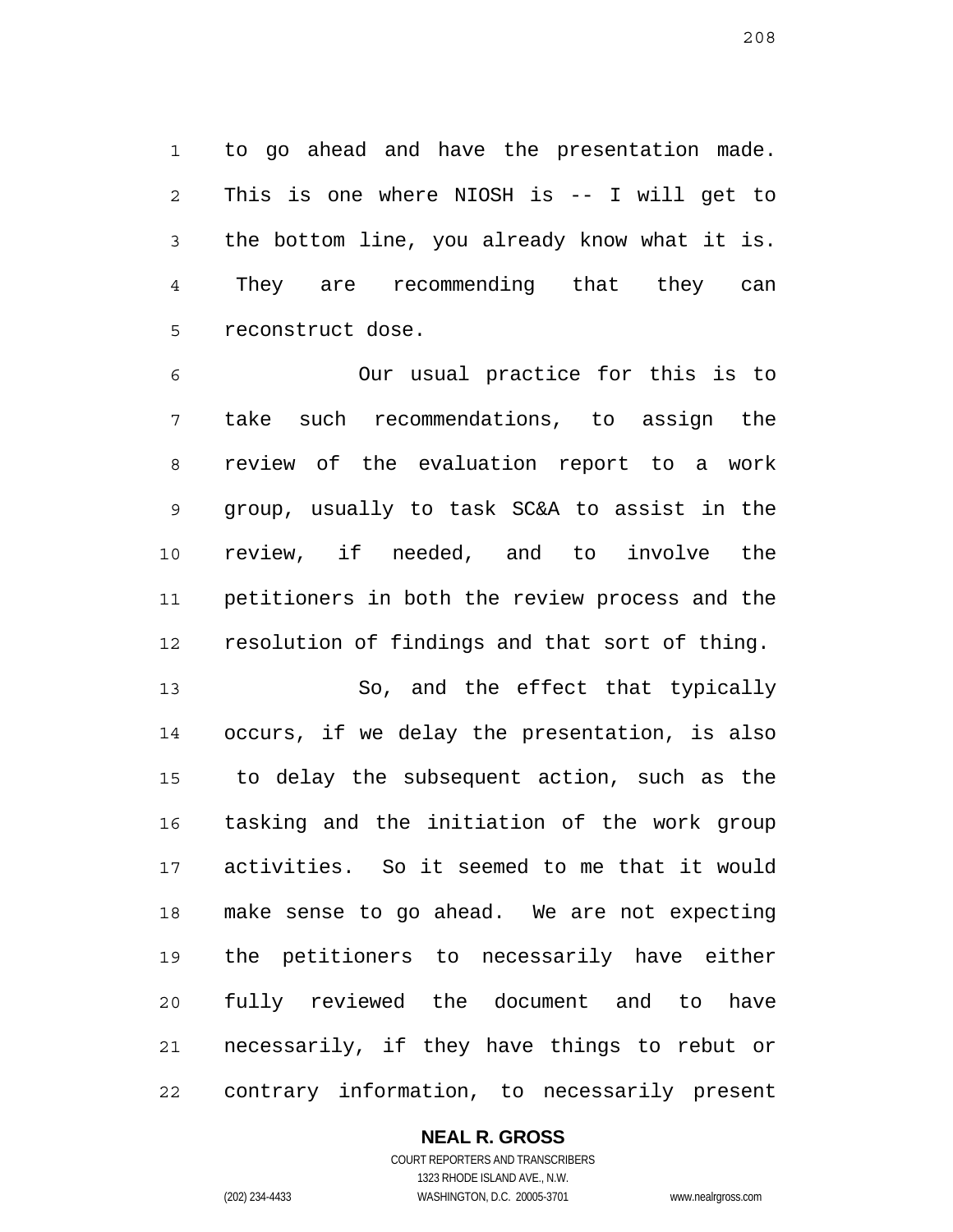1 2 3 4 that. All this will do will allow the process to get underway, which in my mind is actually beneficial to the petitioner, so that we don't delay any actions.

5 6 7 8 9 10 By no means do we want to handicap the petitioners in any way, and we will certainly do everything we can, not only to involve them, but to make sure that we do our best to clarify technical issues which may be of concern.

11 12 13 14 15 16 17 18 19 So with that as background, we are going to proceed to have the NIOSH presentation, which will be given by Chris Crawford. Let me check again to see if either of the petitioners are on the line at this moment. This is for Electro Metallurgical. Apparently not, but I think we do think we need to proceed. They do have a copy of the evaluation report. Thank you.

20 Chris, please proceed.

21 22 MR. CRAWFORD: This is a brand new controller. So bear with me for a moment.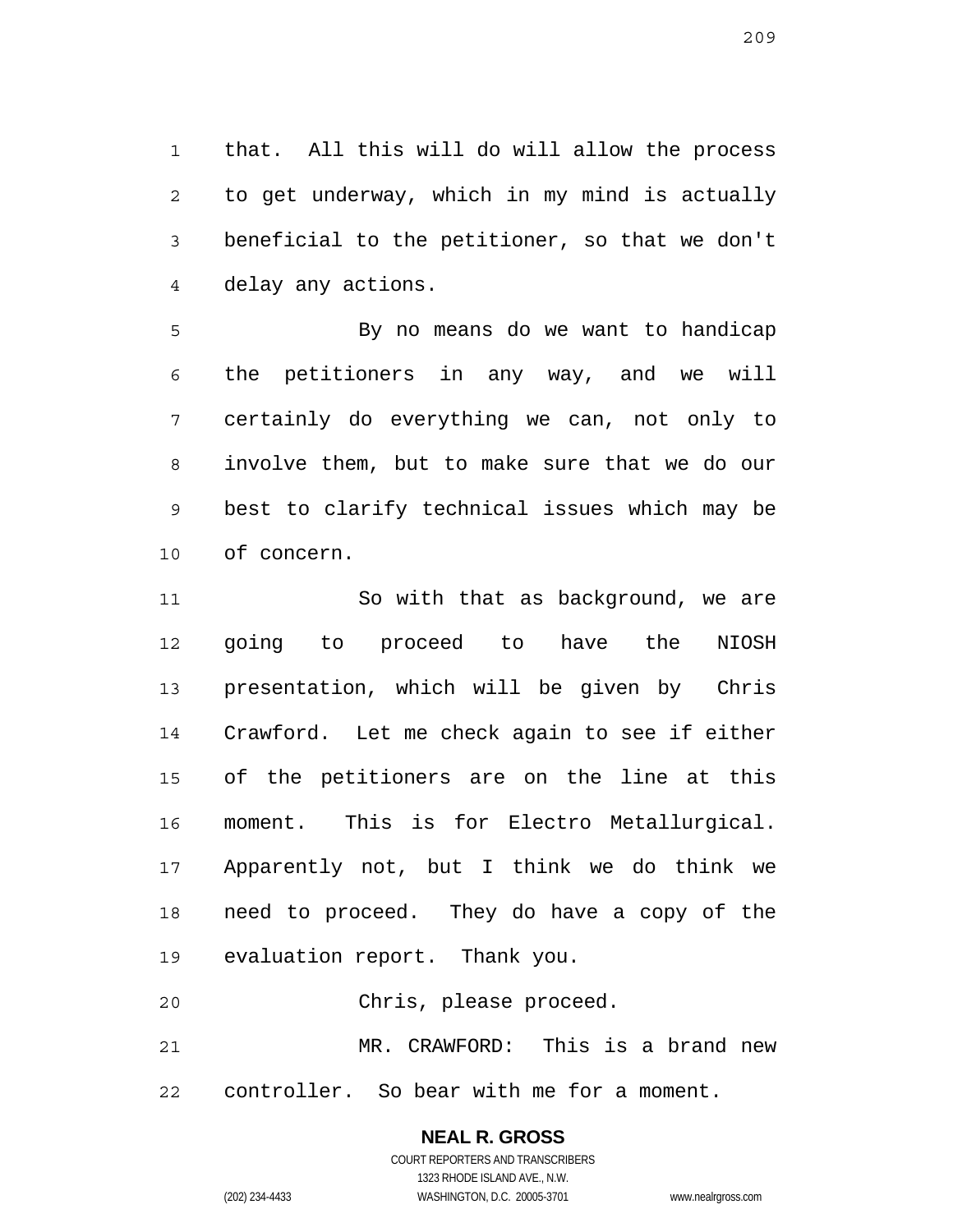1 2 3 4 5 6 7 8 9 10 11 12 13 14 Good afternoon. We are here today to talk about the Electromet evaluation report from NIOSH. As you see, Electromet is located in Niagara Falls, New York, not far from Linde, and that is no coincidence, because Linde provided the source material, the feedstock, for the Electromet people. They began uranium operations in April of '43 under contract with the NED at that time. Form April '43 through June '53, the plant intermittently produced uranium metal from uranium tetrafluoride, also known as green salt, in a thermal reduction process employing magnesium.

15 16 17 18 19 20 21 22 This was the only process employed at Electromet, and it was done consistently through the years. Just as a matter of history, Electromet, which is also known as Electro Metallurgical Company, as well as Corporation, was acquired by Union Carbide, and that in turn was acquired by Dow at some point later, but during these years we are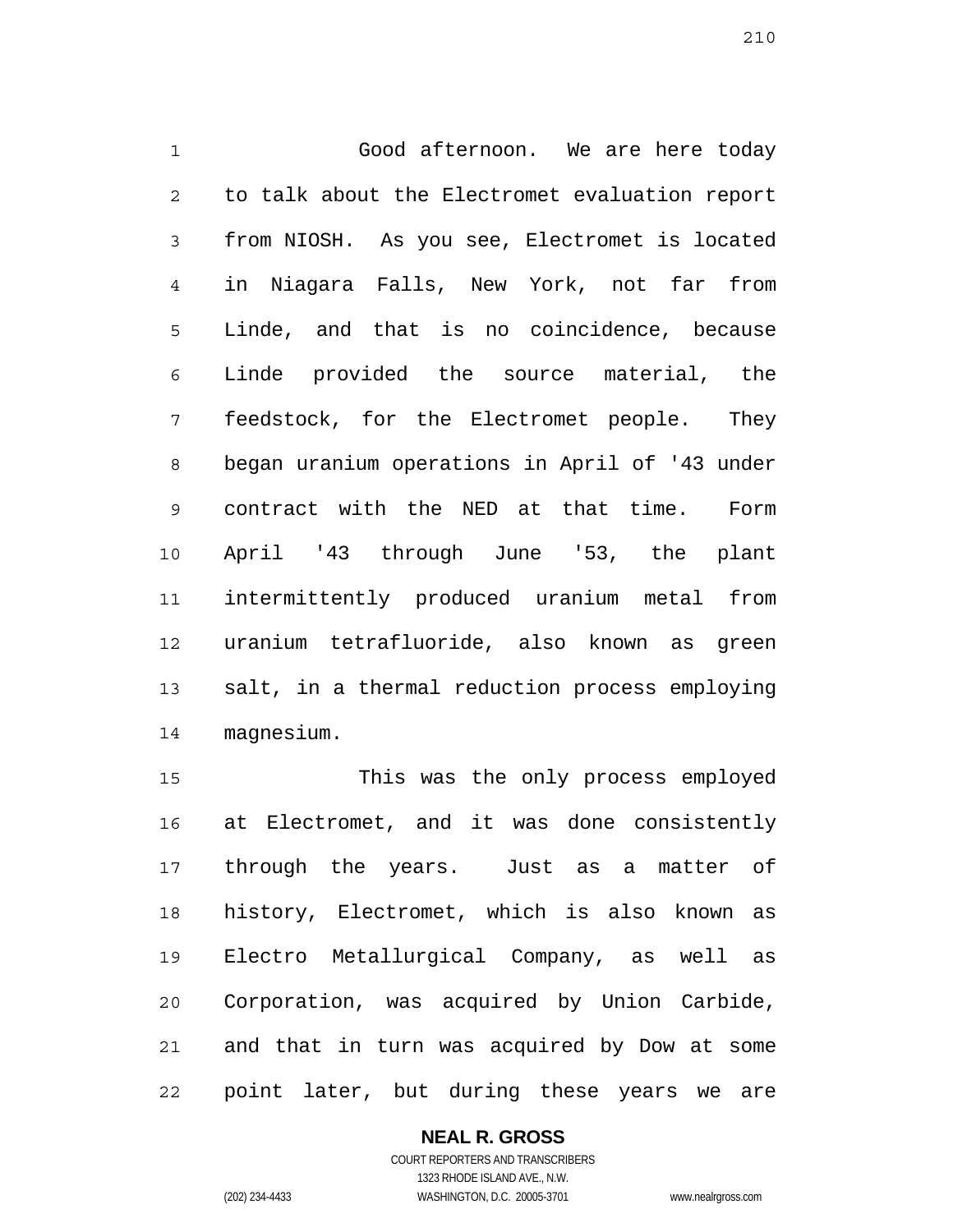1 2 3 4 5 6 7 8 9 concerned with Electromet Corporation itself. From '43 to '51 uranium operations were carried out, with two standby periods. Then on June 30, '53, all AEC operations formally ceased. There was a short period in -- six-month period in '51 where they were doing less than full scale production. Most of the production was done in the '43 to '46 period, and then again '47 to '49.

10 11 12 13 14 15 16 17 18 We are talking about natural uranium being the only nuclear component present. We actually received two petitions, one on November 17th, which I believe was 132, the other on December 8th, which was 136. On March 12th we qualified them both and rolled the earlier petition into the 136 petition. Then on July 23, 2009, we issued the evaluation report.

19 20 21 22 The petitioner had proposed all workers who worked in any area at the Electro Metallurgical Corporation facility from [identifying information redacted], '42

#### **NEAL R. GROSS** COURT REPORTERS AND TRANSCRIBERS 1323 RHODE ISLAND AVE., N.W.

(202) 234-4433 WASHINGTON, D.C. 20005-3701 www.nealrgross.com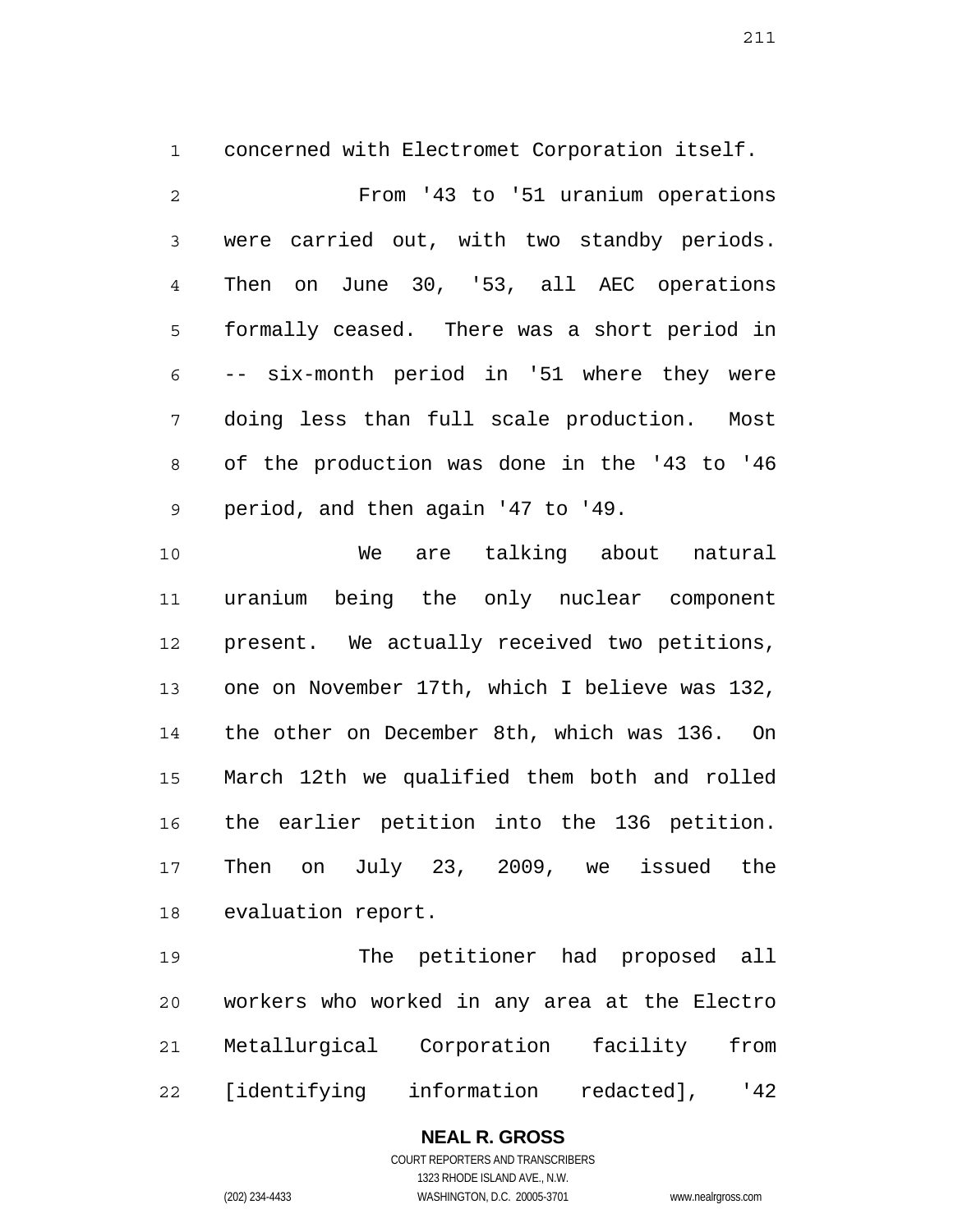1 2 3 4 5 6 7 8 through [identifying information redacted], '53. After a little investigation by NIOSH, we were able to confirm that the first uranium actually arrived on or about April 1, 1943. So we changed the class evaluation to all workers who worked in any area at the Electro Metallurgical Corporation facility from April 1, 1943 through June 30, 1953.

9 10 11 12 13 14 15 16 17 18 We had many sources of available information. The SRDB, Site Research Database, actually turned out to be filled with things. I won't go through these individually. I think you have seen them from site after site. We also did interviews with former Electromet employees. We also have, of course, material in the individual case files filed by the claimants in our tracking system, and petitioner's documentation as well.

19 20 21 22 As of October 1st -- this says August 1st, but I don't think that number has changed -- we had 98 claims submitted on Electromet. We have done 92 dose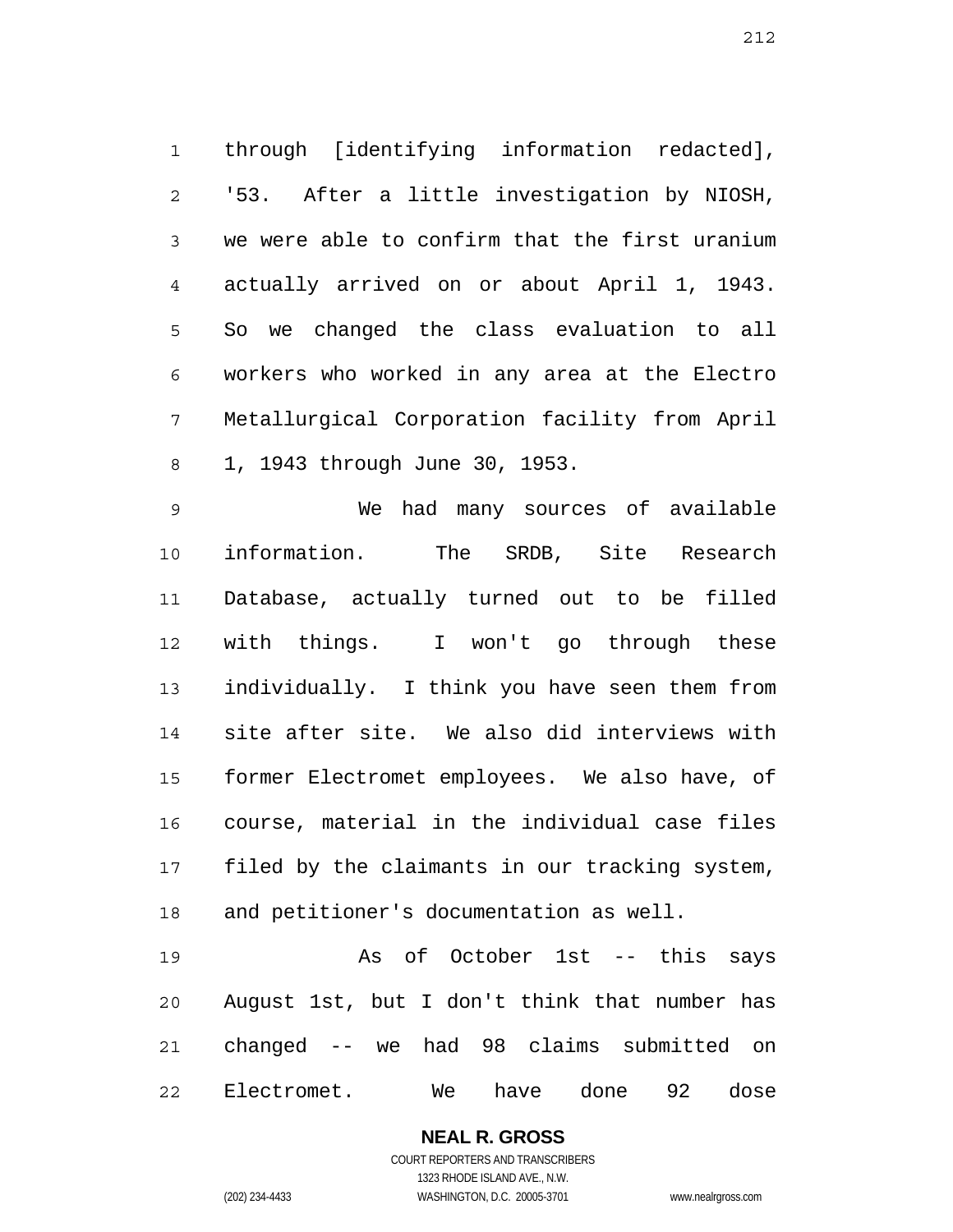1 2 3 4 5 6 7 reconstructions. As you can see, only [identifying information redacted] of the cases had internal and external dosimetry. Forty-four of the 92 cases had PoCs of over 50 percent. So at least with this batch, we are compensating just under 50 percent of the cases, as things stand.

8 9 10 11 12 13 14 The petitioner was concerned on two rounds, really: that very few workers were monitored for external exposure in the MED, Atomic Energy Commission, Department of Energy period, and that the effectiveness of the health protection industrial health programs was, by implication here, weak.

15 16 17 18 19 20 21 22 We looked into this again. We found that some Electromet workers were monitored. The production workers were monitored intermittently. They were monitored for a very short period in '44. This is external monitoring I am talking about, and then in '48 and '49 we had the production workers monitored externally fairly closely.

#### **NEAL R. GROSS** COURT REPORTERS AND TRANSCRIBERS

213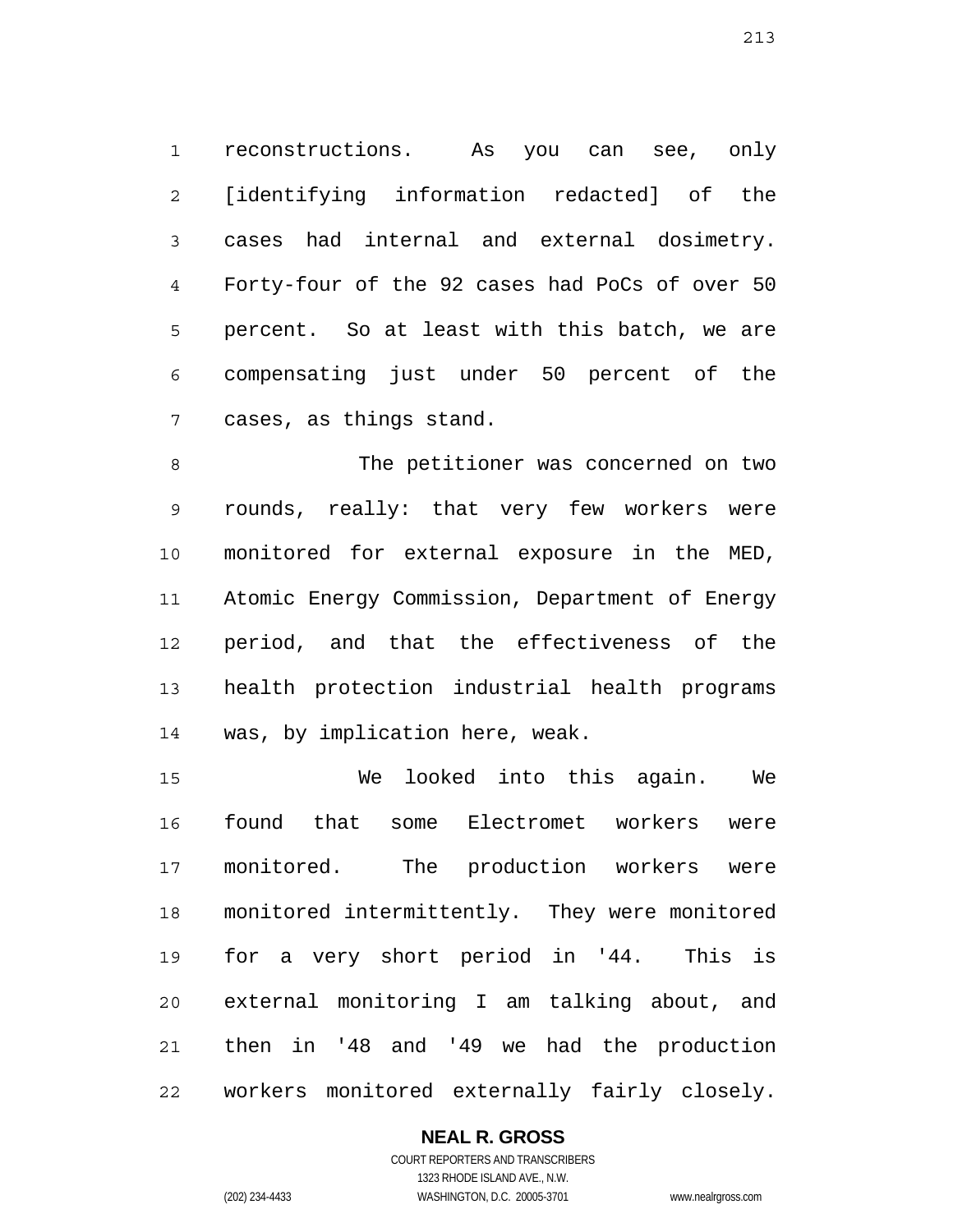1 2 3 4 5 6 7 8 9 10 11 12 13 14 15 Electromet issued dosimeters to employees in '44. However, in '44 there was only one employee monitored and for a period of three days. So that data is pretty light for external dosimetry. For '48-'49 all the process workers were monitored. We also have urinalysis data for '44 and for '49. We have breathing zone and area monitoring air samples for '44 and from '47 to '49. We also point out again that the production processes were essentially the same for the entire period. We found that production personnel were indeed exposed to high levels of external and internal radiation, that personal protection was substantially less than modern standards call for.

17 18 19 20 21 22 Let me say just a couple of things parenthetically before getting into our sample dose reconstruction. We cannot say how many people had any personal protective equipment. We know they wore gloves. We know they used respirators. We have comments about that, but

> **NEAL R. GROSS** COURT REPORTERS AND TRANSCRIBERS 1323 RHODE ISLAND AVE., N.W. (202) 234-4433 WASHINGTON, D.C. 20005-3701 www.nealrgross.com

16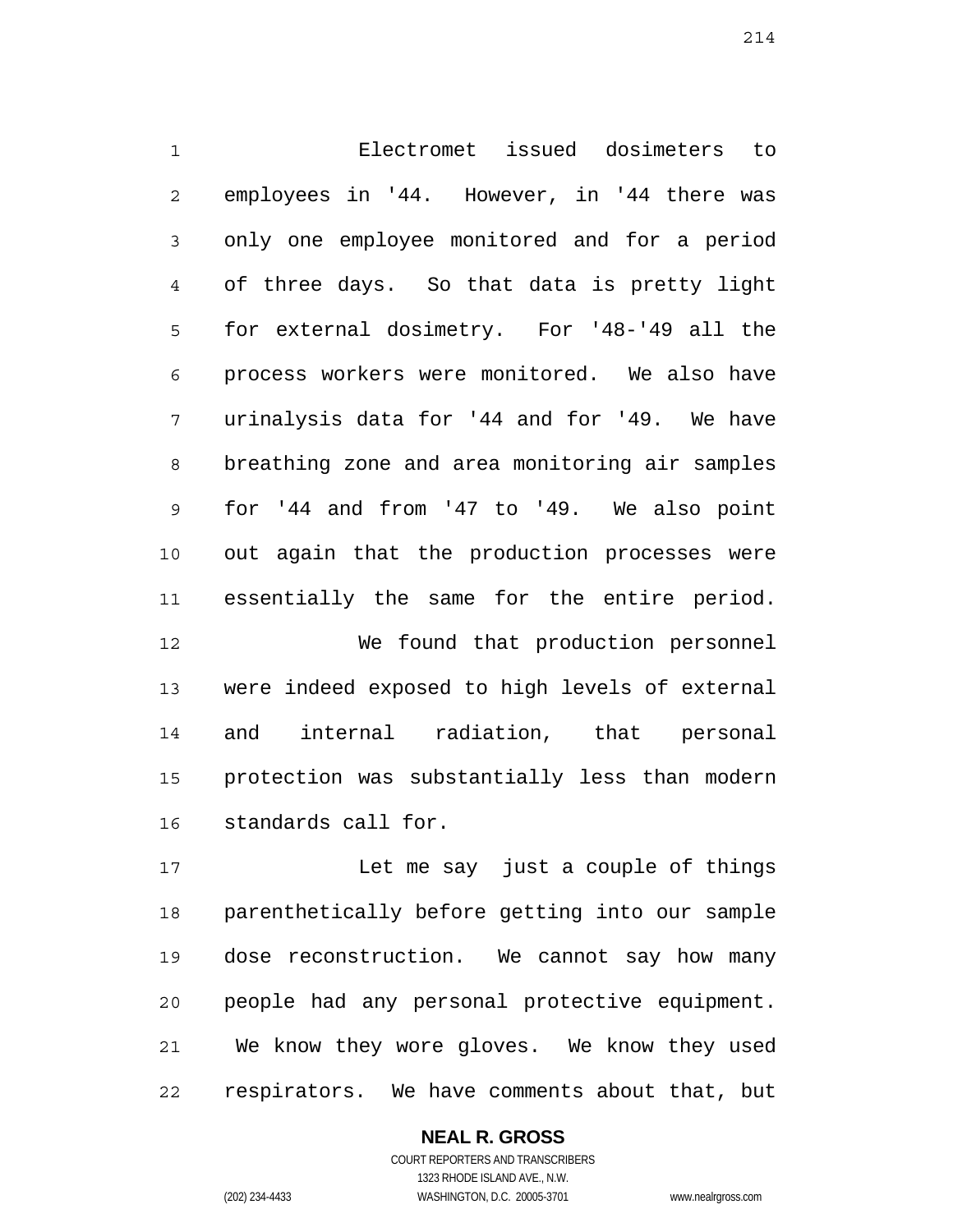1 2 3 4 we don't know how many people did or how often or how consistently. So of course, we never include respirator protection anyway in our monitoring.

5 6 7 8 9 10 11 The only reason I bring it up is that, you will see later, we have some very high inhalation exposures, and one was so high that one would wonder how they worked in such an atmosphere. Well, many of the dustiest jobs, in fact, they probably did wear respirators, but again that is parenthetical.

12 13 14 15 16 17 18 19 20 For our sample dose reconstruction, what I am presenting here, we will take an operator -- that is, one of the process people, most exposed -- a male, born in '23, who got a basal cell carcinoma, ICD Code 173.3. We are assuming that this is on a part of the body that is not covered by clothing and that isn't in the direct path of the X-ray beam, as far as I know.

21 22 The date of diagnosis is 1980. Ethnicity is white, non-Hispanic. This person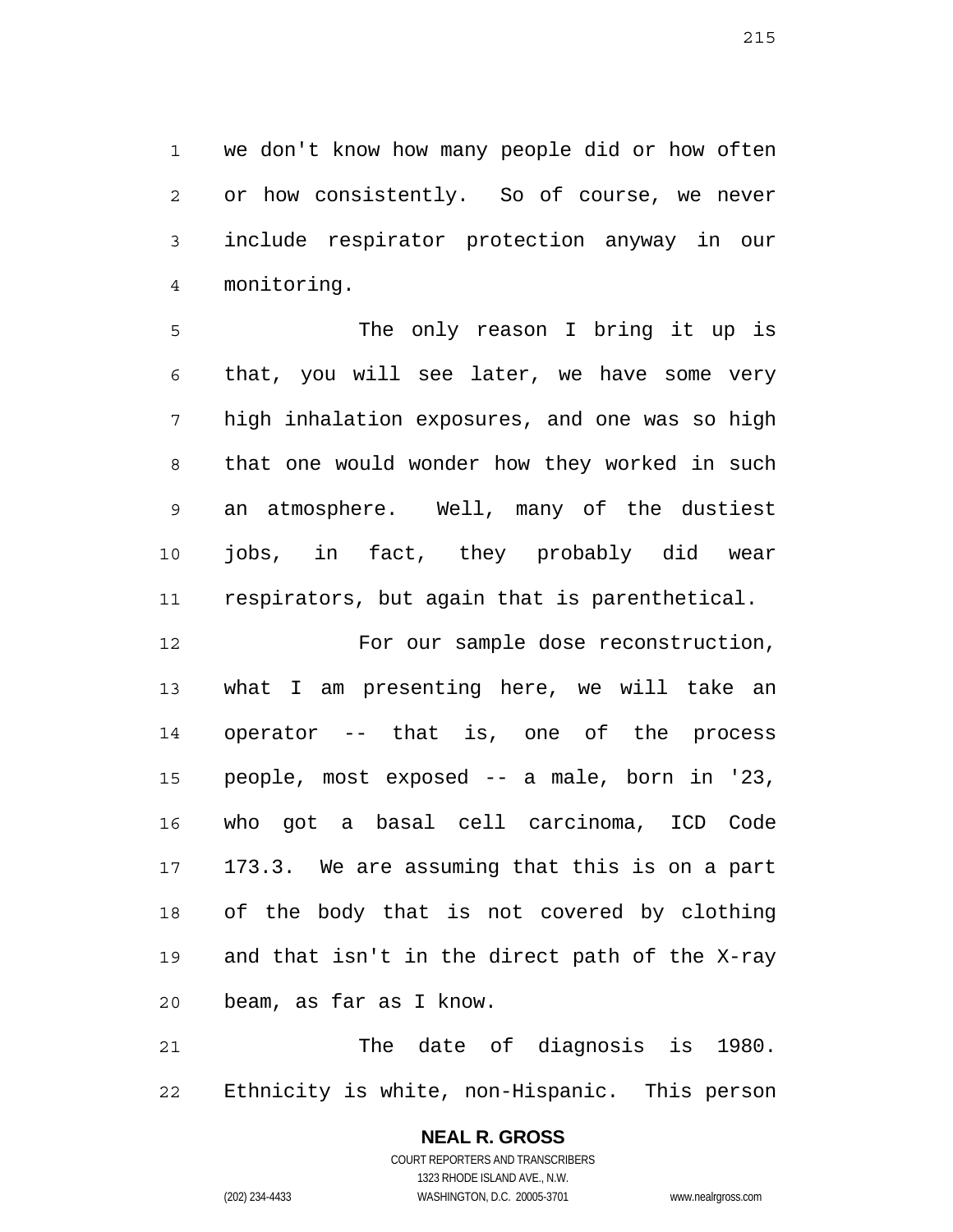1 2 3 4 5 6 7 8 was unmonitored for the entire production period. There is no external monitoring and no internal monitoring at all for this person. We made claimant favorable assumptions in the case by providing under TBD-6001, Appendix C, which is specific to Electromet. We have established unmonitored photon and electron doses assigned for all years of production.

9 10 11 12 13 14 15 16 17 18 19 20 We also assumed anterior, posterior exposures. We assumed 100 percent, 30 to 250 keV photons at the 95th percentile exposure level, and a beta exposure also at the 95th percentile. We used, as we do with skin cancers, a dose conversion factor of one, and we assigned internal intakes of uranium at the 95th percentile for both inhalation and ingestion. We ended up with an unmonitored photon assigned photon dose of 24.355 rem for the period, and an unmonitored electron dose of 126.407 rem for the period.

21 22 For the internal, the inhalation intake of Type S natural uranium, we posited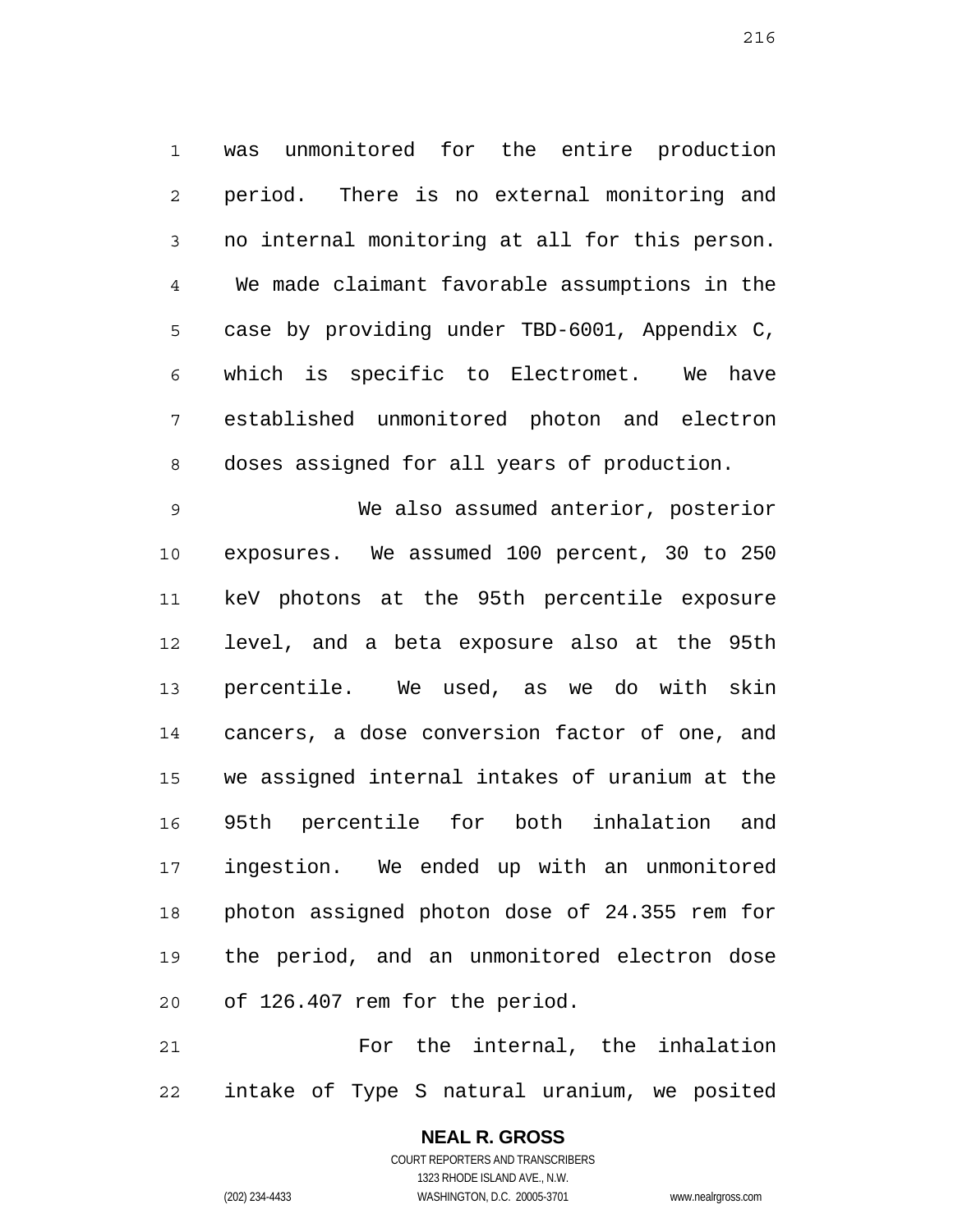1 2 3 4 5 6 7 8 9 10 11 12 60,661 dpm per day during operations, and 473 dpm per day during standby periods. I actually found personnel rosters from '44 through '49, which is basically the entire production period, and these weren't just standbys in the sense of no uranium work was going on. Most of the staff was laid off at that point except for the office personnel and guards for these intermittent periods. But nonetheless, we established for those people or for anyone else left on site some standby period exposures.

13 14 15 16 17 18 19 20 21 22 The ingestion intake of 1178 dpm per day of natural uranium, also posited, and we came up with an internal dose based on these figures from '43 through the date of diagnosis in 1980 was 15.372 rem, which for a skin cancer case is a substantial dose from internal exposure only. So in this we consider it a best estimate, because we are going by TBD-6001 figures, which is what we have to use essentially for all cases where we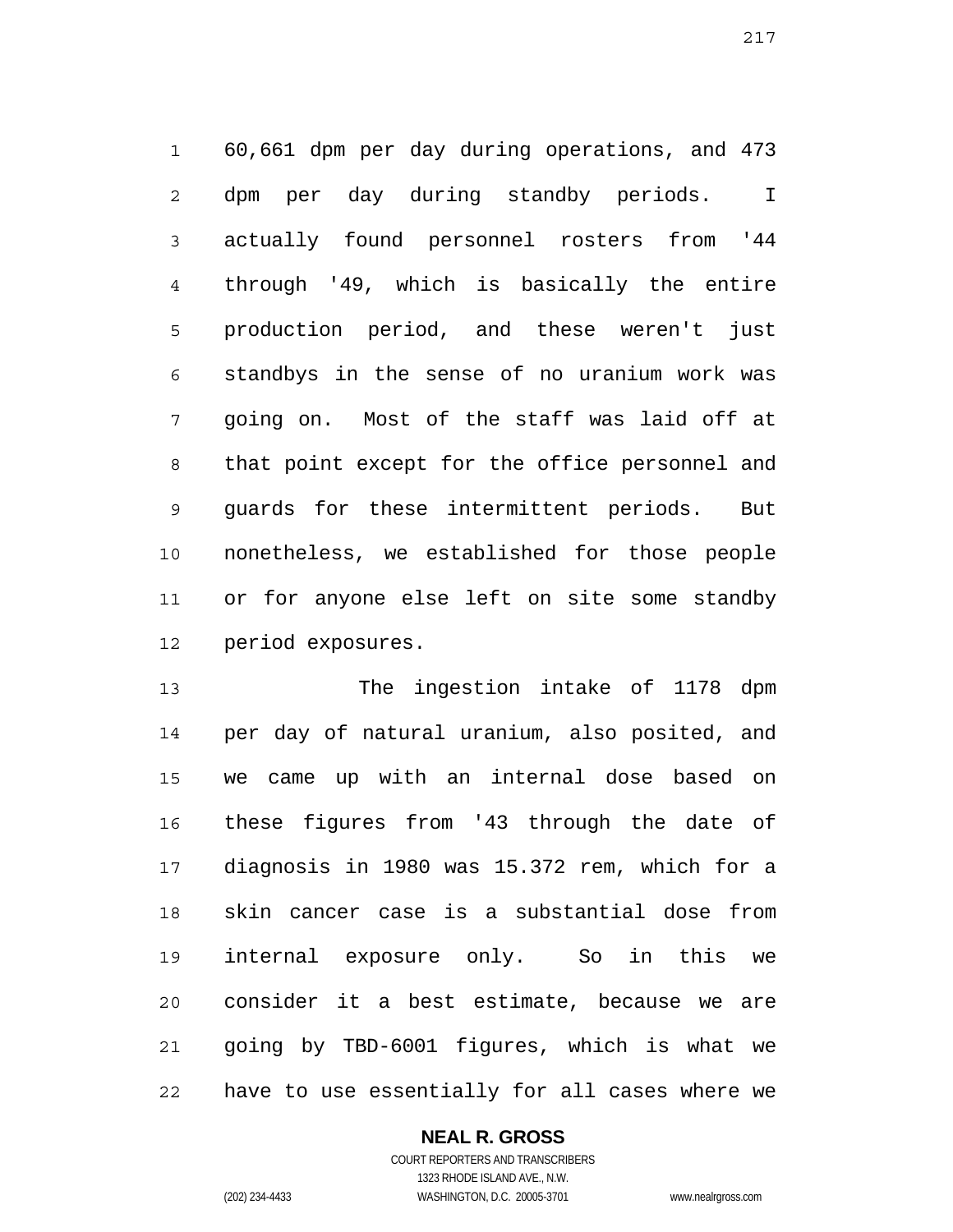1 2 3 don't have exposure monitoring. So we have a total dose of 166.188 rem, with a probability of causation of 93.46 percent.

4 5 6 7 8 9 10 We also did a lung case, which you will not be surprised to hear was compensable. I believe that was well over 97 percent. This was a very dusty plant. So lung doses can be very large. We also did a prostate case, and that had a very high probability of causation also at 49 percent.

11 12 13 14 15 Now that is assuming that one worker stayed through the entire 10-year period. In many cases, there was a lot of plant turnover, as you would expect. So not all workers would have had this kind of dose.

16 17 18 19 As I mentioned before, we issued the evaluation report on July 23, 2009. There is a two-prong test that needs to be met that, again, you are all aware of.

20 21 22 The first was is it feasible to estimate the level of radiation doses of the individual members of the class with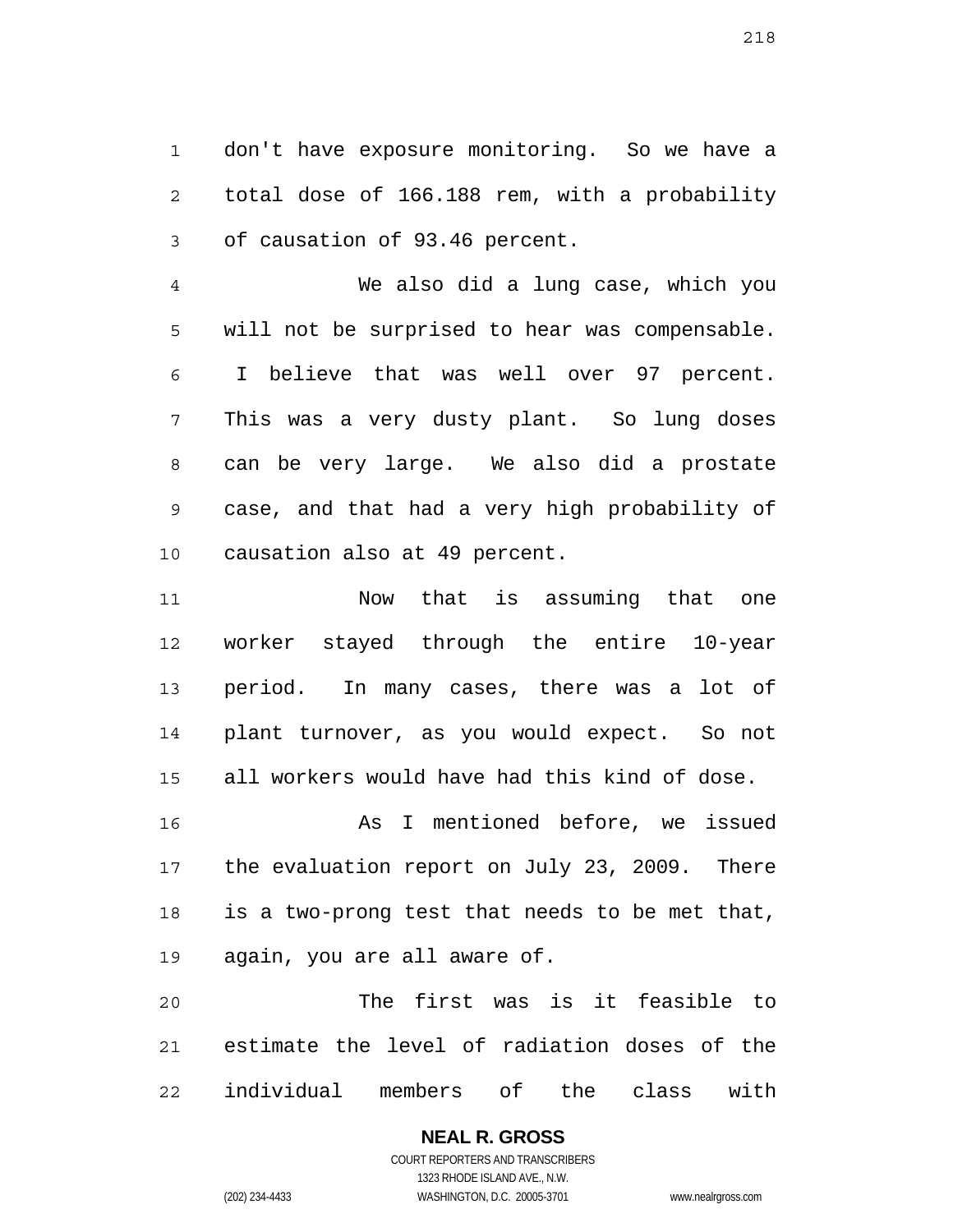1 2 3 4 5 sufficient accuracy. And if the answer to that is no, then we have to answer the second test. Is there a reasonable likelihood that such radiation dose may have endangered the health of members of the class?

6 7 8 9 10 11 12 13 14 15 Since Dr. Ziemer has given away the answer, NIOSH has concluded that we can do dose reconstructions for the entire period. We have enough records, and we are sure enough of the source term data and the production process that we feel we can do dose reconstructions with sufficient accuracy for the evaluated class of employees. So we don't need to establish the health endangerment determination.

16 17 18 19 20 21 22 Essentially, we found reconstruction feasible for internal uranium doses and for all external radiation sources. The neutron source is trivial compared to the gamma photon production in this kind of a plant. There is an alpha n reaction which can take place with the fluoride present, but it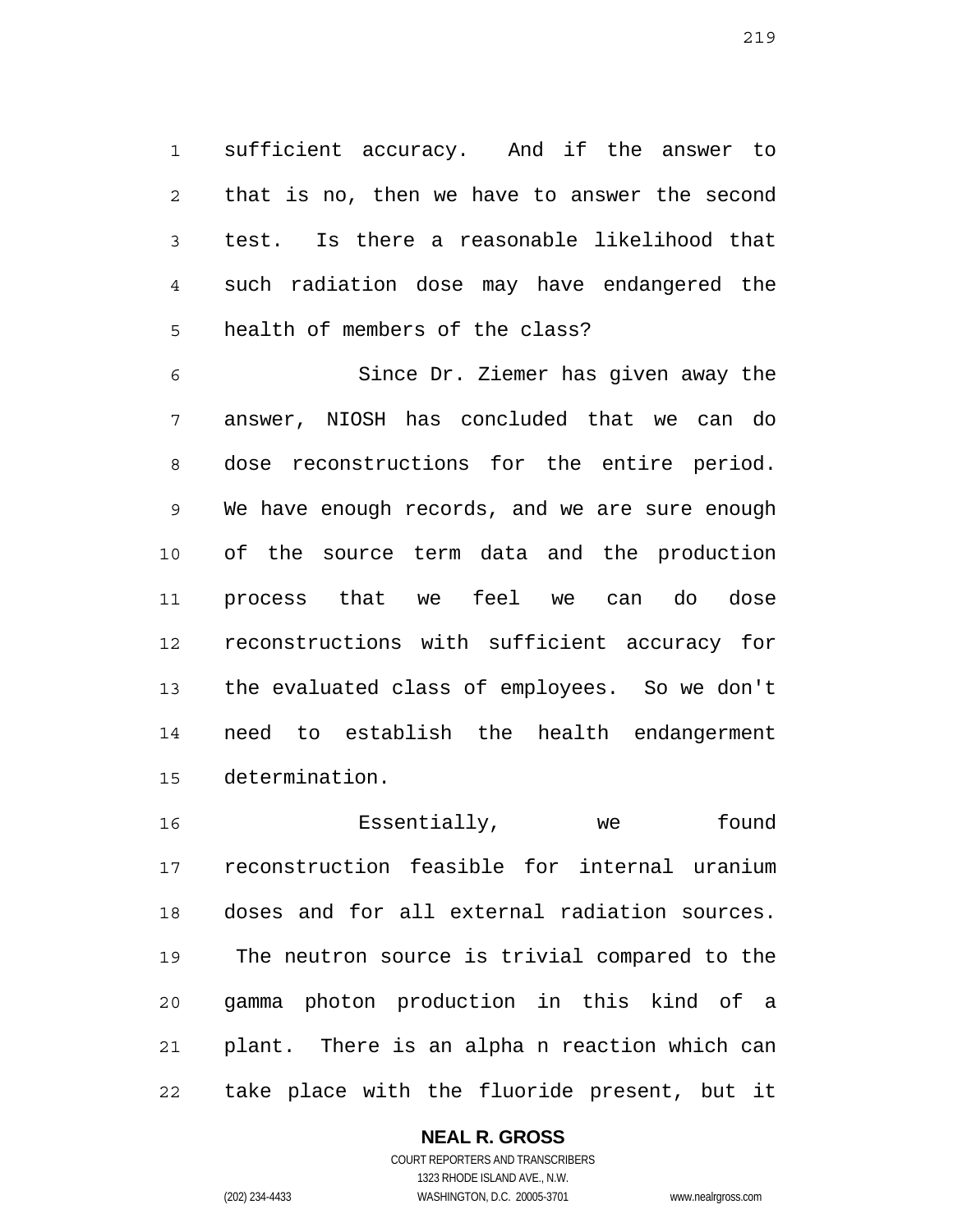1 2 produces very low doses compared to the other dose.

3 Any questions?

4 5 6 7 8 9 10 11 CHAIRMAN ZIEMER: Let me start by asking a question about internal dose to the skin. I guess I just don't remember in the models. I am going to claim it is a senior moment, Jim, but I'm not seeing how we get such a big -- the skin dose from uptake of uranium. So am I missing something here? Is that a translocation?

12 13 14 DR. NETON: It's interesting. I've just had this exact same conversation with Dr. Poston over the lunch hour.

15 16 17 18 The ICRP 66 models and the new dosimetry model actually do account for dose to the skin from internal -- from intakes of radioactive materials.

19 20 21 CHAIRMAN ZIEMER: Is this deposition somewhere in fatty tissue or something?

22 DR. NETON: Well, I think what it

> **NEAL R. GROSS** COURT REPORTERS AND TRANSCRIBERS

> > 1323 RHODE ISLAND AVE., N.W.

(202) 234-4433 WASHINGTON, D.C. 20005-3701 www.nealrgross.com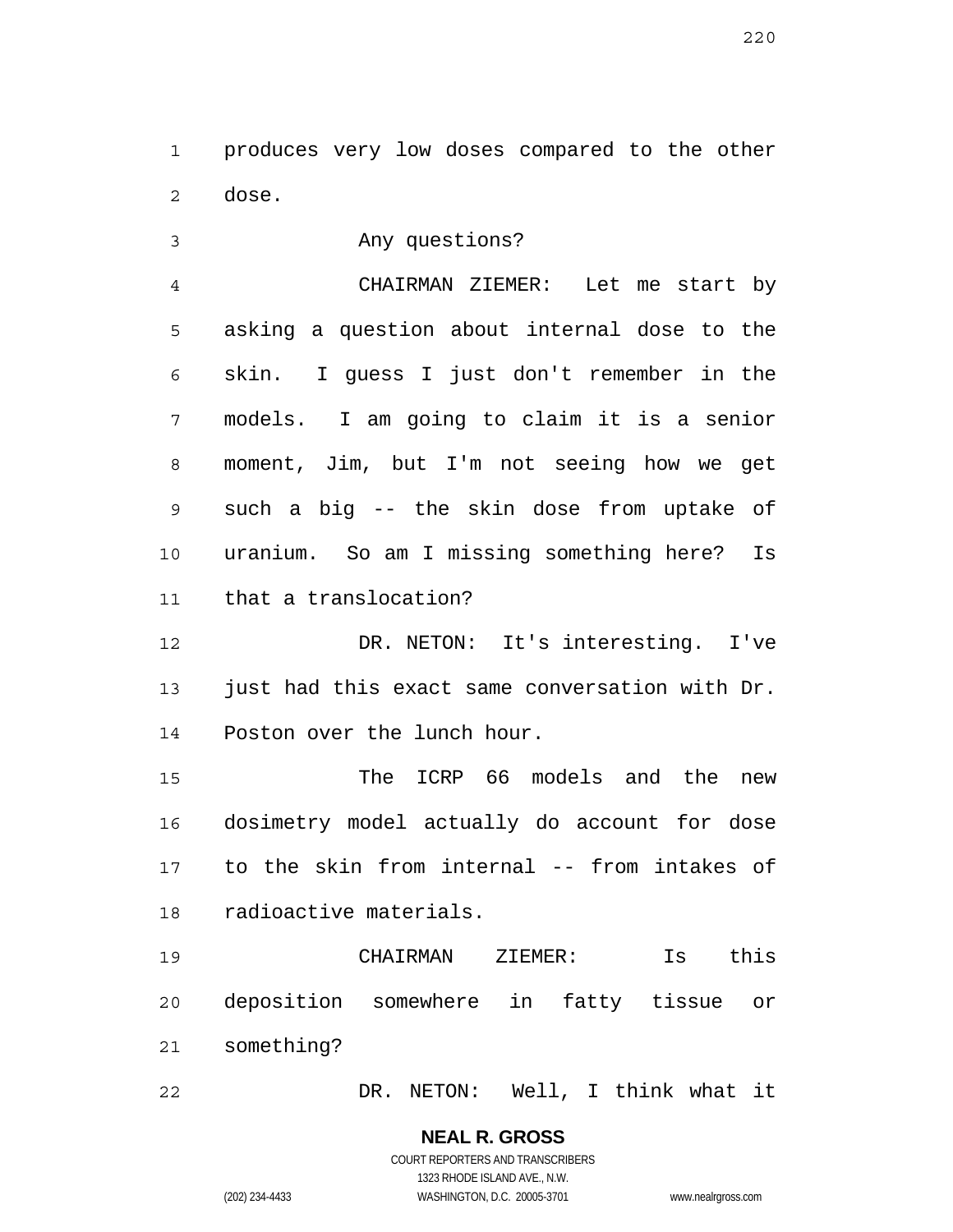1 2 3 4 5 is, is remainder tissue, essentially the remainder organs, and then they assume some sort of proximity of the remainder distribution of tissues in association with the surface layer of the skin.

6 7 8 I am not certain I am in 100 percent agreement with their approach, but that is, nonetheless, what they have done.

9 10 CHAIRMAN ZIEMER: It's the way they assign that then?

11 DR. NETON: Yes.

12 13 14 15 16 17 18 19 20 CHAIRMAN ZIEMER: I was going to claim the model is too new for me to have been familiar with it, but it sounds like it is - certainly, in my mind, it would be a very questionable calculation. I don't know if that is something -- particularly if it is going to be used in the future, but would be one of those scientific issues NIOSH might want to look at closely.

21 22 It looks like -- I understand the assigning of sort of what is left over to, you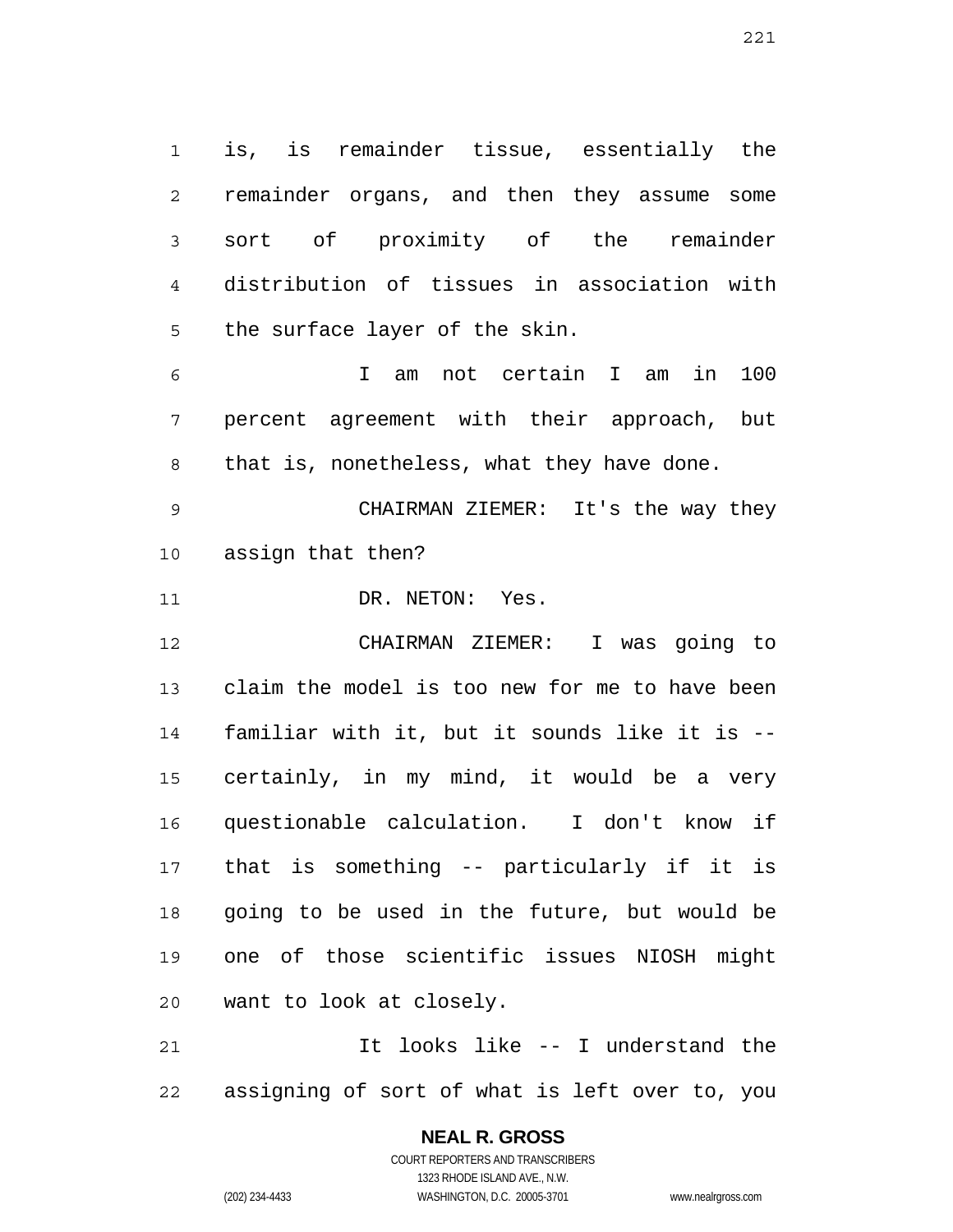1 2 3 know, a bunch of other organs, but in reality I don't see a mechanism where the skin can be one of those in this case.

4 5 6 7 8 9 10 11 12 DR. NETON: You parallel my thinking exactly. In fact, when we first started this program eight years ago or so, I was surprised to see this, and we went through in some detail and discussed this with some folks. One wonders about the dose to the 70 micron layer where the sensitive cells of the skin reside, versus an internal exposure that is sort of uniformly distributed.

13 14 15 16 17 This may be one of those issues - and there are some disconnects in ICRP where for radiation protection purposes they have taken certain liberties that may end up not being 100 percent appropriate --

18 19 CHAIRMAN ZIEMER: From a biological or cancer point of view maybe.

20 21 DR. NETON: Right. Nonetheless, it is claimant favorable.

22 CHAIRMAN ZIEMER: I will grant you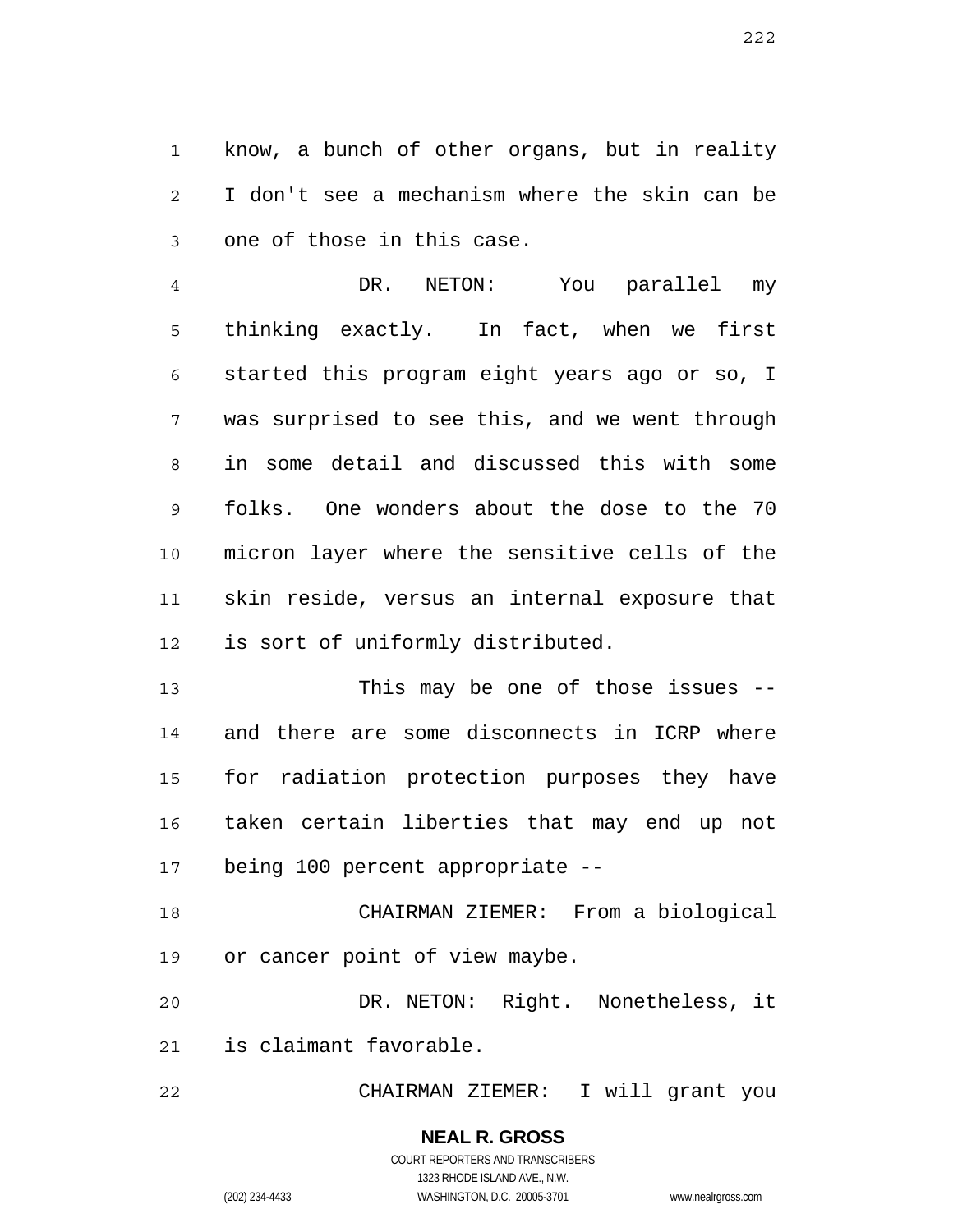1 that, but is it plausible?

2 3 4 5 6 7 8 9 10 11 12 13 14 15 16 17 18 19 20 21 DR. NETON: This is not new. We have been assigning these doses for a long time. What you see here, though, is an artifact of the situation where we just have some very, very large inhalation intakes. I forget what Chris talked about, but 60,000 dpm per day or something. So 30 nanocuries per day intake is a substantial quantity. CHAIRMAN ZIEMER: Right. I confess, I wasn't aware we were assigning skin doses of that magnitude in other cases, but it is, at least from a scientific point of view, a little troubling, although perhaps someone can convince me that it really does occur. It is one of the issues we do face with models sometimes. You know, we do rely on models a lot, and they are often useful, and, again, I quote my friend, Dan Strom: All models are poor, but some are useful. Okay. Other comments? Josie?

22 MEMBER BEACH: Since you stole my

223

COURT REPORTERS AND TRANSCRIBERS 1323 RHODE ISLAND AVE., N.W. (202) 234-4433 WASHINGTON, D.C. 20005-3701 www.nealrgross.com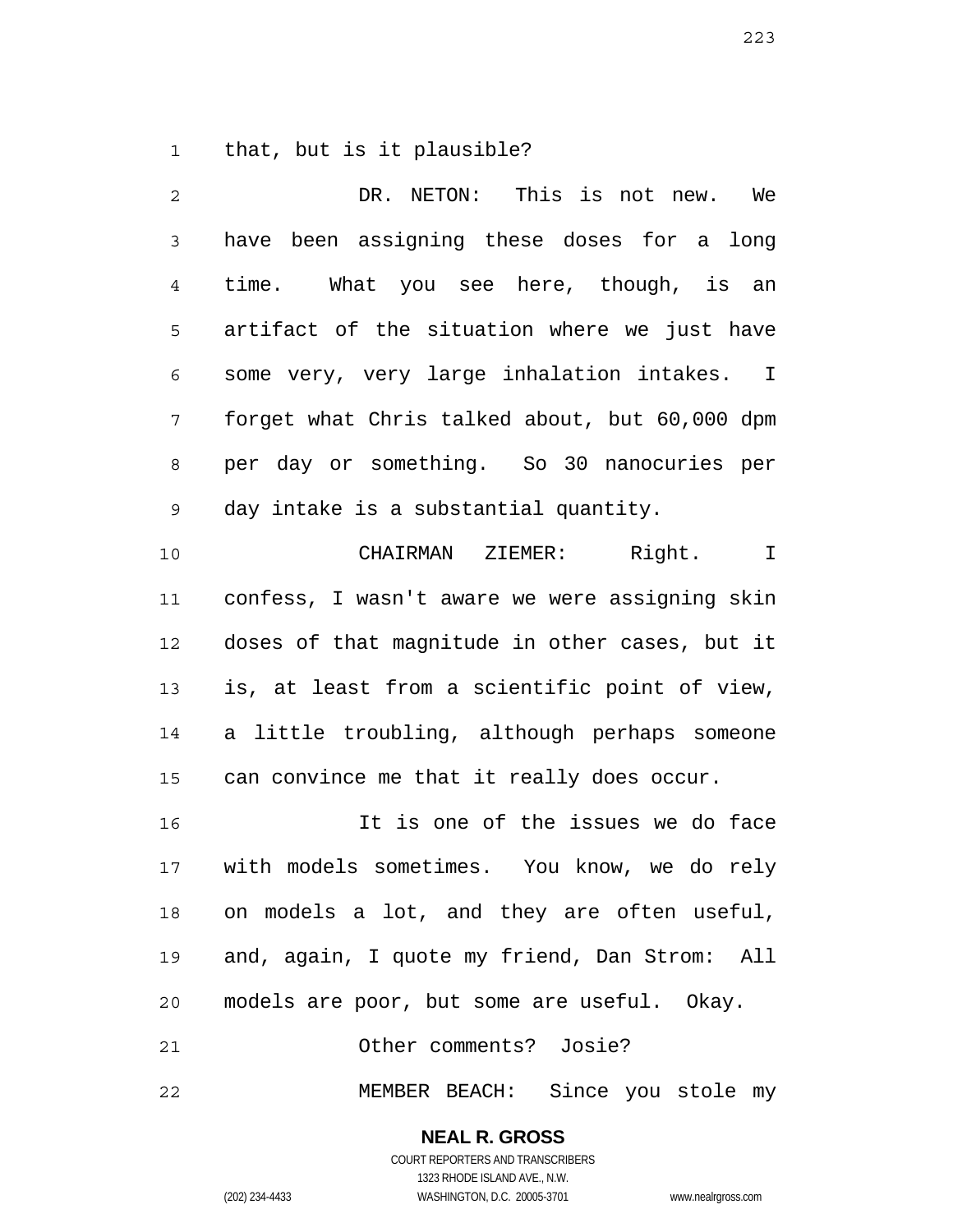1 2 3 first question, was there any air sampling data, or is this all process data? I'm sure I missed that.

4 5 6 7 8 9 MR. CRAWFORD: Yes. There was air sample data, and we do have both breathing zone and general area. As luck would have it, the `48, '49 data actually compares very well to the '44 data that was gathered, and it is high.

10 11 12 13 14 15 16 17 18 19 I might also point out that there are many layers of conservative assumptions built into this. The highest exposed member of the work team, for instance, was taken as an example, and his dose -- some of the air sample data were more than 500 times above the maximum permissible level in his case. Now we think he wore a respirator, but leaving that aside, we based our doses on the high member of the team.

20 21 22 Many of the people received much less exposure than the most highly exposed members.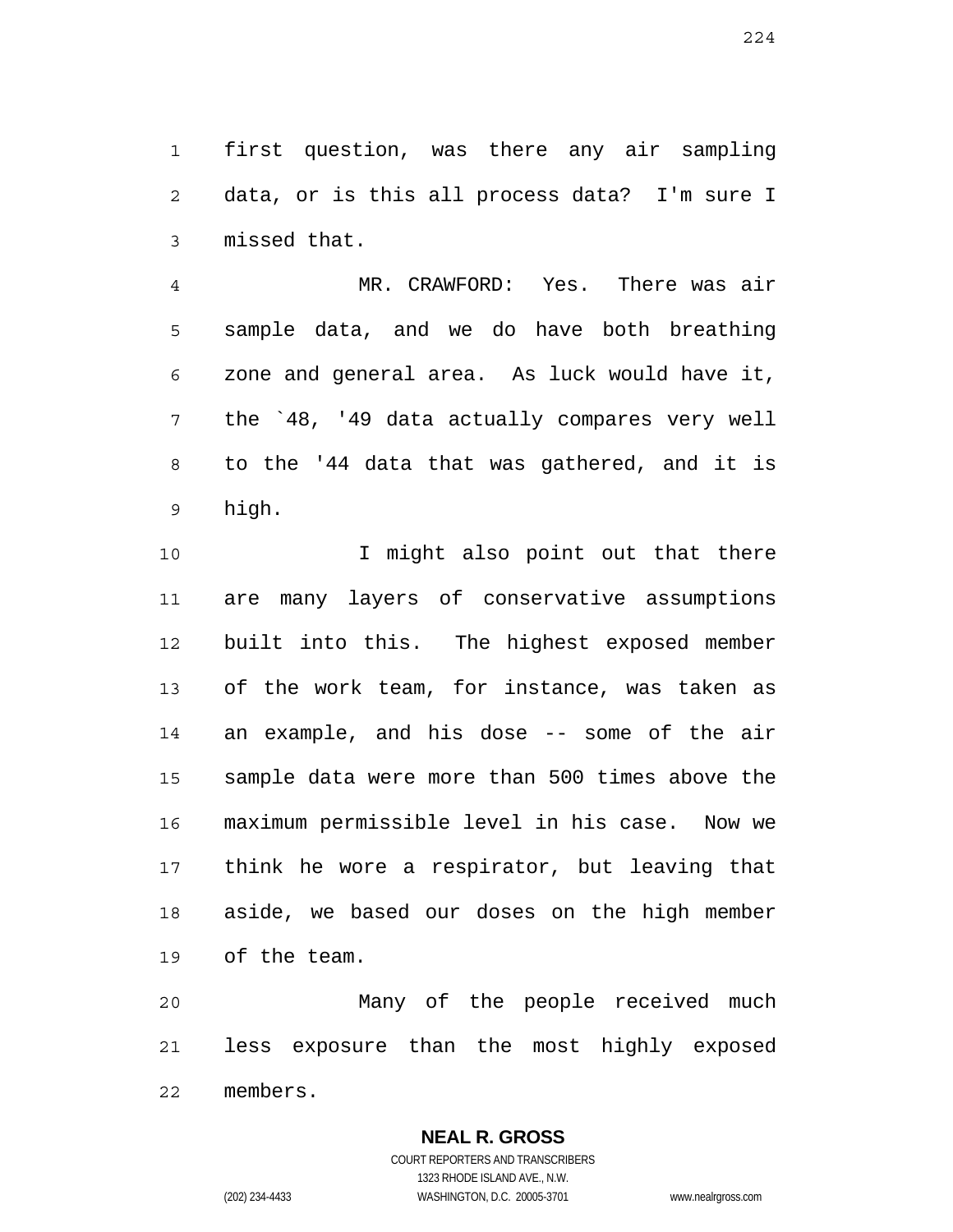1 2 3 4 CHAIRMAN ZIEMER: Dr. Melius? MEMBER MELIUS: Has there been any sort of a site visit or worker outreach for this facility?

5 6 7 8 9 10 MR. CRAWFORD: I am unaware -- the site, by the way -- my understanding -- first of all, this is a DOE site. There is no residual period. I forgot to mention that. Also, I believe the building was torn down shortly after the AEC period was over.

11 12 13 14 15 There has been no site visit that I know of. We have many documents, and I don't know of any outreach meeting specifically for Electromet. Somebody may contradict me. No? Okay.

16 17 18 19 20 21 MEMBER MELIUS: I would just add that I think the Union Carbide facility is still operational. I don't know how this particular operation was connected to that, but their facility in Niagara Falls -- they had one that was active for years.

22 MR. CRAWFORD: I'm sure you are

225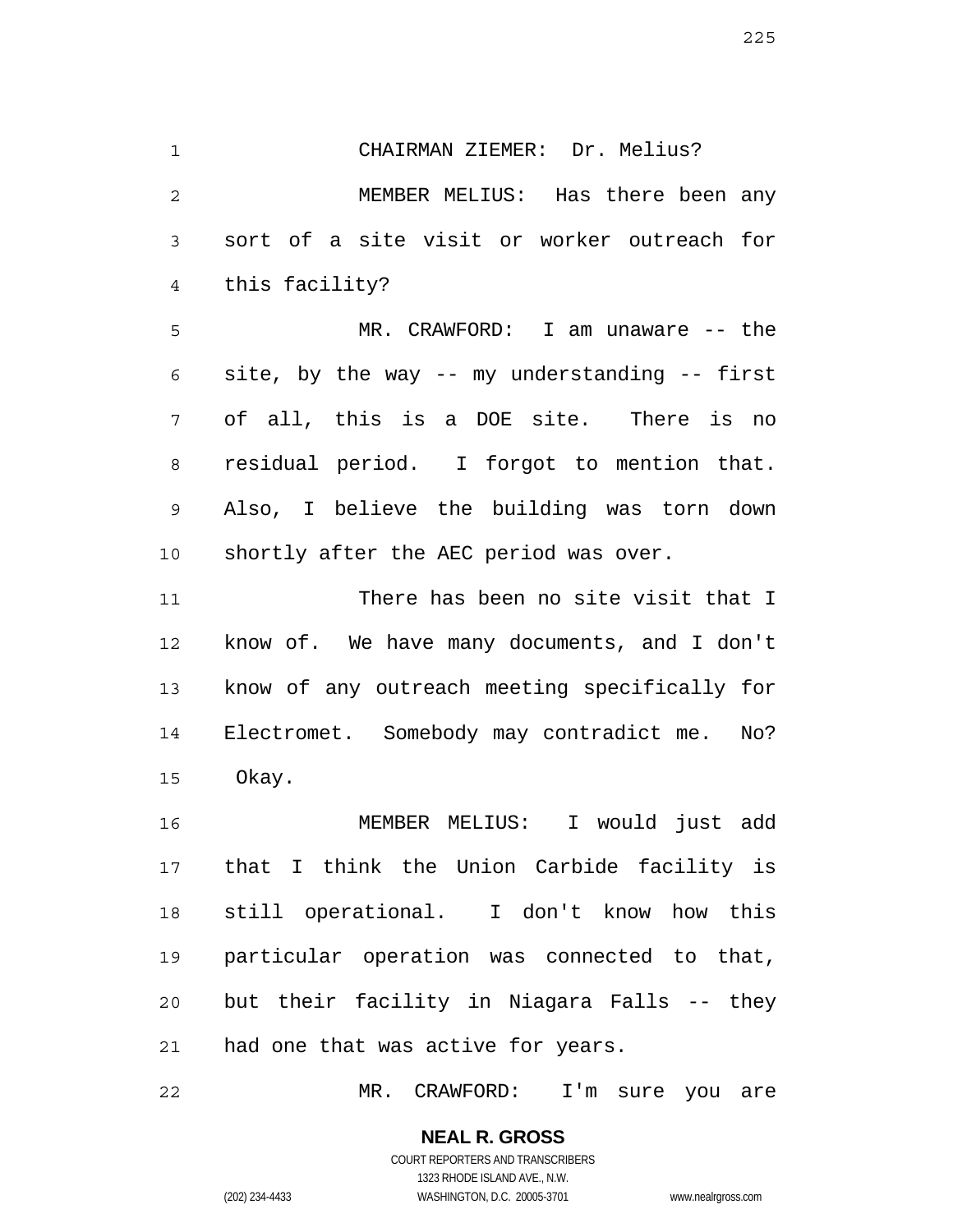1 2 3 4 right. I believe this operation was later done at Fernald, if I have that right, and that is why the processing stopped in the Buffalo area for this kind of work.

5 6 7 CHAIRMAN ZIEMER: Okay. Further comments? Let me check again -- oh, another comment, Dr. Melius?

8 9 10 11 12 13 14 15 16 17 18 MEMBER MELIUS: Actually, you reminded me of another question. You have a statement in the report about -- one of the issues at Fernald are the so called blowouts, and you have a statement in the report that there was sort of -- I can't tell how - whether it just was a flat statement here, something about no credible evidence or something like that. Can you sort of elaborate on that -- of any blowouts at this facility?

19 20 21 22 MR. CRAWFORD: First of all, we were unable to establish exactly what a blowout was. It was also not clear -- it may have referred to the bombs, which are kind of

# **NEAL R. GROSS**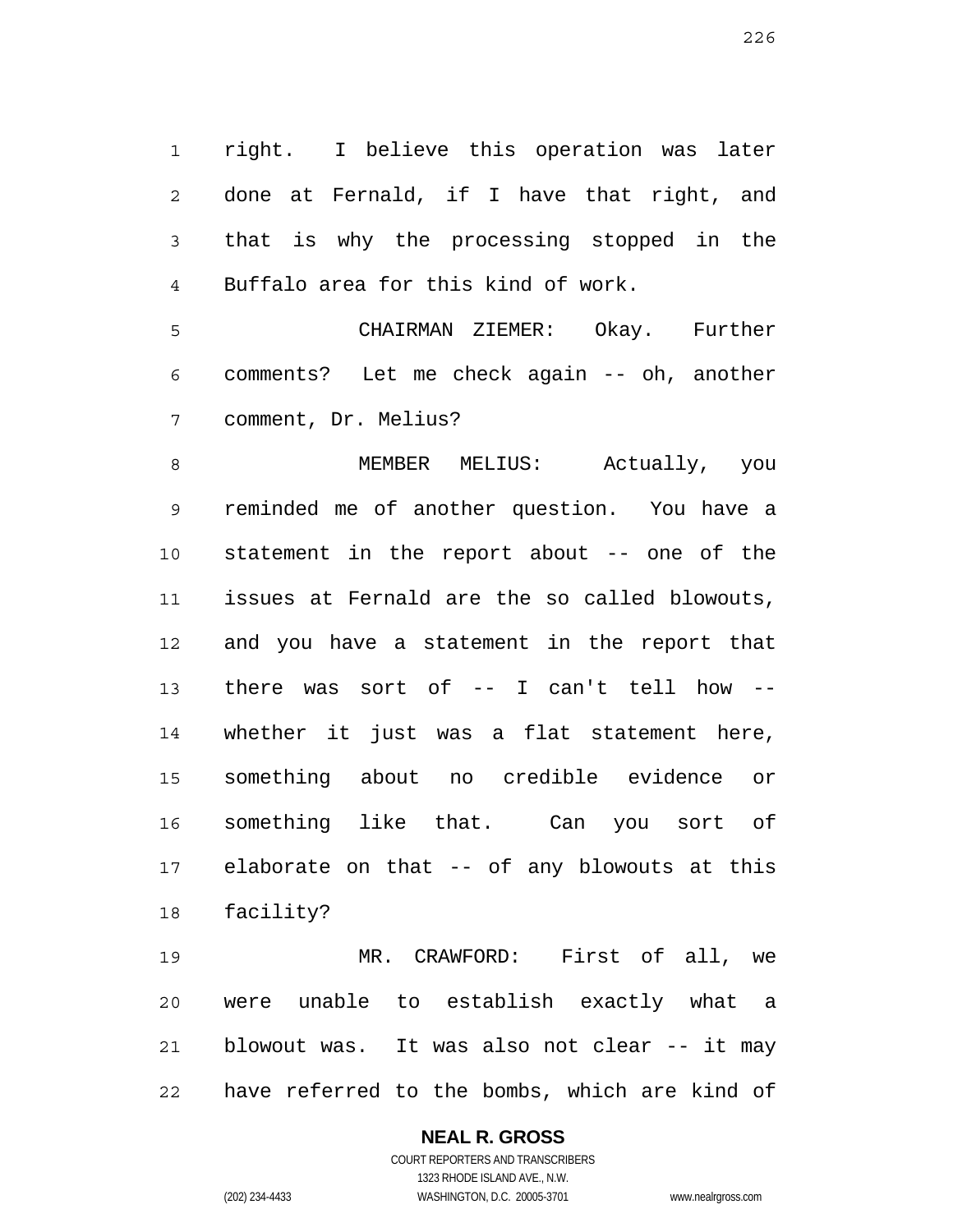1 2 3 an enclosed crucible, you might call it, that's a reaction vessel. Maybe it would be the loss of seal on one of those.

4 5 6 7 8 9 10 11 It is not clear that that would actually produce more dust and dirt than some of the later mechanical operations in filling the bomb and in taking the material out of the bomb. But anyway, we had nothing to go on there. We don't exactly know what a blowout is. Nobody was able to tell us, and we certainly have no sample data from that.

12 13 14 15 MEMBER MELIUS: Funny, because the report seemed to compare it to activities at Fernald so it's a little confused. We can address it later.

16 17 18 19 20 CHAIRMAN ZIEMER: I want to check and see if either of the petitioners who are Electro Metallurgical have come on the line and, if so, if they wish to speak. Okay, apparently not. Hang on. Yes?

21 22 MS. BONSIGNORE: Hello. This is Antoinette Bonsignore. I am not one of the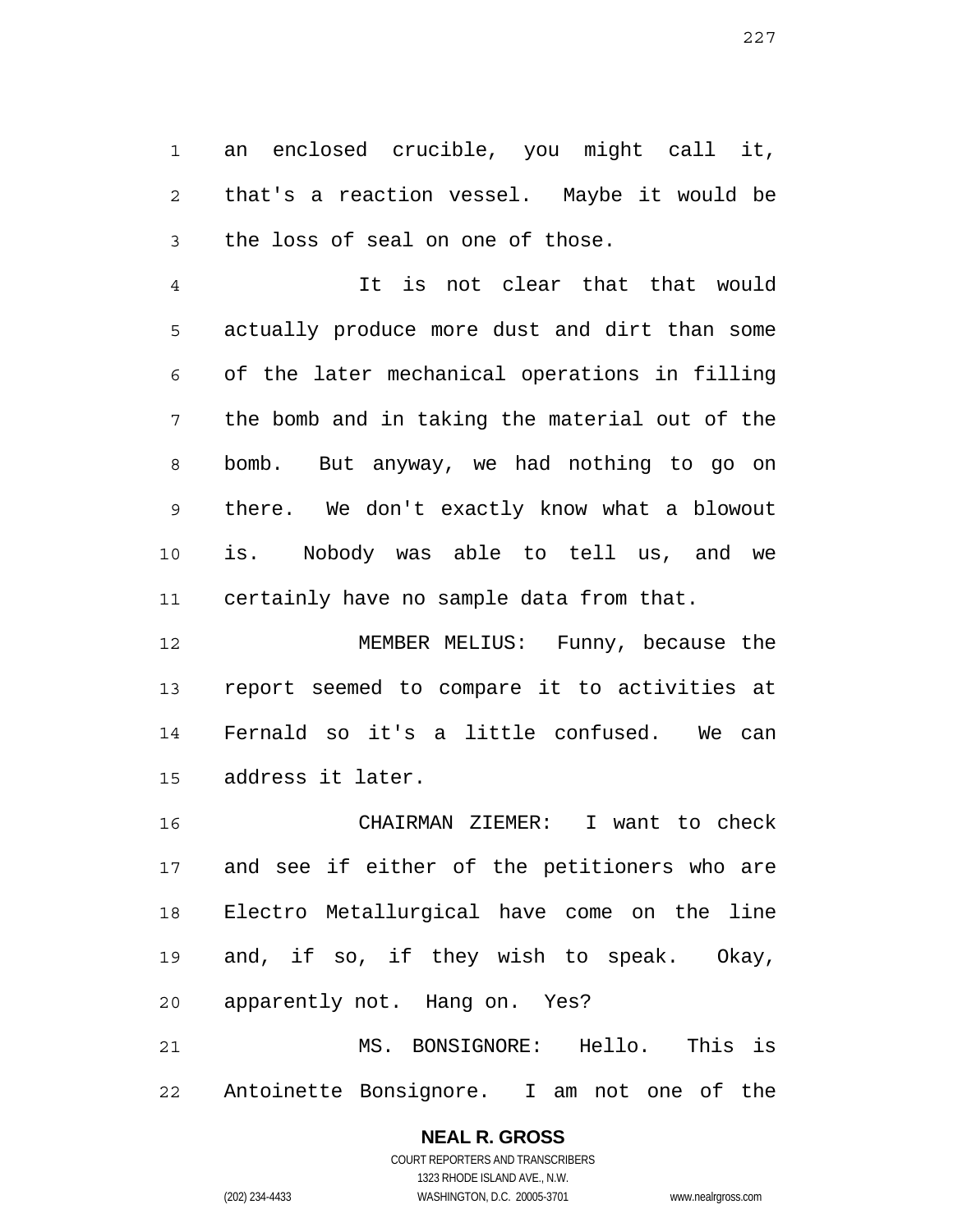1 2 3 Electromet petitioners, but I have been assisting both of these petitioners with this SEC petition.

4 5 CHAIRMAN ZIEMER: Yes, I am aware of that.

6 7 8 MS. BONSIGNORE: And I don't believe that they were aware that this petition was going forward today.

9 10 11 12 CHAIRMAN ZIEMER: Well, it has been on the agenda. I mentioned at the beginning, I know that one of the petitioners asked that we delay it, but  $-$ 

13 MS. BONSIGNORE: Right.

14 15 16 17 18 19 CHAIRMAN ZIEMER: -- but we indicated that we did plan to have the presentation in the interest of going ahead with the follow-up operations that we usually do on this type of petition, which include usually the tasking of our --

20 MS. BONSIGNORE: Working Group.

21 22 CHAIRMAN ZIEMER: Well, both the Working Group and of our contractor.

## **NEAL R. GROSS**

COURT REPORTERS AND TRANSCRIBERS 1323 RHODE ISLAND AVE., N.W. (202) 234-4433 WASHINGTON, D.C. 20005-3701 www.nealrgross.com

228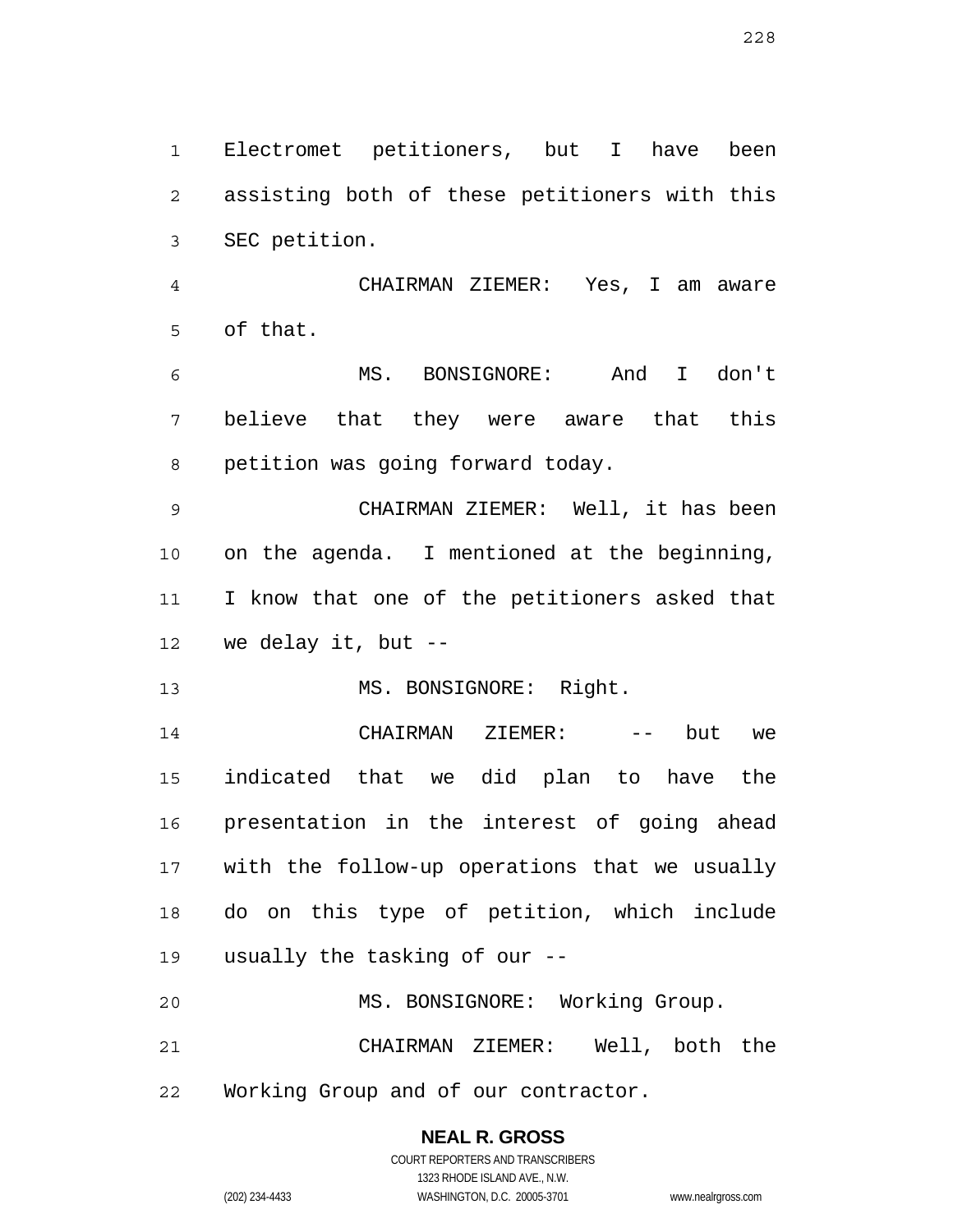1 2 3 4 5 6 7 8 9 10 11 12 13 14 15 16 17 18 19 20 MS. BONSIGNORE: Right. CHAIRMAN ZIEMER: I think we have-- MS. BONSIGNORE: Well, I understand that, Dr. Ziemer, but I know that -- I believe that Ted Katz may have sent an email to one of the petitioners letting them know that this is going forward, but I don't believe she got the email or -- CHAIRMAN ZIEMER: I see. MS. BONSIGNORE: I happen to know her quite well, and she doesn't check her email very regularly. So I don't believe she knows what is going on, and I contacted both of the petitioners by phone about 10 minutes ago, and neither of them are at home. CHAIRMAN ZIEMER: Okay. Well, we appreciate you following up on that. We have an additional comment here from Laurie. Go ahead. MS. BREYER: No, I was going to add

21 22 that we notified the petitioners when the evaluation first came out in late August/early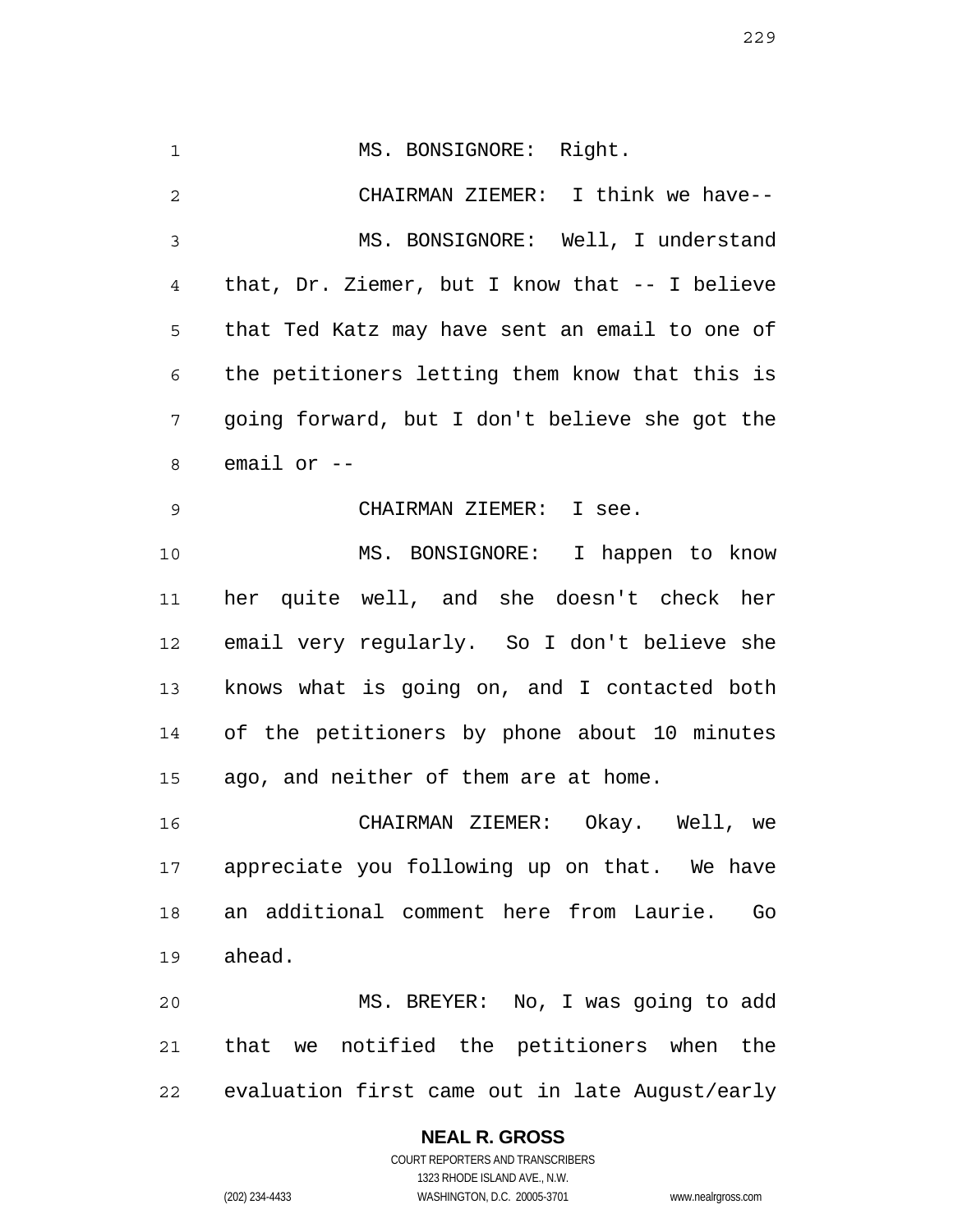1 2 3 4 5 6 7 8 9 10 September, that it was going to be at this meeting, and then I contacted them in mid- to late September and let them know, and I talked to the petitioner the day before she sent the email letting her know it was still going to be on the agenda. Then she received an email again from Ted saying that it would be the agenda still, and I received no phone calls or emails from either of them asking if it was still on the agenda.

11 12 13 14 Everything that has been communicated to them was that it was going to be on this agenda at this time and that it was still going forward.

15 CHAIRMAN ZIEMER: Right.

16 17 18 MS. BONSIGNORE: I understand that, Laurie, but I don't believe that this petitioner has seen that email from Ted.

19 20 21 22 MS. GREYER: Well, the petitioner does have my phone number and has my email as well, and hasn't contacted me since I talked to her on Thursday telling her that it was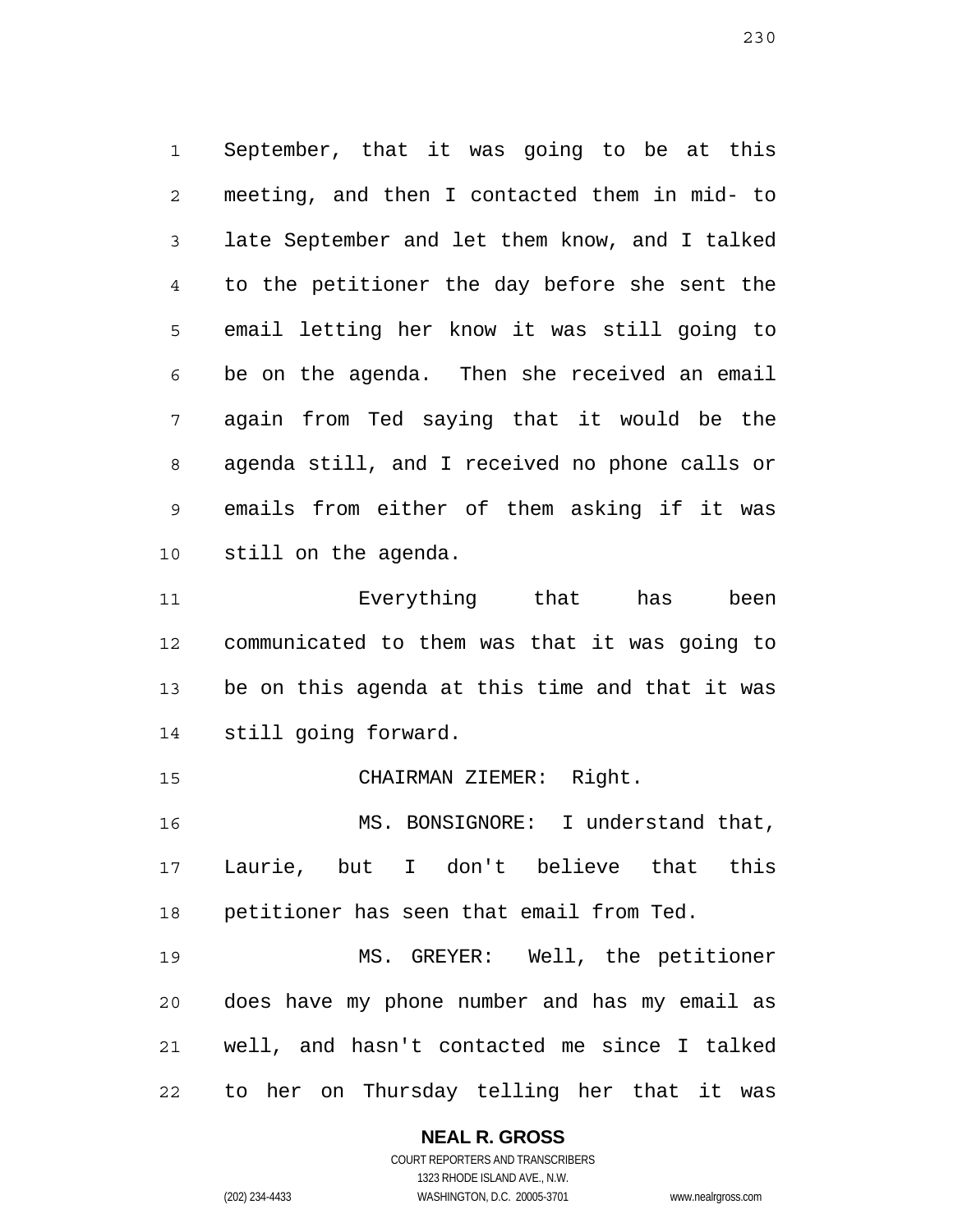1 2 3 4 going to be on today's agenda. So if there was some confusion, you know, I would be happy to clear it up with her and tell her what happened.

5 6 7 8 9 10 11 12 13 14 CHAIRMAN ZIEMER: Well, I don't believe it will be a problem in terms of how we will proceed. As I indicated at the beginning of this, we will give the petitioner every opportunity to provide input to a Work Group, which I expect will be the next assignment. We will keep the petitioners involved in the activities of the Work Group meetings and try to assist in answering technical questions that may arise.

15 16 17 18 19 So we will do our best to make sure that the petitioner stays in the loop. And we appreciate the fact that you have tried to help her, Antoinette, and we will be in contact with her as well.

20 21 22 MS. BONSIGNORE: Okay. I just think it is unfortunate that she was planning to give some form of a statement today and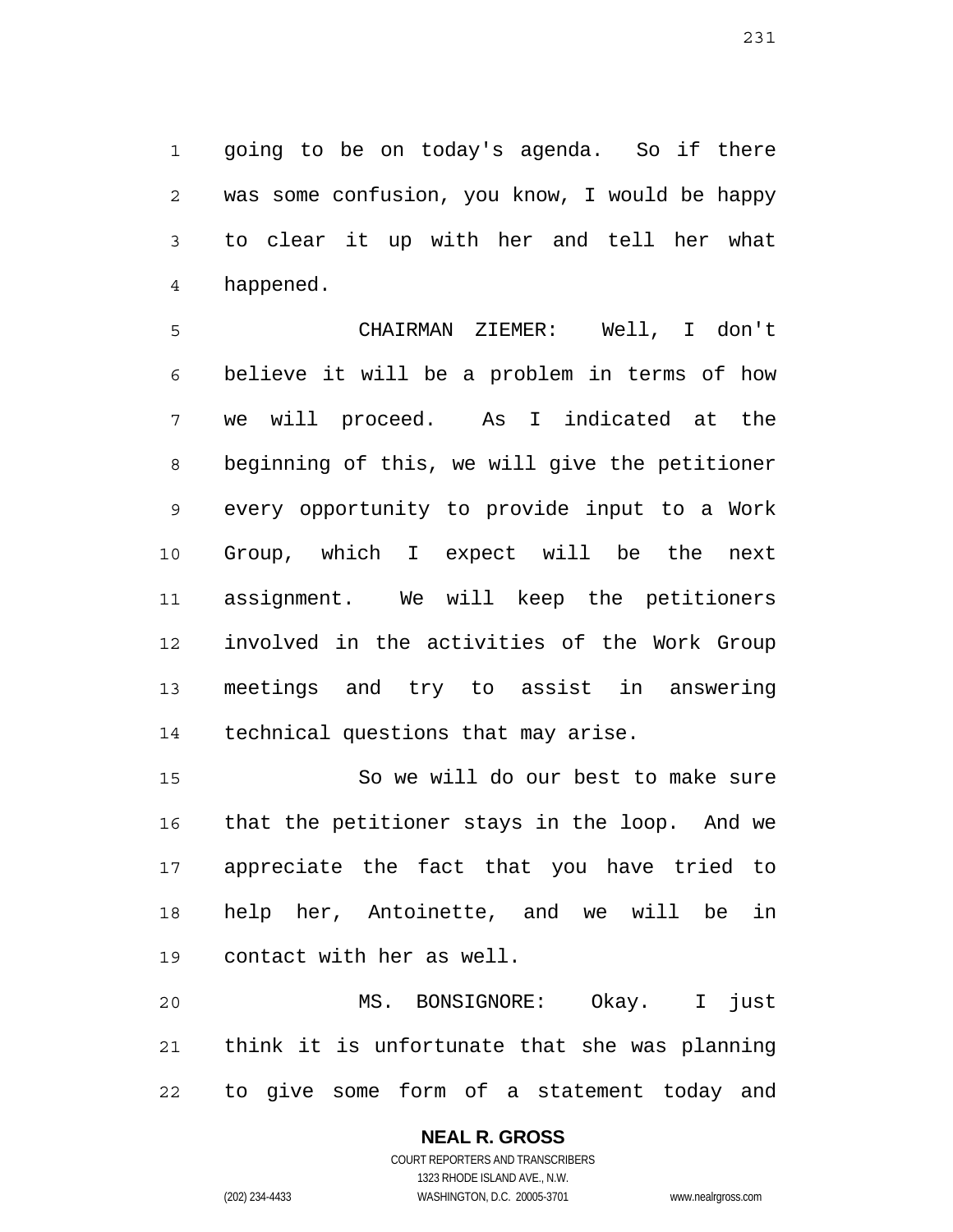1 that she was unable to.

2 3 CHAIRMAN ZIEMER: Right. They still have the opportunity.

4 5 MS. BONSIGNORE: I don't think that is appropriate.

6 7 8 9 10 11 12 CHAIRMAN ZIEMER: Well, also if you're able to reach her, we do have a public comment period that you are aware of later today, and perhaps if you are successful or one of us is successful in trying to reach her, she may have an opportunity then also to make comment.

13 14 15 16 17 I know that you will be on the line also, I believe, at 6:00 for comments on another matter. Hopefully, we will be able to hear from her one way or the other. We appreciate your efforts in that regard.

18 19 20 21 22 MS. BREYER: And I will be happy to call the petitioner on Monday as well and let her know what happened. I did tell her that, more than likely, what would happen, it would go to a Work Group, and I would keep her up to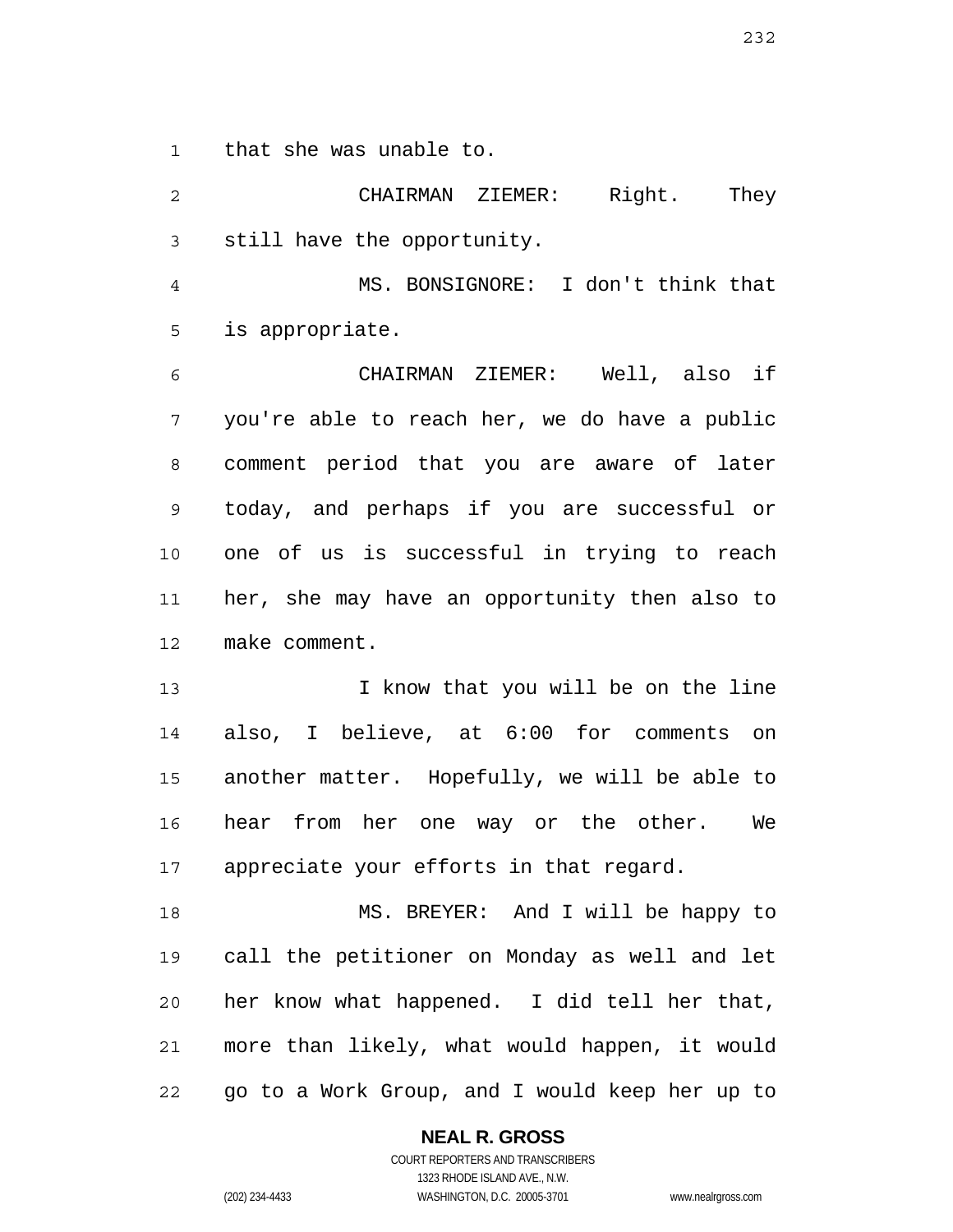1 2 3 4 5 6 7 8 9 10 11 12 13 14 15 16 17 18 19 20 21 date of any future Work Group meetings. That way, we can avoid any future miscommunication. I will be happy to do that as well. CHAIRMAN ZIEMER: Thank you. MS. BREYER: And let her know that she could send a written statement by email to the Board as well. CHAIRMAN ZIEMER: Right. MS. BONSIGNORE: Thank you. CHAIRMAN ZIEMER: Okay. Board members, any additional discussion? Mark? MEMBER GRIFFON: At the risk of sounding like a broken record, a question here on the sufficient accuracy thing. I just wanted to ask while you are here -- can lay out some specifics on this. A couple of the documents on the O: Drive. One of them says all personnel in the plant were exposed to greater than MAC, which I assume to be one MAC, but I'm not sure, of uranium dust. Some operations more than 100

22 times MAC.

**NEAL R. GROSS**

COURT REPORTERS AND TRANSCRIBERS 1323 RHODE ISLAND AVE., N.W. (202) 234-4433 WASHINGTON, D.C. 20005-3701 www.nealrgross.com

233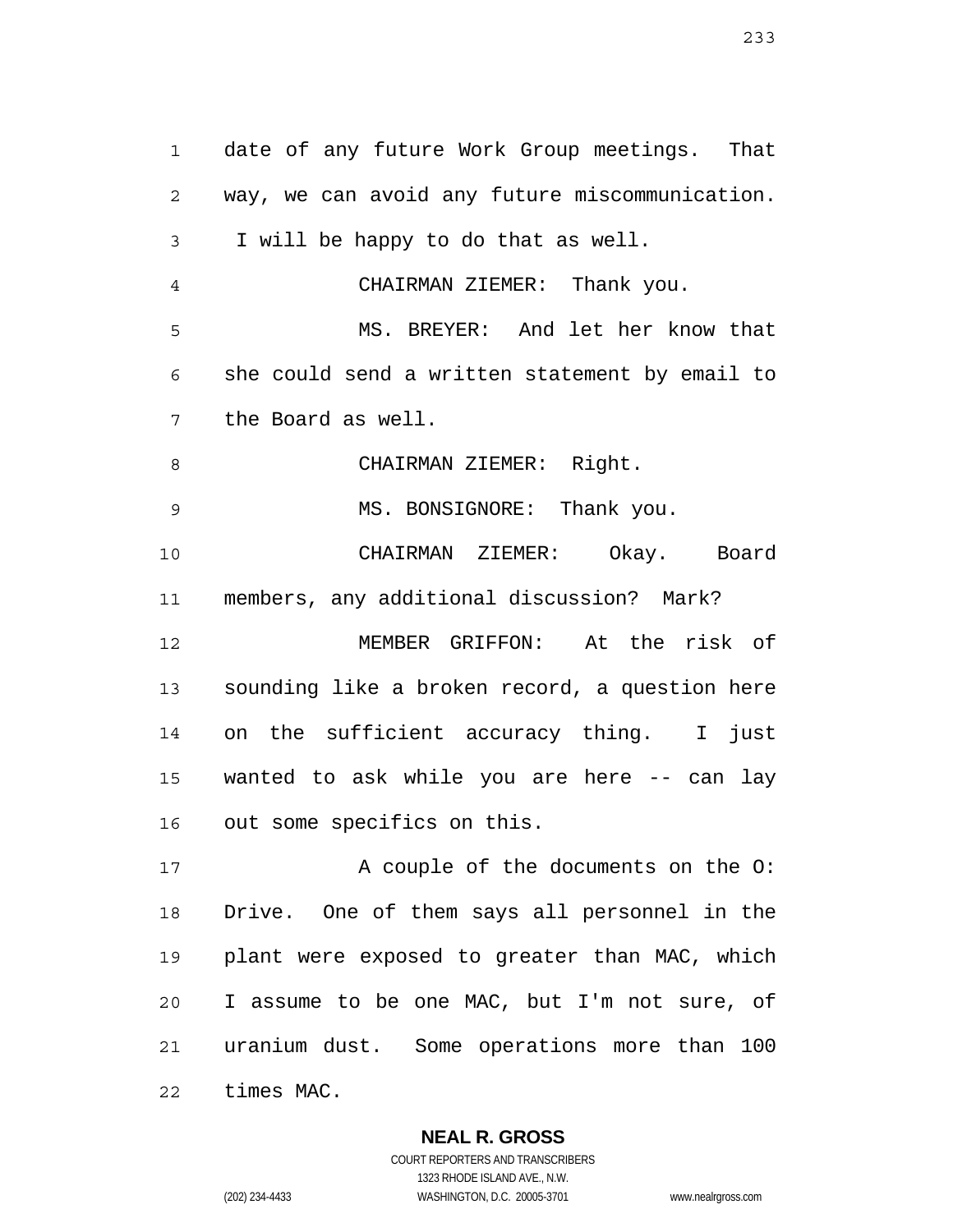1 2 3 4 5 The other report -- and I think this is a 1948 report -- said they found high exposures with essentially all workers exposed to greater than five MAC. One group handling UF4 had exposures greater than 500 MAC.

6 7 8 9 10 11 12 13 14 So I go back to my theme of the day, I guess. You know, it seems like all workers were greater than five, but then you got a factor of 100, and I think what you are saying in your model is that you are going to assume the worst case for all workers throughout the plant, and to me, I would ask the Board to consider whether a factor of 100 is sufficiently accurate.

15 16 17 18 19 I don't know if you can -- there is no way to narrow down these workers, I assume, is what you are saying, on who worked in these hotter operations or these dustier operations. MR. CRAWFORD: That's right. We

20 21 22 can separate the process workers from the office workers, but we can't say for sure which process workers did which operations.

#### **NEAL R. GROSS**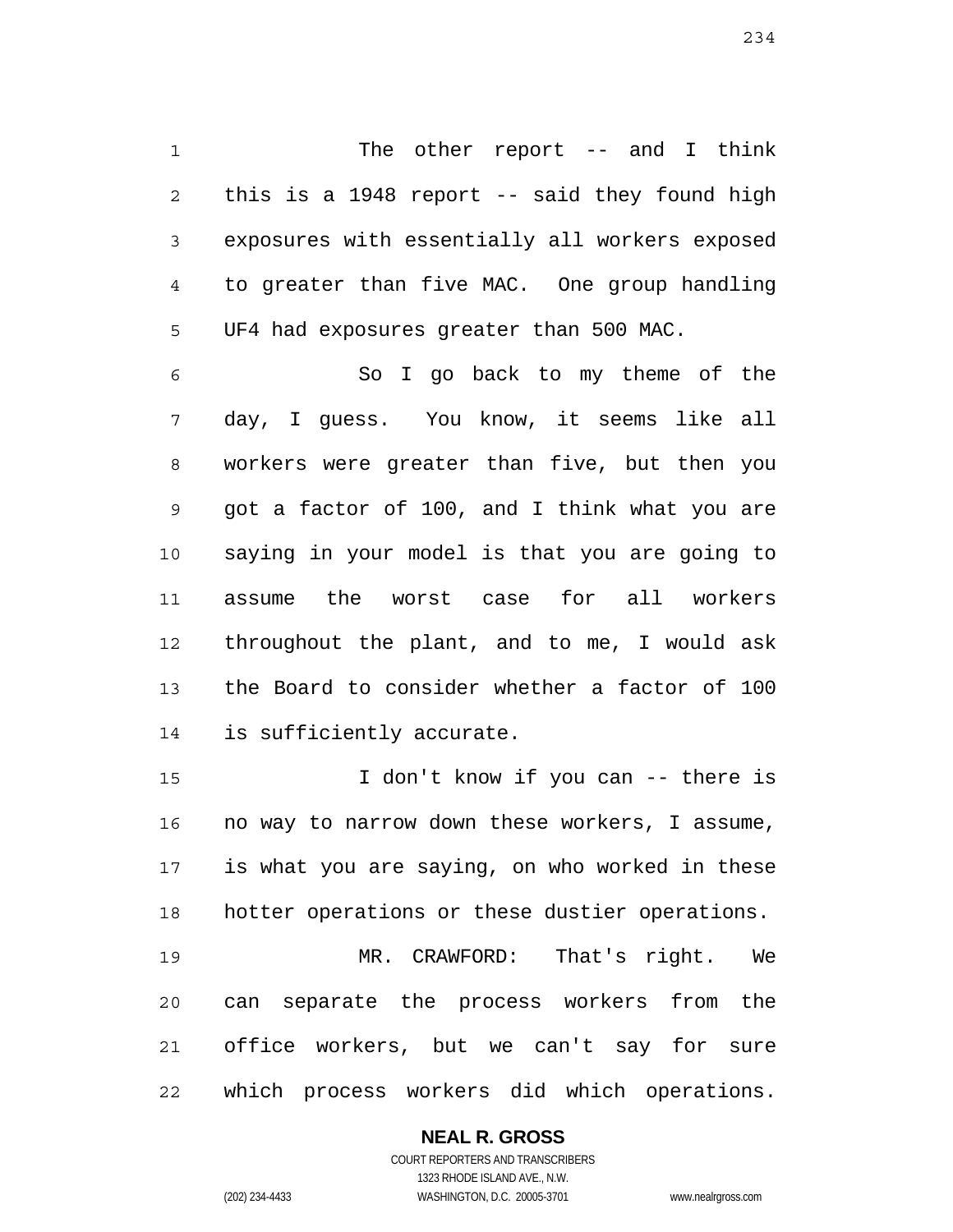1 2 3 4 5 6 We also know that several of the operations, apparently by plant custom, the jolter operator and the green salt room operator would switch jobs every other day. The same with the head remelt man and the furnace operator.

7 8 9 10 11 So pinning down the exact location of any individual is really impossible. Even if we had their job titles, we would have a little problem, and we don't, for the most part.

12 13 14 15 16 17 18 19 20 21 So that is quite true. Also, I should explain that the 60,000 dpm per day level is conservative in another sense. The actual maximum data that was collected, which was the 557, I think, MPL level, maximum preferred level, when that was translated into dpm per day, that comes out to about 40,000 dpm per day, and that was true both in the '44 time frame and in the '48-'49 time frame. The reason we used 60,000 is we fit

22 that to a log normal distribution, took the

# **NEAL R. GROSS**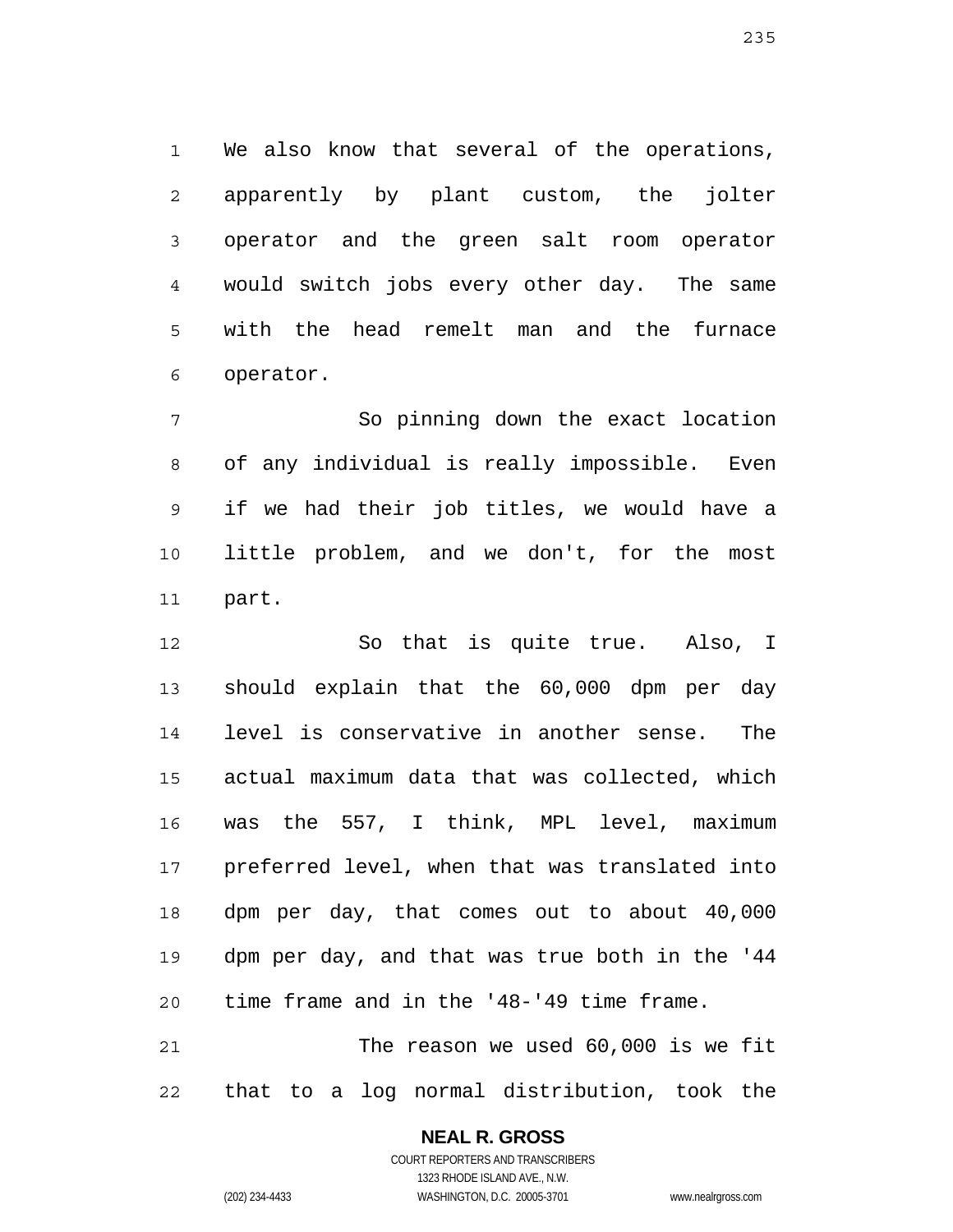1 2 95th percentile, which we felt was more conservative.

3 4 5 6 7 And this also fits -- I didn't mention, but should. The urinalysis data we have is comfortably below that kind of level. So there is no urinalysis data that would challenge the assumption of 60,000 --

8 9 10 MEMBER GRIFFON: I guess that would be my question. How comfortably below? I would assume it is way below.

11 12 13 14 15 16 MR. CRAWFORD: Yes. I don't have an exact number for you, but it was way below. This is also above the TBD-6000, which is a fairly general report. This is a specific one, this TBD-6001 for Electromet, but it is considerably above the TBD-6000 figures, too.

17 18 MR. KATZ: Paul is returning to the table as we speak.

19 20 CHAIRMAN ZIEMER: I usually try to leave when Mark has a question.

21 22 MEMBER MELIUS: Well, we voted for you while you were away.

> **NEAL R. GROSS** COURT REPORTERS AND TRANSCRIBERS 1323 RHODE ISLAND AVE., N.W. (202) 234-4433 WASHINGTON, D.C. 20005-3701 www.nealrgross.com

236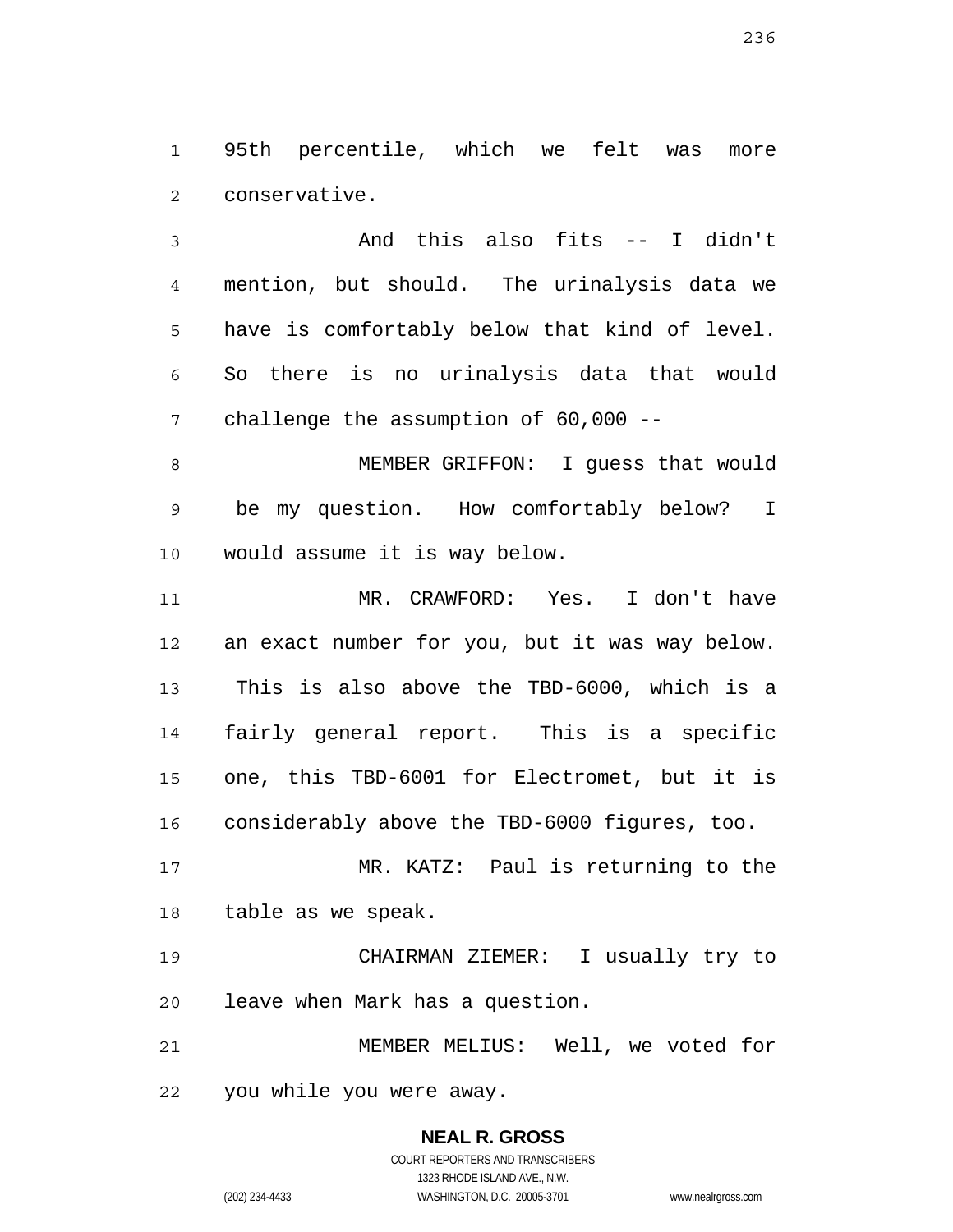1 2 3 4 5 6 7 8 9 10 11 12 CHAIRMAN ZIEMER: Okay. Any other discussion on this? An appropriate motion would be to refer this to a work group and perhaps do some tasking. But let me point out, this is a TBD-6001 and is involved in one of the appendices, and we have, again, an existing Work Group, the TBD-6000/6001 Work Group, which now is getting more and more loaded up with activities. But I think, as a starting point, it would be appropriate to have a motion to refer this to that Work Group.

13 14 15 16 17 18 Again, as in the other case, if this becomes such a burden because they now are dealing with three sites if this is approved as well as the main TBD documents themselves -- we still have 6001 to close out as well as some parts of 6000.

19 20 21 22 Nonetheless, I think that would be appropriate at this time. Is there a motion to refer this to that Work Group, and, again, that Work Group already has available SC&A's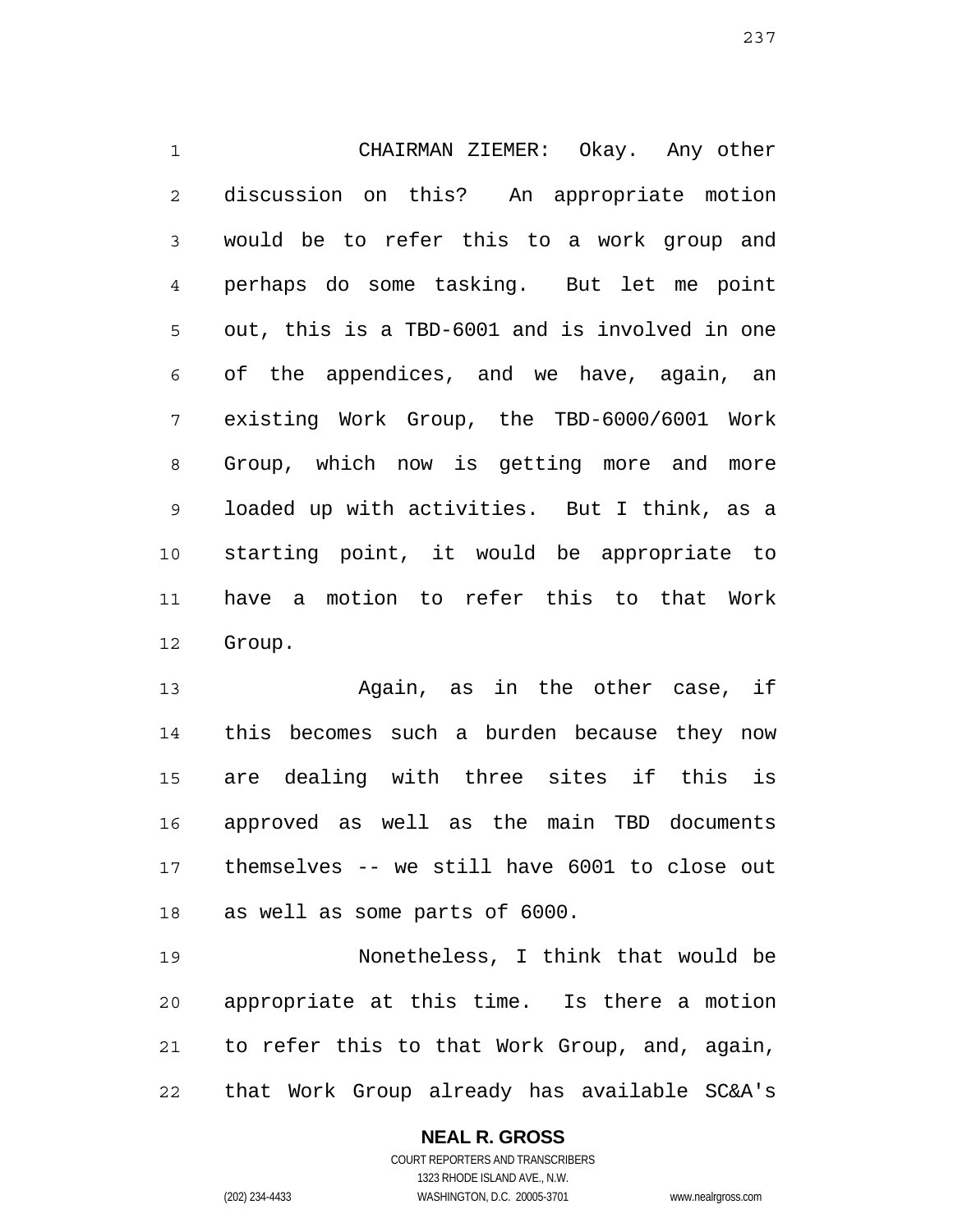1 services for tasking.

2 3 4 5 6 7 8 9 10 11 12 13 14 15 16 17 18 19 20 21 22 MEMBER BEACH: Paul, I will make the motion to move this to the 6001 Work Group. CHAIRMAN ZIEMER: Thank you. A second? MEMBER SCHOFIELD: I will second it. CHAIRMAN ZIEMER: And seconded. Any discussion? All in favor, aye? (Chorus of ayes.) CHAIRMAN ZIEMER: Any opposed? No. And abstentions? Motion carriers. So this will be considered then by that Work Group, and, again, we will provide opportunity for the petitioners to provide their responses to the evaluation report, as well as other information that they believe might be helpful to the Work Group and to the Board. We can go ahead and have our break. Originally, it was scheduled for 15 minutes,

238

COURT REPORTERS AND TRANSCRIBERS 1323 RHODE ISLAND AVE., N.W. (202) 234-4433 WASHINGTON, D.C. 20005-3701 www.nealrgross.com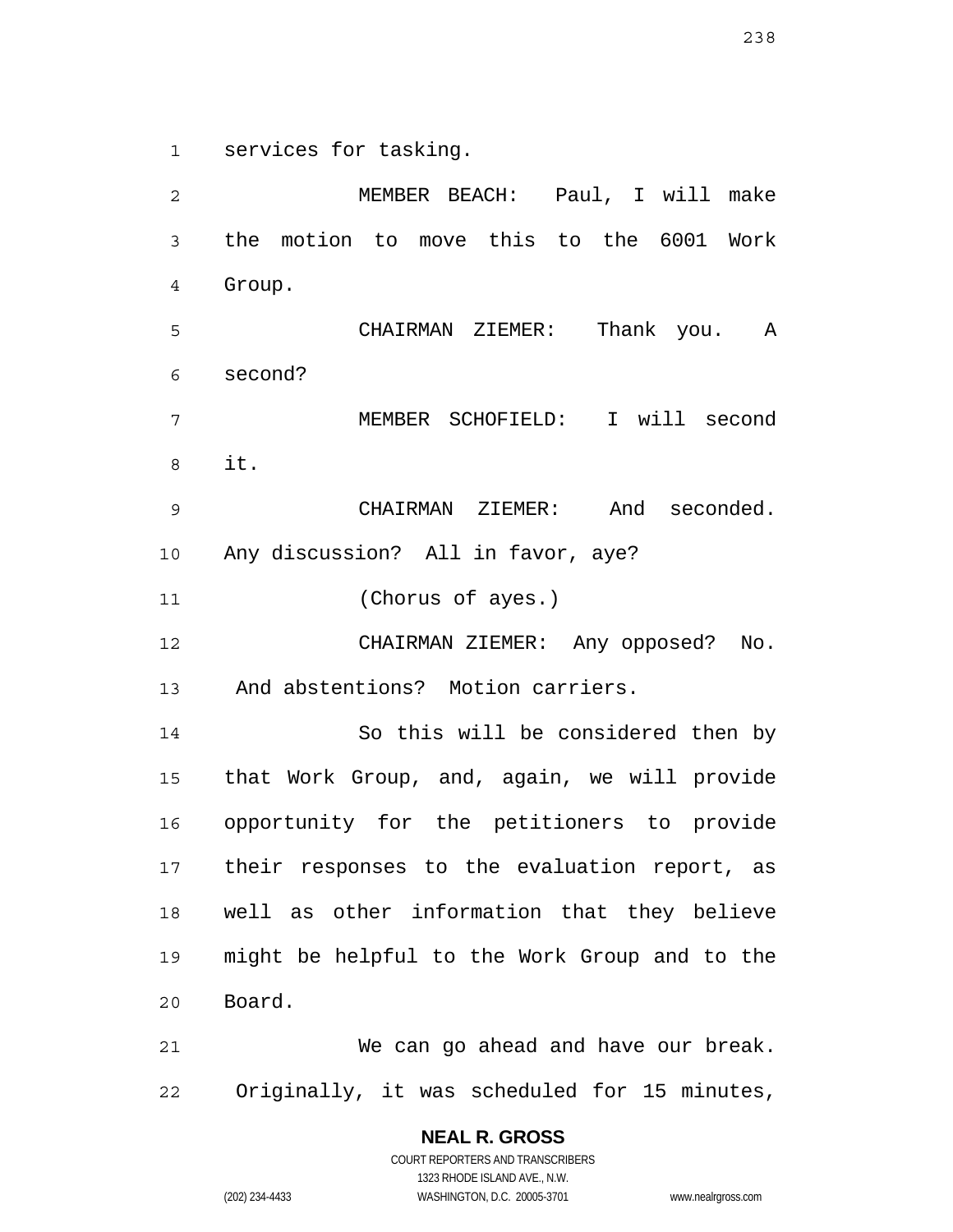1 2 3 but we can string that out a little bit. So we will make it a half-hour break and then return.

4 5 6 (Whereupon, the foregoing matter went off the record at 3:04 p.m. and resumed at 3:38 p.m.)

7 8 9 10 11 12 CHAIRMAN ZIEMER: We are ready to resume our meeting. Our next item on the agenda is a petition, SEC Petition from what is called the University of Rochester Atomic Energy Project. Dr. Hughes will present the NIOSH evaluation report.

13 14 15 16 17 We are uncertain if the petitioners will be on the line, but if they are, they will have an opportunity to comment. Dr. Hughes, welcome back to the mic. You may proceed.

18 19 20 21 22 DR. HUGHES: Thank you, Dr. Ziemer. This is the last presentation for today. So this is the NIOSH evaluation for the SEC petition for the University of Rochester Atomic Energy Project.

# **NEAL R. GROSS**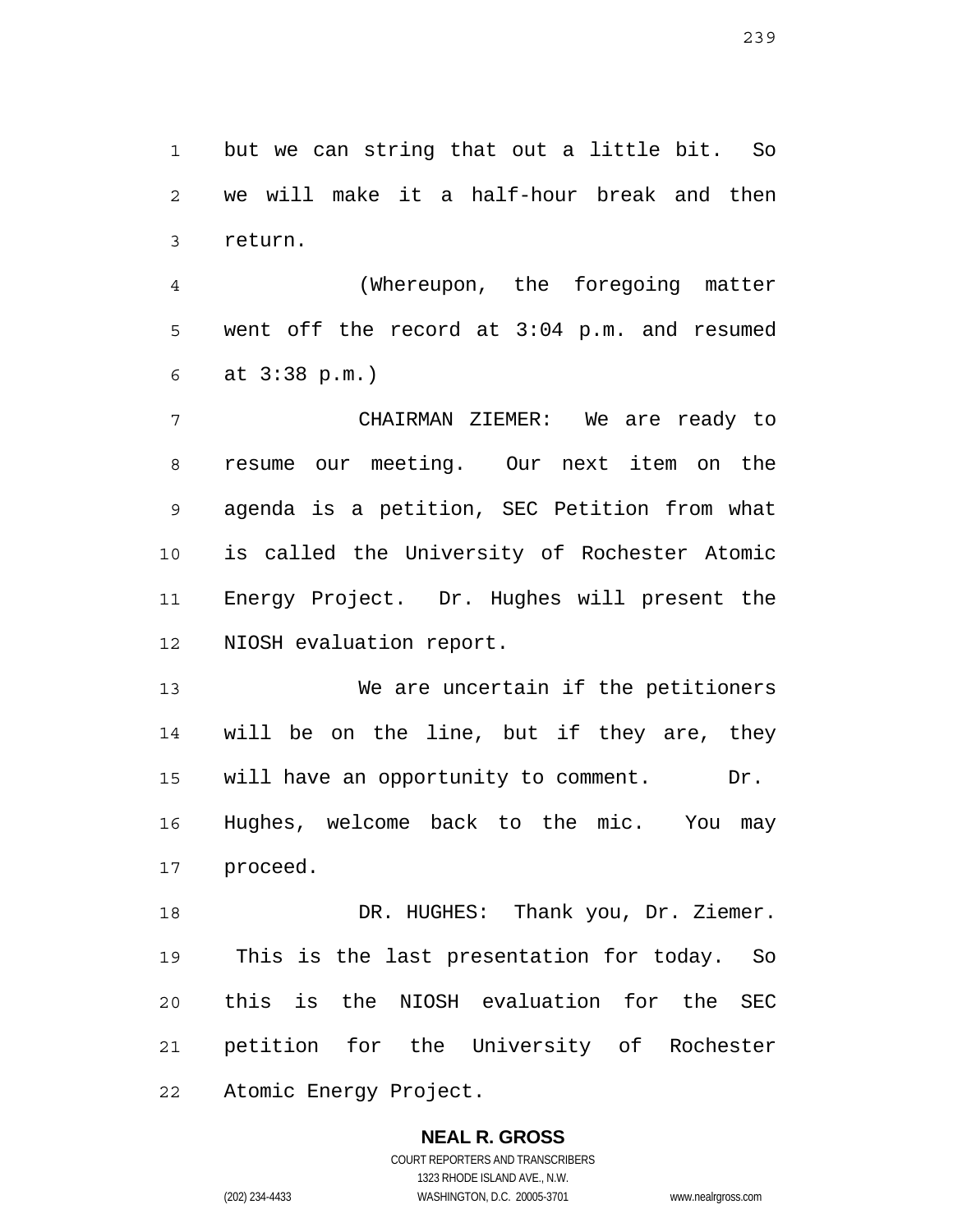1 2 3 4 5 6 7 8 9 10 11 A little bit of the site history, this coverage started in 1943 when the Manhattan Engineer District, the predecessor of the AEC, contracted with the University of Rochester to develop a medical program for the nuclear bomb project. The reason the University was chosen was because some of the faculty or researchers at this facility already had some previous experience with investigating radionuclide and radiation effects on animals, I suppose.

12 13 14 15 16 17 18 19 The initial task of this program was to construct a building where this project was housed, and this building opened on September 1943. After the war, by 1946 this project was transferred to the Atomic Energy Commission, later to the Department of Energy, and was renamed the Atomic Energy Project or AEP, as it was known from thereon.

20 21 22 By 1950 the project was supplemented by an educational program. This was a research university, after all, and this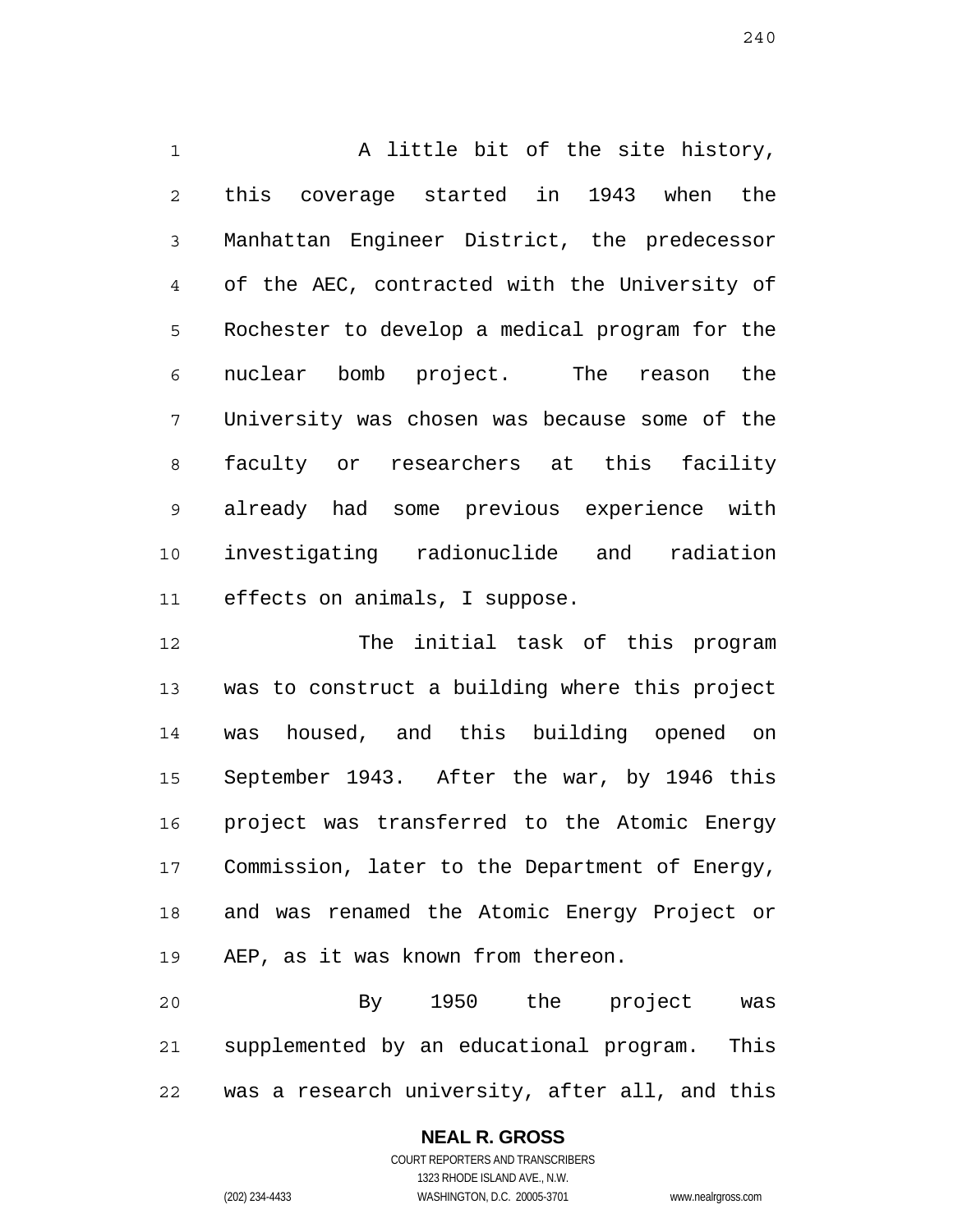1 2 3 4 was called the Department of Radiation Biology, and just for some statistics, by 1968 about 800 students had passed through this department.

5 6 7 8 9 10 11 12 13 14 From 1952 to 1968, the project operated the so-called Alpha Laboratory, which was a special facility to study inhalation effects of alpha emitters, and I will get back to that in a little bit. This facility, the Alpha Laboratory, was decommissioned by 1971, and the contract with the AEC, or rather the DOE -- by that time, it was the DOE. The contract ended in 1986, and the AEP ceased to exist.

15 16 17 18 19 20 21 This is somewhat of a outline or floor plan of the facility. Unfortunately, I could not find a photograph. The project was housed in the medical school annex. That is what it was called, and it was a facility that was constructed by the Atomic Energy Commission for this project.

22 The initial building was called the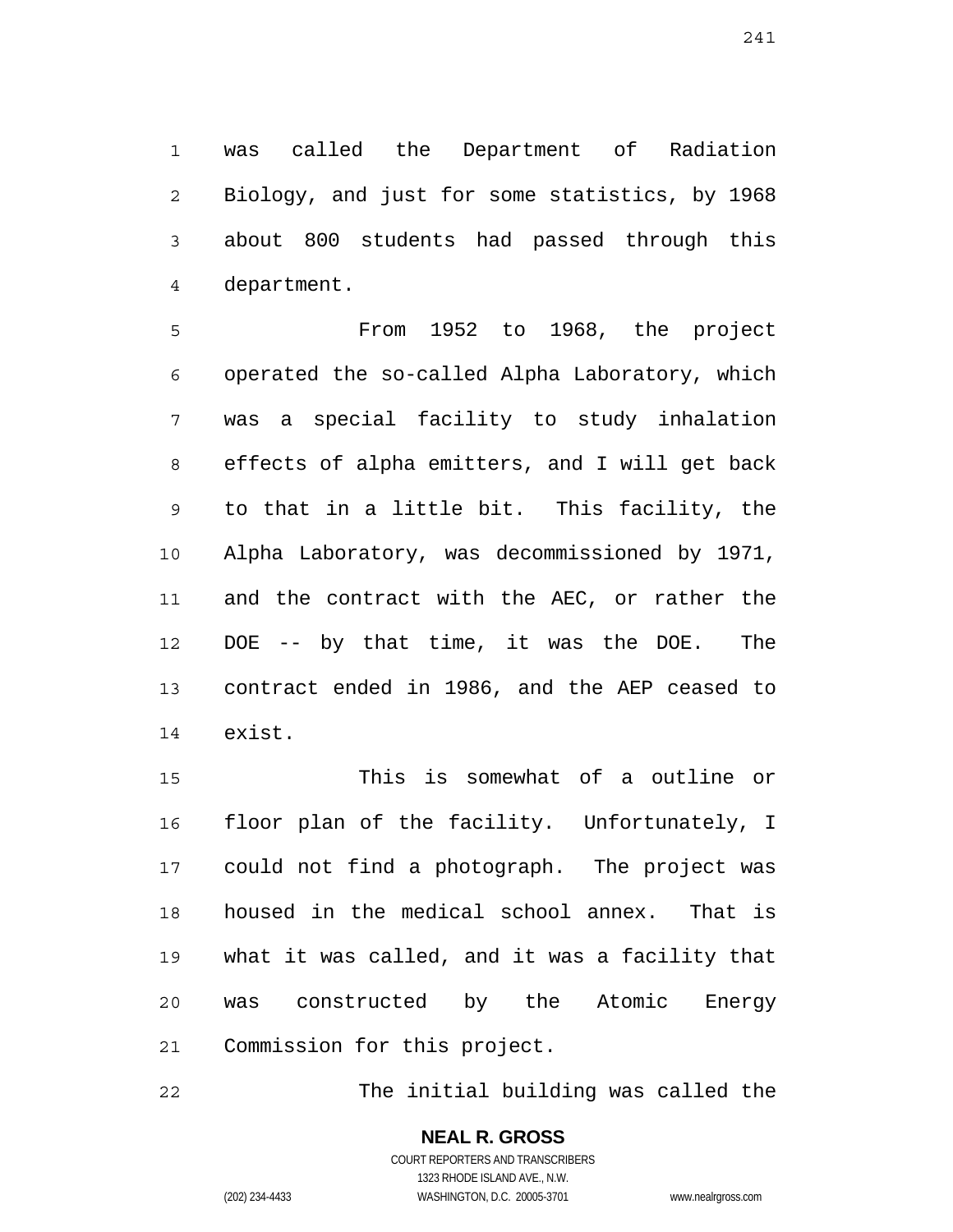1 2 3 4 5 6 7 8 9 A Wing, which is this part, already existed at the University, and the following wing, the B Wing, C Wing, and the O Wing and OO Wing eventually had to be expanded across the street, and they were connected to the previous wings with a tunnel, an underground tunnel, which also had a vault associated with it where some sources were stored, and all these were built by the AEC.

10 11 12 13 14 15 16 17 18 As for the site operations, during wartime and shortly thereafter, the main focus of this project was determining tolerances doses for workers with regard to external, internal radiation exposure. Also they were tasked to develop instrumentation to measure exposure, to measure contamination in plants and in workers, and develop safety measures to protect workers from exposure.

19 20 21 22 After the immediate post-World War II time, from 1949 on, the focus shifted somewhere -- primarily to focus on consultation and education. The specific task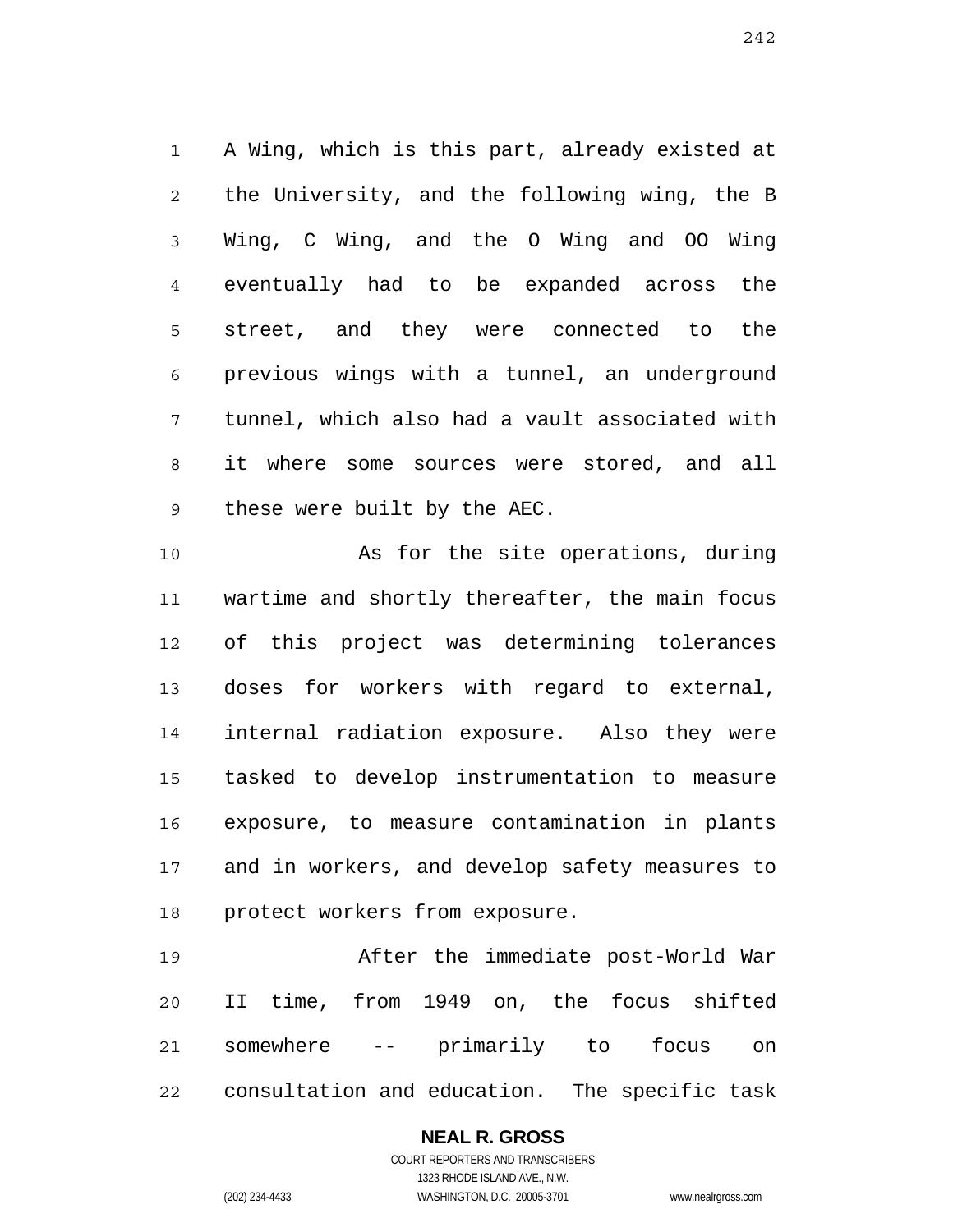1 2 3 4 of protecting workers and providing services, monitoring services to outside plants, were shifted to the New York Operations Office, the Health and Safety Laboratory, actually.

5 6 7 8 9 10 11 12 As for the petition, this petition was received on March 6, 2009. On May 7, 2009 NIOSH issued a professional judgment that the petition qualified based on the unavailability of personal monitoring data. On May 22nd the Federal Register notice was published, and September 9, NIOSH issued the evaluation report.

13 14 15 16 17 18 19 The petitioner-proposed class definition included all laboratory technicians who worked in the University of Rochester Atomic Energy Project Laboratory building at the University of Rochester in Rochester, New York, from September 1, 1943, through June 19, 1945.

20 21 22 Now NIOSH expanded this class in order to evaluate it based on the finding of lack of monitoring data, and the NIOSH

## **NEAL R. GROSS**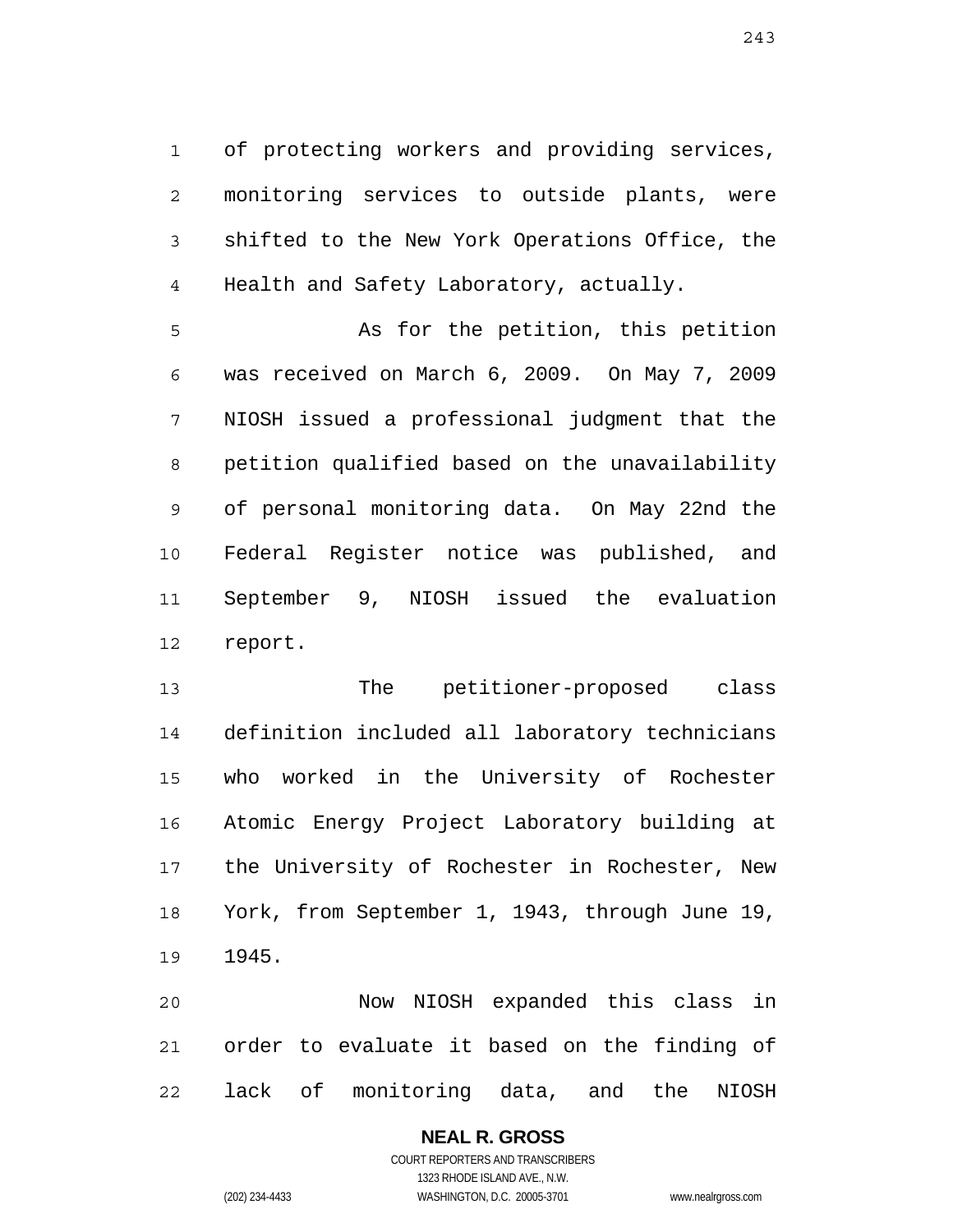1 2 3 4 5 evaluated class was all employees of the Department of Energy and its predecessor agencies, contractors, subcontractors, who worked at this facility from September 1, 1943, through October 30, 1971.

6 7 8 9 10 11 12 NIOSH recommends to add a class to be added to the SEC which consists of all employees of the Department of Energy, its predecessor agencies, its contractors, and subcontractors who worked at the University Rochester Atomic Energy Project from September 1, 1943 through October 30, 1971.

13 14 15 16 17 18 19 20 In order to evaluate this petition, NIOSH went through its usual search for records, and this includes the ORAU Technical Information Bulletins, the case files in the NIOSH database, the NIOSH site research database, documents provided by the petitioners, interviews and the University of Rochester Library special collections.

21 22 Now let me add a little something. The documents that are in the NIOSH site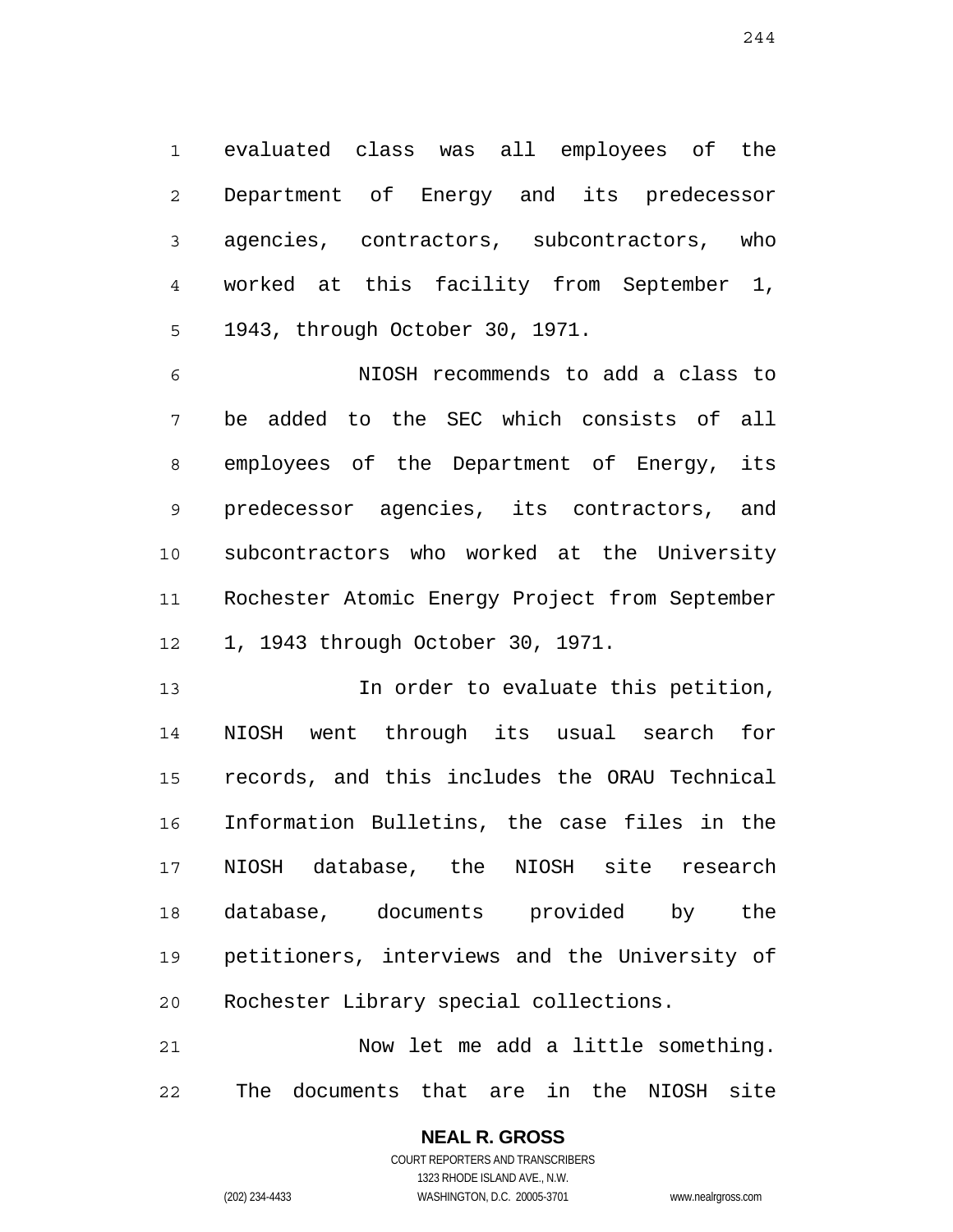1 2 3 4 5 research database, obviously, come from various sources, and NIOSH has done a pretty thorough -- has tried to turn over every stone possible in order to find records for this facility.

6 7 8 9 10 11 12 13 This included various federal records centers and, of course, several visits to the actual site were made in order to determine if there are records available. We looked through the special collections in the library, as well as the health and safety records that were stored at the University of Rochester site.

14 15 16 17 18 19 20 As for the interviews, we have actually been able to interview eight individuals, and the combined work span of these eight individuals actually encompasses the entire period from 1942 -- or '43, pardon -- through the present. So we actually covered the entire period.

21 22 We were actually able to talk to people that worked at any given year during

> **NEAL R. GROSS** COURT REPORTERS AND TRANSCRIBERS 1323 RHODE ISLAND AVE., N.W. (202) 234-4433 WASHINGTON, D.C. 20005-3701 www.nealrgross.com

245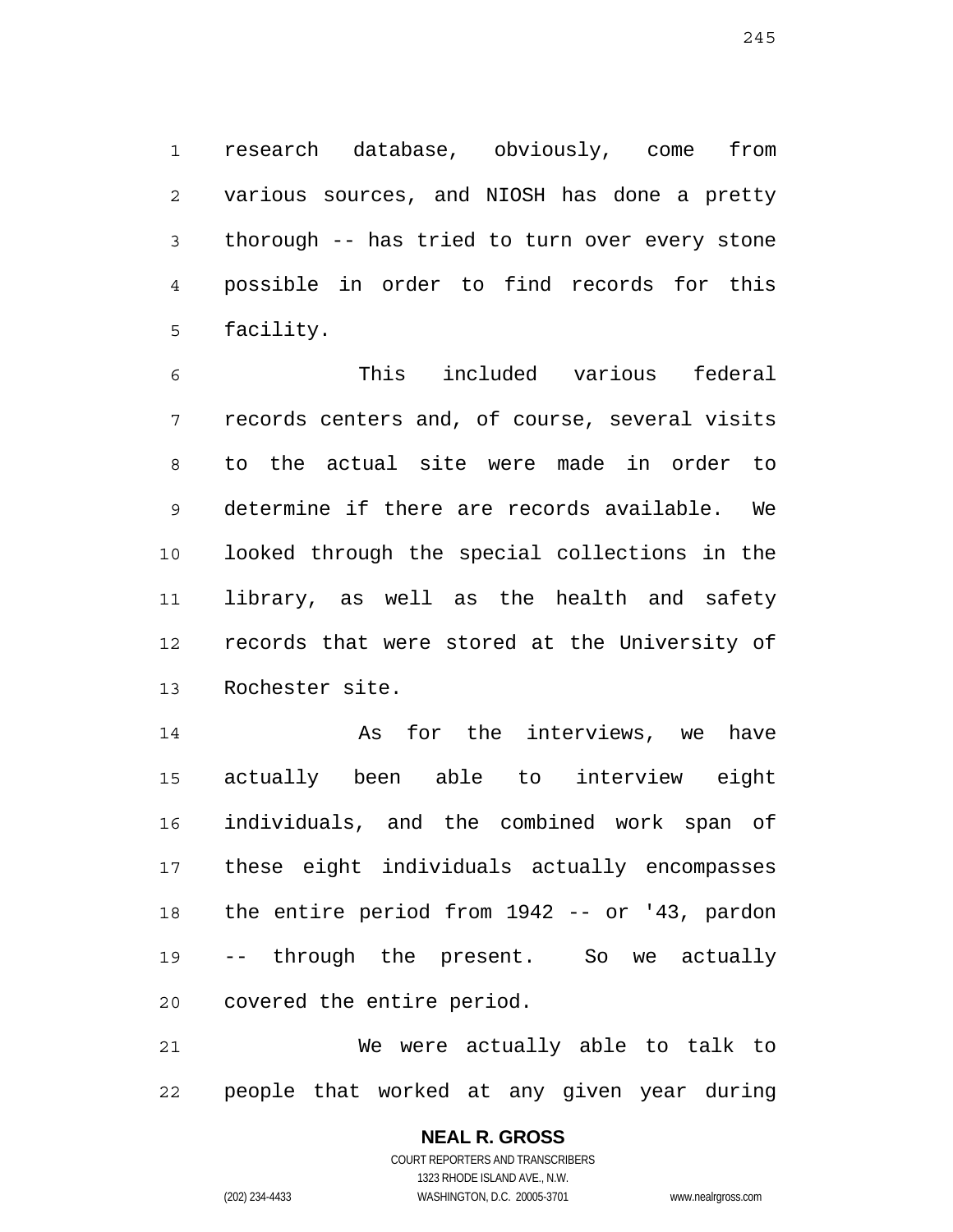1 2 3 that period. Some of these were actually individuals that worked for a very long period of time, 20 to 30 years at this facility.

4 5 6 7 8 9 10 11 There are currently seven claims in the NIOSH claims system as of August 12, 2009. This is in the evaluation report, but this number has not changed since then. One dose reconstruction was completed, and there are no cases, no claims, with internal dosimetry information available, and external dosimetry information is available for one claim.

12 13 14 15 16 17 18 19 The internal exposure potential at this site was a result of numerous and varied research projects involving a large variety of radionuclides, including iodine-131, tritium, carbon-14, and several alpha emitters. The previously mentioned Alpha Laboratory was the large part that produced this internal exposure potential.

20 21 22 The Alpha Laboratory was a facility for exposing animals to aerosols of primarily alpha emitting radionuclides, such as uranium,

## **NEAL R. GROSS**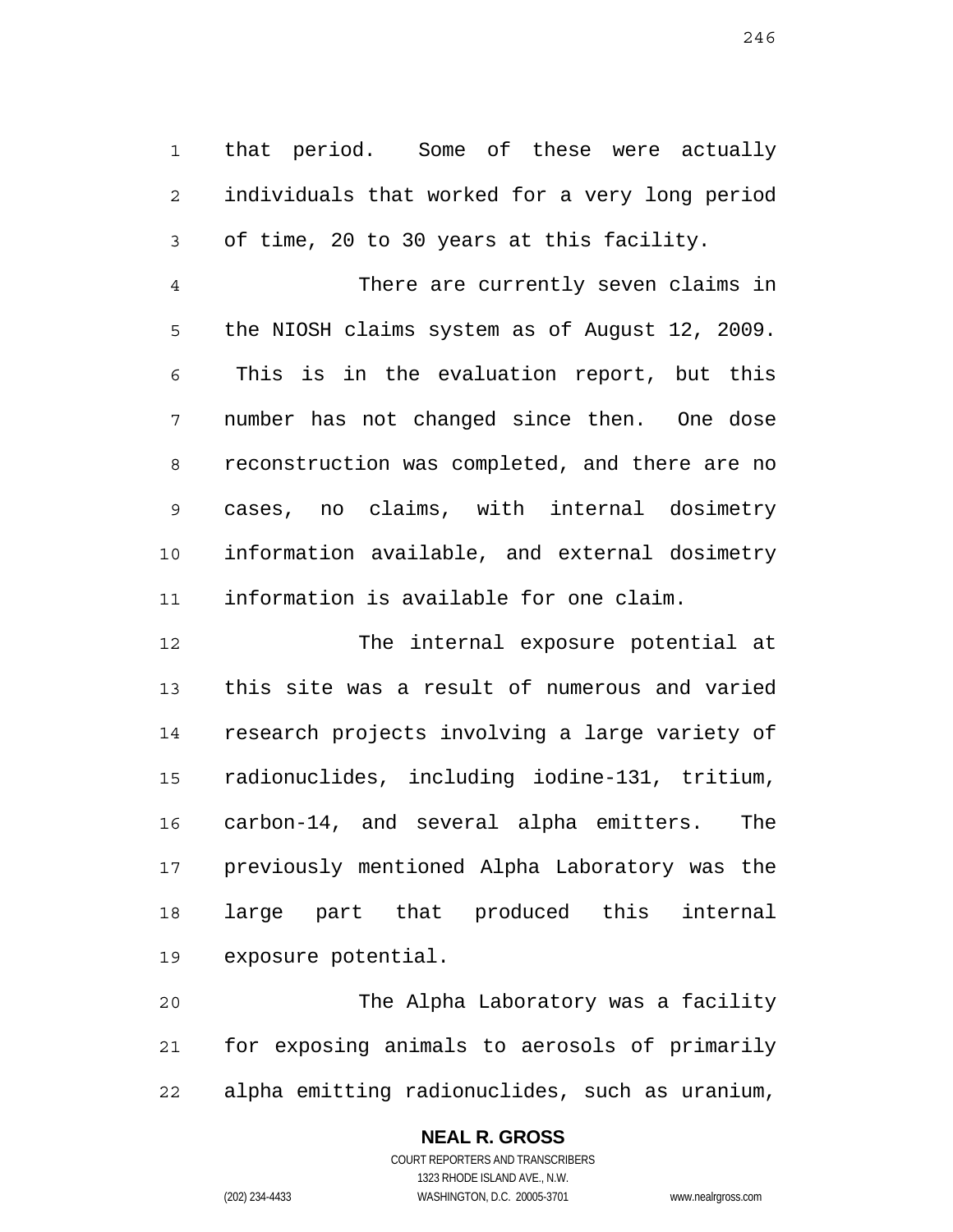1 2 3 4 plutonium, polonium, radium and radon; and this facility was located on the second level of the B Wing. It was pretty much in the center of this facility.

5 6 7 8 9 10 11 It was designed to project the worker from exposure. It was divided into hot and cold areas. Although it was designed to protect a worker from exposure, the available documentation has shown that it was also found necessary to monitor whether or not workers were exposed to internal radionuclides.

12 13 14 15 16 The external exposure potential was a result of several X-ray units that were used for various industry and medical applications. One of them was called the million volt X-ray machine.

17 18 19 20 21 22 There were two cobalt-60 irradiators, one of 6,000 curie strength and one of 10,000 curie strength. There were radon progeny from the Alpha Lab operations. There was a large amount of uranium present associated with various parts of this project,

> COURT REPORTERS AND TRANSCRIBERS 1323 RHODE ISLAND AVE., N.W. (202) 234-4433 WASHINGTON, D.C. 20005-3701 www.nealrgross.com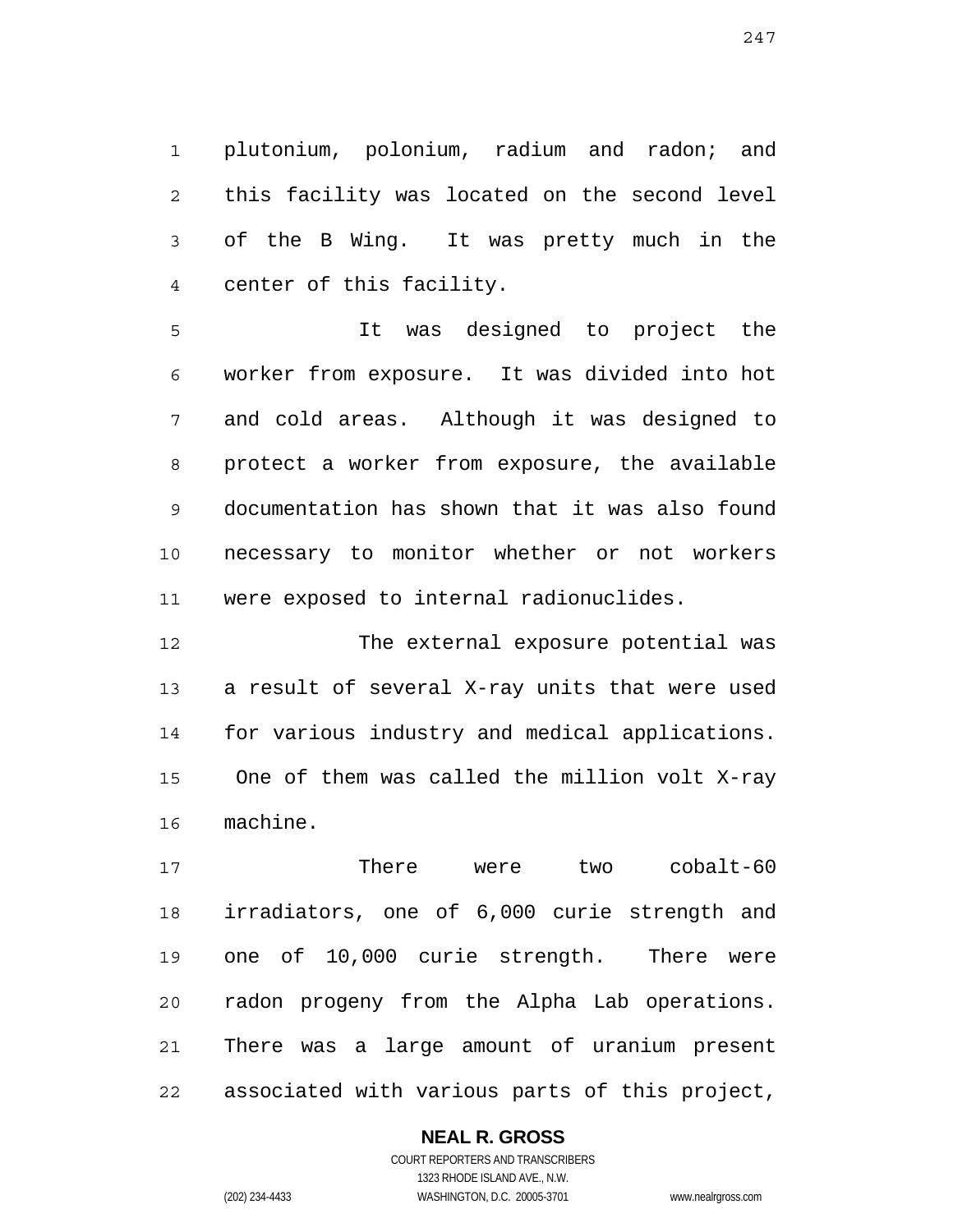1 2 3 4 5 which could have posed an external exposure potential, and just a very large number of varying gamma and beta emitting radionuclides. If you look at the evaluation report, it is in there in a little bit more detail.

6 7 8 9 10 11 In addition, the University itself had two cyclotrons, and in addition there was a neutron -- the facility also had a neutron generator and some alpha beryllium neutron sources. So there was some neutron exposure potential as well.

12 13 14 15 16 17 18 19 The availability of the internal dosimetry data is limited. There is very little internal dosimetry data. There is some. They are very small datasets that consists of five samples here, five samples there, over the course of operations. It is in no way sufficiently comprehensive to bound the dose.

20 21 22 Now as I mentioned, the Alpha Laboratory documentation that is available indicated that workers needed to be monitored

# **NEAL R. GROSS**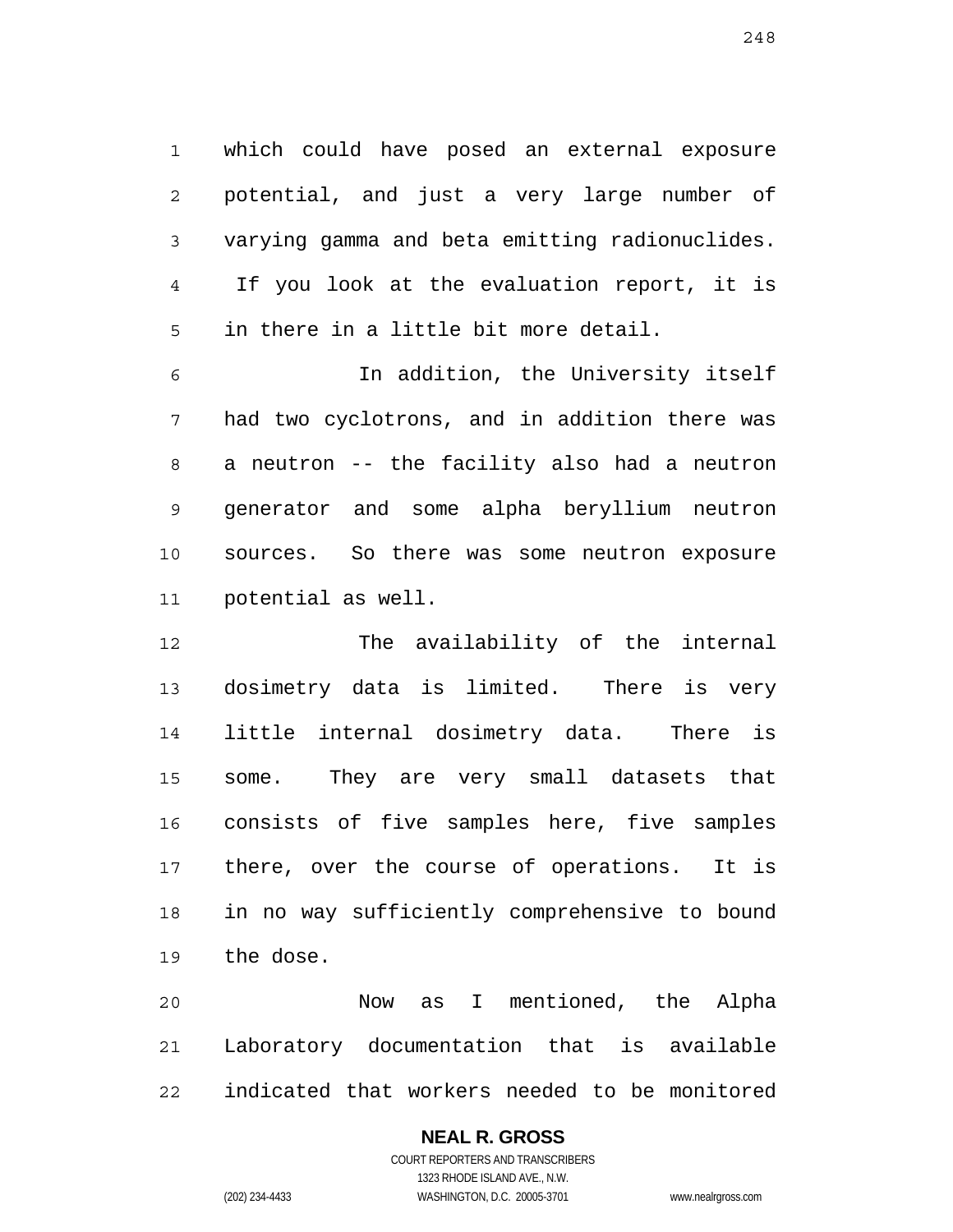1 2 for internal exposure, and they actually were monitored.

3 4 5 6 7 8 There are indications that a routine bioassay program existed, which started in 1953 and monitored workers for the exposure to polonium-210. This was for the employees of the Alpha Lab, but NIOSH was unable to locate this data.

9 10 11 12 The external dosimetry data is in a little bit better shape. External exposure summaries start in 1947, and individual exposure data is available starting in 1953.

13 14 15 16 17 18 19 The Brookhaven National Laboratory actually provided the external film badge service from 1953 to 1971, which included neutron monitoring. This external data will be used by NIOSH for partial dose reconstruction on a case by case basis. the external data is suitable for that.

20 21 22 The petition basis was that the petitioner claimed that, to the best of the petitioner's knowledge, the petitioner was not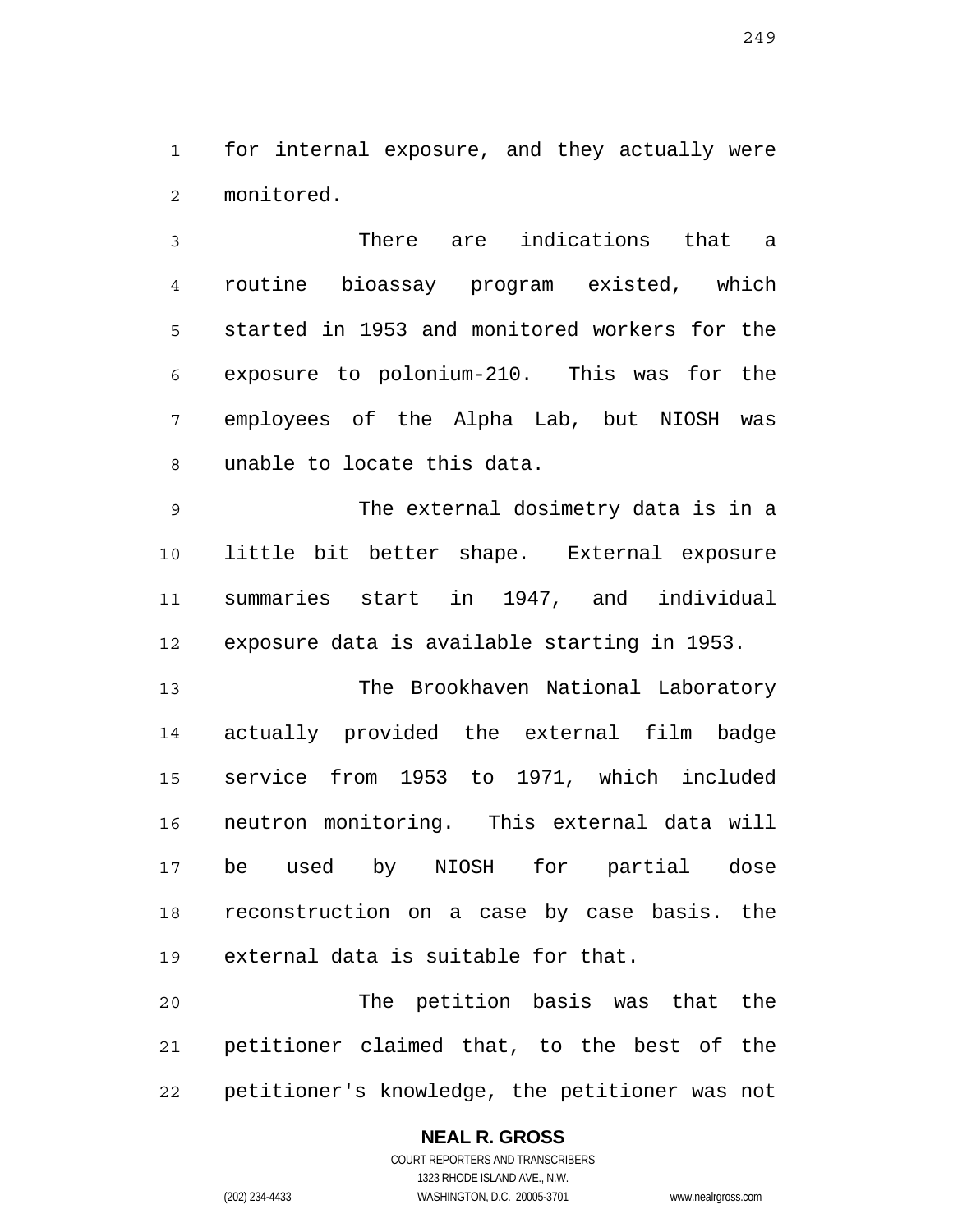1 2 3 4 5 6 7 8 9 monitored for radiation exposure for work in the radiation area, and NIOSH -- The evaluation by NIOSH concurred with this statement. There was no personal monitoring in the period from [identifying information redacted], 1943, through [identifying information redacted] 1945, which was the period the petitioner had indicated on her petition.

10 11 12 13 14 15 16 17 18 19 20 21 Now, NIOSH expanded this class that was evaluated to December 1971, based on the unavailability of internal monitoring data, and the NIOSH evaluation has found that monitoring data for the proposed period for the University of Rochester Atomic Energy Project was not found in a sufficient amount that would allow to bound the dose, although the Atomic Energy Project had the potential to expose workers in the AEP facility, the medical school annex, to internal and external radiation sources.

22 Again, this evaluation process was

> **NEAL R. GROSS** COURT REPORTERS AND TRANSCRIBERS 1323 RHODE ISLAND AVE., N.W.

(202) 234-4433 WASHINGTON, D.C. 20005-3701 www.nealrgross.com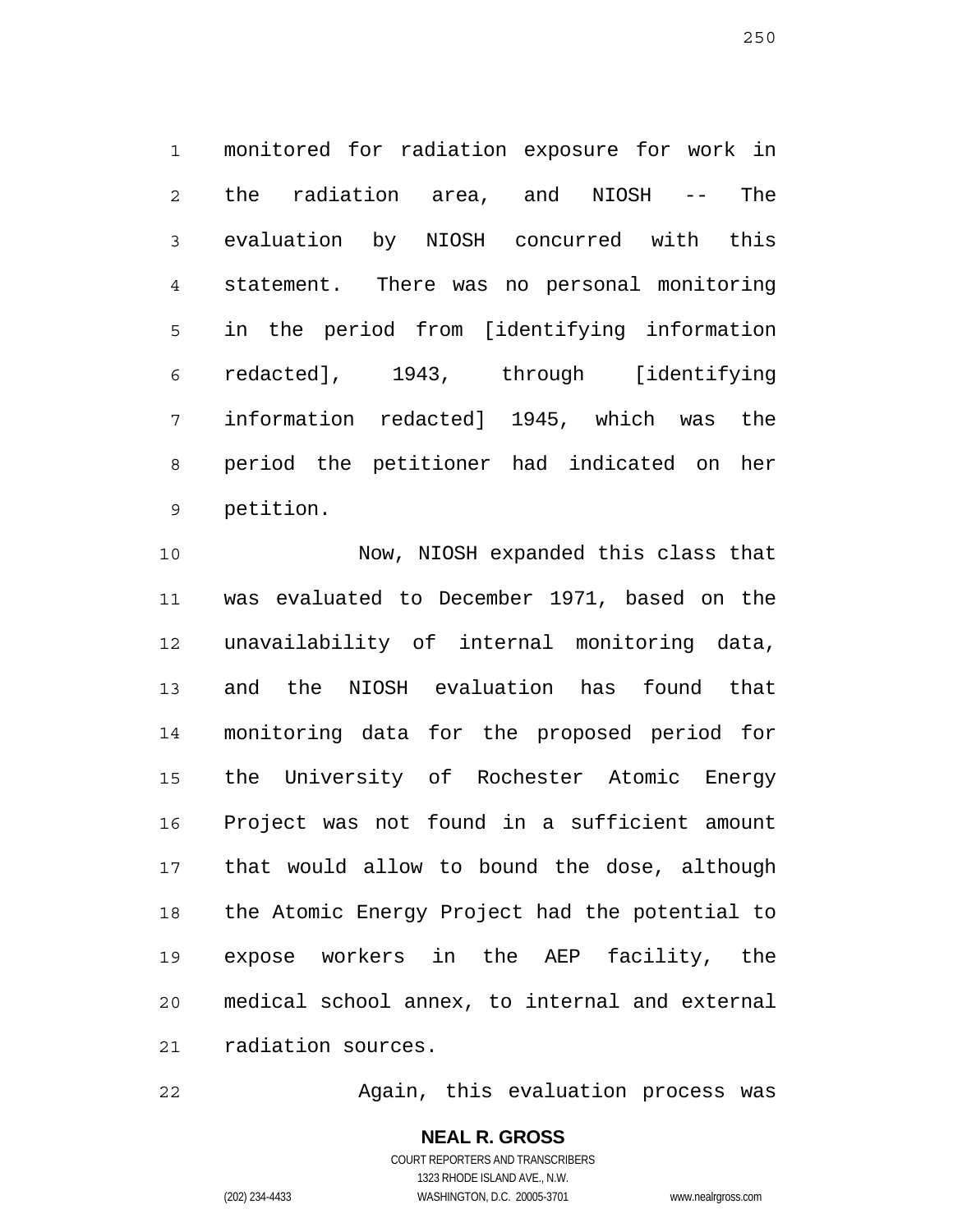1 2 3 4 5 6 a two-pronged test that first determines the feasibility to estimate the level of radiation doses and, secondly, determines whether there is a reasonable likelihood that that radiation dose may have endangered the health of the members of the class.

7 8 9 10 11 12 13 14 15 16 NIOSH found that the available monitoring records, process description, and source term data are insufficient to complete the reconstructions -- to complete those reconstructions for the proposed class of employees, and NIOSH currently lacks access to sufficient monitoring, source term data and process information to estimate the complete internal and external dose to members of the class.

17 18 19 20 21 22 Therefore, again, the NIOSH proposed class definition includes all employees of the Department of Energy, its predecessor agencies, and its contractors and subcontractors who worked at the University of Rochester Atomic Energy Project in Rochester,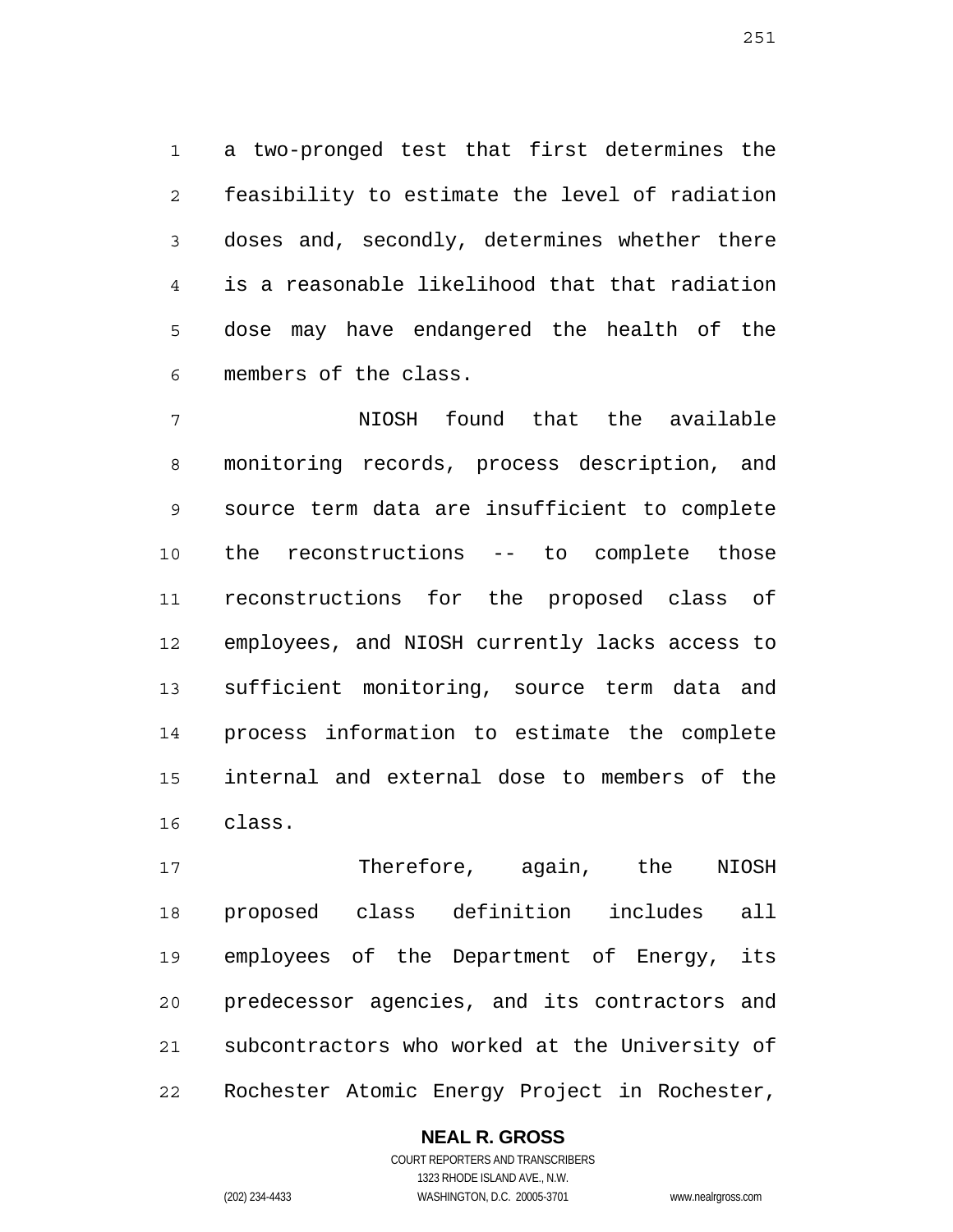1 2 3 4 5 6 7 New York, from September 1, 1943, through October 30, 1971, for a number of work days aggregating at least 250 work days occurring either solely under this employment or in combination with work days within the parameters established for one or more classes of employees in the SEC.

8 9 10 11 12 13 14 15 16 17 18 19 Since NIOSH has determined that it is not feasible to complete dose reconstructions with sufficient accuracy for this site and period, and concludes that the health of the employees covered may have been endangered, the evidence that was reviewed in this evaluation indicates that workers in the class may have received chronic internal, external, exposures from a large variety of radionuclides used in research at the University of Rochester, under contract with the AEC or DOE.

20 21 22 This is my last slide, and I have a mistake in there. I apologize. So please disregard these numbers for the years.

## **NEAL R. GROSS** COURT REPORTERS AND TRANSCRIBERS 1323 RHODE ISLAND AVE., N.W. (202) 234-4433 WASHINGTON, D.C. 20005-3701 www.nealrgross.com

252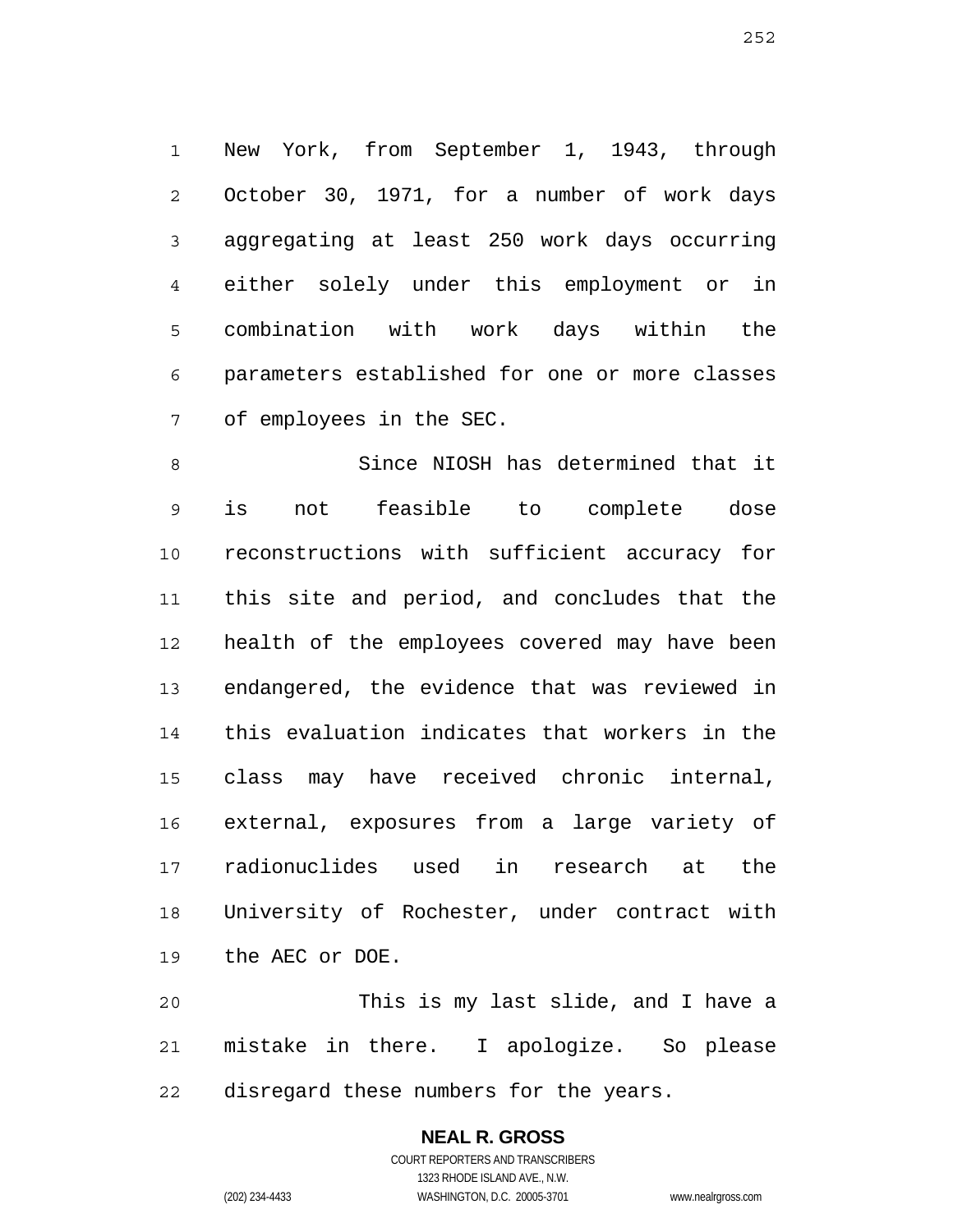1 2 3 4 5 The summary: the internal dose reconstruction is not feasible for the entire evaluated period of 1943 through 1971, and external dose reconstructions is not feasible from 1943 to 1953.

6 7 8 9 10 11 12 13 14 NIOSH has determined that those external doses can be reconstructed starting in 1953 when individual external data are available. I made a mistake of putting 1947 here, which is the start of the external data availability. However, it is only available in summary data, and it is not clear to what extent that could be used for external dose reconstructions.

15 16 17 Now, I would like to point out that NIOSH reserved the post-1971 evaluation period, because -- okay, let me start over.

18 19 20 21 22 The post-1971 period was reserved by NIOSH because of some possibility that additional data might be found. Currently, there are no claims that would fall into the post-1971 period. So with this SEC petition

**NEAL R. GROSS**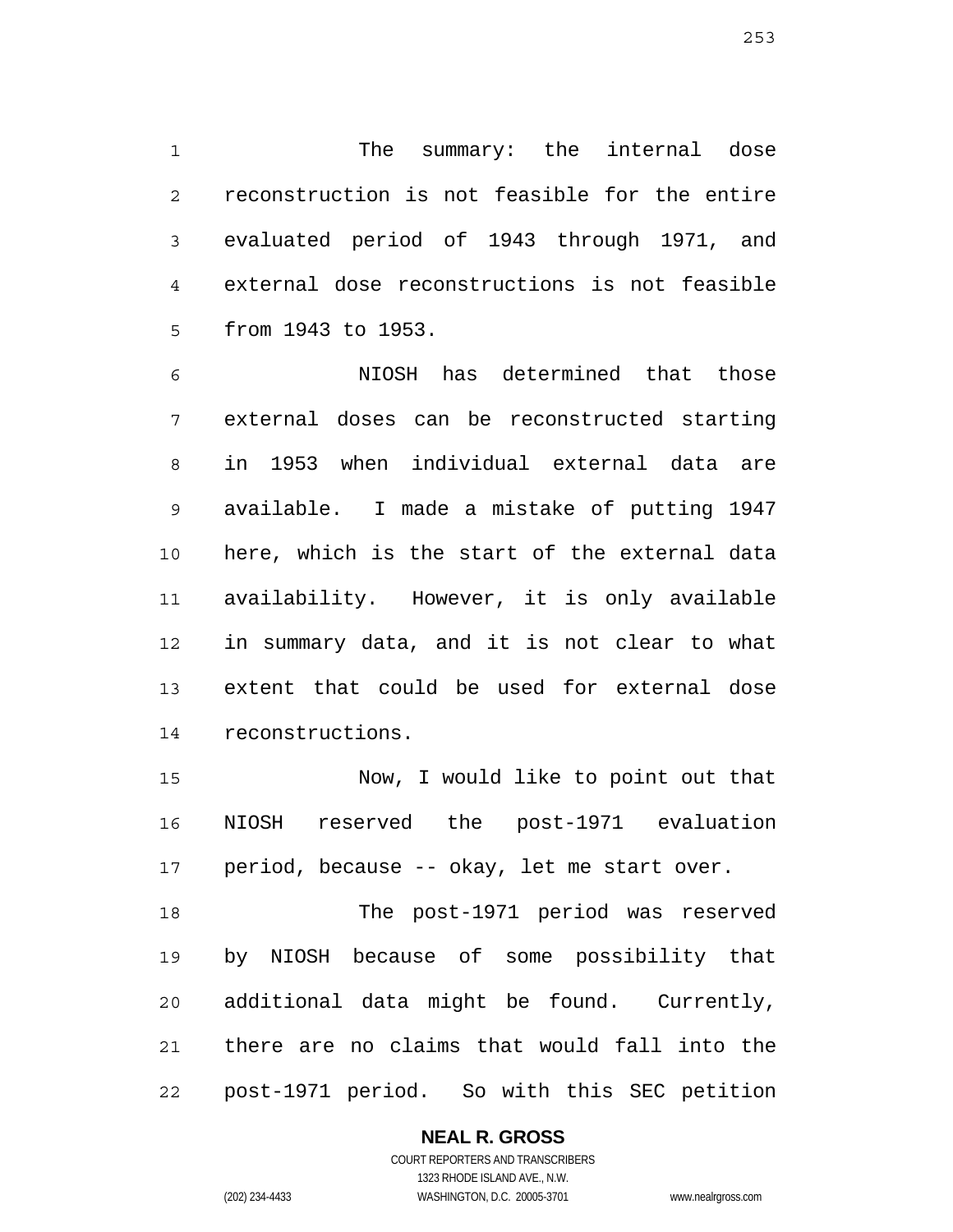1 2 3 4 evaluation, all current claims would be covered, and if a claim should come in that would fall into the post-1971 period, NIOSH would have to reevaluate for that period.

5 6 I think that is my presentation. Thank you.

7 8 9 10 CHAIRMAN ZIEMER: Thank you, Dr. Hughes. Could you speak to an issue which is fairly common in universities, and that is the issue of access to buildings.

11 12 13 14 15 16 17 18 19 20 21 22 Are we assured that the buildings associated with this project were not accessible by others on the campus? I would not want this to become one of those where anybody on the campus is covered. But universities are sort of notorious for not having good security on buildings. So have you confirmed that there was limited access to this building by only those in the project? DR. HUGHES: No. During the MED period, there was strict access controls. There was a guard. As far as we know from

# **NEAL R. GROSS**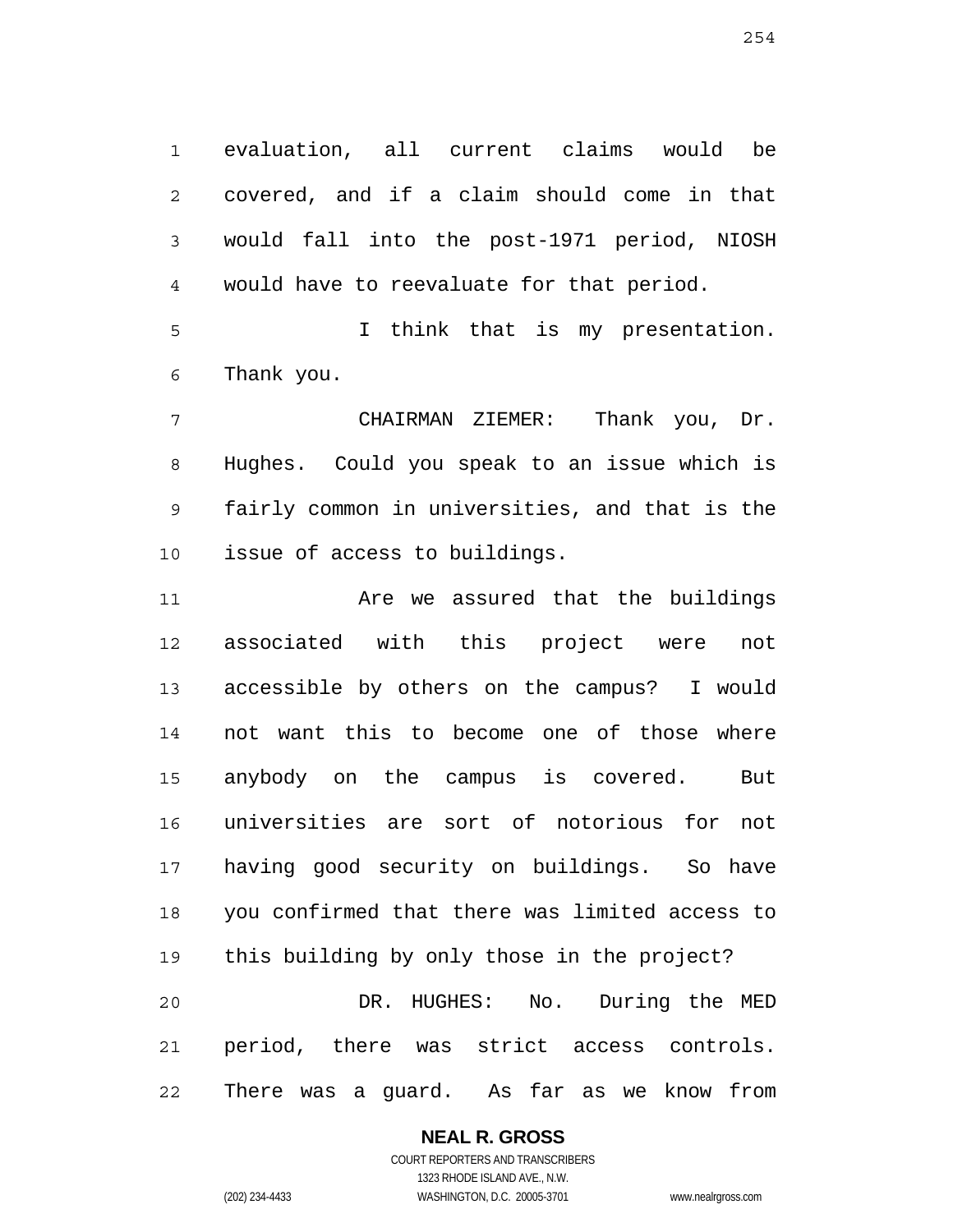1 2 interviews and some other documentation, there was access control.

3 4 5 6 Now after the post-World War II period when this became the AEP under the Atomic Energy Commission, there were no access controls, as far as I am aware of.

7 8 9 10 11 I am not sure if people who were not affiliated with this project would go in this building, because this building was solely devoted to just project. However, I do not believe there were access controls.

12 13 14 15 16 17 CHAIRMAN ZIEMER: Well, it could be a problem, because at least -- I've been on a lot of different university campuses, and except for university reactors, which are very highly controlled, you can walk in almost anywhere.

18 19 20 21 22 There's a few exceptions to that. Some inner-city campuses, like Temple University, you have to have a photo ID to get into any building just to take a class. I don't know if that is still true at Temple,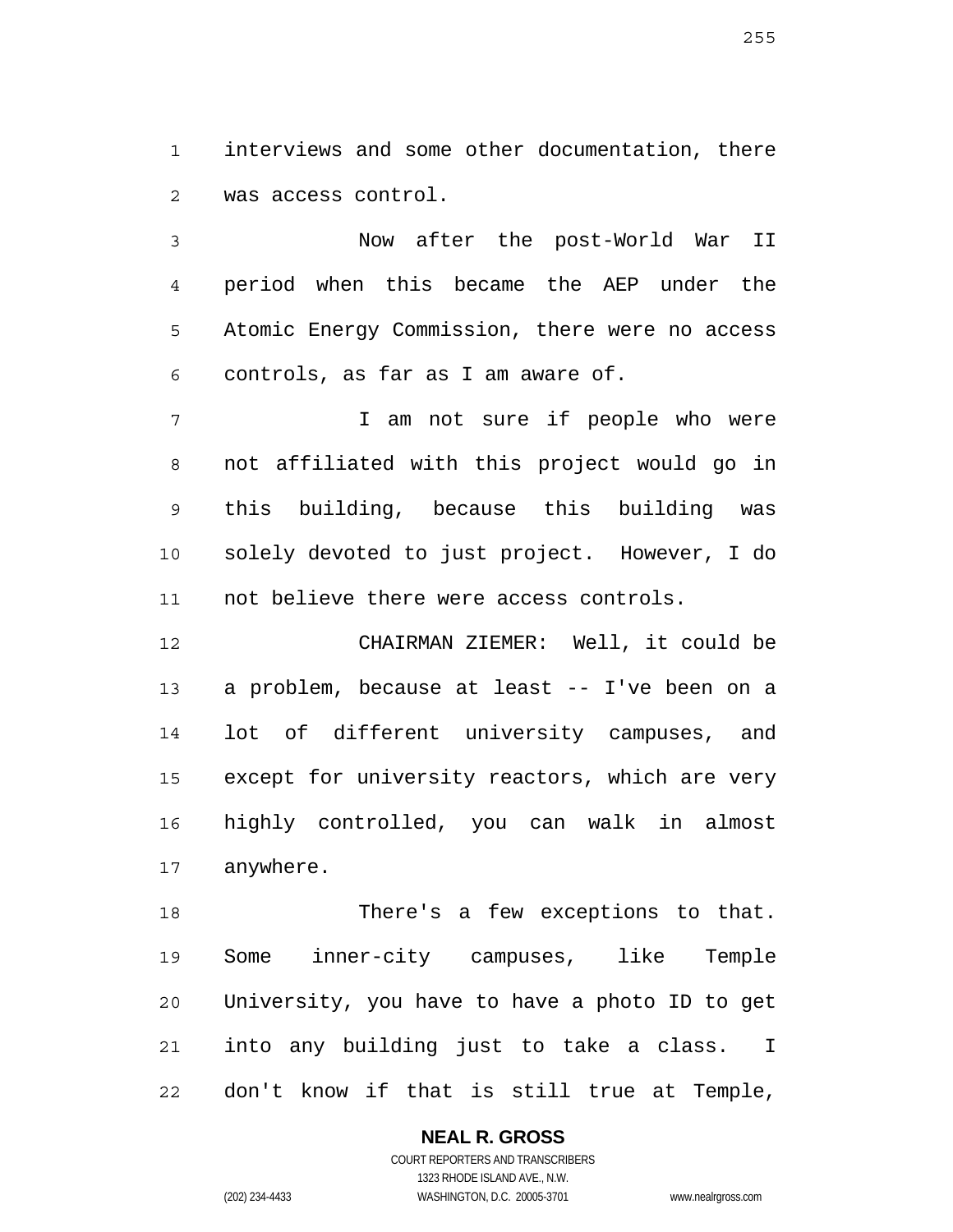1 2 but it was when I visited there, and it had nothing to do with radiation.

3 4 5 6 7 8 9 On our campus, you can just - almost anybody can walk into almost any lab, even those that are presumably restricted. That is one of the problems the NRC has typically with universities, because they are so accessible. So that would be a concern, if they did not have access control.

10 11 12 13 14 Dr. Roessler, and then Dr. Melius. MEMBER ROESSLER: Lara, mine is pretty simple. I think on your last slide you have a typo. I think you have ORINS instead  $of$   $-$ 

15 DR. HUGHES: Yes.

16 17 MEMBER ROESSLER: You might want to fix that for the record.

18 19 20 21 DR. HUGHES: Yes, I will send out -- I noticed it after it was already sent out, and I didn't want to change it for the presentation.

22 CHAIRMAN ZIEMER: Dr. Melius.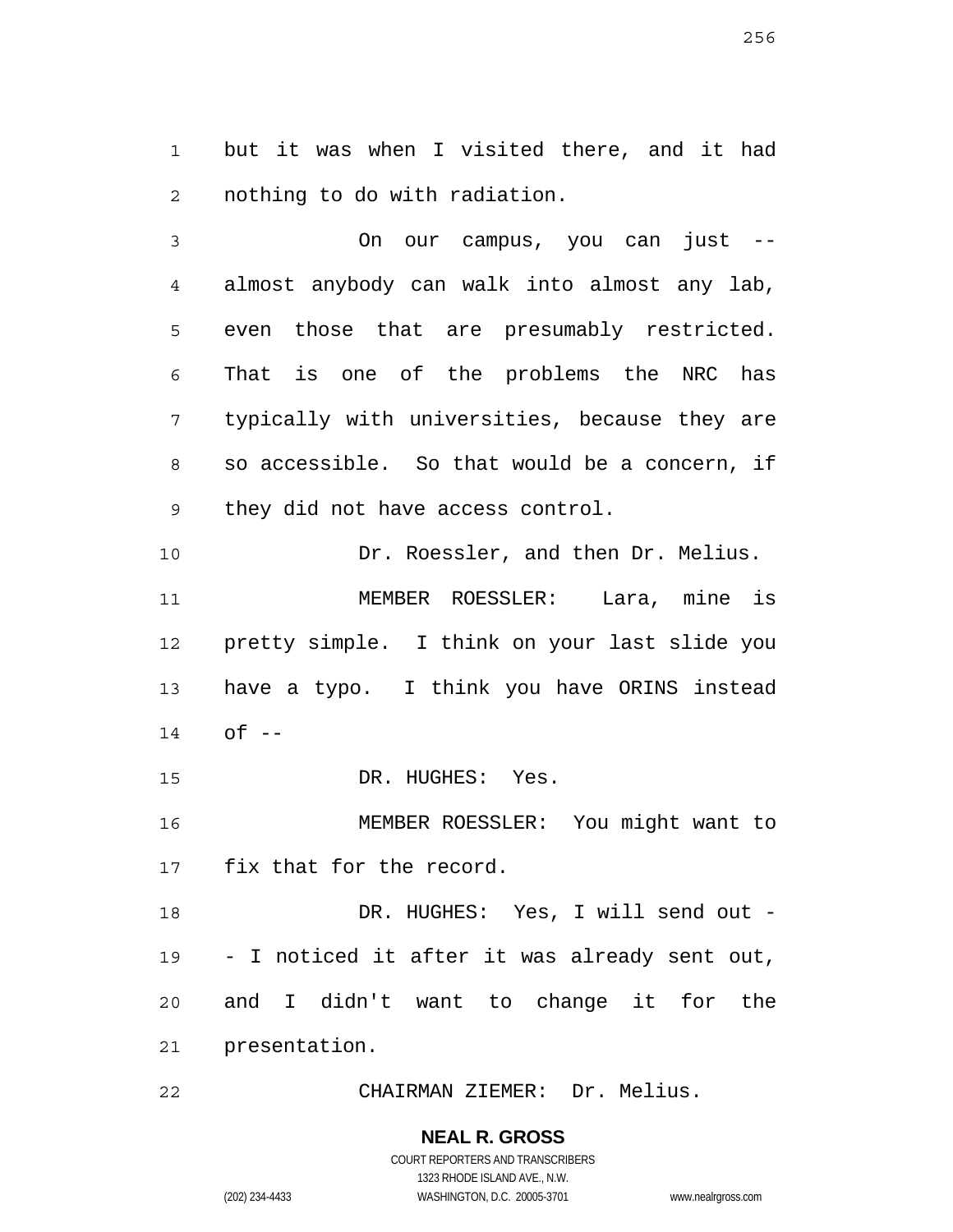1 2 3 4 5 6 7 8 9 10 11 12 13 14 15 MEMBER MELIUS: A couple of questions. As I recall -- and I am trying to bring up the DOE report, but this was also one of the sites involved in the human experimentation issue? DR. HUGHES: That is correct. MEMBER MELIUS: So were there records from that report accessed in some way? I couldn't tell. DR. HUGHES: They were reviewed, yes. MEMBER MELIUS: Okay, good. Secondly, another source of information which I didn't see referenced was -- or you talked to the New York State Department of

18 19 20 between the State Department of Labor and the State Health Department and the Environmental Conservation group.

21 22 Department of Labor had a very active inspection program that covered

### **NEAL R. GROSS** COURT REPORTERS AND TRANSCRIBERS 1323 RHODE ISLAND AVE., N.W. (202) 234-4433 WASHINGTON, D.C. 20005-3701 www.nealrgross.com

Environmental Conservation, but radiation

regulation in New York state is divided by

16

17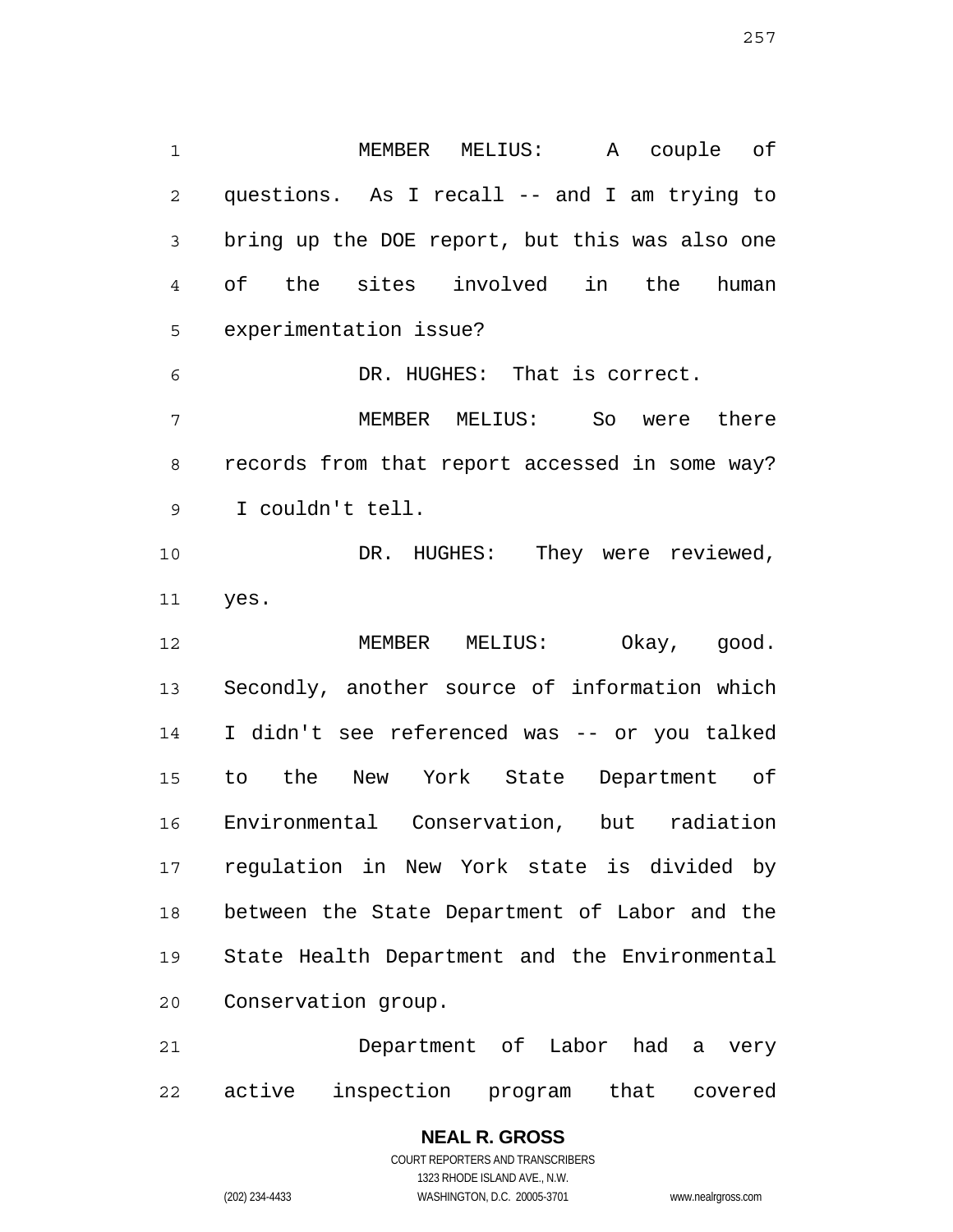1 2 3 radiation prior to OSHA and some of the other Atomic Energy Commission and other -- Nuclear Regulatory Commission coming into place.

4 5 6 7 8 9 10 11 12 So they may very well be a source of records. Then when their program was discontinued, to some extent some of their records were transferred over to the State Health Department, their radiation control, which had more to do with medical issues related -- medical radiation sources, and so forth, in terms of both regulation and so forth.

13 14 15 16 17 18 19 20 21 So the State Health Department may be a source, as well as the State Labor Department, because I actually -- in my work for the State Health Department, I received a lot of the Department of Labor records related to their -- essentially, their OSHA program, OSHA-type program, and I believe at the same time some of their records on radiation went to the Radiation Bureau.

22 I don't recall specifically for the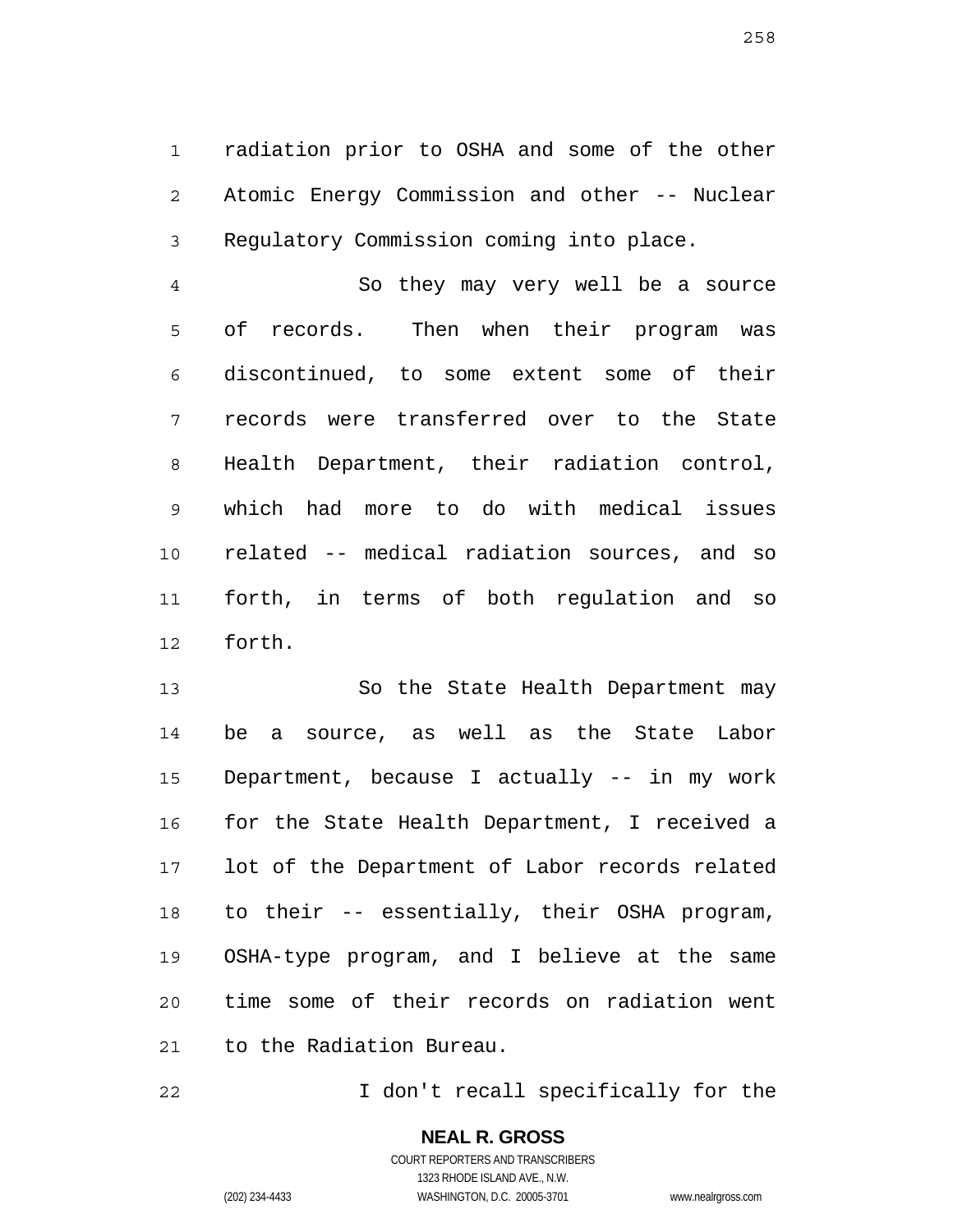1 University of Rochester and so forth.

2 3 4 5 6 7 8 9 10 11 12 13 14 DR. HUGHES: I will check on it. MEMBER MELIUS: The other thing I will try to shake my memory on, but I can't remember the physician's name. There was a physician who I worked with for a period of time at University of Rochester who had been trained in that program during this time period, and then had worked for Kodak for a number of years, and then returned to the University. I have no idea if he is still there or what's happened to that, but there is that, and a fairly active radiation safety office.

15 16 17 18 19 20 I don't know if you have talked to some of those people as sources, but seems to be there might be some people who would have known what might have happened to the records. I'm not going to guarantee it will help, but it may be another source.

21 22 CHAIRMAN ZIEMER: Well, I saw in the list that a radiation safety officer was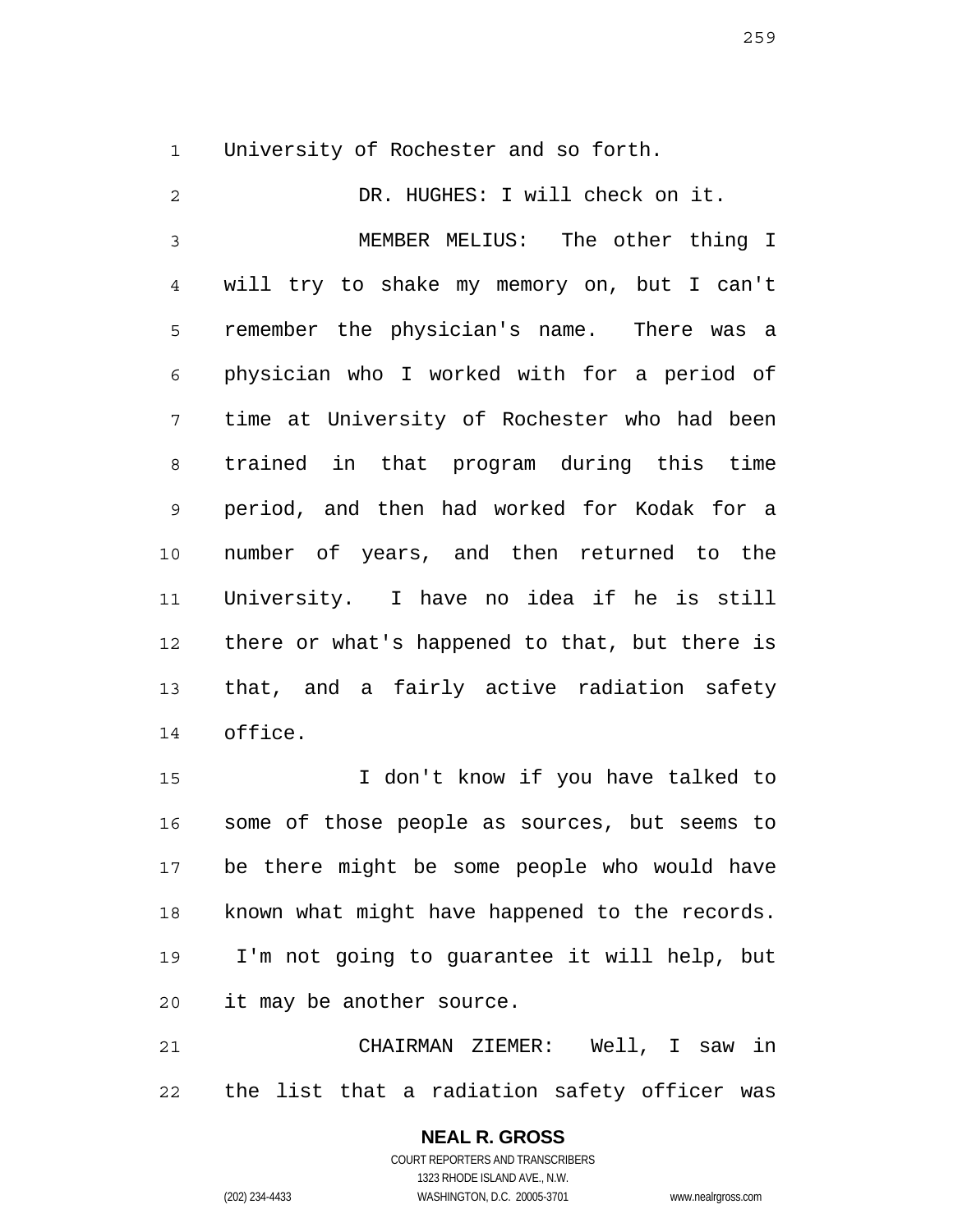1 2 3 one of those interviewed. I don't know if it was the current one or a past one. Do you recall, Lara?

4 5 6 7 8 DR. HUGHES: Yes. We interviewed the current Radiation Safety personnel and some -- I think, two past, two people who worked in radiation safety in the past, might have actually been three.

9 10 CHAIRMAN ZIEMER: LaVon Rutherford had a comment, too.

11 12 13 14 15 16 MR. RUTHERFORD: I wanted to make it clear, this is a Department of Energy site. Therefore, the employees that are -- only Department of Energy employees, contractors and subcontractors are covered. Students would not be covered under this.

17 18 19 20 21 22 CHAIRMAN ZIEMER: But the students on the fellowships who were -- I don't know whether you would say they were under contract. The students in that program were actually paid by ORINS, because it was part of the Oak Ridge Institute of Nuclear Studies,

**NEAL R. GROSS**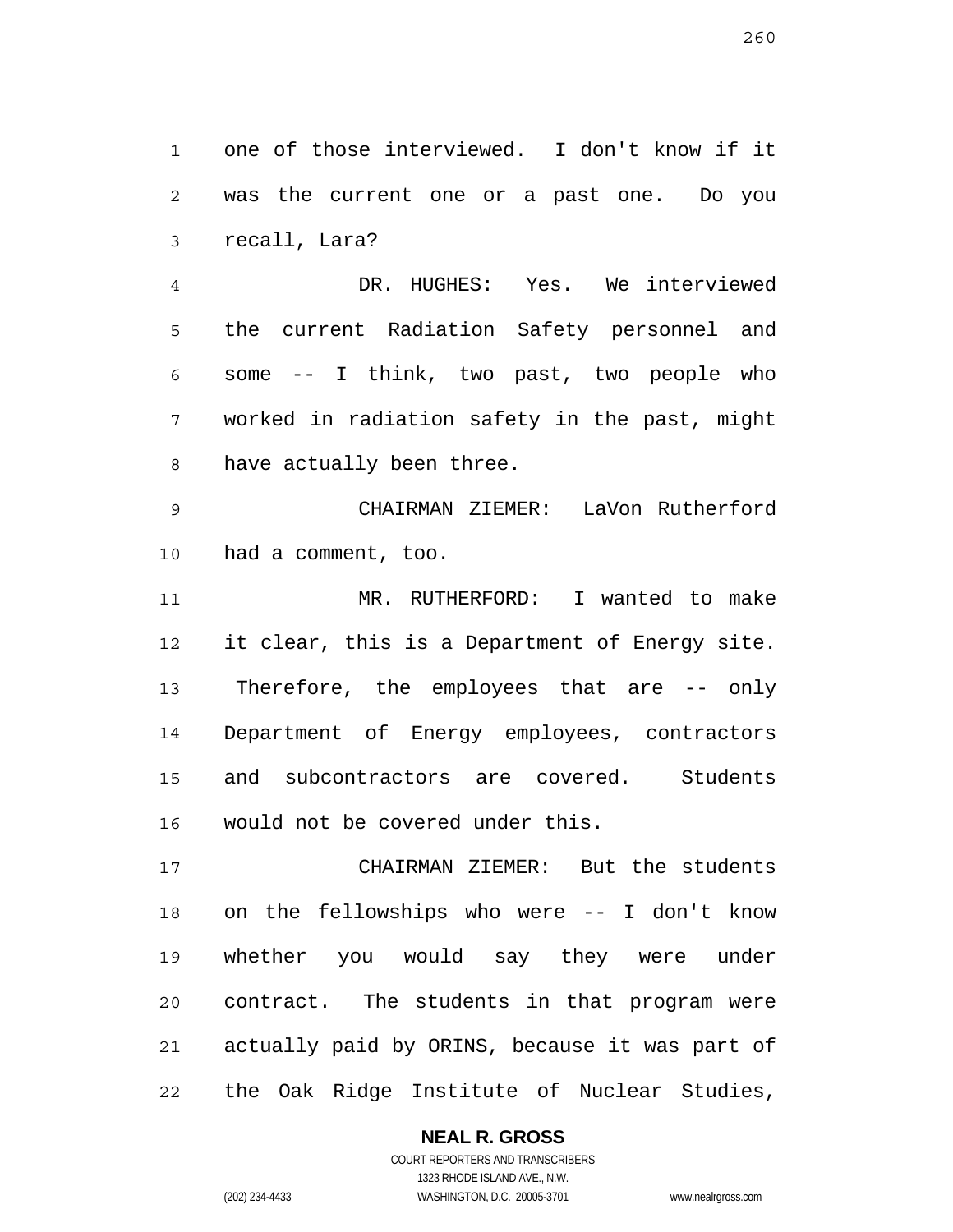1 the AEC fellowship program.

2 3 4 5 6 7 8 9 10 11 12 13 14 15 16 17 18 19 20 21 22 I assume those would be covered, if they were there the 250 days. Most of them were only there for the summer. MR. RUTHERFORD: Yes. You would have to verify -- they would have to verify the 250 days, and I certainly don't want to speak for the Department of Labor, but -- CHAIRMAN ZIEMER: Right. But a student who wandered in there from another part of the campus, since they are not an employee or a subcontractor, would not be covered in any event? MR. RUTHERFORD: That is correct. CHAIRMAN ZIEMER: Yes. Thank you. Dr. Lockey? MEMBER LOCKEY: Was there a number on that building? DR. HUGHES: It was called the Medical School Annex or just the Annex. MEMBER LOCKEY: Medical School Annex?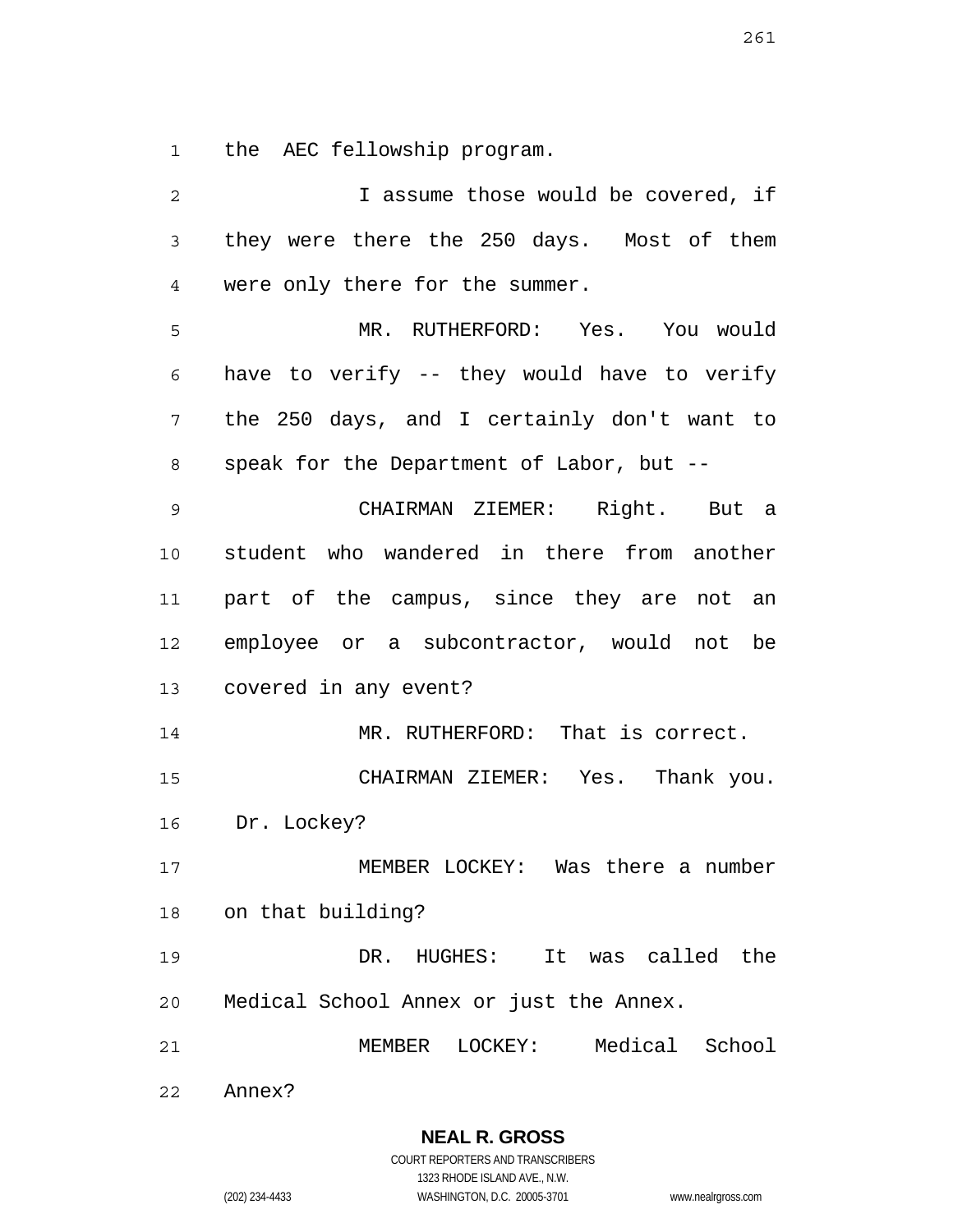1 2 3 4 5 6 7 8 9 10 11 12 13 14 15 16 17 18 19 20 DR. HUGHES: Yes, Medical School Annex. It was an annex to the medical school building or the hospital. MEMBER LOCKEY: So you had to work within the Medical School Annex? DR. HUGHES: That is correct, on the project. CHAIRMAN ZIEMER: Are there other questions? Dr. Melius, did you have an additional question? MEMBER MELIUS: No. I'm just trying to jog my memory. CHAIRMAN ZIEMER: In terms of those follow-up things that you were referring to, those would be things that might be used to reconstruct dose in those cases that didn't qualify, if this were an SEC. Is that what your implication was, or were you concerned that we get that information prior to taking action? I am trying to get a feel for it.

21 22 MEMBER MELIUS: My guess is that it wouldn't be -- I don't think it would be the

> **NEAL R. GROSS** COURT REPORTERS AND TRANSCRIBERS

> > 1323 RHODE ISLAND AVE., N.W.

(202) 234-4433 WASHINGTON, D.C. 20005-3701 www.nealrgross.com

262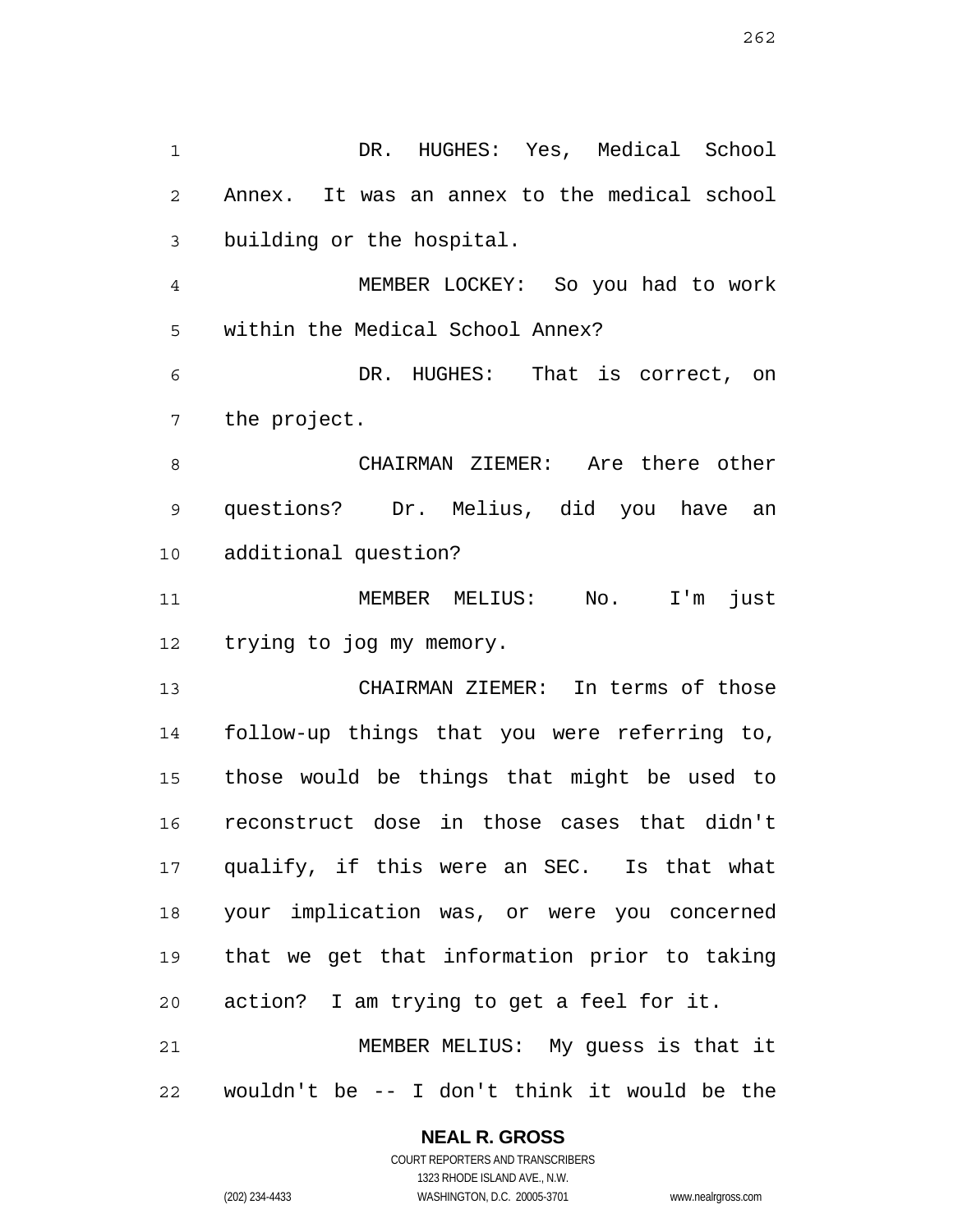1 2 3 4 treasure trove of all personnel records, though some of the records were fairly extensive. I just have no idea what were kept.

5 6 7 8 9 I know for some other facilities that were under state regulation, the state was given -- State Health Department ended up with all of their monitoring and personnel records.

10 11 12 CHAIRMAN ZIEMER: This was a group within the state Labor Department or state Public Health?

13 14 15 16 17 MEMBER MELIUS: The radiation control -- I don't know what it is called within the Labor Department. Within the state Health Department it is the Bureau of Radiation Protection.

18 19 20 CHAIRMAN ZIEMER: Do we know if they were one of the information sources? Dr. Neton, do you have --

21 22 MR. ELLIOTT: I could be wrong, but I don't know that the particular sources that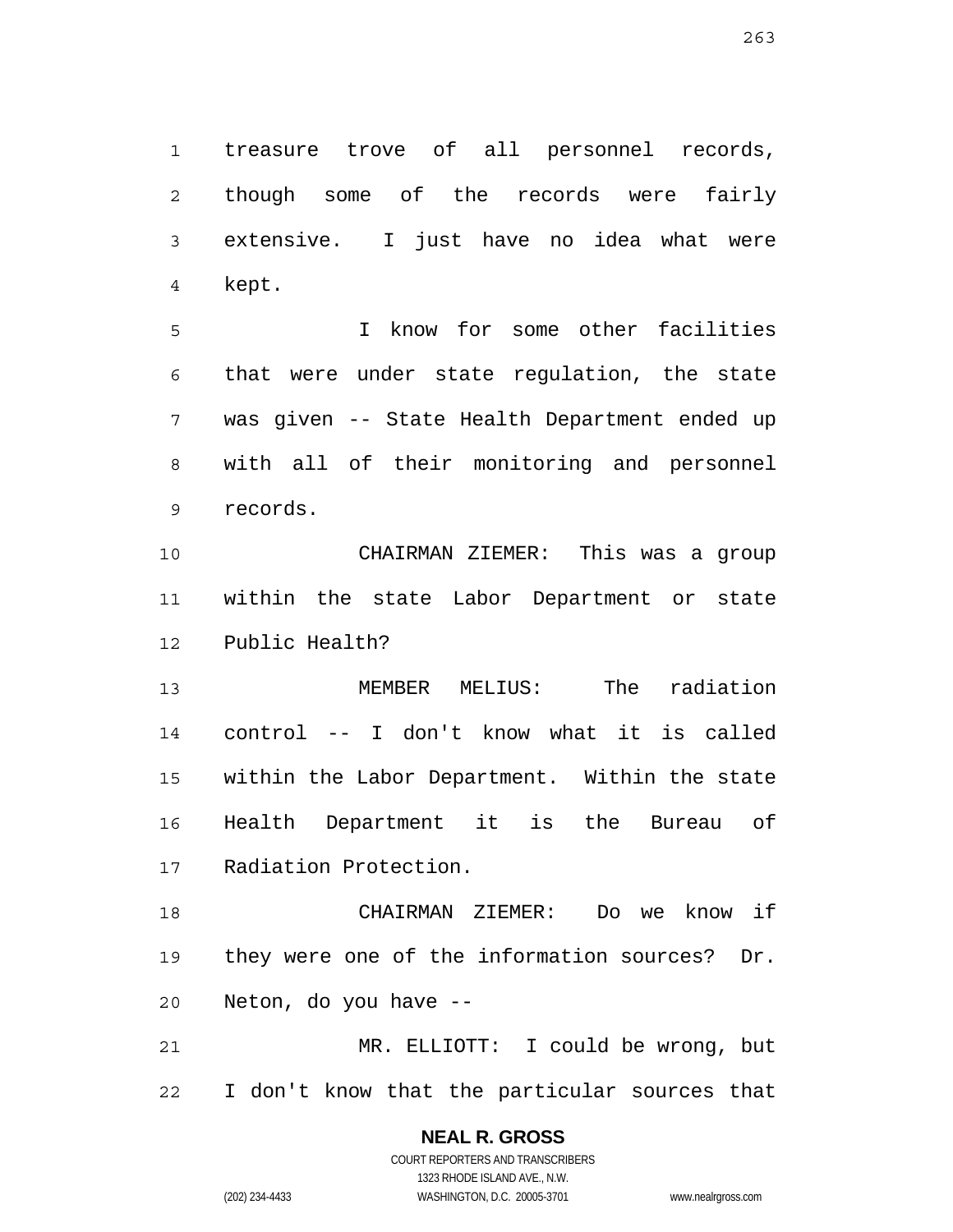1 2 3 4 were used for this facility would have been licensed by the state. They were under AEC control, such as the alpha emitters, the uranium, plutonium and such.

5 6 7 8 9 I know when I was at New York University we had a number of sources, and I don't believe we actually were required to be licensed by the state for the AEC-type work we were doing. I don't know. That is my guess.

10 11 12 13 14 15 16 DR. HUGHES: I could maybe answer to that. We did contact the state authority that was pointed out to us by the radiation safety personnel at University of Rochester where, historically, they were interacting with regarding their license information or their licenses.

17 18 19 20 21 22 So this agency was contacted, but no monitoring data was found. We found a considerable amount of license information for this facility but no internal monitoring data. MEMBER MELIUS: As I said, the Labor Department had -- again, I am just -- I

# **NEAL R. GROSS**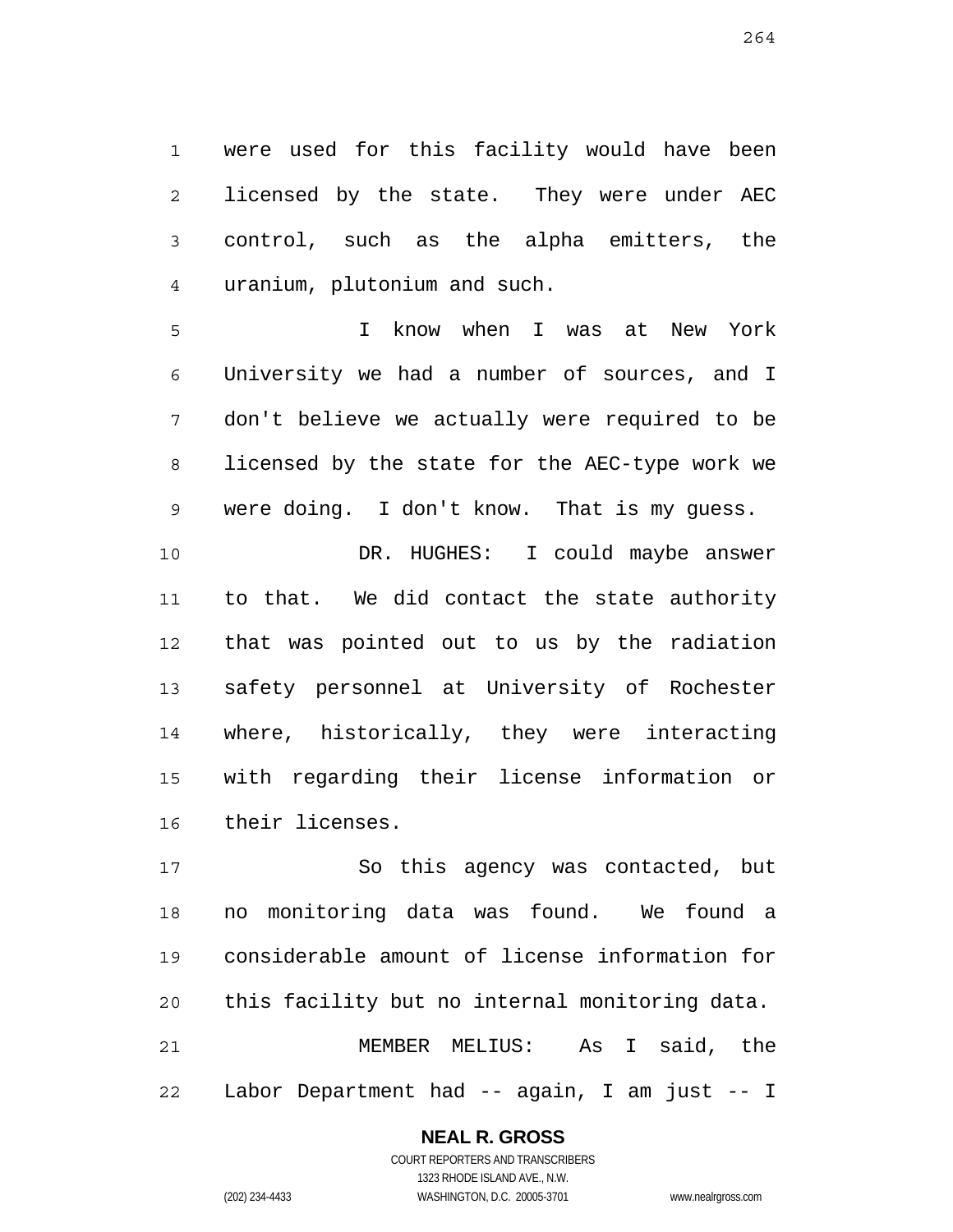1 2 3 4 5 6 7 8 don't know jurisdiction. It changed over time and so forth. So there was -- and within the state, who regulated what changed and so forth, and the three agencies fought with each other and all that usual bureaucratic stuff, but it just would be worth contacting to see if they have some information that would be helpful.

9 10 11 12 I know the former director. I can even give you the name of a person to contact on the Health Department side. I don't know who runs that bureau now.

13 14 CHAIRMAN ZIEMER: Thank you. Dr. Lockey.

15 16 17 18 19 20 21 MEMBER LOCKEY: I know at my university that we were digging for records for a study that was done in 1975, and nobody thought the records were available, but the records, in fact, were available in some basement, in some room; because universities just don't get rid of such things.

22 So I would be -- it would be

> **NEAL R. GROSS** COURT REPORTERS AND TRANSCRIBERS 1323 RHODE ISLAND AVE., N.W.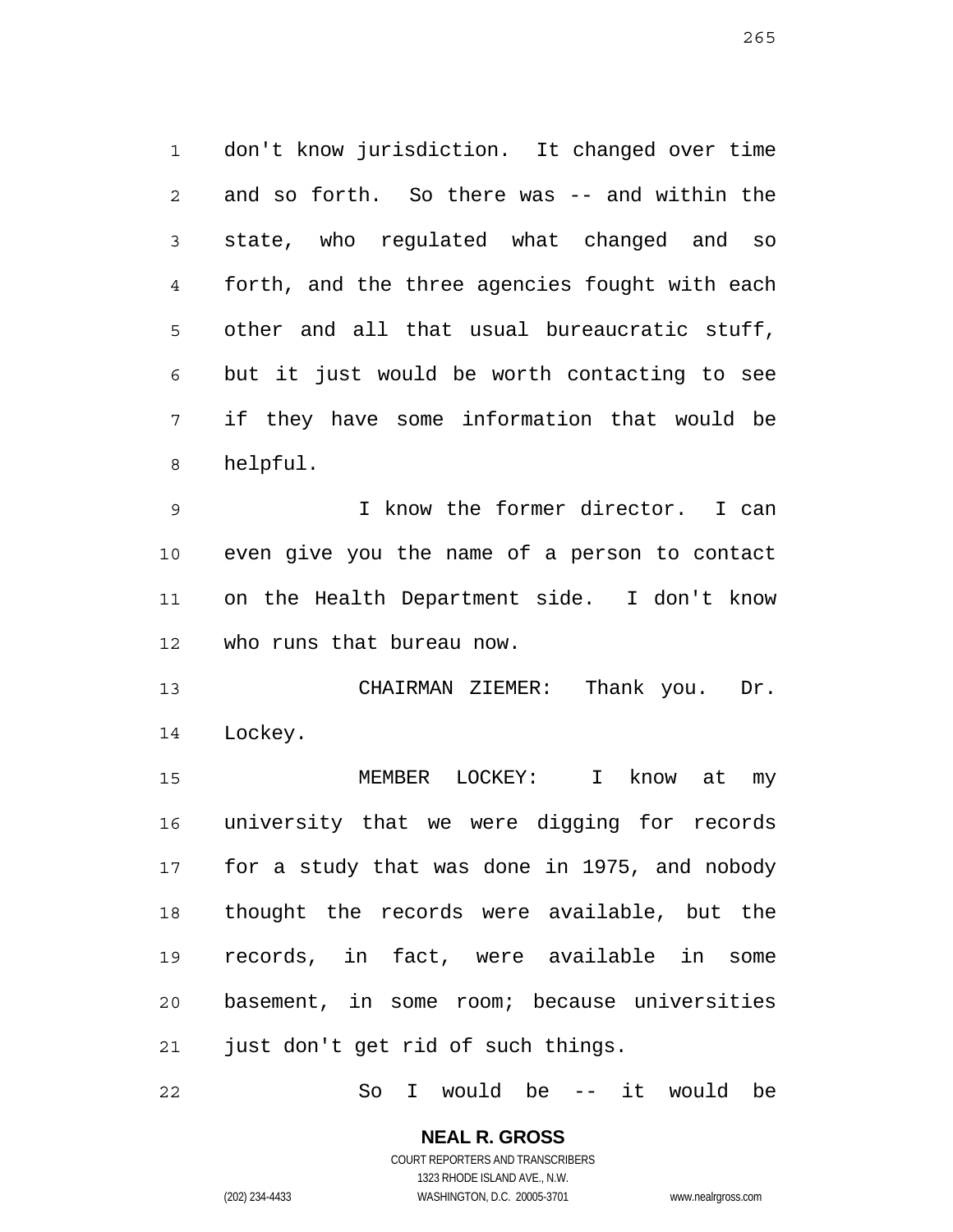1 2 3 4 unlikely that monitoring data doesn't exist someplace, especially in a university setting, especially as you go up through the 1960s and early 1970s.

5 6 7 8 9 10 CHAIRMAN ZIEMER: Thank you. The issue before us is the recommendation itself. The recommendation would be to add a class to the SEC for the specified period. Do you wish to take action at this point? If so, a motion would be in order. Dr. Lockey?

11 12 13 14 15 16 MEMBER LOCKEY: My opinion is that we should maybe spend a little extra effort to see what may be available at the state and perhaps also at the university. It may take some time. It may take some on-site personnel looking around.

17 18 19 20 21 22 I don't think a phone call would be adequate, because more likely than not, you are going to get a blow-off, but if you are on site and say we are here and this is our goal and we need to make sure there's -- know what is in the facility. I think it is worthwhile

> **NEAL R. GROSS** COURT REPORTERS AND TRANSCRIBERS

1323 RHODE ISLAND AVE., N.W. (202) 234-4433 WASHINGTON, D.C. 20005-3701 www.nealrgross.com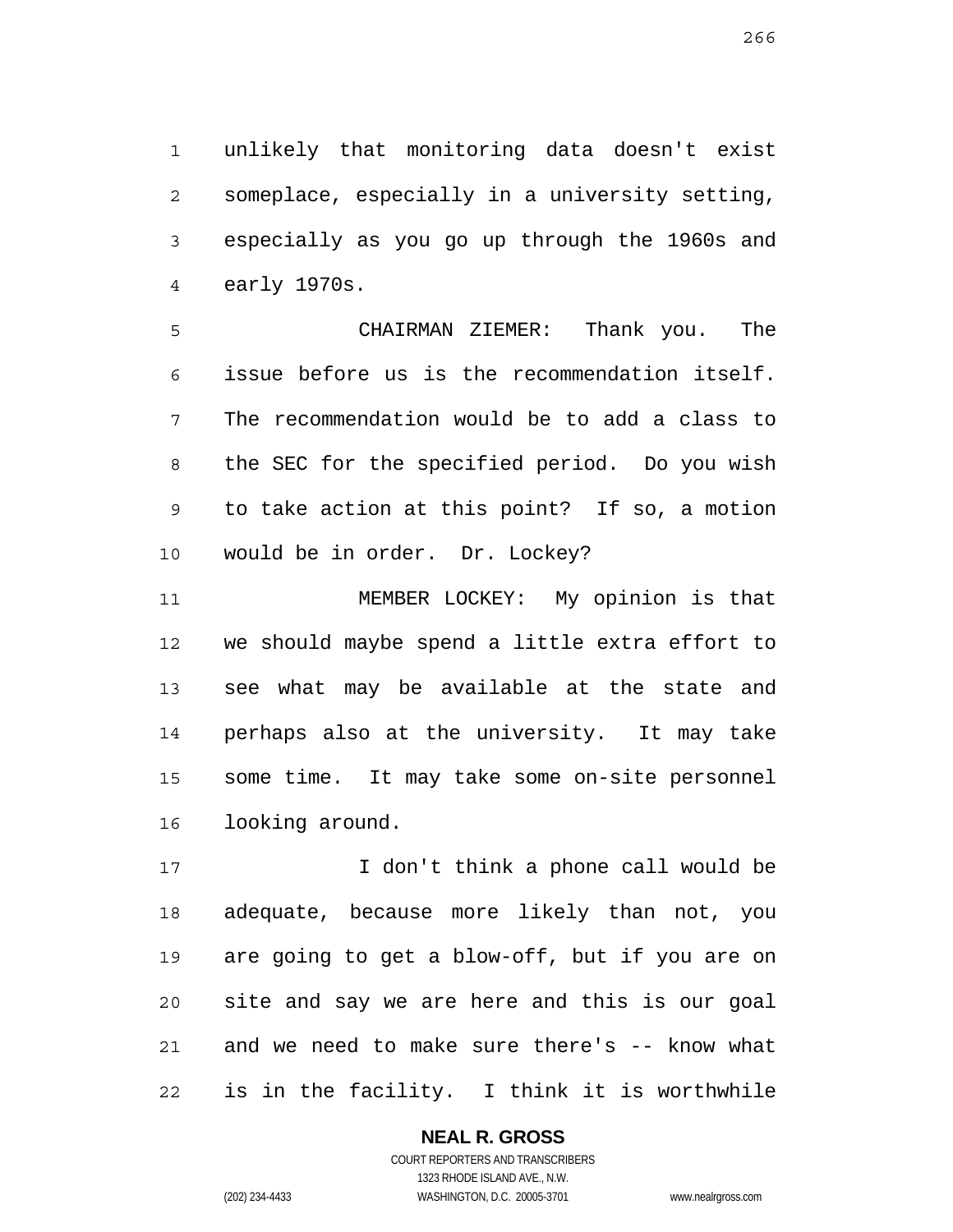1 doing that.

2 3 DR. HUGHES: May I point out something?

4 CHAIRMAN ZIEMER: Yes, of course.

5 6 7 8 9 10 11 12 13 14 15 DR. HUGHES: There were actually three or four data capture trips to the university, and NIOSH collected all of the available dosimetry data for the entire university, not just AEP. We've got all external dosimetry data that was available at the site, and it was a fairly thorough search through all health and safety records with the aid of two of the current health physics personnel, and we just have not been able to find any internal data.

16 17 18 19 20 21 22 There is, especially in later years, a very large amount of external data for employees of the entire university that worked with radioactive materials. So I am not very confident that, if the university was contacted again, there would be anymore information found.

# **NEAL R. GROSS**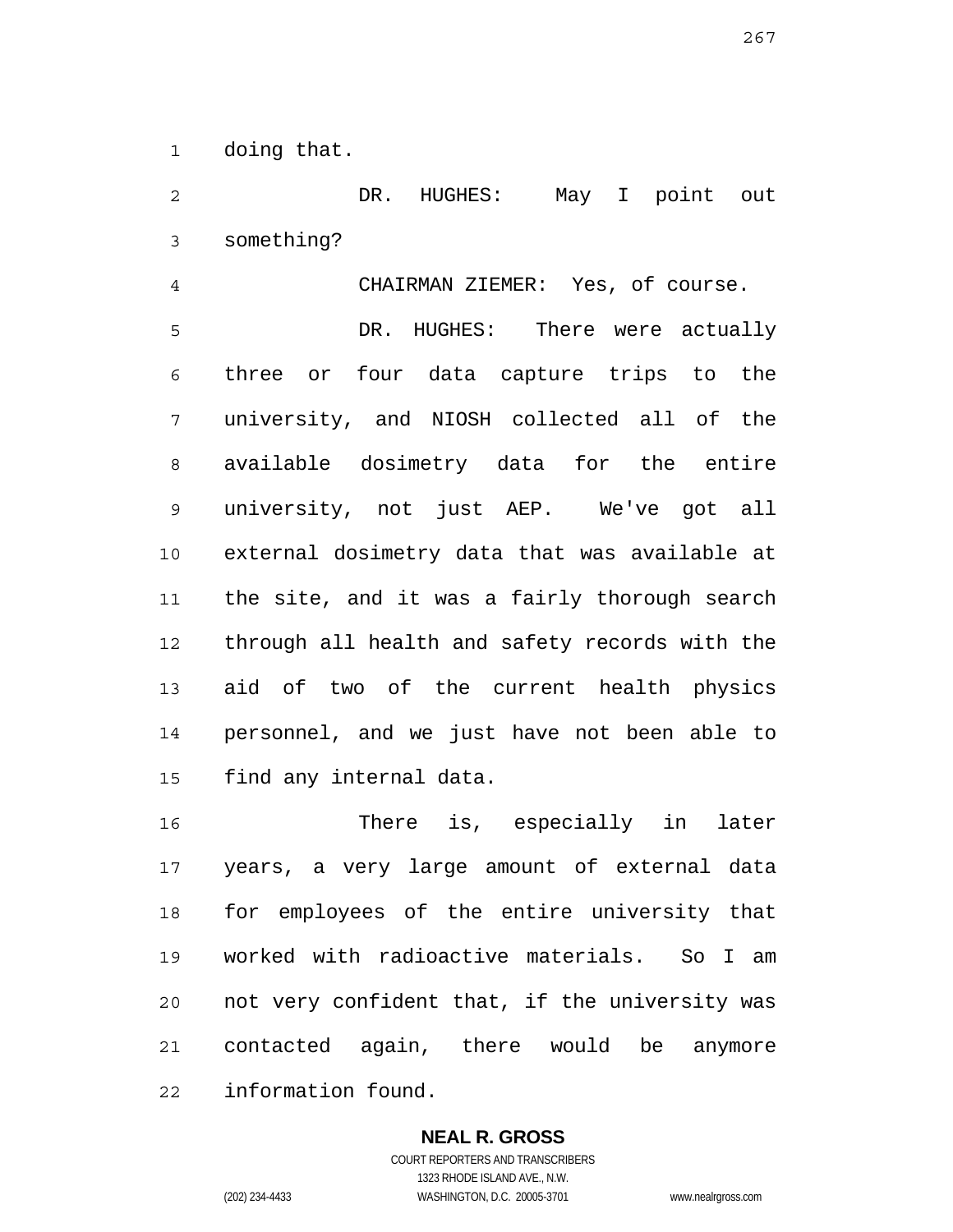1 2 3 4 5 6 7 8 9 CHAIRMAN ZIEMER: I guess one of the questions would be, for example, the contact that you mentioned, Jim -- would they be likely to have the monitoring data or is it likely that monitoring data exists outside of this, what appears to be all of the -- you have records covering the full span of years, it sounds like, at least external and some internal.

10 11 12 13 14 15 DR. HUGHES: Yes. It starts in 1947. So the university was very diligent keeping records. However, there are no internal records. They have no idea where they went or if they even existed, really. So it was kind of odd, but --

16 17 18 19 20 21 22 CHAIRMAN ZIEMER: You had a large number of references in your list, some of which were historical descriptions of the program. I think Dr. Stanard's book was listed in there, amongst others, and I have to admit I haven't read that full volume, but it is pretty thick.

#### **NEAL R. GROSS** COURT REPORTERS AND TRANSCRIBERS

1323 RHODE ISLAND AVE., N.W.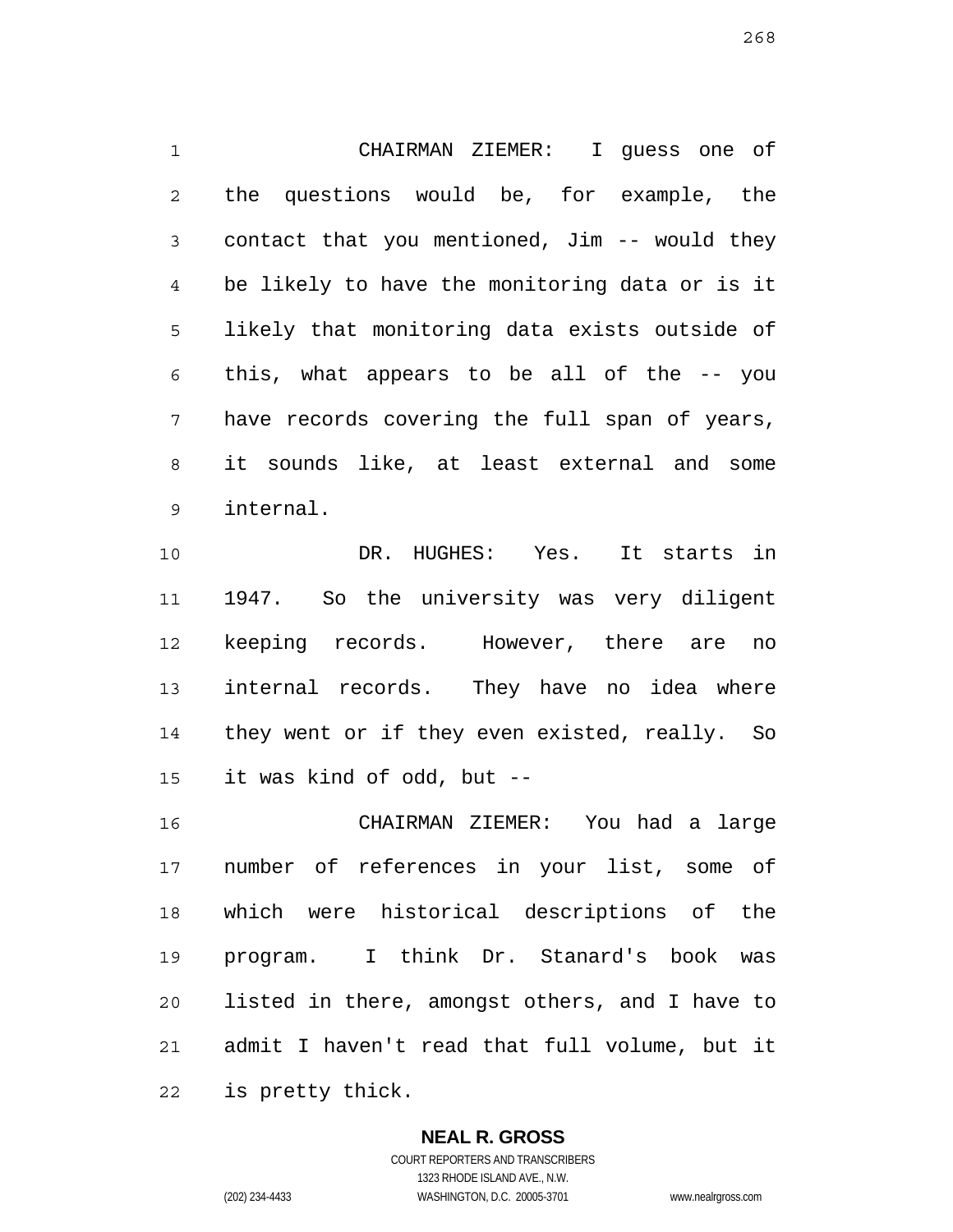1 2 3 4 5 6 7 8 9 I am wondering if any of those described internal monitoring program that - you know, do we know one existed but can't find the records or are there hints that they just didn't have a complete internal monitoring program or some of the nuclides they did not have the ability to do bioassay on in the early days or -- what can you tell us about that?

10 11 12 13 14 15 16 17 I am trying to get a feel for whether it is fruitful to interview other people who may give us some information, but are they likely to have internal dose records that aren't otherwise available? That is sort of my issue. Maybe, Dr. Hughes, if you could respond, and maybe, Jim, you have a related comment.

18 19 20 21 22 DR. HUGHES: Yes. We have indications that for the operations of the Alpha Laboratory there was a more or less routine bioassay program for those employees, and the data analysis was for polonium-210.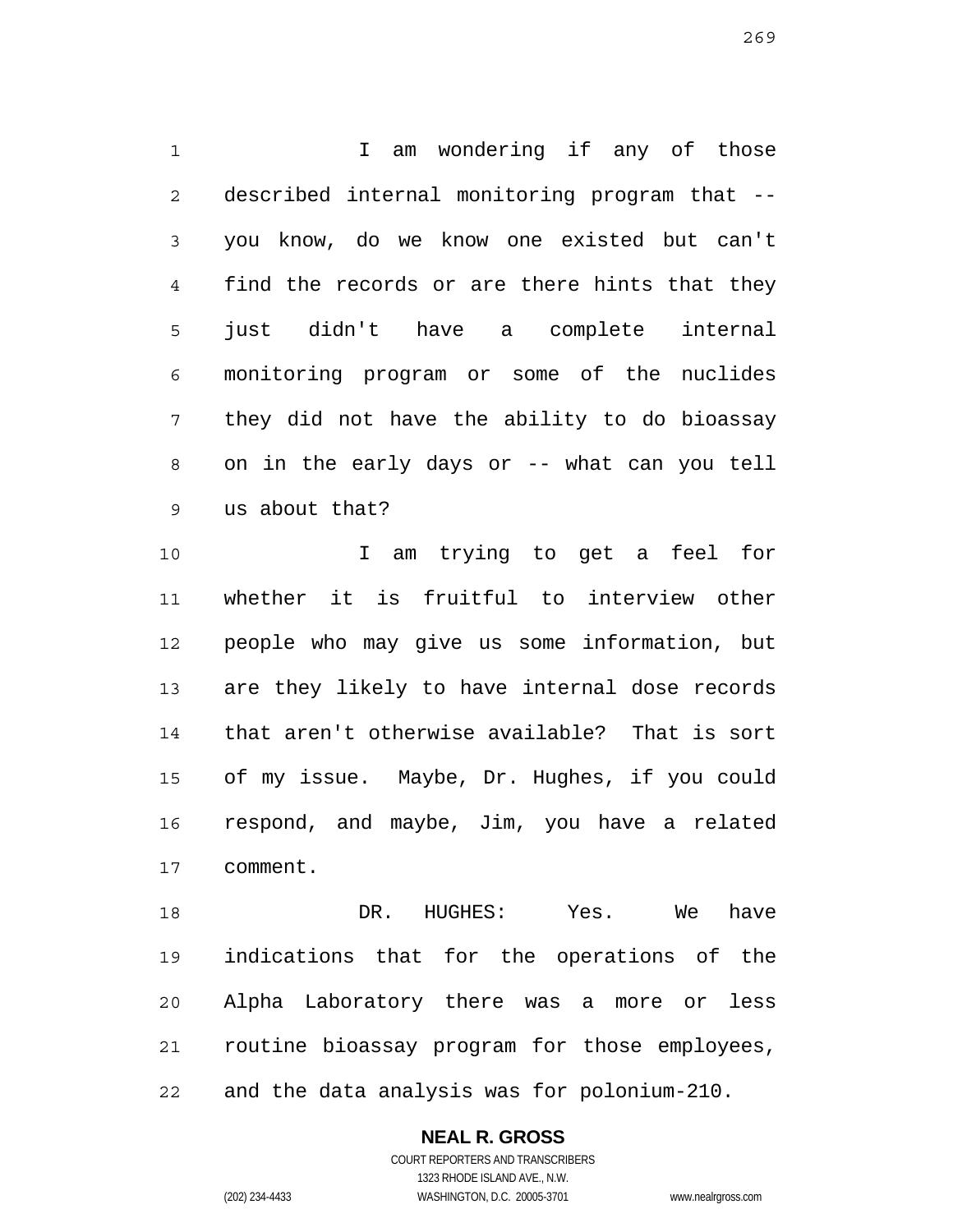1 2 3 4 We have some summary data from one year that discusses that about 97 individuals were monitored for polonium. However, we do not have the actual monitoring data.

5 6 7 So there are some indications that some internal dosimetry data existed, but we do not have it.

8 9 10 11 12 13 14 Now even if the polonium data was found, it is not clear if other radionuclide internal data could be reconstructed or if it existed. We only have a clue that, for this Alpha Laboratory facility, there was some data, and that it is missing, that we could not find it.

15 16 17 18 19 20 21 22 CHAIRMAN ZIEMER: Dr. Melius? MEMBER MELIUS: Yes. The thing that makes me a little -- I agree with Jim Lockey -- surprised in some ways the records aren't available, because -- I was never directly involved in looking at the program, but it dealt with both the radiation safety people as well as the physicians, and then was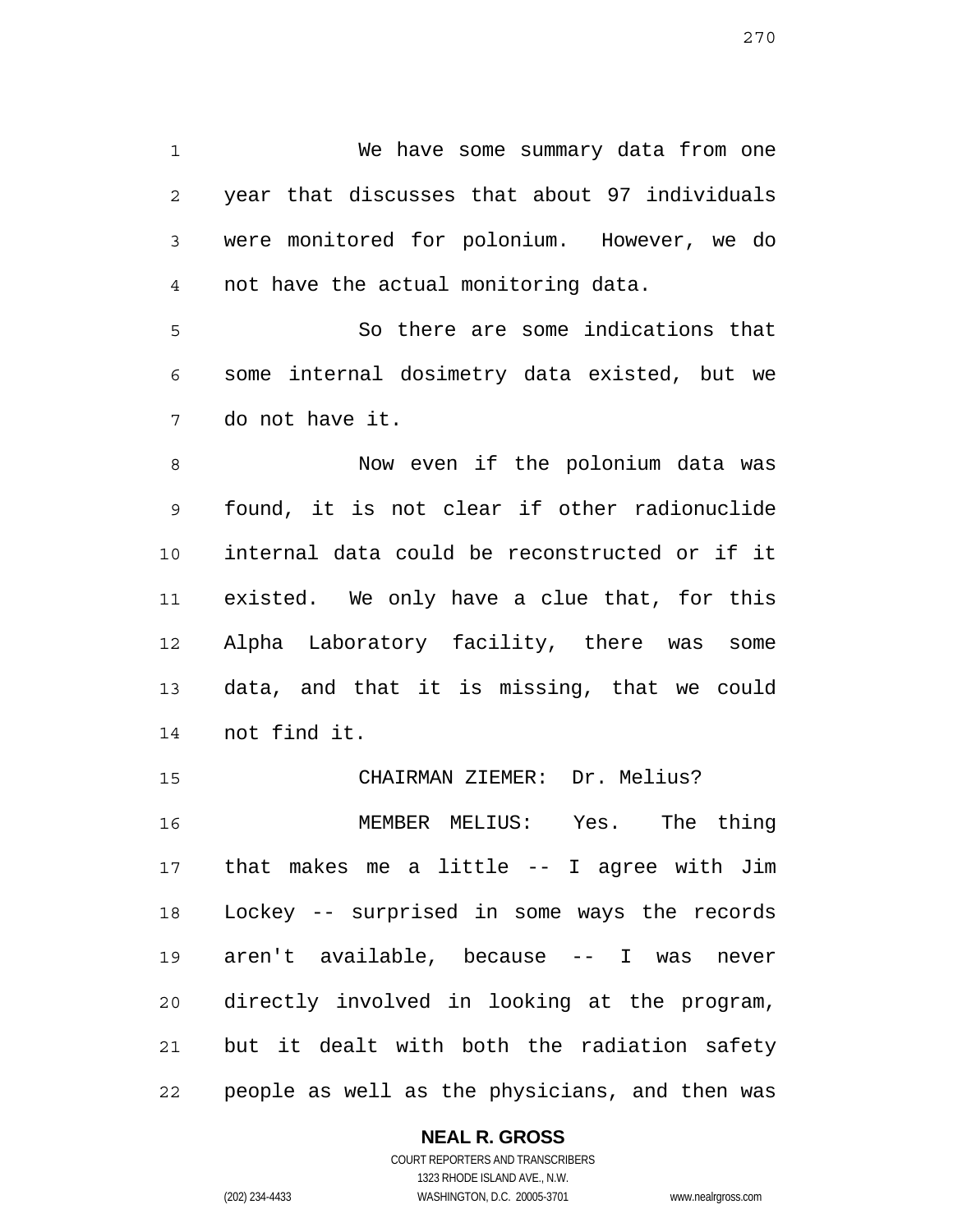1

in the Department of Preventive Medicine.

2 3 4 5 6 7 8 9 10 11 12 They were always very outspoken about how good their program was over time and, obviously, with the human experimentation issue, they are upset about the revelations about that part of the program and so forth. I would think they would have maintained records, but again, things change over time. They could have been shipped off someplace. Who knows? Again, I don't know who you talked to. I don't remember all the names either off the top of my head.

13 14 15 16 17 18 19 20 21 One thought would be -- I mean, I don't think it would take a long time to get the information from either this State Department of Labor or in the State Health Department. I mean, I have contacts in both who could tell us -- if we deferred action on this until our conference call in December? CHAIRMAN ZIEMER: This can certainly be done. I think it is at the

22 pleasure of the Board what direction you wish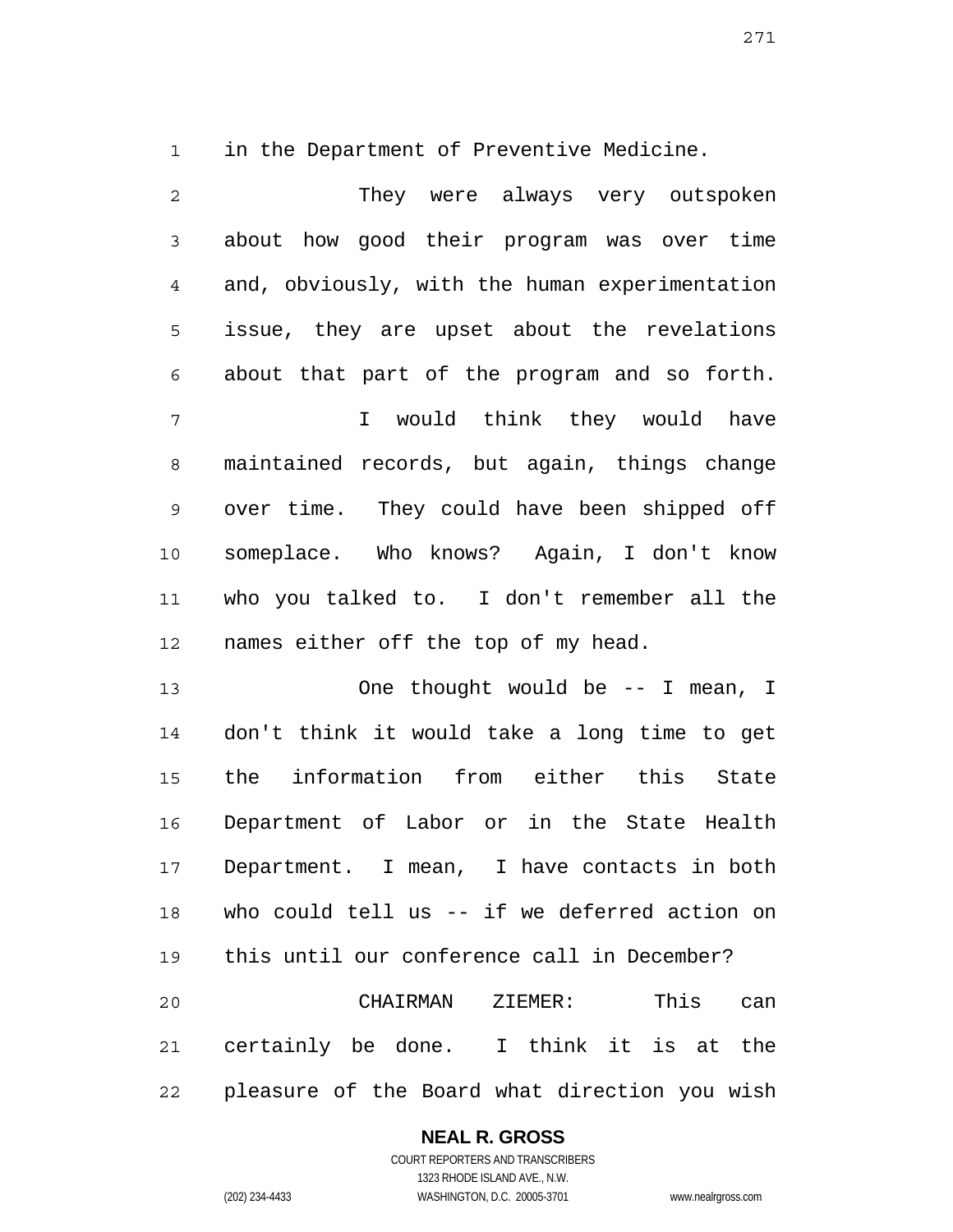1 2 3 to take. We have heard a couple of expressions of a desire to follow up. I don't know how widespread that is. Dr. Lockey?

4 5 6 7 8 9 10 11 12 MEMBER LOCKEY: For example, at the University of Rochester, when a new Department chair comes in, they are sort of in charge of what goes in and what goes out of the department, and one of the avenues I would pursue is go back in history of the department, look who the department chairs were, who the business managers were at that time.

13 14 15 16 17 18 If they are alive, re-contact them and sort of reconstruct to a certain degree what happened to the records when you took over, because the program was -- becomes defunct, and they are responsible for doing something with the records.

19 20 21 So that is a type of exploration you could do. It would be unusual that there aren't some records available somewhere.

22 MEMBER MELIUS: Jim and I also have

272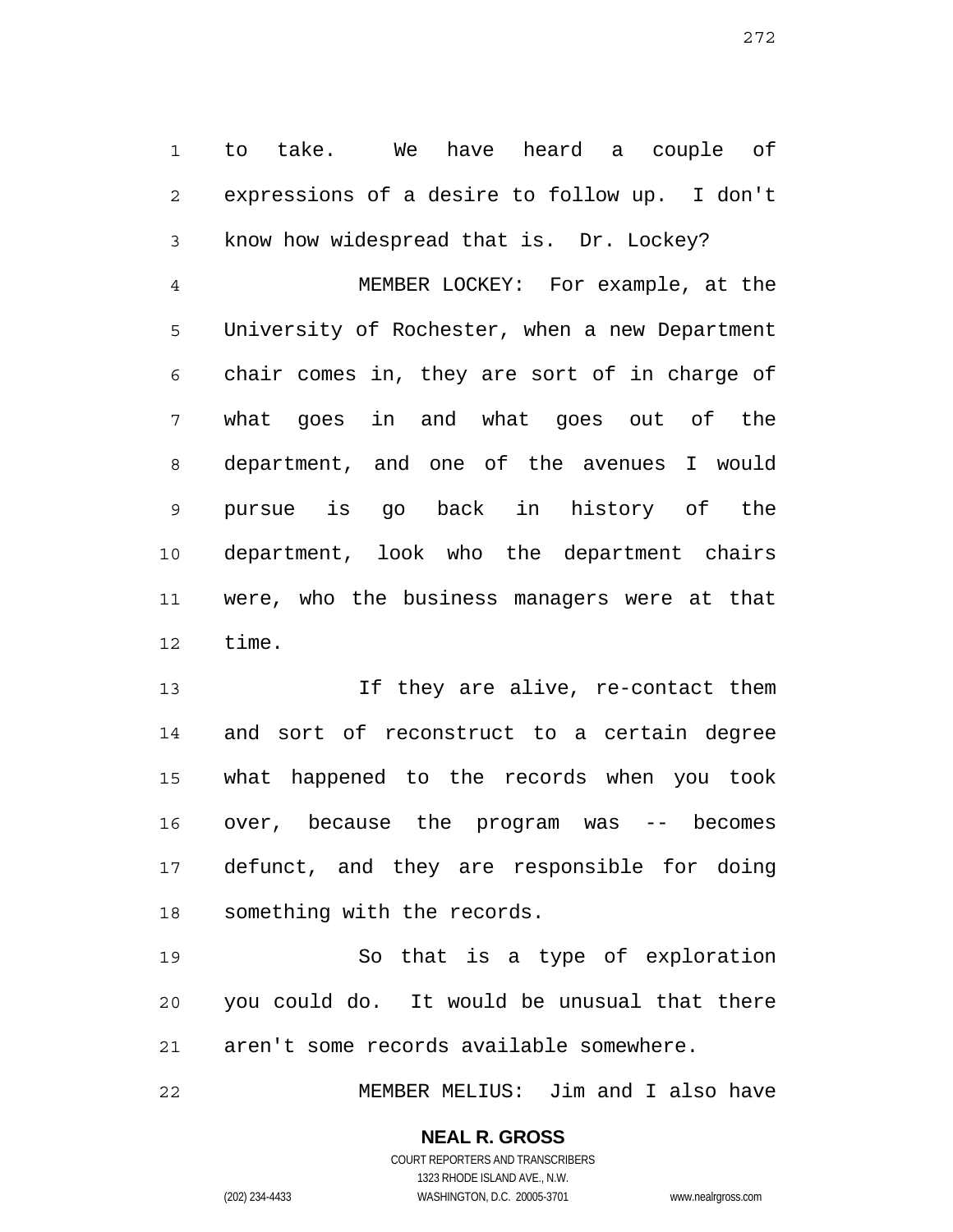1 2 3 4 5 6 a contact currently in the department who is in a slightly different department, but has been active in -- he is active in department of health. I don't know who chairs the department now, but they have a fairly active preventive medicine department.

7 8 9 CHAIRMAN ZIEMER: You have looked at a number of individual dose cases. I don't recall the number.

10 DR. HUGHES: Yes.

11 12 13 14 CHAIRMAN ZIEMER: Were the records for those from a master list or some individual files? Let me give you an example, and I will use my university as an example.

15 16 17 18 For dose records where you have a film badge service, we have a master list, and you can go to the master list and pick off all the people and find their doses.

19 20 21 22 If you wanted to find an internal dose record, you would have to go to that individual's file in the Radiation Safety Office, because there is not a master list at

**NEAL R. GROSS**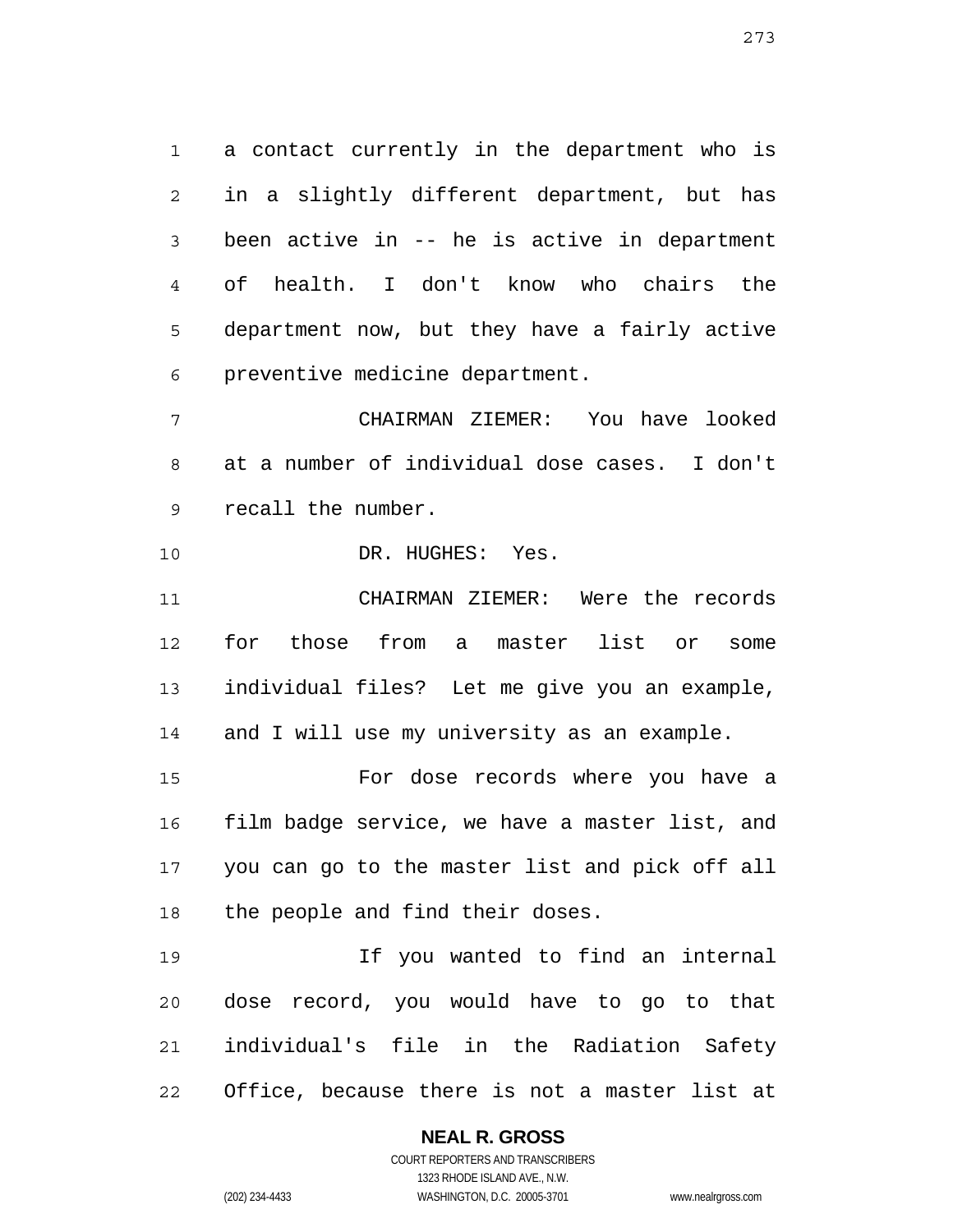1 2 3 our place of all internal dosimetry. It is done on a sort of as needed basis, and the results go into an individual file.

4 5 6 7 8 9 I don't know how typical that is, but I am wondering if, on the cases that you have looked at and you have the medical information and so on, do you have things from their file that comes out of the Radiation Safety Office?

10 11 12 13 14 15 DR. HUGHES: For the individual claims that we have, we have only seven, and the one claim that has external dosimetry data available is in the form of summary data for that particular year that this individual worked there. There is no individual data.

16 17 18 19 20 21 22 Now after some repeated visits to University of Rochester site, at about the same time these visits took place, the university was in progress of microfiching the entire external dosimetry record, and they were so nice as to provide us with these files. So we have all, and it is these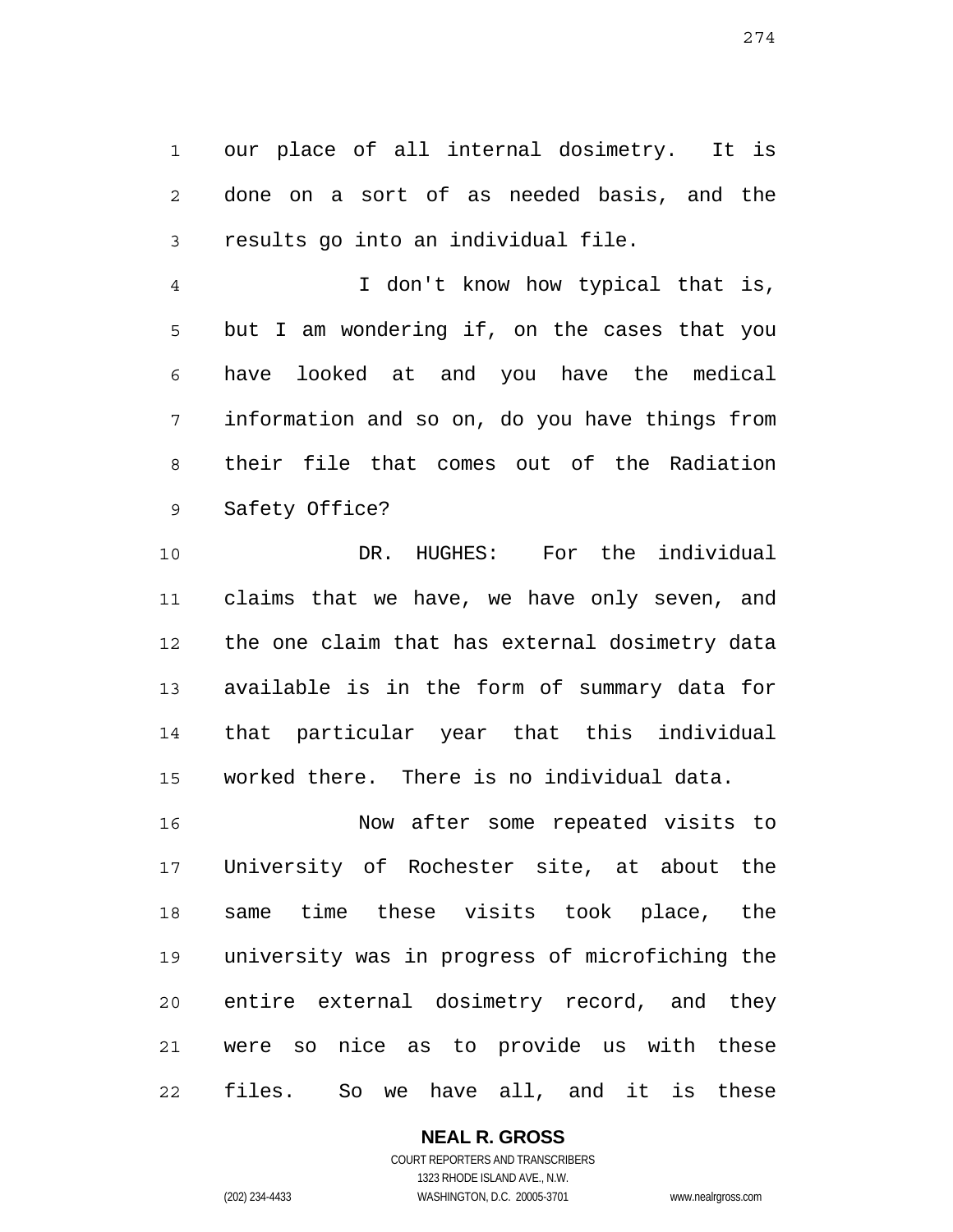1 2 computer printout sheets that are not in individual worker files.

3 4 5 6 7 8 9 The data capture trips looked through the entire filing -- the entirety of the filing cabinets that were available in the Radiation Safety Office. I was not actually - - I was not personally there. So I cannot really tell you how they were structured, but I can certainly find out.

10 11 12 13 14 15 16 17 CHAIRMAN ZIEMER: Well, and this may be something if we do a follow-up to look into. But, for example, this time period covers the period where the AEC, NRC began to require lifetime records and calculations of the 5 times n minus 18, and you have to have also on file certain records, previous dose histories and those kinds of things.

18 19 20 21 22 So in almost every case you had to have a personal file on each radiation worker, and this, at least in our case, would be the source of both an individual record of bioassay as well as what isotopes they were

#### **NEAL R. GROSS**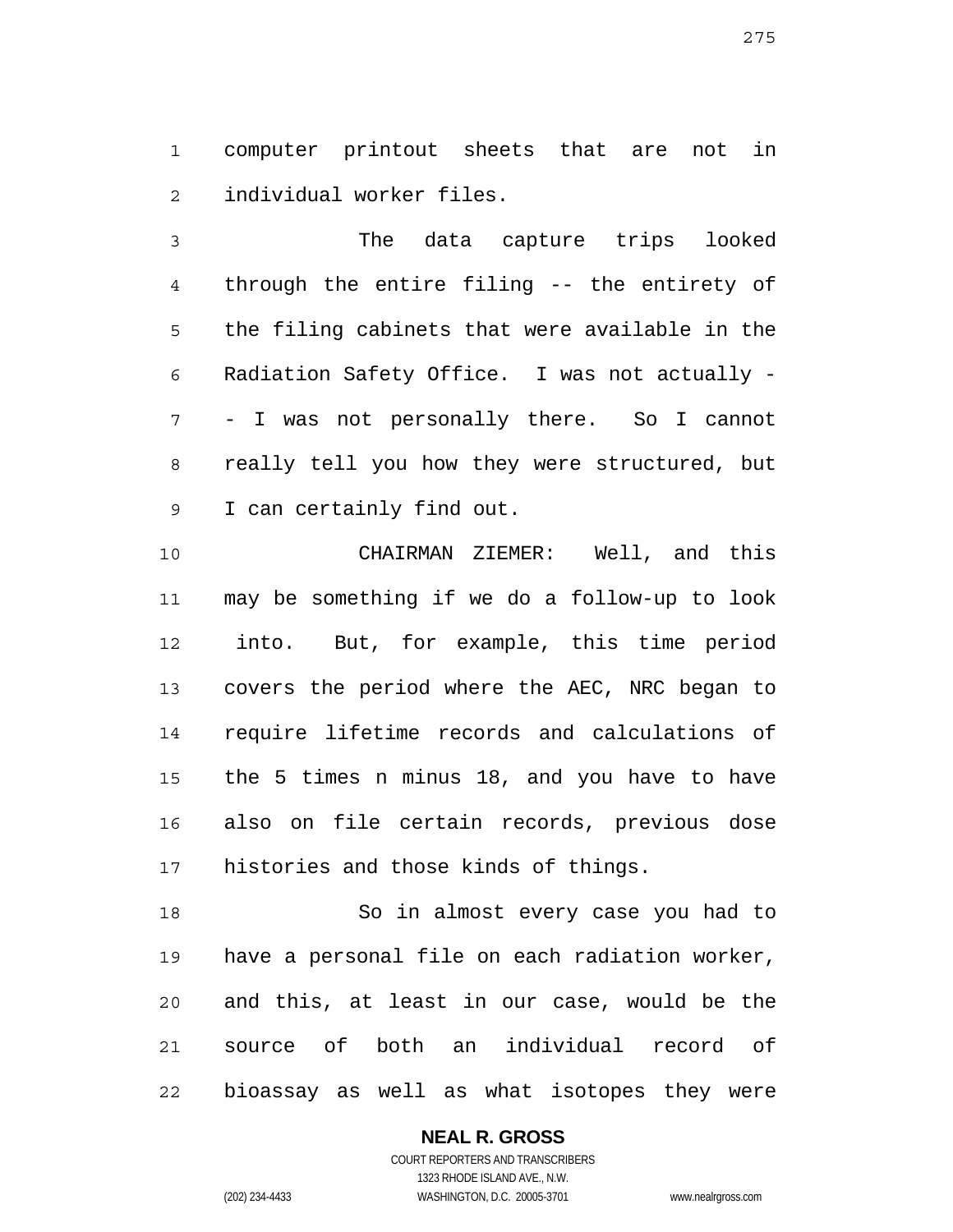1 2 3 4 5 6 7 approved to use and all of that kind of thing. That is why I asked the question. I don't think places like universities necessarily have a master list of bioassay like they would a film badge report from, say, a commercial company. It's just a thought there.

8 9 10 11 Other comments? Otherwise, we need an appropriate motion to either recommend this SEC or to explore further avenues. We have a comment from Wanda Munn.

12 13 14 15 16 17 18 19 20 21 MEMBER MUNN: It would seem when we have a Board member available to us with the authority of associations that Dr. Melius has and who has offered to take advantage of those of those associates in order to provide us with some potential additional information that it seems to me most Board members feel it must be out there somewhere. It would be remiss of us not to take advantage of that offer, it seems to me.

22 I would recommend that the Board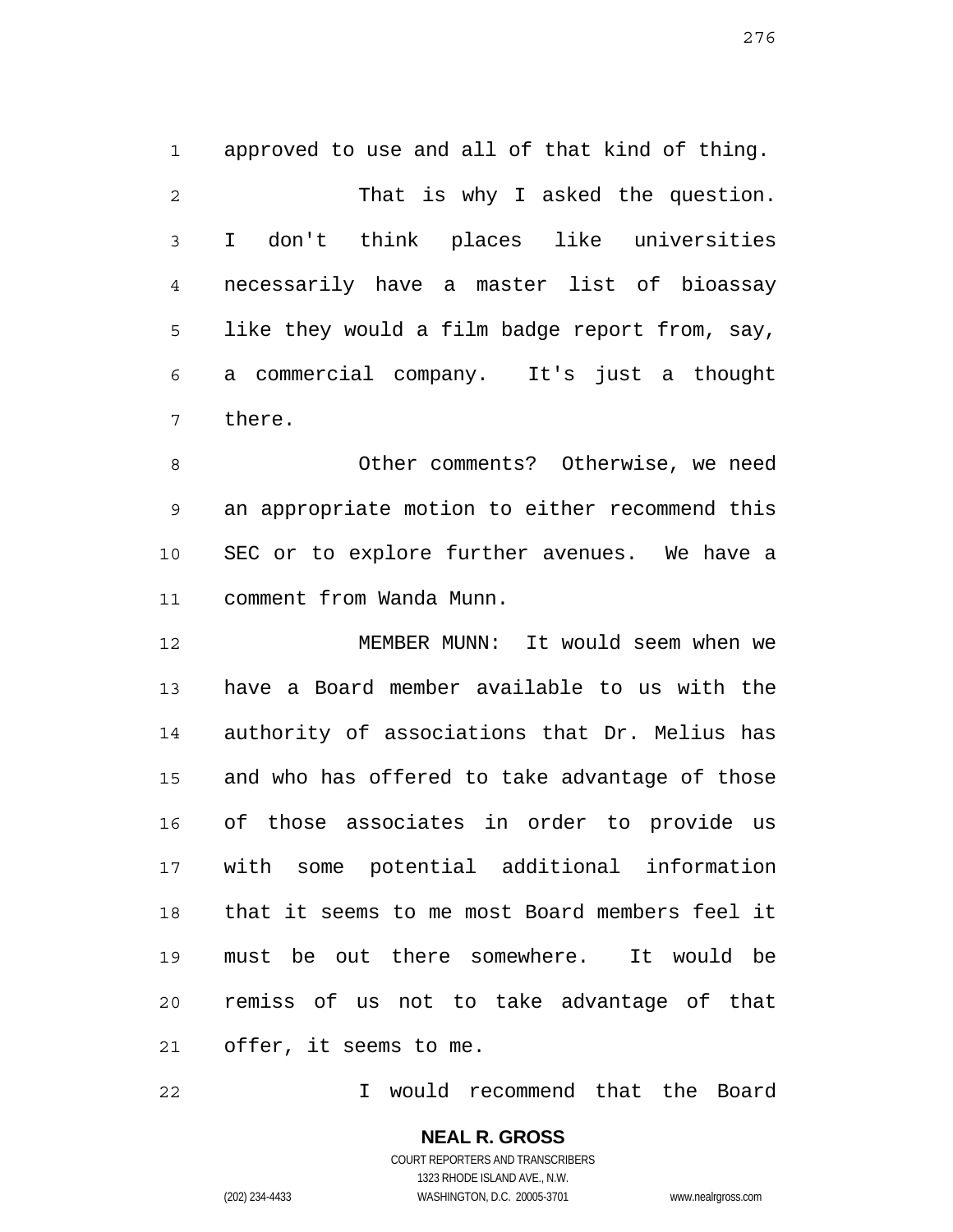1 2 3 4 5 consider postponing further action on this until Dr. Melius has had an opportunity to pursue the potential of additional information until at least such time as we convene by telephone or until we convene in person again.

6 7 8 9 10 11 12 CHAIRMAN ZIEMER: So your motion is to defer action pending receipt of that information? You are not necessarily recommending a formal work group or anything of that sort, but at least a sort of a preliminary exploration of potential additional information?

13 MEMBER MUNN: That is correct.

14 15 CHAIRMAN ZIEMER: You have heard the motion. Is there a second?

16 MEMBER PRESLEY: Second.

17 18 19 CHAIRMAN ZIEMER: The motion as expanded upon by the Chair. Okay, let's discuss that.

20 21 22 So if this motion passes, we would simply allow some time to elapse while perhaps Dr. Melius had a chance to determine whether

## **NEAL R. GROSS**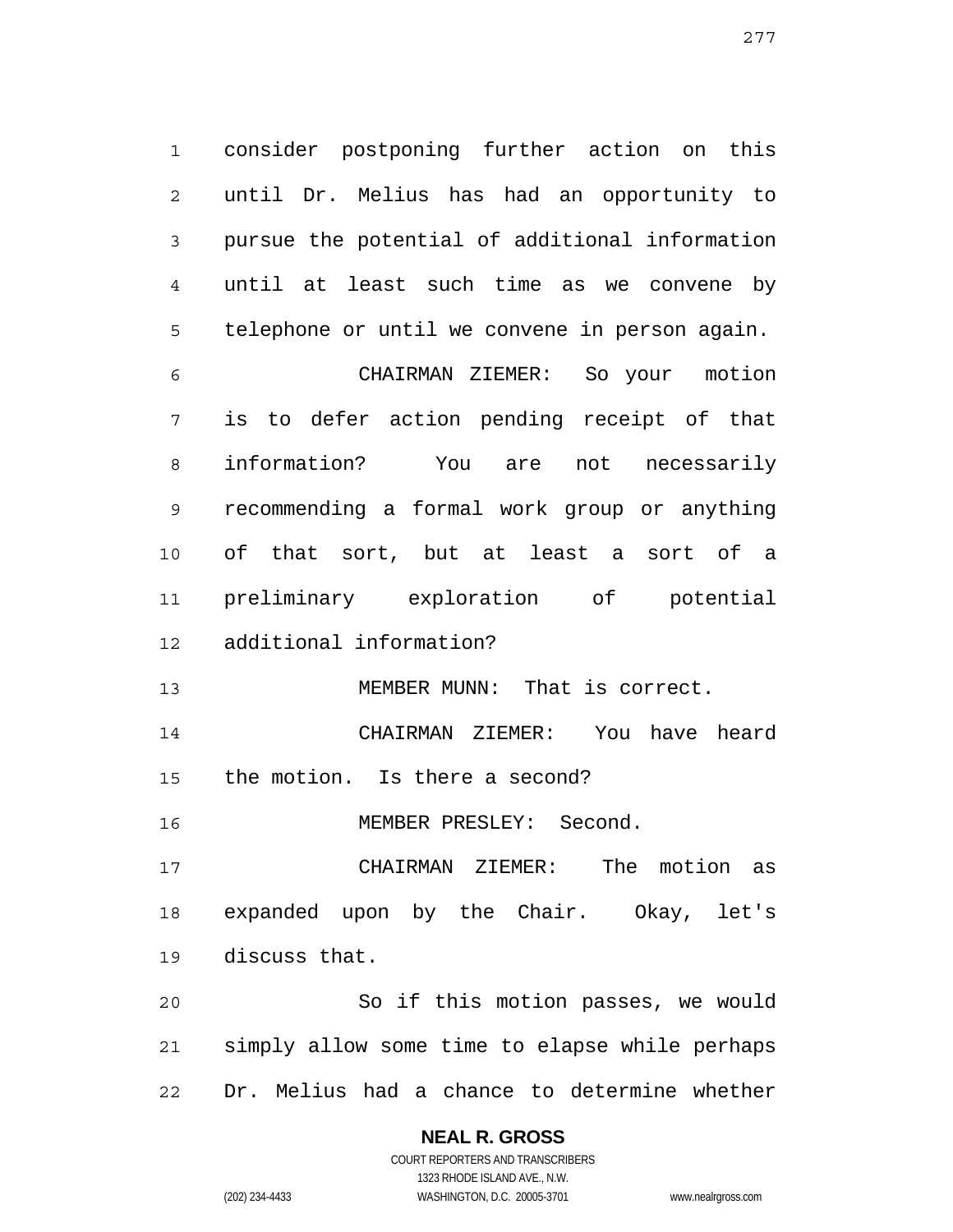1 2 3 4 5 6 there is some fruitful contacts out there, and then the answer to that is yes or no, at which point we can decide what to do with that. We could discuss that at our December Board meeting. Would that be everybody's understanding, if we approve the motion?

7 8 9 10 11 12 13 14 15 16 17 Any questions? If you are comfortable with that or not comfortable, it is time to say so, particularly if you are not comfortable with that motion. This is not - this is a bit like a motion to table. It is an action to defer, but it has a specific time associated with it so that, by passing the motion, we agree that it will be discussed at the next meeting, and we will get a report from Dr. Melius on his findings and whether or not we can proceed further.

18 19 20 Larry, do you have something to inform us on or enlighten us here? MR. ELLIOTT: Well, I would like to

21 22 say that we are pretty confident that we've got everything that the university has to give

# **NEAL R. GROSS**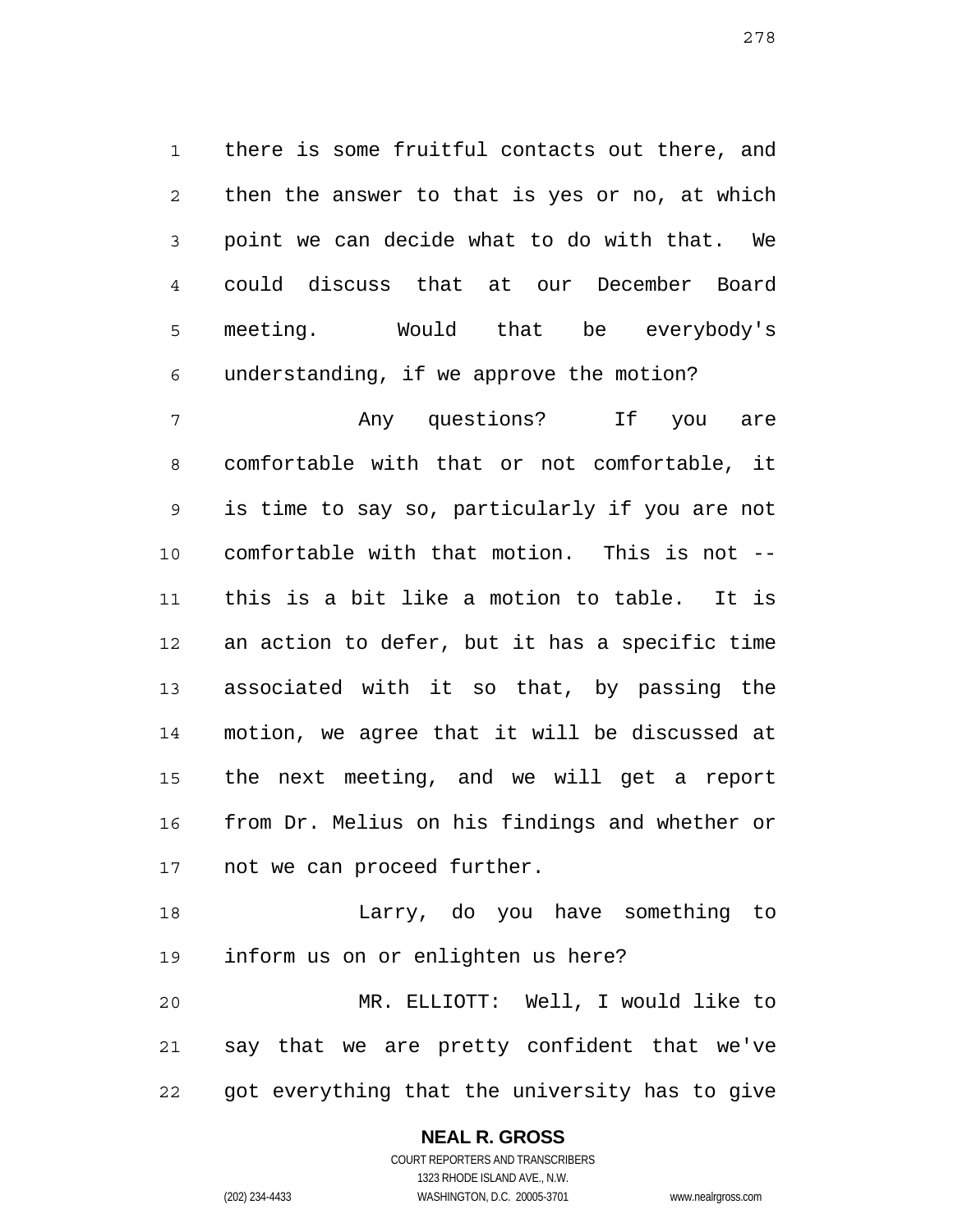1 2 3 4 5 us. I mean, to go back there -- I understand Dr. Lockey's comment about department chairs and that, but you know, I am pretty confident that their data retrieval folks have made every effort for the university holdings.

6 7 8 9 10 11 12 13 I think, though, that we could have done a better job maybe touching a different state -- We are not familiar, as Dr. Melius is, with the different state agencies that might have had some of this data, and so it might be useful to at least touch the stone with those folks and make sure that we didn't miss something there.

14 15 16 17 18 19 CHAIRMAN ZIEMER: Thank you. That is helpful. Okay, I think -- Oh, Josie? MEMBER BEACH: Dr. Hughes, I believe you mentioned it, but I wanted to make sure that you were going to send us out the correction to the last slide, the summary

20 slide prior to our next telephone call.

21 DR. HUGHES: Yes.

22 MEMBER BEACH: Thank you.

> **NEAL R. GROSS** COURT REPORTERS AND TRANSCRIBERS 1323 RHODE ISLAND AVE., N.W.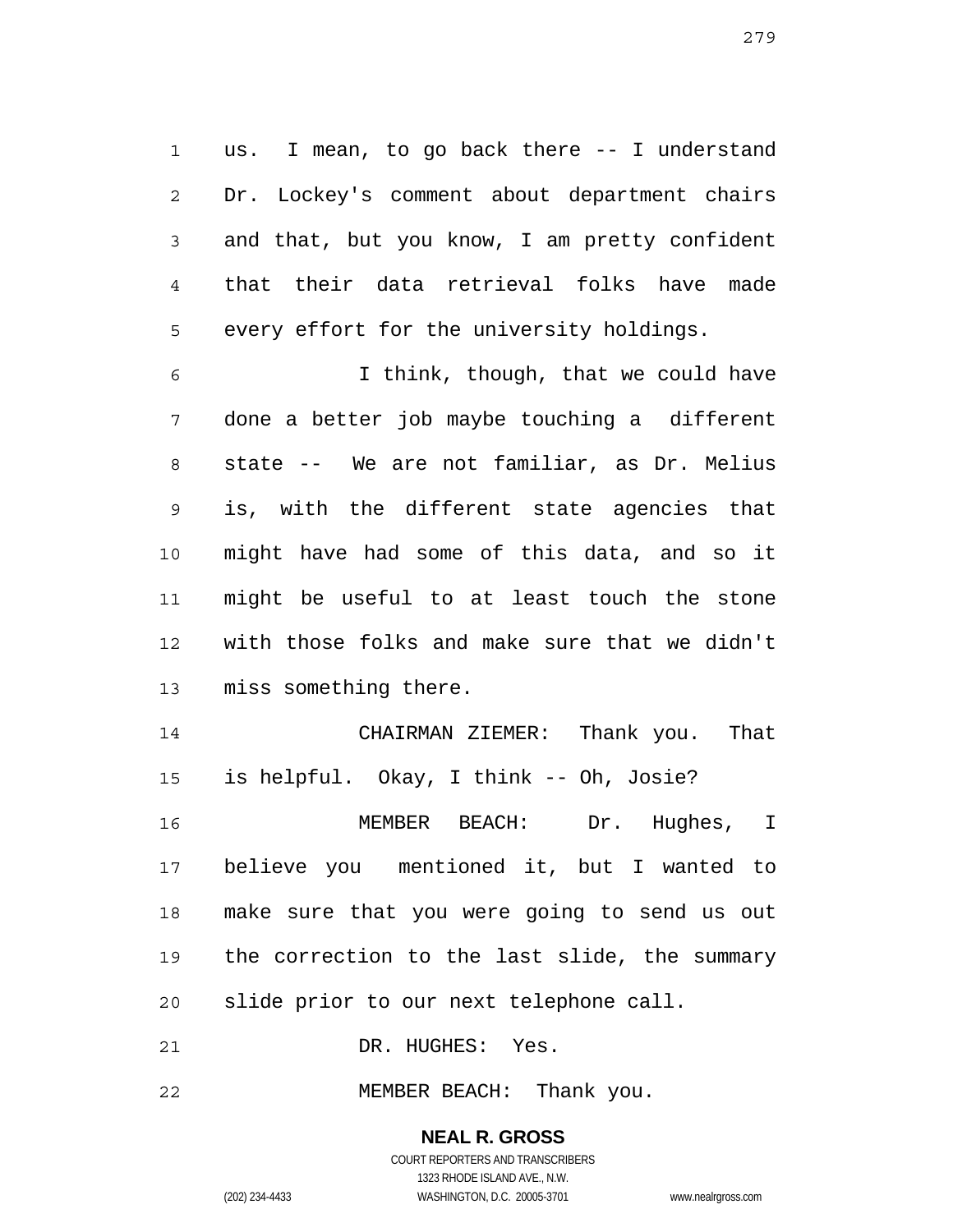1 2 3 4 5 6 7 8 9 10 11 12 13 14 15 16 17 18 19 20 21 22 CHAIRMAN ZIEMER: Are we ready then to vote on the motion to defer action? Okay, by voice vote, all in favor, Aye? Opposed, No? And any abstentions? The motion carries, and this will come before us at our conference call in December, at which time Dr. Melius will report to us, and then we can either proceed to make a recommendation on an SEC or we can proceed to take additional action as may be deemed appropriate. Thank you. I was looking here to see how we stand on items. I am going to ask LaVon if you can tell me, number one, do you need a half-hour for the SEC update; and number two, are you prepared to give it today? MR. RUTHERFORD: You know -- CHAIRMAN ZIEMER: No, and no? MR. RUTHERFORD: -- if I did, I'm sure I can handle it. CHAIRMAN ZIEMER: In less than half an hour? MR. RUTHERFORD: Yes. Well, I

> **NEAL R. GROSS** COURT REPORTERS AND TRANSCRIBERS 1323 RHODE ISLAND AVE., N.W.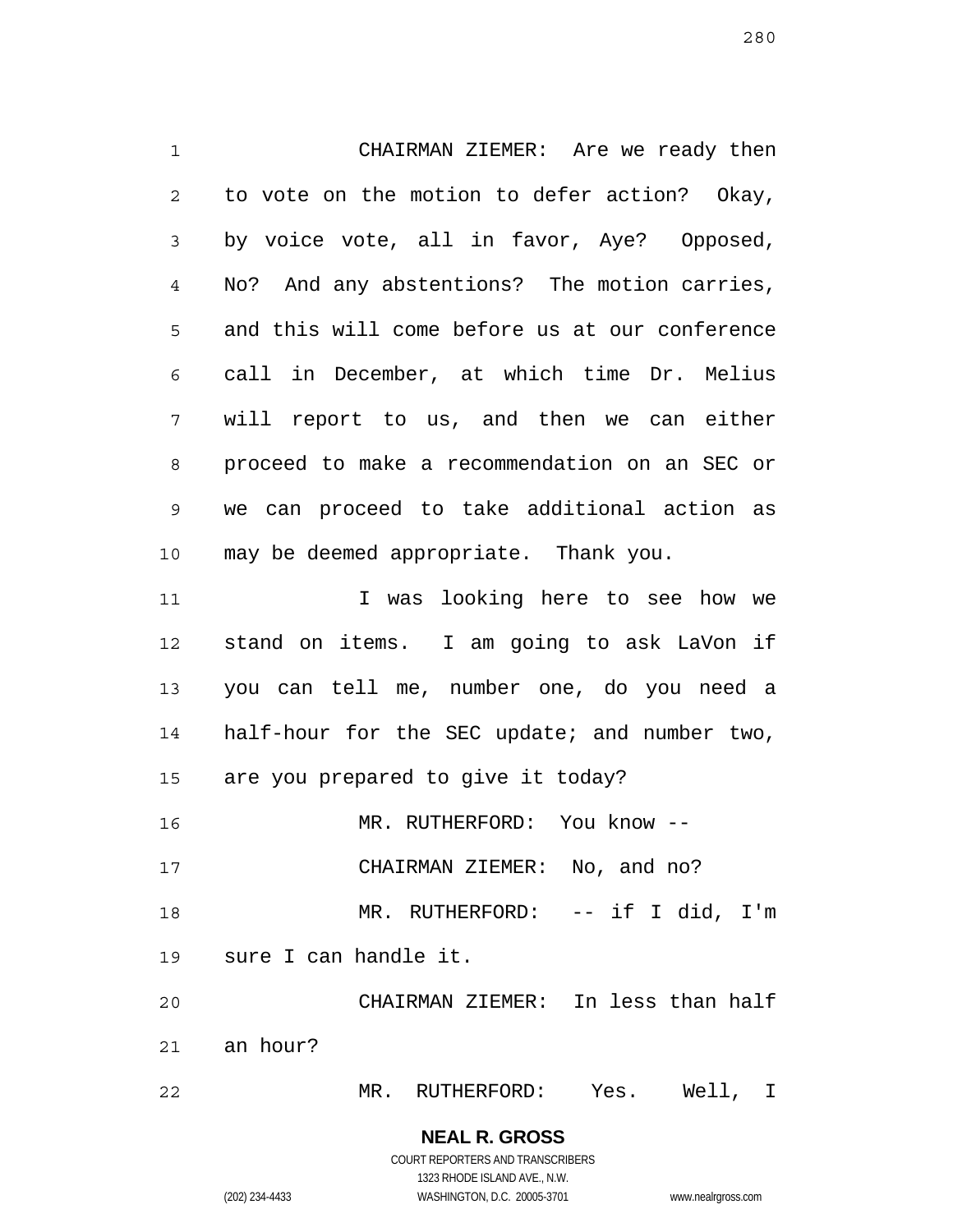1 2 don't know. It depends on how many questions are asked.

3 4 5 6 7 8 9 10 11 12 CHAIRMAN ZIEMER: Well, we have set aside tomorrow morning a session called SEC Petition Update, and I was asking if, in fact, does that take a full half-hour? We are scheduled to -- I thought that I did, hang on. The question was did I check to see if the petitioner was on the line for Rochester. I thought I did, but I can't remember now doing it, actually. Hold on, LaVon. Let me just check.

13 14 Is the University of Rochester petitioner on the line today?

15 MS. KESTEN: I am a petitioner.

16 CHAIRMAN ZIEMER: For the

17 University of Rochester?

18 MS. KESTEN: I am a petitioner.

19 CHAIRMAN ZIEMER: For the

20 University of Rochester?

21 MS. KESTEN: Yes.

22 CHAIRMAN ZIEMER: Yes? Okay. Very

> **NEAL R. GROSS** COURT REPORTERS AND TRANSCRIBERS

> > 1323 RHODE ISLAND AVE., N.W.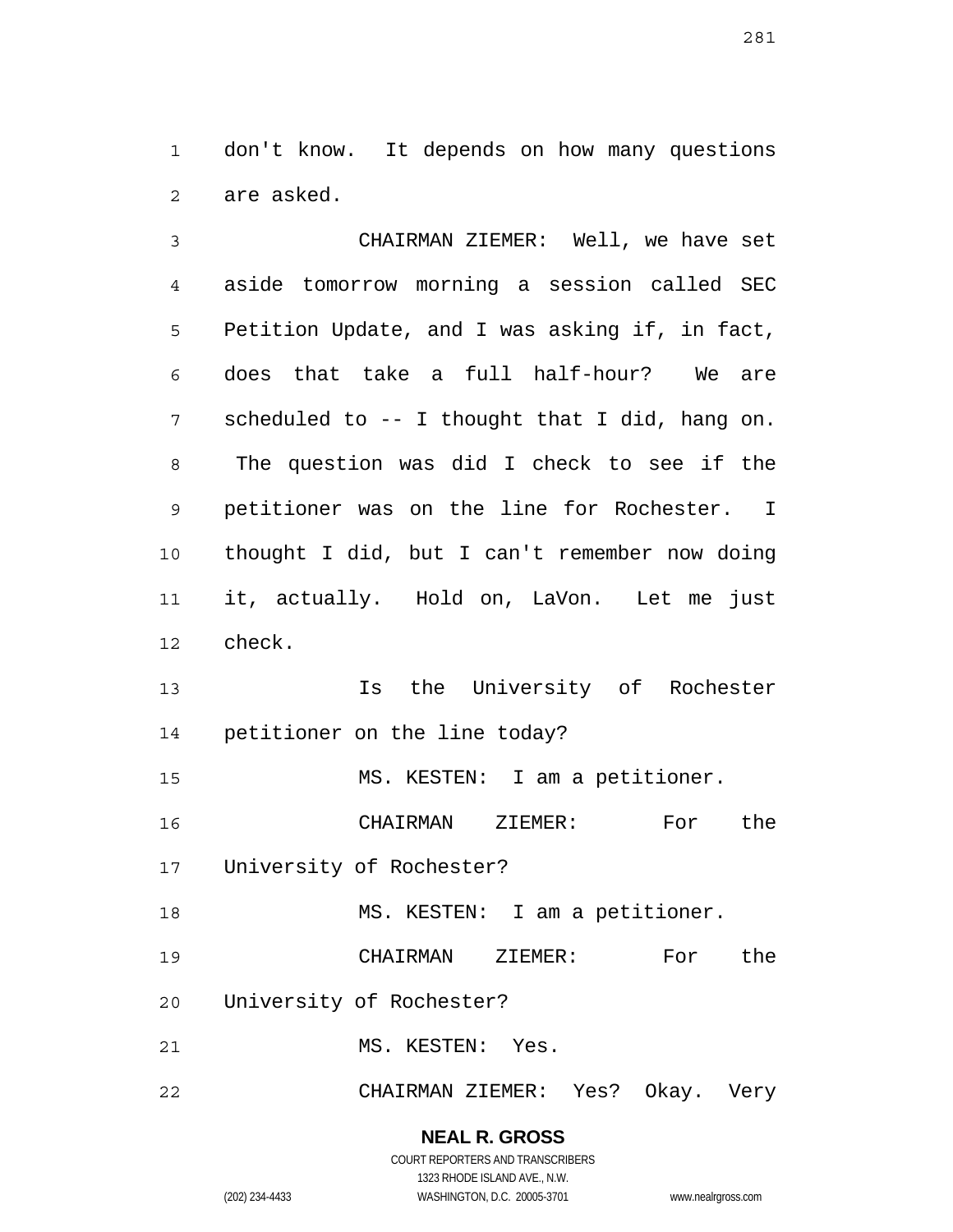1 2 good. Have you heard our previous discussion on the petition for the University?

MS. KESTEN: Yes, I have.

4 5 6 7 CHAIRMAN ZIEMER: Okay. And did you have additional comments? If you did, you may wish to identify yourself and make additional comments.

8 9 10 11 12 13 14 MS. KESTEN: Well, my name is Dorothy Kesten, and I worked at the University of Rochester Project Center from September 1st through 19th, and it indicates to me that there was no data that you could find, and a lot of this conversation was for the period after that.

15 16 CHAIRMAN ZIEMER: We are talking about the period from 1943 to 1971.

17 18 19 20 21 22 MS. KESTEN: Well, I only worked there from September 1st to June 19th, 1945, and it seems to me -- it sounded to me like there wasn't any data for that period of time. CHAIRMAN ZIEMER: That period of time is covered in this discussion that we

**NEAL R. GROSS**

3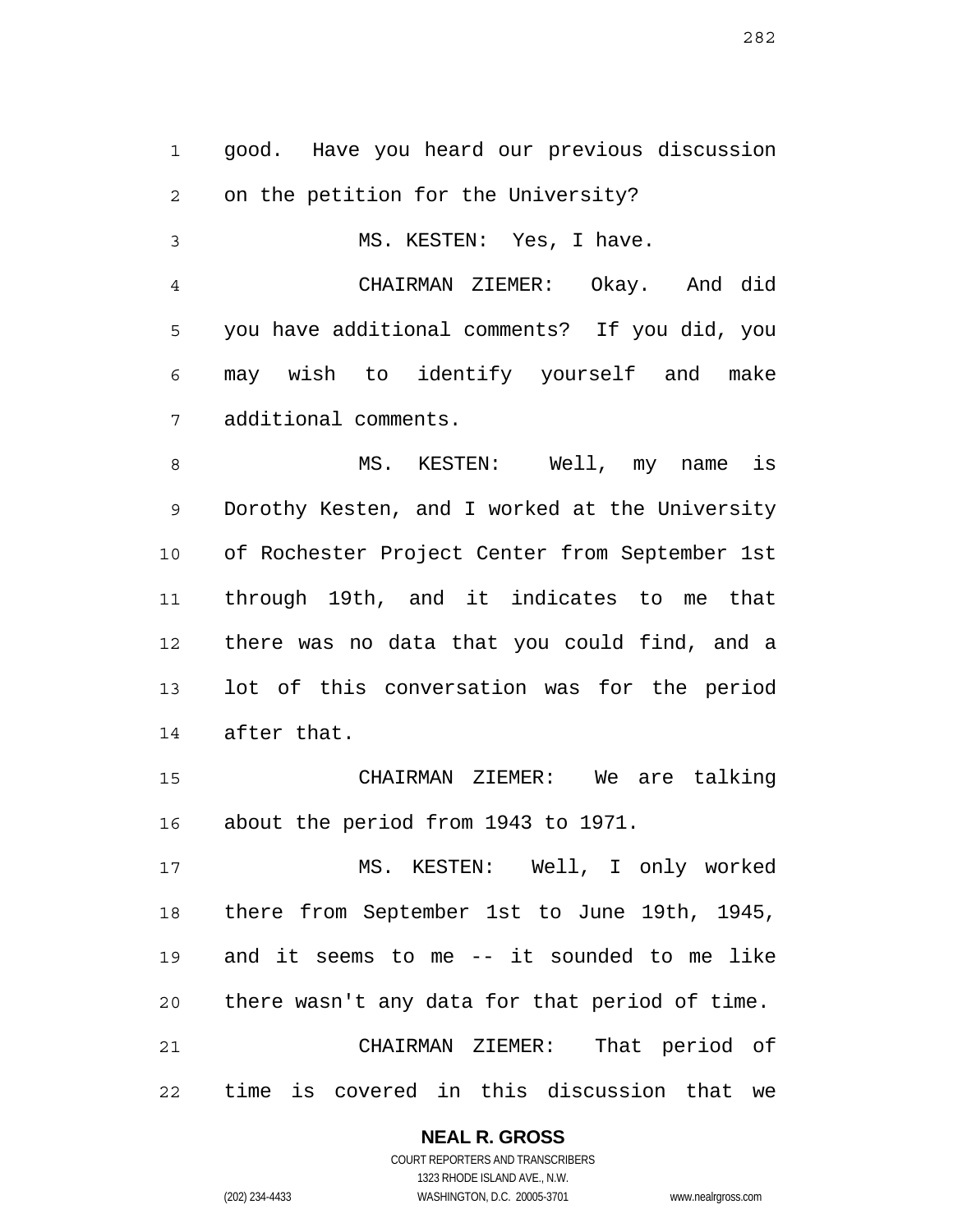1 had. That is correct.

2 3 4 5 6 7 8 9 10 11 12 13 14 15 16 17 18 19 20 21 22 MS. KESTEN: Okay. Is there any way I can get a copy of the conversation from Dr. Hughes? CHAIRMAN ZIEMER: Exactly? We can provide you with a copy of the -- do you have a copy of the evaluation report which Dr. Hughes summarized? If not, we will make sure you get that, and we can also, I believe - can we provide a copy of the PowerPoint presentation? MS. KESTEN: And the motion that was made? CHAIRMAN ZIEMER: And we will make sure that you get a copy of that. The motion that was made was simply to -- that this Board would defer action to our December meeting until Dr. Melius has an opportunity to check on the possibility of additional records with a state agency there in New York, but we will make sure you have all the documents involved, and you will hear from one of the NIOSH staff

**NEAL R. GROSS**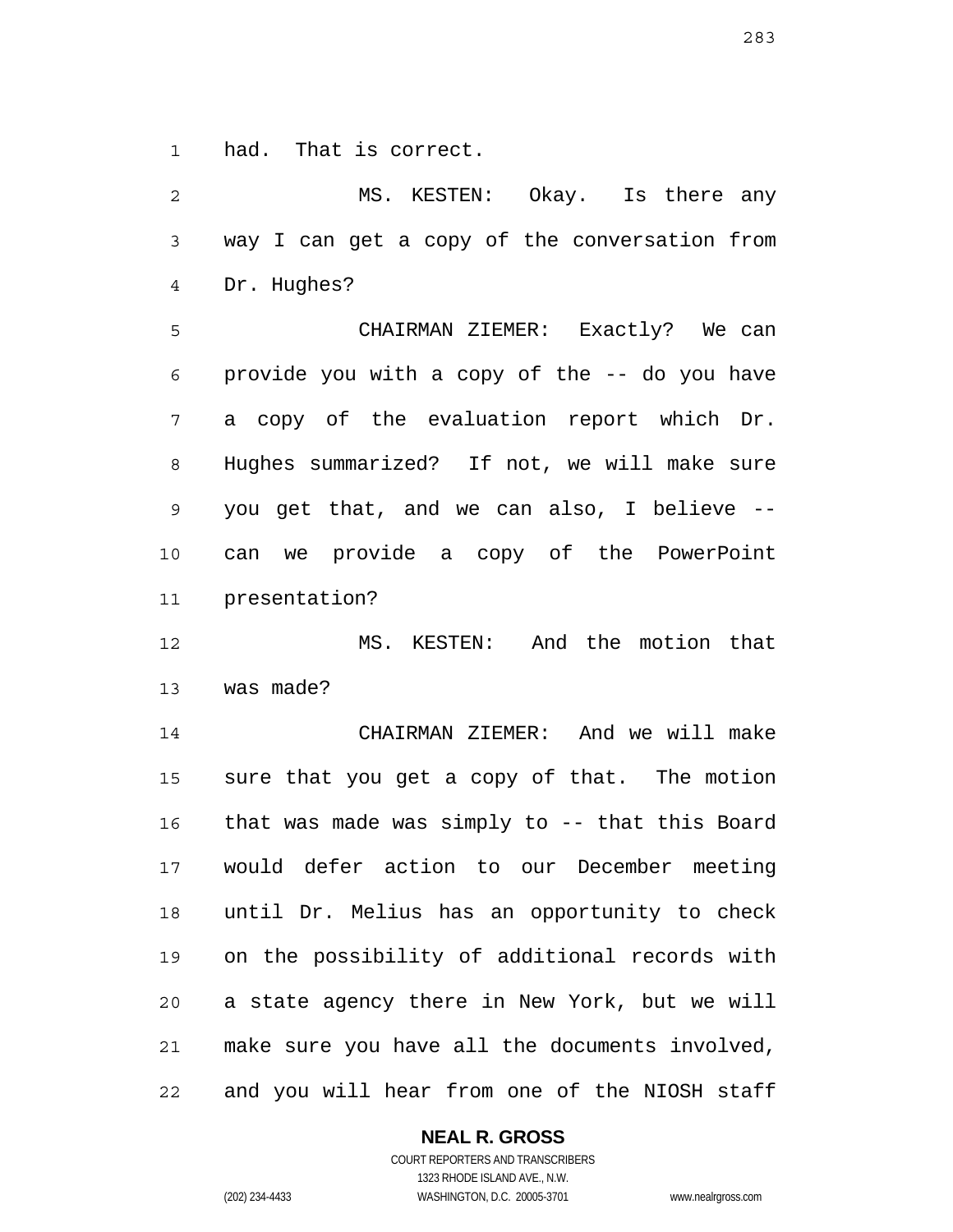1 2 3 4 5 6 7 8 9 10 11 12 13 14 15 16 17 18 19 20 members with that information and the opportunity to follow up, if you need to, as well. MS. KESTEN: Thank you very much. CHAIRMAN ZIEMER: Thank you. Then I will ask again, LaVon. What I was asking was do you have more than 15 minutes of actual presentation? MR. RUTHERFORD: More than 15? CHAIRMAN ZIEMER: Yes. Well, we had scheduled you for 30 minutes. I wasn't sure whether you were wanting to take that all. It's all right. I think we would rather do it today. MR. RUTHERFORD: I think we can knock it out pretty quick. Let's go ahead and do it. CHAIRMAN ZIEMER: Let's do it. I think we would -- particularly, you know, we are going to get into mid-day tomorrow, and

22 planes. So I would like to cover this, if we

**NEAL R. GROSS**

people are going to be wanting to catch

21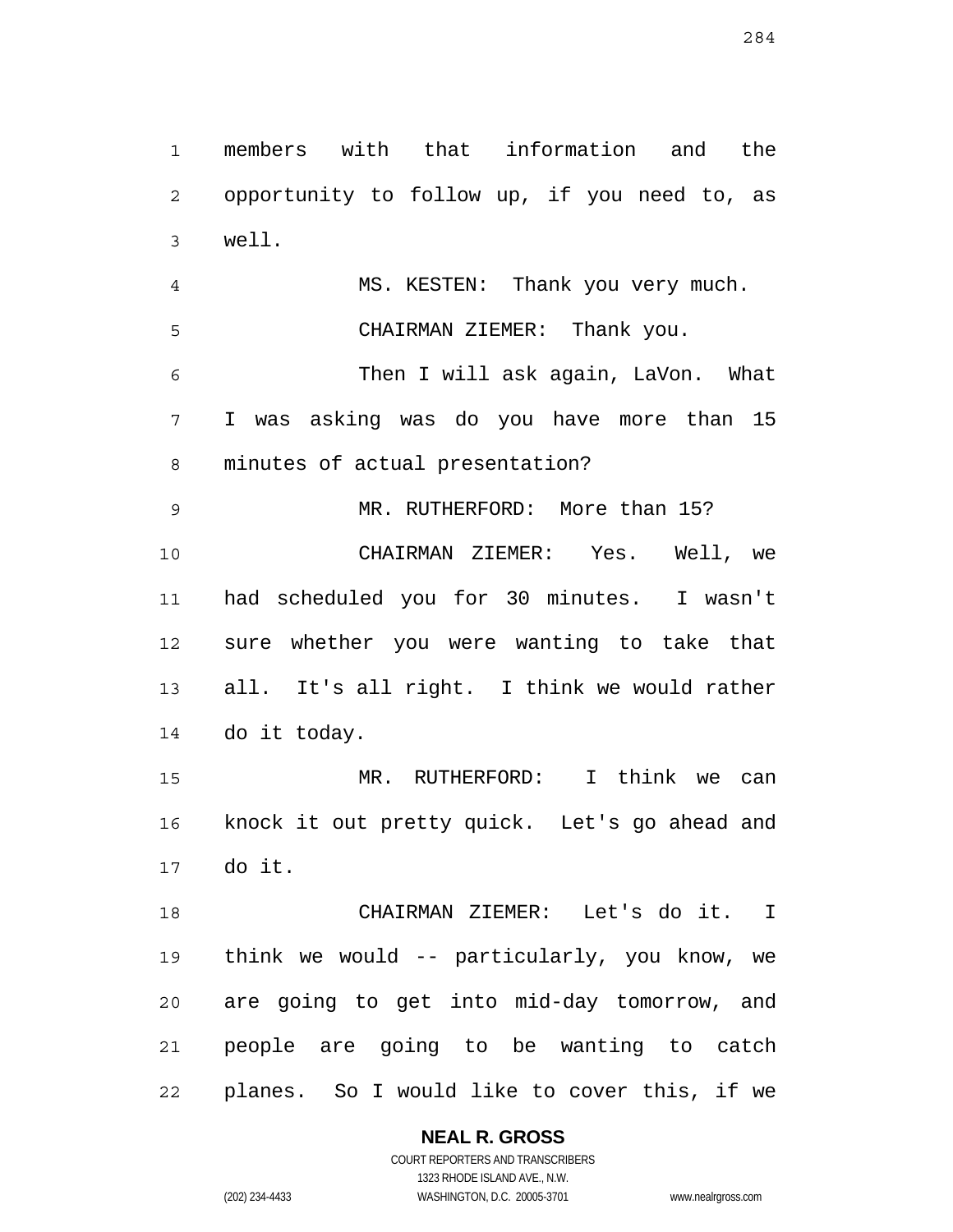1 2 3 can. We have time to before five o'clock, certainly. MR. RUTHERFORD: I think most of

4 5 the -- a lot of the information has been discussed already.

6 7 8 CHAIRMAN ZIEMER: Exactly. MR. RUTHERFORD: I guess I can go ahead?

9 CHAIRMAN ZIEMER: Yes.

10 11 12 MR. RUTHERFORD: All right. I am LaVon Rutherford, and thank you, Dr. Ziemer, for letting me do this today.

13 14 CHAIRMAN ZIEMER: If you would like a more formal introduction, I will go back.

15 MR. RUTHERFORD: No. Thank you.

16 17 18 19 20 21 22 I am going to give an SEC petition status update. We do this at every Board meeting. We do it to provide the Board information about existing petitions that we have, the process, where they are, and hopefully, this information provides the Board enough information to prepare for future work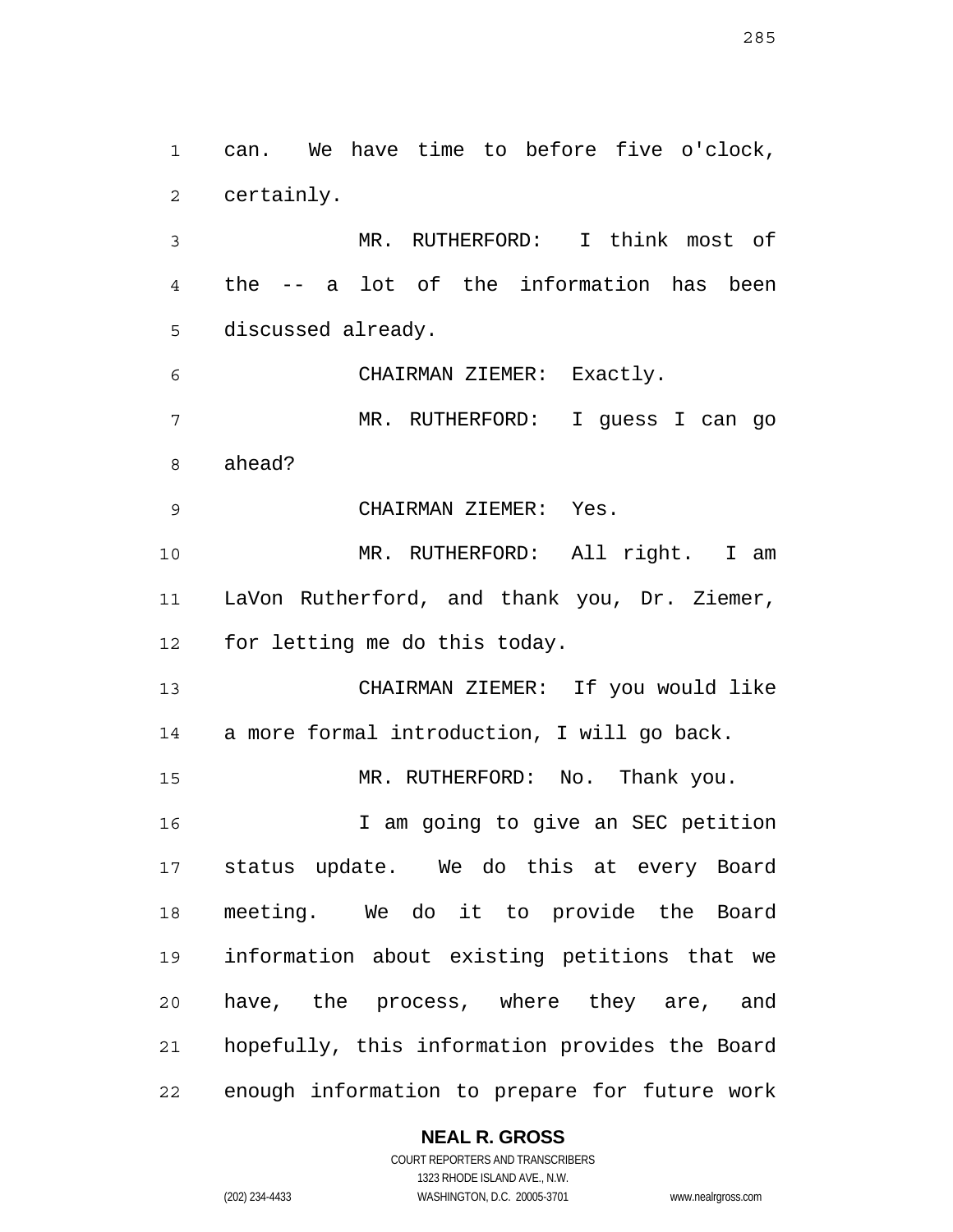1 2 groups meetings and future Advisory Board meetings.

3 4 5 6 7 8 9 As of October 5, 2009, we have 153 petitions, and I didn't get an e-mail today that it went up. So I am assuming it is still that. We have five that are in the qualification phase. We have 84 petitions that are qualified, and we have three evaluations in progress.

10 11 12 13 14 We completed 81 evaluations, and we had 24 SEC petitions that are with the Advisory Board for recommendation, and we had 64 petitions that have not qualified -- or that did not qualify.

15 16 17 18 19 20 Okay. A little status: we have a few petitions that are in the evaluation process. Hangar 481 at Kirkland Air Force Base, which is just outside Sandia or part of Sandia. We anticipate that report completed in February of 2010.

21 22 We have the Weldon Springs plant. All employees from January '57 through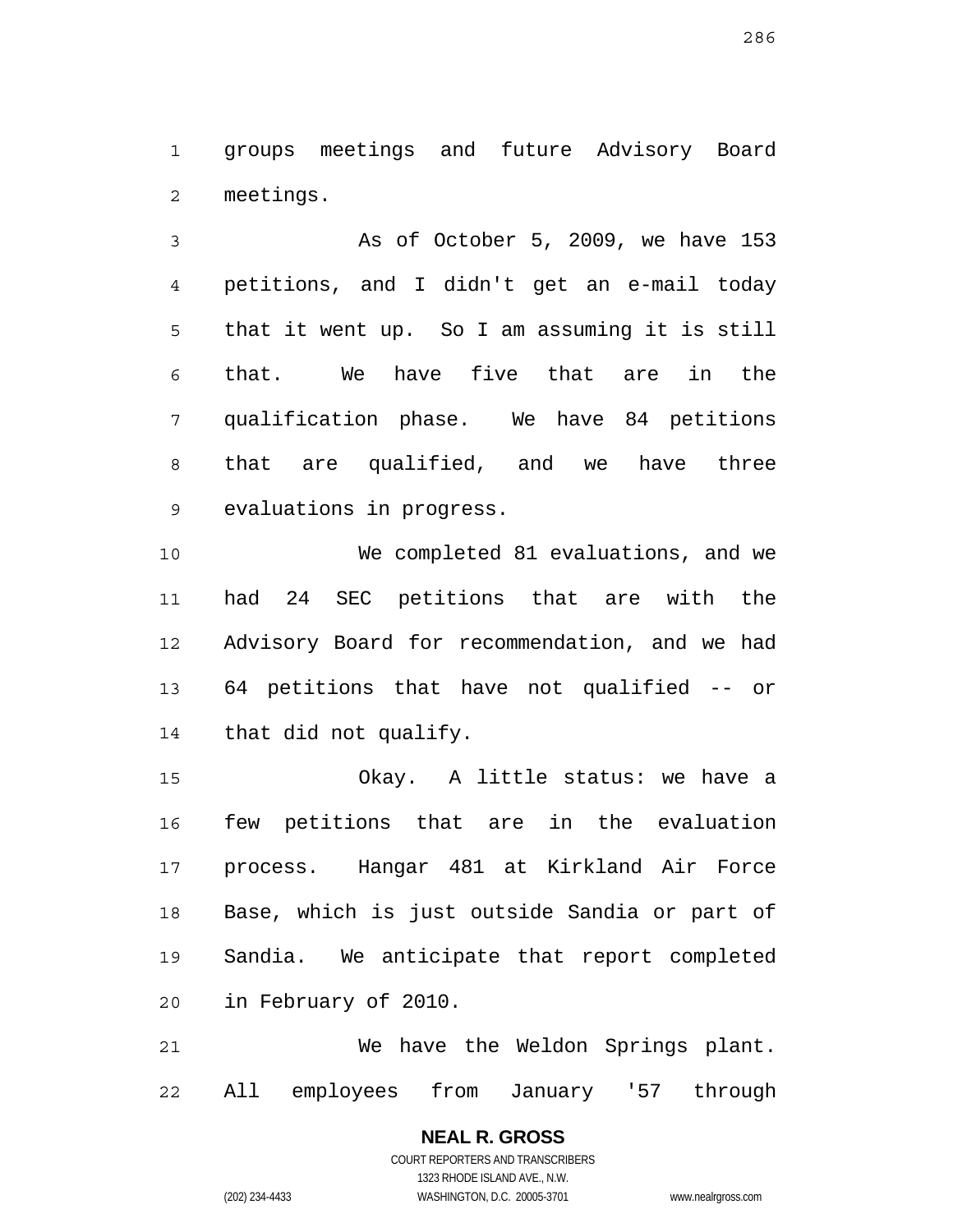1 2 December 31, 1966, and we anticipate that report completed in February.

3 4 5 6 St. Louis Airport Storage Site, which is a site that stored some byproduct material for Mallinckrodt. We anticipate that report completed in March of 2010.

7 8 9 These are evaluation reports that are with the Board: Chapman Valve. We have completed all actions on that one.

10 11 12 Blockson Chemical. NIOSH feels we have completed all actions on that one, and it is with the Advisory Board for recommendation.

13 14 15 16 17 Feed Material Production Center. There are still some discussions ongoing, a few minor issues that we are trying to work out, and it is with the work group and SC&A and NIOSH.

18 19 20 Bethlehem Steel. Again, we feel we have completed all actions on Bethlehem Steel, and it is with the work group.

21 22 Hanford. We did take action on - additional action on Hanford, but this is the

> **NEAL R. GROSS** COURT REPORTERS AND TRANSCRIBERS 1323 RHODE ISLAND AVE., N.W. (202) 234-4433 WASHINGTON, D.C. 20005-3701 www.nealrgross.com

287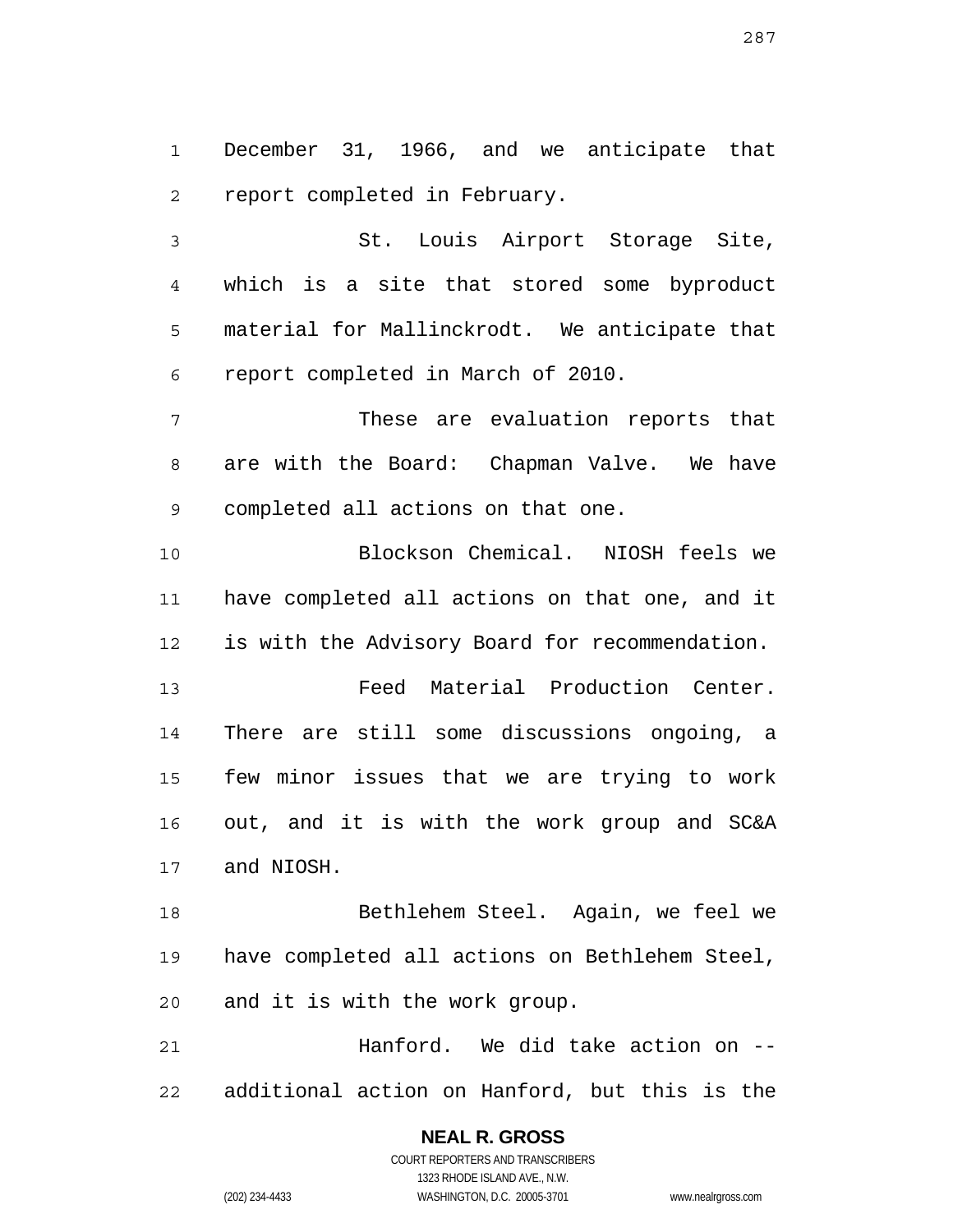1 2 3 evaluation that actually the initial one for SEC 57, and there's still some ongoing work to look at the post-1972 period.

4 5 6 7 8 9 Nevada Test Site. Again, research and discussion continues on the petition. We have a couple of issues that I think that are still outstanding, and the work group is trying to resolve. Hopefully, we will come to resolution on that one soon.

10 11 12 13 The Mound Plant. Again, research and discussion continues. They are still resolving some issues, the work group, SC&A and NIOSH.

14 15 16 17 18 19 20 21 22 Texas City Chemical. This one is we are issuing a revised evaluation report for Texas City Chemical that will include additional information that we received after we -- right when we initially approved our first evaluation. I anticipate after that comes out that there will be some additional activities that will occur with the work group.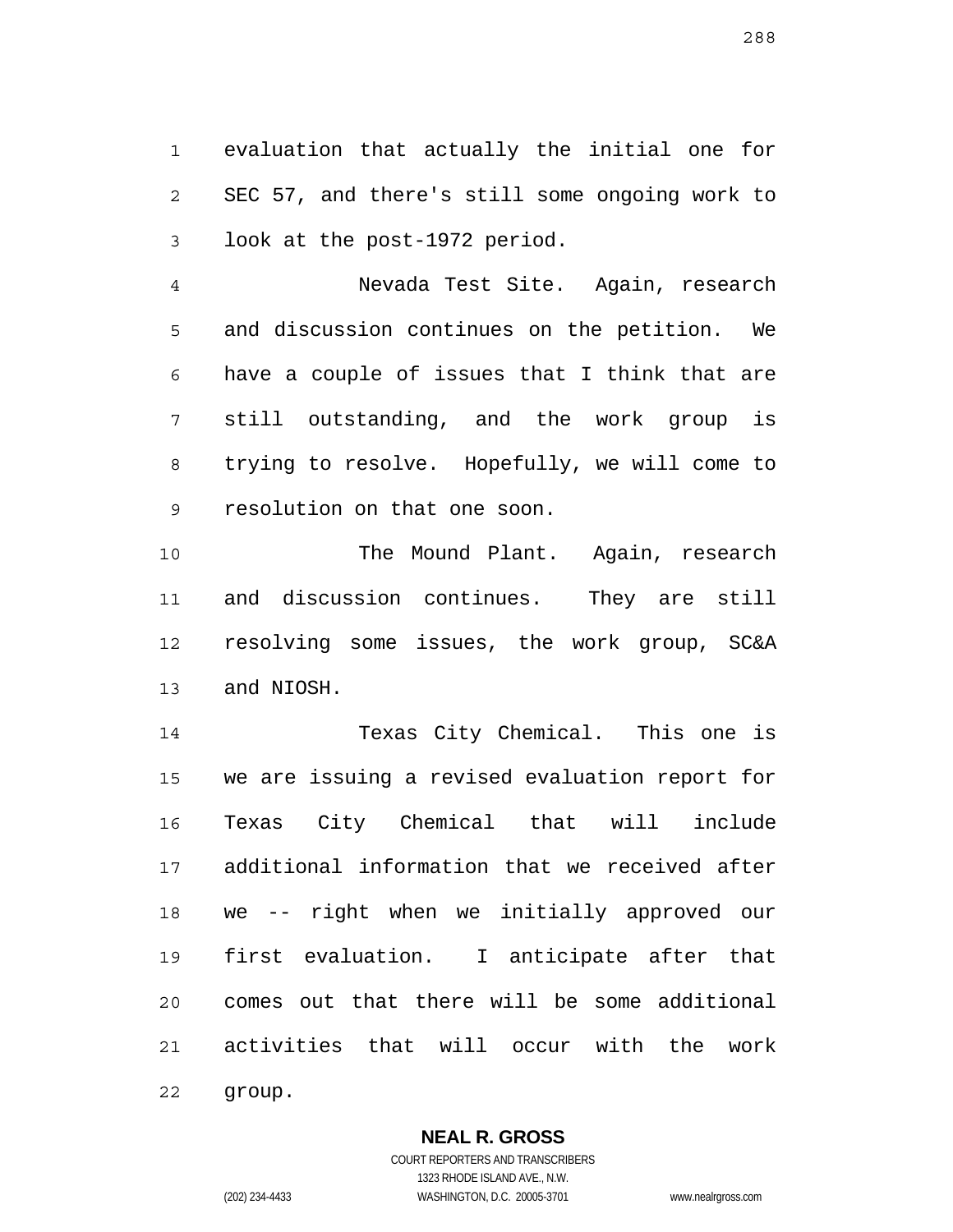1 2 3 4 5 6 7 8 9 Area 4, Santa Susana. Again, research and discussion continues on this petition. We are finalizing a period where we believe that we are going to pursue an 8314 to add additional years at Santa Susana. We are finalizing the end dataset. We anticipate that that will hopefully be out. That report will be ready to be out for the February Board meeting.

10 11 12 13 14 15 16 Dow Chemical. We had some additional issues -- findings identified based on the SC&A review of the Dow Chemical appendix, which kind of tied to the work group's evaluation of the addendum that NIOSH presented. We are working through resolution of those issues at this time.

17 18 19 Pantex. Research and discussion continues on this with the work group, SC&A and NIOSH.

20 21 22 Savannah River. We have been resolving some -- finalizing some issues and some papers that will be presented to the work

## **NEAL R. GROSS**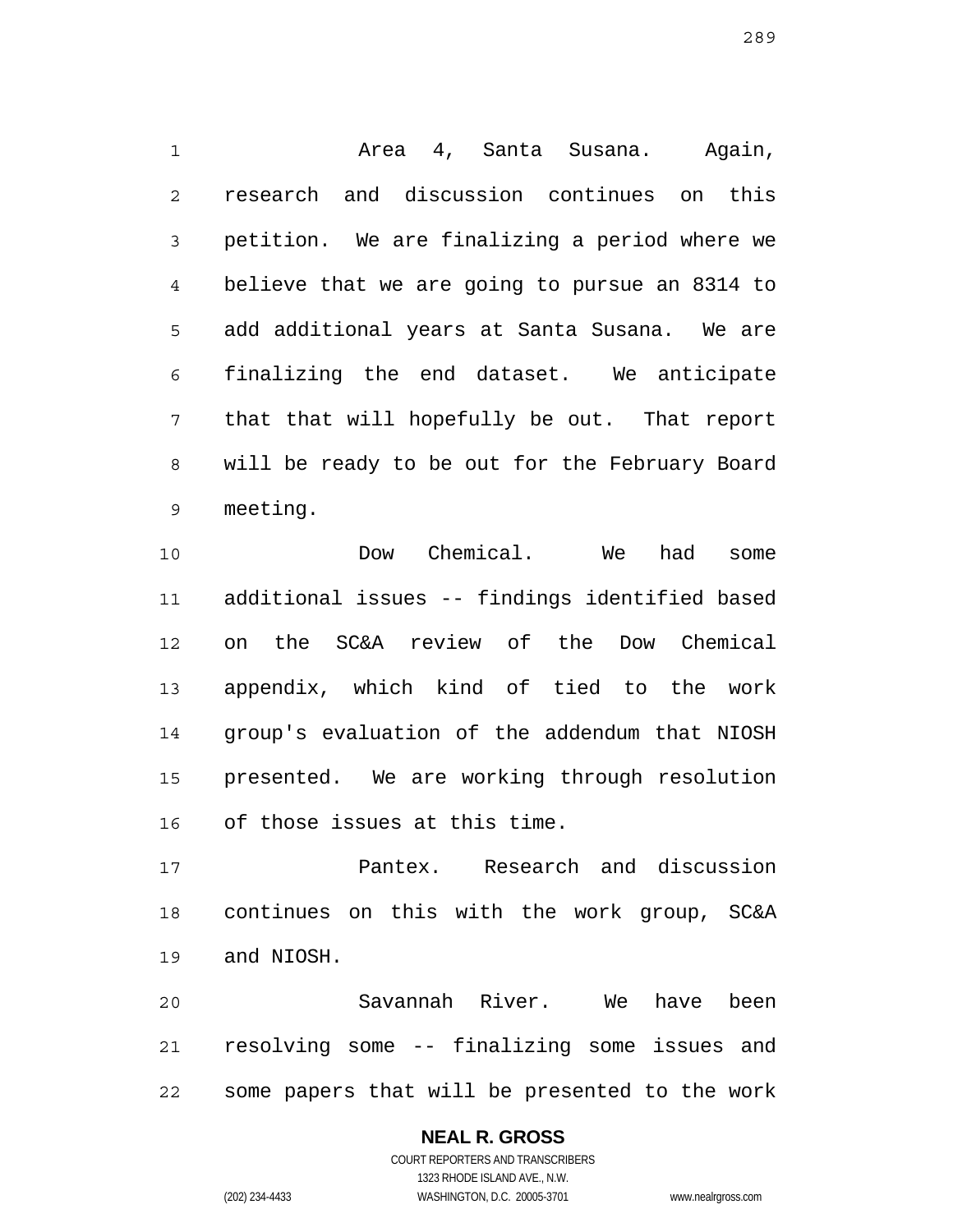1 2 3 4 group. We anticipate that happening very soon for the work group to continue. We will be issuing an addendum as well to outline our decision on the feasibility for thorium.

5 6 7 8 9 10 General Steel Industries. There was a recent work group meeting. There have been work group meetings with the other ones I discussed as well, too. But this one just happened recently. Research and discussion on this one continues.

11 12 13 LANL. Again, research and discussion on the petition continues amongst the work group, SC&A and NIOSH.

14 15 16 17 18 19 Linde Ceramics. We recently had a work group meeting on Linde Ceramics, went over some issues, and it is in NIOSH's court to provide some updates for that. We anticipate that happening fairly soon in support of a November work group meeting.

20 21 22 Oak Ridge Hospital. The work group made the recommendations. The Board took action on that petition at this Board meeting.

### **NEAL R. GROSS**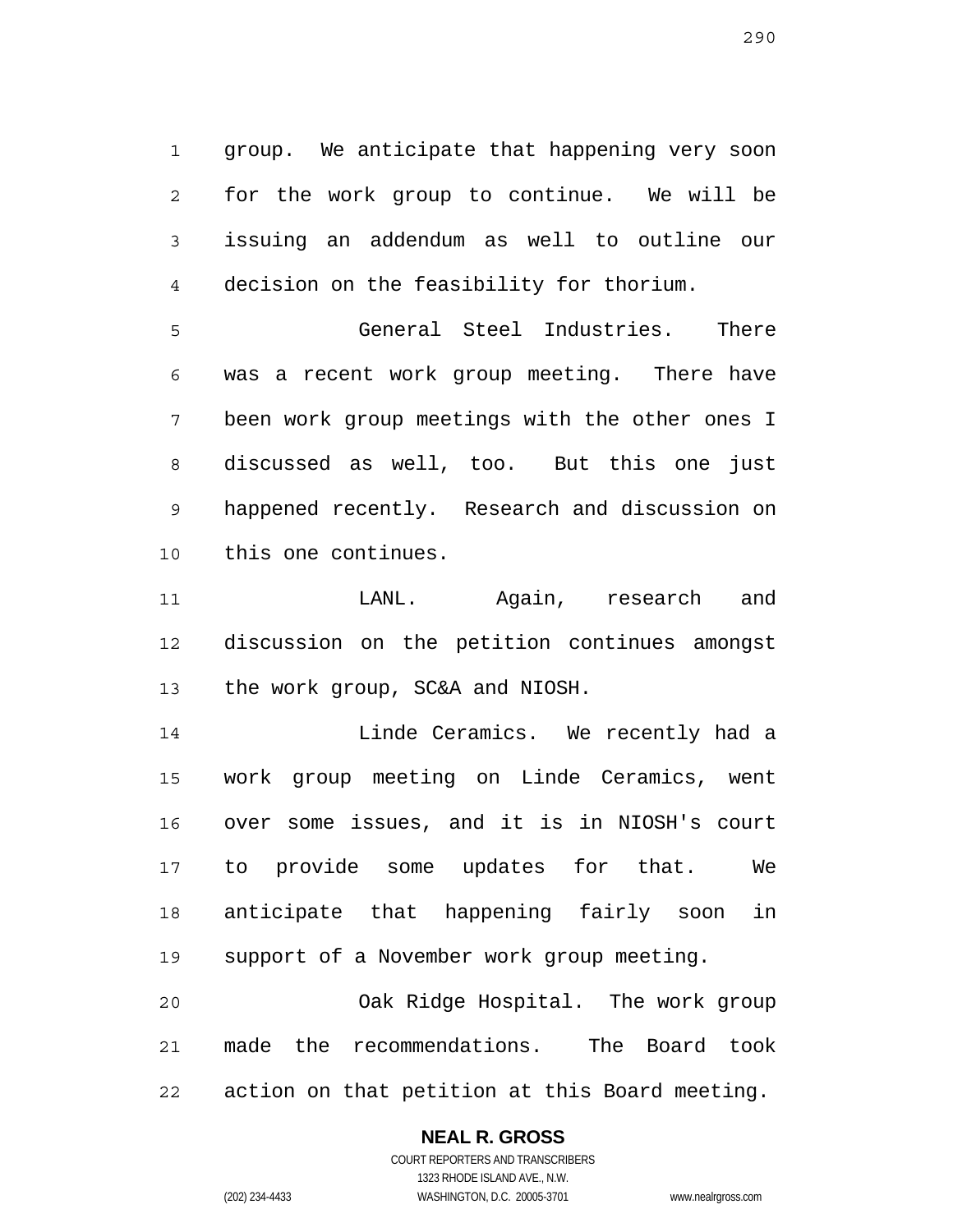1 2 3 Bliss & Laughlin. We presented our evaluation report at this Board meeting, and that has been sent to the work group.

4 5 6 Electromet. Again, we presented the evaluation report today. It has been sent to the work group, I believe.

7 8 9 10 11 12 13 14 United Nuclear. We actually completed this evaluation report awhile back. However, the petitioner requested early on - fairly early on, a few months ago -- that we delay presentation to this, because the petitioner wanted to be in person for the meeting, and she was unable to be here at the time. So the Board granted that.

15 16 17 18 Metals & Controls. We presented that evaluation at this Board meeting. The Board concurred with our recommendation to add the class.

19 20 21 University of Rochester. We just had that presentation, and we got a little bit more work to do.

22 Piqua Organic Moderated Reactor.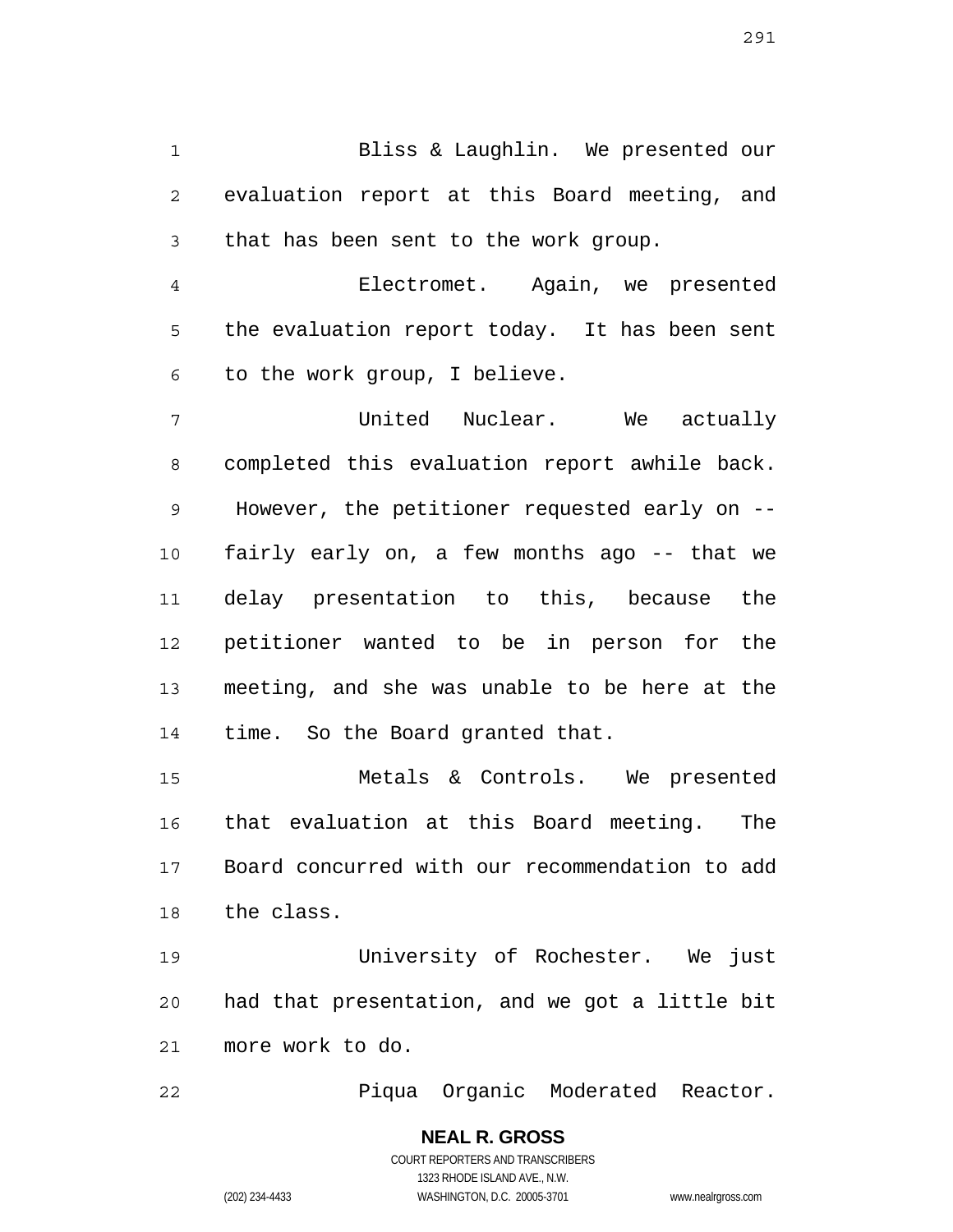1 2 3 4 We just had that presentation a little earlier today, and the Board concurred with NIOSH's recommendation to add a class, and deferred action on the operational period.

5 6 7 8 9 10 11 Brookhaven National Lab. That report was done yesterday, and the Board concurred with NIOSH's recommendation to add the class. They also anticipate assigning additional work to evaluate NIOSH's decision that dose reconstruction was feasible for the post-1980 period.

12 13 14 15 And then the Hanford petition that we just presented earlier today. This was an 8314 that added a class up to 1972, and the Board took action on that today as well.

16 17 18 19 20 A little additional information. I don't have it as a slide. We do anticipate that there will be four to five 8314s that we anticipate moving forward at the February Board meeting.

21 22 One of those, I misspoke the other day. I indicated to Dr. Melius that we had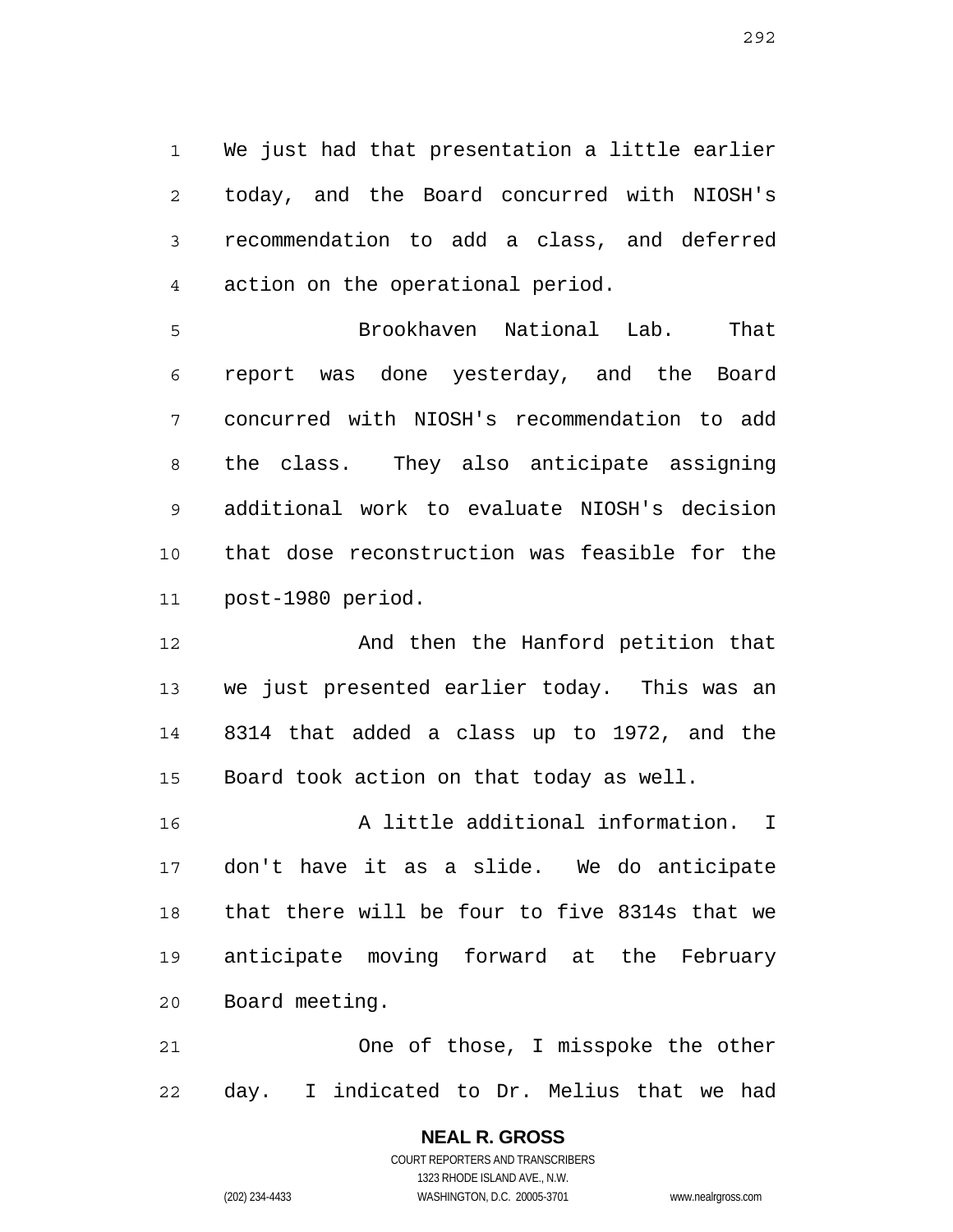1 2 3 4 5 6 7 8 9 already taken action on Lawrence Livermore National Lab to change the class definition. In my mind, we had already done that, but the report is not done. Lawrence Livermore National Lab, we will be doing -- we will actually finalize our 8314 that will change the existing class from monitored to all employees at Lawrence Livermore National Lab. I said that when I was speaking to

10 11 12 13 you. Then as I walked back, Dr. Glover reminded me that we had not approved that report yet. So I wanted to get that on record, that that has not been approved yet.

14 We also will be presenting --

15 16 MEMBER MELIUS: We have our review of it in our mind already.

17 18 19 20 21 22 MR. RUTHERFORD: We also will be presenting 83.14s on Lawrence Berkeley for the early years at Lawrence Berkeley, which had some of the same early uranium enrichment operations that we have dealt with, with Westinghouse Atomic Power Development and a

> **NEAL R. GROSS** COURT REPORTERS AND TRANSCRIBERS

1323 RHODE ISLAND AVE., N.W. (202) 234-4433 WASHINGTON, D.C. 20005-3701 www.nealrgross.com

293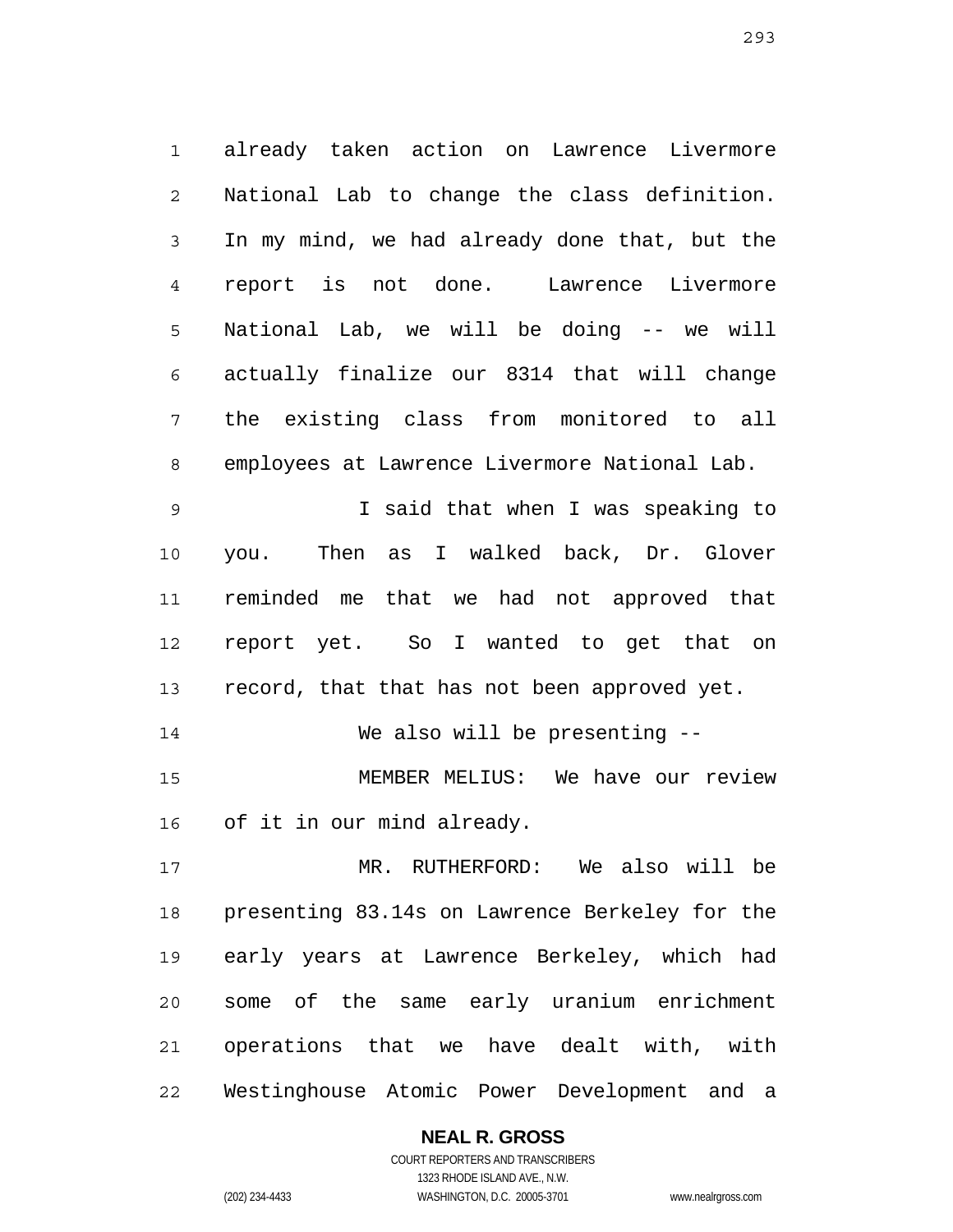1 few others.

2 3 4 5 6 7 8 9 10 11 12 13 14 15 16 17 18 19 20 21 General Electric Evendale. We are moving forward on the 83.14 on that. I believe there is one more, but off the top of my head -- I would have been prepared tomorrow for that, but there is another one. Do I have any questions? CHAIRMAN ZIEMER: Thanks for that update. Let's see if there are questions. Anyone have a question in their mind? Okay, well, that was good to have the update. Always appreciate that. It helps us see what is coming down the pike and what remains to be done. Dr. Melius? MEMBER MELIUS: I might as well harass LaVon a little bit. You can sit down. To the extent you can get the 83.14 reports to us sooner rather than later, it helps deal with issues like this.

22 CHAIRMAN ZIEMER: Thank you.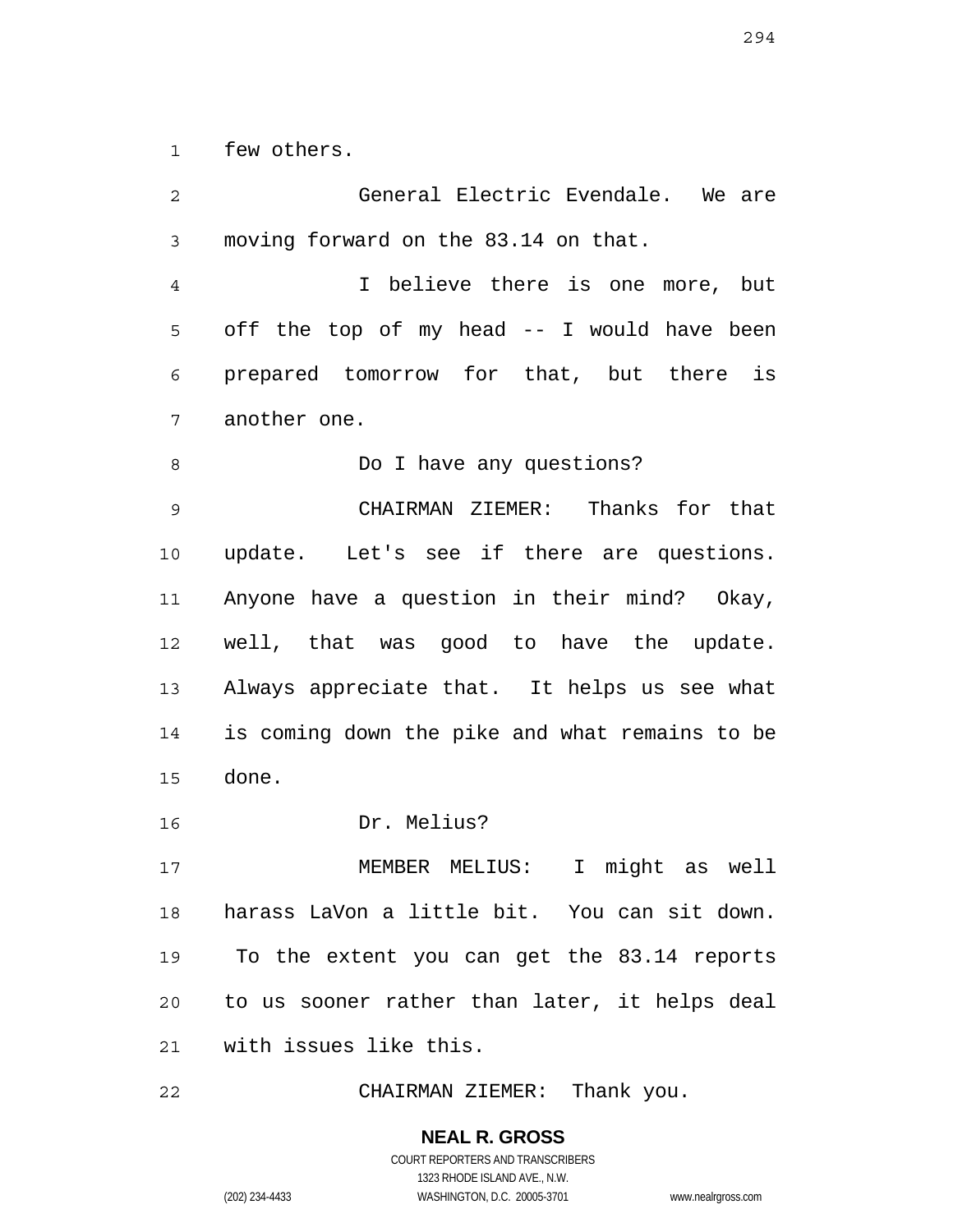1 2 3 4 5 6 7 We will recess for the afternoon session. There is a public comment session scheduled for six o'clock, and then, of course, we will be meeting again tomorrow. So thank you very much. You've all been good attendees today, and we appreciate your participation.

8 9 10 (Whereupon, the foregoing matter went off the record at 4:39 p.m. and resumed at 6:01 p.m.)

11 12 13 14 15 16 17 18 CHAIRMAN ZIEMER: Here is Mr. Katz. MR. KATZ: Thank you. So it looks like we don't have anyone in the room, but for those of you on the telephone, just to let you know the ground rules: we have a verbatim transcript of this session, public comment session. That will posted on the CDC-NIOSH website that goes with this program.

19 20 21 22 So everything that is said will be recorded and posted there in a transcript. It takes about 30 days to do so, more like 45 days to do so.

### **NEAL R. GROSS**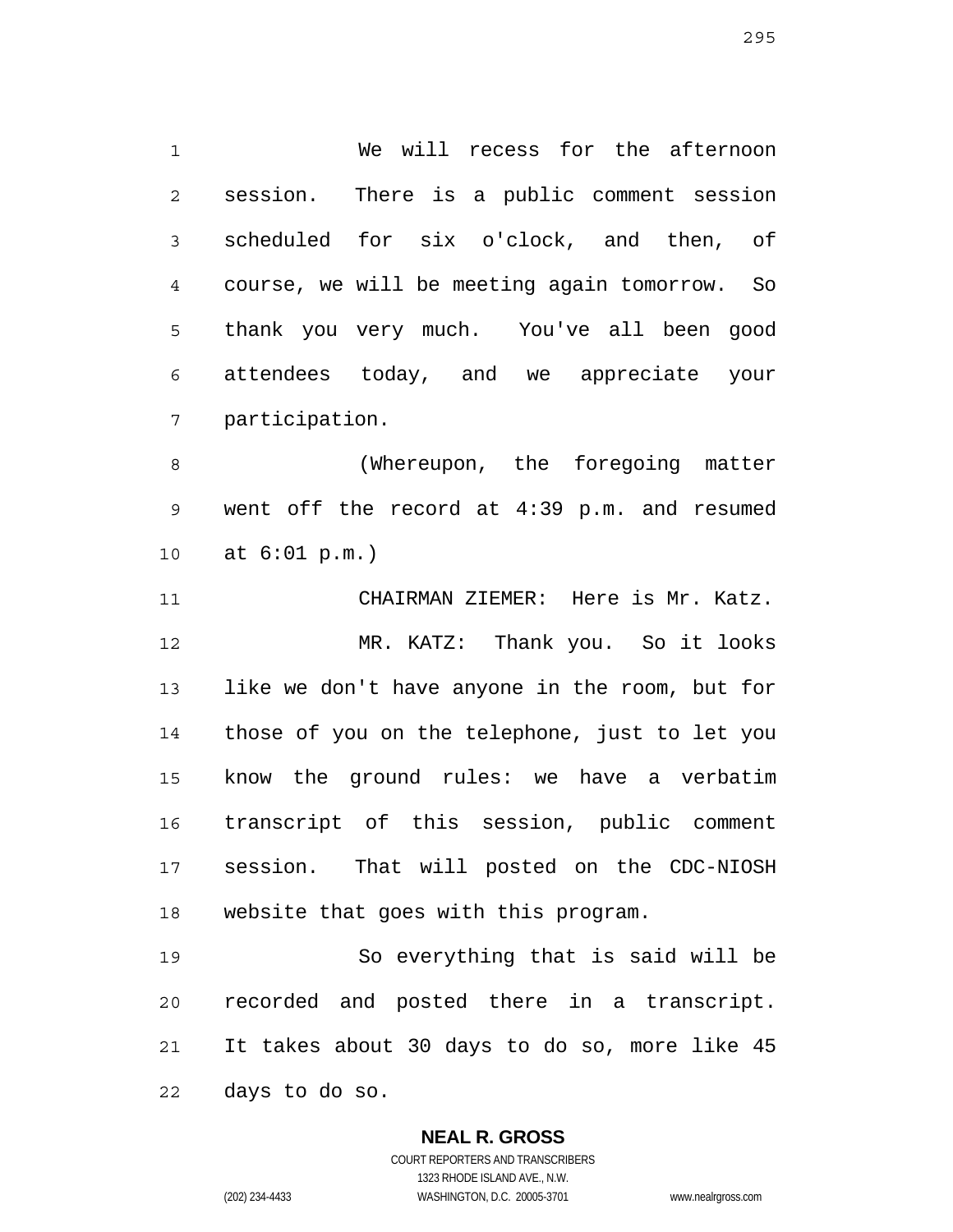1 2 3 4 5 6 7 8 9 10 11 12 If you give your name -- you don't have to give your name, but if you give your name when we take comments, then your name will appear in the transcript, and any personal information you give about yourself will also be retained in the transcript. However, if you talk about a third party, any details you give about that third party that would be identifying of that party, including their name, those will be redacted, meaning whited out from the transcript. Those will not show, be revealed to the public.

13 14 15 16 17 18 19 20 If you would like to see the full redaction policy, this NIOSH-CDC website page has the policy listed, along with -- well, it is listed in several sections, the Board section, I believe. There is a section that is devoted to this Advisory Board, and it is posted there. That is probably the easiest place for you to find it.

21 Thank you, Dr. Ziemer.

22 CHAIRMAN ZIEMER: Thank you, Mr.

296

COURT REPORTERS AND TRANSCRIBERS 1323 RHODE ISLAND AVE., N.W. (202) 234-4433 WASHINGTON, D.C. 20005-3701 www.nealrgross.com

**NEAL R. GROSS**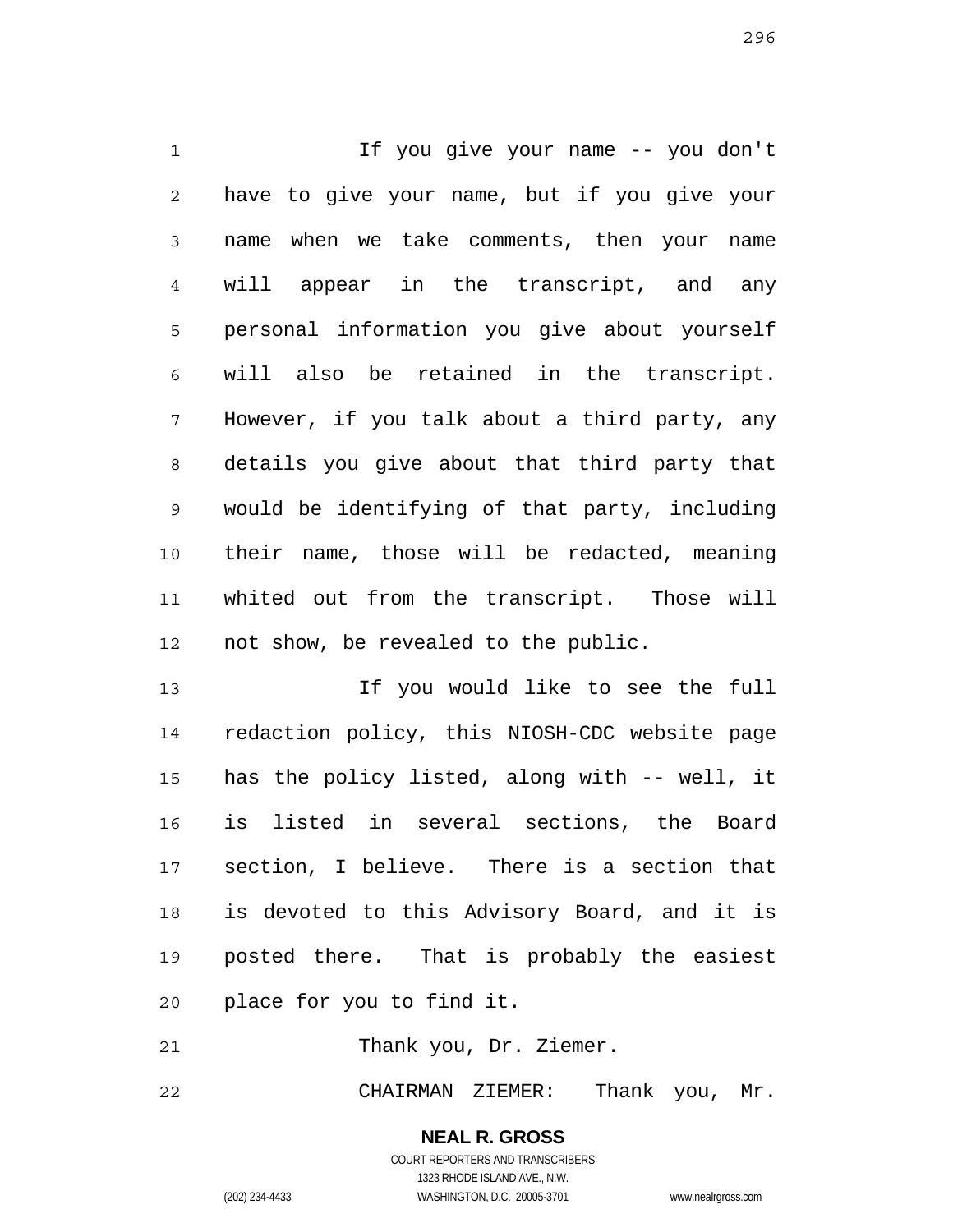1 Katz.

2 3 4 5 6 7 Now I am going to begin by introducing a person on the phone, but not by name, but by nature of the comment. The reason for that is I want to give a prelude to an issue that will be raised and which will be on the Board's work time agenda tomorrow.

8 9 10 11 12 13 14 15 16 One member of the public representing a public group has asked that the Board consider as part of its operating policy the possibility of automatically tasking the Board's contractor to begin work immediately on SEC petitions in those cases where NIOSH has in their evaluation report indicated that they can reconstruct dose with sufficient accuracy.

17 18 19 20 So the commenter wishes to elaborate on that a bit and indicate why she believes this would be a good policy for this Board to follow.

21 22 Now we will have an opportunity as a Board to debate the matter tomorrow. So I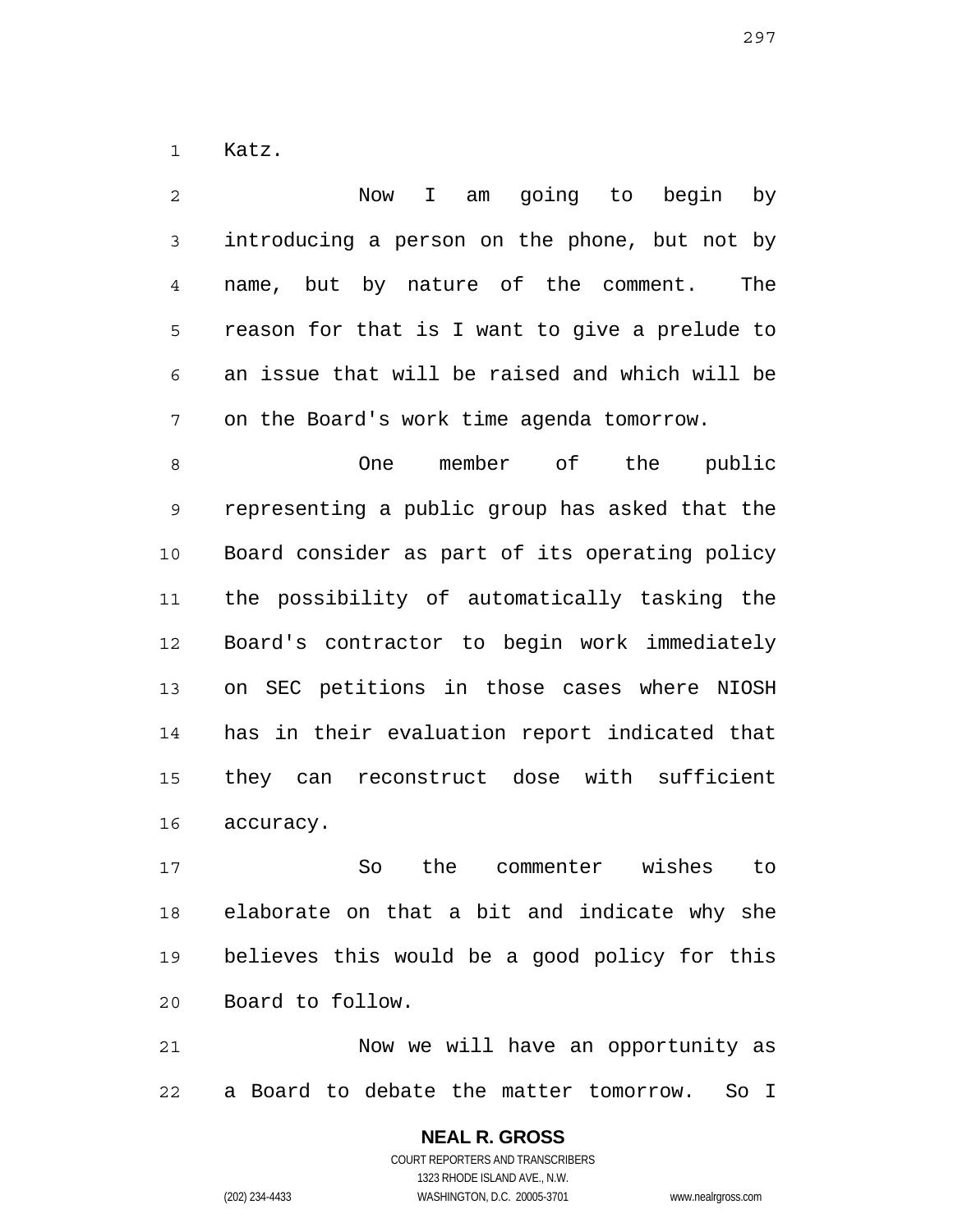1 2 3 4 5 6 7 8 don't want to sort of prejudge the issue, but simply give this member of the public the opportunity to make her case for that particular position and related matters. She may also have additional comments not related to that, but I did promise her the opportunity at this public session to make comments on that.

9 10 11 12 13 So I will not call the individual by name, but she will identify herself, I am sure. So if that individual now is on the line, it would be appropriate to make those comments.

14 15 16 MS. BONSIGNORE: Yes, hello. This is Antoinette Bonsignore for the Linde Ceramics facility.

17 18 CHAIRMAN ZIEMER: Yes, Antoinette. Please proceed.

19 20 MS. BONSIGNORE: Okay, thank you, Dr. Ziemer.

21 22 The issue that Dr. Ziemer raised is, I think, a very important matter for the

## **NEAL R. GROSS**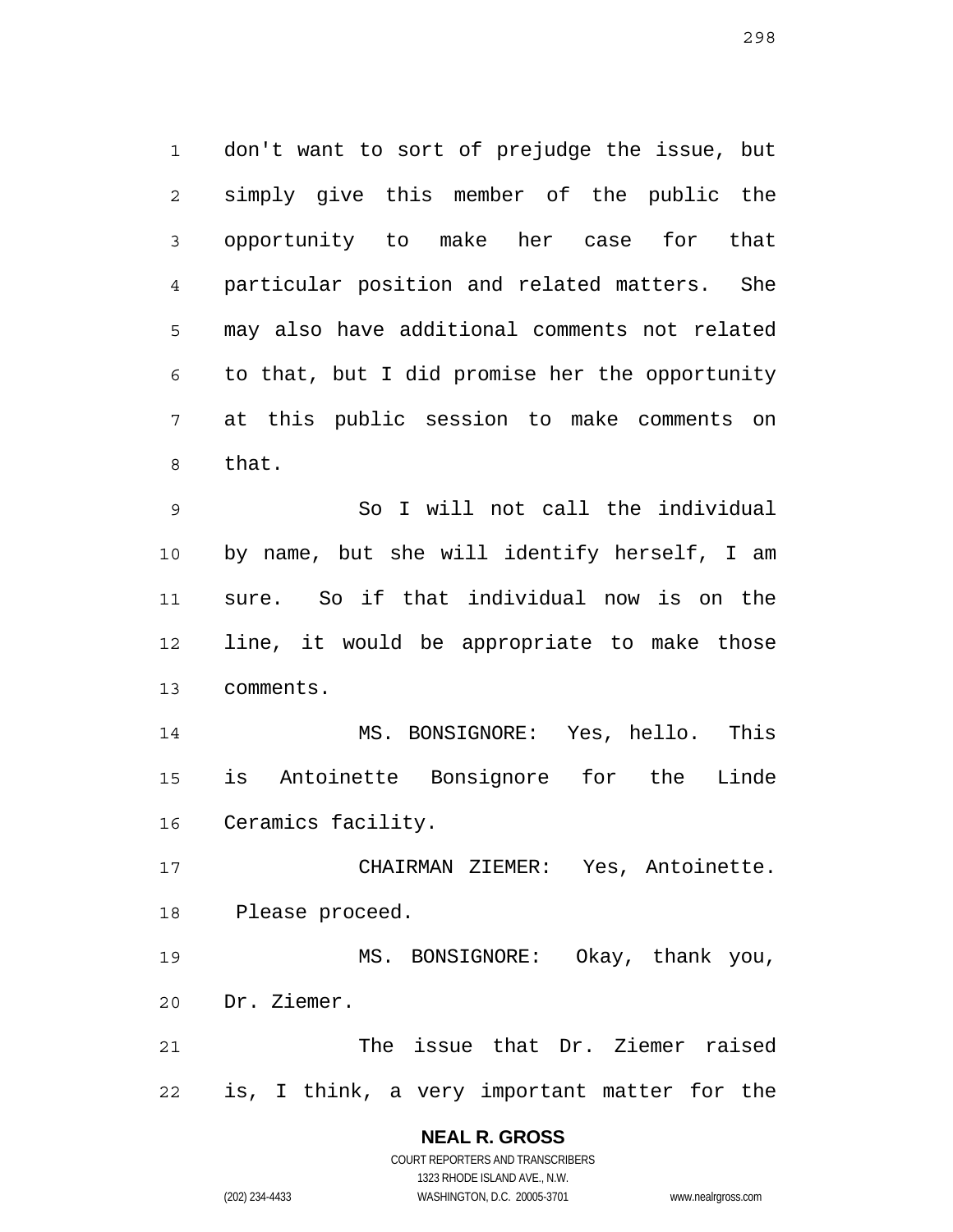1 2 3 4 5 6 7 Board to consider. As the Linde Ceramics petitioner, I have found that having SC&A's involvement in the SEC evaluation process from the very beginning before the full presentation of the petition to the Board has been an invaluable resource to me as well as to the workers I represent.

8 9 10 11 12 13 14 The workers have been able to review the material that SC&A has provided to us, and have been better able to understand the technical nature of what is involved in the NIOSH evaluation process and the reasons why NIOSH is recommending that SEC status be denied for this petition.

15 16 17 18 19 20 21 22 I think that the issue really comes down to how the Board views the role of the petitioner in the SEC evaluation process. If the Board considers that petitioners should be participants in this process, not only in terms of getting the petition prepared and qualified for review, but also being able to respond and fully understand the reasons why

### **NEAL R. GROSS**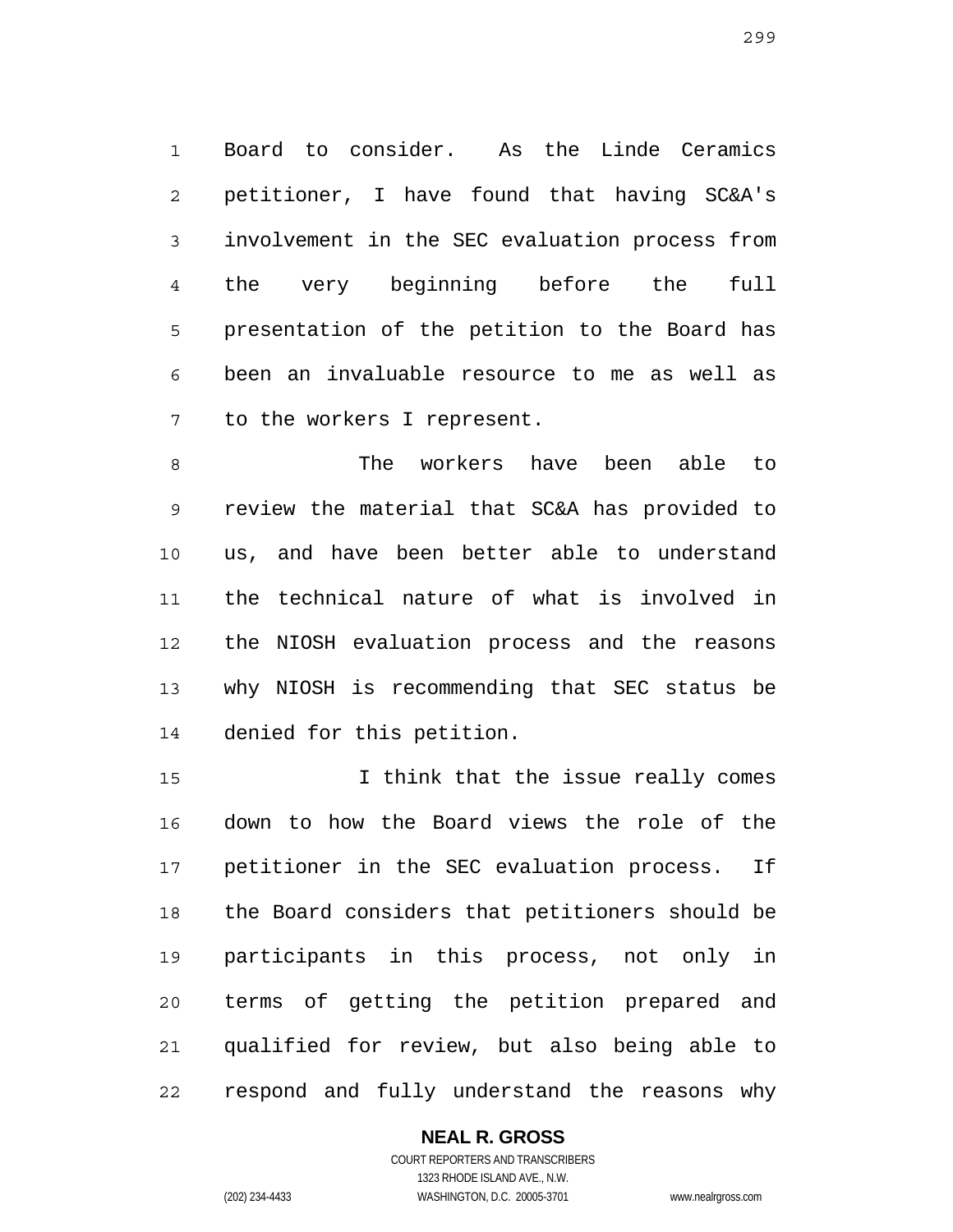1 2 3 4 5 6 7 NIOSH does not recommend SEC status, then SC&A's involvement in the review process should begin at the very outset once the petition is qualified and once a petition evaluation report has been produced in order for petitioners to be able to respond to NIOSH in an effective and in a cogent manner.

8 9 10 11 12 13 14 15 16 Otherwise, the petitioner really becomes a collateral part of this whole process, and they can't really fully and effectively participate in the discussion between NIOSH and the Advisory Board, and it really becomes an evaluation process where it becomes a back and forth between NIOSH and the Advisory Board, and it effectively excludes the petitioner from the process.

17 18 19 20 21 22 Again, you know, the fact that SC&A has provided the material that they have provided for the Linde petitioners to date has been fully very, very important for us, and it has really provided information for the workers that I represent, and I think that

### **NEAL R. GROSS**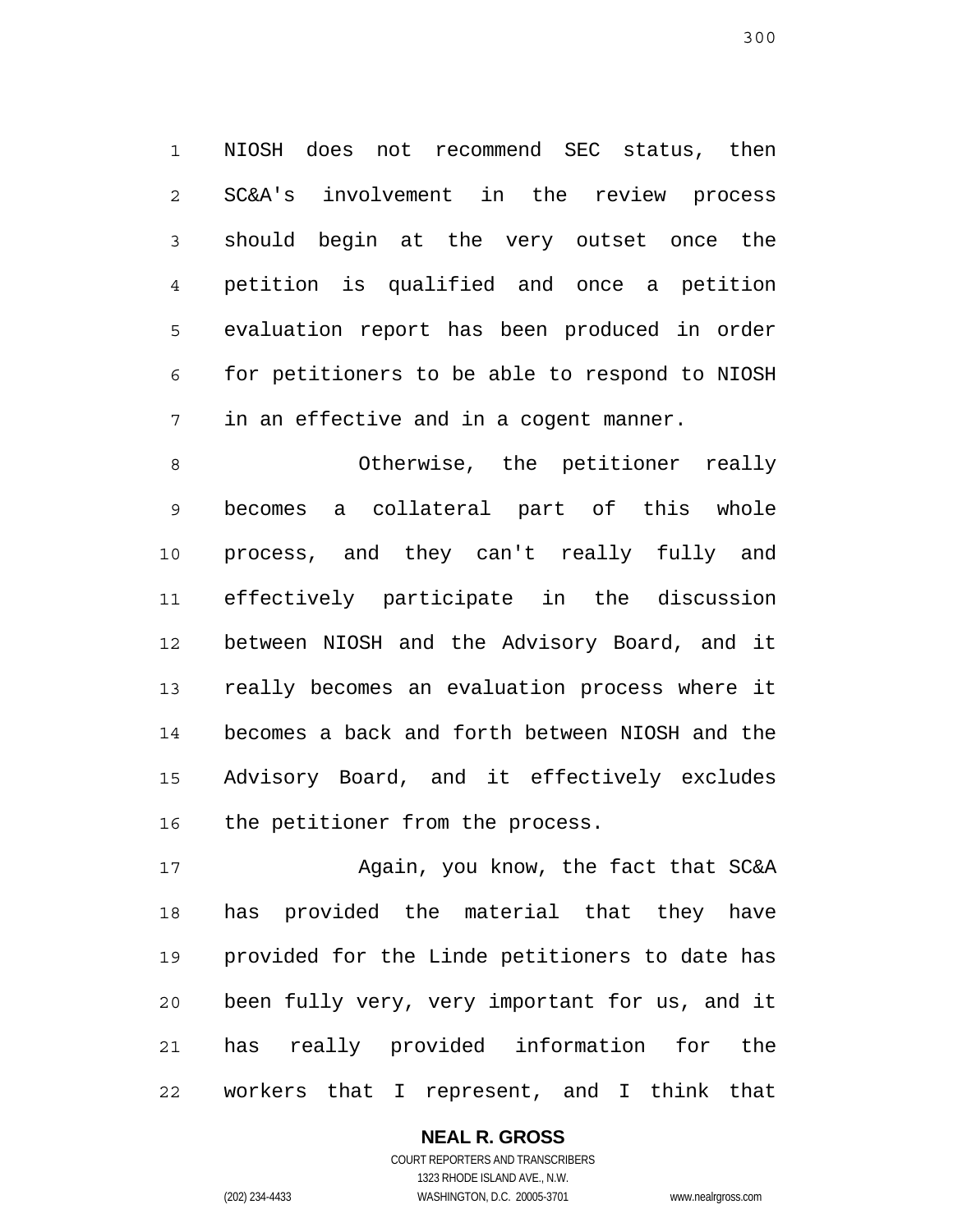1 2 that type of information does become very important for all petitioners.

3 4 5 CHAIRMAN ZIEMER: Okay, thank you very much. Did you have any additional comments on that then or other issues?

6 7 8 9 10 11 MS. BONSIGNORE: I actually had two additional comments. Regarding the Electromet SEC petition, I did manage to get in contact with one of the SEC petitioners, and I think he will be calling in to make a statement. So I just wanted to let you know that.

12 13 14 15 16 17 18 The final point I wanted to make was I had submitted a request to the Department of Labor for information on the percent of the claims that are denied under the dose reconstruction that have been processed through the Final Adjudication Branch appeals program.

19 20 21 22 So what I was asking for was information about whether the percent of success or the probability of success once a dose reconstruction claim is denied and then

### **NEAL R. GROSS**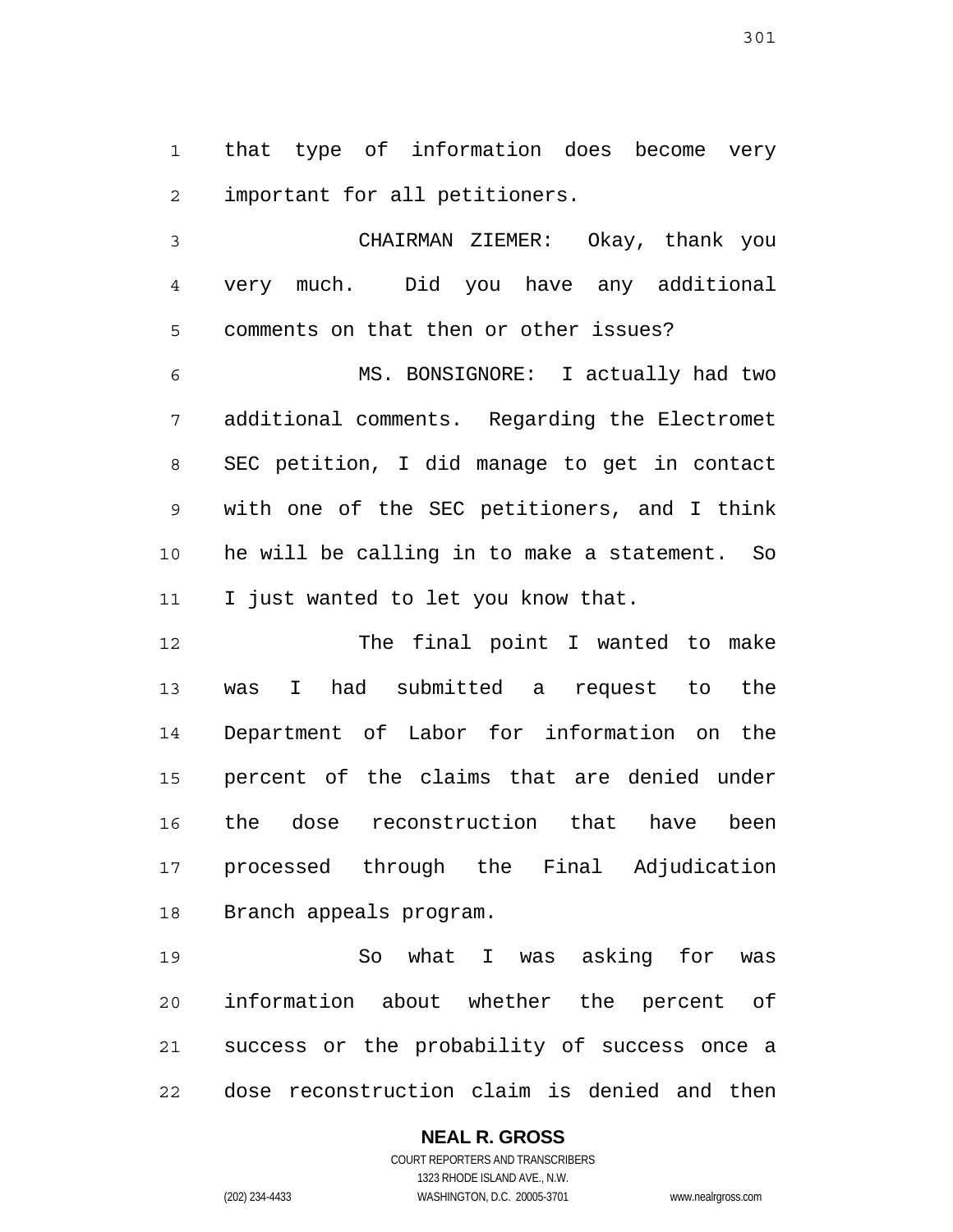1 2 3 that claimant appeals the denial through the FAB. What is the chance that those claims will eventually be compensated?

4 5 6 7 8 9 10 11 12 13 14 I put that request in to Rachel Leiton at the Department of Labor, and she stated in a letter to me on August 21st of this year that -- and I will read the exact statement. She says, "Our database does not track statistics on the success rates of appeals on claims denied, because NIOSH - because the National Institute for Occupational Safety and Health dose reconstruction led to a probability of causation under 50 percent."

15 16 17 18 19 I think that this kind of information would be very valuable to claimants to get a clear understanding of the utility of appealing a denied claim through the Final Adjudication Branch.

20 21 22 Ms. Leiton claims that the DOL database does not track this information. If it does not, I believe it should, and that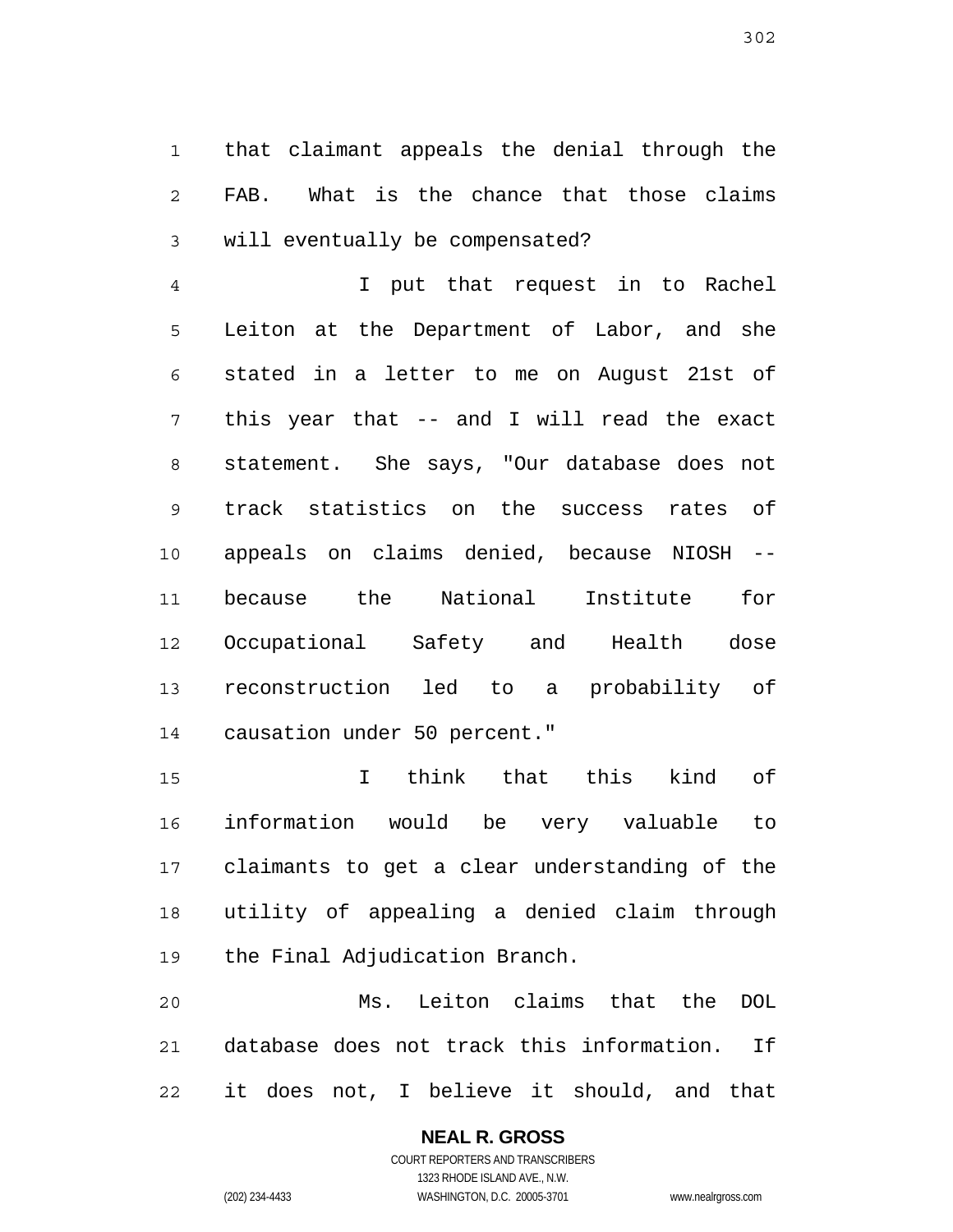1 2 3 4 5 6 7 kind of information should be provided in an open manner, either on the NIOSH website or the Department of Labor website. And since that kind of information is not subject to a FOIA, I think it would be important for NIOSH to gather that kind of information and provide it to claimants at the website.

8 9 10 11 12 CHAIRMAN ZIEMER: Thank you for that comment. Since that is actually a Department of Labor issue, as I would understand it, it probably will not be something NIOSH can handle directly.

13 14 15 16 17 18 19 I would simply point out there is a person in our assembly here from Department of Labor who has heard your comment. So at least at that point, the comment is known to Labor. That is something that actually is outside the purview of this Board, but your point has been heard.

20 21 MS. BONSIGNORE: Thank you, Dr. Ziemer.

22 CHAIRMAN ZIEMER: Thank you. Let

> **NEAL R. GROSS** COURT REPORTERS AND TRANSCRIBERS

> > 1323 RHODE ISLAND AVE., N.W.

(202) 234-4433 WASHINGTON, D.C. 20005-3701 www.nealrgross.com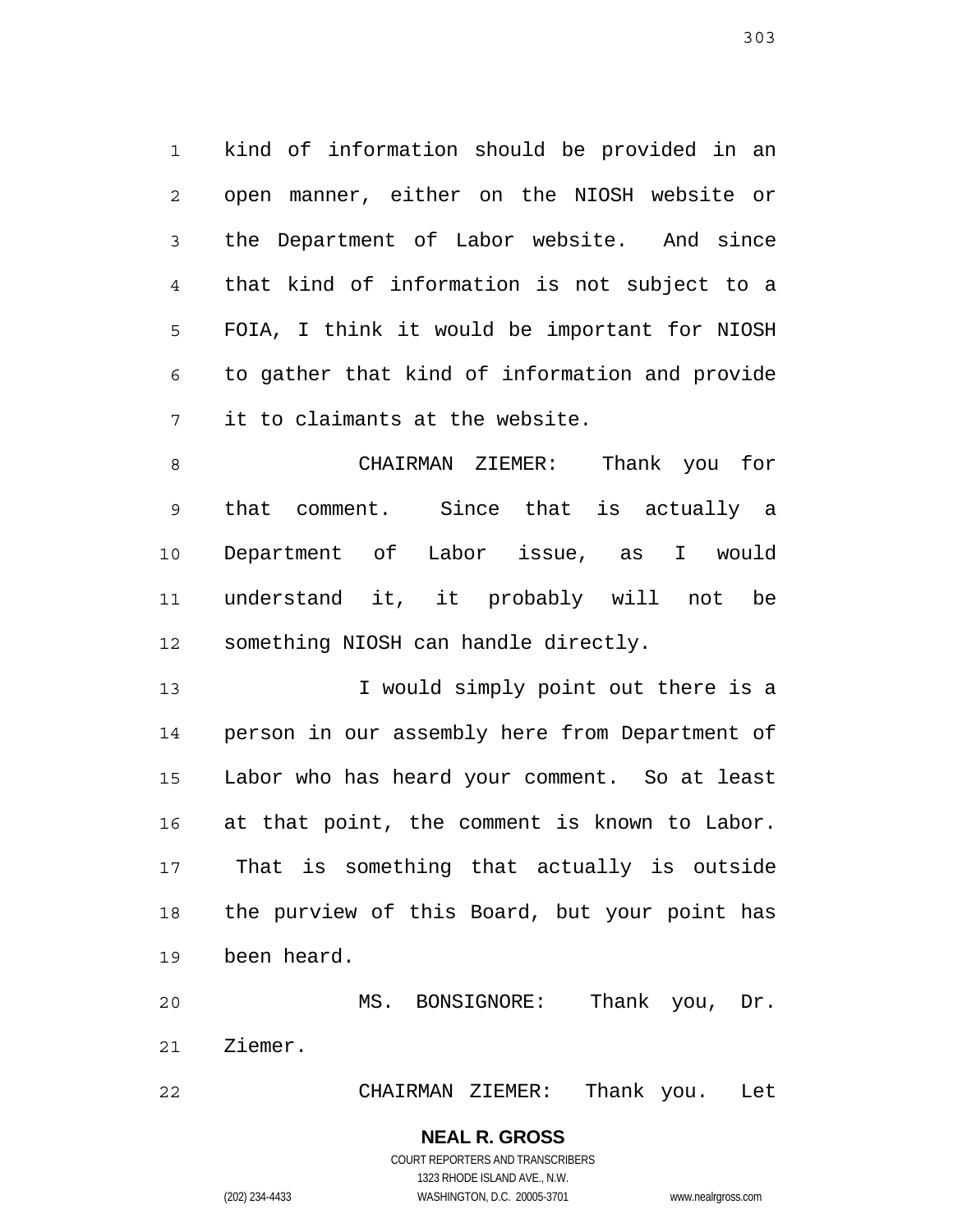1 2 3 4 5 6 7 8 9 10 11 12 13 14 15 16 17 18 19 20 21 me ask if the Electromet petitioner is on the line this evening, and if so, would the petitioner wish to make any statement? Okay. Let me ask for others who may wish to make comment on the phone lines. MS. WOJCIK: Yes. Regarding the-- CHAIRMAN ZIEMER: Please identify yourself, if you wish to. You are not required to. MS. WOJCIK: I am Margaret Wojcik. This was regarding the SEC class petition for Bliss & Laughlin. CHAIRMAN ZIEMER: Okay. We need for the court reporter for you to spell your - - oh, we have it? He has it. Okay. He is very good. Thank you. You can proceed. MS. WOJCIK: This is Margaret Wojcik, Buffalo, New York, [identifying information redacted]. Class evaluated by NIOSH, all employees of the steel company. The date is

22 January 1, 1951, through December 31, 1952,

### **NEAL R. GROSS**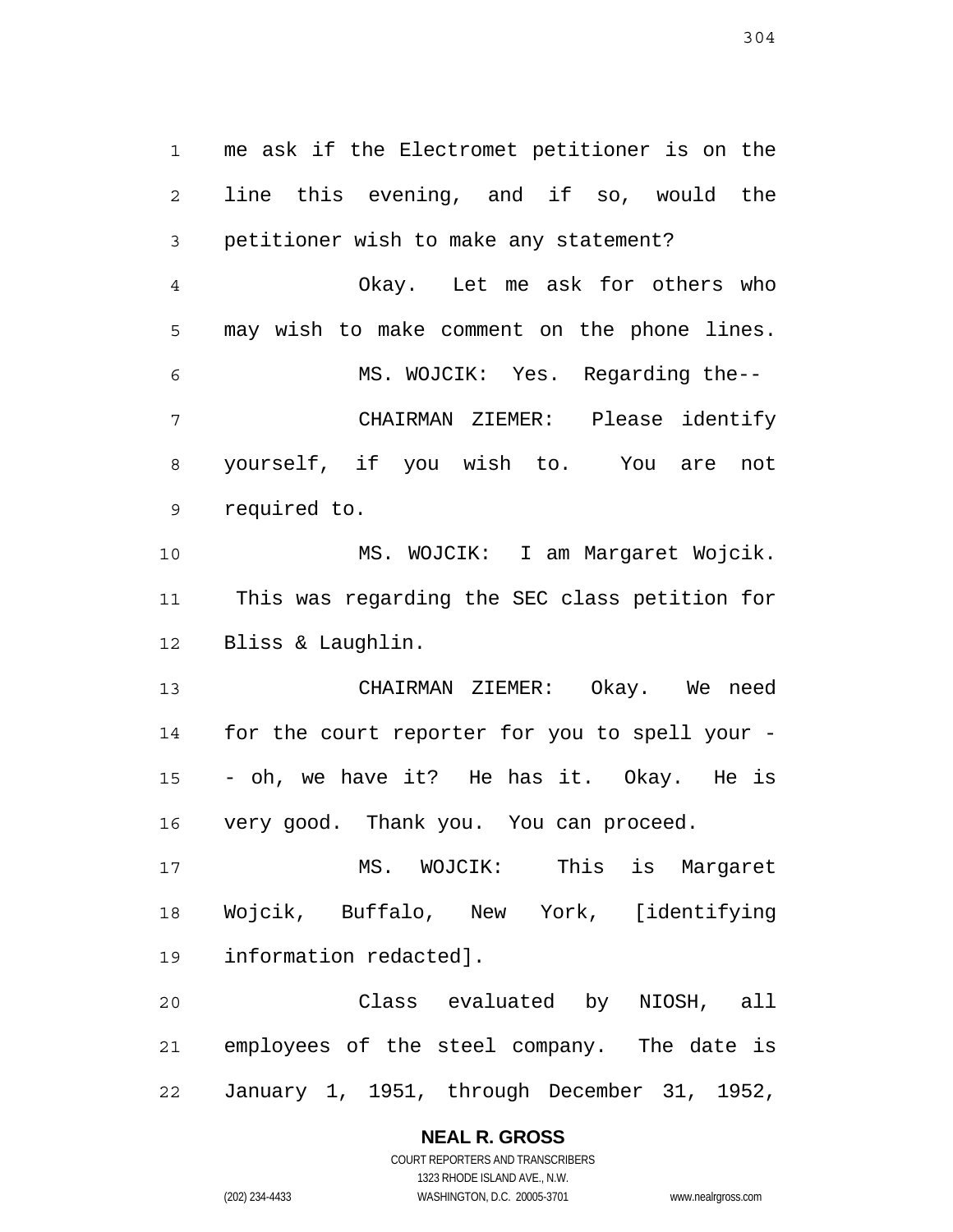1 2 and/or during the residual period from January 1, 1953 through December 31, 1998.

3 4 5 6 7 8 9 Now, the Department of Labor chose to remove a couple of years. We originally had 1948, and now it is changed to 1951. We don't know if there is any proof that they have gotten contractual information stating that, yes, 1951 was the starting -- operating time frame, starting 1951 instead of '48.

10 11 12 13 14 15 16 17 What I have brought up on the Internet was a little bit stating beginning in the early Forties, DOE and its predecessors, the Atomic Energy Commission and the Manhattan Engineering District relied upon hundreds of private sector factories, laboratories to develop tests and produce atomic weapons for use by the military.

18 19 20 Now this says beginning in the early Forties. Originally, we had 1948 date, and now it is changed to '51.

21 22 Where I got this, I Googled Atomic Workers/Louise Warner, a Congresswoman for

> **NEAL R. GROSS** COURT REPORTERS AND TRANSCRIBERS 1323 RHODE ISLAND AVE., N.W. (202) 234-4433 WASHINGTON, D.C. 20005-3701 www.nealrgross.com

305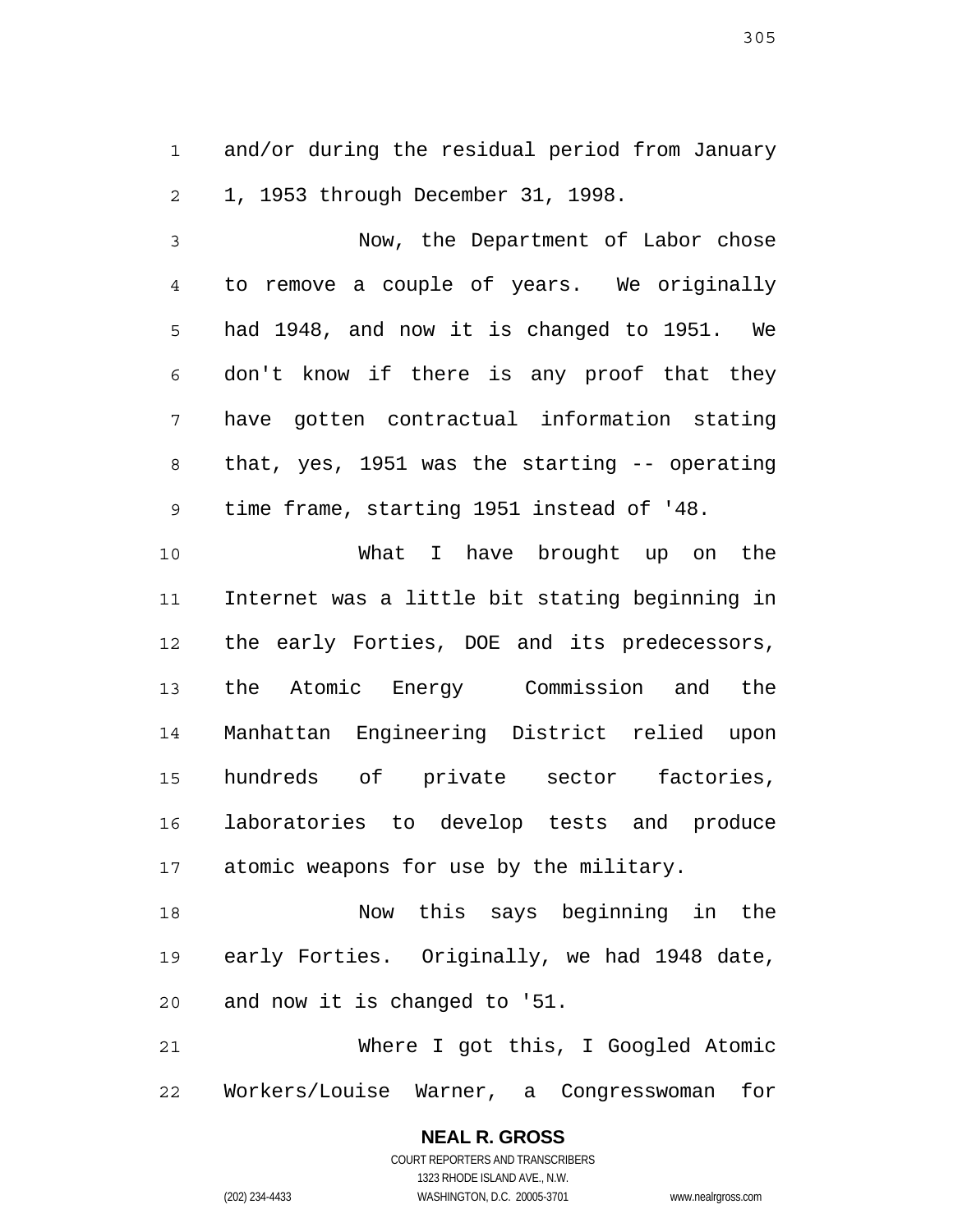1 Western New York.

2 3 4 5 6 7 8 9 10 11 12 13 14 15 16 17 18 19 20 21 22 I do want to know, when they mentioned -- when air sample data is mentioned, what are they saying, and how do we know this is plausible information? I know a lot of information is taken from another facility, surrogate information. How plausible is this? The Advisory Board today did say that our petition will be handled by a work group. I'd like to know who the work group is, and will they have all our documents, all of the information that we have submitted over the years? Thank you. CHAIRMAN ZIEMER: Thank you very much. Hang on just a moment. I am going to give you some answers here, and then we will have to follow up. Just a moment. That has indeed been assigned to a work group. It is a work group that we designate as our TBD-6000 Work Group. That is the work group that handles facilities such as

### **NEAL R. GROSS**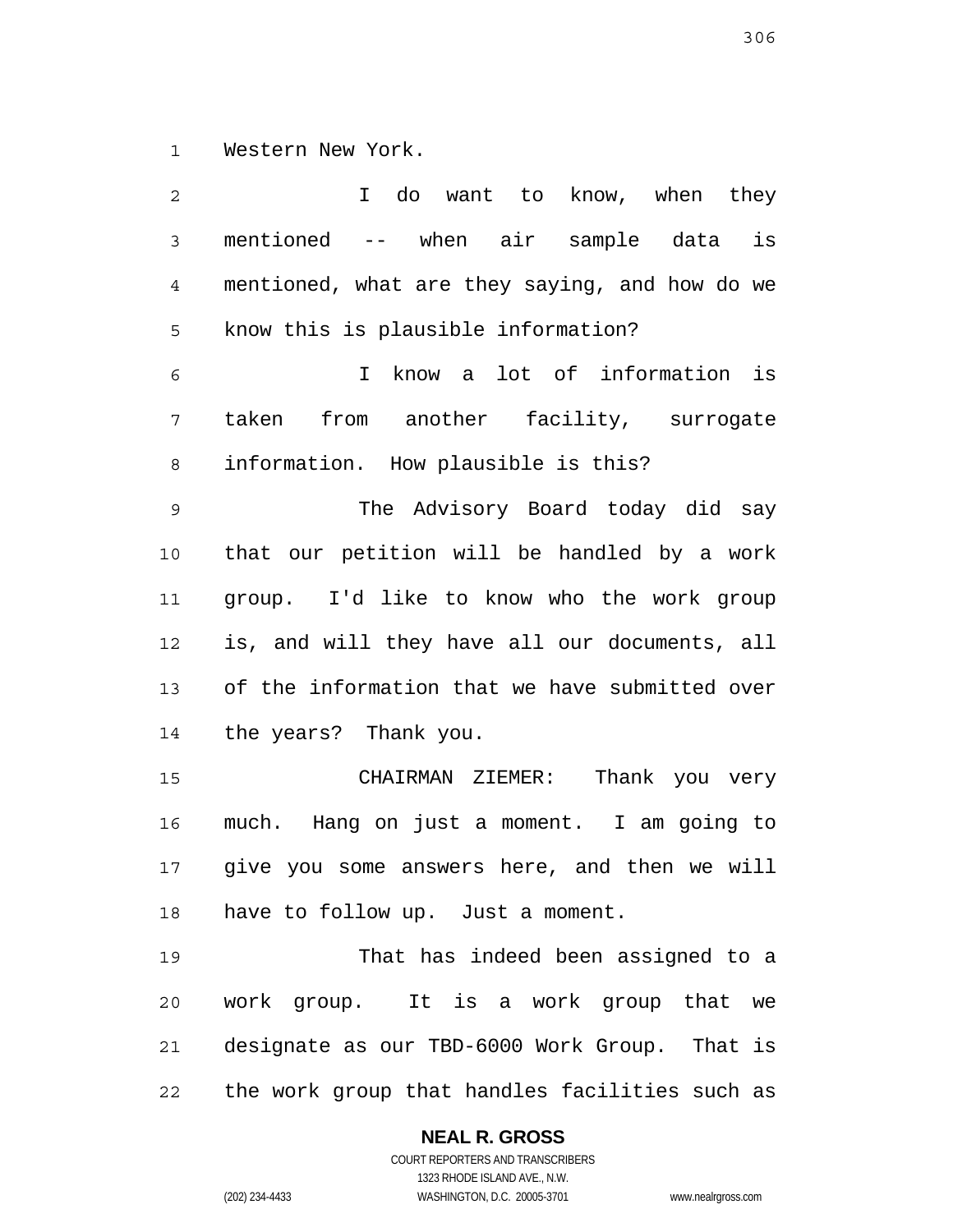1 2 3 4 5 6 7 8 Bliss & Laughlin, and that work group is already -- has already been constituted, and we will inform you of when that work group meets next so that you will have an opportunity -- you can be involved in the activities of the work group in terms of being either in person or by phone, whichever it may be.

9 10 11 The work groups usually meet in Cincinnati, and you will be able to fully participate in those activities.

12 13 14 15 16 17 18 19 Some of the questions that you asked are ones that the work group can deal with more directly, and they will be glad to do that. So we will try to keep you fully informed as we progress both on the schedule of activities as well as the topics and be glad to receive information from you that might be pertinent.

20 21 22 MS. WOJCIK: We will be hearing from them within a few weeks or a few months? CHAIRMAN ZIEMER: Actually, I can

> COURT REPORTERS AND TRANSCRIBERS 1323 RHODE ISLAND AVE., N.W. (202) 234-4433 WASHINGTON, D.C. 20005-3701 www.nealrgross.com

**NEAL R. GROSS**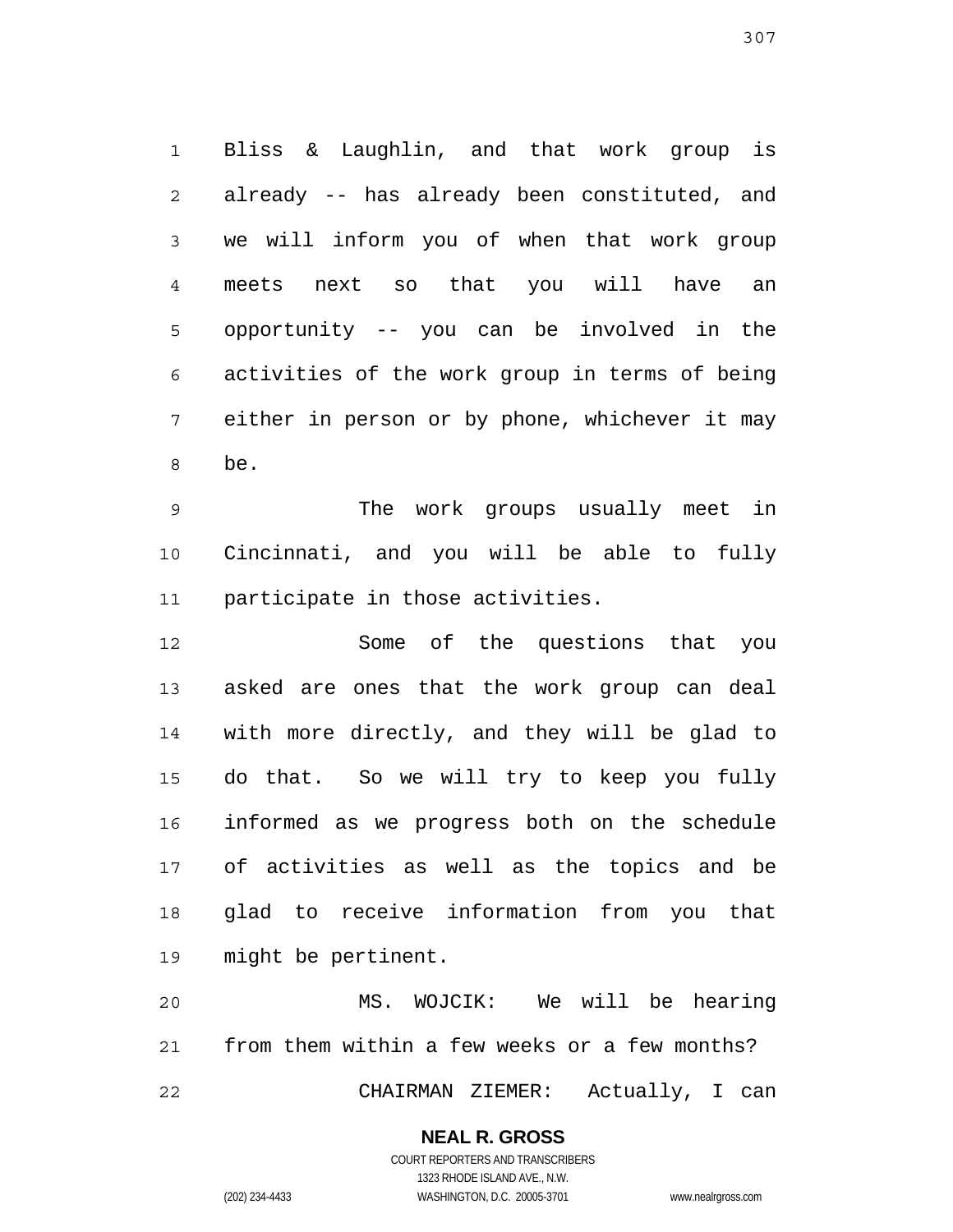1 2 3 4 5 6 tell you that the work group already has a meeting scheduled. I don't have the calendar here -- but that work group will be meeting on December 16th, and if you wish to call in and participate by phone, we will provide you with the call-in number.

7 8 9 10 11 12 And again, that meeting will be in Cincinnati, and you are certainly welcome to attend in person, if you so desire and are able, but yes, we will -- if you will go ahead and put that on your calendar and then you will be informed of the call-in number.

13 14 MS. WOJCIK: Okay, we will write a date. December 16th?

15 16 17 18 19 CHAIRMAN ZIEMER: That is correct. Typically, the start time is 9:30 Eastern - well, I think we are back to Standard Time by then. So it would be 9:30 Eastern Standard Time.

20 21 22 MS. WOJCIK: As you said, we will - my sisters, myself, we will be getting information on that?

# **NEAL R. GROSS**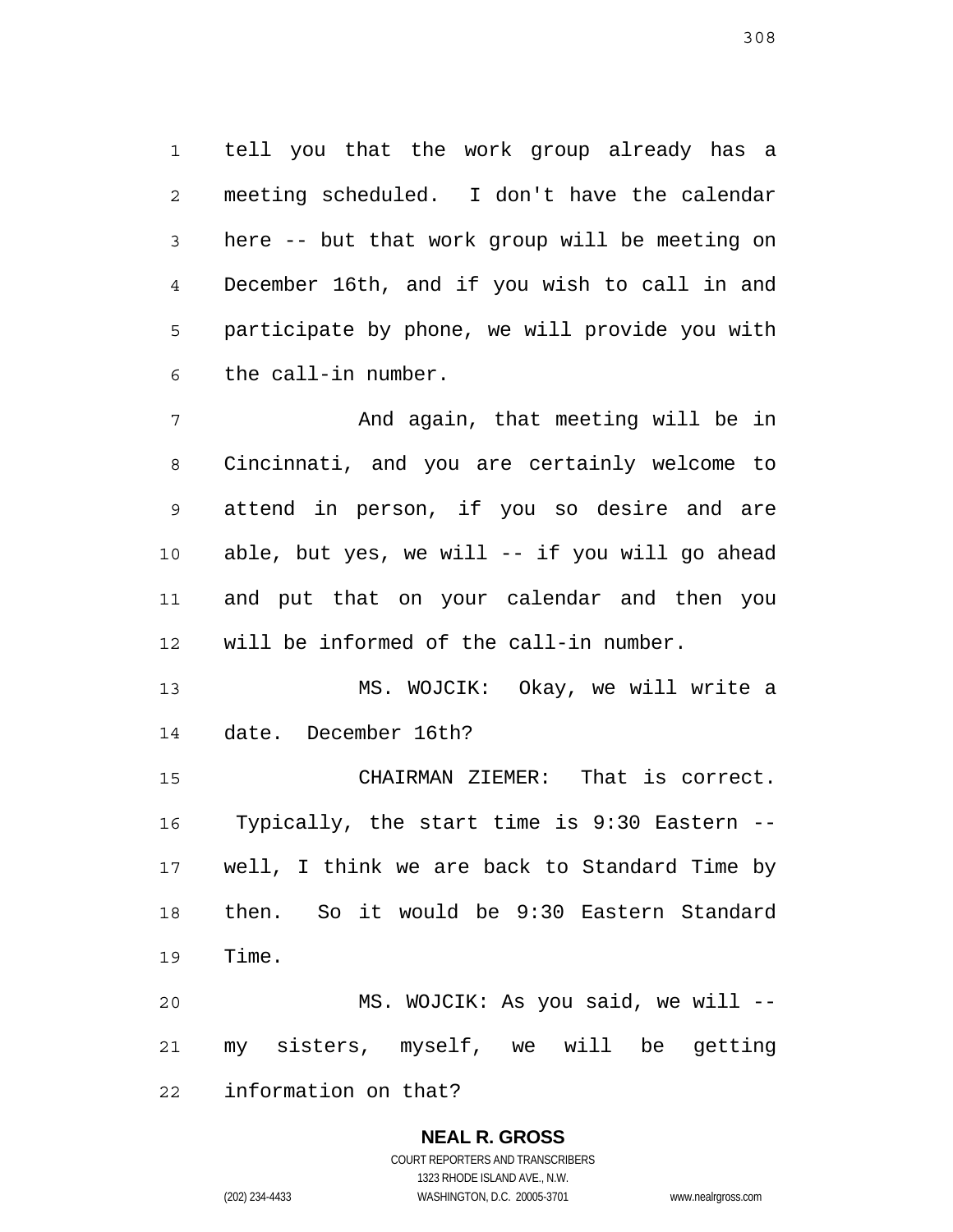1 2 3 4 5 6 7 8 9 10 11 12 13 14 15 16 17 18 19 20 21 CHAIRMAN ZIEMER: You bet. MS. WOJCIK: All right. Thank you. CHAIRMAN ZIEMER: Thank you very much. Just a comment from one of the Board members here also. On the NIOSH web page, we have a section that delineates the Board's activities and schedules, and you can also find that information there. The times and dates of the work groups are posted there as well. MS. WOJCIK: Thank you. CHAIRMAN ZIEMER: Okay. MS. WOJCIK: Yes, thank you. CHAIRMAN ZIEMER: Are there others on the phone lines that wish to address the assembly? MS. HAND: Yes. My name is Donna Hand. CHAIRMAN ZIEMER: Okay. Is that Donna Hand? MS. HAND: Yes, it is.

22 CHAIRMAN ZIEMER: Yes, Donna.

> **NEAL R. GROSS** COURT REPORTERS AND TRANSCRIBERS

> > 1323 RHODE ISLAND AVE., N.W.

(202) 234-4433 WASHINGTON, D.C. 20005-3701 www.nealrgross.com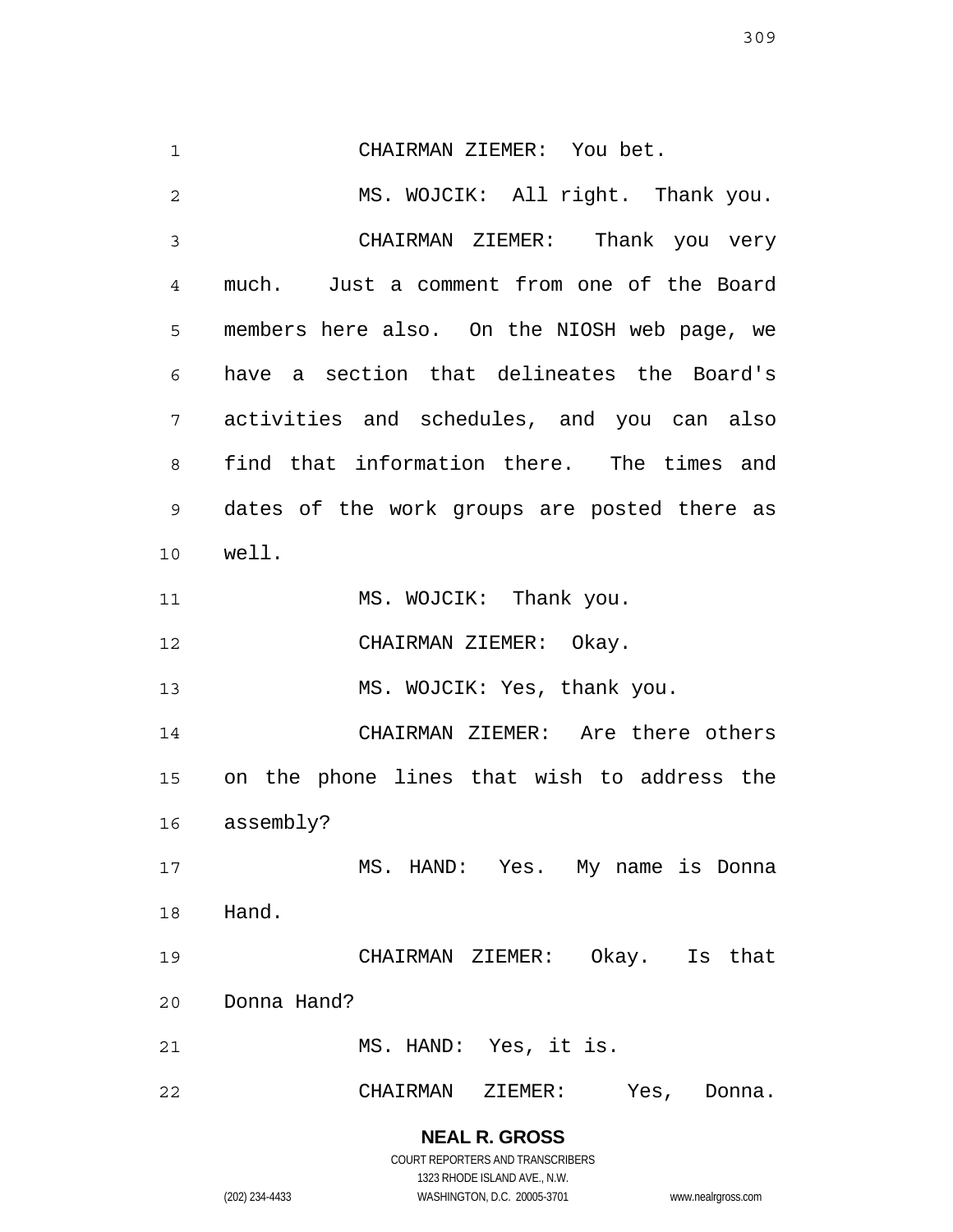1 Please proceed.

2 3 4 5 6 7 8 9 10 11 MS. HAND: Okay. My first issue is criteria or qualification under the SEC petition and how it is used then to evaluate, because the -- as you are well aware of -- Pinellas Plant filed a SEC petition, and one of the issues is the metal tritides, but NIOSH evaluated and said that we did not qualify. So, therefore, we were denied, and the Board was then denied a full evaluation as well as the claimants.

12 13 14 15 16 17 This is an abuse of operational procedures, since every other criteria in the Federal regulation was met in that SEC petition, and as of today's date NIOSH has admitted they still cannot do the metal tritides for Pinellas Plant.

18 19 20 21 22 Back in the Federal Registry of 2002, page 22321, it stated that single exposures might also fall outside the scope of ICRP models, such as a worker that inhaled metal tritides. In these cases, NIOSH will

### **NEAL R. GROSS**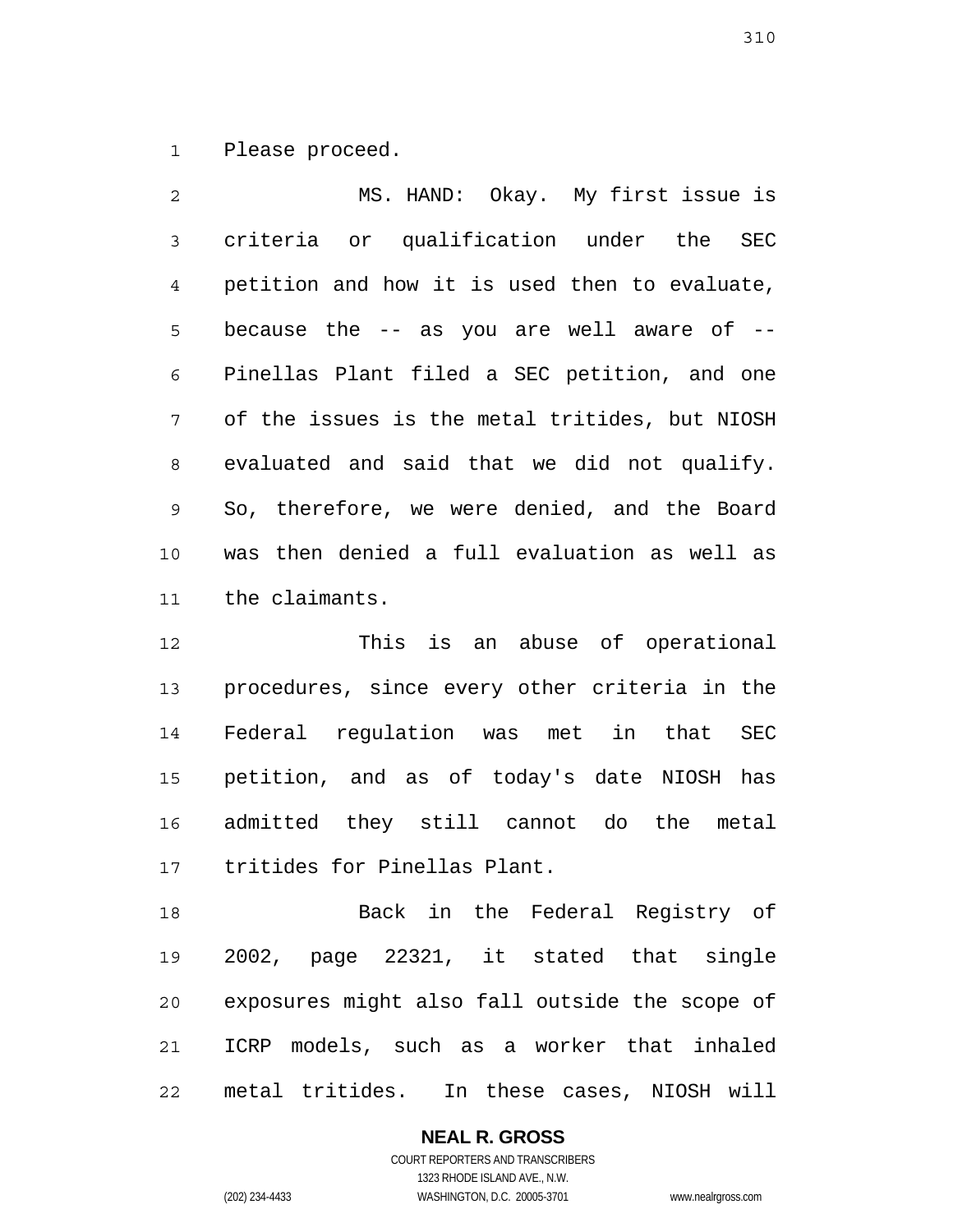1 2 have to use alternative metal models and modify existing models.

3 4 5 6 7 In February, Larry Elliott has stated that they can do the metal tritide dose to the Pinellas plant workers. And again, as of today's date, not one worker has had a metal tritide dose put to them.

8 9 10 11 12 13 14 15 16 17 18 Then on April 24, 2009, under a Freedom of Information Act, I requested the upper bound of the uranium that was present at the Pinellas plant, the upper bound for the external doses for Area 108, Building 200, and Building 400, the upper bound and lower bound for the unmonitored dose of a worker at the Pinellas plant for the years 1956 through 1997, the upper and lower bound for the equipment that produces radiation at the Pinellas Plant.

19 20 21 22 I still have not received that Freedom of Information Act. The only thing that I did receive was a letter that was not on a letterhead and was not signed and stated

### **NEAL R. GROSS**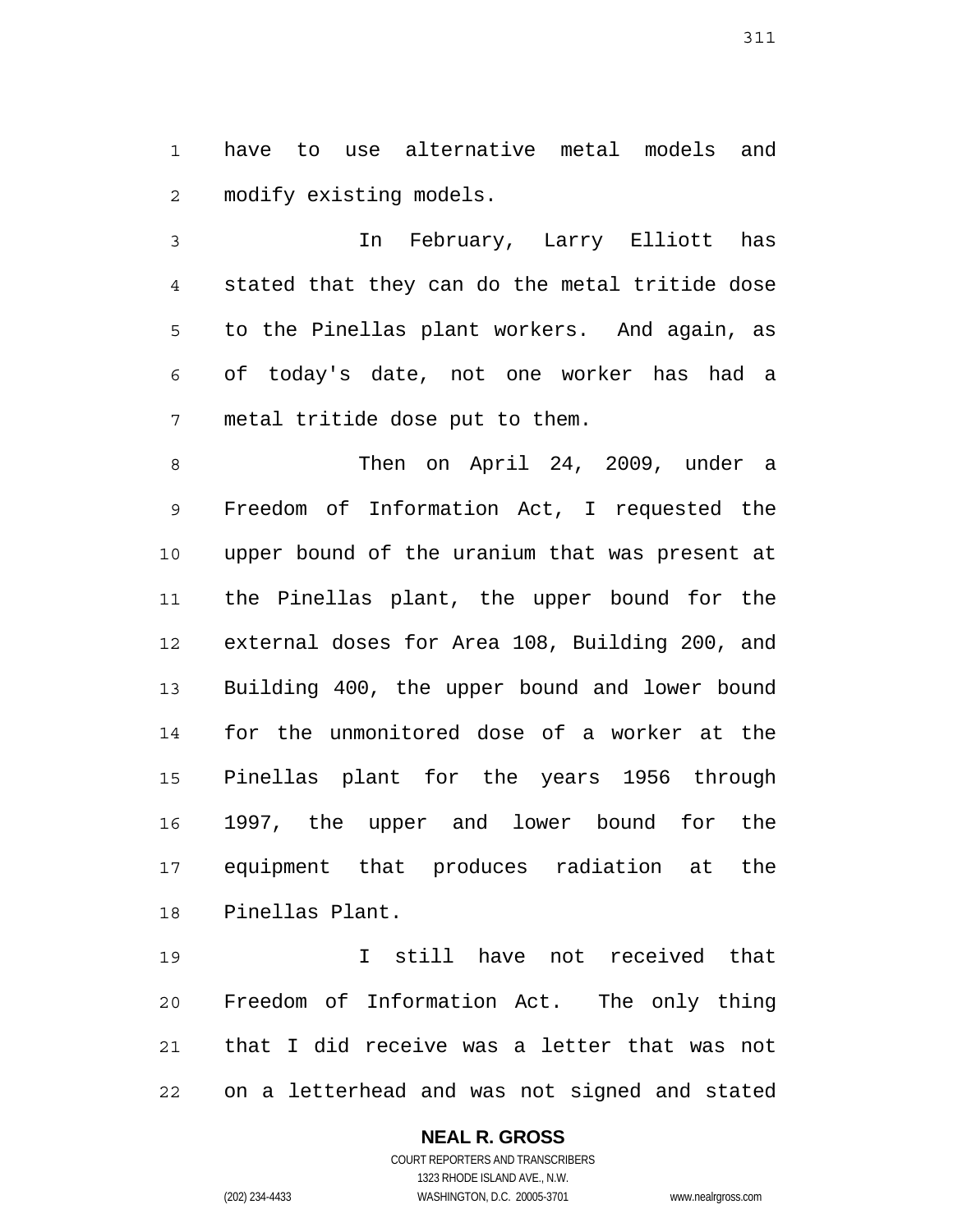1 2 3 4 that there was not guides at the Pinellas Plant, which is in total disagreement with the baseline report that was used as a reference document for your technical basis document.

5 6 7 8 9 Laurie Breyer also went on to state that they do not bound the doses, and they do not have to use the technical basis documents to determine the doses. It is all done on a case -- individual case by case basis.

10 11 12 13 14 15 16 17 18 That's strange from all the transcripts that I have read and going to the Advisory Board, you continually mention can you bound it. In 2009, Peter Darnell said, "Pinellas was different from Mound in the case that the tritide containment from the neutron tube was a bit more spread out." In other words, more of the workforce would be exposed to it.

19 20 21 22 Again, these are issues that have not been done. So why can't we have a SEC petition for Pinellas Plant, because you are not able to do the dose reconstruction for the

### **NEAL R. GROSS**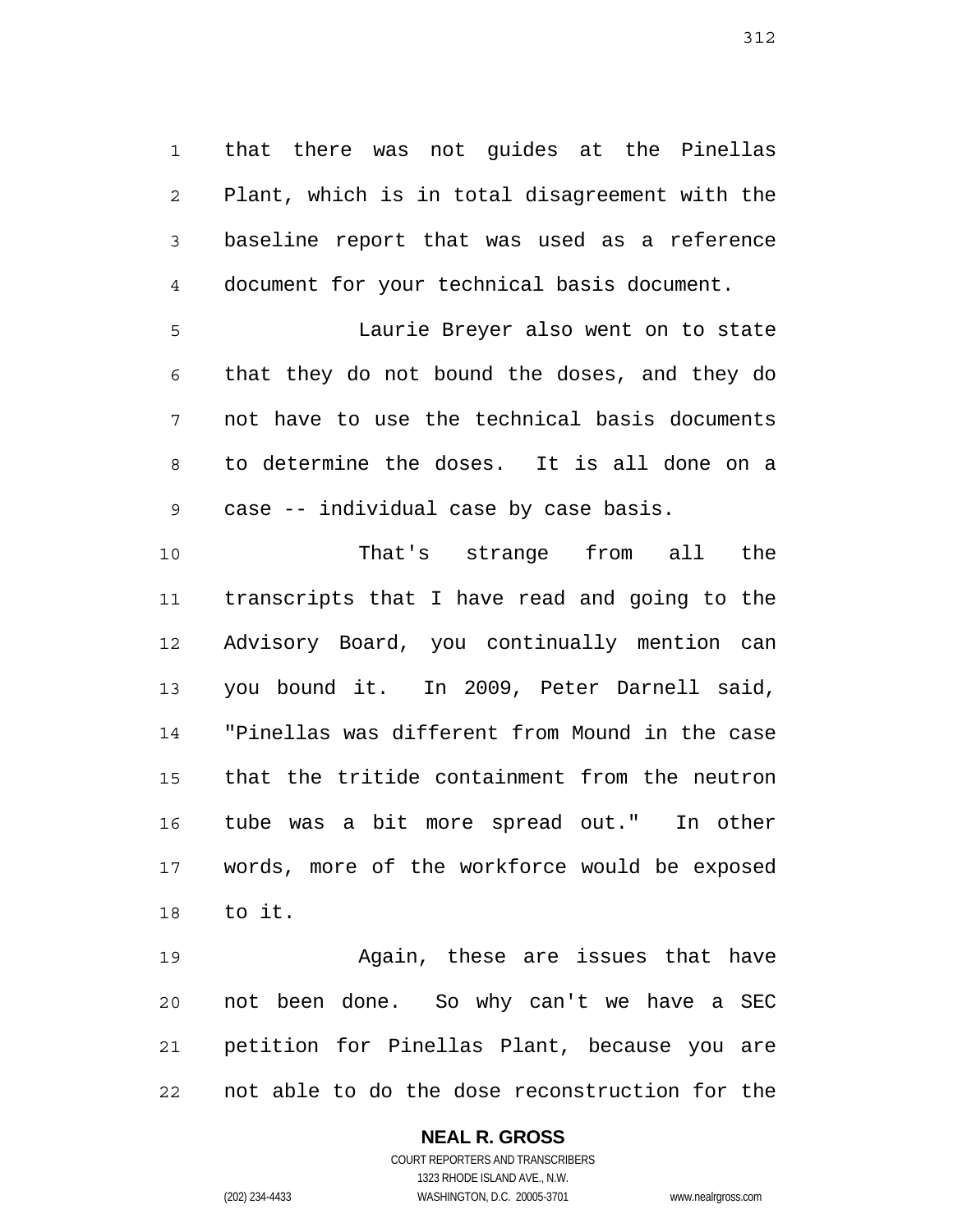1 2 3 4 5 metal tritides, and it is admitted in documentation everywhere that these people were exposed to that, and you cannot tell me that that did not have a significant health effect.

6 7 8 9 10 11 12 13 14 15 The second thing is this OCAS-1 form. Whenever we signed that OCAS-1 form, it has to be clear and clean. When we dispute and say you did not include the metal tritides, you did not include the cuts and wounds from radioactive producing equipment, they inform us that they have to have a clean one or they will wait the 60 days and send it to Department of Labor without that OCAS-1 form.

16 17 18 19 20 21 When you get to FAB, where you are supposed to be able to dispute the Part B and the application of the methods, FAB then says, well, you signed the OCAS-1 form; so evidently, you gave them all the information that was needed.

22 This is contradictory to a due

> **NEAL R. GROSS** COURT REPORTERS AND TRANSCRIBERS

313

1323 RHODE ISLAND AVE., N.W. (202) 234-4433 WASHINGTON, D.C. 20005-3701 www.nealrgross.com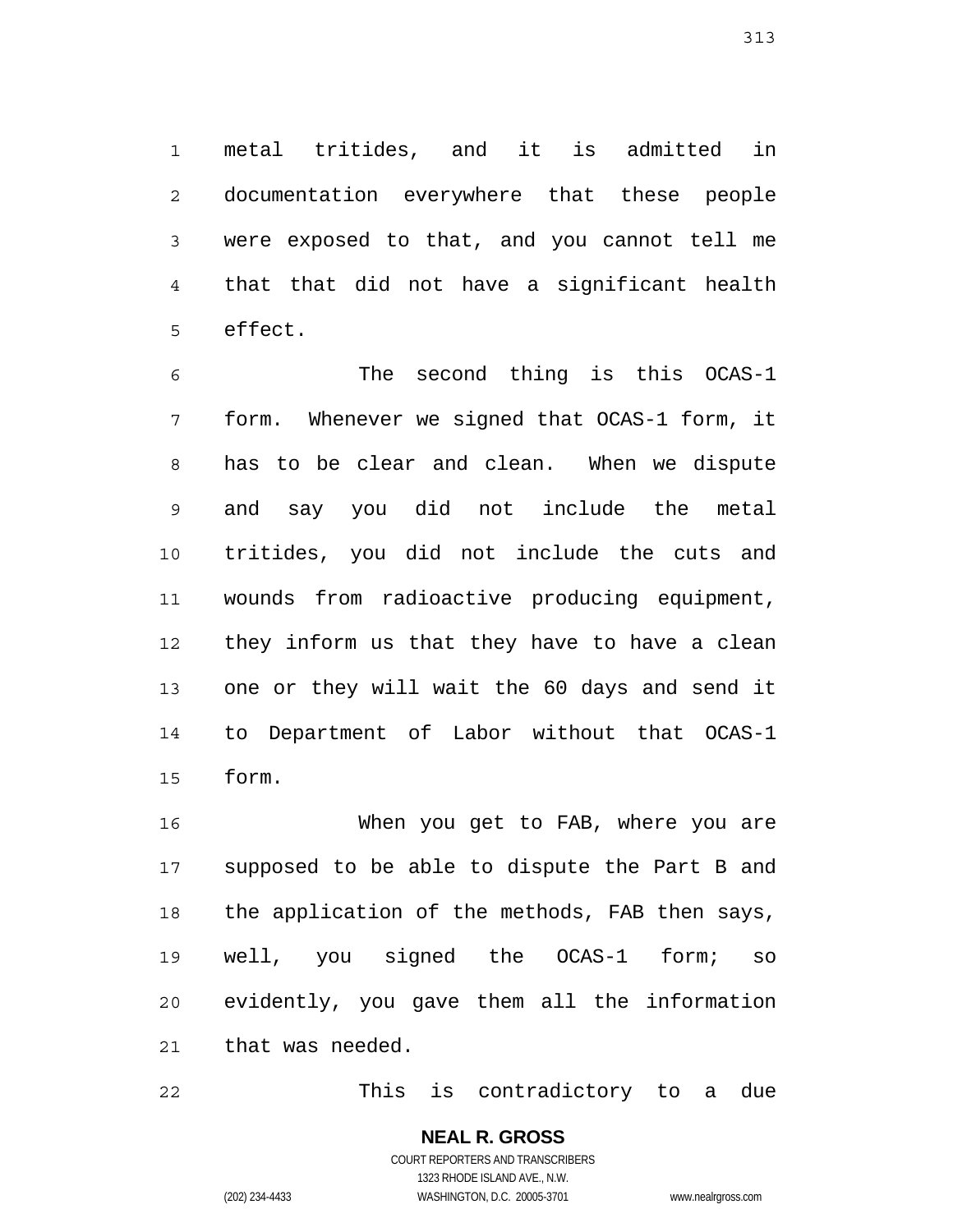1 2 3 4 5 6 7 8 9 10 process right for these claimants across the board, and something needs to be addressed for that, because there is either a way to appeal the NIOSH dose reconstruction or have the dose reconstruction, or at least their health physicist address the concerns, and then issue in writing to the claimants and tell us why they didn't use that dose and base it on the regulations and the law and the policy procedure.

11 12 13 14 15 16 17 18 19 20 21 22 Basically, that's it for right now, and I appreciate the Board's help, and we need to have transparency across the Board throughout the whole thing, because even in the 42 CFR, NIOSH interpreted "reasonable estimates of the doses for the claimants" and that the claimants would not be harmed by any level of uncertainty and that they will consistently give the benefit of the doubt to claimants; and that is not being done across not only at Pinellas Plant, but at all the sites. There are incidents of cuts and wounds

### **NEAL R. GROSS**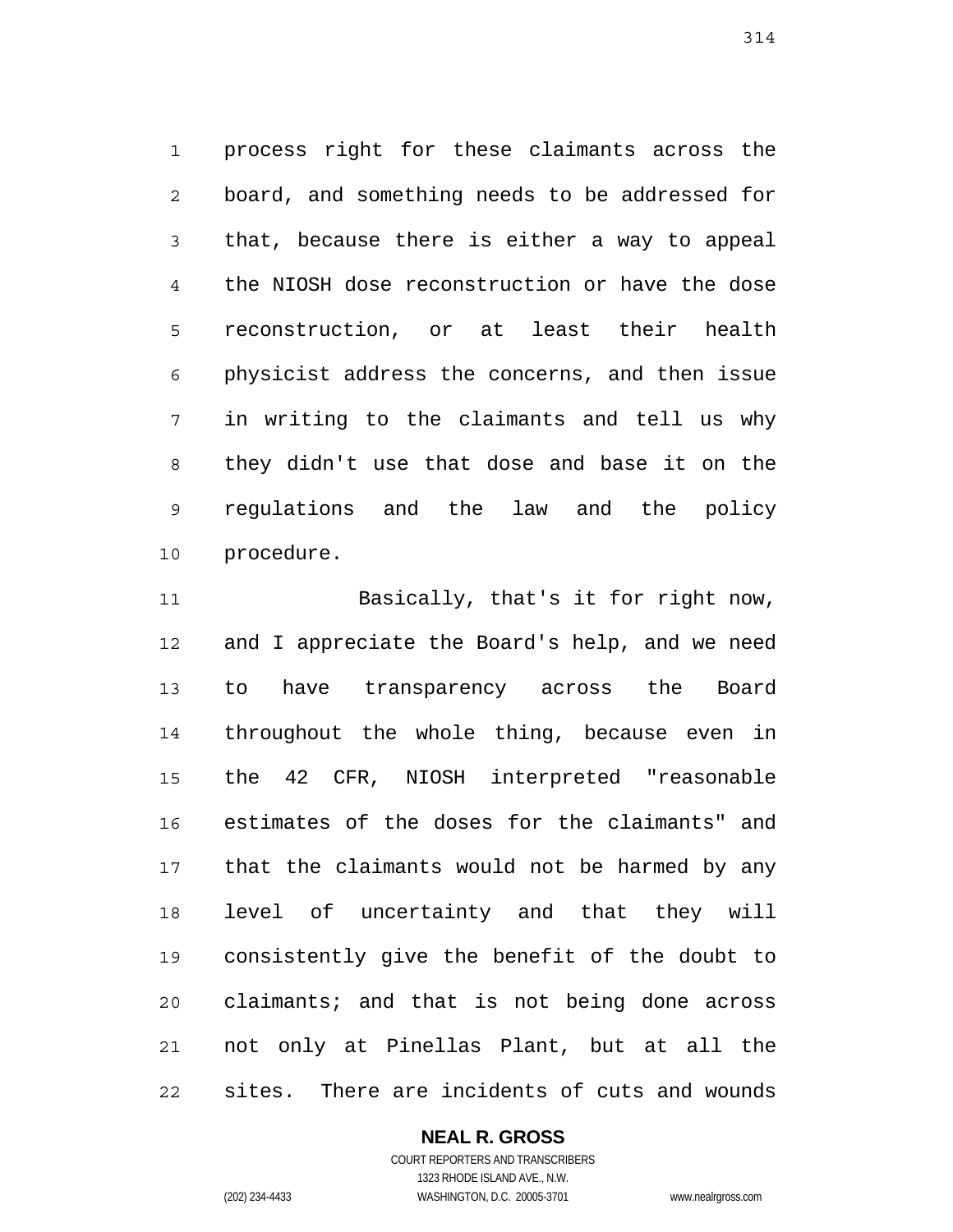1 2 3 4 that they are not addressing, because they said, "there is no radiation health physicist that addressed it; so, therefore, we are not going to use it."

5 6 7 8 9 10 11 12 13 14 15 16 That is a dose. You have a bulletin that says to use that dose for internal calculations, and whenever a gentleman is cut with classified waste or a gentleman is cut in Building 200 where they tested the neutron generator, and he is cut on that neutron generating testing equipment several times, but yet you do not allow it into the dose reconstruction -- something is wrong with the problem, and they did not fulfill the 42 CFR 82 as far as uncertainty and being claimant favorable.

17 18 19 20 21 22 Thank you very much for your time. CHAIRMAN ZIEMER: Okay, thank you, Donna. You have, obviously, raised quite a few issues here. I do note that the chair for the Pinellas Group is, of course, with us here tonight and is cognizant of issues that

> **NEAL R. GROSS** COURT REPORTERS AND TRANSCRIBERS

1323 RHODE ISLAND AVE., N.W. (202) 234-4433 WASHINGTON, D.C. 20005-3701 www.nealrgross.com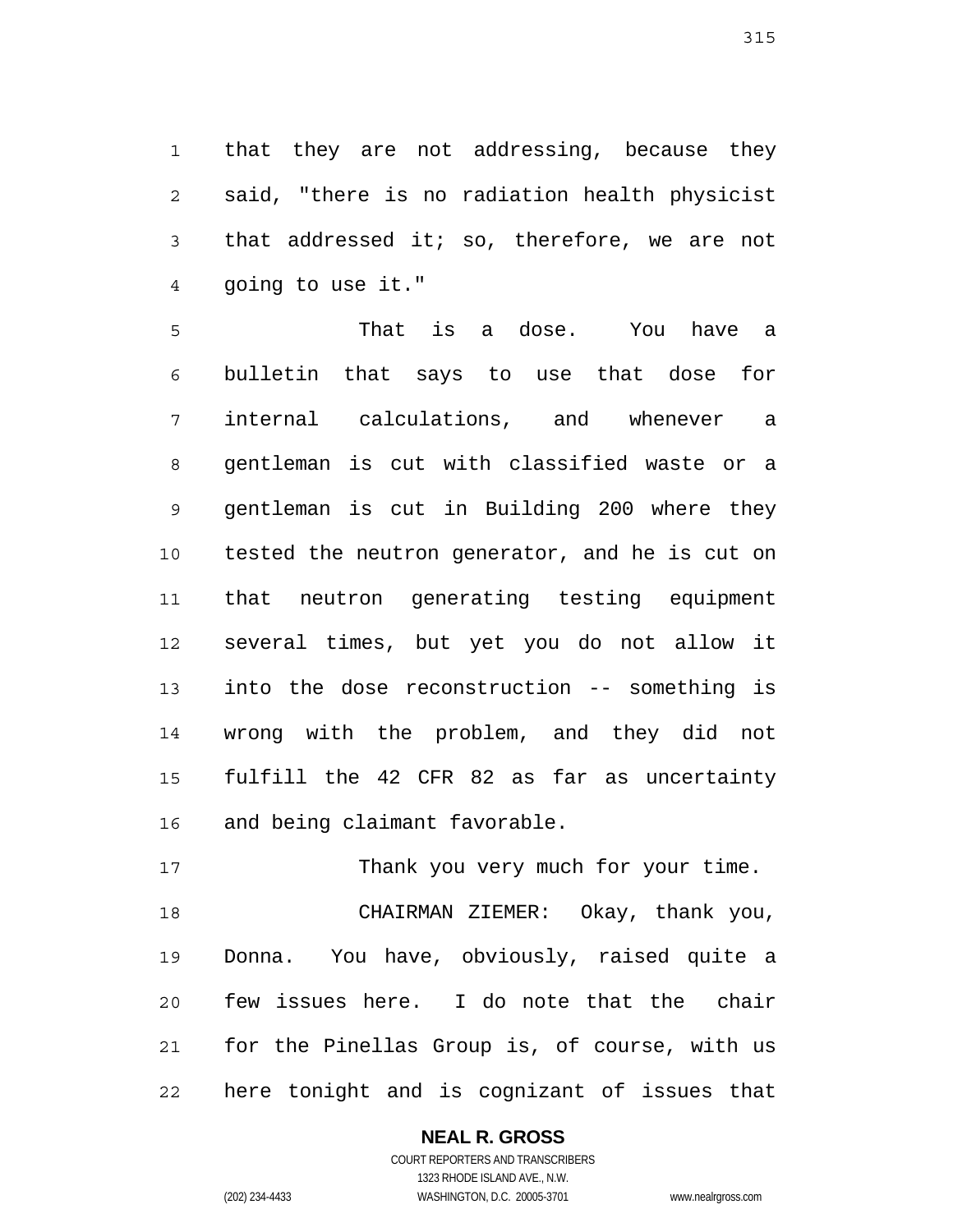1 you have raised.

2 3 4 5 6 7 8 9 10 11 12 13 14 15 16 17 18 19 20 21 22 I don't know to what extent the work group can deal with those directly, but certainly in a general sense, as needed, can follow up as appropriate. So thank you for those comments. Let me ask if there are others on the line who wish to comment? MR. WARREN: Yes. This is Bob Warren from Black Mountain, North Carolina. CHAIRMAN ZIEMER: Hello, Bob. Okay, go ahead, Bob. MR. WARREN: I'm talking about the Savannah River plant, the SEC. What I want to comment on is that apparently there is a requirement that information given to the auditor contractors not -- there is a requirement that it be sent -- the information they've got be sent to NIOSH immediately, and what happens is workers that want to talk to the auditors about incidents not reported by DOE are then having their names disclosed

**NEAL R. GROSS**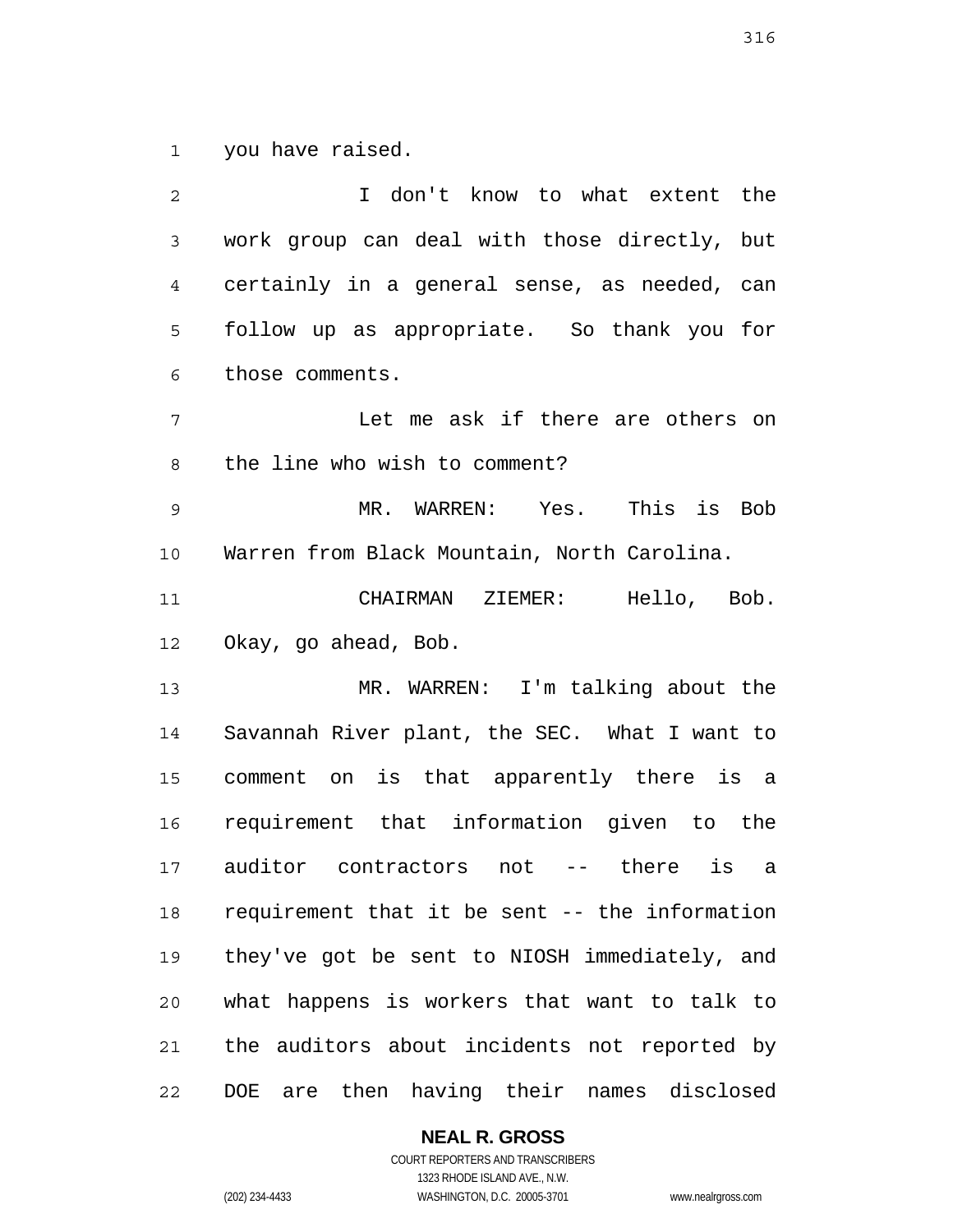1 2 3 before the report is ready to be sent to the Board, certainly by the time the auditors finish their report.

4 5 6 7 8 9 10 11 12 At that point, it would seem like it might be appropriate to disclose to NIOSH the ones that want to be disclosed and to redact the other workers, but it has had a chilling effect on workers who want to give the information that is not in the DOE records, but then they may still be working at the plant and their names are then disclosed to NIOSH who then discloses them to DOE.

13 14 15 16 17 18 19 So I wish you all would take some action to protect the information the workers are giving and not have them disclosed immediately but wait until the auditors can follow the leads and interview other people without giving that information to NIOSH immediately.

20 21 22 CHAIRMAN ZIEMER: Thank you for the comment. I don't have an immediate answer for you, but I will certainly ask our folks here,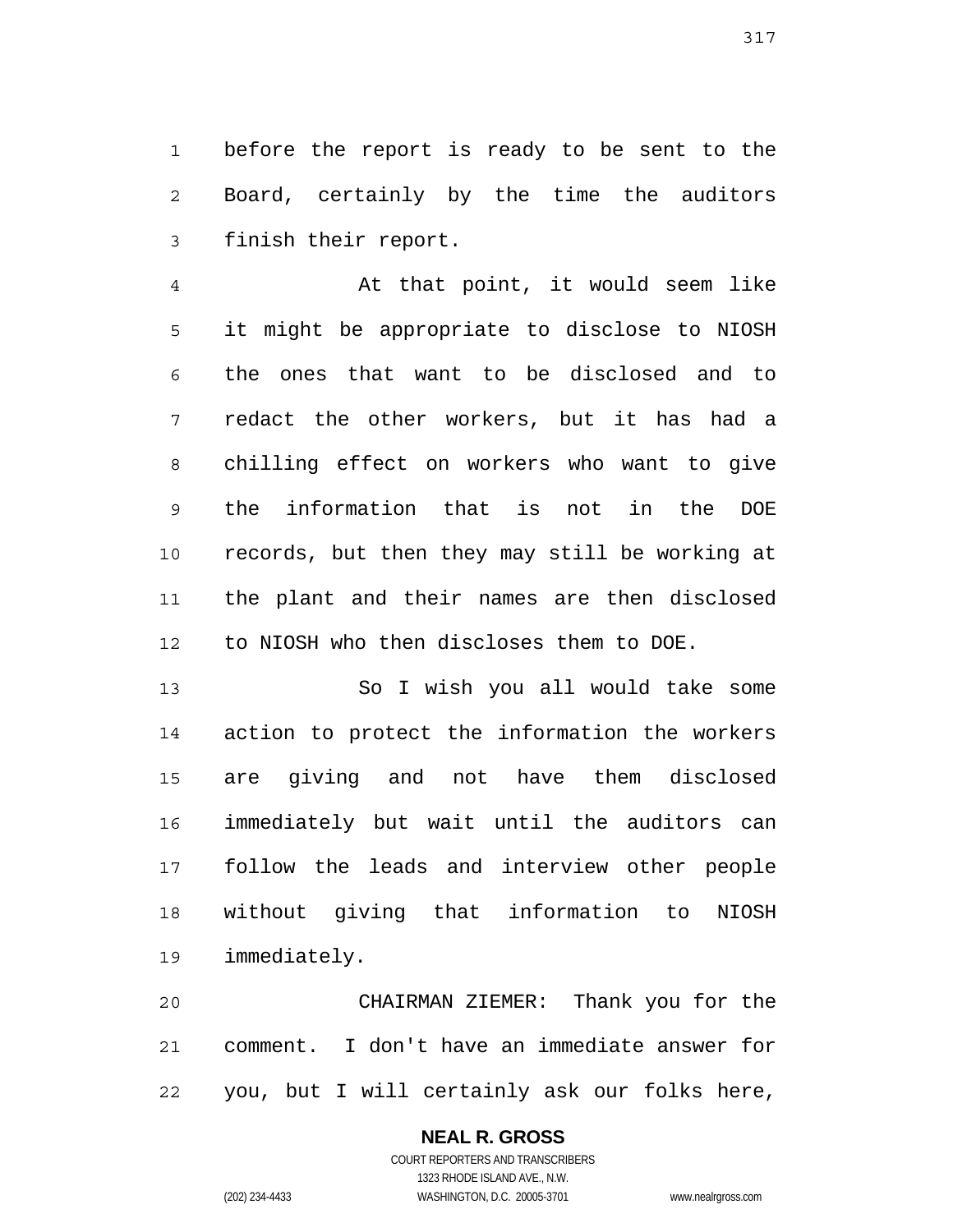1 2 3 4 starting with SC&A after we finish here tonight, to look into that. I don't know if that is fully correct or not. I personally do not know.

5 6 7 8 9 I could ask John Mauro from SC&A just for informational purposes what is required of you on those kind of situations, and are we talking about classified material here?

10 11 MR. WARREN: No, not necessarily, but  $--$ 

12 13 14 CHAIRMAN ZIEMER: Okay, let me ask John Mauro from SC&A what their understanding of the requirement for them is.

15 MR. WARREN: All right.

16 17 18 CHAIRMAN ZIEMER: Normally, we would just take your comments and pursue them, but I do want to find out for myself.

19 20 21 22 MR. RIVER: Yes. Whenever we interview anyone -- originally, we had a prepared statement to let everyone know that any material that is provided to us is

**NEAL R. GROSS**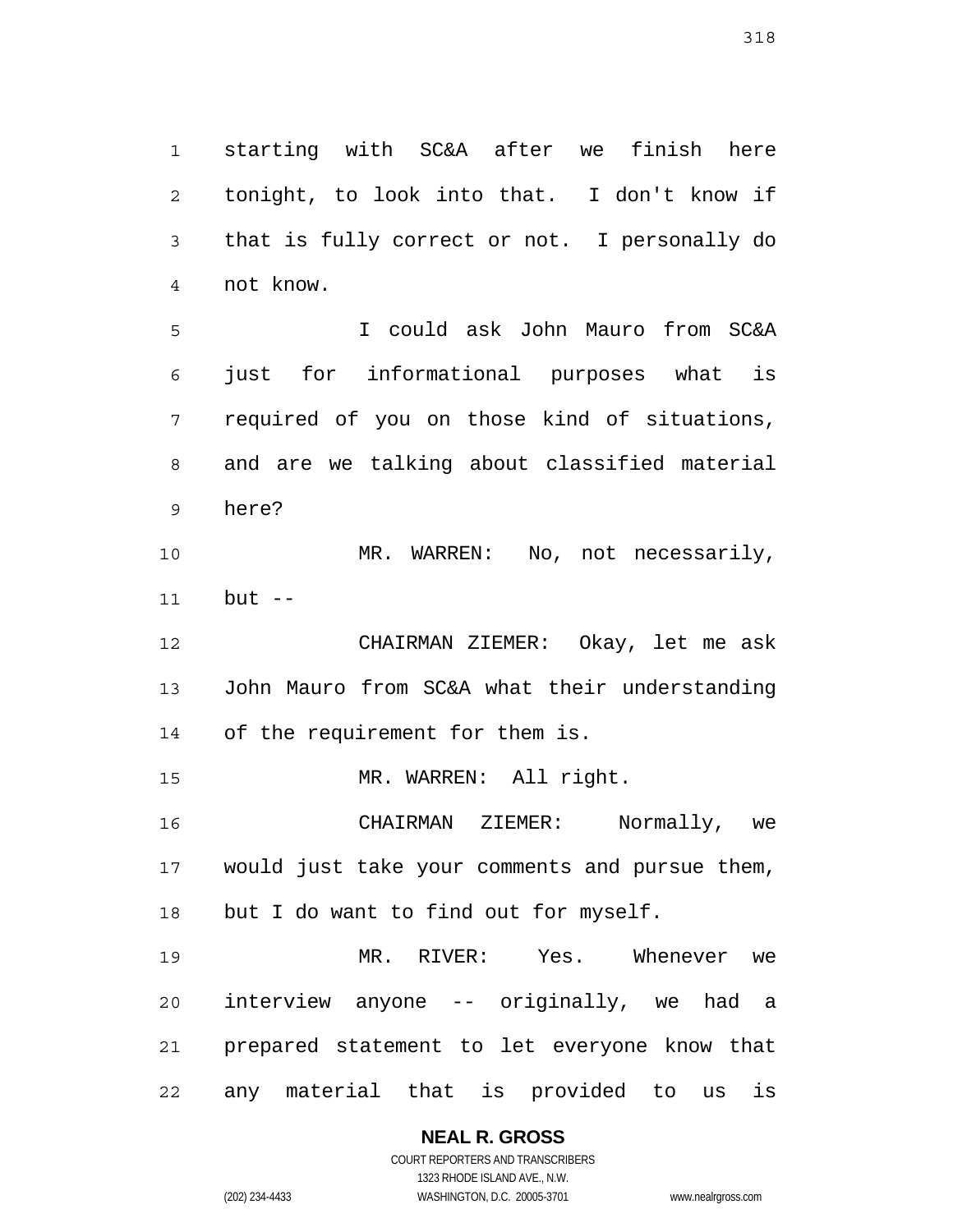1 2 3 4 material that will be subject to review by DOE for sensitive information. So, therefore - so that information is -- that person's information is going to go to DOE.

5 6 7 8 9 10 11 12 13 14 15 CHAIRMAN ZIEMER: And the name? MR. MAURO: And the name, because DOE may very well want to follow up on that information. Now, a little more recently, we were also given certain information that says any information that we collect, under contract to NIOSH, is information that really is the government's information. It is paid for by the government. The government owns that information, and we are required to provide that information.

16 17 18 19 20 21 22 This is a relatively, I quess, realization that where we may be taking some notes or were provided. We, actually, in one case very recently, a very recent case, we were provided with a folder, a large folder of information, some of which, when it was delivered to our interviewee, was given to our

### **NEAL R. GROSS**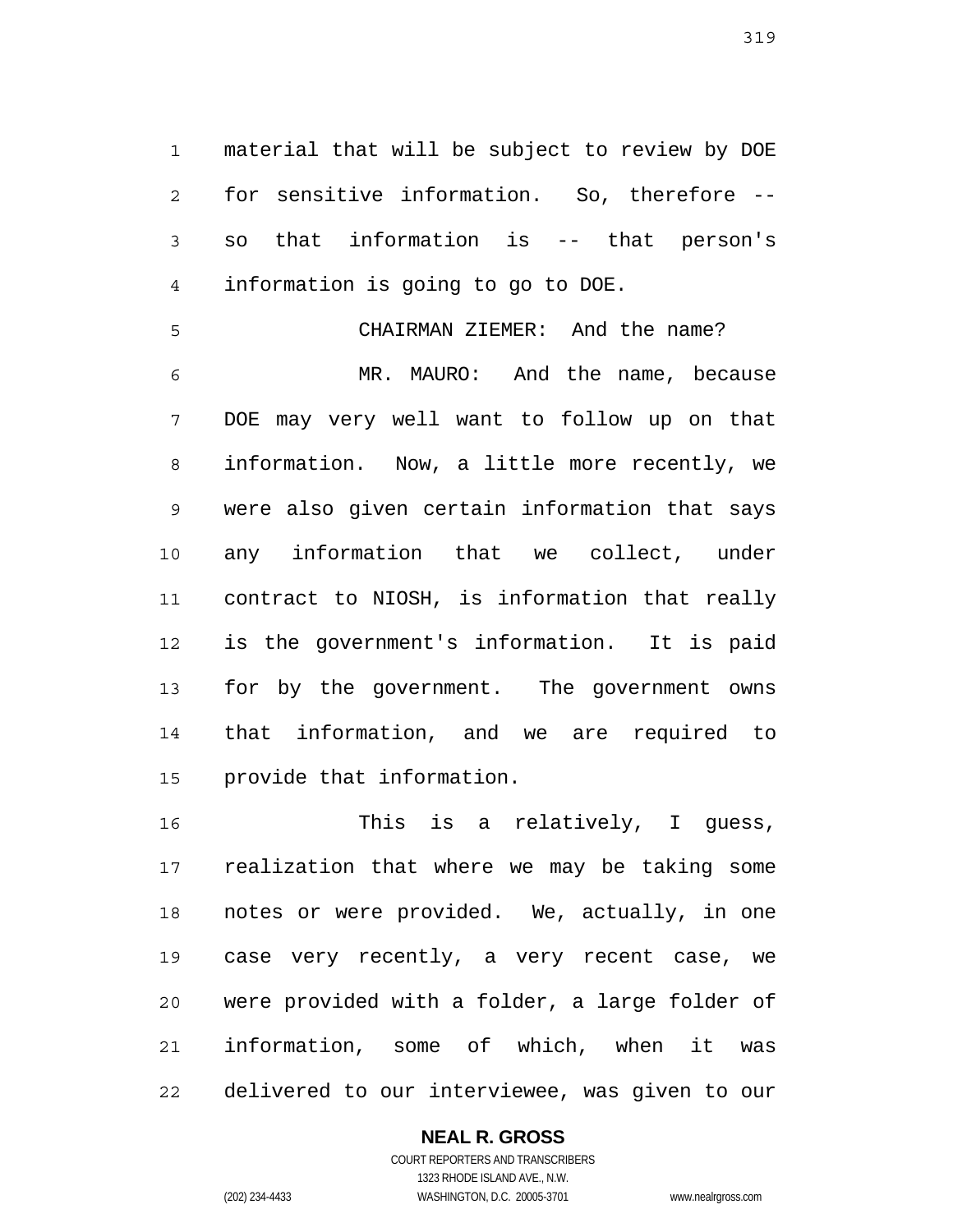1 2 3 interviewee with the proviso that at least some of that information be kept confidential, and it was given under those conditions.

4 5 6 7 8 9 10 11 We subsequently found out that we can't do that. If we are given information such as a folder, that information belongs to the government. So we are in a situation now where any information that we are given during an interview is -- this is how we are operating now -- is information that must be made available to NIOSH.

12 13 14 15 16 If it contains Privacy Act information, it is up to the Privacy Act Office to make the judgment on what has to be controlled as Privacy Act. It is not within the purview of SC&A to do that.

17 18 19 20 21 So, yes, the reality is that the point made by the folks on the phone is correct. Now, we do inform everyone that any information provided to us is information that is going to be made available.

22 CHAIRMAN ZIEMER: Very good. Thank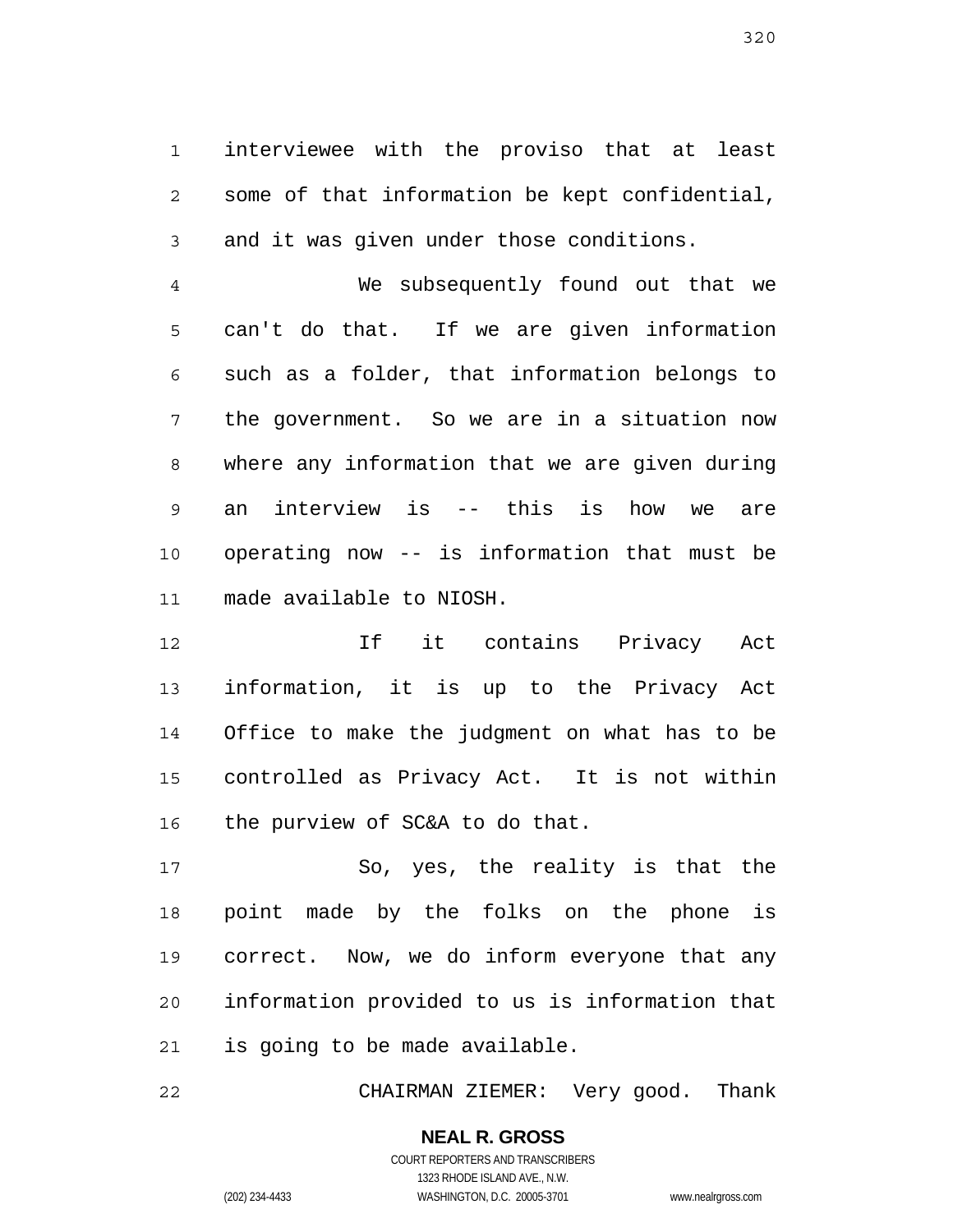1 you, John, and thank you, Bob, for that.

2 3 MR. WARREN: Could I just speak to that for a second?

4 5 CHAIRMAN ZIEMER: Yes, you may certainly continue.

6 7 8 9 10 11 12 13 14 15 MR. WARREN: We are not quarreling with the fact that some of this happens to be -- or all of it has to go to DOE eventually. The role of an auditor, in accounting and otherwise, is to develop a report that is going to the Board, and in order to protect their leads of workers -- I mean, our whole point at Savannah River is that there are not DOE records available to adequately do the dose reconstructions.

16 17 18 19 20 What we are trying to do is give statements from workers who comment on incidents that are not in the records or that they are in the records, but DOE won't give the records, whatever DOE says.

21 22 So it is not a question of if you give the information. It is a question of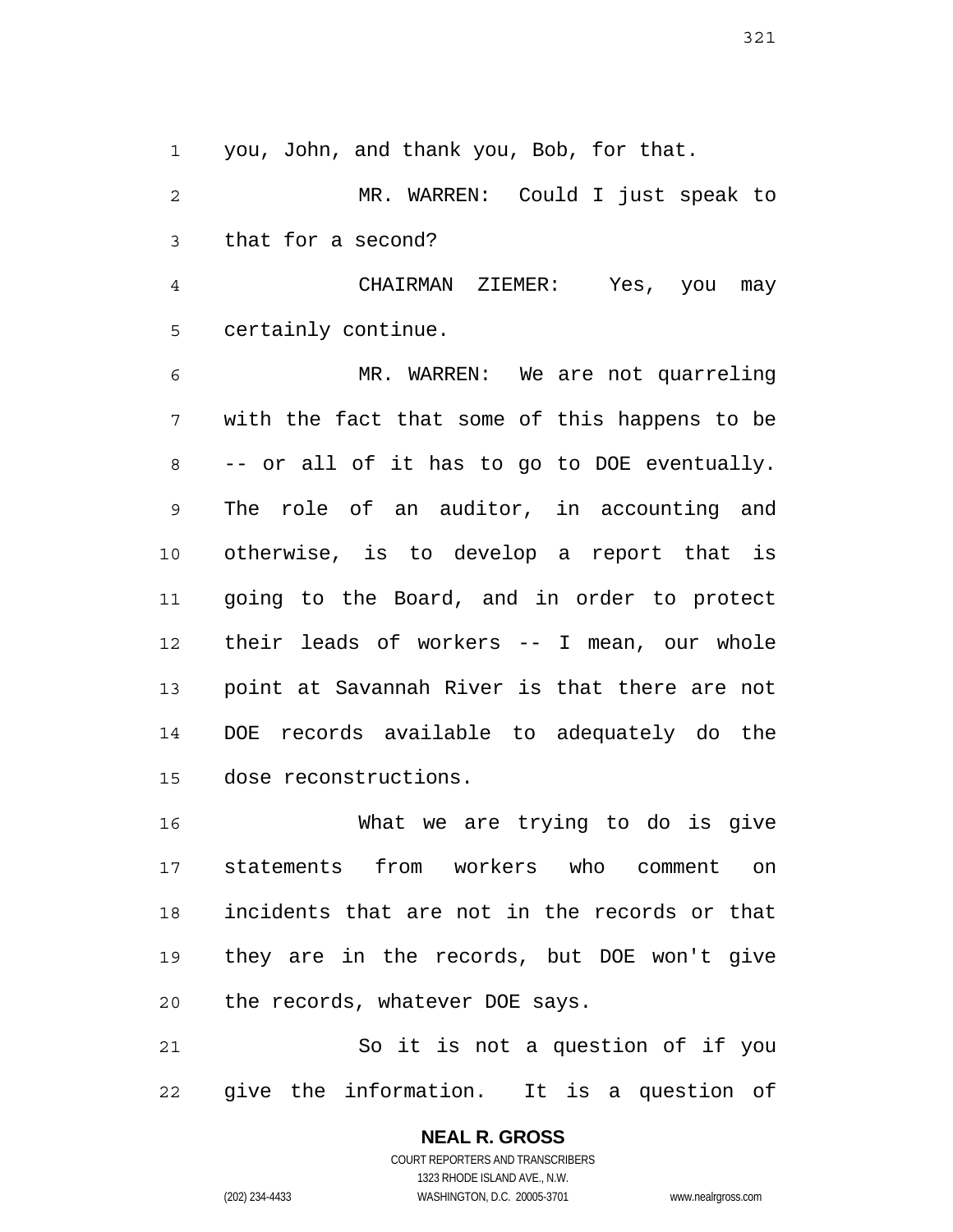1 2 3 4 5 6 when, and it seems like it is out of ordinary for an auditor to have to disclose to the people being audited the information that is not in their records, and then they can argue, well, we don't have those; therefore, these aren't valid.

7 8 9 10 11 12 13 14 CHAIRMAN ZIEMER: Okay. I understand your point, Bob. The only thing I can tell you at this point is that the Board can have further discussions on this at its work group meeting, and we may very well be bound by certain regulations dealing with classified material. So I certainly can't make you any promises.

15 16 17 18 MR. WARREN: I hear you. I just wanted to bring that to the Board's attention, that we are losing out on information that is pertinent.

19 20 CHAIRMAN ZIEMER: I appreciate knowing the point. Thank you very much.

21 MR. WARREN: Thank you.

22 CHAIRMAN ZIEMER: Let's see if

> **NEAL R. GROSS** COURT REPORTERS AND TRANSCRIBERS 1323 RHODE ISLAND AVE., N.W.

(202) 234-4433 WASHINGTON, D.C. 20005-3701 www.nealrgross.com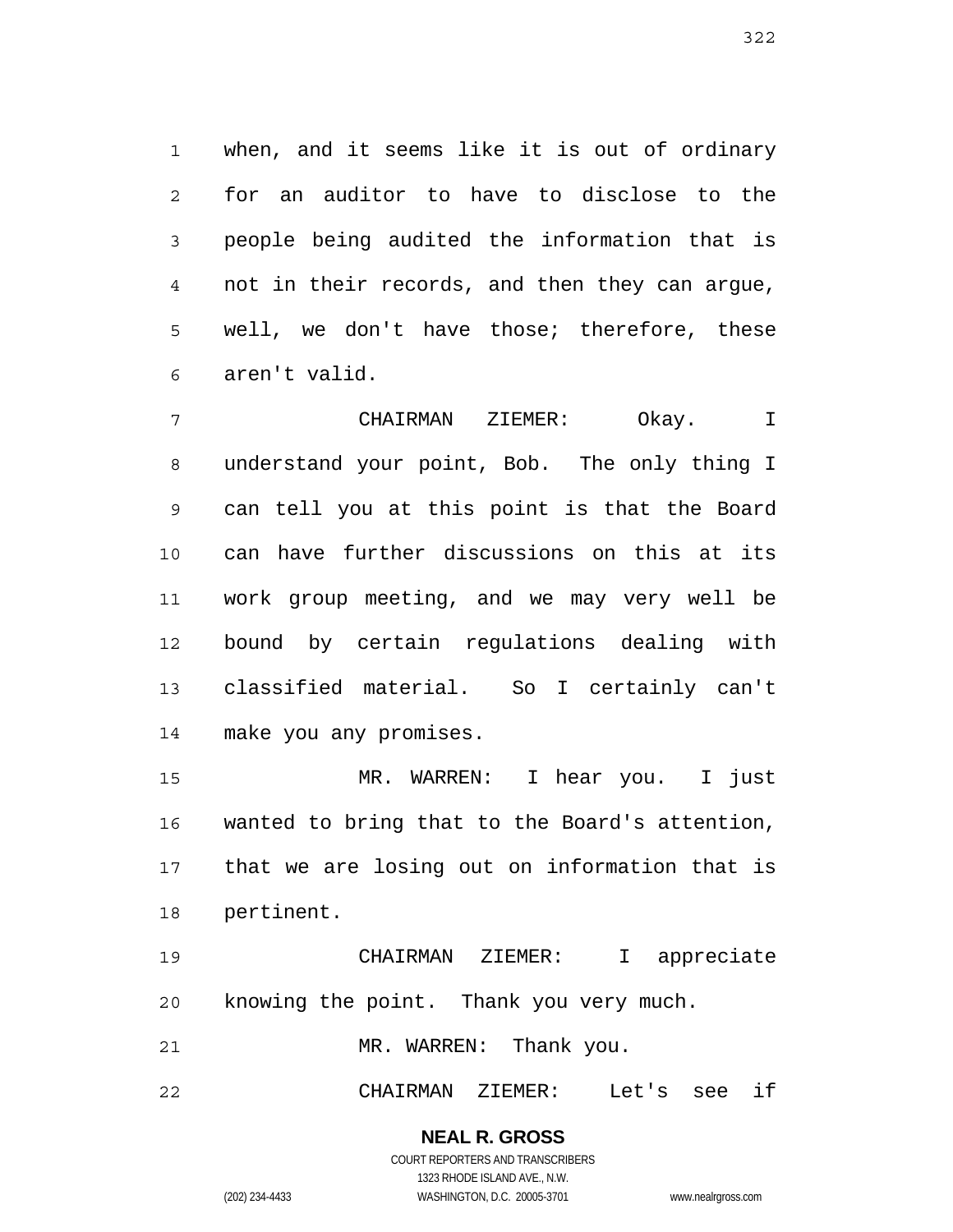323

**NEAL R. GROSS** COURT REPORTERS AND TRANSCRIBERS 3 4 5 6 7 8 9 10 11 12 13 14 15 16 17 18 19 20 21 22 MR. CIVILETTO: Yes. CHAIRMAN ZIEMER: I feel like a disk jockey here. Who else is on the phone lines? MR. CIVILETTO: Yes. This is Sam Civiletto calling. CHAIRMAN ZIEMER: Is it Dan? MR. CIVILETTO: No, it is Sam Civiletto. CHAIRMAN ZIEMER: Okay, Sam. yes. MR. CIVILETTO: Yes. I had -- I'm sorry, can you hear me? CHAIRMAN ZIEMER: Yes, we can hear you. MR. CIVILETTO: Yes. I had requested an adjournment or to have my SEC petition for the Electromet removed from the Advisory Board's meeting, and I was out of my office and came back this afternoon and was advised that my request was denied without

there are others. Others on the phone lines

1

2

tonight?

1323 RHODE ISLAND AVE., N.W. (202) 234-4433 WASHINGTON, D.C. 20005-3701 www.nealrgross.com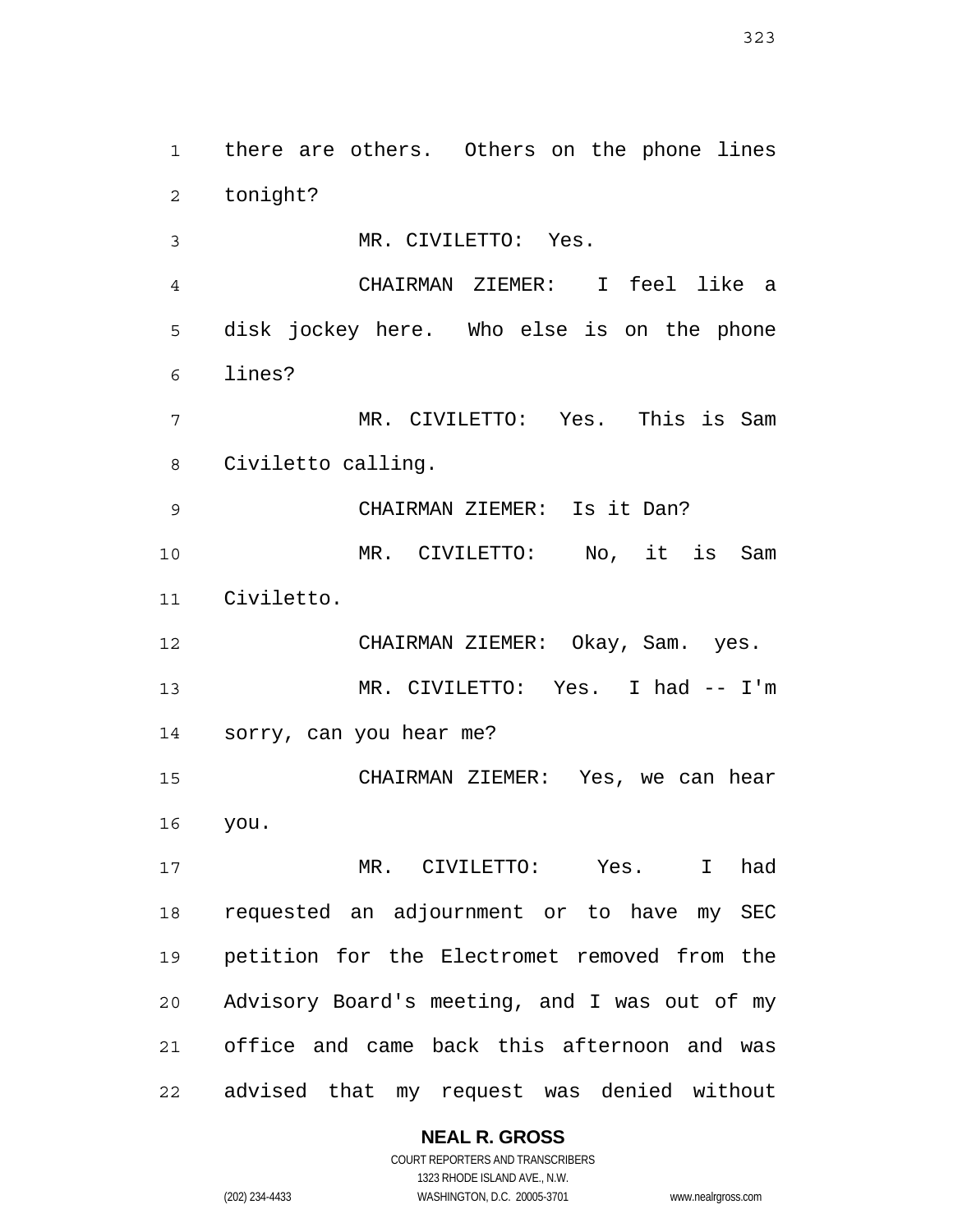1 2 articulating a reason. I was just wondering why it was denied.

3 4 5 6 CHAIRMAN ZIEMER: Yes. And we are sorry we missed you on the earlier phone line when we discussed the facility, and let me sort of paraphrase what I told the group then.

7 8 9 10 11 12 13 14 15 This request came to me late last week, well after our agenda had been established. The usual practice of this Board when we have an evaluation report where NIOSH indicates it is able to reconstruct dose with sufficient accuracy, the Board typically assigns this activity to a work group and tasks the Board's contractor to begin work on reviewing the evaluation report.

16 17 18 19 20 If we did not proceed with the presentation by NIOSH, typically that would delay action by the Board to get underway with its work group and with its contractor to review the report.

21 22 We actually think it is to the advantage of the petitioners for us to begin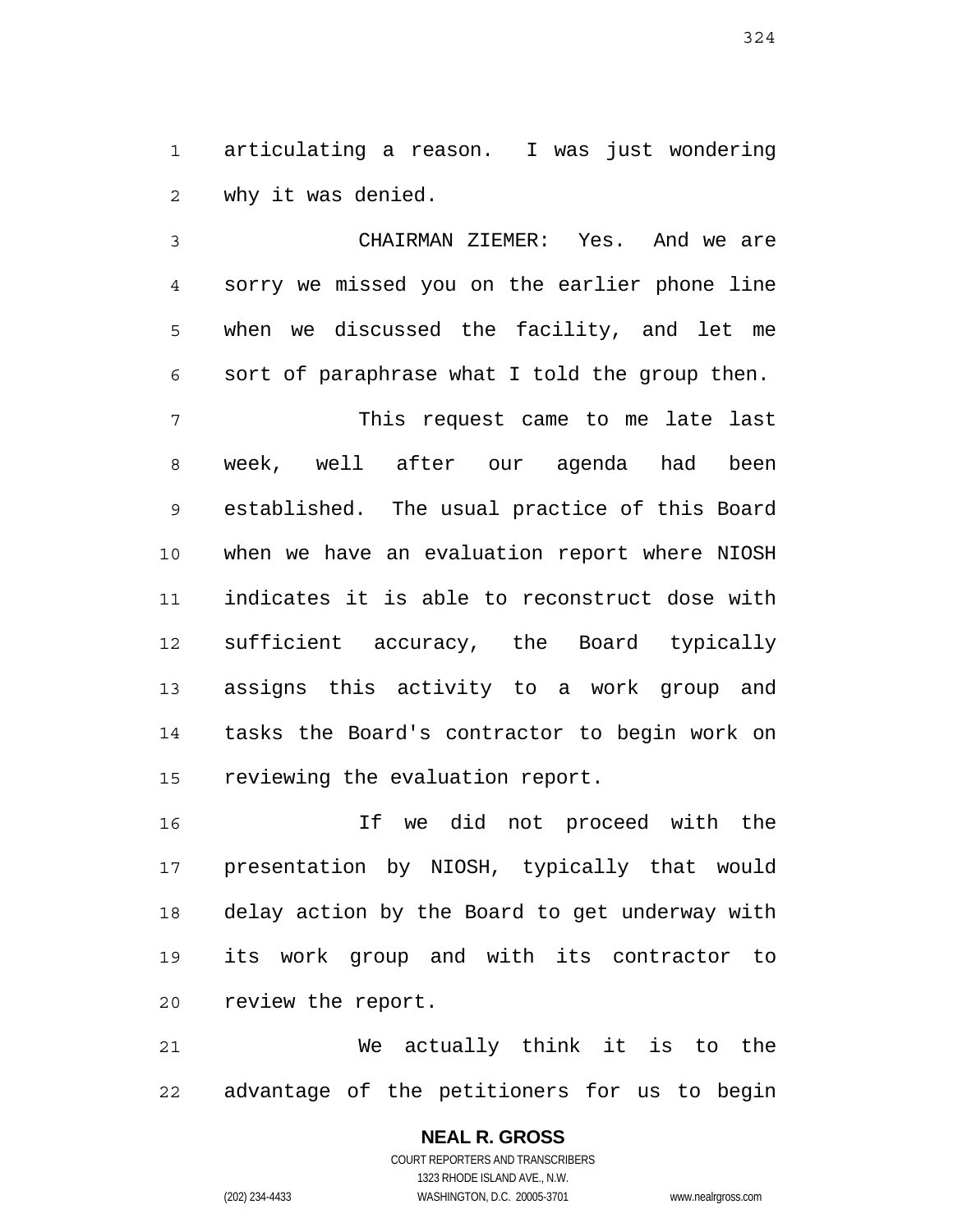1 2 3 4 that work, because you have the opportunity to be involved in that process. That is, all of the work group meetings will be open to you to participate in either by phone or in person.

5 6 7 8 9 We can assist you. I know one of the concerns was the interpretation of the technical content of the evaluation report, and the work group can assist you, and our contract can, in understanding those issues.

10 11 12 13 14 15 16 17 18 So in fact, although you had requested the delay, I believe, because you wanted some further time to review that report, we felt it was important to move forward and would be to your advantage to actually be able to begin work immediately with the work group and the contractor to actually help resolve some of the issues that you have raised and may raise in the future.

19 20 21 22 So that is the reason we proceeded. We did try to provide that by e-mail to you and the other petitioners that we intended to keep that on the agenda, and I regret that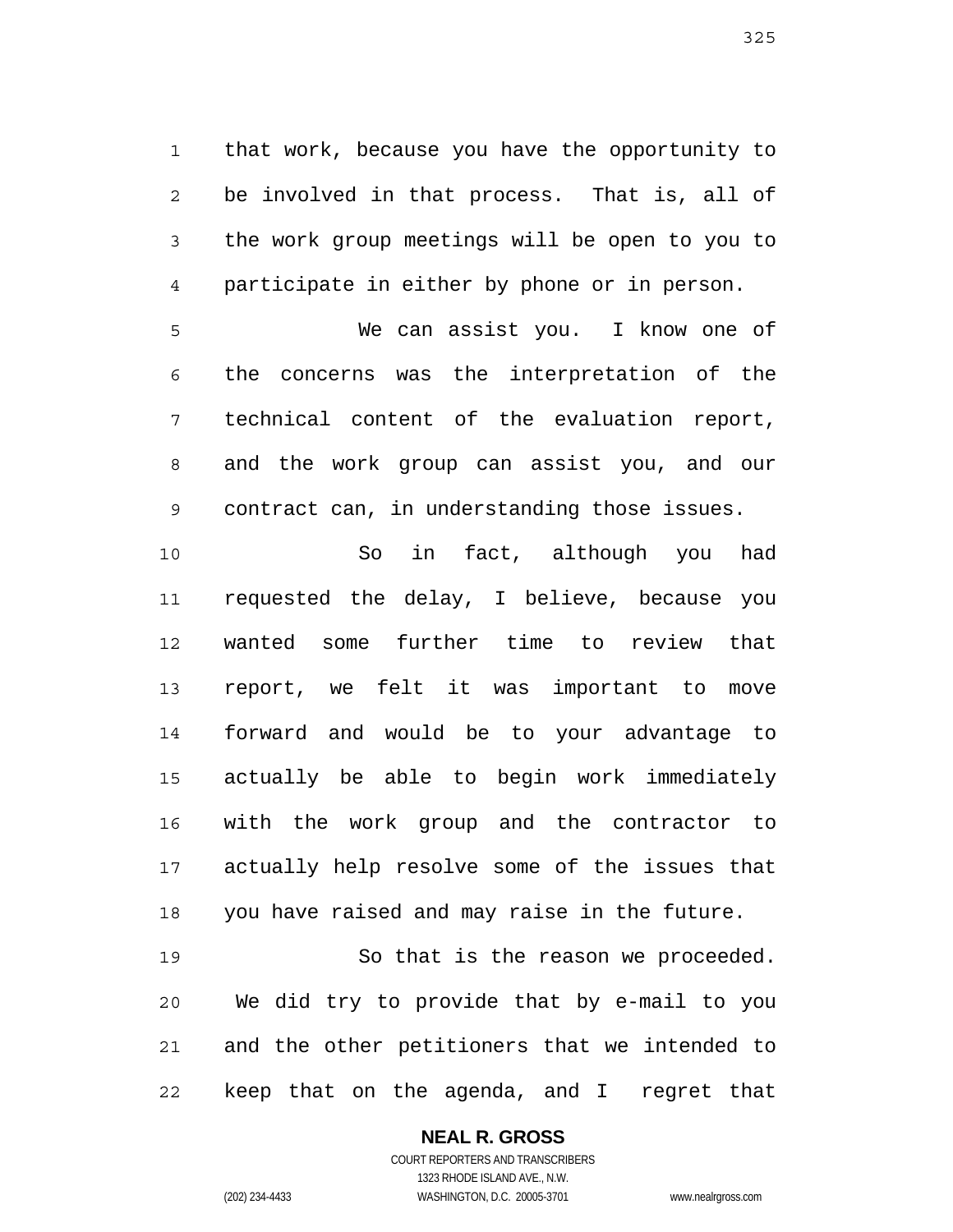1 2 you didn't get the message in time to actually participate earlier today.

3 4 5 6 7 8 MR. CIVILETTO: Okay. Would it be too late for me to submit something in writing, because originally that is what I had planned on doing, and then I decided that I would ask that it be removed. So I didn't do that. So I would like to submit something.

9 10 11 12 13 14 15 16 CHAIRMAN ZIEMER: You can certainly do that, and this is not a closed issue. The petition evaluation report and the action on it will come up in future meetings or a future meeting, certainly, but you can provide that information at anytime, and we would certainly be glad to get it, and we will distribute that to all Board members.

17 18 MR. CIVILETTO: Yes. Well, I thank you for your consideration and the time.

19 20 CHAIRMAN ZIEMER: You bet. Thank you, Sam.

21 22 Are there others on the line tonight that wish to comment?

> **NEAL R. GROSS** COURT REPORTERS AND TRANSCRIBERS 1323 RHODE ISLAND AVE., N.W. (202) 234-4433 WASHINGTON, D.C. 20005-3701 www.nealrgross.com

326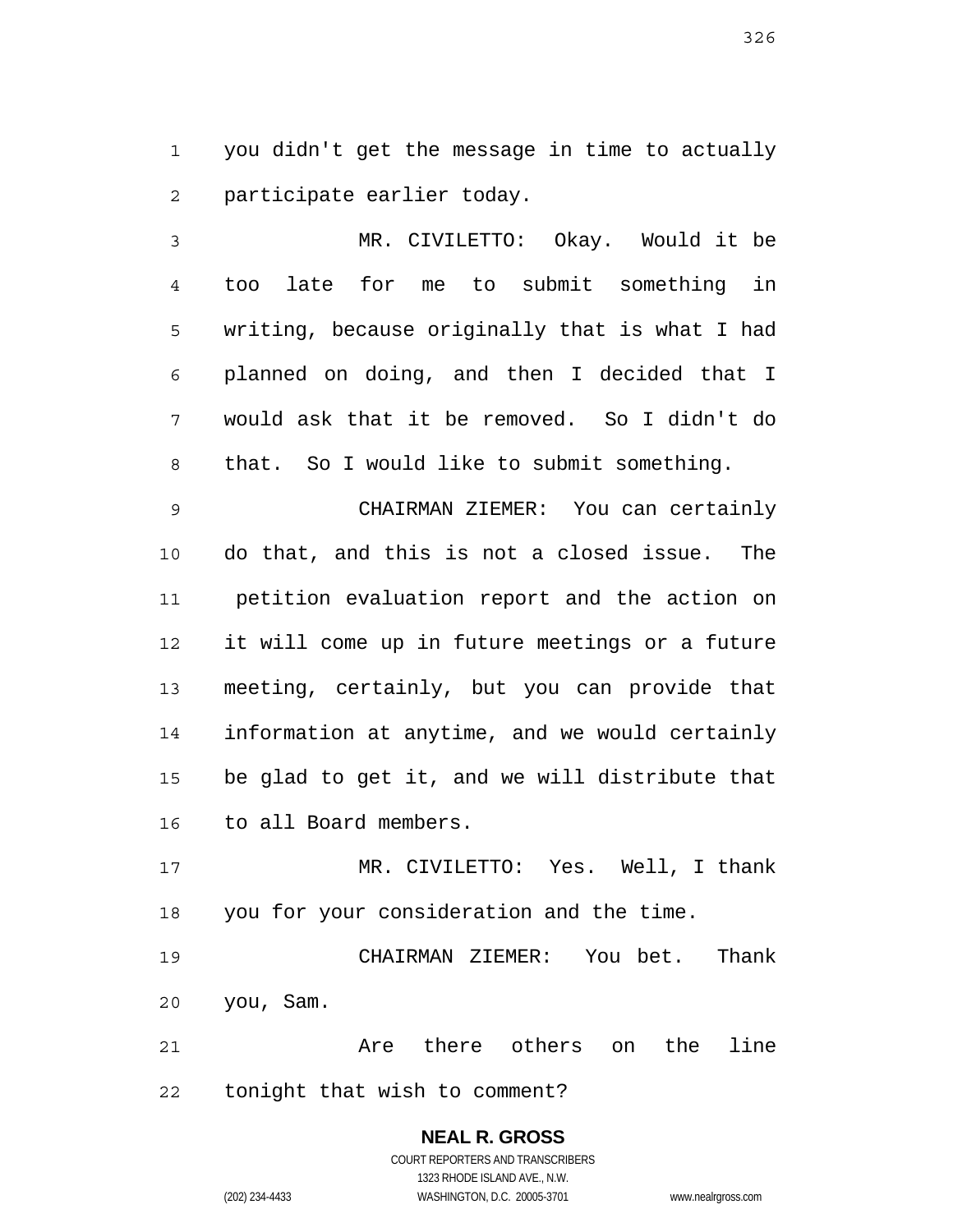1 2 MS. BONSIGNORE: Dr. Ziemer, this is Antoinette Bonsignore again.

3 4 5 6 7 8 9 10 11 12 13 CHAIRMAN ZIEMER: Yes, Antoinette? MS. BONSIGNORE: I just wanted to add a point that Mr. Civiletto just made. I believe in his letter to the Board that he was not only asking for an adjournment, but he was also asking for SC&A to be tasked to review the evaluation report, so he would be better able to understand what was contained in that evaluation report before the presentation by NIOSH to the full Board, as I have done in the Linde Ceramics case.

14 15 16 17 18 19 20 21 CHAIRMAN ZIEMER: Yes. Well, of course, SC&A has that task already now, and the only real difference is that you may have had that information at the time that the report was given, but there will be ample opportunity, I believe, for this petitioner to gain that information and to interact and to react to it.

So we will do our best to make sure

**NEAL R. GROSS** COURT REPORTERS AND TRANSCRIBERS 1323 RHODE ISLAND AVE., N.W. (202) 234-4433 WASHINGTON, D.C. 20005-3701 www.nealrgross.com

22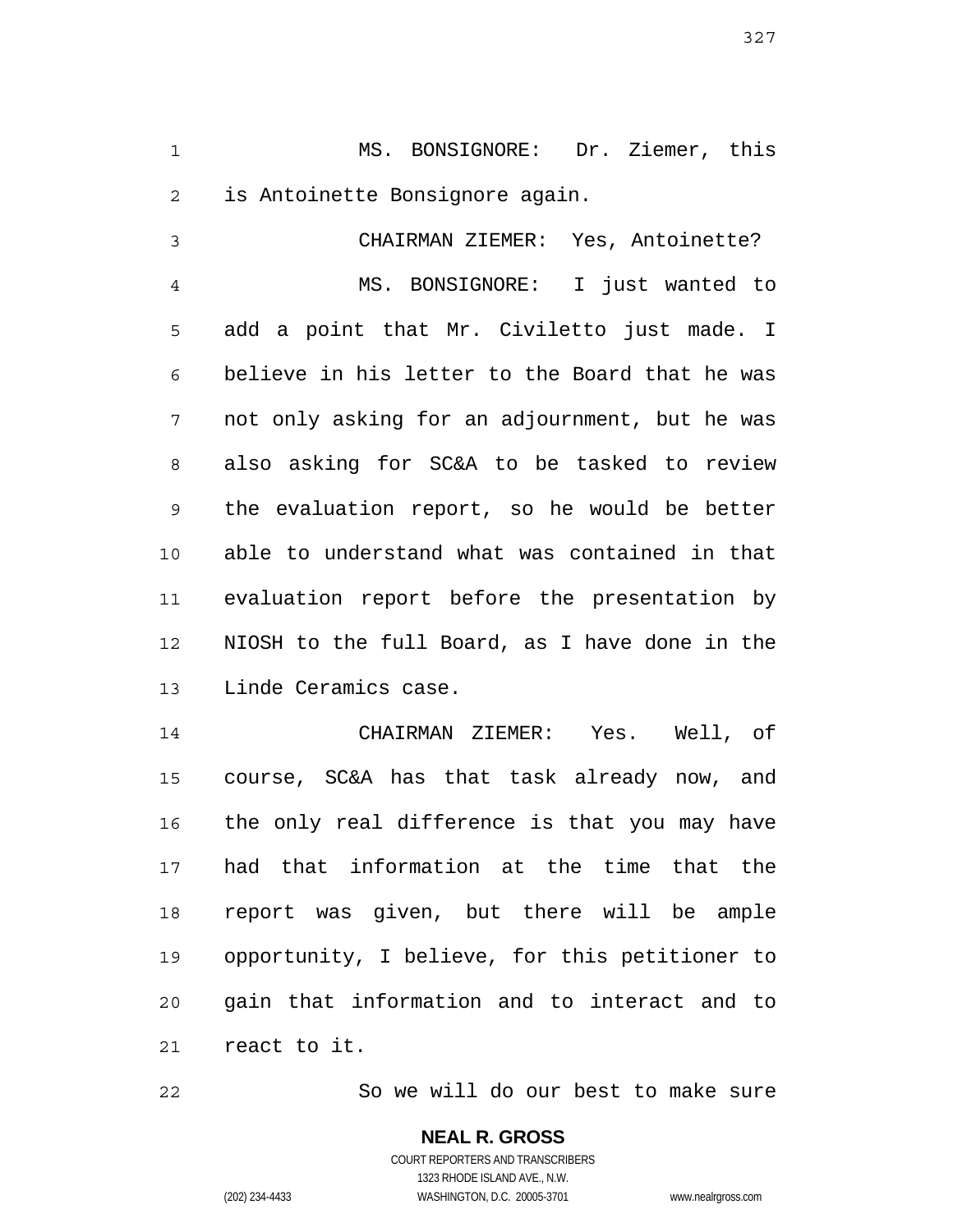1 2 3 that all the petitioners are fully informed, not only of the actions but the opportunity to air their concerns and their issues.

4 5 6 7 8 9 10 11 MS. BONSIGNORE: I appreciate that. I just wanted to clarify that, you know, your point of not adjourning the petition was that you wanted for SC&A to begin review and for the working group to begin review, but that is what the petitioner was asking for, and they were asking for that before NIOSH made its presentation.

12 13 14 15 16 17 18 19 CHAIRMAN ZIEMER: Well, and our practice has not been to task SC&A until we ourselves see what the report has to say and have an opportunity to respond to it. So it is sort of a catch-22 in a certain way, but I think either way, we will do our best to make sure the petitioner has ample opportunity to give us feedback.

20 21 22 So there is no intention to foreclose that. We really wanted to move ahead on this and make sure that we -- and as

## **NEAL R. GROSS**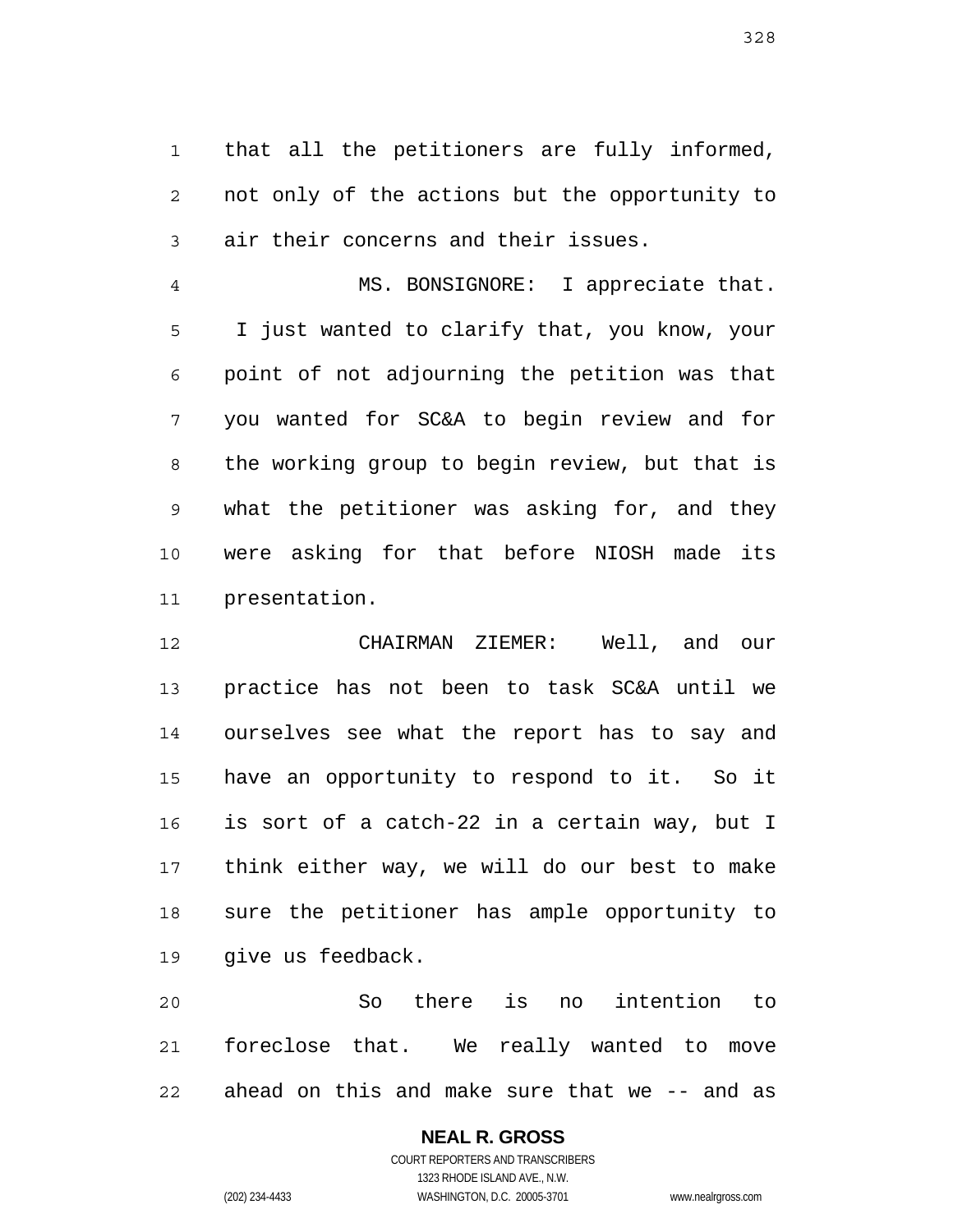1 2 3 you say, or as I say, this is our usual method on these to move ahead and do the tasking at the time that we hear the report.

4 5 6 7 We ourselves, the Board members, typically, are not in a position either to respond to it, because it is very fresh to us, and we have not fully digested it either.

8 9 10 11 12 MS. BONSIGNORE: Okay. Well, again I just wanted to reiterate that I found that having SC&A do the review in advance of NIOSH's presentation was very valuable to me, and I think it would be valuable to all.

13 14 15 16 17 CHAIRMAN ZIEMER: Well, there are some cases where NIOSH -- or SC&A rather, has already reviewed some facilities as part of the site profile review, actually, prior to a petition coming in.

18 19 20 21 22 So I don't recall. That may have been the case in the Linde case, but there are cases where we already have a review of sorts. It may not be specific to the SEC petition, but there are some cases where a review has

## **NEAL R. GROSS**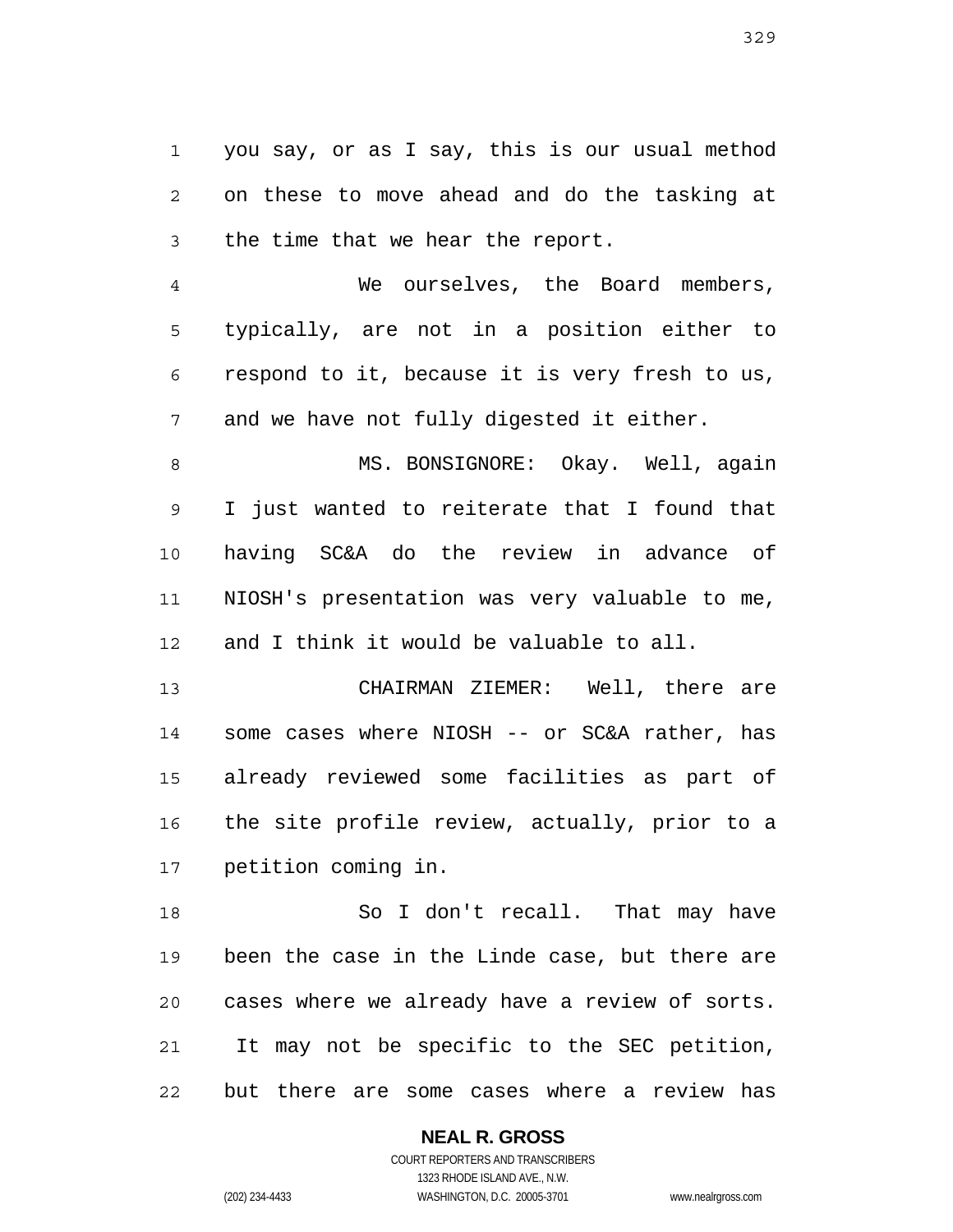1 2 3 4 5 occurred relating to the site profile, and in those cases it does give a sort of preopportunity to understand what the issues might already be, even before the evaluation report occurs.

6 7 So there are those differences in certain cases like that.

8 9 10 11 12 13 MS. BONSIGNORE: Okay. Thank you. CHAIRMAN ZIEMER: Okay. Good, let's proceed. Who else would like to speak tonight? Anyone else on the phone lines that wishes to address the assembly? I hear no others are indicating they wish to speak.

14 15 16 17 I do want to give opportunity if someone has come in here that wishes to speak but didn't have an opportunity to sign up earlier. This is a good time to do that.

18 19 20 21 22 Okay. Apparently not. That being the case, then I think we can adjourn the session or recess until tomorrow morning. We thank all those, particularly, who participated by phone to assure us that we had

## **NEAL R. GROSS**